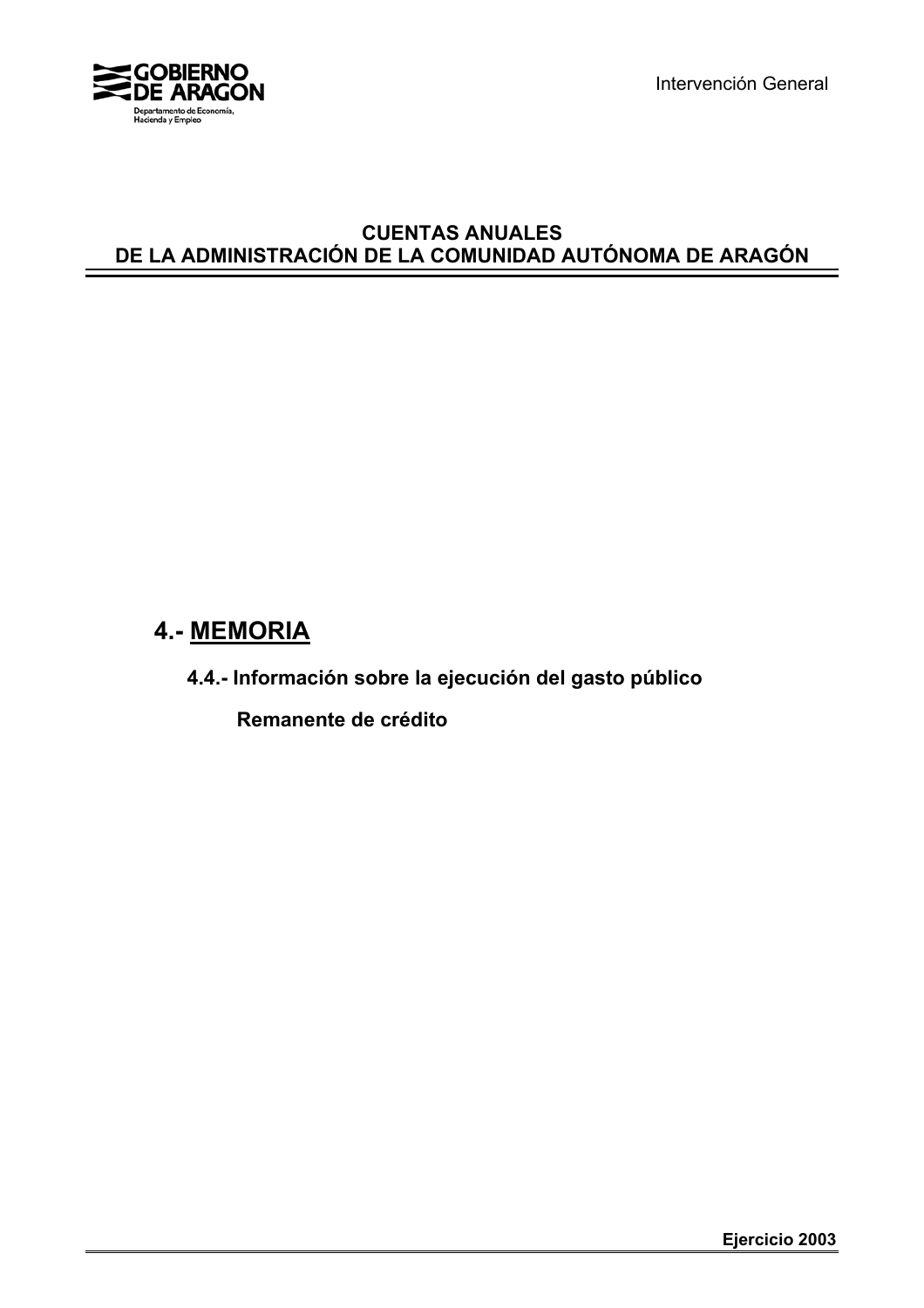| APLICACION PRESUP.<br>------------------ |                         | DENOMINACION                                             | REMANENTE DE CREDITO |
|------------------------------------------|-------------------------|----------------------------------------------------------|----------------------|
| 0101 1111 10000                          |                         | RETRIBUCIONES BASICAS                                    | 0,00                 |
| 0101 1111 10001                          |                         | OTRAS REMUNERACIONES                                     | 0,00                 |
| 0101 1111 11000                          |                         | RETRIBUCIONES BASICAS                                    | 0,00                 |
| 0101 1111 11001                          |                         | OTRAS REMUNERACIONES                                     | 0,00                 |
| 0101 1111 12000                          |                         | <b>SUELDOS</b>                                           | 0,00                 |
| 0101 1111 12005                          |                         | TRIENIOS                                                 | 0,00                 |
| 0101 1111 12006                          |                         | OTRAS RETRIBUCIONES BÁSICAS                              | 0,00                 |
| 0101 1111 12100                          |                         | COMPLEMENTO DE DESTINO                                   | 0,00                 |
| 0101 1111 12101                          |                         | COMPLEMENTO ESPECIFICO                                   | 0,00                 |
| 0101 1111 12109                          |                         | OTRAS                                                    | 0,00                 |
| 0101 1111 12202                          |                         | OTRAS                                                    | 0,00                 |
| 0101 1111 13000                          |                         | SALARIO BASE                                             | 0,00                 |
| 0101 1111 13001                          |                         | ANTIGUEDAD                                               | 0,00                 |
| 0101 1111 13002                          |                         | PAGAS EXTRAS                                             | 0,00                 |
| 0101 1111 13003                          |                         | OTRAS REMUNERACIONES                                     | 0,00                 |
| 0101 1111 13100                          |                         | SALARIO BASE                                             | 0,00                 |
| 0101 1111 13101                          |                         | OTRAS REMUNERACIONES                                     | 0,00                 |
| 0101 1111 150                            |                         | PRODUCTIVIDAD                                            | 0,00                 |
| 0101 1111 15100                          |                         | PERSONAL FUNCIONARIO                                     | 0,00                 |
| 0101 1111 15101                          |                         | OTRO PERSONAL                                            | 0,00                 |
| 0101 1111 16000                          |                         | SEGURIDAD SOCIAL                                         | 0,00                 |
| 0101 1111 16001                          |                         | MUFACE                                                   | 0,00                 |
| 0101 1111 16100                          |                         | FORMACION Y PERFECCIONAMIENTO DEL PERSONAL               | 0,00                 |
| 0101 1111 16101                          |                         | ECONOMATOS Y COMEDORES                                   | 0,00                 |
| 0101 1111 16109                          |                         | OTROS                                                    | 0,00                 |
| 0101 1111 16200                          |                         | FORMACION Y PERFECCIONAMIENTO DEL PERSONAL               | 0,00                 |
| 0101 1111 16201                          |                         | ECONOMATOS Y COMEDORES                                   | 0,00                 |
| 0101 1111 16209                          |                         | OTROS                                                    | 0,00                 |
| 0101 1111 16500                          |                         | FONDO DE ACCION SOCIAL                                   | 0,00                 |
| 0101 1111 1                              | ----------------------- | GASTOS DE PERSONAL                                       | 0,00                 |
| 0101 1111 202                            |                         | EDIFICIOS Y OTRAS CONSTRUCCIONES                         | 0,00                 |
| 0101 1111 203                            |                         | MAQUINARIA, INSTALACION Y UTILLAJE                       | 0,00                 |
| 0101 1111 205                            |                         | MOBILIARIO Y ENSERES                                     | 0,00                 |
| 0101 1111 206                            |                         | EQUIPOS PARA PROCESOS DE INFORMACION                     | 0,00                 |
| 0101 1111 212                            |                         | EDIFICIOS Y OTRAS CONSTRUCCIONES                         | 0,00                 |
| 0101 1111 213                            |                         | MAQUINARIA, INSTALACION Y UTILLAJE                       | 0,00                 |
| 0101 1111 214                            |                         | MATERIAL DE TRANSPORTE                                   | 0,00                 |
| 0101 1111 215                            |                         | MOBILIARIO Y ENSERES                                     | 1.522,77             |
| 0101 1111 216                            |                         | EQUIPOS PARA PROCESOS DE INFORMACION                     | $-1.522, 77$         |
| 0101 1111 22000                          |                         | ORDINARIO NO INVENTARIABLE                               | 0,00                 |
| 0101 1111 22001                          |                         | MOBILIARIO Y ENSERES                                     | 0,00                 |
| 0101 1111 22002                          |                         | PRENSA, REVISTAS Y PUBLICACIONES PERIODICAS              | 0,00                 |
| 0101 1111 22003                          |                         | LIBROS Y OTRAS PUBLICACIONES                             | 0,00                 |
| 0101 1111 22004                          |                         | MATERIAL INFORMATICO                                     | 0,00                 |
| 0101 1111 22009                          |                         | OTRO MATERIAL                                            | 0,00                 |
| 0101 1111 22100                          |                         | ENERGIA ELECTRICA                                        | 0,00                 |
| 0101 1111 22103                          |                         | COMBUSTIBLES                                             | 0,00                 |
| 0101 1111 22104                          |                         | VESTUARIO                                                | 0,00                 |
| 0101 1111 22109                          |                         | OTROS SUMINISTROS                                        | 0,00                 |
| 0101 1111 22200                          |                         | TELEFONICAS                                              | $-8.182, 19$         |
| 0101 1111 22201                          |                         | POSTALES                                                 | 8.182,19             |
| 0101 1111 22202                          |                         | TELEGRAFICAS                                             | 0,00                 |
| 0101 1111 22209                          |                         | OTRAS                                                    | 0,00                 |
| 0101 1111 223                            |                         | TRANSPORTE                                               | 0,00                 |
| 0101 1111 22400                          |                         | EDIFICIOS Y LOCALES                                      | 0,00                 |
| 0101 1111 22401                          |                         | VEHICULOS                                                | 0,00                 |
| 0101 1111 22402                          |                         | OTRO INMOVILIZADO                                        | 0,00                 |
| 0101 1111 22403                          |                         | OTROS RIESGOS                                            | 0,00                 |
| 0101 1111 22500                          |                         | LOCALES                                                  | 0,00                 |
| 0101 1111 22601                          |                         | ATENCIONES PROTOCOLARIAS Y REPRESENTATIVAS               | 0,00                 |
| 0101 1111 22602                          |                         | GASTOS DE DIVULGACION Y PROMOCION(CULT., COMERC.Y CIENTI | 0,00                 |
| 0101 1111 22604                          |                         | REMUNERACIONES A AGENTES MEDIADORES INDEPENDIENTES       | 0,00                 |
| 0101 1111 22605                          |                         | REUNIONES Y CONFERENCIAS                                 | 0,00                 |
| 0101 1111 22609                          |                         | $\cap$ TD $\cap$ C                                       | 0.00                 |

0101 1111 22609 OTROS 0,00 0101 1111 22700 LIMPIEZA Y ASEO 0,00 0101 1111 22701 SEGURIDAD 0,00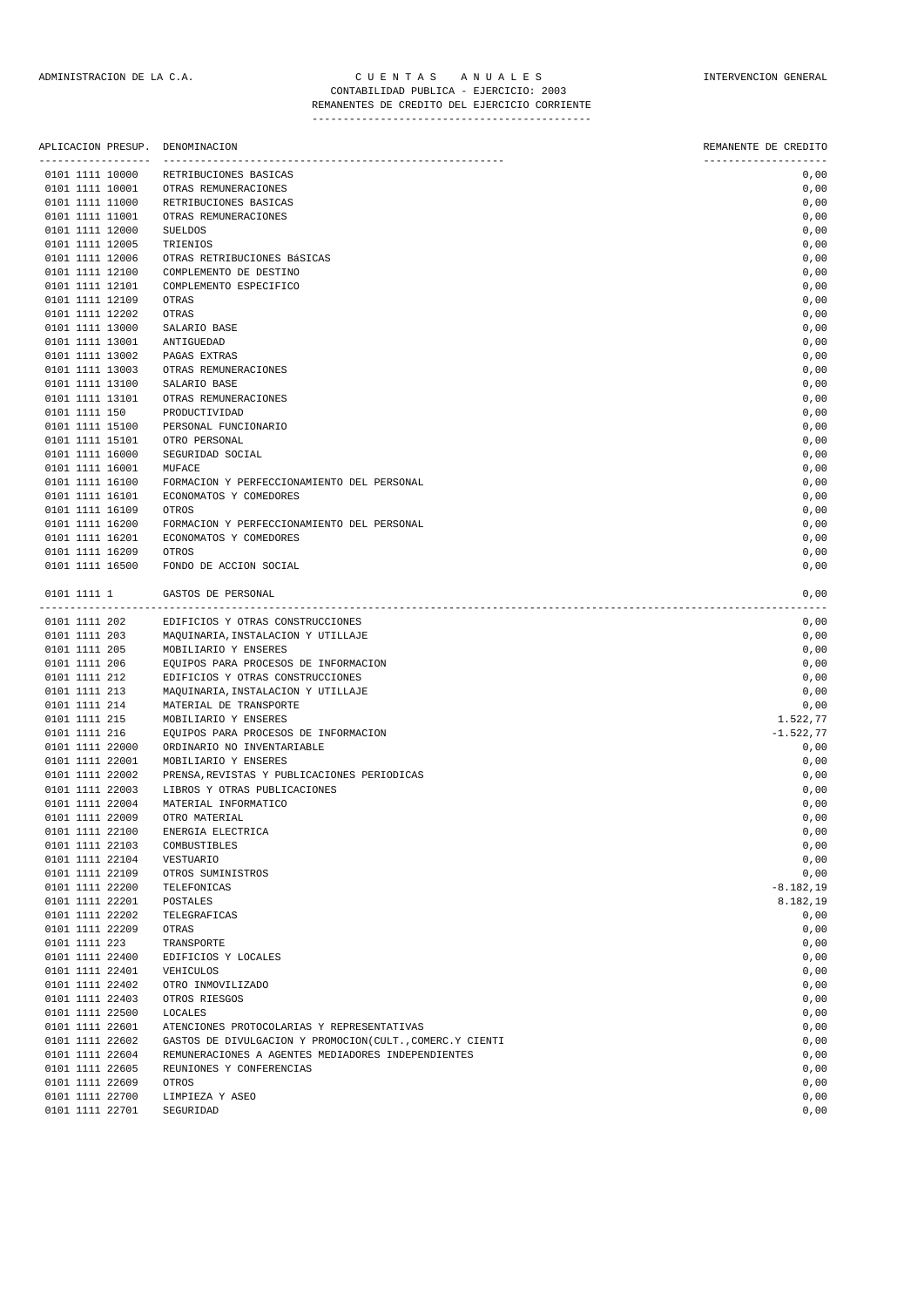## REMANENTES DE CREDITO DEL EJERCICIO CORRIENTE

|        |               | APLICACION PRESUP. | DENOMINACION                                             | REMANENTE DE CREDITO |
|--------|---------------|--------------------|----------------------------------------------------------|----------------------|
|        |               | 0101 1111 22703    | POSTALES                                                 | 0,00                 |
|        |               | 0101 1111 22704    | CUSTODIA, DEPOSITO Y ALMACENAJE                          | 0,00                 |
|        |               | 0101 1111 22706    | ESTUDIOS Y TRABAJOS TECNICOS                             | 0,00                 |
|        |               | 0101 1111 22709    | OTROS                                                    | 0,00                 |
|        | 0101 1111 230 |                    | DIETAS                                                   | 0,00                 |
|        | 0101 1111 231 |                    | LOCOMOCION                                               | 0,00                 |
|        | 0101 1111 239 |                    | OTRAS INDEMNIZACIONES                                    | 0,00                 |
|        | 0101 1111 250 |                    | GASTOS PRUEBAS SELECTIVAS                                | 0,00                 |
|        |               |                    |                                                          |                      |
|        |               | 0101 1111 25100    | FINANCIADOS CON RECURSOS PROPIOS                         | 0,00                 |
|        | 0101 1111 2   |                    | GASTOS EN BIENES CORRIENTES Y SERVICIOS                  | 0,00                 |
|        | 0101 1111 359 |                    | OTROS GASTOS                                             | 0,00                 |
|        | 0101 1111 3   |                    | GASTOS FINANCIEROS                                       | 0,00                 |
|        |               | 0101 1111 48900    | SUBV. GRUPOS PARLAMENTARIOS                              | 0,00                 |
|        |               | 0101 1111 48901    | SUBVENCIONES CON CONCIERTO O CONVENIO CORTES ARAGON      | 0,00                 |
|        |               |                    |                                                          |                      |
|        | 0101 1111 4   |                    | TRANSFERENCIAS CORRIENTES<br>-----------------------     | 0,00                 |
|        | 0101 1111 678 |                    | OTRO INMOVILIZADO MATERIAL                               | 0,00                 |
|        | 0101 1111 692 |                    | EDIFICIOS Y OTRAS CONSTRUCCIONES                         | 0,00                 |
|        | 0101 1111 693 |                    | MAQUINARIA, INSTALACIONES Y UTILLAJE                     | 0,00                 |
|        | 0101 1111 695 |                    | MOBILIARIO Y ENSERES                                     | 0,00                 |
|        | 0101 1111 696 |                    | EQUIPOS PARA PROCESOS DE INFORMACION                     | 0,00                 |
|        | 0101 1111 697 |                    | BIENES DESTINADOS PARA USO GENERAL                       | 0,00                 |
|        | 0101 1111 699 |                    | INMOVILIZADO INMATERIAL                                  | 0,00                 |
|        | 0101 1111 6   |                    | INVERSIONES REALES                                       | 0,00                 |
| ------ |               |                    | ------------------                                       |                      |
|        | 0101 1111     |                    | CORTES DE ARAGON (ACTIVIDAD LEGISLATIVA)                 | 0,00<br>$- - - -$    |
|        |               | 0101 1113 12000    | SUELDOS                                                  | 0,00                 |
|        |               | 0101 1113 12005    | TRIENIOS                                                 | 0,00                 |
|        |               | 0101 1113 12006    | OTRAS RETRIBUCIONES BASICAS                              | 0,00                 |
|        |               | 0101 1113 12100    | COMPLEMENTO DE DESTINO                                   | 0,00                 |
|        |               | 0101 1113 12101    | COMPLEMENTO ESPECIFICO                                   | 0,00                 |
|        |               | 0101 1113 13000    | SALARIO BASE                                             | 0,00                 |
|        |               | 0101 1113 13001    | ANTIGUEDAD                                               | 0,00                 |
|        |               | 0101 1113 13002    | PAGAS EXTRAS                                             | 0,00                 |
|        |               | 0101 1113 13003    | OTRAS REMUNERACIONES                                     | 0,00                 |
|        | 0101 1113 150 |                    | PRODUCTIVIDAD                                            | 0,00                 |
|        |               | 0101 1113 16000    | SEGURIDAD SOCIAL                                         | 0,00                 |
|        | 0101 1113 1   |                    | GASTOS DE PERSONAL                                       | 0,00                 |
|        | 0101 1113 202 |                    | EDIFICIOS Y OTRAS CONSTRUCCIONES                         | 0,00                 |
|        | 0101 1113 203 |                    | MAQUINARIA, INSTALACION Y UTILLAJE                       | 0,00                 |
|        | 0101 1113 205 |                    | MOBILIARIO Y ENSERES                                     | 0,00                 |
|        | 0101 1113 206 |                    | EQUIPOS PARA PROCESOS DE INFORMACION                     | 0,00                 |
|        | 0101 1113 212 |                    | EDIFICIOS Y OTRAS CONSTRUCCIONES                         | 0,00                 |
|        | 0101 1113 213 |                    | MAQUINARIA, INSTALACION Y UTILLAJE                       | 0,00                 |
|        | 0101 1113 215 |                    | MOBILIARIO Y ENSERES                                     | 0,00                 |
|        | 0101 1113 216 |                    | EQUIPOS PARA PROCESOS DE INFORMACION                     | 0,00                 |
|        |               | 0101 1113 22000    | ORDINARIO NO INVENTARIABLE                               | 0,00                 |
|        |               | 0101 1113 22001    | MOBILIARIO Y ENSERES                                     | 0,00                 |
|        |               | 0101 1113 22002    | PRENSA, REVISTAS Y PUBLICACIONES PERIODICAS              | 0,00                 |
|        |               | 0101 1113 22003    | LIBROS Y OTRAS PUBLICACIONES                             | 0,00                 |
|        |               |                    |                                                          |                      |
|        |               | 0101 1113 22004    | MATERIAL INFORMATICO                                     | 0,00                 |
|        |               | 0101 1113 22009    | OTRO MATERIAL                                            | 0,00                 |
|        |               | 0101 1113 22109    | OTROS SUMINISTROS                                        | 0,00                 |
|        | 0101 1113 223 |                    | TRANSPORTE                                               | 0,00                 |
|        |               | 0101 1113 22402    | OTRO INMOVILIZADO                                        | 0,00                 |
|        |               | 0101 1113 22403    | OTROS RIESGOS                                            | 0,00                 |
|        |               | 0101 1113 22602    | GASTOS DE DIVULGACION Y PROMOCION(CULT., COMERC.Y CIENTI | 0,00                 |
|        |               | 0101 1113 22605    | REUNIONES Y CONFERENCIAS                                 | 0,00                 |
|        |               | 0101 1113 22700    | LIMPIEZA Y ASEO                                          | 0,00                 |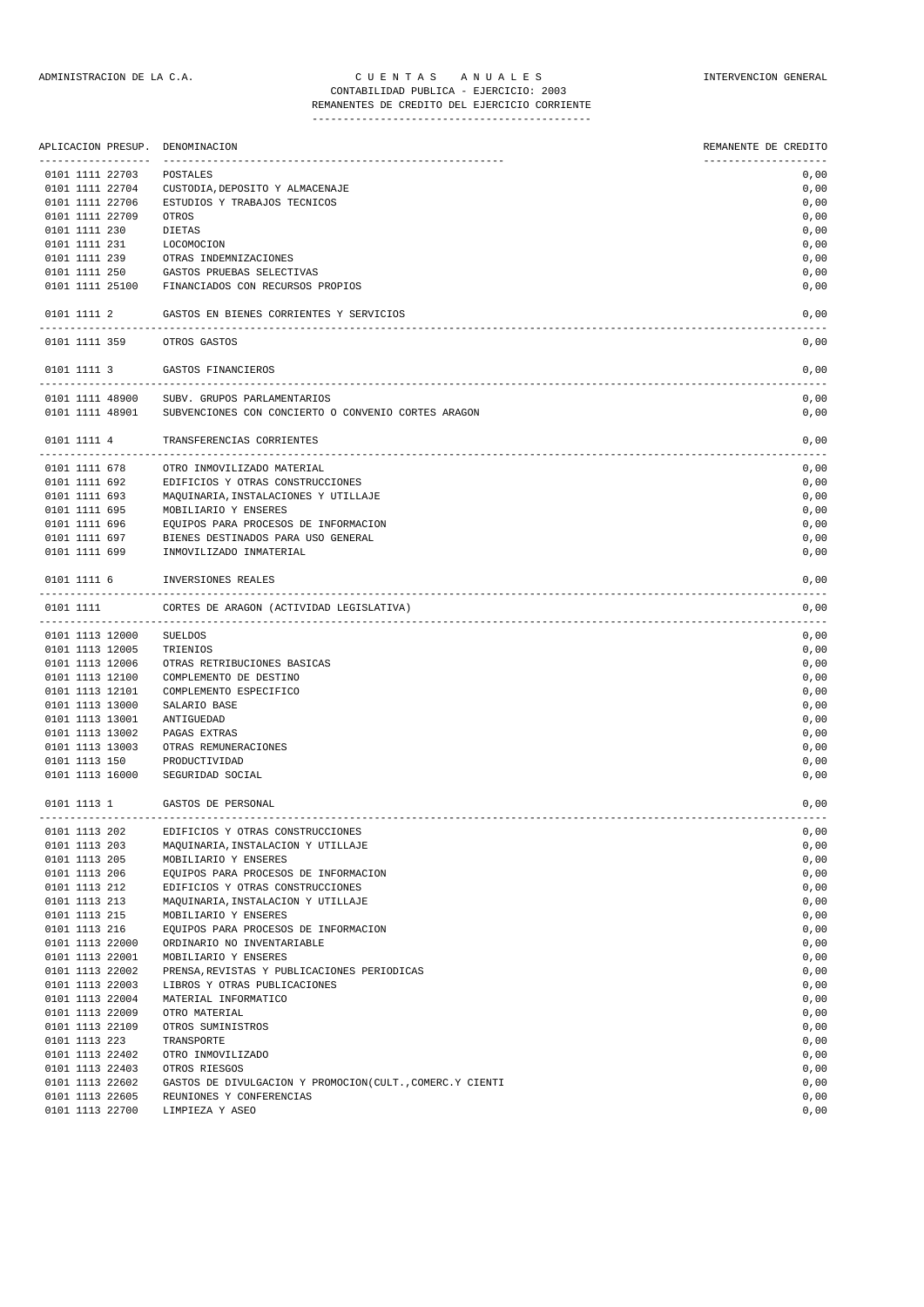|               | APLICACION PRESUP.<br>------------------ | DENOMINACION                                                       | REMANENTE DE CREDITO     |
|---------------|------------------------------------------|--------------------------------------------------------------------|--------------------------|
|               | 0101 1113 22701                          | SEGURIDAD                                                          | 0,00                     |
|               | 0101 1113 22706                          | ESTUDIOS Y TRABAJOS TECNICOS                                       | 0,00                     |
|               | 0101 1113 22709                          | OTROS                                                              | 0,00                     |
| 0101 1113 230 |                                          | DIETAS                                                             | 0,00                     |
| 0101 1113 231 |                                          | LOCOMOCION                                                         | 0,00                     |
| 0101 1113 2   |                                          | GASTOS EN BIENES CORRIENTES Y SERVICIOS                            | 0,00                     |
| 0101 1113 359 |                                          | OTROS GASTOS                                                       | 0,00                     |
| 0101 1113 3   |                                          | GASTOS FINANCIEROS                                                 | 0,00                     |
|               | 0101 1113 48900                          | SUBV. CON CONCIERTO O CONVENIO CORTES ARAGON                       | 0,00                     |
| 0101 1113 4   |                                          | TRANSFERENCIAS CORRIENTES<br>------------------                    | 0,00                     |
| 0101 1113 699 |                                          | INMOVILIZADO INMATERIAL                                            | 0,00                     |
| 0101 1113 6   |                                          | INVERSIONES REALES                                                 | 0,00                     |
| 0101 1113     |                                          | ALJAFERIA                                                          | 0,00                     |
| 0101          |                                          | CORTES DE ARAGON                                                   | 0,00                     |
|               | 0102 1112 10000                          | RETRIBUCIONES BASICAS                                              | 0,00                     |
|               | 0102 1112 10001                          | OTRAS REMUNERACIONES                                               | 0,00                     |
|               | 0102 1112 11000                          | RETRIBUCIONES BASICAS                                              | 0,00                     |
|               | 0102 1112 11001                          | OTRAS REMUNERACIONES                                               | 0,00                     |
|               | 0102 1112 12000                          | SUELDOS                                                            | 0,00                     |
|               | 0102 1112 12005                          | TRIENIOS                                                           | 0,00                     |
|               | 0102 1112 12006                          | OTRAS RETRIBUCIONES BÁSICAS                                        | 0,00                     |
|               | 0102 1112 12100                          | COMPLEMENTO DE DESTINO                                             | 0,00                     |
|               | 0102 1112 12101                          | COMPLEMENTO ESPECIFICO                                             | 0,00<br>0,00             |
|               | 0102 1112 12109<br>0102 1112 12202       | OTRAS<br>OTRAS                                                     | 0,00                     |
| 0102 1112 150 |                                          | PRODUCTIVIDAD                                                      | 0,00                     |
|               | 0102 1112 15100                          | PERSONAL FUNCIONARIO                                               | 0,00                     |
|               | 0102 1112 15101                          | OTRO PERSONAL                                                      | 0,00                     |
|               | 0102 1112 16000                          | SEGURIDAD SOCIAL                                                   | 72,92                    |
|               | 0102 1112 16001                          | MUFACE                                                             | $-72,92$                 |
|               | 0102 1112 16009                          | OTRAS                                                              | 0,00                     |
|               | 0102 1112 16100                          | FORMACION Y PERFECCIONAMIENTO DEL PERSONAL                         | 0,00                     |
|               | 0102 1112 16500                          | FONDO DE ACCION SOCIAL                                             | 0,00                     |
| 0102 1112 1   |                                          | GASTOS DE PERSONAL                                                 | 0,00                     |
| 0102 1112 202 |                                          | EDIFICIOS Y OTRAS CONSTRUCCIONES                                   | $-691,68$                |
| 0102 1112 212 |                                          | EDIFICIOS Y OTRAS CONSTRUCCIONES                                   | 0,00                     |
| 0102 1112 213 |                                          | MAQUINARIA, INSTALACION Y UTILLAJE                                 | 0,00                     |
| 0102 1112 214 |                                          | MATERIAL DE TRANSPORTE                                             | 0,00                     |
| 0102 1112 215 |                                          | MOBILIARIO Y ENSERES                                               | $-268,71$                |
| 0102 1112 216 | 0102 1112 22000                          | EQUIPOS PARA PROCESOS DE INFORMACION<br>ORDINARIO NO INVENTARIABLE | 0,00<br>0,00             |
|               | 0102 1112 22001                          | MOBILIARIO Y ENSERES                                               | 0,00                     |
|               | 0102 1112 22002                          | PRENSA, REVISTAS Y PUBLICACIONES PERIODICAS                        | 0,00                     |
|               | 0102 1112 22003                          | LIBROS Y OTRAS PUBLICACIONES                                       | 0,00                     |
|               | 0102 1112 22004                          | MATERIAL INFORMATICO                                               | 0,00                     |
|               | 0102 1112 22009                          | OTRO MATERIAL                                                      | 0,00                     |
|               | 0102 1112 22100                          | ENERGIA ELECTRICA                                                  | 0,00                     |
|               | 0102 1112 22101                          | AGUA                                                               | 0,00                     |
|               | 0102 1112 22103                          | COMBUSTIBLES                                                       | 0,00                     |
|               | 0102 1112 22104                          | VESTUARIO                                                          | 0,00                     |
|               | 0102 1112 22109                          | OTROS SUMINISTROS                                                  | $-151,53$                |
|               | 0102 1112 22200                          | TELEFONICAS                                                        | 0,00                     |
|               | 0102 1112 22201                          | POSTALES                                                           | $-3.307,59$              |
|               | 0102 1112 22202<br>0102 1112 22209       | TELEGRAFICAS<br>OTRAS                                              | $-25,39$<br>$-1.659, 47$ |
| 0102 1112 223 |                                          | TRANSPORTE                                                         | 0,00                     |
|               |                                          |                                                                    |                          |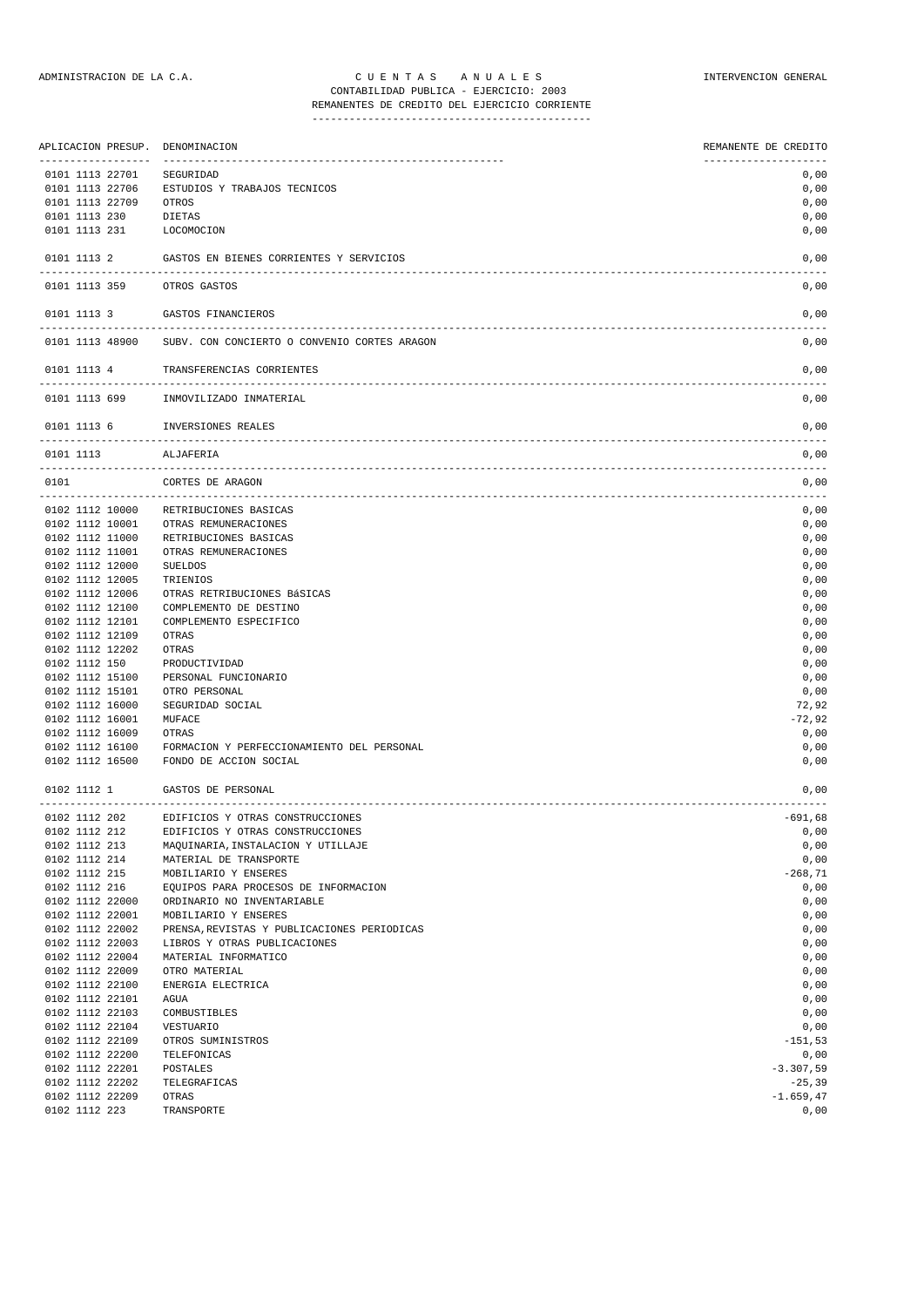| APLICACION PRESUP.                 | DENOMINACION                                              | REMANENTE DE CREDITO |
|------------------------------------|-----------------------------------------------------------|----------------------|
| 0102 1112 22400                    | EDIFICIOS Y LOCALES                                       | 0,00                 |
| 0102 1112 22401                    | VEHICULOS                                                 | 0,00                 |
| 0102 1112 22402                    | OTRO INMOVILIZADO                                         | $-8,52$              |
| 0102 1112 22403                    | OTROS RIESGOS                                             | $-8.865,93$          |
| 0102 1112 22601                    | ATENCIONES PROTOCOLARIAS Y REPRESENTATIVAS                | 0,00                 |
| 0102 1112 22602                    | GASTOS DE DIVULGACION Y PROMOCION (CULT., COMERC.Y CIENTI | 0,00                 |
| 0102 1112 22605                    | REUNIONES Y CONFERENCIAS                                  | 0,00                 |
| 0102 1112 22609                    | OTROS                                                     | $-1.507,59$          |
| 0102 1112 22700                    | LIMPIEZA Y ASEO                                           | 0,00                 |
| 0102 1112 22701                    | SEGURIDAD                                                 | 17.692,36            |
| 0102 1112 22703                    | POSTALES                                                  | 0,00                 |
| 0102 1112 22706                    | ESTUDIOS Y TRABAJOS TECNICOS                              | 0,00                 |
| 0102 1112 22709                    | OTROS                                                     | 0,00                 |
| 0102 1112 230                      | DIETAS                                                    | 0,00                 |
| 0102 1112 231                      | LOCOMOCION                                                | 0,00                 |
| 0102 1112 239                      | OTRAS INDEMNIZACIONES                                     | $-301,53$            |
| 0102 1112 250                      | GASTOS PRUEBAS SELECTIVAS                                 | $-904,56$            |
| 0102 1112 25100                    | FINANCIADOS CON RECURSOS PROPIOS                          | 0,14                 |
|                                    |                                                           |                      |
| 0102 1112 2                        | GASTOS EN BIENES CORRIENTES Y SERVICIOS                   | 0,00                 |
| 0102 1112 48900                    | ASOCIACIÓN CULTURAL IDEA                                  | 0,00                 |
| 0102 1112 48901                    | CENTRO DE ESTUDIOS "LUCAS MALLADA"                        | 0,00                 |
| 0102 1112 48902                    | ESCUELA DE PRACTICA JURIDICA                              | 0,00                 |
| 0102 1112 4                        | TRANSFERENCIAS CORRIENTES                                 | 0,00                 |
| 0102 1112 693                      | MAQUINARIA, INSTALACIONES Y UTILLAJE                      | 0,00                 |
| 0102 1112 695                      | MOBILIARIO Y ENSERES                                      | 0,00                 |
| 0102 1112 696                      | EQUIPOS PARA PROCESOS DE INFORMACION                      | 0,00                 |
| 0102 1112 699                      | INMOVILIZADO INMATERIAL                                   | 0,00                 |
| 0102 1112 6                        | INVERSIONES REALES                                        | 0,00                 |
| 0102 1112                          | ACTUACIONES DEL JUSTICIA DE ARAGON                        | 0,00                 |
| 0102                               | EL JUSTICIA DE ARAGON                                     | 0,00                 |
|                                    |                                                           | ----<br>0,00         |
| 0103 1114 10000                    | RETRIBUCIONES BASICAS                                     |                      |
| 0103 1114 10001                    | OTRAS REMUNERACIONES                                      | 0,00                 |
| 0103 1114 11000<br>0103 1114 11001 | RETRIBUCIONES BASICAS<br>OTRAS REMUNERACIONES             | 0,00<br>0,00         |
| 0103 1114 12000                    | <b>SUELDOS</b>                                            | 0,00                 |
| 0103 1114 12005                    | TRIENIOS                                                  |                      |
|                                    |                                                           | 0,00                 |
| 0103 1114 12006                    | OTRAS RETRIBUCIONES BASICAS                               | 0,00                 |
| 0103 1114 12100                    | COMPLEMENTO DE DESTINO<br>COMPLEMENTO ESPECIFICO          | 0,00                 |
| 0103 1114 12101<br>0103 1114 16000 | SEGURIDAD SOCIAL                                          | 0,00<br>0,00         |
|                                    |                                                           |                      |
| 0103 1114 1                        | GASTOS DE PERSONAL                                        | 0,00                 |
| 0103 1114 240                      | ARRENDAMIENTOS                                            | 0,00                 |
| 0103 1114 241                      | REPARACION Y CONSERVACION                                 | 0,00                 |
| 0103 1114 242                      | MATERIAL, SUMINISTROS Y OTROS                             | 0,00                 |
| 0103 1114 2                        | GASTOS EN BIENES CORRIENTES Y SERVICIOS                   | 0,00                 |
| 0103 1114 695                      | MOBILIARIO Y ENSERES                                      | 0,00                 |
| 0103 1114 696                      | EQUIPOS PARA PROCESOS DE INFORMACION                      | 0,00                 |
| 0103 1114 6                        | INVERSIONES REALES                                        | 0,00                 |
| 0103 1114                          | ACTUACIONES DE LA CAMARA DE CUENTAS DE ARAGON             | 0,00                 |
| 0103                               | CAMARA DE CUENTAS DE ARAGON                               | $- - - -$<br>0,00    |
|                                    | DEPARTAMENTO 01 CORTES DE ARAGON                          | 0,00                 |
|                                    |                                                           |                      |

-------------------------------------------------------------------------------------------------------------------------------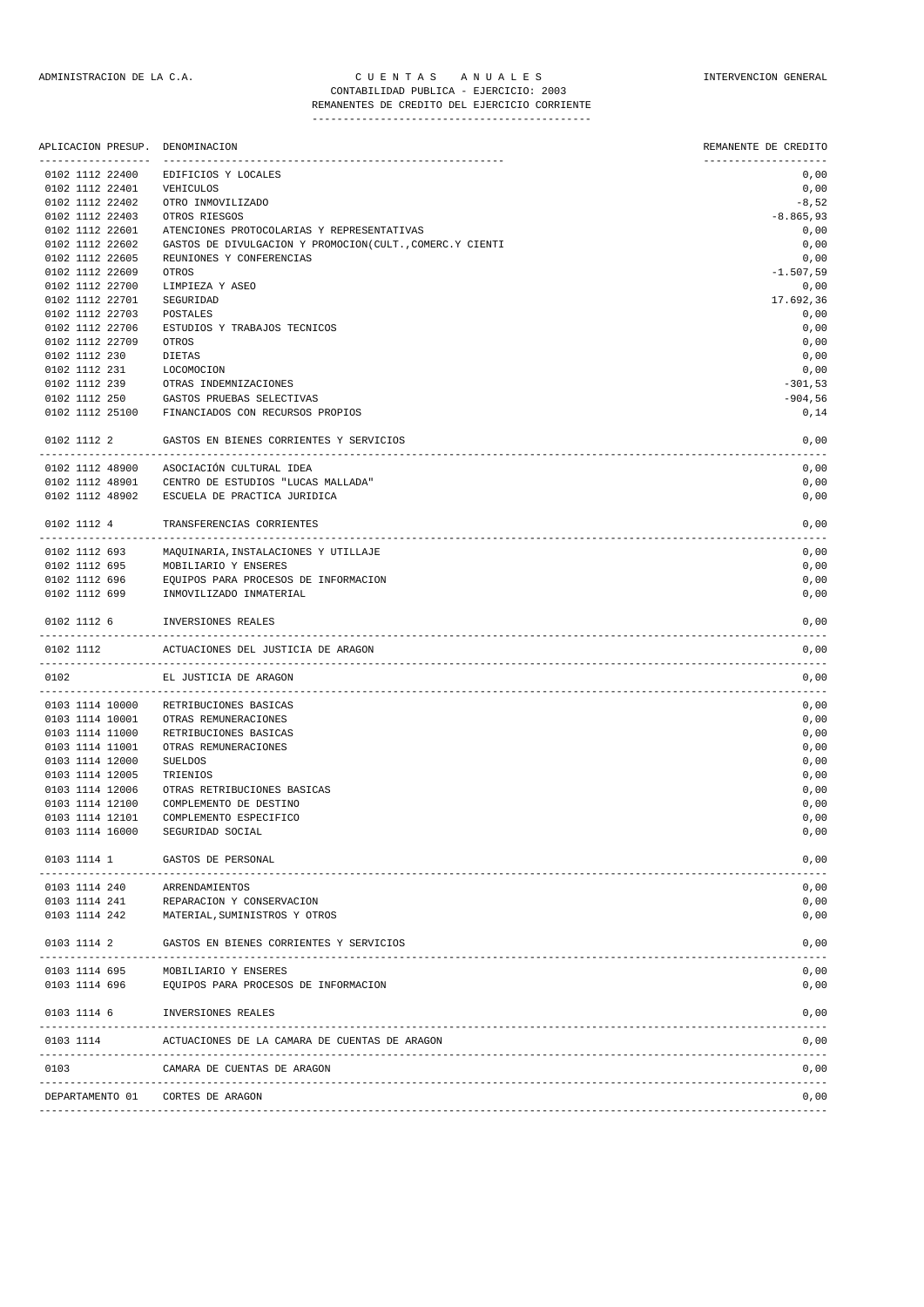| APLICACION PRESUP.<br>----------------- | DENOMINACION<br>----------------------------             | REMANENTE DE CREDITO        |
|-----------------------------------------|----------------------------------------------------------|-----------------------------|
| 0201 1121 10000                         | RETRIBUCIONES BASICAS                                    | -------------------<br>6,81 |
| 0201 1121 10001                         | OTRAS REMUNERACIONES                                     | 0,00                        |
| 0201 1121 11000                         | RETRIBUCIONES BASICAS                                    | 43.572,96                   |
| 0201 1121 11001                         | OTRAS REMUNERACIONES                                     | 95.271,69                   |
| 0201 1121 12000                         | <b>SUELDOS</b>                                           | 31.327,21                   |
| 0201 1121 12005                         | TRIENIOS                                                 | 15.527,47                   |
| 0201 1121 12006                         | OTRAS RETRIBUCIONES BASICAS                              | 767,12                      |
| 0201 1121 12100                         | COMPLEMENTO DE DESTINO                                   | 22.658,10                   |
| 0201 1121 12101                         | COMPLEMENTO ESPECIFICO                                   | 48.438,72                   |
| 0201 1121 13000                         | SALARIO BASE                                             | 24,71                       |
| 0201 1121 13001<br>0201 1121 13002      | ANTIGUEDAD                                               | 1.093,68                    |
| 0201 1121 13003                         | PAGAS EXTRAS                                             | 16,35                       |
| 0201 1121 13100                         | OTRAS REMUNERACIONES<br>SALARIO BASE                     | 0,01<br>555,86              |
| 0201 1121 13101                         | OTRAS REMUNERACIONES                                     | 43,40                       |
| 0201 1121 15100                         | PERSONAL FUNCIONARIO                                     | 105,64                      |
| 0201 1121 15101                         | OTRO PERSONAL                                            | 991,27                      |
| 0201 1121 16000                         | SEGURIDAD SOCIAL                                         | 76.889,82                   |
| 0201 1121 16100                         | FORMACION Y PERFECCIONAMIENTO DEL PERSONAL               | 1.487,97                    |
| 0201 1121 16200                         | FORMACION Y PERFECCIONAMIENTO DEL PERSONAL               | 365,00                      |
| 0201 1121 1                             | GASTOS DE PERSONAL                                       | 339.143,79                  |
| 0201 1121 202                           | EDIFICIOS Y OTRAS CONSTRUCCIONES                         | $-7.813,30$                 |
| 0201 1121 204                           | MATERIAL DE TRANSPORTE                                   | 3.005,06                    |
| 0201 1121 205                           | MOBILIARIO Y ENSERES                                     | 2.058,17                    |
| 0201 1121 212                           | EDIFICIOS Y OTRAS CONSTRUCCIONES                         | 14.579,55                   |
| 0201 1121 214                           | MATERIAL DE TRANSPORTE                                   | 26.127,64                   |
| 0201 1121 215                           | MOBILIARIO Y ENSERES                                     | $-281, 21$                  |
| 0201 1121 216                           | EQUIPOS PARA PROCESOS DE INFORMACION                     | $-537,23$                   |
| 0201 1121 22000                         | ORDINARIO NO INVENTARIABLE                               | 54.066,53                   |
| 0201 1121 22001                         | MOBILIARIO Y ENSERES                                     | 19.473,41                   |
| 0201 1121 22002                         | PRENSA, REVISTAS Y PUBLICACIONES PERIODICAS              | $-14.239,37$                |
| 0201 1121 22003                         | LIBROS Y OTRAS PUBLICACIONES                             | $-15.062,01$                |
| 0201 1121 22004                         | MATERIAL INFORMATICO                                     | $-2.607, 45$                |
| 0201 1121 22009                         | OTRO MATERIAL                                            | 601,01                      |
| 0201 1121 22100                         | ENERGIA ELECTRICA                                        | 2.134,29                    |
| 0201 1121 22101                         | AGUA                                                     | 300,51                      |
| 0201 1121 22102                         | GAS                                                      | 250,42                      |
| 0201 1121 22103                         | COMBUSTIBLES                                             | $-13.003,53$                |
| 0201 1121 22104<br>0201 1121 22109      | VESTUARIO                                                | $-489, 49$                  |
| 0201 1121 22200                         | OTROS SUMINISTROS<br>TELEFONICAS                         | 14.639,53<br>$-11.302,78$   |
| 0201 1121 22201                         | POSTALES                                                 | $-1.741,53$                 |
| 0201 1121 22202                         | TELEGRAFICAS                                             | 1.202,02                    |
| 0201 1121 22203                         | TELEX Y TELEFAX                                          | $-28.723,94$                |
| 0201 1121 22209                         | OTRAS                                                    | 1.202,02                    |
| 0201 1121 223                           | TRANSPORTE                                               | $-35.569,79$                |
| 0201 1121 22403                         | OTROS RIESGOS                                            | $-3.022,08$                 |
| 0201 1121 22500                         | PAGO IMPUESTO VEHICULOS                                  | $-1.282, 11$                |
| 0201 1121 22601                         | ATENCIONES PROTOCOLARIAS Y REPRESENTATIVAS               | 23.212,63                   |
| 0201 1121 22602                         | GASTOS DE DIVULGACION Y PROMOCION(CULT., COMERC.Y CIENTI | 96.285,24                   |
| 0201 1121 22605                         | REUNIONES Y CONFERENCIAS                                 | 803,25                      |
| 0201 1121 22609                         | OTROS                                                    | $-4.640,69$                 |
| 0201 1121 22700                         | LIMPIEZA Y ASEO                                          | 1.906,38                    |
| 0201 1121 22701                         | SEGURIDAD                                                | $-1.139,37$                 |
| 0201 1121 22703                         | POSTALES                                                 | 300,51                      |
| 0201 1121 22706                         | ESTUDIOS Y TRABAJOS TECNICOS                             | $-41.961, 34$               |
| 0201 1121 22709                         | OTROS                                                    | 61.925,47                   |
| 0201 1121 230                           | DIETAS                                                   | 6.268,05                    |
| 0201 1121 231                           | <b>LOCOMOCION</b>                                        | $-6.194, 27$                |
| 0201 1121 23200                         | INDEMNIZACIONES POR TRASLADO                             | $-4.352,92$                 |
| 0201 1121 2                             | GASTOS EN BIENES CORRIENTES Y SERVICIOS                  | 136.377,28                  |
|                                         | 0201 1121 44900 SUBVENCIONES INESPECIFICAS               | 0,00                        |

0201 1121 46900 SUBVENCIONES INESPECIFICAS 101, 21 and 101, 21 and 101, 21 and 101, 21 and 101, 21 0201 1121 46903 FONDO AQUITANIA-MIDI-PYRENEES 37.759,79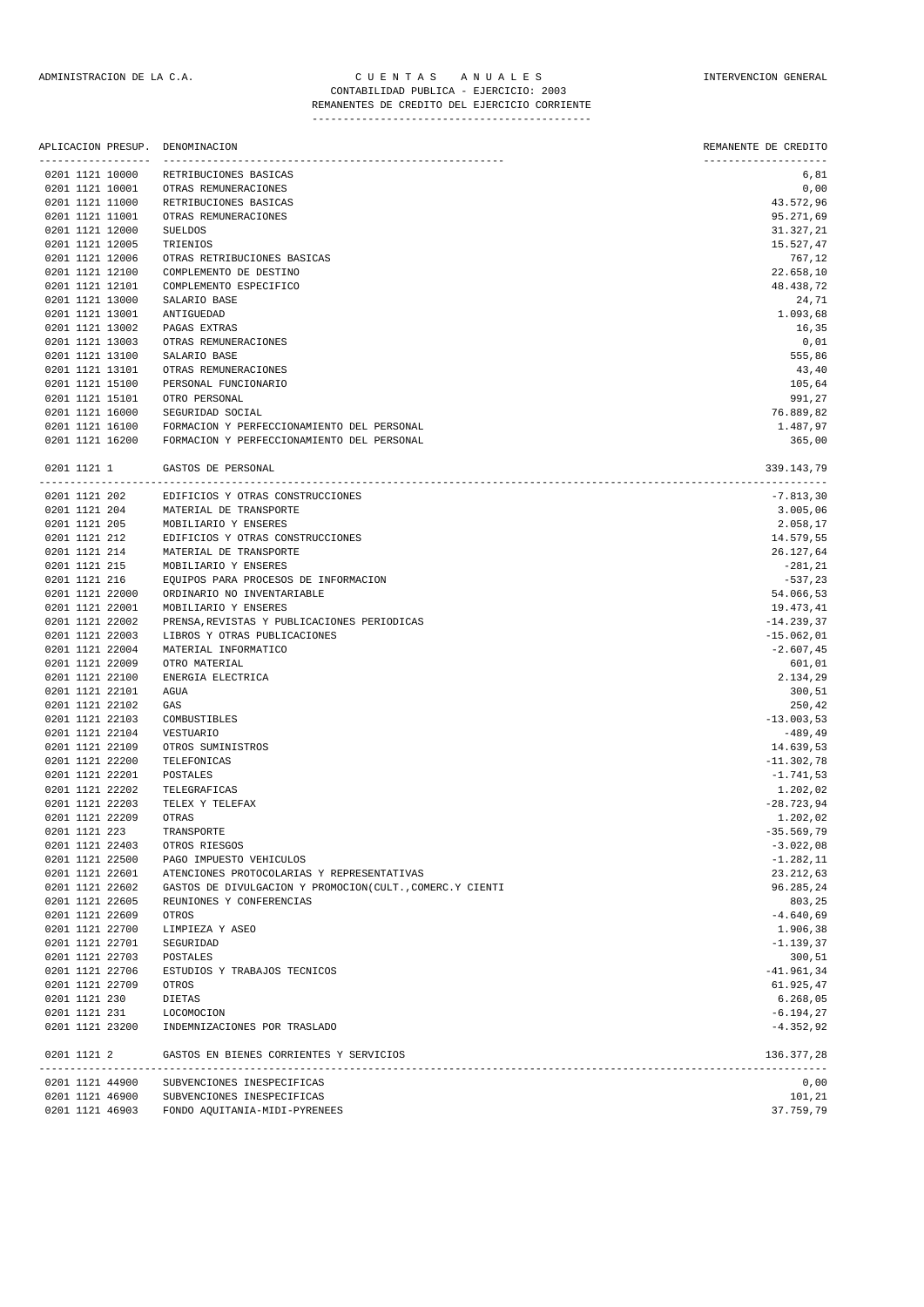| APLICACION PRESUP. | DENOMINACION                                                   | REMANENTE DE CREDITO             |
|--------------------|----------------------------------------------------------------|----------------------------------|
| 0201 1121 47903    | FONDO AQUITANIA-MIDI-PYRENEES                                  | --------------------<br>5.078,39 |
| 0201 1121 48900    | SUBVECIONES INESPECIFICAS                                      | 16.915,61                        |
| 0201 1121 48901    | SEMINARIO INVESTIGACION POR LA PAZ                             | $-1.893,19$                      |
| 0201 1121 48902    | SUBV.A FAMILIAS Y ENTES SIN ANIMO LUCRO                        | 0.00                             |
| 0201 1121 48903    | FONDO AQUITANIA-MIDI-PYRENEES                                  | 76.109,86                        |
|                    | 0201 1121 4 TRANSFERENCIAS CORRIENTES                          | 134.071,67                       |
|                    | 0201 1121 694 MATERIAL DE TRANSPORTE                           | 214.404,05                       |
|                    | 0201 1121 6 INVERSIONES REALES                                 | 214.404,05                       |
| 0201 1121 76900    | SUBVENCIONES INESPECIFICAS                                     | 6.202.43                         |
| 0201 1121 76903    | FONDO AQUITANIA-MIDI-PYRENEES                                  | 12.040,48                        |
| 0201 1121 77903    | FONDO AQUITANIA-MIDI-PYRENEES                                  | 19.040,48                        |
| 0201 1121 78900    | SUBVENCIONES INESPECIFICAS                                     | 9.040,48                         |
| 0201 1121 78903    | FONDO AQUITANIA-MIDI-PYRENEES                                  | 9.222,03                         |
|                    | 0201 1121 7 TRANSFERENCIAS DE CAPITAL                          | 55.545,90                        |
|                    | 0201 1121 PRESIDENCIA Y ORGANOS DE LA PRESIDENCIA              | 879.542,69                       |
| 0201               | PRESIDENCIA DE LA D.G.A.                                       | 879.542,69                       |
|                    | DEPARTAMENTO 02 PRESIDENCIA DE LA DIPUTACION GENERAL DE ARAGON | 879.542.69                       |
|                    |                                                                |                                  |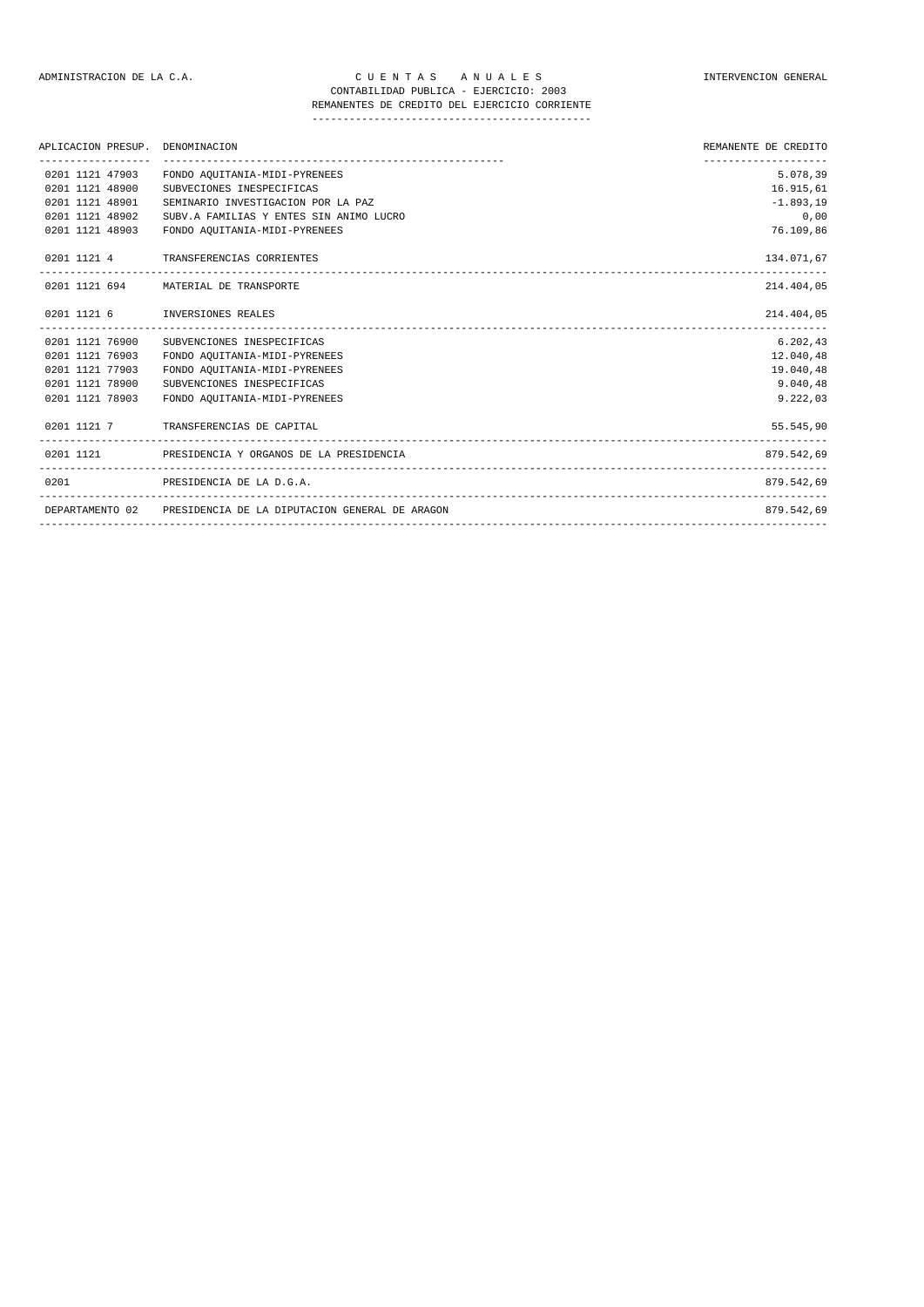## ADMINISTRACION DE LA C.A. CUENTAS ANUALES COMPUNISTRACION GENERAL CONTABILIDAD PUBLICA - EJERCICIO: 2003

## REMANENTES DE CREDITO DEL EJERCICIO CORRIENTE ---------------------------------------------

| APLICACION PRESUP.       | DENOMINACION                                              | REMANENTE DE CREDITO |
|--------------------------|-----------------------------------------------------------|----------------------|
| 0301 1125 12000          | <b>SUELDOS</b>                                            | 582,46               |
| 0301 1125 12005          | TRIENIOS                                                  | 780,39               |
| 0301 1125 12006          | OTRAS RETRIBUCIONES BASICAS                               | 24,50                |
| 0301 1125 12100          | COMPLEMENTO DE DESTINO                                    | 735,24               |
| 0301 1125 12101          | COMPLEMENTO ESPECIFICO                                    | 1.589,19             |
| 0301 1125 16000          | SEGURIDAD SOCIAL                                          | 1.486,32             |
| 0301 1125 1              | GASTOS DE PERSONAL<br>----------------------------------  | 5.198,10             |
| 0301 1125 215            | MOBILIARIO Y ENSERES                                      | 159,05               |
| 0301 1125 216            | EQUIPOS PARA PROCESOS DE INFORMACION                      | 1.202,02             |
| 0301 1125 22000          | ORDINARIO NO INVENTARIABLE                                | 1.888,46             |
| 0301 1125 22001          | MOBILIARIO Y ENSERES                                      | 2.704,55             |
| 0301 1125 22002          | PRENSA, REVISTAS Y PUBLICACIONES PERIODICAS               | 601,01               |
| 0301 1125 22003          | LIBROS Y OTRAS PUBLICACIONES                              | $-12.204,78$         |
| 0301 1125 22004          | MATERIAL INFORMATICO                                      | 901,52               |
| 0301 1125 22100          | ENERGIA ELECTRICA                                         | 601,01               |
| 0301 1125 22200          | TELEFONICAS                                               | 2.404,05             |
| 0301 1125 22201          | POSTALES                                                  | 601,01               |
| 0301 1125 223            | TRANSPORTE                                                | $-122,84$            |
| 0301 1125 22601          | ATENCIONES PROTOCOLARIAS Y REPRESENTATIVAS                | 5.965,93             |
| 0301 1125 22602          | GASTOS DE DIVULGACION Y PROMOCION (CULT., COMERC.Y CIENTI | 6.472,95             |
| 0301 1125 22605          | REUNIONES Y CONFERENCIAS                                  | 6.814,69             |
| 0301 1125 230            | DIETAS                                                    | 601,01               |
| 0301 1125 231 LOCOMOCION |                                                           | 601,01               |
| 0301 1125 239            | OTRAS INDEMNIZACIONES                                     | 41.379,79            |
|                          | 0301 1125 2 GASTOS EN BIENES CORRIENTES Y SERVICIOS       | 60.570,44            |
| 0301 1125                | COMISION JURIDICA ASESORA                                 | 65.768,54            |
| 0301                     | COMISION JURIDICA ASESORA                                 | 65.768,54            |
|                          | DEPARTAMENTO 03 COMISION JURIDICA ASESORA                 | 65.768,54            |
|                          |                                                           |                      |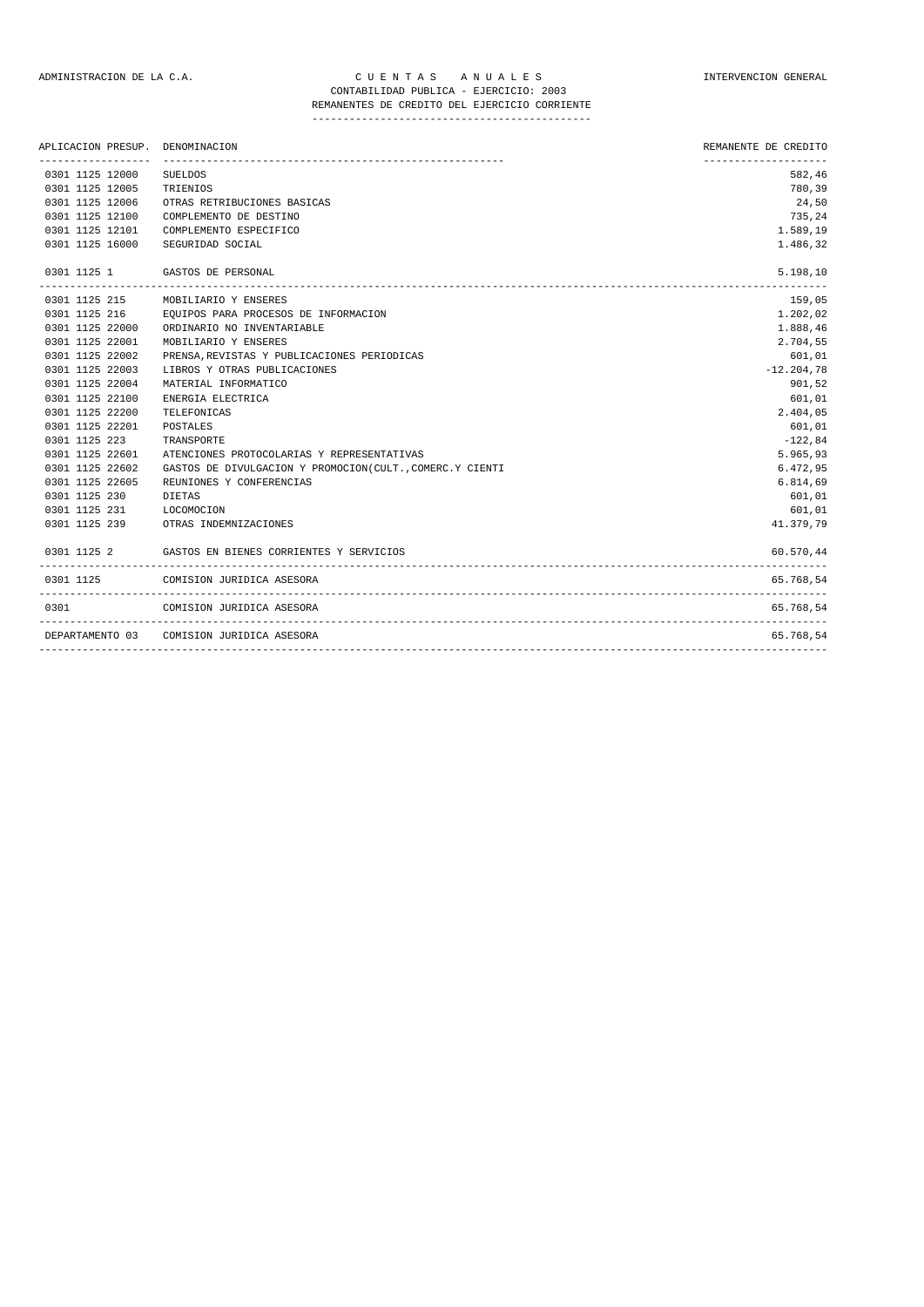## ADMINISTRACION DE LA C.A. CUENTAS ANUALES COMPUNISTRACION GENERAL CONTABILIDAD PUBLICA - EJERCICIO: 2003 REMANENTES DE CREDITO DEL EJERCICIO CORRIENTE

---------------------------------------------

|               | ------------------ | APLICACION PRESUP. DENOMINACION                          | REMANENTE DE CREDITO<br>--------------------- |
|---------------|--------------------|----------------------------------------------------------|-----------------------------------------------|
|               | 0901 3229 12000    | <b>SUELDOS</b>                                           | 1.038,41                                      |
|               | 0901 3229 12005    | TRIENIOS                                                 | 2.384,98                                      |
|               | 0901 3229 12006    | OTRAS RETRIBUCIONES BASICAS                              | 0,00                                          |
|               | 0901 3229 12100    | COMPLEMENTO DE DESTINO                                   | 2.051,18                                      |
|               | 0901 3229 12101    | COMPLEMENTO ESPECIFICO                                   | 2.940,67                                      |
|               | 0901 3229 13000    | SALARIO BASE                                             | 0,00                                          |
|               | 0901 3229 13001    | ANTIGUEDAD                                               | 0, 22                                         |
|               | 0901 3229 13002    | PAGAS EXTRAS                                             | 0,04                                          |
|               | 0901 3229 13003    | OTRAS REMUNERACIONES                                     | 0,08                                          |
|               | 0901 3229 16000    | SEGURIDAD SOCIAL                                         | 2.596,69                                      |
| 0901 3229 1   |                    | GASTOS DE PERSONAL                                       | 11.012,27                                     |
|               | 0901 3229 202      | EDIFICIOS Y OTRAS CONSTRUCCIONES                         | $-993,64$                                     |
|               | 0901 3229 205      | MOBILIARIO Y ENSERES                                     | 150,25                                        |
| 0901 3229 212 |                    | EDIFICIOS Y OTRAS CONSTRUCCIONES                         | 905,60                                        |
| 0901 3229 213 |                    | MAQUINARIA, INSTALACION Y UTILLAJE                       | 601,01                                        |
| 0901 3229 215 |                    | MOBILIARIO Y ENSERES                                     | $-196, 14$                                    |
| 0901 3229 216 |                    | EQUIPOS PARA PROCESOS DE INFORMACION                     | 601,01                                        |
|               | 0901 3229 22000    | ORDINARIO NO INVENTARIABLE                               | 131,08                                        |
|               | 0901 3229 22001    | MOBILIARIO Y ENSERES                                     | $-16.036,53$                                  |
|               | 0901 3229 22002    | PRENSA, REVISTAS Y PUBLICACIONES PERIODICAS              | 929,91                                        |
|               | 0901 3229 22003    | LIBROS Y OTRAS PUBLICACIONES                             | 741,44                                        |
|               | 0901 3229 22004    | MATERIAL INFORMATICO                                     | $-1.008,79$                                   |
|               | 0901 3229 22009    | OTRO MATERIAL                                            | 270,26                                        |
|               | 0901 3229 22100    | ENERGIA ELECTRICA                                        | 279,86                                        |
|               | 0901 3229 22101    | AGUA                                                     | 41,68                                         |
|               | 0901 3229 22109    | OTROS SUMINISTROS                                        | 300,51                                        |
|               | 0901 3229 22200    | TELEFONICAS                                              | 1.057,07                                      |
|               | 0901 3229 22201    | POSTALES                                                 | 450,76                                        |
|               | 0901 3229 22202    | TELEGRAFICAS                                             | 150,25                                        |
| 0901 3229 223 |                    | TRANSPORTE                                               | $-147,76$                                     |
|               | 0901 3229 22400    | EDIFICIOS Y LOCALES                                      | 14,14                                         |
|               | 0901 3229 22601    | ATENCIONES PROTOCOLARIAS Y REPRESENTATIVAS               | 3.790,66                                      |
|               | 0901 3229 22602    | GASTOS DE DIVULGACION Y PROMOCION(CULT., COMERC.Y CIENTI | 3.337,95                                      |
|               | 0901 3229 22605    | REUNIONES Y CONFERENCIAS                                 | 18.017,42                                     |
|               | 0901 3229 22609    | OTROS                                                    | $-9.382,79$                                   |
|               | 0901 3229 22700    | LIMPIEZA Y ASEO                                          | 703,42                                        |
|               | 0901 3229 22703    | POSTALES                                                 | $-2.507,53$                                   |
|               | 0901 3229 22706    | ESTUDIOS Y TRABAJOS TECNICOS                             | 62.392,22                                     |
|               | 0901 3229 22709    | OTROS                                                    | $-9.746, 91$                                  |
| 0901 3229 230 |                    | <b>DIETAS</b>                                            | 4.495,51                                      |
| 0901 3229 231 |                    | LOCOMOCION                                               | 1.976,53                                      |
| 0901 3229 239 |                    | OTRAS INDEMNIZACIONES                                    | 21.311,23                                     |
|               | 0901 3229 25100    | FINANCIADOS CON RECURSOS PROPIOS                         | 601,01                                        |
| 0901 3229 2   |                    | GASTOS EN BIENES CORRIENTES Y SERVICIOS                  | 83.230,69                                     |
| 0901 3229     |                    | CONSEJO ECONOMICO Y SOCIAL DE ARAGON                     | 94.242,96                                     |
| 0901          |                    | CONSEJO ECONOMICO Y SOCIAL DE ARAG.                      | 94.242,96                                     |
|               | DEPARTAMENTO 09    | CONSEJO ECONOMICO Y SOCIAL DE ARAGON                     | 94.242,96                                     |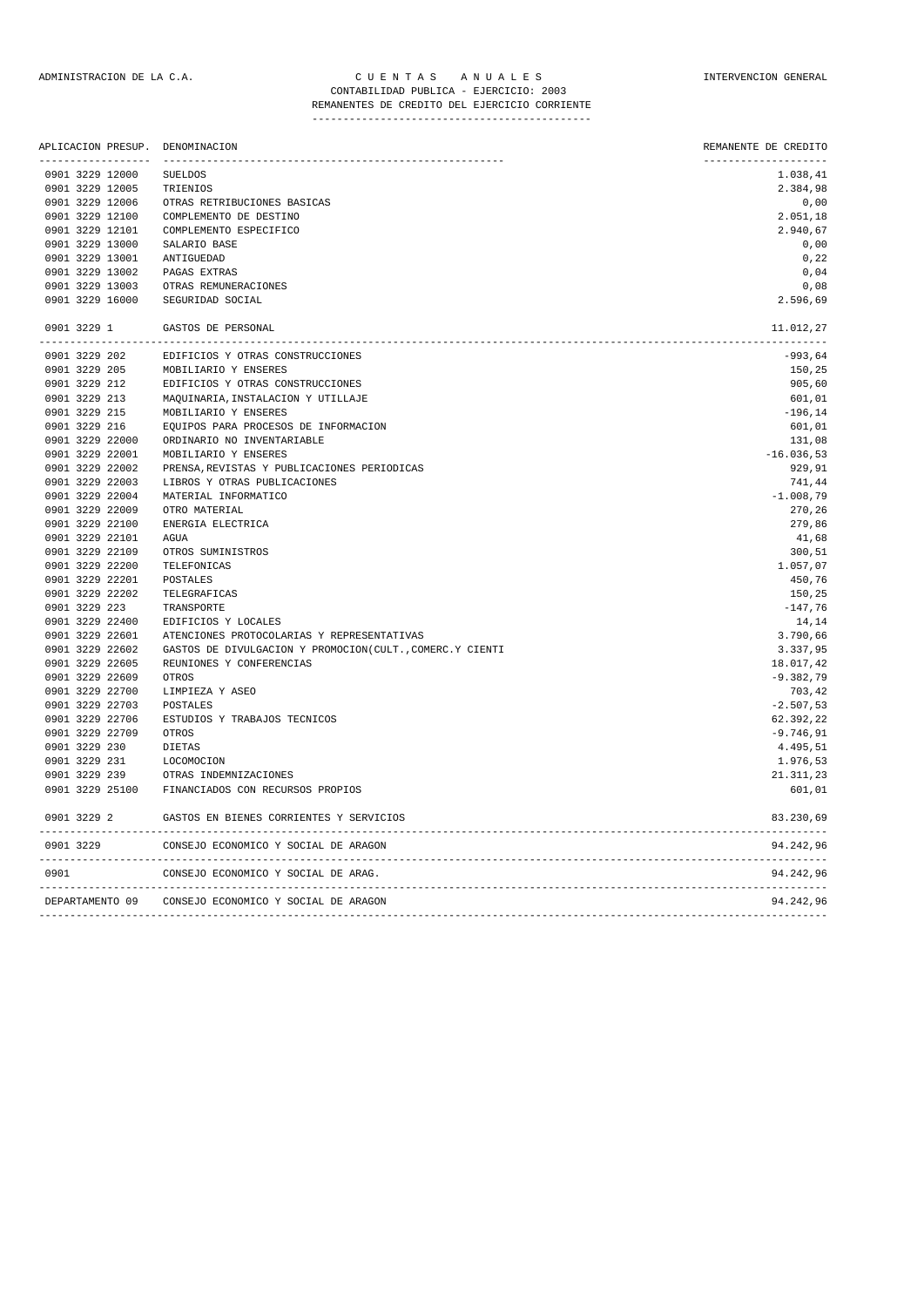|                 |                 | APLICACION PRESUP. DENOMINACION                                  | REMANENTE DE CREDITO<br>-------------------- |
|-----------------|-----------------|------------------------------------------------------------------|----------------------------------------------|
| 1101 1211 10000 |                 | ------------------------------<br>RETRIBUCIONES BASICAS          | 395,61                                       |
| 1101 1211 10001 |                 | OTRAS REMUNERACIONES                                             | 0,00                                         |
| 1101 1211 11000 |                 | RETRIBUCIONES BASICAS                                            | 16.022,67                                    |
| 1101 1211 11001 |                 | OTRAS REMUNERACIONES                                             | 21.736,99                                    |
| 1101 1211 12000 |                 | SUELDOS                                                          | 3.449,89                                     |
| 1101 1211 12005 |                 | TRIENIOS                                                         | 26.040,37                                    |
| 1101 1211 12006 |                 | OTRAS RETRIBUCIONES BASICAS                                      | 209,09                                       |
| 1101 1211 12100 |                 | COMPLEMENTO DE DESTINO                                           | 5.079,19                                     |
| 1101 1211 12101 |                 | COMPLEMENTO ESPECIFICO                                           | 5.819,63                                     |
| 1101 1211 15100 |                 | PERSONAL FUNCIONARIO                                             | 14.424,29                                    |
| 1101 1211 15101 |                 | OTRO PERSONAL-GRATIFICACIONES                                    | $-11.570, 11$                                |
| 1101 1211 16000 |                 | SEGURIDAD SOCIAL                                                 | 15.295,72                                    |
| 1101 1211 16100 |                 | FORMACION Y PERFECCIONAMIENTO DEL PERSONAL                       | 60,10                                        |
| 1101 1211 16109 |                 | OTROS                                                            | 60,10                                        |
| 1101 1211 1     |                 | GASTOS DE PERSONAL                                               | 97.023,54                                    |
|                 | 1101 1211 22000 | ORDINARIO NO INVENTARIABLE                                       | $-6.286,59$                                  |
| 1101 1211 22001 |                 | MOBILIARIO Y ENSERES                                             | $-958, 21$                                   |
| 1101 1211 22002 |                 | PRENSA, REVISTAS Y PUBLICACIONES PERIODICAS                      | 4.510,68                                     |
| 1101 1211 22003 |                 | LIBROS Y OTRAS PUBLICACIONES                                     | 20.259,18                                    |
| 1101 1211 22004 |                 | MATERIAL INFORMATICO                                             | 3.005,06                                     |
| 1101 1211 22109 |                 | OTROS SUMINISTROS                                                | $-113,67$                                    |
| 1101 1211 223   |                 | TRANSPORTE                                                       | 1.977,63                                     |
| 1101 1211 22403 |                 | OTROS RIESGOS                                                    | 1.502,53                                     |
| 1101 1211 22601 |                 | ATENCIONES PROTOCOLARIAS Y REPRESENTATIVAS                       | 329,03                                       |
| 1101 1211 22602 |                 | GASTOS DE DIVULGACION Y PROMOCION(CULT., COMERC.Y CIENTI         | 13.554,54                                    |
| 1101 1211 22605 |                 | REUNIONES Y CONFERENCIAS                                         | 423,75                                       |
| 1101 1211 22609 |                 | OTROS                                                            | 6.697,99                                     |
| 1101 1211 22703 |                 | POSTALES. TRABAJOS OTRAS EMPRESAS                                | 0,00                                         |
|                 |                 |                                                                  |                                              |
| 1101 1211 22705 |                 | PROCESOS ELECTORALES                                             | 601,01                                       |
| 1101 1211 22706 |                 | ESTUDIOS Y TRABAJOS TECNICOS                                     | 9.035, 31                                    |
| 1101 1211 22709 |                 | OTROS                                                            | $-1.705, 45$                                 |
| 1101 1211 230   |                 | DIETAS                                                           | 3.174,78                                     |
| 1101 1211 231   |                 | LOCOMOCION                                                       | 2.168,79                                     |
|                 | 1101 1211 239   | OTRAS INDEMNIZACIONES                                            | 6.010, 12                                    |
| 1101 1211 2     |                 | GASTOS EN BIENES CORRIENTES Y SERVICIOS                          | 64.186,48                                    |
|                 | 1101 1211 44900 | CONSEJO ASESOR R.T.V.E EN ARAGON                                 | 0,00                                         |
| 1101 1211 48900 |                 | SUBV. NO SUJETAS A CONVOCATORIA ESPECIFICA                       | $-37.772,54$                                 |
| 1101 1211 48904 |                 | SUBV. FUNDAC. ASPECTOS POLITIC. O INSTITUC. ARAGON               | 46.211,33                                    |
| 1101 1211 4     |                 | TRANSFERENCIAS CORRIENTES                                        | 8.438,79                                     |
| 1101 1211       |                 | SERVICIOS GENERALES (DE PRESIDENCIA Y R.I.)                      | 169.648,81                                   |
| 1101 1216 242   |                 | MATERIAL, SUMINISTROS Y OTROS                                    | 937,58                                       |
| 1101 1216 2     |                 | GASTOS EN BIENES CORRIENTES Y SERVICIOS                          | 937,58                                       |
|                 |                 | 1101 1216 48901 AYUDAS A LAS COMUNIDADES ARAGONESAS DEL EXTERIOR | 0,01                                         |
| 1101 1216 4     |                 | TRANSFERENCIAS CORRIENTES                                        | 0,01                                         |
|                 | 1101 1216 78900 | AYUDAS A LAS COMUNIDADES ARAGONESAS DEL EXTERIOR                 | 50,42                                        |
| 1101 1216 7     |                 | TRANSFERENCIAS DE CAPITAL                                        | 50,42                                        |
| 1101 1216       |                 | COMUNIDADES ARAGONESAS DEL EXTERIOR                              | 988,01                                       |
|                 | 1101 1231 12000 | SUELDOS                                                          | 11.915,75                                    |
|                 | 1101 1231 12005 | TRIENIOS                                                         | 7.113,90                                     |
|                 | 1101 1231 12006 | OTRAS RETRIBUCIONES BASICAS                                      | 143,60                                       |
| 1101 1231 12100 |                 | COMPLEMENTO DE DESTINO                                           | 4.830,24                                     |
|                 |                 |                                                                  |                                              |

1101 1231 12101 COMPLEMENTO ESPECIFICO 7.756,13 1101 1231 15100 PERSONAL FUNCIONARIO 1.803,04 1101 1231 16000 SEGURIDAD SOCIAL 12.810,62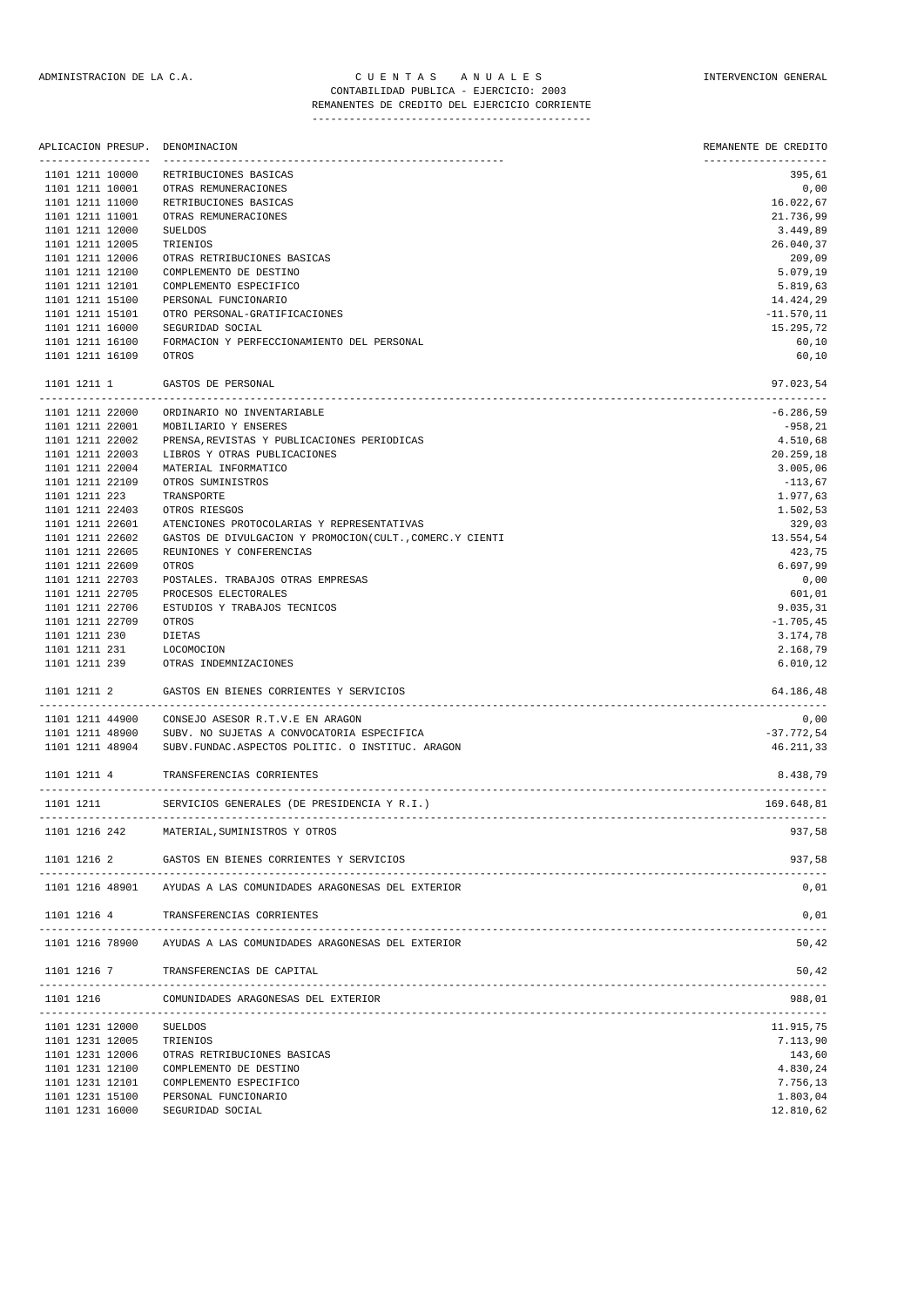REMANENTES DE CREDITO DEL EJERCICIO CORRIENTE ---------------------------------------------

|                                    | APLICACION PRESUP. DENOMINACION                                                              | REMANENTE DE CREDITO                   |
|------------------------------------|----------------------------------------------------------------------------------------------|----------------------------------------|
| 1101 1231 16100<br>1101 1231 16109 | FORMACION Y PERFECCIONAMIENTO DEL PERSONAL<br>OTROS                                          | --------------------<br>60,10<br>60,10 |
| 1101 1231 1                        | GASTOS DE PERSONAL                                                                           | 46.493,48<br>---------------           |
| 1101 1231 22000                    | ORDINARIO NO INVENTARIABLE                                                                   | $-1.985, 30$                           |
| 1101 1231 22001                    | MOBILIARIO Y ENSERES                                                                         | 1.437,57                               |
| 1101 1231 22002                    | PRENSA, REVISTAS Y PUBLICACIONES PERIODICAS                                                  | 84,15                                  |
| 1101 1231 22003                    | LIBROS Y OTRAS PUBLICACIONES                                                                 | 10.388,81                              |
| 1101 1231 22004                    | MATERIAL INFORMATICO                                                                         | 1.202,02                               |
| 1101 1231 22109                    | OTROS SUMINISTROS                                                                            | 787,48                                 |
| 1101 1231 223                      | TRANSPORTE<br>ATENCIONES PROTOCOLARIAS Y REPRESENTATIVAS                                     | $-72,61$<br>625,56                     |
| 1101 1231 22601<br>1101 1231 22602 | GASTOS DE DIVULGACION Y PROMOCION(CULT., COMERC.Y CIENTI                                     | 2.375,89                               |
| 1101 1231 22609                    | OTROS                                                                                        | 6.010, 12                              |
| 1101 1231 22706                    | ESTUDIOS Y TRABAJOS TECNICOS                                                                 | $-16.706,85$                           |
| 1101 1231 230                      | DIETAS                                                                                       | 1.926,32                               |
| 1101 1231 231                      | LOCOMOCION                                                                                   | 1.799,62                               |
| 1101 1231 239                      | OTRAS INDEMNIZACIONES                                                                        | 601,01                                 |
| 1101 1231 250                      | GASTOS PRUEBAS SELECTIVAS                                                                    | 2.829,36                               |
| 1101 1231 25100                    | FINANCIADOS CON RECURSOS PROPIOS                                                             | 88.441,97                              |
| 1101 1231 25101                    | GASTOS REALIZACION CURSOS                                                                    | 27.442,18                              |
| 1101 1231 2                        | GASTOS EN BIENES CORRIENTES Y SERVICIOS                                                      | 127.187,30                             |
|                                    | 1101 1231 48900 PROMOCION CONOCIMIENTO DERECHO ARAGONES                                      | 5.170,61                               |
| 1101 1231 4                        | TRANSFERENCIAS CORRIENTES                                                                    | 5.170,61                               |
|                                    | 1101 1231 SELECCION, FORMACION Y PERFECCIONAMIENTO DEL PERSONAL                              | 178.851,39                             |
|                                    | 1101 1253 242 MATERIAL, SUMINISTROS Y OTROS                                                  | 332,60                                 |
|                                    | 1101 1253 2 GASTOS EN BIENES CORRIENTES Y SERVICIOS                                          | 332,60                                 |
| 1101 1253                          | POLITICA DEMOGRAFICA                                                                         | 332,60                                 |
|                                    | 1101 1266 242 MATERIAL, SUMINISTROS Y OTROS                                                  | 0,21                                   |
|                                    | 1101 1266 2 GASTOS EN BIENES CORRIENTES Y SERVICIOS<br>------------------------------------- | 0,21                                   |
|                                    | 1101 1266 693 MAQUINARIA, INSTALACIONES Y UTILLAJE                                           | 0,10                                   |
|                                    | 1101 1266 6 INVERSIONES REALES<br>-------------------                                        | 0,10                                   |
| 1101 1266                          | MODELO AUDIOVISUAL ARAGONĖS                                                                  | 0, 31                                  |
| 1101 4631 242                      | MATERIAL, SUMINISTROS Y OTROS                                                                | 28.319,48                              |
| 1101 4631 2                        | GASTOS EN BIENES CORRIENTES Y SERVICIOS                                                      | 28.319,48                              |
|                                    | 1101 4631 48900 GASTOS ELECTORALES                                                           | 0,88                                   |
| 1101 4631 4                        | TRANSFERENCIAS CORRIENTES<br>ELECCCIONES INSTITUCIONALES                                     | 0,88<br>28.320,36                      |
| 1101 4631<br>1101                  | SECRETARIA GENERAL TECNICA                                                                   | 378.141,48                             |
| 1102 1263 12000                    | <b>SUELDOS</b>                                                                               | 41.739,05                              |
| 1102 1263 12005                    | TRIENIOS                                                                                     | 20.457,70                              |
| 1102 1263 12006                    | OTRAS RETRIBUCIONES BASICAS                                                                  | 822,48                                 |
| 1102 1263 12100                    | COMPLEMENTO DE DESTINO                                                                       | 29.515,04                              |
| 1102 1263 12101                    | COMPLEMENTO ESPECIFICO                                                                       | 44.866,48                              |
| 1102 1263 12109                    | OTRAS                                                                                        | 2.375,16                               |
| 1102 1263 15100                    | PERSONAL FUNCIONARIO                                                                         | 601,01                                 |
| 1102 1263 16000                    | SEGURIDAD SOCIAL                                                                             | 38.525,37<br>60, 10                    |
| 1102 1263 16100                    | FORMACION Y PERFECCIONAMIENTO DEL PERSONAL                                                   |                                        |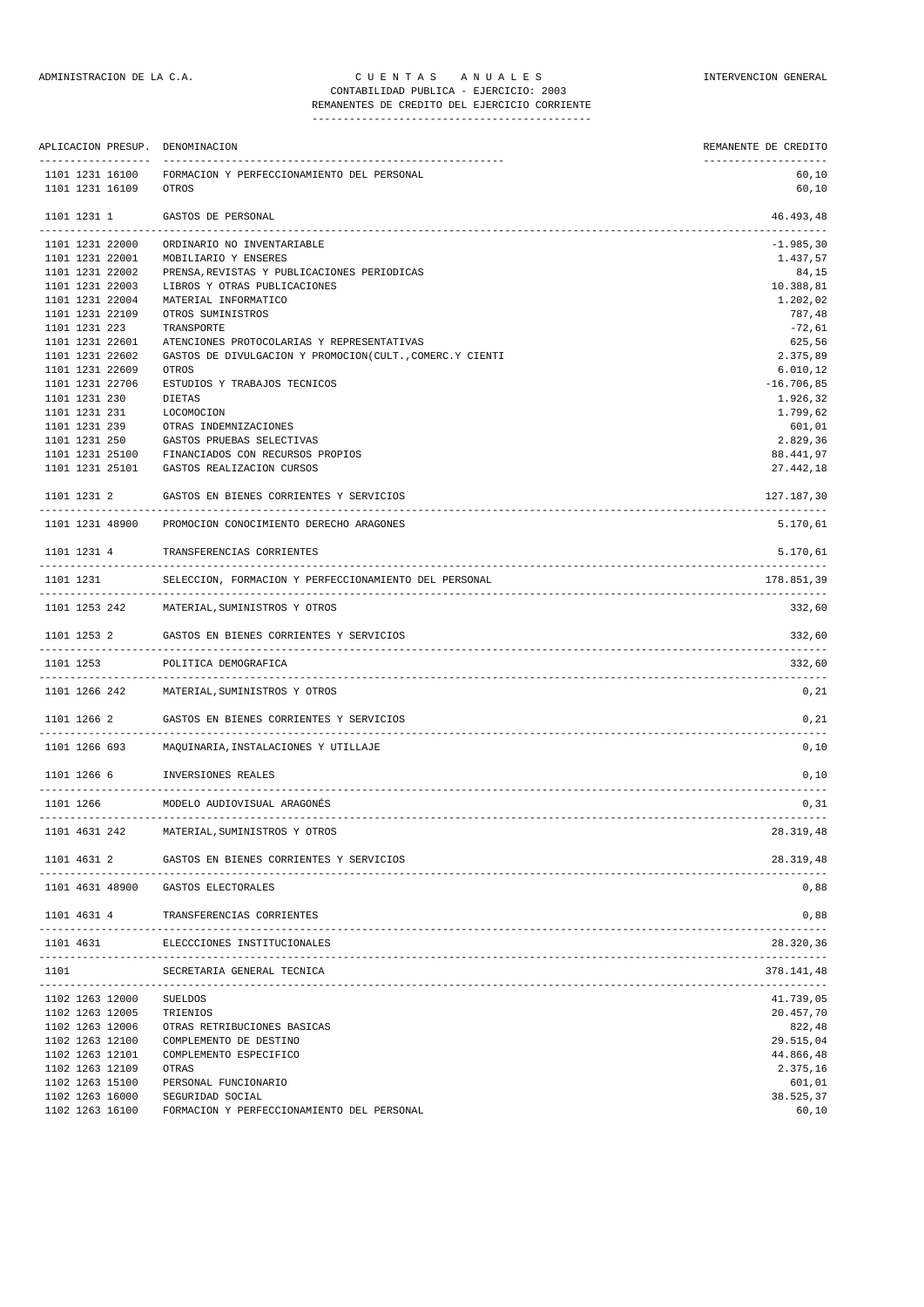# REMANENTES DE CREDITO DEL EJERCICIO CORRIENTE

---------------------------------------------

|                                    | APLICACION PRESUP. DENOMINACION             | REMANENTE DE CREDITO |
|------------------------------------|---------------------------------------------|----------------------|
| 1102 1263 16109                    | OTROS                                       | 60,10                |
| 1102 1263 1                        | GASTOS DE PERSONAL                          | 179.022,49           |
| 1102 1263 215                      | MOBILIARIO Y ENSERES                        | $-434, 42$           |
| 1102 1263 216                      | EQUIPOS PARA PROCESOS DE INFORMACION        | 60,10                |
| 1102 1263 22000                    | ORDINARIO NO INVENTARIABLE                  | 1.249,91             |
| 1102 1263 22001                    | MOBILIARIO Y ENSERES                        | 1.462,26             |
| 1102 1263 22002                    | PRENSA, REVISTAS Y PUBLICACIONES PERIODICAS | $-1.664, 62$         |
| 1102 1263 22003                    | LIBROS Y OTRAS PUBLICACIONES                | 14.644,03            |
| 1102 1263 22004                    | MATERIAL INFORMATICO                        | 2.911,46             |
| 1102 1263 22109                    | OTROS SUMINISTROS                           | 408,69               |
| 1102 1263 223                      | TRANSPORTE                                  | $-1.510,76$          |
| 1102 1263 22601                    | ATENCIONES PROTOCOLARIAS Y REPRESENTATIVAS  | 771,93               |
| 1102 1263 22603                    | JURIDICOS, CONTENCIOSOS                     | 1.603,66             |
| 1102 1263 22706                    | ESTUDIOS Y TRABAJOS TECNICOS                | 10,12                |
| 1102 1263 22709                    | OTROS                                       | 5.897,41             |
| 1102 1263 230                      | DIETAS                                      | 593,35               |
| 1102 1263 231                      | LOCOMOCION                                  | 2.030,52             |
| 1102 1263 23209<br>1102 1263 239   | OTROS<br>OTRAS INDEMNIZACIONES              | 601,01<br>60,10      |
| 1102 1263 2                        | GASTOS EN BIENES CORRIENTES Y SERVICIOS     | 28.694,75            |
| 1102 1263                          | SERVICIOS JURIDICOS                         | 207.717,24           |
| 1102                               | D.G.DE SERVICIOS JURIDICOS                  | 207.717,24           |
|                                    |                                             |                      |
| 1103 1212 12000                    | <b>SUELDOS</b>                              | 11.943,52            |
| 1103 1212 12005                    | TRIENIOS                                    | 15.437,90            |
| 1103 1212 12006                    | OTRAS RETRIBUCIONES BASICAS                 | 294,20               |
| 1103 1212 12100                    | COMPLEMENTO DE DESTINO                      | 9.170,64             |
| 1103 1212 12101<br>1103 1212 13000 | COMPLEMENTO ESPECIFICO                      | 13.935,93            |
| 1103 1212 13001                    | SALARIO BASE<br>ANTIGUEDAD                  | 1.683,06<br>8.752,88 |
| 1103 1212 13002                    | PAGAS EXTRAS                                | $-1.577,83$          |
| 1103 1212 13003                    | OTRAS REMUNERACIONES                        | 624,68               |
| 1103 1212 13100                    | SALARIO BASE                                | 21.937,07            |
| 1103 1212 13101                    | OTRAS REMUNERACIONES                        | 5.019,74             |
| 1103 1212 15100                    | PERSONAL FUNCIONARIO                        | 1.984,53             |
| 1103 1212 15101                    | OTRO PERSONAL. GRATIFICACIONES              | 0,00                 |
| 1103 1212 16000                    | SEGURIDAD SOCIAL                            | 46.996,48            |
| 1103 1212 16100                    | FORMACION Y PERFECCIONAMIENTO DEL PERSONAL  | 60,10                |
| 1103 1212 16109                    | OTROS                                       | 60,10                |
| 1103 1212 16200                    | FORMACION Y PERFECCIONAMIENTO DEL PERSONAL  | 60,10                |
| 1103 1212 16209                    | OTROS                                       | 60,10                |
| 1103 1212 1                        | GASTOS DE PERSONAL                          | 136.443,20           |
| 1103 1212 202                      | EDIFICIOS Y OTRAS CONSTRUCCIONES            | $-50.182, 32$        |
| 1103 1212 203                      | MAQUINARIA, INSTALACION Y UTILLAJE          | $-2.717,00$          |
| 1103 1212 204                      | MATERIAL DE TRANSPORTE                      | 300, 51              |
| 1103 1212 205                      | MOBILIARIO Y ENSERES                        | $-59.427,96$         |
| 1103 1212 206                      | EQUIPOS PARA PROCESOS DE INFORMACION        | 300, 51              |
| 1103 1212 209                      | OTRO INMOVILIZADO MATERIAL                  | 300, 51              |
| 1103 1212 212                      | EDIFICIOS Y OTRAS CONSTRUCCIONES            | $-99.951,05$         |
| 1103 1212 213                      | MAQUINARIA, INSTALACION Y UTILLAJE          | 57.148,34            |
| 1103 1212 214                      | MATERIAL DE TRANSPORTE                      | 1.672,56             |
| 1103 1212 215                      | MOBILIARIO Y ENSERES                        | $-8.221, 73$         |
| 1103 1212 216                      | EQUIPOS PARA PROCESOS DE INFORMACION        | 3.005,06             |
| 1103 1212 219                      | OTRO INMOVILIZADO MATERIAL                  | 6.851,95             |
| 1103 1212 22000                    | ORDINARIO NO INVENTARIABLE                  | $-189.781,04$        |
| 1103 1212 22001                    | MOBILIARIO Y ENSERES                        | 21.192,48            |
| 1103 1212 22002                    | PRENSA, REVISTAS Y PUBLICACIONES PERIODICAS | 5.993,03             |
| 1103 1212 22003                    | LIBROS Y OTRAS PUBLICACIONES                | 17.321,02            |
| 1103 1212 22004                    | MATERIAL INFORMATICO                        | 2.250,09             |
| 1103 1212 22100                    | ENERGIA ELECTRICA                           | $-238.716, 71$       |
| 1103 1212 22101                    | AGUA                                        | $-45.118,73$         |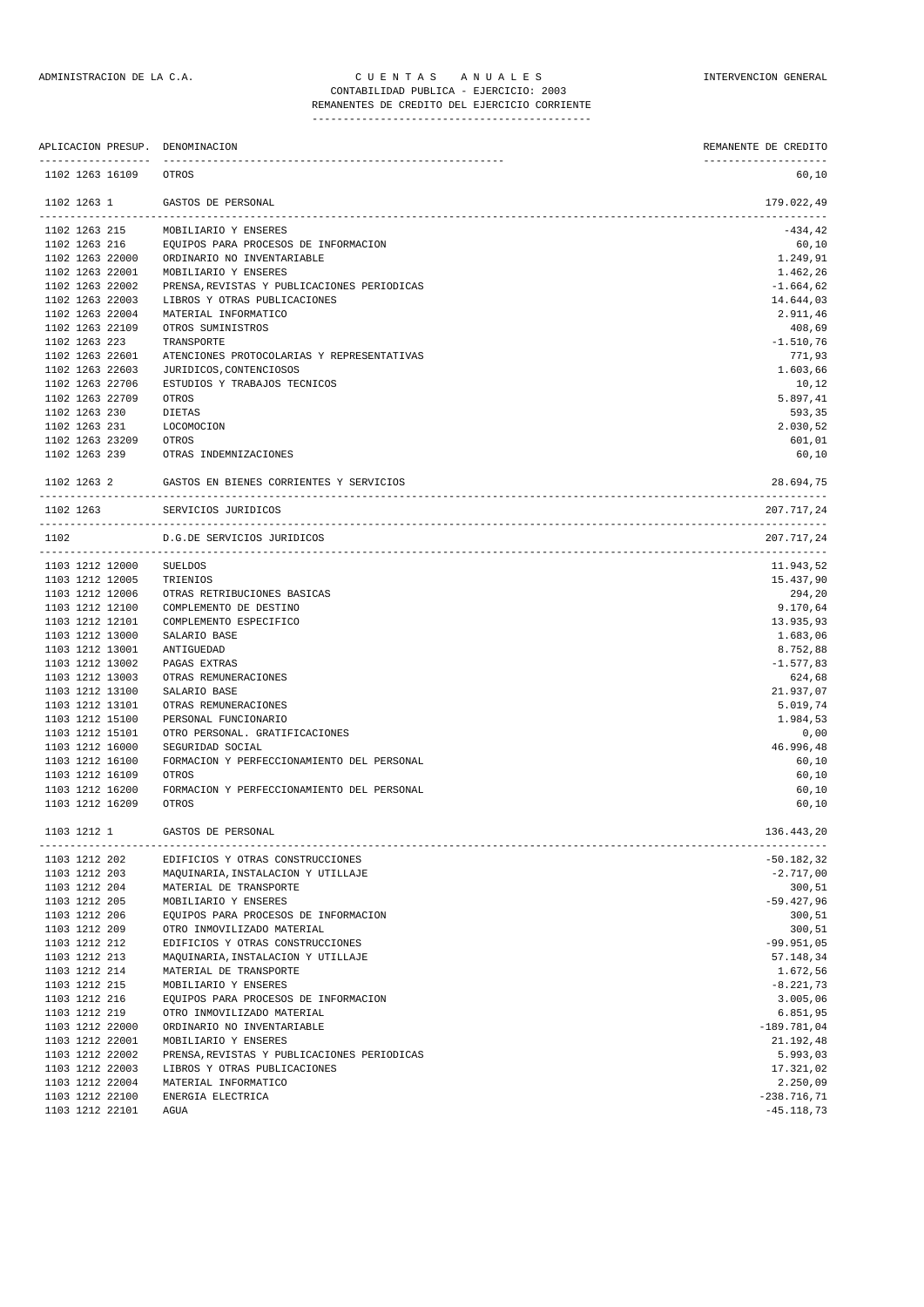# REMANENTES DE CREDITO DEL EJERCICIO CORRIENTE

---------------------------------------------

|                                    | ------------------ | APLICACION PRESUP. DENOMINACION                          | REMANENTE DE CREDITO<br>-------------------- |
|------------------------------------|--------------------|----------------------------------------------------------|----------------------------------------------|
| 1103 1212 22102                    |                    | GAS                                                      | $-7.026, 25$                                 |
| 1103 1212 22103                    |                    | COMBUSTIBLES                                             | $-12.465, 27$                                |
| 1103 1212 22104                    |                    | VESTUARIO                                                | $-5.916,05$                                  |
| 1103 1212 22105                    |                    | PRODUCTOS ALIMENTICIOS                                   | 300,51                                       |
| 1103 1212 22106                    |                    | PRODUCTOS FARMACEUTICOS                                  | 586,64                                       |
| 1103 1212 22109                    |                    | OTROS SUMINISTROS                                        | $-137.769,39$                                |
| 1103 1212 22200                    |                    | TELEFONICAS                                              | 1.054.849,81                                 |
| 1103 1212 22201                    |                    | POSTALES                                                 | 72.239,48                                    |
| 1103 1212 22202                    |                    | TELEGRAFICAS                                             | 601,01                                       |
| 1103 1212 22203                    |                    | TELEX Y TELEFAX                                          | $-1.204,79$                                  |
| 1103 1212 22209                    |                    | OTRAS                                                    | 300,51                                       |
| 1103 1212 223                      |                    | TRANSPORTE                                               | 20.753,91                                    |
| 1103 1212 22400<br>1103 1212 22401 |                    | EDIFICIOS Y LOCALES<br>VEHICULOS                         | 1.202,02                                     |
| 1103 1212 22402                    |                    | OTRO INMOVILIZADO                                        | 601,01<br>300,51                             |
| 1103 1212 22500                    |                    | LOCALES                                                  | $-82.007,75$                                 |
| 1103 1212 22502                    |                    | <b>ESTATALES</b>                                         | 300,51                                       |
| 1103 1212 22600                    |                    | CANONES                                                  | $-3.377,10$                                  |
| 1103 1212 22601                    |                    | ATENCIONES PROTOCOLARIAS Y REPRESENTATIVAS               | 112,02                                       |
| 1103 1212 22602                    |                    | GASTOS DE DIVULGACION Y PROMOCION(CULT., COMERC.Y CIENTI | 0,72                                         |
| 1103 1212 22603                    |                    | JURIDICOS, CONTENCIOSOS                                  | 601,01                                       |
| 1103 1212 22604                    |                    | REMUNERACIONES A AGENTES MEDIADORES INDEPENDIENTES       | 300,51                                       |
| 1103 1212 22605                    |                    | REUNIONES Y CONFERENCIAS                                 | 1.896,51                                     |
| 1103 1212 22609                    |                    | OTROS                                                    | $-61.051, 27$                                |
| 1103 1212 22700                    |                    | LIMPIEZA Y ASEO                                          | 50.287,07                                    |
| 1103 1212 22701                    |                    | SEGURIDAD                                                | 300,51                                       |
| 1103 1212 22702                    |                    | VALORACIONES Y PERITAJES                                 | 300,51                                       |
| 1103 1212 22703                    |                    | POSTALES                                                 | 6.285,88                                     |
| 1103 1212 22704                    |                    | CUSTODIA, DEPOSITO Y ALMACENAJE                          | 1.202,02                                     |
| 1103 1212 22706                    |                    | ESTUDIOS Y TRABAJOS TECNICOS                             | 23.460,16                                    |
| 1103 1212 22709                    |                    | OTROS                                                    | 897,04                                       |
| 1103 1212 230                      |                    | DIETAS                                                   | 6.493,50                                     |
| 1103 1212 231                      |                    | LOCOMOCION                                               | $-10.878, 81$                                |
| 1103 1212 23209                    |                    | OTROS                                                    | 601,01                                       |
| 1103 1212 239                      |                    | OTRAS INDEMNIZACIONES                                    | 601,01                                       |
| 1103 1212 2                        |                    | GASTOS EN BIENES CORRIENTES Y SERVICIOS                  | 345.898,24                                   |
|                                    | 1103 1212 622      | EDIFICIOS Y OTRAS CONSTRUCCIONES                         | 0,00                                         |
| 1103 1212 692                      |                    | EDIFICIOS Y OTRAS CONSTRUCCIONES                         | 2.181.878,45                                 |
| 1103 1212 693                      |                    | MAQUINARIA, INSTALACIONES Y UTILLAJE                     | 3.903,67                                     |
| 1103 1212 694                      |                    | MATERIAL DE TRANSPORTE                                   | 100,00                                       |
| 1103 1212 695                      |                    | MOBILIARIO Y ENSERES                                     | 5.793,84                                     |
| 1103 1212 696                      |                    | EQUIPOS PARA PROCESOS DE INFORMACION                     | 522.219,10                                   |
| 1103 1212 6                        |                    | INVERSIONES REALES                                       | 2.713.895,06                                 |
| 1103 1212                          |                    | SERVICIOS CENTRALES, EDIFICIOS E INSTALACIONES           | 3.196.236,50                                 |
| 1103 1214 12000                    |                    | SUELDOS                                                  | 114.485,73                                   |
| 1103 1214 12005                    |                    | TRIENIOS                                                 | 25.990,23                                    |
| 1103 1214 12006                    |                    | OTRAS RETRIBUCIONES BASICAS                              | 2.737,84                                     |
| 1103 1214 12100                    |                    | COMPLEMENTO DE DESTINO                                   | 83.589,36                                    |
| 1103 1214 12101                    |                    | COMPLEMENTO ESPECIFICO                                   | 118.705,19                                   |
| 1103 1214 15100                    |                    | PERSONAL FUNCIONARIO                                     | 601,01                                       |
| 1103 1214 16000                    |                    | SEGURIDAD SOCIAL                                         | 71.601,68                                    |
| 1103 1214 16100                    |                    | FORMACION Y PERFECCIONAMIENTO DEL PERSONAL               | 1.202,02                                     |
| 1103 1214 16109                    |                    | OTROS                                                    | 60,10                                        |
| 1103 1214 1                        |                    | GASTOS DE PERSONAL                                       | 418.973,16                                   |
| 1103 1214 215                      |                    | MOBILIARIO Y ENSERES                                     | $-83,54$                                     |
|                                    |                    | 1103 1214 216 EQUIPOS PARA PROCESOS DE INFORMACION       | $-36,06$                                     |
|                                    | 1103 1214 22000    | ORDINARIO NO INVENTARIABLE                               | $-946, 31$                                   |
| 1103 1214 22001                    |                    | MOBILIARIO Y ENSERES                                     | 1.212,33                                     |
| 1103 1214 22002                    |                    | PRENSA, REVISTAS Y PUBLICACIONES PERIODICAS              | 384,65                                       |
| 1103 1214 22003                    |                    | LIBROS Y OTRAS PUBLICACIONES                             | 2.877,53                                     |
|                                    |                    | 1103 1214 22004 MATERIAL INFORMATICO                     | 601,01                                       |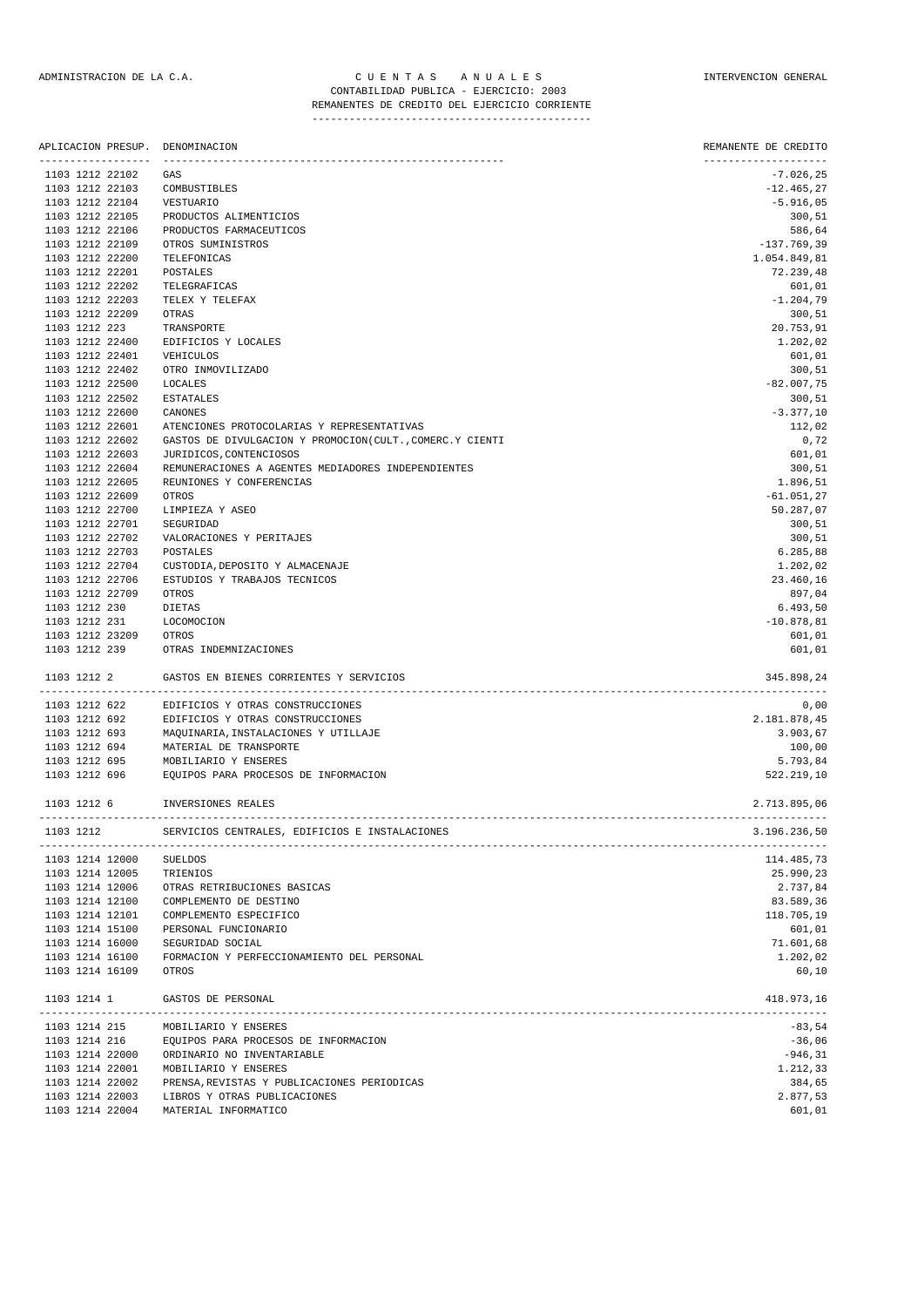|                                    |                    | APLICACION PRESUP. DENOMINACION                                                          | REMANENTE DE CREDITO           |
|------------------------------------|--------------------|------------------------------------------------------------------------------------------|--------------------------------|
| 1103 1214 22109                    | ------------------ | ------------<br>OTROS SUMINISTROS                                                        | --------------------<br>60,10  |
| 1103 1214 223                      |                    | TRANSPORTE                                                                               | 60,10                          |
| 1103 1214 22706                    |                    | ESTUDIOS Y TRABAJOS TECNICOS                                                             | 21.933,34                      |
| 1103 1214 230                      |                    | DIETAS                                                                                   | 1.977,90                       |
| 1103 1214 231                      |                    | LOCOMOCION                                                                               | 757,05                         |
|                                    | 1103 1214 242      | MATERIAL, SUMINISTROS Y OTROS                                                            | 601,01                         |
| 1103 1214 2                        |                    | GASTOS EN BIENES CORRIENTES Y SERVICIOS                                                  | 29.399,11                      |
| 1103 1214 695                      |                    | MOBILIARIO Y ENSERES                                                                     | 2.522,85                       |
|                                    | 1103 1214 699      | INMOVILIZADO INMATERIAL                                                                  | 249.495,54                     |
| 1103 1214 6                        |                    | INVERSIONES REALES                                                                       | 252.018,39                     |
| 1103 1214                          |                    | ORDENACION ADMINISTRATIVA                                                                | 700.390,66<br>---------------- |
| 1103 1264 12000                    |                    | SUELDOS                                                                                  | 8.546,50                       |
| 1103 1264 12005                    |                    | TRIENIOS                                                                                 | 17.985,91                      |
| 1103 1264 12006                    |                    | OTRAS RETRIBUCIONES BASICAS                                                              | 1.814,37                       |
| 1103 1264 12100                    |                    | COMPLEMENTO DE DESTINO                                                                   | 8.146,67                       |
| 1103 1264 12101                    |                    | COMPLEMENTO ESPECIFICO                                                                   | 12.668,81                      |
| 1103 1264 13000                    |                    | SALARIO BASE                                                                             | 504,61                         |
| 1103 1264 13001                    |                    | ANTIGUEDAD                                                                               | 401,02                         |
| 1103 1264 13002                    |                    | PAGAS EXTRAS                                                                             | 150,94                         |
| 1103 1264 13003                    |                    | OTRAS REMUNERACIONES                                                                     | 2.088,30                       |
| 1103 1264 15100                    |                    | PERSONAL FUNCIONARIO                                                                     | 1.418,22                       |
| 1103 1264 16000                    |                    | SEGURIDAD SOCIAL                                                                         | 16.297,79                      |
| 1103 1264 16100<br>1103 1264 16200 |                    | FORMACION Y PERFECCIONAMIENTO DEL PERSONAL<br>FORMACION Y PERFECCIONAMIENTO DEL PERSONAL | 1.112,02<br>601,01             |
| 1103 1264 1                        |                    | GASTOS DE PERSONAL                                                                       | 71.736,17<br>--------------    |
| 1103 1264 215                      |                    | MOBILIARIO Y ENSERES                                                                     | $-2.293, 45$                   |
| 1103 1264 216                      |                    | EQUIPOS PARA PROCESOS DE INFORMACION                                                     | 60,10                          |
| 1103 1264 22000                    |                    | ORDINARIO NO INVENTARIABLE                                                               | $-2.138,66$                    |
| 1103 1264 22001                    |                    | MOBILIARIO Y ENSERES                                                                     | $-6.395,79$                    |
| 1103 1264 22002                    |                    | PRENSA, REVISTAS Y PUBLICACIONES PERIODICAS                                              | 3.628,06                       |
| 1103 1264 22003                    |                    | LIBROS Y OTRAS PUBLICACIONES                                                             | 344.113,86                     |
| 1103 1264 22004                    |                    | MATERIAL INFORMATICO                                                                     | 15.025,30                      |
| 1103 1264 22109                    |                    | OTROS SUMINISTROS                                                                        | $-372,99$                      |
| 1103 1264 223                      |                    | TRANSPORTE                                                                               | $-117,42$                      |
| 1103 1264 22600                    |                    | CANONES. GASTOS DIVERSOS                                                                 | $-308,76$                      |
| 1103 1264 22609                    |                    | OTROS                                                                                    | $-4.798,56$                    |
| 1103 1264 22706                    |                    | ESTUDIOS Y TRABAJOS TECNICOS                                                             | $-30.727, 21$                  |
| 1103 1264 230                      |                    | DIETAS                                                                                   | 2.103,54                       |
| 1103 1264 231                      |                    | LOCOMOCION                                                                               | 1.767,83                       |
| 1103 1264 239                      |                    | OTRAS INDEMNIZACIONES                                                                    | 601,01                         |
| 1103 1264 25100                    |                    | FINANCIADOS CON RECURSOS PROPIOS                                                         | $-402,67$                      |
| 1103 1264 2                        |                    | GASTOS EN BIENES CORRIENTES Y SERVICIOS                                                  | 319.744,19                     |
| 1103 1264                          |                    | INFORMACION CIUDADANA Y DOCUM.ADMINISTRATIVA                                             | 391.480,36                     |
| 1103 1265 44900                    |                    | ENTIDAD ARAGONESA DE SERVICIOS TELEMATICOS                                               | 0,00                           |
| 1103 1265 4                        |                    | TRANSFERENCIAS CORRIENTES                                                                | 0,00                           |
| 1103 1265 623                      |                    | MAQUINARIA, INSTALACIONES Y UTILLAJE                                                     | 0,00                           |
| 1103 1265 696                      |                    | EQUIPOS PARA PROCESOS DE INFORMACION                                                     | 0,00                           |
| 1103 1265 699                      |                    | INMOVILIZADO INMATERIAL                                                                  | 0,00                           |
| 1103 1265 6                        |                    | INVERSIONES REALES                                                                       | 0,00                           |
| 1103 1265 74900                    |                    | ENTIDAD ARAGONESA DE SERVICIOS TELEMATICOS                                               | 0,00                           |
| 1103 1265 7                        |                    | TRANSFERENCIAS DE CAPITAL                                                                | 0,00                           |

-------------------------------------------------------------------------------------------------------------------------------

-------------------------------------------------------------------------------------------------------------------------------

1103 1265 ARAGONESA DE SERVICIOS TELEMATICOS 0,00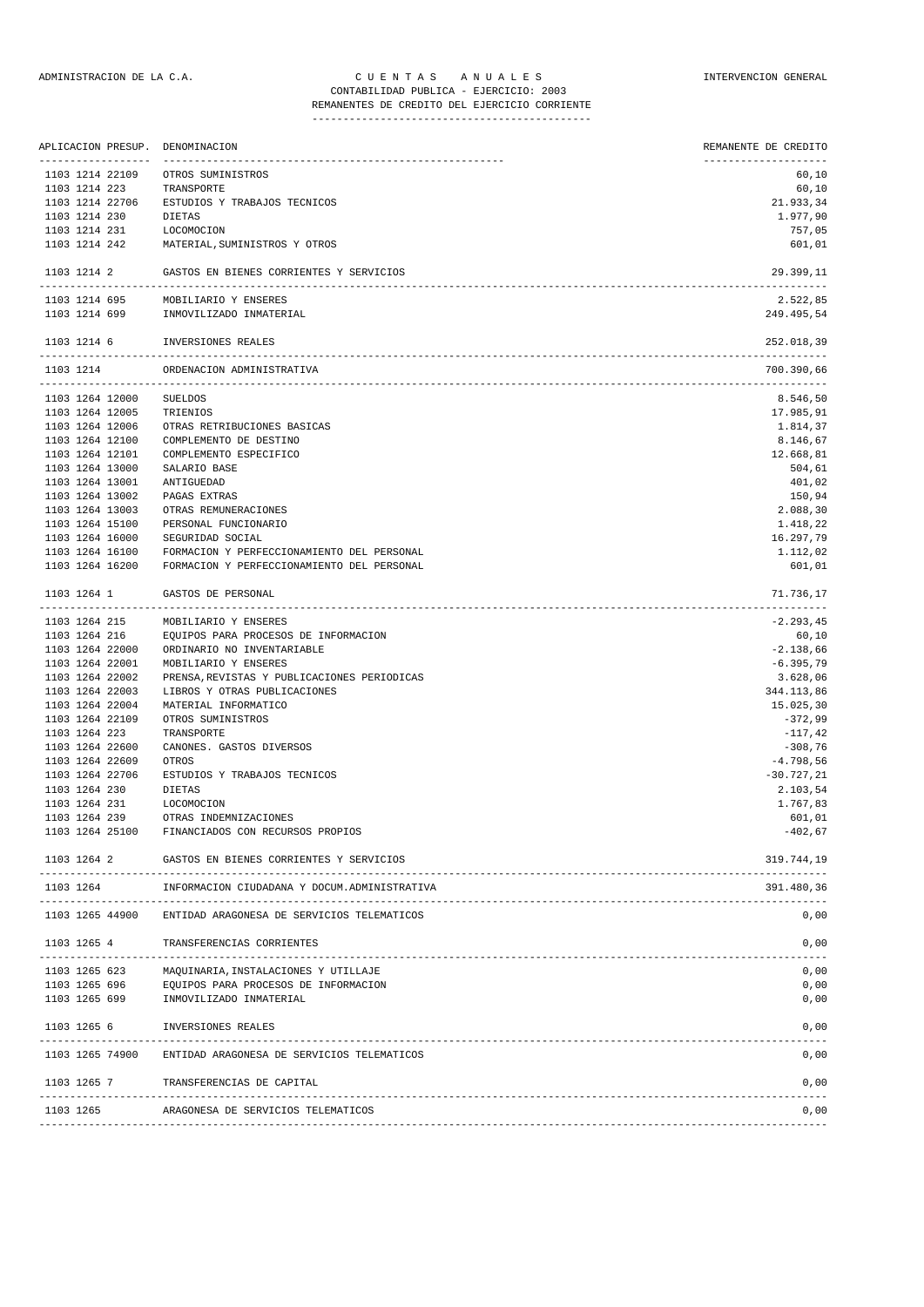REMANENTES DE CREDITO DEL EJERCICIO CORRIENTE ---------------------------------------------

|      |                                |                 | APLICACION PRESUP. DENOMINACION                           | REMANENTE DE CREDITO      |
|------|--------------------------------|-----------------|-----------------------------------------------------------|---------------------------|
| 1103 |                                |                 | D.G. DE ORGANIZACION, INSPECCION Y SERVICIOS              | 4.288.107,52              |
|      |                                | 1104 1251 12000 | <b>SUELDOS</b>                                            | 23.094,34                 |
|      |                                | 1104 1251 12005 | TRIENIOS                                                  | 15.148,32                 |
|      |                                | 1104 1251 12006 | OTRAS RETRIBUCIONES BASICAS                               | 302,61                    |
|      |                                | 1104 1251 12100 | COMPLEMENTO DE DESTINO                                    | 12.015,75                 |
|      |                                | 1104 1251 12101 | COMPLEMENTO ESPECIFICO                                    | 15.718,36                 |
|      |                                | 1104 1251 13000 | SALARIO BASE                                              | 98,65                     |
|      |                                | 1104 1251 13001 | ANTIGUEDAD                                                | 124,32                    |
|      |                                | 1104 1251 13002 | PAGAS EXTRAS                                              | 257,22                    |
|      |                                | 1104 1251 13003 | OTRAS REMUNERACIONES                                      | 252,01                    |
|      |                                | 1104 1251 15100 | PERSONAL FUNCIONARIO                                      | 601,01                    |
|      |                                | 1104 1251 16000 | SEGURIDAD SOCIAL                                          | 0,00                      |
|      |                                | 1104 1251 16100 | FORMACION Y PERFECCIONAMIENTO DEL PERSONAL                | 1,01                      |
|      | 1104 1251 1                    |                 | GASTOS DE PERSONAL                                        | 67.613,60                 |
|      |                                | 1104 1251 22000 | ORDINARIO NO INVENTARIABLE                                | -------------<br>4.146,16 |
|      |                                | 1104 1251 22001 | MOBILIARIO Y ENSERES                                      | 5.430,02                  |
|      |                                | 1104 1251 22002 | PRENSA, REVISTAS Y PUBLICACIONES PERIODICAS               | 648,43                    |
|      |                                | 1104 1251 22003 | LIBROS Y OTRAS PUBLICACIONES                              | 3.139,76                  |
|      |                                | 1104 1251 22004 | MATERIAL INFORMATICO                                      | 2.103,54                  |
|      |                                | 1104 1251 22109 | OTROS SUMINISTROS                                         | 1.057,09                  |
|      | 1104 1251 223                  |                 | TRANSPORTE                                                | 16,98                     |
|      |                                | 1104 1251 22601 | ATENCIONES PROTOCOLARIAS Y REPRESENTATIVAS                | 18,62                     |
|      |                                | 1104 1251 22602 | GASTOS DE DIVULGACION Y PROMOCION (CULT., COMERC.Y CIENTI | 3.720,06                  |
|      |                                | 1104 1251 22605 | REUNIONES Y CONFERENCIAS                                  | 1.122,72                  |
|      |                                | 1104 1251 22609 | OTROS                                                     | 652,89                    |
|      |                                | 1104 1251 22706 | ESTUDIOS Y TRABAJOS TECNICOS                              | $-7.634, 70$              |
|      |                                | 1104 1251 22709 |                                                           |                           |
|      |                                |                 | OTROS                                                     | $-11.458,06$              |
|      | 1104 1251 230                  |                 | DIETAS                                                    | 3.587,74                  |
|      | 1104 1251 231<br>1104 1251 239 |                 | LOCOMOCION<br>OTRAS INDEMNIZACIONES                       | $-87,83$<br>601,01        |
|      | 1104 1251 2                    |                 | GASTOS EN BIENES CORRIENTES Y SERVICIOS                   | 7.064,43                  |
|      |                                |                 |                                                           |                           |
|      |                                | 1104 1251 46900 | FONDO COOPERACION MUNICIPAL                               | 0,15                      |
|      |                                | 1104 1251 48900 | FOMENTO ASOCIACIONISMO MUNICIPAL                          | 0,00                      |
|      | 1104 1251 4                    |                 | TRANSFERENCIAS CORRIENTES                                 | 0,15                      |
|      |                                | 1104 1251 76900 | COOPERACION COMARCAL. - FINANCIADA R.P.                   | 0,00                      |
|      |                                | 1104 1251 76904 | PUNTOS DE INTERES DEUDA LOCAL                             | 15.820,03                 |
|      |                                | 1104 1251 76905 | ACTUACIONES DE COOPERACION ESPECIFICA                     | $-15.820,03$              |
|      | 1104 1251 7                    |                 | TRANSFERENCIAS DE CAPITAL                                 | 0,00                      |
|      | 1104 1251                      |                 | APOYO A LA ADMINISTRACION LOCAL                           | 74.678,18                 |
|      |                                | 1104 1252 12000 | <b>SUELDOS</b>                                            | 80.488,07                 |
|      |                                | 1104 1252 12005 | TRIENIOS                                                  | 20.817,68                 |
|      |                                | 1104 1252 12006 | OTRAS RETRIBUCIONES BÁSICAS                               | 950,01                    |
|      |                                | 1104 1252 12100 | COMPLEMENTO DE DESTINO                                    | 40.164,00                 |
|      |                                | 1104 1252 12101 | COMPLEMENTO ESPECIFICO                                    | 60.517,55                 |
|      |                                | 1104 1252 13000 | SALARIO BASE                                              | 2,00                      |
|      |                                | 1104 1252 13001 | ANTIGUEDAD                                                | 120,50                    |
|      |                                | 1104 1252 13002 | PAGAS EXTRAS                                              | 1,00                      |
|      |                                | 1104 1252 13003 | OTRAS REMUNERACIONES                                      | 0,08                      |
|      |                                | 1104 1252 15100 | PERSONAL FUNCIONARIO                                      | 601,01                    |
|      |                                | 1104 1252 16000 | SEGURIDAD SOCIAL                                          | 54.542,91                 |
|      |                                | 1104 1252 16100 | FORMACION Y PERFECCIONAMIENTO DEL PERSONAL                | 1,01                      |
|      | 1104 1252 1                    |                 | GASTOS DE PERSONAL                                        | 258.205,82                |
|      |                                | 1104 1252 202   | EDIFICIOS Y OTRAS CONSTRUCCIONES                          | 36.539,09                 |
|      |                                | 1104 1252 215   | MOBILIARIO Y ENSERES                                      | 1.690,19                  |
|      |                                | 1104 1252 216   | EQUIPOS PARA PROCESOS DE INFORMACION                      | 1.062,72                  |
|      |                                | 1104 1252 22000 | ORDINARIO NO INVENTARIABLE                                | 7.263,49                  |
|      |                                |                 |                                                           |                           |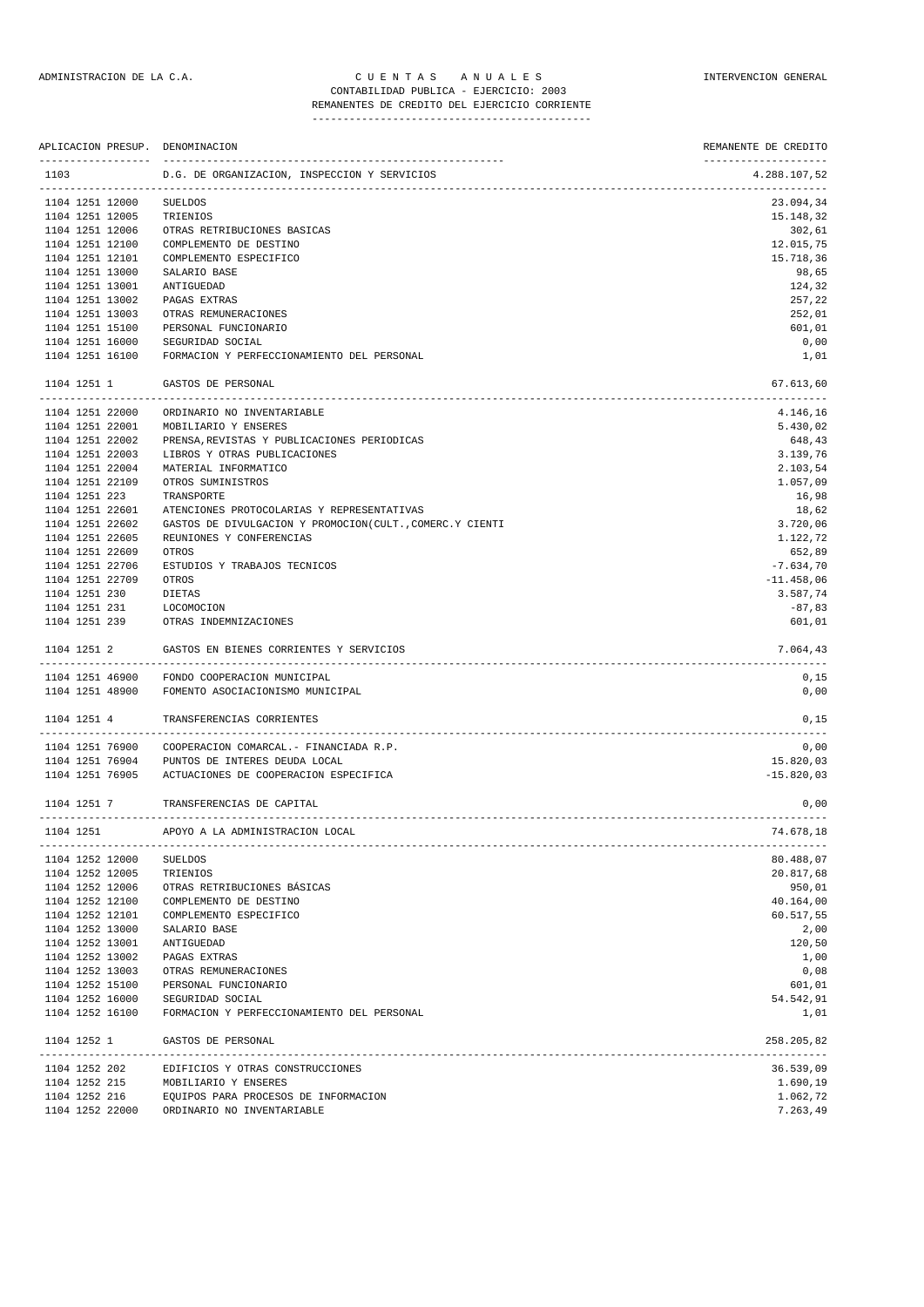## ADMINISTRACION DE LA C.A. CUENTAS ANUALES CONSTANTERVENCION GENERAL CONTABILIDAD PUBLICA - EJERCICIO: 2003 REMANENTES DE CREDITO DEL EJERCICIO CORRIENTE

---------------------------------------------

|               | APLICACION PRESUP. | DENOMINACION                                                                         | REMANENTE DE CREDITO |
|---------------|--------------------|--------------------------------------------------------------------------------------|----------------------|
|               | 1104 1252 22001    | MOBILIARIO Y ENSERES                                                                 | 1.646,05             |
|               | 1104 1252 22002    | PRENSA, REVISTAS Y PUBLICACIONES PERIODICAS                                          | $-7.592,94$          |
|               | 1104 1252 22003    | LIBROS Y OTRAS PUBLICACIONES                                                         | $-19.288,25$         |
|               | 1104 1252 22004    | MATERIAL INFORMATICO                                                                 | $-2.211,90$          |
|               | 1104 1252 22100    | ENERGIA ELECTRICA                                                                    | 13.823,28            |
|               | 1104 1252 22101    | AGUA                                                                                 | 601,01               |
|               | 1104 1252 22109    | OTROS SUMINISTROS                                                                    | $-130,91$            |
|               | 1104 1252 22200    | TELEFONICAS                                                                          | 5.312,95             |
|               | 1104 1252 22201    | POSTALES                                                                             | 601,01               |
| 1104 1252 223 | 1104 1252 22601    | TRANSPORTE                                                                           | $-880, 82$           |
|               | 1104 1252 22602    | ATENCIONES PROTOCOLARIAS<br>GASTOS DE DIVULGACION Y PROMOCION(CULT., COMERC.Y CIENTI | 0,00<br>3.497,99     |
|               | 1104 1252 22605    | REUNIONES Y CONFERENCIAS                                                             | 372,68               |
|               | 1104 1252 22609    | OTROS                                                                                | 601,01               |
|               | 1104 1252 22700    | LIMPIEZA Y ASEO                                                                      | 9.828,42             |
|               | 1104 1252 22706    | ESTUDIOS Y TRABAJOS TECNICOS                                                         | 2.252,67             |
|               | 1104 1252 22709    | OTROS                                                                                | $-5.150,66$          |
| 1104 1252 230 |                    | DIETAS                                                                               | 3.523,83             |
| 1104 1252 231 |                    | LOCOMOCION                                                                           | $-2.023, 27$         |
| 1104 1252 239 |                    | OTRAS INDEMNIZACIONES                                                                | 601,01               |
|               | 1104 1252 25100    | GASTOS REALIZACION DE CURSOS (R.P.)                                                  | $-31.025, 32$        |
|               |                    |                                                                                      |                      |
| 1104 1252 2   |                    | GASTOS EN BIENES CORRIENTES Y SERVICIOS                                              | 20.913,33            |
|               | 1104 1252 46900    | FONDO DE COOPERACION COMARCAL (PPT)                                                  | 0,00                 |
| 1104 1252 4   |                    | TRANSFERENCIAS CORRIENTES                                                            | 0,00                 |
|               | 1104 1252 627      | BIENES DESTINADOS PARA USO GENERAL                                                   | 0,00                 |
|               | 1104 1252 692      | EDIFICIOS Y OTRAS CONSTRUCCIONES                                                     | 26.695,21            |
| 1104 1252 697 |                    | BIENES DESTINADOS PARA USO GENERAL                                                   | 564.589,55           |
| 1104 1252 698 |                    | OTRO INMOVILIZADO MATERIAL                                                           | 56,31                |
| 1104 1252 699 |                    | INMOVILIZADO INMATERIAL                                                              | 150.907,20           |
| 1104 1252 6   |                    | INVERSIONES REALES                                                                   | 742.248,27           |
|               | 1104 1252 76200    | POLITICA TERRITORIAL                                                                 | 0,00                 |
|               | 1104 1252 76201    | ACTUACIONES COMPLEMENTARIAS                                                          | 0,00                 |
|               | 1104 1252 76900    | FONDO DE COOPERACION COMARCAL (PPT)                                                  | 0,74                 |
|               | 1104 1252 76901    | ACTUACIONES ESPECIFICAS (PPT)                                                        | $-1.128.897,01$      |
|               | 1104 1252 76902    | CONVENIOS HUESCA Y TERUEL (PPT)                                                      | 1.202.024,21         |
|               | 1104 1252 76903    | ACTUACIONES COMPLEMENTARIAS                                                          | 0,00                 |
|               | 1104 1252 76970    | INFRAEST. LOCALES. INUNDACIONES 2003                                                 | 354.582,52           |
|               | 1104 1252 76980    | INFRAESTRUCTURAS LOCALES-DAñOS POR INUND                                             | 0,00                 |
|               | 1104 1252 78900    | ACTUACIONES DE COOPERACION ESPECIFICA                                                | 13.757,11            |
| 1104 1252 7   |                    | TRANSFERENCIAS DE CAPITAL                                                            | 441.467,57           |
| 1104 1252     |                    | POLITICA TERRITORIAL                                                                 | 1.462.834,99         |
| 1104          |                    | D.G.DE ADMINISTRACION LOCAL Y POLITICA TERRITORIAL                                   | 1.537.513,17         |
|               | 1105 1212 205      | MOBILIARIO Y ENSERES                                                                 | 0,00                 |
| 1105 1212 2   |                    | GASTOS EN BIENES CORRIENTES Y SERVICIOS<br>---------------------------------         | 0,00                 |
| 1105 1212     |                    | SERVICIOS CENTRALES, EDIFICIOS E INSTALACIONES                                       | 0,00                 |
|               | 1105 1213 12000    | <b>SUELDOS</b>                                                                       | 9.020,64             |
|               | 1105 1213 12005    | TRIENIOS                                                                             | 4.959,11             |
|               | 1105 1213 12006    | OTRAS RETRIBUCIONES BASICAS                                                          | 300,23               |
|               | 1105 1213 12100    | COMPLEMENTO DE DESTINO                                                               | 10.031,87            |
|               | 1105 1213 12101    | COMPLEMENTO ESPECIFICO                                                               | 21.342,67            |
|               | 1105 1213 15100    | GRATIFICACIONES PERSONAL FUNCIONARIO                                                 | 0,00                 |
|               | 1105 1213 16000    | SEGURIDAD SOCIAL                                                                     | 29.936,69            |
|               | 1105 1213 16100    | FORMACION Y PERFECCIONAMIENTO DEL PERSONAL                                           | $-1.066, 80$         |
|               | 1105 1213 16109    | OTROS                                                                                | 60,10                |
| 1105 1213 1   |                    | GASTOS DE PERSONAL<br>-----------------------------------                            | 74.584,51            |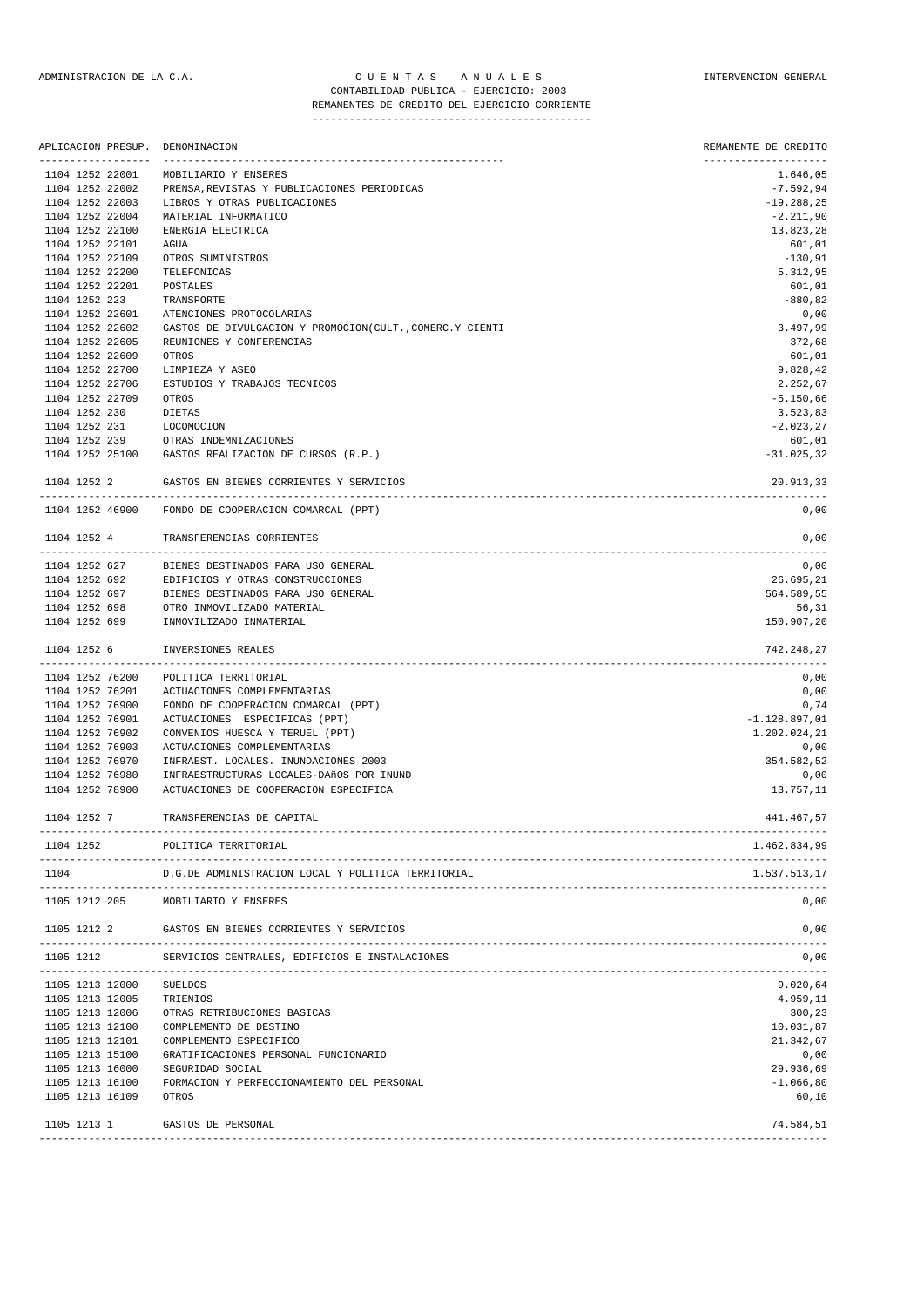|               | APLICACION PRESUP.                 | DENOMINACION                                             | REMANENTE DE CREDITO  |
|---------------|------------------------------------|----------------------------------------------------------|-----------------------|
| 1105 1213 202 |                                    | EDIFICIOS Y OTRAS CONSTRUCCIONES                         | 60,10                 |
| 1105 1213 213 |                                    | MAQUINARIA, INSTALACION Y UTILLAJE                       | $-23.475,30$          |
| 1105 1213 214 |                                    | MATERIAL DE TRANSPORTE                                   | $-10.410,31$          |
| 1105 1213 215 |                                    | MOBILIARIO Y ENSERES                                     | $-351,64$             |
| 1105 1213 216 |                                    | EQUIPOS PARA PROCESOS DE INFORMACION                     | 380,93                |
|               | 1105 1213 22000                    | ORDINARIO NO INVENTARIABLE                               | $-414,73$             |
|               | 1105 1213 22001                    | MOBILIARIO Y ENSERES                                     | 406,71                |
|               | 1105 1213 22002                    | PRENSA, REVISTAS Y PUBLICACIONES PERIODICAS              | 529,01                |
|               | 1105 1213 22003                    | LIBROS Y OTRAS PUBLICACIONES                             | 10.818,22             |
|               | 1105 1213 22004                    | MATERIAL INFORMATICO<br>COMBUSTIBLES                     | 601,01                |
|               | 1105 1213 22103<br>1105 1213 22109 | OTROS SUMINISTROS                                        | 60,10<br>$-43.090,58$ |
| 1105 1213 223 |                                    | TRANSPORTE                                               | 542,39                |
|               | 1105 1213 22602                    | GASTOS DE DIVULGACION Y PROMOCION(CULT., COMERC.Y CIENTI | 356,82                |
|               | 1105 1213 22605                    | REUNIONES Y CONFERENCIAS                                 | 2.302,07              |
|               | 1105 1213 22701                    | SEGURIDAD                                                | 208.004,53            |
|               | 1105 1213 22706                    | ESTUDIOS Y TRABAJOS TECNICOS                             | $-156, 16$            |
|               | 1105 1213 22709                    | OTROS                                                    | $-102.631,84$         |
| 1105 1213 230 |                                    | DIETAS                                                   | 326,46                |
| 1105 1213 231 |                                    | LOCOMOCION                                               | $-2.523,38$           |
| 1105 1213 239 |                                    | OTRAS INDEMNIZACIONES                                    | 601,01                |
|               | 1105 1213 25100                    | FINANCIADOS CON RECURSOS PROPIOS                         | 7.340,86              |
| 1105 1213 2   |                                    | GASTOS EN BIENES CORRIENTES Y SERVICIOS                  | 49.276,28             |
|               | 1105 1213 40900                    | AYUDAS EN MATERIA DE PROTECCION CIVIL                    | 0,00                  |
|               | 1105 1213 46900                    | AYUDAS EN MATERIA DE PROTECCION CIVIL                    | 17.037,81             |
|               | 1105 1213 48900                    | AYUDAS EN MATERIA DE PROTECCION CIVIL                    | 1.051,82              |
|               | 1105 1213 48901                    | SUBV.A FAMILIAS Y ENTES SIN ANIMO LUCRO                  | 35.690,98             |
| 1105 1213 4   |                                    | TRANSFERENCIAS CORRIENTES                                | 53.780,61             |
|               | 1105 1213 693                      | MAQUINARIA, INSTALACIONES Y UTILLAJE                     | 40,71                 |
|               | 1105 1213 694                      | MATERIAL DE TRANSPORTE                                   | 1.249,41              |
|               | 1105 1213 697                      | BIENES DESTINADOS PARA USO GENERAL                       | 0,00                  |
| 1105 1213 6   |                                    | INVERSIONES REALES                                       | 1.290,12              |
|               |                                    | 1105 1213 76900 AYUDAS EN MATERIA DE PROTECCION CIVIL    | 520,84                |
|               | 1105 1213 78900                    | AYUDAS EN MATERIA DE PROTECCION CIVIL                    | 555,47                |
| 1105 1213 7   |                                    | TRANSFERENCIAS DE CAPITAL                                | 1.076,31              |
| 1105 1213     |                                    | SERVICIOS DE SEGURIDAD Y PROTECCION CIVIL                | 180.007,83            |
|               | 1105 1215 12000                    | SUELDOS                                                  | 8.183,20              |
|               | 1105 1215 12005                    | TRIENIOS                                                 | 13.119,13             |
|               |                                    | 1105 1215 12006 OTRAS RETRIBUCIONES BASICAS              | 45,78                 |
|               | 1105 1215 12100                    | COMPLEMENTO DE DESTINO                                   | 730,28                |
|               | 1105 1215 12101                    | COMPLEMENTO ESPECIFICO                                   | 1.838,47              |
|               | 1105 1215 13000                    | SALARIO BASE                                             | 0,00                  |
|               | 1105 1215 13001                    | ANTIGUEDAD                                               | 9,83                  |
|               | 1105 1215 13002                    | PAGAS EXTRAS                                             | 0,00                  |
|               | 1105 1215 13003                    | OTRAS REMUNERACIONES                                     | 9,67                  |
|               | 1105 1215 15100                    | PERSONAL FUNCIONARIO                                     | 365,32                |
|               | 1105 1215 16000                    | SEGURIDAD SOCIAL                                         | 3.615,22              |
|               | 1105 1215 16100                    | FORMACION Y PERFECCIONAMIENTO DEL PERSONAL               | $-119,90$             |
|               | 1105 1215 16109                    | OTROS                                                    | 60,10                 |
|               | 1105 1215 16200<br>1105 1215 16209 | FORMACION Y PERFECCIONAMIENTO DEL PERSONAL<br>OTROS      | 60,10<br>60,10        |
| 1105 1215 1   |                                    | GASTOS DE PERSONAL                                       | 27.977,30             |
|               | 1105 1215 215                      | MOBILIARIO Y ENSERES                                     | -391,28               |
|               | 1105 1215 216                      | EQUIPOS PARA PROCESOS DE INFORMACION                     | 60,10                 |
|               | 1105 1215 22000                    | ORDINARIO NO INVENTARIABLE                               | $-5.826, 27$          |

1105 1215 22001 MOBILIARIO Y ENSERES -736,82 1105 1215 22002 PRENSA,REVISTAS Y PUBLICACIONES PERIODICAS 84,14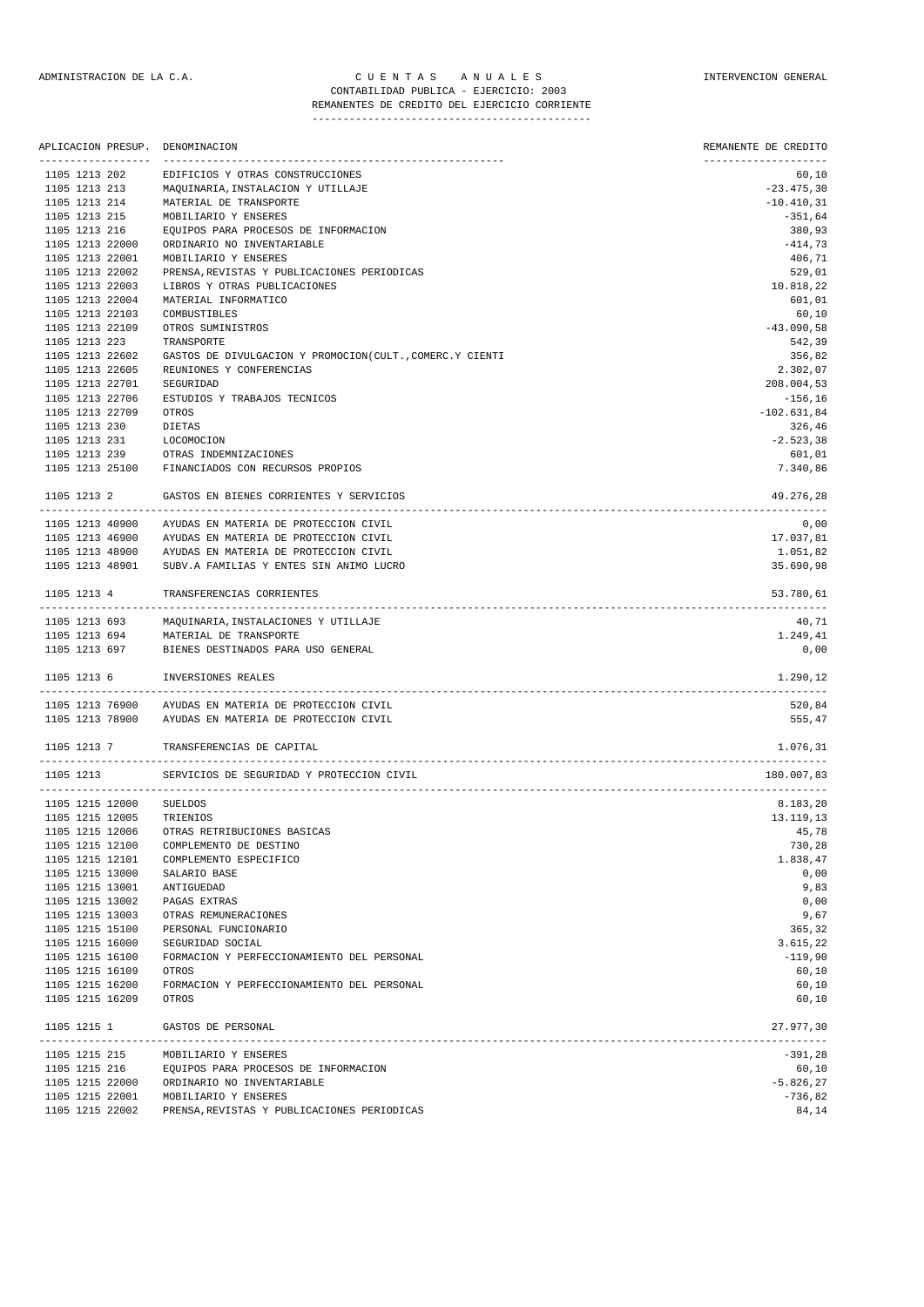| APLICACION PRESUP. DENOMINACION      |                                                     | REMANENTE DE CREDITO |
|--------------------------------------|-----------------------------------------------------|----------------------|
| -----------------<br>1105 1215 22003 | LIBROS Y OTRAS PUBLICACIONES                        | 137,40               |
| 1105 1215 22004                      | MATERIAL INFORMATICO                                | 601,01               |
| 1105 1215 22109                      | OTROS SUMINISTROS                                   | 313,48               |
| 1105 1215 223                        | TRANSPORTE                                          | 436,98               |
| 1105 1215 22601                      | ATENCIONES PROTOCOLARIAS Y REPRESENTATIVAS          | 69,08                |
| 1105 1215 22609                      | OTROS                                               | 601,01               |
| 1105 1215 22706                      | ESTUDIOS Y TRABAJOS TECNICOS                        | 29.717,54            |
| 1105 1215 22709                      | OTROS                                               | 601,01               |
| 1105 1215 230                        | DIETAS                                              | $-1.193,48$          |
| 1105 1215 231                        | LOCOMOCION                                          | $-2.377,51$          |
| 1105 1215 239                        | OTRAS INDEMNIZACIONES                               | 601,01               |
| 1105 1215 240 ARRENDAMIENTOS         |                                                     | 601,01               |
| 1105 1215 241                        | REPARACION Y CONSERVACION                           | 601,01               |
| 1105 1215 242                        | MATERIAL, SUMINISTROS Y OTROS                       | 10.818,22            |
| 1105 1215 2                          | GASTOS EN BIENES CORRIENTES Y SERVICIOS             | 34.717,64<br>.       |
| 1105 1215                            | SERVICIOS DE INTERIOR                               | 62.694,94            |
|                                      | 1105 1259 22003 LIBROS Y OTRAS PUBLICACIONES        | $-12.472,36$         |
| 1105 1259 25100                      | FINANCIADOS CON RECURSOS PROPIOS                    | 24.647,66            |
| 1105 1259 2                          | GASTOS EN BIENES CORRIENTES Y SERVICIOS             | 12.175,30            |
| 1105 1259 76900                      | SUBV. A ENTIDADES LOCALES                           | 18.890,70            |
| 1105 1259 76902                      | CONVENIO AYTO. ZARAGOZA ESCUELA POLICIAS            | 60.101,21            |
| 1105 1259 7                          | TRANSFERENCIAS DE CAPITAL                           | 78.991,91            |
| 1105 1259                            | COOPERACION CON LA POLICIA LOCAL                    | 91.167,21            |
| 1105                                 | D.G.DE INTERIOR                                     | 333.869,98           |
| 1106 1261 12000                      | SUELDOS                                             | 8.665,87             |
| 1106 1261 12005                      | TRIENIOS                                            | 11.382,41            |
| 1106 1261 12006                      | OTRAS RETRIBUCIONES BASICAS                         | 134,17               |
| 1106 1261 12100                      | COMPLEMENTO DE DESTINO                              | 6.933,91             |
| 1106 1261 12101                      | COMPLEMENTO ESPECIFICO                              | 9.954,00             |
| 1106 1261 13000                      | SALARIO BASE                                        | 14.696,84            |
| 1106 1261 13001                      | ANTIGUEDAD                                          | 3.677,76             |
| 1106 1261 13002                      | PAGAS EXTRAS                                        | 3.062,43             |
| 1106 1261 13003                      | OTRAS REMUNERACIONES                                | 3.452,29             |
| 1106 1261 15100                      | PERSONAL FUNCIONARIO                                | 601,01               |
| 1106 1261 16000                      | SEGURIDAD SOCIAL                                    | 36.914,44            |
| 1106 1261 16100                      | FORMACION Y PERFECCIONAMIENTO DEL PERSONAL          | 60,10                |
| 1106 1261 16109                      | OTROS                                               | 60,10                |
| 1106 1261 16200<br>1106 1261 16209   | FORMACION Y PERFECCIONAMIENTO DEL PERSONAL<br>OTROS | 60,10<br>60, 10      |
| 1106 1261 1                          | GASTOS DE PERSONAL                                  | 99.715,53            |
| 1106 1261 202                        | EDIFICIOS Y OTRAS CONSTRUCCIONES                    | .<br>332,08          |
| 1106 1261 212                        | EDIFICIOS Y OTRAS CONSTRUCCIONES                    | $-8.731, 39$         |
|                                      | 1106 1261 213 MAQUINARIA, INSTALACION Y UTILLAJE    | 1.502,53             |
| 1106 1261 214                        | MATERIAL DE TRANSPORTE                              | $-139,37$            |
| 1106 1261 215                        | MOBILIARIO Y ENSERES                                | 188,21               |
| 1106 1261 22000                      | ORDINARIO NO INVENTARIABLE                          | $-58.050, 32$        |
| 1106 1261 22001                      | MOBILIARIO Y ENSERES                                | $-3.105, 23$         |
| 1106 1261 22002                      | PRENSA, REVISTAS Y PUBLICACIONES PERIODICAS         | $-4.196,65$          |
| 1106 1261 22003                      | LIBROS Y OTRAS PUBLICACIONES                        | 1.108,48             |
| 1106 1261 22004                      | MATERIAL INFORMATICO                                | 1.502,53             |
| 1106 1261 22100                      | ENERGIA ELECTRICA                                   | $-29.498,33$         |
| 1106 1261 22101                      | AGUA                                                | 2.332,19             |
| 1106 1261 22102                      | GAS. SUMINISTROS                                    | $-3.726,62$          |

1106 1261 22103 COMBUSTIBLES -1.463,79 1106 1261 22104 VESTUARIO 1.202,02 1106 1261 22109 OTROS SUMINISTROS -18.002,50 1106 1261 22200 TELEFONICAS -38.773,22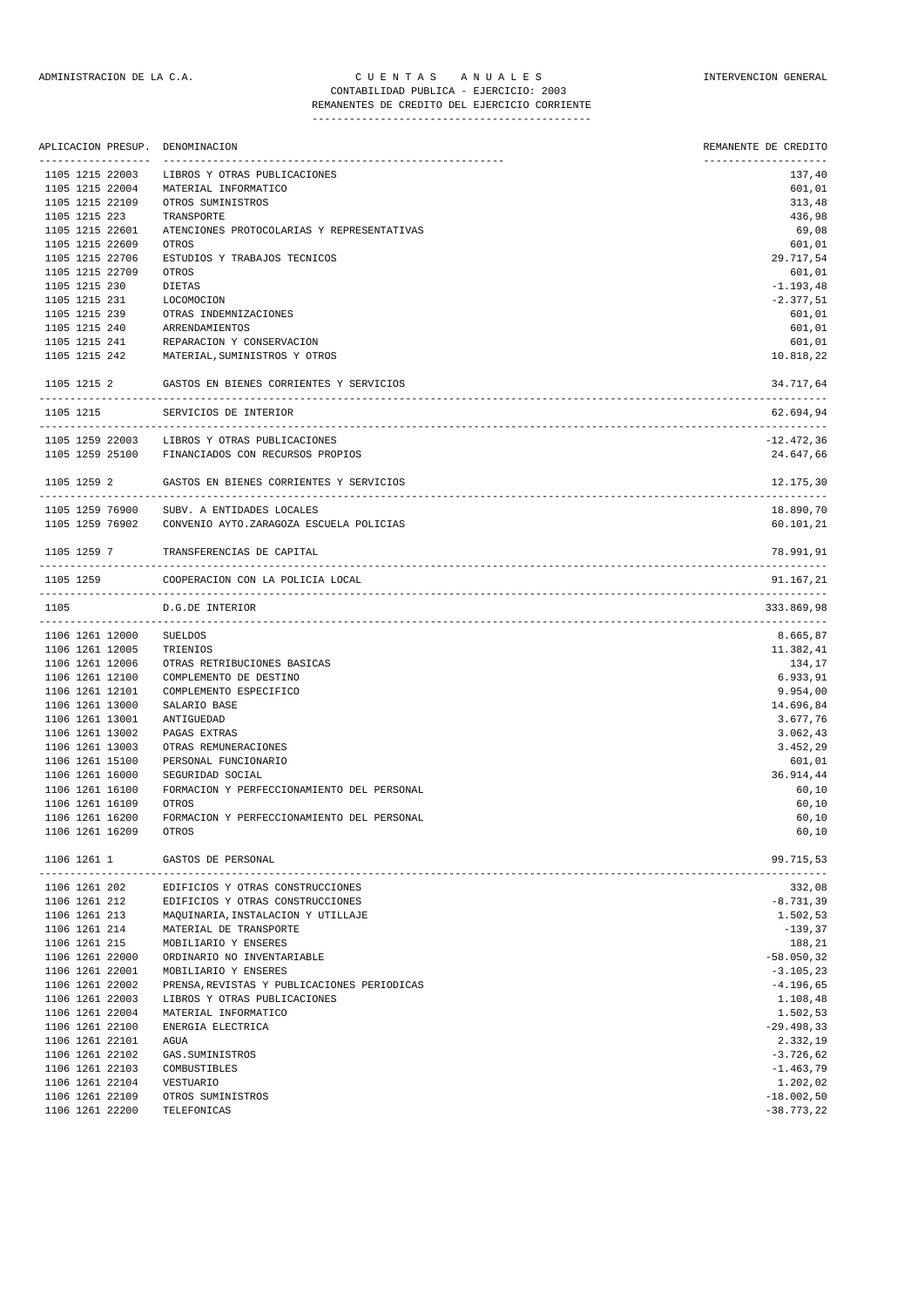## ADMINISTRACION DE LA C.A. CUENTAS ANUALES A CONSTRUENCION GENERAL CONTABILIDAD PUBLICA - EJERCICIO: 2003 REMANENTES DE CREDITO DEL EJERCICIO CORRIENTE

|                 | APLICACION PRESUP. DENOMINACION                    | REMANENTE DE CREDITO |
|-----------------|----------------------------------------------------|----------------------|
| 1106 1261 22201 | POSTALES                                           | 180,30               |
| 1106 1261 22202 | TELEGRAFICAS                                       | 120,20               |
| 1106 1261 223   | TRANSPORTE                                         | $-937,41$            |
| 1106 1261 22400 | EDIFICIOS Y LOCALES                                | 161,01               |
| 1106 1261 22500 | LOCALES                                            | $-2.644,79$          |
| 1106 1261 22601 | ATENCIONES PROTOCOLARIAS Y REPRESENTATIVAS         | 98,25                |
| 1106 1261 22605 | REUNIONES Y CONFERENCIAS                           | 1.723,04             |
| 1106 1261 22700 | LIMPIEZA Y ASEO                                    | 189.038,92           |
| 1106 1261 22701 | SEGURIDAD                                          | 13.967,64            |
| 1106 1261 22709 | TRABAJOS REALIZADOS POR OTRAS EMPRESAS             | $-1.583,09$          |
| 1106 1261 230   | <b>DIETAS</b>                                      | 4.942,55             |
| 1106 1261 231   | LOCOMOCION                                         | 4.172,60             |
| 1106 1261 239   | OTRAS INDEMNIZACIONES                              | 601,01               |
| 1106 1261 2     | GASTOS EN BIENES CORRIENTES Y SERVICIOS            | 52.320,85            |
| 1106 1261 48900 | SUBV. NO SUJETAS A CONVOCATORIA ESPECIFICA         | 0,00                 |
| 1106 1261 4     | TRANSFERENCIAS CORRIENTES                          | 0,00                 |
| 1106 1261 76900 | ACTUACIONES DE COOPERACION ESPECIFICA              | 0,01                 |
| 1106 1261 7     | TRANSFERENCIAS DE CAPITAL                          | 0,01                 |
| 1106 1261       | SERVICIOS DE COORDINACION ADMINISTRATIVA EN HUESCA | 152.036,39           |
| 1106            | DELEGACION TERRITORIAL DE HUESCA                   | 152.036,39           |
| 1107 1262 12000 | SUELDOS                                            | 2.193,68             |
| 1107 1262 12005 | TRIENIOS                                           | 10.140,94            |
| 1107 1262 12006 | OTRAS RETRIBUCIONES BASICAS                        | 120,08               |
| 1107 1262 12100 | COMPLEMENTO DE DESTINO                             | $-63,46$             |
| 1107 1262 12101 | COMPLEMENTO ESPECIFICO                             | 73,54                |
| 1107 1262 12109 | OTRAS                                              | $-88,30$             |
| 1107 1262 13000 | SALARIO BASE                                       | 821,08               |
| 1107 1262 13001 | ANTIGUEDAD                                         | 1.575,47             |
| 1107 1262 13002 | PAGAS EXTRAS                                       | 346,75               |
| 1107 1262 13003 | OTRAS REMUNERACIONES                               | 1.336,42             |
| 1107 1262 15100 | PERSONAL FUNCIONARIO                               | 601,01               |
| 1107 1262 16000 | SEGURIDAD SOCIAL                                   | 3.828,53             |
| 1107 1262 16100 | FORMACION Y PERFECCIONAMIENTO DEL PERSONAL         | 60,10                |
| 1107 1262 16109 | OTROS                                              | 60,10                |
| 1107 1262 16200 | FORMACION Y PERFECCIONAMIENTO DEL PERSONAL         | 60,10                |
|                 | 1107 1262 1 GASTOS DE PERSONAL                     | 21.066,04            |
| 1107 1262 202   | EDIFICIOS Y OTRAS CONSTRUCCIONES                   | $-9.471,28$          |
| 1107 1262 212   | EDIFICIOS Y OTRAS CONSTRUCCIONES                   | 90.582,18            |
| 1107 1262 213   | MAQUINARIA, INSTALACION Y UTILLAJE                 | $-7.514,82$          |
| 1107 1262 214   | MATERIAL DE TRANSPORTE                             | $-4.341,03$          |
| 1107 1262 215   | MOBILIARIO Y ENSERES                               | 474,63               |
| 1107 1262 22000 | ORDINARIO NO INVENTARIABLE                         | $-53.206,69$         |
| 1107 1262 22001 | MOBILIARIO Y ENSERES                               | 2.843,04             |
| 1107 1262 22002 | PRENSA, REVISTAS Y PUBLICACIONES PERIODICAS        | $-2.429,98$          |
| 1107 1262 22003 | LIBROS Y OTRAS PUBLICACIONES                       | $-4.551,26$          |
| 1107 1262 22004 | MATERIAL INFORMATICO                               | 2.994,60             |

1107 1262 22100 ENERGIA ELECTRICA -39.484,72 1107 1262 22101 AGUA 36,19<br>1107 1262 22102 GAS -2.738,66 1107 1262 22102 GAS -2.738,66 1107 1262 22103 COMBUSTIBLES -12.107,70 1107 1262 22104 VESTUARIO 601,01 1107 1262 22109 OTROS SUMINISTROS -9.784,08 1107 1262 22200 TELEFONICAS 60,10<br>1107 1262 22201 POSTALES 1.774,00 1107 1262 22201 POSTALES 1.774,00 1107 1262 22201 FOLIBERAFICAS 1007 1262 22202 TELEGRAFICAS 180,30<br>1107 1262 22202 TELEGRAFICAS 180,30<br>1107 1262 22203 TELEGRAFICAS 120.20 1107 1262 22203 TELEX Y TELEFAX 120,20<br>1107 1262 223 TRANSPORTE 1800 120,200 TRANSPORTE 1107 1262 223 TRANSPORTE 107 1262 223 TRANSPORTE 357,00<br>1107 1262 22400 EDIFICIOS Y LOCALES.- PRIMAS DE SEGUROS 1107 1262 22400 -2.830,38

1107 1262 22400 EDIFICIOS Y LOCALES.- PRIMAS DE SEGUROS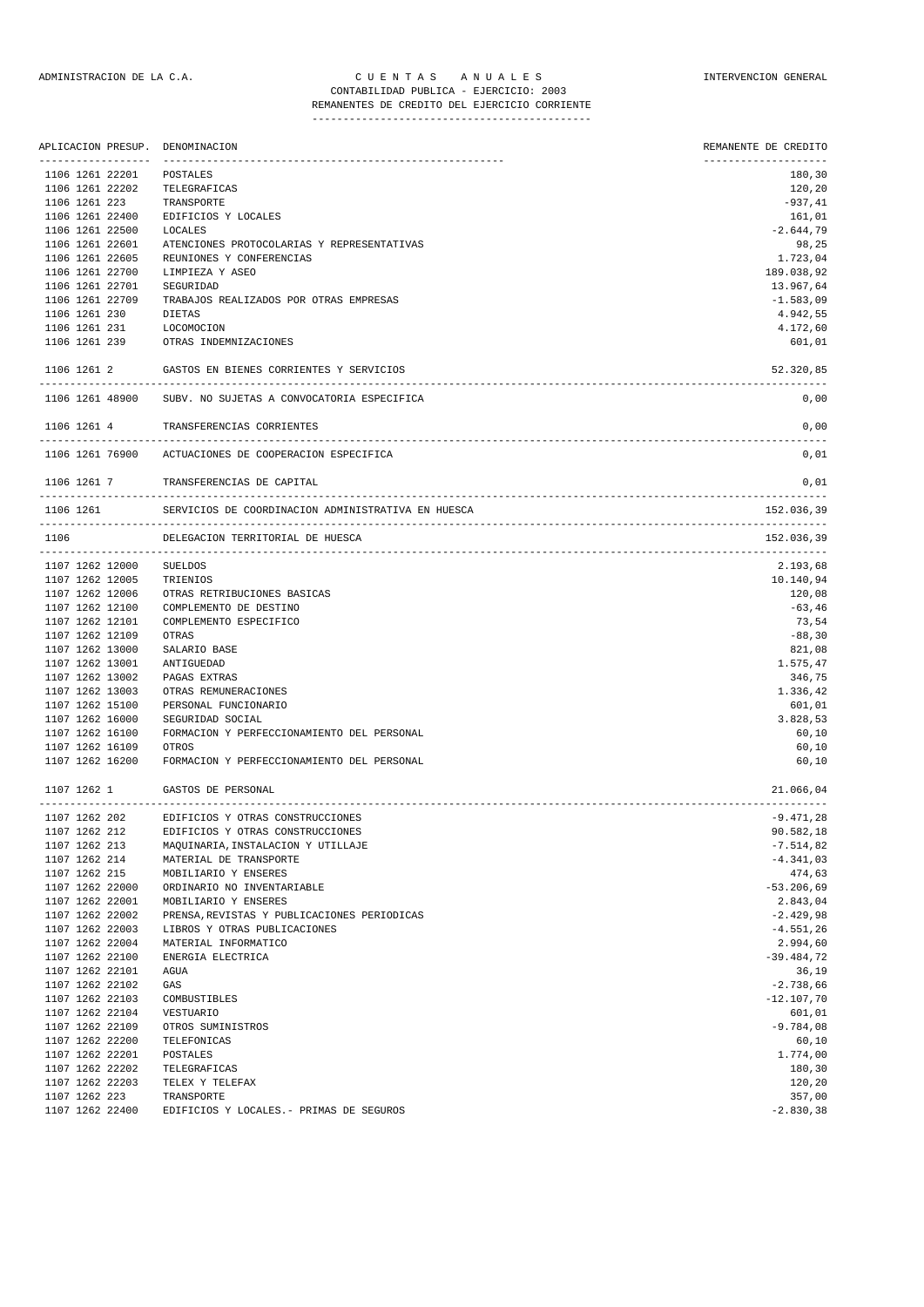## REMANENTES DE CREDITO DEL EJERCICIO CORRIENTE

|                                    | APLICACION PRESUP. | DENOMINACION                                                                         | REMANENTE DE CREDITO       |
|------------------------------------|--------------------|--------------------------------------------------------------------------------------|----------------------------|
| 1107 1262 22401                    |                    | VEHICULOS                                                                            | 601,01                     |
| 1107 1262 22500                    |                    | LOCALES                                                                              | $-10.239,97$               |
| 1107 1262 22601                    |                    | ATENCIONES PROTOCOLARIAS Y REPRESENTATIVAS                                           | 0,01                       |
| 1107 1262 22605                    |                    | REUNIONES Y CONFERENCIAS                                                             | 0,19                       |
| 1107 1262 22700                    |                    | LIMPIEZA Y ASEO                                                                      | 65.483,47                  |
| 1107 1262 22701                    |                    | SEGURIDAD                                                                            | 2.232,65                   |
| 1107 1262 22706                    |                    | ESTUDIOS Y TRABAJOS TECNICOS                                                         | $-14.664,69$               |
| 1107 1262 230                      |                    | DIETAS                                                                               | 1.731,71                   |
| 1107 1262 231                      |                    | LOCOMOCION                                                                           | 2.707,11                   |
|                                    | 1107 1262 239      | OTRAS INDEMNIZACIONES                                                                | 601,01                     |
| 1107 1262 2                        |                    | GASTOS EN BIENES CORRIENTES Y SERVICIOS                                              | 15,15                      |
| 1107 1262 48900                    |                    | SUBV. NO SUJETAS A CONVOCATORIA ESPECIFICA                                           | 0,00                       |
| 1107 1262 4                        |                    | TRANSFERENCIAS CORRIENTES                                                            | 0,00                       |
| 1107 1262 76900                    |                    | ACTUACIONES DE COOPERACION ESPECIFICA                                                | 0,00                       |
| 1107 1262 7                        |                    | TRANSFERENCIAS DE CAPITAL                                                            | 0,00                       |
| 1107 1262                          |                    | SERVICIOS DE COORDINACION ADMINISTRATIVA EN TERUEL                                   | 21.081,19                  |
| 1107                               |                    | DELEGACION TERRITORIAL DE TERUEL                                                     | 21.081,19                  |
| 1110 3232 12000                    |                    | SUELDOS                                                                              | --------------<br>2.038,90 |
| 1110 3232 12005                    |                    | TRIENIOS                                                                             | 3.862,27                   |
| 1110 3232 12006                    |                    | OTRAS RETRIBUCIONES BASICAS                                                          | 197,81                     |
| 1110 3232 12100                    |                    | COMPLEMENTO DE DESTINO                                                               | 1.569,26                   |
| 1110 3232 12101                    |                    | COMPLEMENTO ESPECIFICO                                                               | 2.219,00                   |
| 1110 3232 13000                    |                    | SALARIO BASE                                                                         | 0,00                       |
| 1110 3232 13001                    |                    | ANTIGUEDAD                                                                           | 660,03                     |
| 1110 3232 13002                    |                    | PAGAS EXTRAS                                                                         | 912,64                     |
| 1110 3232 13003                    |                    | OTRAS REMUNERACIONES                                                                 | 2.698,49                   |
| 1110 3232 15100                    |                    | GRATIFICACIONES PERSONAL FUNCIONARIO                                                 | 983,00                     |
| 1110 3232 16000                    |                    | SEGURIDAD SOCIAL                                                                     | 2.313,60                   |
| 1110 3232 16100                    |                    | FORMACION Y PERFECCIONAMIENTO DEL PERSONAL                                           | 60,10                      |
| 1110 3232 1                        |                    | GASTOS DE PERSONAL                                                                   | 17.515,10                  |
| 1110 3232 202                      |                    | EDIFICIOS Y OTRAS CONSTRUCCIONES                                                     | $-1.362, 19$               |
| 1110 3232 212                      |                    | EDIFICIOS Y OTRAS CONSTRUCCIONES                                                     | 4.738,50                   |
| 1110 3232 213                      |                    | MAQUINARIA, INSTALACION Y UTILLAJE                                                   | 300,51                     |
| 1110 3232 215                      |                    | MOBILIARIO Y ENSERES                                                                 | 1.106,22                   |
| 1110 3232 22000                    |                    | ORDINARIO NO INVENTARIABLE                                                           | $-10.882,78$               |
| 1110 3232 22001                    |                    | MOBILIARIO Y ENSERES                                                                 | 601,01                     |
| 1110 3232 22002                    |                    | PRENSA, REVISTAS Y PUBLICACIONES PERIODICAS                                          | 784,94                     |
| 1110 3232 22003<br>1110 3232 22004 |                    | LIBROS Y OTRAS PUBLICACIONES                                                         | 342,14<br>300,51           |
| 1110 3232 22009                    |                    | MATERIAL INFORMATICO<br>OTRO MATERIAL                                                | 60,10                      |
| 1110 3232 22100                    |                    | ENERGIA ELECTRICA                                                                    | $-74,83$                   |
| 1110 3232 22101                    |                    | AGUA                                                                                 | $-45,92$                   |
| 1110 3232 22102                    |                    | GAS                                                                                  | 505,42                     |
| 1110 3232 22103                    |                    | COMBUSTIBLES                                                                         | 120,20                     |
| 1110 3232 22104                    |                    | VESTUARIO                                                                            | 120,20                     |
| 1110 3232 22106                    |                    | PRODUCTOS FARMACEUTICOS                                                              | 85,35                      |
| 1110 3232 22109                    |                    | OTROS SUMINISTROS                                                                    | 60,10                      |
| 1110 3232 22200                    |                    | TELEFONICAS                                                                          | 544,63                     |
| 1110 3232 22201                    |                    | POSTALES                                                                             | $-5.984, 43$               |
| 1110 3232 22202                    |                    | TELEGRAFICAS                                                                         | 111,85                     |
| 1110 3232 22209                    |                    | OTRAS                                                                                | $-909, 95$                 |
| 1110 3232 223                      |                    | TRANSPORTE                                                                           | $-5.584, 18$               |
| 1110 3232 22400                    |                    | EDIFICIOS Y LOCALES                                                                  | 300,51                     |
| 1110 3232 22403                    |                    | OTROS RIESGOS                                                                        | $-176,78$                  |
| 1110 3232 22601                    |                    | ATENCIONES PROTOCOLARIAS Y REPRESENTATIVAS                                           | 22,32                      |
| 1110 3232 22602<br>1110 3232 22605 |                    | GASTOS DE DIVULGACION Y PROMOCION(CULT., COMERC.Y CIENTI<br>REUNIONES Y CONFERENCIAS | 20.281,89<br>3.884,68      |
| 1110 3232 22609                    |                    | OTROS                                                                                | $-8.543, 41$               |
|                                    |                    |                                                                                      |                            |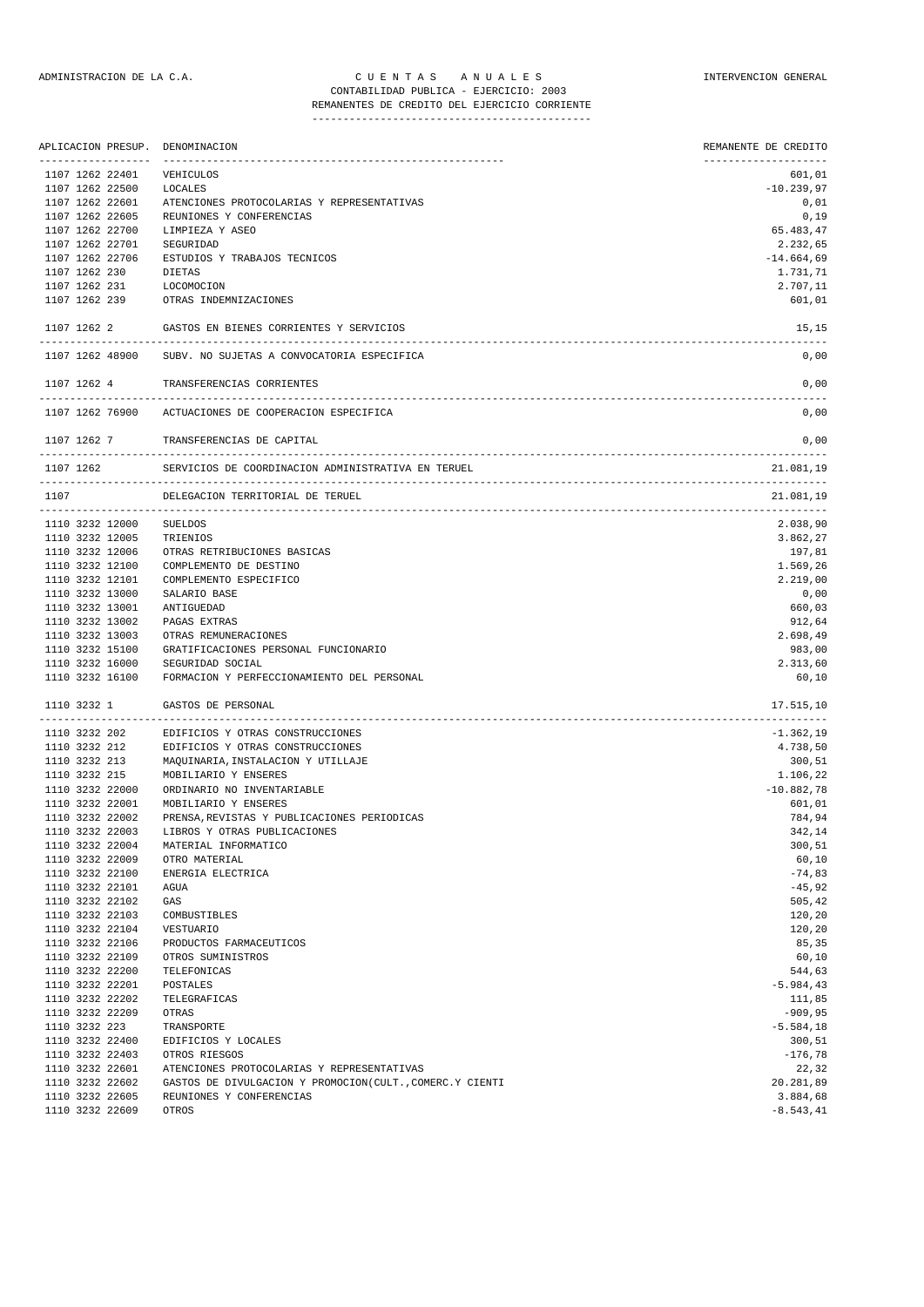## REMANENTES DE CREDITO DEL EJERCICIO CORRIENTE ---------------------------------------------

|               | ------------------                 | APLICACION PRESUP. DENOMINACION                                                     | REMANENTE DE CREDITO<br>-------------------- |
|---------------|------------------------------------|-------------------------------------------------------------------------------------|----------------------------------------------|
|               | 1110 3232 22700                    | LIMPIEZA Y ASEO                                                                     | $-193,45$                                    |
|               | 1110 3232 22701                    | SEGURIDAD                                                                           | 229,00                                       |
|               | 1110 3232 22706                    | ESTUDIOS Y TRABAJOS TECNICOS                                                        | 9.770,12                                     |
|               | 1110 3232 22709                    | OTROS                                                                               | 53.073,04                                    |
| 1110 3232 230 |                                    | DIETAS                                                                              | $-440, 40$                                   |
|               |                                    | 1110 3232 231 LOCOMOCION                                                            | 1.427,84                                     |
|               | 1110 3232 25100                    | GASTOS REALIZACIÓN DE CURSOS                                                        | $-1.442,42$                                  |
|               | 1110 3232 25101                    | GASTOS REALIZACIÓN DE CURSOS                                                        | 0,00                                         |
|               | 1110 3232 2                        | GASTOS EN BIENES CORRIENTES Y SERVICIOS                                             | 63.130,34                                    |
|               | 1110 3232 44000                    | CONVENIOS CON ORGANISMOS PUBLICOS                                                   | 5.593,59                                     |
|               | 1110 3232 46000                    | CONVENIOS CON CORPORACIONES LOCALES                                                 | 76.815,11                                    |
|               | 1110 3232 48001                    | CONVENIOS CON ASOCIAC. SIN FIN DE LUCRO                                             | 35.577,06                                    |
|               | 1110 3232 48002                    |                                                                                     |                                              |
|               |                                    | CONVENIOS CON ASOCIAC. SIN FIN DE LUCRO                                             | 0,00                                         |
|               | 1110 3232 48900                    | SUBVENCIONES A INSTITUCIONES SIN FIN DE LUCRO                                       | 9.758,58                                     |
|               | 1110 3232 4                        | TRANSFERENCIAS CORRIENTES                                                           | 127.744,34                                   |
|               |                                    | 1110 3232 695 MOBILIARIO Y ENSERES                                                  | 4.240,48                                     |
|               | 1110 3232 699                      | INMOVILIZADO INMATERIAL                                                             | 176,69                                       |
|               |                                    | 1110 3232 6 INVERSIONES REALES                                                      | 4.417,17                                     |
|               | 1110 3232 76900                    | CONV. AYTOS HUESCA, TERUEL Y ZARAGOZA (AYUD. MUJ. MALTRATA                          | 3.154,18                                     |
|               |                                    | 1110 3232 78900 A INSTITUCIONES SIN FINES DE LUCRO                                  | 2.109,19                                     |
|               |                                    |                                                                                     |                                              |
|               |                                    | 1110 3232 7 TRANSFERENCIAS DE CAPITAL                                               | 5.263,37                                     |
| 1110 3232     |                                    | PROMOCION DE LA MUJER                                                               | 218.070,32                                   |
| 1110          |                                    | INSTITUTO ARAGONES DE LA MUJER                                                      | 218.070,32                                   |
|               |                                    | 1111 1211 15101 OTRO PERSONAL                                                       | 0,00                                         |
|               |                                    | 1111 1211 1 GASTOS DE PERSONAL                                                      | 0,00                                         |
|               | 1111 1211                          | SERVICIOS GENERALES (DE PRESIDENCIA Y R.I.)                                         | 0,00                                         |
|               | 1111 3231 12000                    | SUELDOS                                                                             | 19.355,17                                    |
|               | 1111 3231 12005                    | TRIENIOS                                                                            | 8.263,24                                     |
|               | 1111 3231 12006                    | OTRAS RETRIBUCIONES BASICAS                                                         | 3,18                                         |
|               | 1111 3231 12100                    | COMPLEMENTO DE DESTINO                                                              | 14.655,97                                    |
|               | 1111 3231 12101                    | COMPLEMENTO ESPECIFICO                                                              | 11.359,22                                    |
|               | 1111 3231 12109                    | OTRAS                                                                               | 867,09                                       |
|               | 1111 3231 13000                    | SALARIO BASE                                                                        | 16.332,67                                    |
|               | 1111 3231 13001                    | ANTIGUEDAD                                                                          | 3.454,23                                     |
|               | 1111 3231 13002                    | PAGAS EXTRAS                                                                        | 25.075,61                                    |
|               | 1111 3231 13003                    | OTRAS REMUNERACIONES                                                                | 7.465,65                                     |
|               | 1111 3231 13100                    | SALARIO BASE                                                                        | 38.084,73                                    |
|               | 1111 3231 13101                    | OTRAS REMUNERACIONES                                                                | 4.645,08                                     |
|               | 1111 3231 15100                    | PERSONAL FUNCIONARIO                                                                | 0,00                                         |
|               |                                    |                                                                                     | 79.782,85                                    |
|               | 1111 3231 16000<br>1111 3231 16109 | SEGURIDAD SOCIAL                                                                    |                                              |
|               | 1111 3231 16209                    | GASTOS SOCIALES FUNC. Y PERS. NO LABORAL<br>GASTOS SOCIALES PERSONAL LABORAL. OTROS | 2,26<br>2,50                                 |
| 1111 3231 1   |                                    | GASTOS DE PERSONAL                                                                  | 229.349,45                                   |
|               |                                    |                                                                                     |                                              |
| 1111 3231 200 |                                    | TERRENOS Y BIENES NATURALES                                                         | 811,37                                       |
| 1111 3231 202 |                                    | EDIFICIOS Y OTRAS CONSTRUCCIONES                                                    | 961,90                                       |
| 1111 3231 203 |                                    | MAQUINARIA, INSTALACION Y UTILLAJE                                                  | 60,10                                        |
| 1111 3231 204 |                                    | MATERIAL DE TRANSPORTE                                                              | 2.710,04                                     |
| 1111 3231 206 |                                    | EQUIPOS PARA PROCESOS DE INFORMACION                                                | $-302, 43$                                   |
| 1111 3231 210 |                                    | TERRENOS Y BIENES NATURALES                                                         | 24.702,86                                    |
| 1111 3231 212 |                                    | EDIFICIOS Y OTRAS CONSTRUCCIONES                                                    | $-23.381,12$                                 |
| 1111 3231 213 |                                    | MAQUINARIA, INSTALACION Y UTILLAJE                                                  | $-10.214,24$                                 |
| 1111 3231 214 |                                    | MATERIAL DE TRANSPORTE                                                              | 1.803,04                                     |
| 1111 3231 215 |                                    | MOBILIARIO Y ENSERES                                                                | 9.448,09                                     |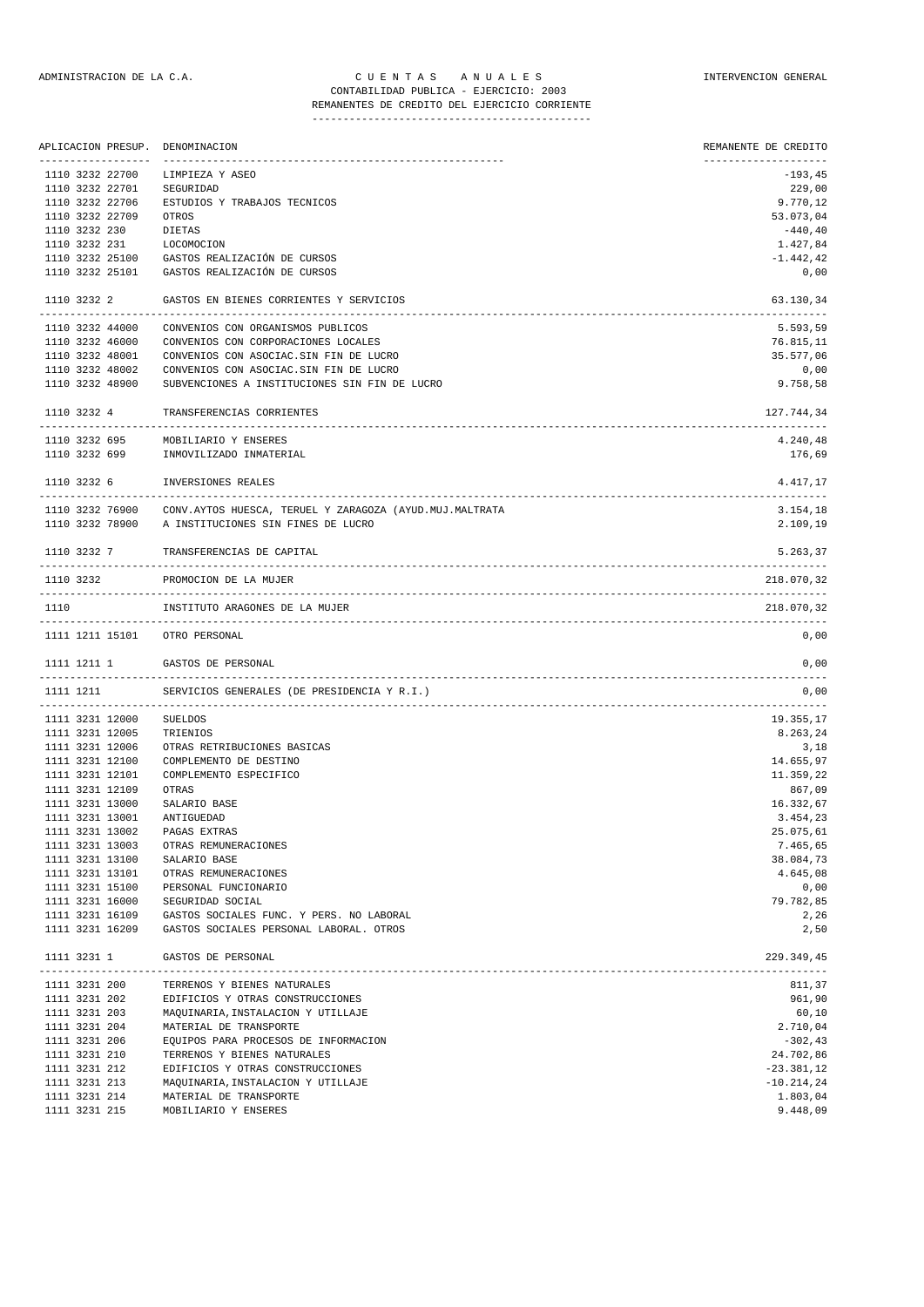## ADMINISTRACION DE LA C.A. CUENTAS ANUALES CONSTANTERVENCION GENERAL CONTABILIDAD PUBLICA - EJERCICIO: 2003 REMANENTES DE CREDITO DEL EJERCICIO CORRIENTE

### --------------------------------------------- APLICACION PRESUP. DENOMINACION REMANENTE DE CREDITO ------------------ ------------------------------------------------------- -------------------- 1111 3231 216 EQUIPOS PARA PROCESOS DE INFORMACION 3.130,03 1111 3231 22000 ORDINARIO NO INVENTARIABLE -4.242,60 1111 3231 22001 MOBILIARIO Y ENSERES -10.435,24 1111 3231 22002 PRENSA,REVISTAS Y PUBLICACIONES PERIODICAS -1.449,33 1111 3231 22003 LIBROS Y OTRAS PUBLICACIONES 2.230,33 MATERIAL INFORMATICO 1111 3231 22100 ENERGIA ELECTRICA -7.327,82<br>1111 3231 22101 AGUA -6.597.36 1111 3231 22101 AGUA -6.597,36 1111 3231 22102 GAS 7.953,45 1111 3231 22103 COMBUSTIBLES -21.187,73 1111 3231 22104 1111 3231 22105 PRODUCTOS ALIMENTICIOS 77.797,47 1111 3231 22106 PRODUCTOS FARMACEUTICOS 646,86 1111 3231 22109 OTROS SUMINISTROS 8.455,47 1111 3231 22200 TELEFONICAS -6.099,42<br>1111 3231 22201 POSTALES -6.099,42 1111 3231 22201 1111 3231 22202 TELEGRAFICAS 60,10 1111 3231 223 TRANSPORTE 2.607,33 1111 3231 22400 EDIFICIOS Y LOCALES -504,01 1111 3231 22403 OTROS RIESGOS 581,15 1111 3231 22500  $1111$  3231 22600 CANONES 60,10 1111 3231 22601 ATENCIONES PROTOCOLARIAS Y REPRESENTATIVAS 84,34 1111 3231 22602 GASTOS DE DIVULGACION Y PROMOCION(CULT.,COMERC.Y CIENTI 5.061,75 1111 3231 22604 REMUNERACIONES A AGENTES MEDIADORES INDEPENDIENTES 60,10 11, 23 REUNIONES Y CONFERENCIAS (7.491), 23<br>12.978.75 (1992), 238.75 (1992), 238.75 (1993), 238.75 (1993), 238.75 (1994), 238.75 (1994), 238.75 1111 3231 22609 - KEONIO.<br>1111 3231 22609 - OTROS 1111 3231 22700 LIMPIEZA Y ASEO -3.522,98 1111 3231 22701 SEGURIDAD 1111 3231 22702 VALORACIONES Y PERITAJES 60,10 1111 3231 22703 POSTALES -4.137,69 1111 3231 22706 ESTUDIOS Y TRABAJOS TECNICOS 41.537,96 1111 3231 22709 OTROS 19.026,13<br>1111 3231 230 DIETAS -- 1.682,39 DIETAS 1111 3231 230 DIETAS 1111 3231 230 DIETAS -1.682,39 1111 3231 231 LOCOMOCION -6.851,30 1111 3231 239 OTRAS INDEMNIZACIONES 4.207,08 1111 3231 25100 FINANCIADOS CON RECURSOS PROPIOS 3.887,08 1111 3231 2 GASTOS EN BIENES CORRIENTES Y SERVICIOS 27.656,59 ------------------------------------------------------------------------------------------------------------------------------- 1111 3231 46901 PROYECTOS DE SERVICIOS DE JUVENTUD 10.016,87 1111 3231 46902 PROGRAMAS Y SERVICIOS DE JUVENTUD DE NUEVA CREACION 0,00 1111 3231 48901 PROYECTOS DE JUVENTUD DE ASOCIACIONES Y ENTIDADES 3.210,68 111 SUBV. AL CONSEJO DE LA JUVENTUD DE ARAGON (OUTRES EN ARAGON) AUTRES EN LA JUVENTUD DE ARAGON (OUTRES EN LA<br>119, 25 DE ONDE LA JUVENTE CERADORES (OUTRES EN LA JUVENTIE EN 1995) (OUTRES EN LA JUVENTIE EN LA JUVENTIE EN 1111 3231 48903 PROMOCION Y FORMACION DE JOVENES CREADORES<br>1111 3231 48904 PORMACION DE ANIMADORES DE TIEMPO LIBRE DE<br>1111 3231 48905 PROYECTOS ESPECIFICOS DE JUVENTUD PROMOVID 1111 3231 48904 FORMACION DE ANIMADORES DE TIEMPO LIBRE DE ESCUELAS 5.930,00 1111 3231 48905 PROYECTOS ESPECIFICOS DE JUVENTUD PROMOVIDOS DPT. CULT. 0,00 1111 3231 4 TRANSFERENCIAS CORRIENTES 19.476,80 ------------------------------------------------------------------------------------------------------------------------------- 1111 3231 692 EDIFICIOS Y OTRAS CONSTRUCCIONES 9.883,72 1111 3231 693 MAQUINARIA,INSTALACIONES Y UTILLAJE 0,00 1111 3231 695 MOBILIARIO Y ENSERES 60,10 1111 3231 6 INVERSIONES REALES 9.943,82 ------------------------------------------------------------------------------------------------------------------------------- 1111 3231 76901 SERVICIOS DE JUVENTUD GRANDES MUNICIPIOS, COMARCAS Y M -26.382,86 1111 3231 76902 PROGRAMAS DE SERVICIOS DE JUVENTUD DE NUEVA CREACION 31.583,85 1111 3231 78901 PROYECTOS DE JUVENTUD DE ASOCIACIONES Y ENTIDADES 12.003,00 1111 3231 78902 FORMACION DE ANIMADORES DE TIEMPO LIBRE DE ESCUELAS -11.999,70 1111 3231 78903 PROYECTOS ESPECIF. DE JUVENTUD PROMOVIDOS POR DPT. CULT 0,00 1111 3231 7 TRANSFERENCIAS DE CAPITAL 6.204,29 ------------------------------------------------------------------------------------------------------------------------------- 1111 3231 PROMOCION DE LA JUVENTUD 291.630,95 ------------------------------------------------------------------------------------------------------------------------------- 1111 **INSTITUTO ARAGONES DE LA JUVENTUD**

 $-1.1$  ,  $-1.1$  ,  $-1.1$  ,  $-1.1$  ,  $-1.1$  ,  $-1.1$  ,  $-1.1$  ,  $-1.1$  ,  $-1.1$  ,  $-1.1$  ,  $-1.1$  ,  $-1.1$  ,  $-1.1$  ,  $-1.1$  ,  $-1.1$  ,  $-1.1$  ,  $-1.1$  ,  $-1.1$  ,  $-1.1$  ,  $-1.1$  ,  $-1.1$  ,  $-1.1$  ,  $-1.1$  ,  $-1.1$  ,  $-1.1$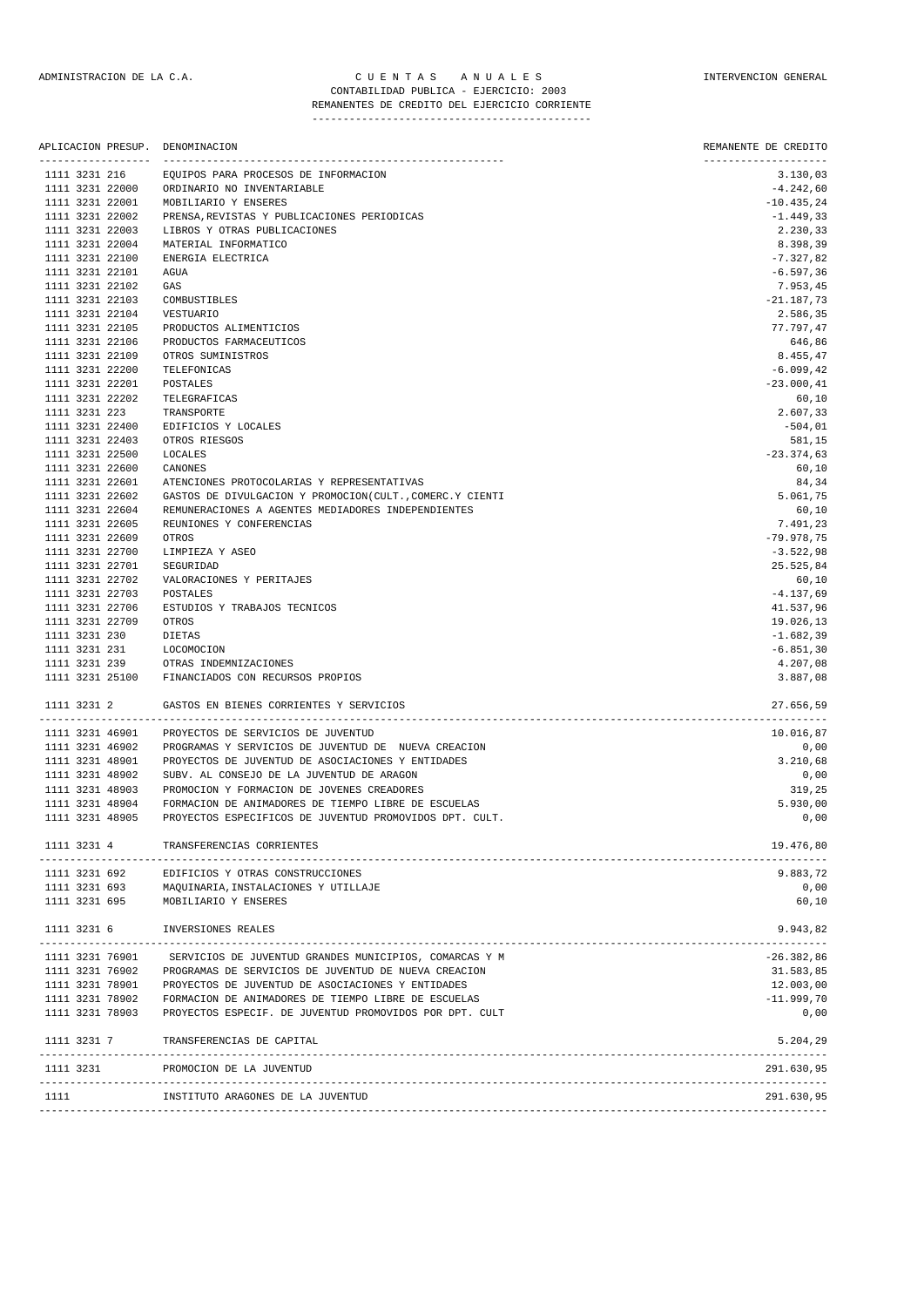| APLICACION PRESUP. DENOMINACION |                                                          | REMANENTE DE CREDITO |
|---------------------------------|----------------------------------------------------------|----------------------|
|                                 | DEPARTAMENTO 11 PRESIDENCIA Y RELACIONES INSTITUCIONALES | 7.428.168.24         |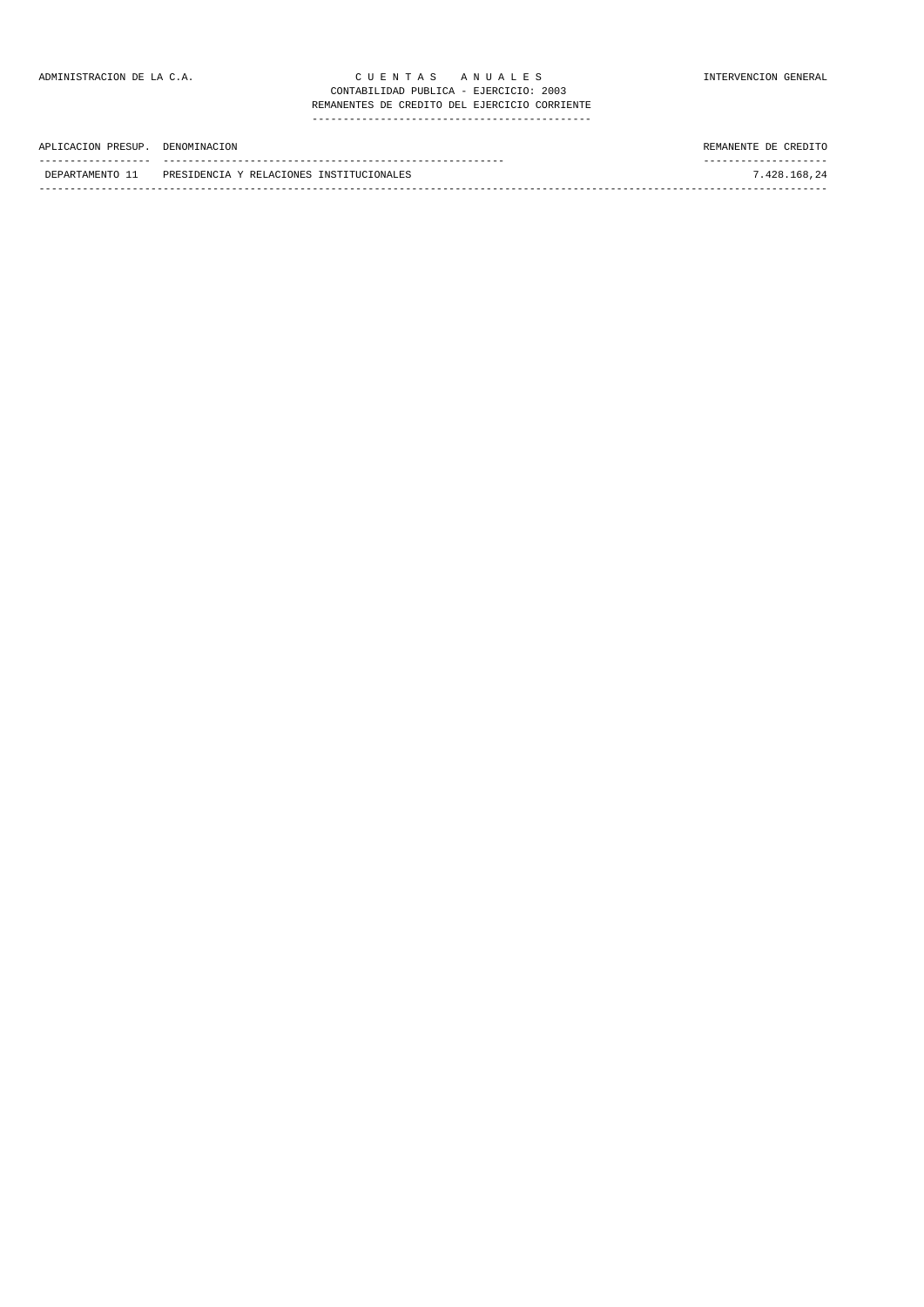| APLICACION PRESUP.<br>----------------- | DENOMINACION<br>---------------------------               | REMANENTE DE CREDITO<br>-------------------- |
|-----------------------------------------|-----------------------------------------------------------|----------------------------------------------|
| 1201 6111 10000                         | RETRIBUCIONES BASICAS                                     | 182,48                                       |
| 1201 6111 10001                         | OTRAS REMUNERACIONES                                      | $-182,48$                                    |
| 1201 6111 11000                         | RETRIBUCIONES BASICAS                                     | 8.146,36                                     |
| 1201 6111 11001                         | OTRAS REMUNERACIONES                                      | 12.521,73                                    |
| 1201 6111 12000                         | <b>SUELDOS</b>                                            | 146.540,79                                   |
| 1201 6111 12005                         | TRIENIOS                                                  | 30.925,37                                    |
| 1201 6111 12006                         | OTRAS RETRIBUCIONES BÁSICAS                               | 2.931,47                                     |
| 1201 6111 12100                         | COMPLEMENTO DE DESTINO                                    | 97.265,31                                    |
| 1201 6111 12101                         | COMPLEMENTO ESPECIFICO                                    | 150.674,96                                   |
| 1201 6111 12109                         | OTRAS                                                     | $-155,03$                                    |
| 1201 6111 13000                         | SALARIO BASE                                              | 21.504,69                                    |
| 1201 6111 13001                         | ANTIGUEDAD                                                | 1.714,78                                     |
| 1201 6111 13002                         | PAGAS EXTRAS                                              | 2.840,48                                     |
| 1201 6111 13003                         | OTRAS REMUNERACIONES                                      | 4.473,03                                     |
| 1201 6111 13100                         | SALARIO BASE                                              | 11.662,42                                    |
| 1201 6111 13101                         | OTRAS REMUNERACIONES                                      | 1.943,74                                     |
| 1201 6111 15100                         | PERSONAL FUNCIONARIO                                      | 2.040,39                                     |
| 1201 6111 16000                         | SEGURIDAD SOCIAL                                          | 86.463,24                                    |
| 1201 6111 16100                         | FORMACION Y PERFECCIONAMIENTO DEL PERSONAL                | $-8.974, 86$                                 |
| 1201 6111 16209                         | GASTOS SOCIALES DE PERSONAL LABORAL                       | $-566, 71$                                   |
| 1201 6111 1                             | GASTOS DE PERSONAL                                        | 571.952,16                                   |
| 1201 6111 202                           | EDIFICIOS Y OTRAS CONSTRUCCIONES                          | $-4.565, 26$                                 |
| 1201 6111 212                           | EDIFICIOS Y OTRAS CONSTRUCCIONES                          | 1.144,96                                     |
| 1201 6111 213                           | MAQUINARIA, INSTALACION Y UTILLAJE                        | $-5,66$                                      |
| 1201 6111 214                           | MATERIAL DE TRANSPORTE                                    | $-1.039, 21$                                 |
| 1201 6111 215                           | MOBILIARIO Y ENSERES                                      | $-520,56$                                    |
| 1201 6111 216                           | EQUIPOS PARA PROCESOS DE INFORMACION                      | 1.202,02                                     |
| 1201 6111 22000                         | ORDINARIO NO INVENTARIABLE                                | 3.793,38                                     |
| 1201 6111 22001                         | MOBILIARIO Y ENSERES                                      | 3.245,38                                     |
| 1201 6111 22002                         | PRENSA, REVISTAS Y PUBLICACIONES PERIODICAS               | $-2.994, 28$                                 |
| 1201 6111 22003                         | LIBROS Y OTRAS PUBLICACIONES                              | 1.160,83                                     |
| 1201 6111 22004                         | MATERIAL INFORMATICO                                      | 1.708,16                                     |
| 1201 6111 22100                         | ENERGIA ELECTRICA                                         | 1.502,53                                     |
| 1201 6111 22101                         | AGUA                                                      | 601,01                                       |
| 1201 6111 22102                         | GAS                                                       | 1.202,02                                     |
| 1201 6111 22103                         | COMBUSTIBLES                                              | $-2.321,01$                                  |
| 1201 6111 22104                         | VESTUARIO                                                 | $-2.174,03$                                  |
| 1201 6111 22109                         | OTROS SUMINISTROS                                         | 893,84                                       |
| 1201 6111 22200                         | TELEFONICAS                                               | 655,32                                       |
| 1201 6111 22201                         | POSTALES                                                  | 4.021,43                                     |
| 1201 6111 223                           | TRANSPORTE                                                | 2.048,68                                     |
| 1201 6111 22403                         | OTROS RIESGOS                                             | 1.202,02                                     |
| 1201 6111 22500                         | <b>LOCALES</b>                                            | 150,25                                       |
|                                         | CANONES                                                   |                                              |
| 1201 6111 22600<br>1201 6111 22601      | ATENCIONES PROTOCOLARIAS Y REPRESENTATIVAS                | $-60, 10$                                    |
| 1201 6111 22602                         |                                                           | 3,49                                         |
|                                         | GASTOS DE DIVULGACION Y PROMOCION (CULT., COMERC.Y CIENTI | 1.708,85                                     |
| 1201 6111 22603                         | JURIDICOS, CONTENCIOSOS                                   | 3.005,06                                     |
| 1201 6111 22604                         | REMUNERACIONES A AGENTES MEDIADORES INDEPENDIENTES        | 601,01                                       |
| 1201 6111 22605                         | REUNIONES Y CONFERENCIAS                                  | 1.109,33                                     |
| 1201 6111 22609                         | OTROS                                                     | 1.116,34                                     |
| 1201 6111 22700                         | LIMPIEZA Y ASEO                                           | $-2.596, 19$                                 |
| 1201 6111 22701                         | SEGURIDAD                                                 | 574,26                                       |
| 1201 6111 22706                         | ESTUDIOS Y TRABAJOS TECNICOS                              | $-17.905,92$                                 |
| 1201 6111 22709                         | OTROS                                                     | $-10.933,51$                                 |
| 1201 6111 230                           | DIETAS                                                    | 2.623,97                                     |
| 1201 6111 231                           | <b>LOCOMOCION</b>                                         | 4.545,08                                     |
| 1201 6111 239                           | OTRAS INDEMNIZACIONES                                     | 3.005,06                                     |
| 1201 6111 242                           | MATERIAL, SUMINISTROS Y OTROS                             | 6.010, 12                                    |
| 1201 6111 2                             | GASTOS EN BIENES CORRIENTES Y SERVICIOS                   | 3.718,67                                     |
| 1201 6111 46900                         | TRANSFERENCIAS CORPORACIONES LOCALES                      | 67.247,64                                    |
| 1201 6111 47900                         | AYUDAS A ENPRESAS PRIVADAS Y OTROS                        | 44.616,21                                    |
| 1201 6111 48900                         | AYUDAS A POSTGRADUADOS EN CIENCIAS DE LA INFORMACION Y    | 22.838,50                                    |
|                                         |                                                           |                                              |

1201 6111 48901 ASOCIACION EXTRABAJADORES BASE AEREA 18.482,44 1201 6111 48902 CEPYME ARAGON 60.202,43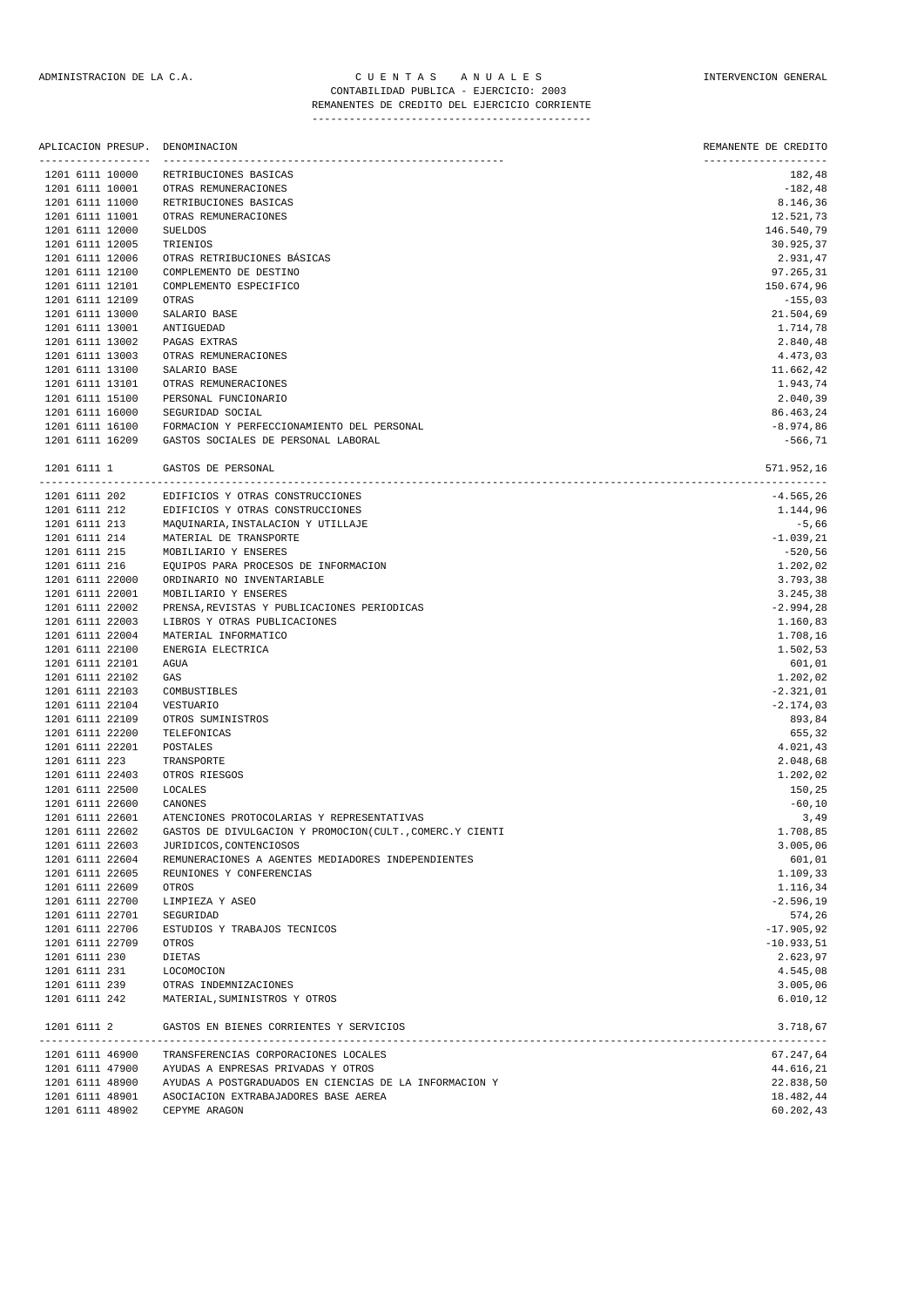|                                 | REMANENTES DE CREDITO DEL EJERCICIO CORRIENTE |                      |
|---------------------------------|-----------------------------------------------|----------------------|
|                                 |                                               |                      |
| APLICACION PRESUP. DENOMINACION |                                               | REMANENTE DE CREDITO |
| 1201 6111 48903                 | PARTICIPACION INSTITUCIONAL                   | $-16.062.94$         |
| 1201 6111 48904                 | CONVENIO ASOCIAC INDUSTRIALES CUARTE          | 0.00                 |
| 1201 6111 48905                 | CONVENIO COLEGIO ECONOMISTAS                  | 40.500,00            |
| $1001711110000$                 | $HOM$ anadox draws drow poolsolites anadox    | 0.22                 |

| 1201 6111 48906<br>1201 6111 48907 | UGT ARAGON SITUACION ECONOMICA ARAGON<br>SINTEL. - FINANCIADAS CON RECURSOS PROPIO | 0, 33<br>$-3.786, 39$ |
|------------------------------------|------------------------------------------------------------------------------------|-----------------------|
| 1201 6111 48908                    | FUNDACION EST. POLIT. LUCAS MALLADA                                                | 0,00                  |
| 1201 6111 4                        | TRANSFERENCIAS CORRIENTES                                                          | 234.038,22            |
| 1201 6111 692                      | EDIFICIOS Y OTRAS CONSTRUCCIONES                                                   | 160.382,04            |
| 1201 6111 694                      | MATERIAL DE TRANSPORTE                                                             | 27.045,55             |
| 1201 6111 695                      | MOBILIARIO Y ENSERES                                                               | 35.581,63             |
| 1201 6111 696                      | EQUIPOS PARA PROCESOS DE INFORMACION                                               | 21.444,64             |
| 1201 6111 698                      | OTRO INMOVILIZADO MATERIAL                                                         | 0,00                  |
| 1201 6111 699                      | INMOVILIZADO INMATERIAL                                                            | 209.502,57            |
| 1201 6111 6                        | INVERSIONES REALES                                                                 | 453.956,43            |
|                                    | 1201 6111 SERVICIOS GENERALES (ECONOMIA, HACIENDA Y EMPLEO)                        | 1.263.665,48          |
| 1201                               | SECRETARIA GENERAL TECNICA                                                         | 1.263.665,48          |
| 1202 6121 12000                    | SUELDOS                                                                            | 47.828,22             |
| 1202 6121 12005                    | TRIENIOS                                                                           | 19.449,81             |
| 1202 6121 12006                    | OTRAS RETRIBUCIONES BASICAS                                                        | 1.495,66              |
| 1202 6121 12100                    | COMPLEMENTO DE DESTINO                                                             | 39.730,46             |
| 1202 6121 12101                    | COMPLEMENTO ESPECIFICO                                                             | 49.773,74             |
| 1202 6121 15100                    | PERSONAL FUNCIONARIO                                                               | 1.621,49              |
| 1202 6121 16000                    | SEGURIDAD SOCIAL                                                                   | 27.111,67             |
| 1202 6121 16100                    | FORMACION Y PERFECCIONAMIENTO DEL PERSONAL                                         | 626,04                |
| 1202 6121 1                        | GASTOS DE PERSONAL                                                                 | 187.637,09            |
|                                    | 1202 6121 215 MOBILIARIO Y ENSERES                                                 | 731,64                |
|                                    | 1202 6121 216 EQUIPOS PARA PROCESOS DE INFORMACION                                 | 901,52                |
| 1202 6121 22000                    | ORDINARIO NO INVENTARIABLE                                                         | $-4.723,19$           |
| 1202 6121 22001                    | MOBILIARIO Y ENSERES                                                               | 626,96                |
| 1202 6121 22002                    | PRENSA, REVISTAS Y PUBLICACIONES PERIODICAS                                        | 985,66                |
| 1202 6121 22003                    | LIBROS Y OTRAS PUBLICACIONES                                                       | 3.022,61              |
| 1202 6121 22004                    | MATERIAL INFORMATICO                                                               | 140,28                |
| 1202 6121 22200                    | TELEFONICAS                                                                        | 2.968,84              |

| 1202 6121 22609          | OTROS.- GASTOS DIVERSOS                             | $-7.221,78$ |
|--------------------------|-----------------------------------------------------|-------------|
| 1202 6121 22706          | ESTUDIOS Y TRABAJOS TECNICOS                        | 1.682,83    |
| 1202 6121 22709          | OTROS                                               | 581,70      |
| 1202 6121 230            | DIETAS                                              | 299,60      |
| 1202 6121 231 LOCOMOCION |                                                     | 1.262,93    |
|                          | 1202 6121 2 GASTOS EN BIENES CORRIENTES Y SERVICIOS | 2.588,27    |
|                          | 1202 6121 PLANIFICACION Y DIRECCION PRESUPUESTARIA  | 190.225,36  |
| 1202 6313 12000          | SUELDOS                                             | 37.487,92   |
| 1202 6313 12005          | TRIENIOS                                            | 14.366,93   |
| 1202 6313 12006          | OTRAS RETRIBUCIONES BASICAS                         | 911,63      |
| 1202 6313 12100          | COMPLEMENTO DE DESTINO                              | 27.023,21   |
| 1202 6313 12101          | COMPLEMENTO ESPECIFICO                              | 24.081,95   |
| 1202 6313 15100          | PERSONAL FUNCIONARIO                                | 2.362,43    |
| 1202 6313 16000          | SEGURIDAD SOCIAL                                    | 21.686,40   |
| 1202 6313 16100          | FORMACION Y PERFECCIONAMIENTO DEL PERSONAL          | 1.803,04    |
|                          | 1202 6313 1 GASTOS DE PERSONAL                      | 129.723,51  |
|                          | 1202 6313 212 EDIFICIOS Y OTRAS CONSTRUCCIONES      | 69,12       |

1202 6121 22201 POSTALES 601,01 1202 6121 223 TRANSPORTE 871,94 1202 6121 22403 OTROS RIESGOS.PRIMAS DE SEGUROS -147,75 1202 6121 22601 ATENCIONES PROTOCOLARIAS Y REPRESENTATIVAS 0,50 1202 6121 22602 GASTOS DE DIVULGACION Y PROMOCION(CULT.,COMERC.Y CIENTI 2,97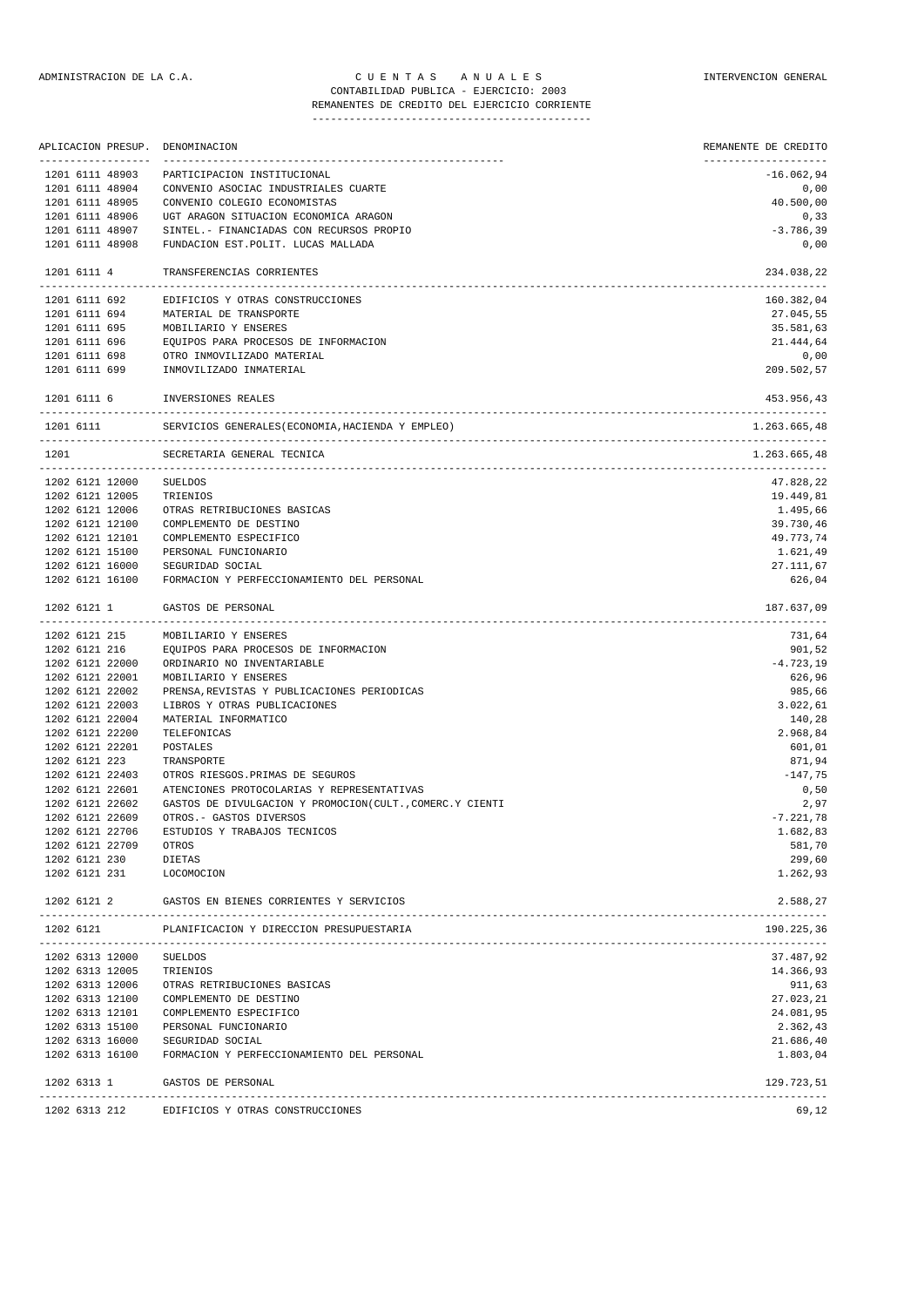### ADMINISTRACION DE LA C.A. C U E N T A S A N U A L E S INTERVENCION GENERAL CONTABILIDAD PUBLICA - EJERCICIO: 2003 REMANENTES DE CREDITO DEL EJERCICIO CORRIENTE

|                                     | APLICACION PRESUP. DENOMINACION                          | REMANENTE DE CREDITO           |
|-------------------------------------|----------------------------------------------------------|--------------------------------|
| ------------------<br>1202 6313 213 | MAQUINARIA, INSTALACION Y UTILLAJE                       | --------------------<br>150,25 |
| 1202 6313 215                       | MOBILIARIO Y ENSERES                                     | 486,79                         |
| 1202 6313 216                       | EQUIPOS PARA PROCESOS DE INFORMACION                     | 180,30                         |
| 1202 6313 22000                     | ORDINARIO NO INVENTARIABLE                               | 2.041,35                       |
| 1202 6313 22001                     | MOBILIARIO Y ENSERES                                     | 2.287,53                       |
| 1202 6313 22002                     | PRENSA, REVISTAS Y PUBLICACIONES PERIODICAS              | 38,65                          |
| 1202 6313 22003                     | LIBROS Y OTRAS PUBLICACIONES                             | 1.111,54                       |
| 1202 6313 22004                     | MATERIAL INFORMATICO                                     | 3.127,26                       |
| 1202 6313 22009                     | OTRO MATERIAL                                            | 300,51                         |
| 1202 6313 22100                     | ENERGIA ELECTRICA                                        | 300,51                         |
| 1202 6313 22101                     | AGUA                                                     | 300, 51                        |
| 1202 6313 22109                     | OTROS SUMINISTROS. SUMINISTROS                           | 0,00                           |
| 1202 6313 22200                     | TELEFONICAS                                              | 103,54                         |
| 1202 6313 22201                     | POSTALES                                                 | 475,95                         |
| 1202 6313 223                       | TRANSPORTE                                               | 601,01                         |
| 1202 6313 22500                     | LOCALES                                                  | $-210, 35$                     |
| 1202 6313 22600                     | CANONES. GASTOS DIVERSOS                                 | 0,00                           |
| 1202 6313 22601                     | ATENCIONES PROTOCOLARIAS Y REPRESENTATIVAS               | 0,60                           |
| 1202 6313 22602                     | GASTOS DE DIVULGACION Y PROMOCION(CULT., COMERC.Y CIENTI | 150,26                         |
| 1202 6313 22604                     | REMUNERACIONES A AGENTES MEDIADORES INDEPENDIENTES       | 5.217,21                       |
| 1202 6313 22605                     | REUNIONES Y CONFERENCIAS                                 | 300,51                         |
| 1202 6313 22609                     | OTROS.GASTOS DIVERSOS                                    | $-1.225, 31$                   |
| 1202 6313 22706                     | ESTUDIOS Y TRABAJOS TECNICOS                             | 5.444,02                       |
| 1202 6313 22709                     | OTROS                                                    | 407,21                         |
| 1202 6313 230                       | DIETAS                                                   | 1.447,54                       |
|                                     | 1202 6313 231 LOCOMOCION                                 | 1.436,15                       |
|                                     | 1202 6313 2 GASTOS EN BIENES CORRIENTES Y SERVICIOS      | 24.542,66                      |
|                                     | 1202 6313 696 EQUIPOS PARA PROCESOS DE INFORMACION       | 16.026,50                      |
| 1202 6313 6                         | INVERSIONES REALES                                       | 16.026,50                      |
| 1202 6313                           | GESTION DEL PATRIMONIO                                   | 170.292,67                     |
| 1202 6314 12000                     | SUELDOS                                                  | 6.131,90                       |
| 1202 6314 12005                     | TRIENIOS                                                 | 7.093,41                       |
| 1202 6314 12006                     | OTRAS RETRIBUCIONES BASICAS                              | 164,39                         |
| 1202 6314 12100                     | COMPLEMENTO DE DESTINO                                   | 6.561,66                       |
| 1202 6314 12101                     | COMPLEMENTO ESPECIFICO                                   | 7.309,41                       |
| 1202 6314 13000                     | SALARIO BASE                                             | $-0,13$                        |
| 1202 6314 13001                     | ANTIGUEDAD                                               | 98,21                          |
| 1202 6314 13002                     | PAGAS EXTRAS                                             | 16,35                          |
| 1202 6314 13003                     | OTRAS REMUNERACIONES                                     | 1.907,11                       |
| 1202 6314 15100                     | PERSONAL FUNCIONARIO                                     | 3.005,06                       |
| 1202 6314 16000                     | SEGURIDAD SOCIAL                                         | 33.778,79                      |
| 1202 6314 16100                     | FORMACION Y PERFECCIONAMIENTO DEL PERSONAL               | 1.803,04                       |
| 1202 6314 1                         | GASTOS DE PERSONAL                                       | 67.869,20                      |
| 1202 6314 215                       | MOBILIARIO Y ENSERES                                     | $-4,30$                        |
| 1202 6314 216                       | EQUIPOS PARA PROCESOS DE INFORMACION                     | 300, 51                        |
| 1202 6314 22000                     | ORDINARIO NO INVENTARIABLE                               | $-826, 43$                     |
| 1202 6314 22001                     | MOBILIARIO Y ENSERES                                     | 1.202,60                       |
| 1202 6314 22002                     | PRENSA, REVISTAS Y PUBLICACIONES PERIODICAS              | 603,69                         |
| 1202 6314 22003                     | LIBROS Y OTRAS PUBLICACIONES                             | 721,21                         |
| 1202 6314 22004                     | MATERIAL INFORMATICO                                     | 901,52                         |
| 1202 6314 22109                     | OTROS SUMINISTROS                                        | 60, 10                         |

| 1404 0314 415   | MORIPTUKIO I ENSEKES                        | -4,30      |
|-----------------|---------------------------------------------|------------|
| 1202 6314 216   | EQUIPOS PARA PROCESOS DE INFORMACION        | 300,51     |
| 1202 6314 22000 | ORDINARIO NO INVENTARIABLE                  | $-826, 43$ |
| 1202 6314 22001 | MOBILIARIO Y ENSERES                        | 1.202,60   |
| 1202 6314 22002 | PRENSA, REVISTAS Y PUBLICACIONES PERIODICAS | 603,69     |
| 1202 6314 22003 | LIBROS Y OTRAS PUBLICACIONES                | 721,21     |
| 1202 6314 22004 | MATERIAL INFORMATICO                        | 901,52     |
| 1202 6314 22109 | OTROS SUMINISTROS                           | 60,10      |
| 1202 6314 22200 | TELEFONICAS                                 | 179,80     |
| 1202 6314 22201 | POSTALES                                    | 601,52     |
| 1202 6314 223   | TRANSPORTE                                  | 60,10      |
| 1202 6314 22609 | OTROS                                       | 1.202,02   |
| 1202 6314 22706 | ESTUDIOS Y TRABAJOS TECNICOS                | 2.060,88   |
| 1202 6314 22709 | OTROS                                       | 332,52     |
| 1202 6314 230   | DIETAS                                      | 1.484,20   |
| 1202 6314 231   | LOCOMOCION                                  | 1.442,57   |
| 1202 6314 2     | GASTOS EN BIENES CORRIENTES Y SERVICIOS     | 10.322,51  |

-------------------------------------------------------------------------------------------------------------------------------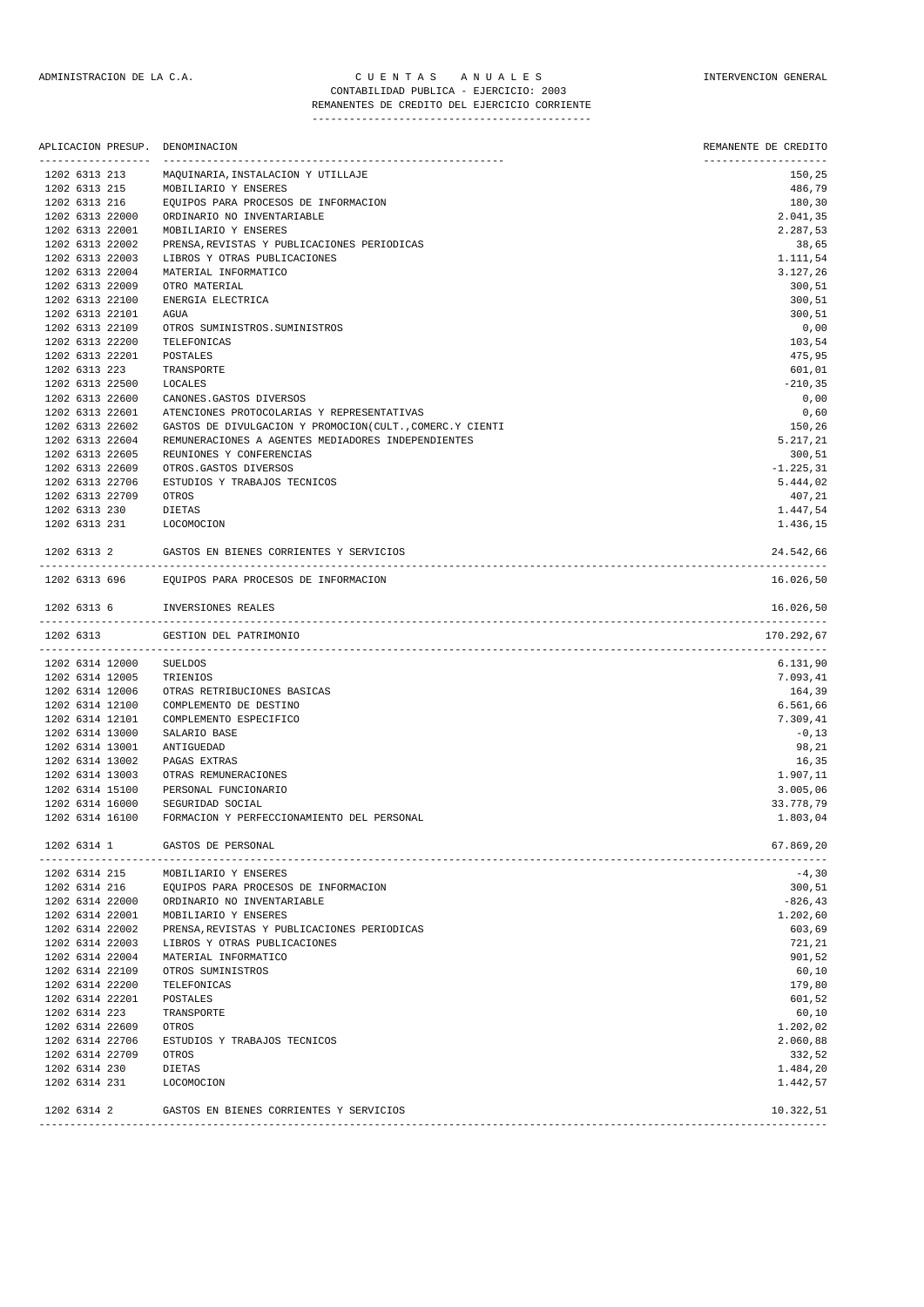### ADMINISTRACION DE LA C.A. CUENTAS ANUALES CONSTANTERVENCION GENERAL CONTABILIDAD PUBLICA - EJERCICIO: 2003 REMANENTES DE CREDITO DEL EJERCICIO CORRIENTE

--------------------------------------------- APLICACION PRESUP. DENOMINACION REMANENTE DE CREDITO ------------------ ------------------------------------------------------- -------------------- 1202 6314 GESTION DE TESORERIA 78.191,71 ------------------------------------------------------------------------------------------------------------------------------- 1202 D.G.DE PRESUPUESTOS,TESORERIA Y PATRIMONIO 438.709,74 ------------------------------------------------------------------------------------------------------------------------------- 1203 3225 41000 AL INAEM. OBJETIVO 3. CONVENIO FORMACION UNIVERSIDAD 109.714,77<br>1203 3225 41001 AL INAEM. OBJETIVO 3. FORMACION FONDO LOCAL AL INAEM. OBJETIVO 3. FORMACION FONDO LOCAL 1203 3225 41002 AL INAEM. OBJETIVO 3. FORMACION (AGENTES SOCIALES Y OTR 2.782.852,68 1203 3225 41003 AL INAEM. INICIATIVAS COMUNITARIAS 65.109,65 1203 3225 41004 AL INAEM . CONTRATACION EN EMPRESAS DE INSERCION 30.050,61 1203 3225 41005 AL INAEM. PROGRAMA FOMENTO EMPLEO AUTONOMOS<br>1203 3225 41006 AL INAEM OBJETIVO 3. GASTOS DE DIVILGACION Y PROMOCION 1000 1000 1000 1000 21.035.43 AL INAEM OBJETIVO 3. GASTOS DE DIVULGACION Y PROMOCION 1203 3225 41007 AL INAEM. FOMENTO EMPLEO COOPERATIVAS Y SOCIEDADES LABO 92.656,03 1203 3225 41008 AL INAEM. PROGRAMA CONTRATACION ESTABLE 155.261,47 1203 3225 41009 FORMACION, FOMENTO Y DIFUSION DE LA ECONOMIA SOCIAL 1203 3225 41400 AL INAEM. PLAN FIP 1.079.656,15 AL INAEM. APOYO CREACION EMPLEO COOP Y SS.LL. 1203 3225 11101 THE INNER, INCHO CREATION EMPLEO COOL 1 BB.EE.<br>1203 3225 41402 AL INAEM. PROMOCION EMPLEO AUTONOMO 86.118,63 1203 3225 41403 AL INAEM. INTEGRACION LABORAL MINUSVALIDOS 637.820,21 1203 3225 41404 BECAS 30.050,61 1203 3225 41405 AL INAEM POLITICAS ACTIVAS EMPLEO P.EVEN 76.828,25 1203 3225 41406 AL INAEM. POLITICAS ACTIVAS DE EMPLEO 38.600,33 1203 3225 41400 AD INAEM. PODITICAS ACTIVAS DE EMPLEO<br>1203 3225 41407 PLAN PERFECC. TECNICO C.N.F.HUESCA 136.039,90 1203 3225 41900 AL INAEM.GASTOS DE PERSONAL 4.992.128,75 1203 3225 41901 AL INAEM. GASTOS CORRIENTES 243.953,92 1203 3225 41902 AL INAEM. TRANSFERENCIAS CORRIENTES 4.756.172,82 1203 3225 4 TRANSFERENCIAS CORRIENTES 15.535.490,49 ------------------------------------------------------------------------------------------------------------------------------- 1203 3225 71400 AL INAEM. SUBVENCIONES DE CAPITAL A COOP. Y SS.LL. 3.835,56 1203 3225 71401 AL INAEM POLITICAS ACTIVAS EMPLEO 8.571,42 1203 3225 71800 SUBVENCIONES COOPERATIVAS Y SS.LL. MUJERES 12.521,09

1203 3225 71801 AL INAEM. INICIATIVAS COMUNITARIAS 12.521,09 1203 3225 71802 AL INAEM. EDIFICIO DE FORMACION EN TECNOLOGIAS AVANZADA 593.532,42 1203 3225 71900 AL INAEM TRANSFERENCIAS DE CAPITAL 585.695,24 1203 3225 71901 AL INAEM. PARA MOBILIARIO Y ENSERES 120.033,73 1203 3225 71902 AL INAEM. PARA EQUIPOS PARA PROCESOS INFORMACION 122.930,35 1203 3225 7 TRANSFERENCIAS DE CAPITAL 1.459.640,90 ------------------------------------------------------------------------------------------------------------------------------- 1203 3225 FOMENTO DEL EMPLEO. INAEM ------------------------------------------------------------------------------------------------------------------------------- 1203 5511 12000 SUELDOS 11.380,57<br>1203 5511 12005 TRIENIOS 11.380,57 بالمستخدمة المستخدمة المستخدمة المستخدمة المستخدمة المستخدمة المستخدمة المس 1203 5511 12005 TRIENIOS<br>1203 5511 12006 OTRAS RET 120,90 51 120,90 551 120,90 551 120,90 551 120,90 551 120,90 551 120,90 551 120,90 551 120,90 551 120,90 551 1<br>11 168 30 60 551 1300 551 1300 551 1300 551 1300 551 1300 551 1300 551 1300 551 1300 551 1300 551 1300 551 130 1203 5511 12100 COMPLEMENTO DE DESTINO 11.468,30 1203 5511 12101 COMPLEMENTO ESPECIFICO 18.383,18  $1203$  5511 13000 SALARIO BASE  $18,27$ 1203 5511 13001 ANTIGUEDAD 61,38 1203 5511 13002 PAGAS EXTRAS 10,21 1.000 PAGAS EXTRAS 10,21 1.000 PAGAS EXTRAS 10,21 1.000 PAGAS EXTRAS 10,21 1.000 PAGAS EXTRAS 10,21 1.000 PAGAS EXTRAS 10,21 1.000 PAGAS EXTRAS 10.01 1.000 PAGAS EXTRAS 10.01 1.000 PAGAS 1203 5511 13003 OTRAS REMUNERACIONES 1203 5511 15100 PERSONAL FUNCIONARIO 1.803,04 1203 5511 16000 SEGURIDAD SOCIAL 16.559,59 1203 5511 16100 FORMACION Y PERFECCIONAMIENTO DEL PERSONAL 1.604,05 1203 5511 1 GASTOS DE PERSONAL 74.177,00 ------------------------------------------------------------------------------------------------------------------------------- 1203 5511 202 EDIFICIOS Y OTRAS CONSTRUCCIONES -18.500,91 1203 5511 212 EDIFICIOS Y OTRAS CONSTRUCCIONES 1.080,75 1203 5511 213 MAQUINARIA,INSTALACION Y UTILLAJE 601,01 1203 5511 215 MOBILIARIO Y ENSERES 3,97 1203 5511 216 EQUIPOS PARA PROCESOS DE INFORMACION 901,52 1203 5511 22000 ORDINARIO NO INVENTARIABLE 3.301,51 1203 5511 22001 MOBILIARIO Y ENSERES MATERIAL DE OFICINA -249,17 1203 5511 22002 PRENSA,REVISTAS Y PUBLICACIONES PERIODICAS -464,20<br>1203 5511 22003 LIBROS Y OTRAS PUBLICACIONES 1203 5511 22003 LIBROS Y OTRAS PUBLICACIONES -260,37 1203 5511 22004 MATERIAL INFORMATICO 6.880,56 1203 5511 22100 ENERGIA ELECTRICA.SUMINISTROS -11.973,72

1203 5511 22101 SUMINISTROS AGUA -82,88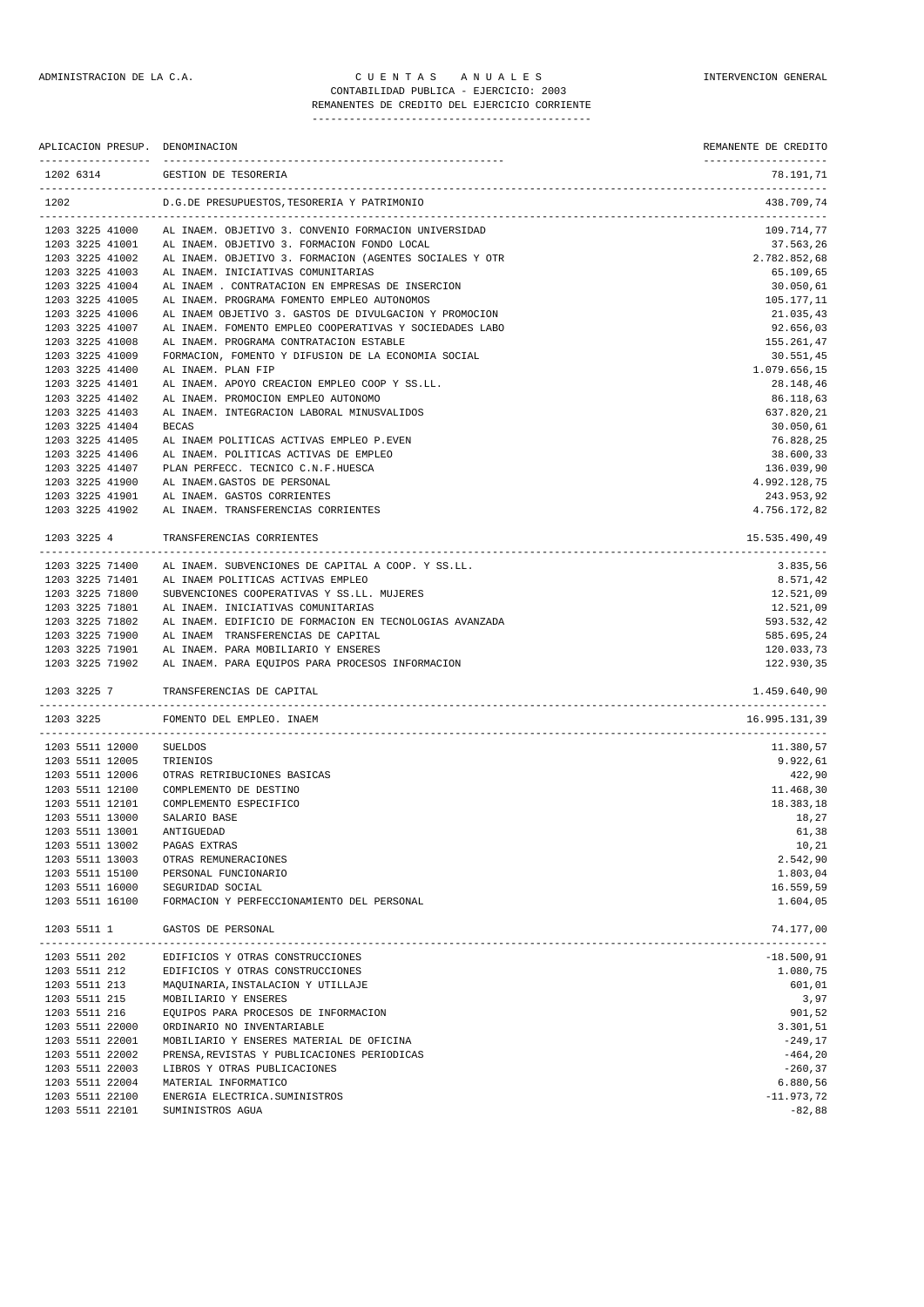|                                       | APLICACION PRESUP. DENOMINACION                                | REMANENTE DE CREDITO             |
|---------------------------------------|----------------------------------------------------------------|----------------------------------|
| ------------------<br>1203 5511 22109 | OTROS SUMINISTROS                                              | --------------------<br>4.355,70 |
| 1203 5511 22201                       | POSTALES                                                       | 120,20                           |
| 1203 5511 22209                       | OTRAS. COMUNICACIONES                                          | $-48,08$                         |
| 1203 5511 223                         | TRANSPORTE                                                     | $-190, 26$                       |
| 1203 5511 22403                       | OTROS RIESGOS                                                  | 663,24                           |
| 1203 5511 22601                       | ATENCIONES PROTOCOLARIAS Y REPRESENTATIVAS                     | 0,14                             |
| 1203 5511 22602                       | GASTOS DE DIVULGACION Y PROMOCION(CULT., COMERC.Y CIENTI       | 347,50                           |
|                                       |                                                                |                                  |
| 1203 5511 22605                       | REUNIONES Y CONFERENCIAS                                       | 493,01                           |
| 1203 5511 22609                       | GASTOS DIVERSOS OTROS                                          | $-300,51$                        |
| 1203 5511 22700                       | LIMPIEZA Y ASEO                                                | 4.775,33                         |
| 1203 5511 22701                       | SEGURIDAD                                                      | 2.949,41                         |
| 1203 5511 22703                       | POSTALES                                                       | 6.010, 12                        |
| 1203 5511 22706                       | ESTUDIOS Y TRABAJOS TECNICOS                                   | 5.319,19                         |
| 1203 5511 22709                       | OTROS                                                          | 7.448,71                         |
| 1203 5511 230                         | DIETAS                                                         | $-668,08$                        |
| 1203 5511 231                         | LOCOMOCION                                                     | 122,46                           |
| 1203 5511 25100                       | FINANCIADOS CON RECURSOS PROPIOS                               | 1.202,02                         |
| 1203 5511 2                           | GASTOS EN BIENES CORRIENTES Y SERVICIOS                        | 13.838,17                        |
|                                       | 1203 5511 48900 BECAS DE FORMACIÓN                             | 1.565,26                         |
| 1203 5511 4                           | TRANSFERENCIAS CORRIENTES                                      | 1.565,26                         |
|                                       |                                                                | -------------------------        |
|                                       | 1203 5511 695 MOBILIARIO Y ENSERES                             | 12.814,39                        |
|                                       |                                                                | 141.498,35                       |
|                                       |                                                                | 51.126,46                        |
| 1203 5511 6                           | INVERSIONES REALES                                             | 205.439,20                       |
| 1203 5511                             | ELABORACION Y DIFUSION ESTADISTICA                             | 295.019,63                       |
| 1203 6122 12000                       | SUELDOS                                                        | 20.535,54                        |
| 1203 6122 12005                       | TRIENIOS                                                       | 11.834,83                        |
| 1203 6122 12006                       | OTRAS RETRIBUCIONES BASICAS                                    | 365,17                           |
| 1203 6122 12100                       | COMPLEMENTO DE DESTINO                                         | 12.883,71                        |
| 1203 6122 12101                       | COMPLEMENTO ESPECIFICO                                         | 18.570,93                        |
| 1203 6122 15100                       | PERSONAL FUNCIONARIO                                           | 1.803,04                         |
|                                       |                                                                |                                  |
| 1203 6122 16000<br>1203 6122 16100    | SEGURIDAD SOCIAL<br>FORMACION Y PERFECCIONAMIENTO DEL PERSONAL | 6.128,85<br>0,00                 |
| 1203 6122 1                           | GASTOS DE PERSONAL                                             | 72.122,07                        |
|                                       |                                                                |                                  |
|                                       | 1203 6122 215 MOBILIARIO Y ENSERES                             | 559,65                           |
| 1203 6122 216                         | EQUIPOS PARA PROCESOS DE INFORMACION                           | 1.803,04                         |
| 1203 6122 22000                       | ORDINARIO NO INVENTARIABLE                                     | 1.526,16                         |
| 1203 6122 22001                       | MOBILIARIO Y ENSERES                                           | 3.005,06                         |
| 1203 6122 22002                       | PRENSA, REVISTAS Y PUBLICACIONES PERIODICAS                    | 1.033,24                         |
| 1203 6122 22003                       | LIBROS Y OTRAS PUBLICACIONES                                   | 513,00                           |
| 1203 6122 22004                       | MATERIAL INFORMATICO                                           | 4.412,47                         |
| 1203 6122 22103                       |                                                                | $-31,00$                         |
| 1203 6122 22200                       | TELEFONICAS                                                    | 3.005,06                         |
| 1203 6122 22201                       | POSTALES                                                       | 300,51                           |
| 1203 6122 22209                       | OTRAS                                                          | 300,51                           |
|                                       |                                                                |                                  |
| 1203 6122 223                         | TRANSPORTE                                                     | 298,99                           |
| 1203 6122 22500                       | TRIBUTOS                                                       | $-63, 42$                        |
| 1203 6122 22601                       | ATENCIONES PROTOCOLARIAS Y REPRESENTATIVAS                     | 0,00                             |
| 1203 6122 22602                       | GASTOS DE DIVULGACION Y PROMOCION(CULT., COMERC.Y CIENTI       | 1.605,06                         |
| 1203 6122 22605                       | REUNIONES Y CONFERENCIAS                                       | 2.850,50                         |
| 1203 6122 22609                       | OTROS                                                          | 300,51                           |
| 1203 6122 22701                       | TRABAJOS REALIZADOS POR OTRAS EMPRESAS.                        | 0,00                             |
| 1203 6122 22706                       | ESTUDIOS Y TRABAJOS TECNICOS                                   | $-8.009,56$                      |
| 1203 6122 22709                       | OTROS                                                          | 4.850,67                         |
| 1203 6122 230                         | DIETAS                                                         | 1.125,47                         |
| 1203 6122 231                         | LOCOMOCION                                                     | 1.185,39                         |
|                                       |                                                                |                                  |

1203 6122 2 GASTOS EN BIENES CORRIENTES Y SERVICIOS 20.571,31 -------------------------------------------------------------------------------------------------------------------------------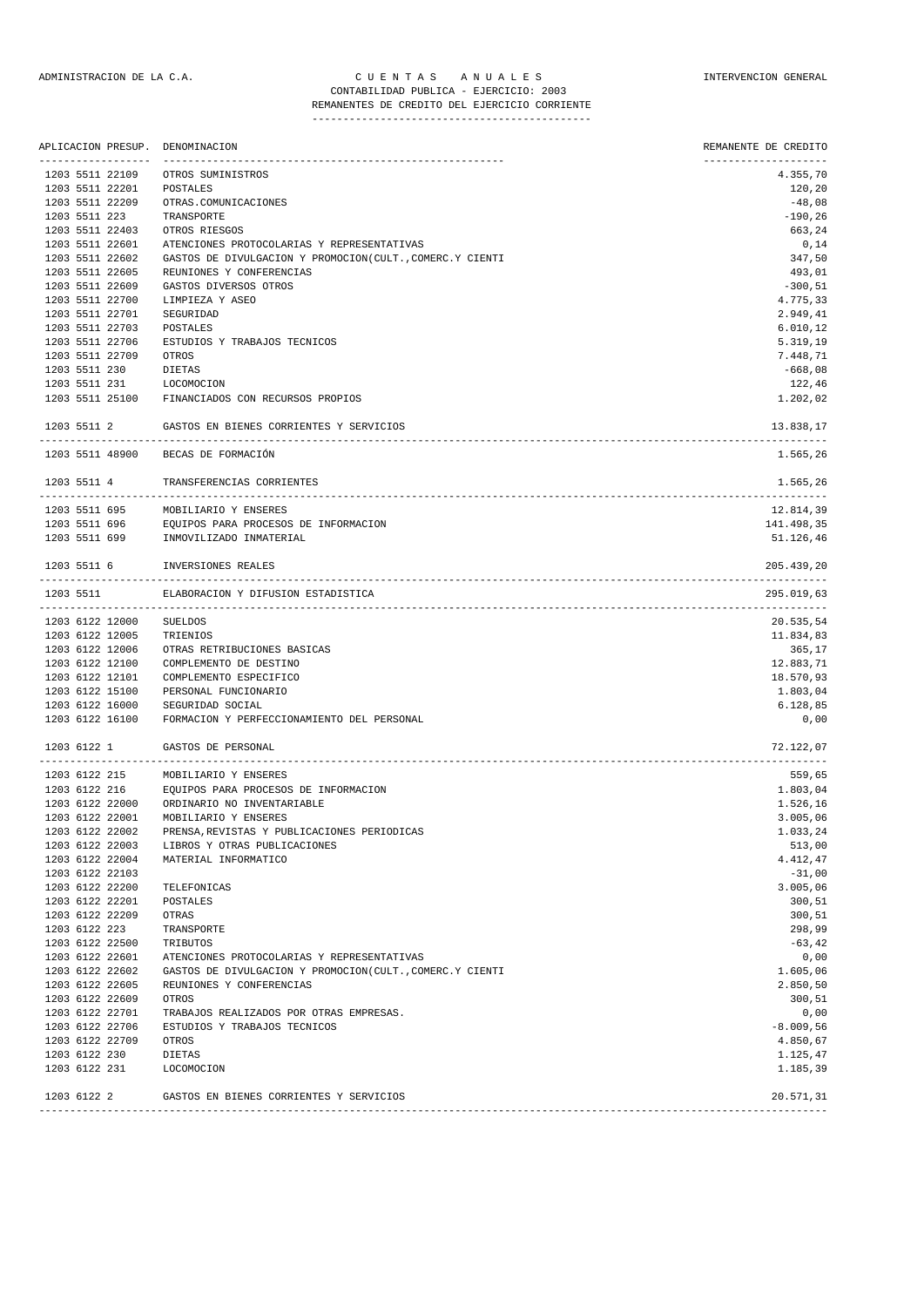REMANENTES DE CREDITO DEL EJERCICIO CORRIENTE --------------------------------------------- APLICACION PRESUP. DENOMINACION REMANENTE DE CREDITO ------------------ ------------------------------------------------------- -------------------- 1203 6122 44900 CONVENIOS COLABORACION UNIVERSIDAD DE ZARAGOZA

|               | 1203 6122 46900 | FOMENTO DEL DESARROLLO LOCAL                                          | 138.253,03    |
|---------------|-----------------|-----------------------------------------------------------------------|---------------|
|               | 1203 6122 47900 | APOYO A EMPRESAS DE INTERES GENERAL                                   | 89.036,83     |
|               | 1203 6122 47901 | TRANSFERENCIAS CORRIENTES                                             | 0,00          |
|               | 1203 6122 48900 | APOYO A ENTIDADES DE INTERES GENERAL                                  | 56.202,76     |
|               |                 |                                                                       |               |
| 1203 6122 4   |                 | TRANSFERENCIAS CORRIENTES                                             | 373.644,44    |
|               | 1203 6122 76200 | TRANSFERENCIAS DE CAPITAL INFRAESTRUCTUR                              | 0,00          |
|               | 1203 6122 76201 | P. CUATRIENAL INFR. IMPLANTAC. INDUSTRIAS                             | 0,00          |
|               | 1203 6122 76900 | TRANSFERENCIAS DE CAPITAL INFRAESTRUCTURAS                            | 300.784,84    |
|               | 1203 6122 77200 | APOYO A EMPRESAS ARAGONESAS                                           | 0,00          |
|               | 1203 6122 77201 | APOYO A EMPRESAS ARAGONESAS                                           | 0,00          |
|               | 1203 6122 77900 |                                                                       |               |
|               |                 | APOYO A EMPRESAS ARAGONESAS                                           | 8.971.325,84  |
|               | 1203 6122 77970 | INUNDACIONES 2003                                                     | 755.456,34    |
|               | 1203 6122 78970 | INUNDACIONES 2003                                                     | 207.176,58    |
|               | 1203 6122 7     | TRANSFERENCIAS DE CAPITAL                                             | 10.234.743,60 |
|               |                 | 1203 6122 819 COMPRA DE ACCIONES Y PARTICIPACIONES DEL SECTOR PÚBLICO | 1.018.000,00  |
|               | 1203 6122 829   | COMPRA DE ACCIONES Y PARTICIPACIONES SEC                              | 0,00          |
|               |                 | 1203 6122 870 APORTACIONES PATRIMONIALES                              | 300.506,05    |
|               |                 | 1203 6122 8 ACTIVOS FINANCIEROS                                       | 1.318.506,05  |
| 1203 6122     |                 | PROMOCION Y DESARROLLO ECONOMICO                                      | 12.019.587,47 |
|               |                 | 1203 6125 77200 APOYO A EMPRESAS ARAGONESAS                           | 0,00          |
|               |                 | 1203 6125 7 TRANSFERENCIAS DE CAPITAL                                 | 0,00          |
| 1203 6125     |                 | FONDO INTRATERRITORIAL DE SOLIDARIDAD.                                | 0,00          |
|               |                 |                                                                       |               |
|               | 1203 6152 12000 | SUELDOS                                                               | 5.680,47      |
|               | 1203 6152 12005 | TRIENIOS                                                              | 16.746,14     |
|               | 1203 6152 12006 | OTRAS RETRIBUCIONES BASICAS                                           | 245,96        |
|               | 1203 6152 12100 | COMPLEMENTO DE DESTINO                                                | 7.304,85      |
|               | 1203 6152 12101 | COMPLEMENTO ESPECIFICO                                                | 8.511,25      |
|               | 1203 6152 15100 | PERSONAL FUNCIONARIO                                                  | 1.803,04      |
|               | 1203 6152 16000 | SEGURIDAD SOCIAL                                                      | 784,88        |
|               | 1203 6152 16100 | FORMACION Y PERFECCIONAMIENTO DEL PERSONAL                            | 961,60        |
|               |                 |                                                                       |               |
| 1203 6152 1   |                 | GASTOS DE PERSONAL                                                    | 42.038,19     |
|               | 1203 6152 202   | EDIFICIOS Y OTRAS CONSTRUCCIONES                                      | 0,00          |
|               | 1203 6152 215   | MOBILIARIO Y ENSERES                                                  | 1.766,64      |
| 1203 6152 216 |                 | EQUIPOS PARA PROCESOS DE INFORMACION                                  | 3.005,06      |
|               | 1203 6152 22000 | ORDINARIO NO INVENTARIABLE                                            | 1.970,91      |
|               | 1203 6152 22001 | MOBILIARIO Y ENSERES                                                  | 4.005,73      |
|               | 1203 6152 22002 | PRENSA, REVISTAS Y PUBLICACIONES PERIODICAS                           | 3.476,44      |
|               | 1203 6152 22003 |                                                                       |               |
|               |                 | LIBROS Y OTRAS PUBLICACIONES                                          | 1.623,44      |
|               | 1203 6152 22004 | MATERIAL INFORMATICO                                                  | 4.177,06      |
|               | 1203 6152 22109 | OTROS SUMINISTROS. SUMINISTROS                                        | $-8,70$       |
|               | 1203 6152 22200 | TELEFONICAS                                                           | 300,51        |
|               | 1203 6152 22201 | POSTALES                                                              | 296,30        |
|               | 1203 6152 22209 | OTRAS                                                                 | 1.427,94      |
| 1203 6152 223 |                 | TRANSPORTE                                                            | $-903, 25$    |
|               | 1203 6152 22403 | PRIMAS DE SEGUROS                                                     | $-295,50$     |
|               | 1203 6152 22601 | ATENCIONES PROTOCOLARIAS Y REPRESENTATIVAS                            | 0,12          |
|               | 1203 6152 22602 | GASTOS DE DIVULGACION Y PROMOCION(CULT., COMERC.Y CIENTI              | 60,27         |
|               | 1203 6152 22605 | REUNIONES Y CONFERENCIAS                                              | 5.123,78      |
|               | 1203 6152 22706 | ESTUDIOS Y TRABAJOS TECNICOS                                          | $-16.479,24$  |
|               | 1203 6152 22709 | OTROS                                                                 | 19.268,74     |
| 1203 6152 230 |                 | DIETAS                                                                | $-1.044,91$   |
|               | 1203 6152 231   | LOCOMOCION                                                            | 1.821,19      |
| 1203 6152 2   |                 | GASTOS EN BIENES CORRIENTES Y SERVICIOS                               | 29.592,53     |
|               |                 |                                                                       |               |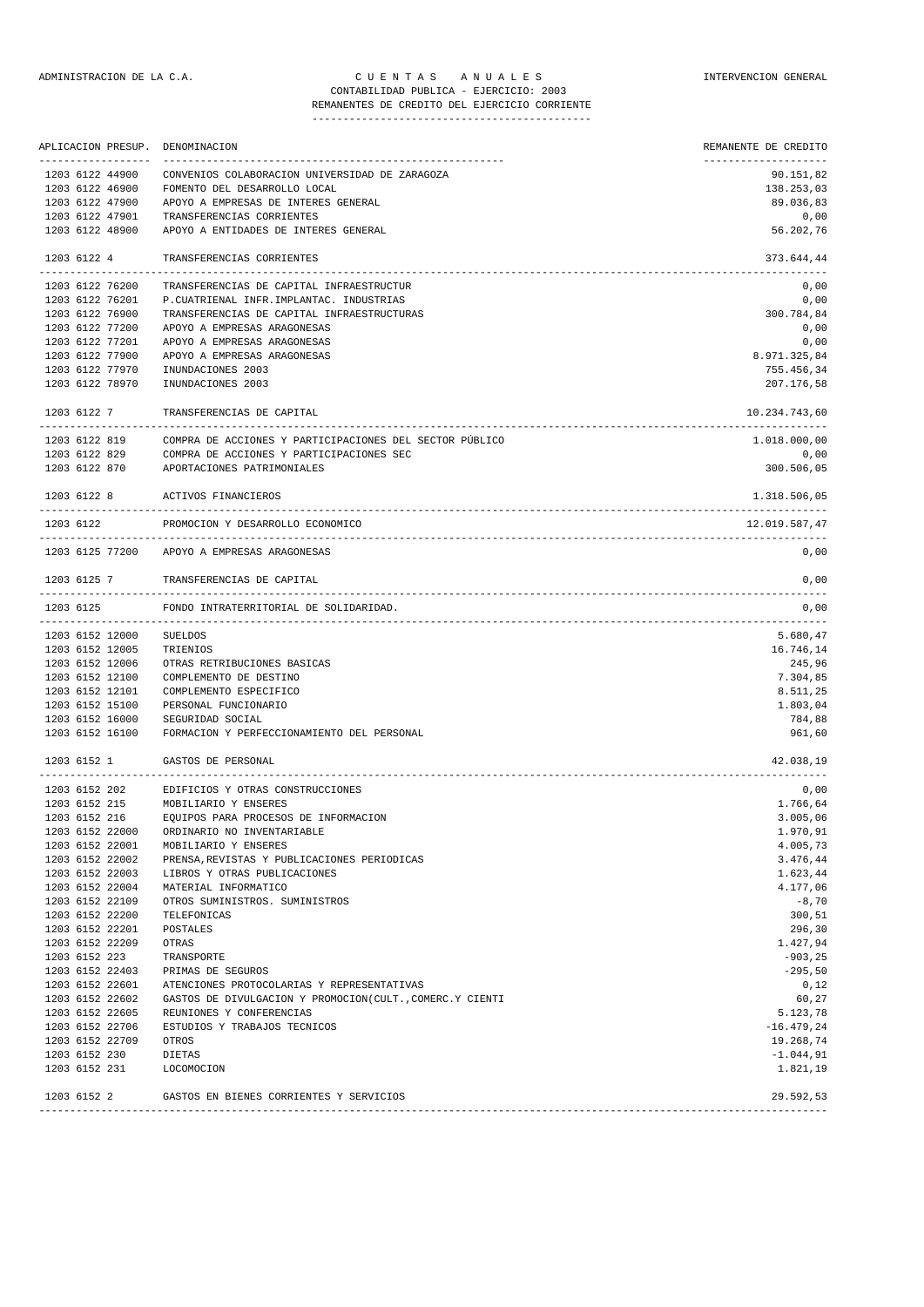## ADMINISTRACION DE LA C.A. CUENTAS ANUALES COMPUNISTRACION GENERAL CONTABILIDAD PUBLICA - EJERCICIO: 2003

REMANENTES DE CREDITO DEL EJERCICIO CORRIENTE ---------------------------------------------

| APLICACION PRESUP. DENOMINACION      |                                                                                       | REMANENTE DE CREDITO                 |
|--------------------------------------|---------------------------------------------------------------------------------------|--------------------------------------|
| -----------------<br>1203 6152 40900 | -------------<br>CONVENIO DGA-MINISTERIO DE DEFENSA                                   | -------------------<br>3.004,61      |
| 1203 6152 44000                      | TRANSF.EMPRESAS Y ENTES PUBL. COFIN. U.E                                              | 359.260,13                           |
| 1203 6152 48000                      | PROGRAMAS U.E.                                                                        | 939.781,06                           |
| 1203 6152 4                          | TRANSFERENCIAS CORRIENTES                                                             | 1.302.045,80                         |
| -----------<br>1203 6152 695         | MOBILIARIO Y ENSERES                                                                  | 1.556,92                             |
| 1203 6152 696                        | EQUIPOS PARA PROCESOS DE INFORMACION                                                  | 19.332,51                            |
|                                      | 1203 6152 6 INVERSIONES REALES                                                        | 20.889,43                            |
| 1203 6152 76900 SUBV. CC.LL.         |                                                                                       | 48.505,12                            |
| 1203 6152 77900                      | SUBV. A EMPRESAS PRIVADAS                                                             | 0,00                                 |
|                                      | 1203 6152 78900 A FAMILIAS E INSTITUCIONES SIN FINES DE LUCRO                         | 1.017.758,08                         |
| 1203 6152 7                          | TRANSFERENCIAS DE CAPITAL                                                             | 1.066.263,20                         |
| 1203 6152                            | ACTUACIONES RELATIVAS A PROGRAMAS EUROPEOS                                            | 2.460.829,15                         |
| 1203                                 | D.G.DE ECONOMIA<br>---------------------                                              | 31.770.567,64<br>------------------- |
| 1204 6312 12000                      | <b>SUELDOS</b>                                                                        | 608.231,26                           |
| 1204 6312 12005                      | TRIENIOS                                                                              | 116.323,65                           |
| 1204 6312 12006                      | OTRAS RETRIBUCIONES BASICAS                                                           | 10.376,41                            |
| 1204 6312 12100                      | COMPLEMENTO DE DESTINO                                                                | 338.787,90                           |
| 1204 6312 12101                      | COMPLEMENTO ESPECIFICO                                                                | 509.989,24                           |
| 1204 6312 12109                      | OTRAS                                                                                 | 4.782,29                             |
| 1204 6312 13000                      | SALARIO BASE                                                                          | 1.078,88                             |
| 1204 6312 13001                      | ANTIGUEDAD                                                                            | 127,69                               |
| 1204 6312 13002                      | PAGAS EXTRAS                                                                          | 198,05                               |
| 1204 6312 13003                      | OTRAS REMUNERACIONES                                                                  | 3.600, 13                            |
| 1204 6312 15100                      | PERSONAL FUNCIONARIO                                                                  | 9.529,98                             |
| 1204 6312 16000                      | SEGURIDAD SOCIAL                                                                      | 384.799,29                           |
| 1204 6312 16100<br>1204 6312 16109   | FORMACION Y PERFECCIONAMIENTO DEL PERSONAL<br>OTROS- GASTOS SOCIALES FUNCS Y P. LABOR | 1.623,04<br>$-16.527,83$             |
| 1204 6312 1                          | GASTOS DE PERSONAL                                                                    | 1.972.919,98                         |
|                                      |                                                                                       |                                      |
| 1204 6312 202<br>1204 6312 205       | ALQUILER DE EDIFICIOS Y OTRAS CONTRUCCIO<br>MOBILIARIO Y ENSERES                      | 61.063,44<br>$-5.658,60$             |
| 1204 6312 212                        | EDIFICIOS Y OTRAS CONSTRUCCIONES                                                      | 211,55                               |
| 1204 6312 213                        | MAQUINARIA, INSTALACION Y UTILLAJE                                                    | $-212,15$                            |
| 1204 6312 215                        | MOBILIARIO Y ENSERES                                                                  | -454,91                              |
| 1204 6312 216                        | EQUIPOS PARA PROCESOS DE INFORMACION                                                  | 601,01                               |
| 1204 6312 22000                      | ORDINARIO NO INVENTARIABLE                                                            | $-4.378,33$                          |
| 1204 6312 22001                      | MOBILIARIO Y ENSERES                                                                  | 1.856,35                             |
| 1204 6312 22002                      | PRENSA, REVISTAS Y PUBLICACIONES PERIODICAS                                           | 86,38                                |
| 1204 6312 22003                      | LIBROS Y OTRAS PUBLICACIONES                                                          | $-209,00$                            |
| 1204 6312 22004                      | MATERIAL INFORMATICO                                                                  | 8.020,24                             |
| 1204 6312 22109                      | OTROS SUMINISTROS                                                                     | 595,84                               |
| 1204 6312 22200                      | TELEFONICAS                                                                           | 8.030,36                             |
| 1204 6312 22201                      | POSTALES.COMUNICACIONES                                                               | 0,00                                 |
| 1204 6312 223                        | TRANSPORTE                                                                            | 5.512,37                             |
| 1204 6312 22403                      | OTROS RIESGOS. PRIMAS DE SEGUROS                                                      | $-266, 72$                           |
| 1204 6312 22601                      | ATENCIONES PROTOCOLARIAS Y REPRESENTATIVAS                                            | 0,55                                 |
| 1204 6312 22609                      | OTROS GASTOS DIVERSOS                                                                 | $-16.368,00$                         |
| 1204 6312 22706                      | ESTUDIOS Y TRABAJOS TECNICOS                                                          | 7.097,03                             |
| 1204 6312 22709                      | OTROS                                                                                 | $-27.937,82$                         |
| 1204 6312 230                        | DIETAS                                                                                | $-2.538,74$                          |
| 1204 6312 231                        | LOCOMOCION                                                                            | $-1.084,57$                          |
| 1204 6312 242                        | MATERIAL, SUMINISTROS Y OTROS                                                         | 72.703,61                            |
|                                      | 1204 6312 25100 GASTOS REALIZACION DE CURSOS                                          | $-2.043, 10$                         |
| 1204 6312 2                          | GASTOS EN BIENES CORRIENTES Y SERVICIOS                                               | 104.626,79                           |
|                                      | 1204 6312 696 EQUIPOS PARA PROCESOS DE INFORMACION                                    | 20.055,60                            |
| 1204 6312 6                          | INVERSIONES REALES                                                                    | 20.055,60                            |
|                                      |                                                                                       |                                      |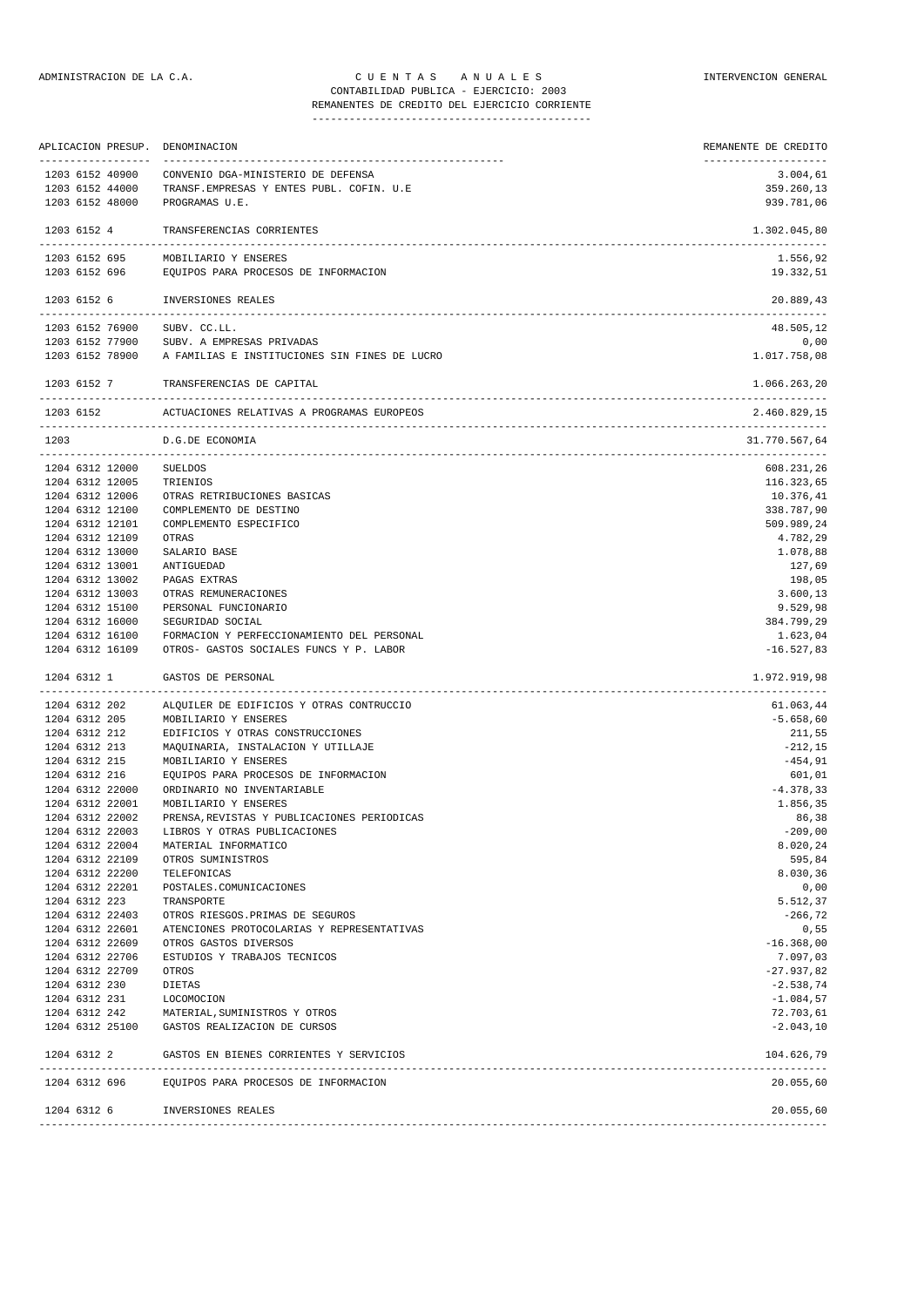REMANENTES DE CREDITO DEL EJERCICIO CORRIENTE ---------------------------------------------

| APLICACION PRESUP. DENOMINACION<br>------------------- |                                                                               | REMANENTE DE CREDITO<br>-------------------- |
|--------------------------------------------------------|-------------------------------------------------------------------------------|----------------------------------------------|
| 1204 6312                                              | CONTROL INTERNO Y CONTABILIDAD                                                | 2.097.602,37                                 |
| 1204                                                   | INTERVENCION GENERAL                                                          | 2.097.602,37                                 |
| 1205 6311 12000                                        | <b>SUELDOS</b>                                                                | 200.603,90                                   |
| 1205 6311 12005                                        | TRIENIOS                                                                      | 93.514,79                                    |
| 1205 6311 12006                                        | OTRAS RETRIBUCIONES BASICAS                                                   | 3.674,12                                     |
| 1205 6311 12100                                        | COMPLEMENTO DE DESTINO                                                        | 121.713,39                                   |
| 1205 6311 12101                                        | COMPLEMENTO ESPECIFICO                                                        | 165.913,11                                   |
| 1205 6311 13000                                        | SALARIO BASE                                                                  | $-436,97$                                    |
| 1205 6311 13001                                        | ANTIGUEDAD                                                                    | 1.553,71                                     |
| 1205 6311 13002<br>1205 6311 13003                     | PAGAS EXTRAS<br>OTRAS REMUNERACIONES                                          | 74,36<br>5.076,90                            |
| 1205 6311 15100                                        | PERSONAL FUNCIONARIO                                                          | 15.982,37                                    |
| 1205 6311 16000                                        | SEGURIDAD SOCIAL                                                              | 127.018,55                                   |
| 1205 6311 16100                                        | FORMACION Y PERFECCIONAMIENTO DEL PERSONAL                                    | 143,07                                       |
| 1205 6311 1                                            | GASTOS DE PERSONAL                                                            | 734.831,30                                   |
| 1205 6311 202                                          |                                                                               | 0,00                                         |
| 1205 6311 205                                          | MOBILIARIO Y ENSERES                                                          | 56,96                                        |
| 1205 6311 206                                          | EQUIPOS PARA PROCESO DE INFORMACION                                           | 0,00                                         |
| 1205 6311 212                                          | EDIFICIOS Y OTRAS CONSTRUCCIONES                                              | $-6.775,19$                                  |
| 1205 6311 213                                          | MAQUINARIA, INSTALACION Y UTILLAJE                                            | 1.604,36                                     |
| 1205 6311 215                                          | MOBILIARIO Y ENSERES                                                          | $-238,97$                                    |
| 1205 6311 216                                          | EQUIPOS PARA PROCESOS DE INFORMACION                                          | $-653,97$                                    |
| 1205 6311 22000<br>1205 6311 22001                     | ORDINARIO NO INVENTARIABLE<br>MOBILIARIO Y ENSERES                            | $-7.128,04$<br>1.212,98                      |
| 1205 6311 22002                                        | PRENSA, REVISTAS Y PUBLICACIONES PERIODICAS                                   | $-700,65$                                    |
| 1205 6311 22003                                        | LIBROS Y OTRAS PUBLICACIONES                                                  | 1.219,86                                     |
| 1205 6311 22004                                        | MATERIAL INFORMATICO                                                          | $-1.164,84$                                  |
| 1205 6311 22100                                        | ENERGIA ELECTRICA                                                             | $-14.821,64$                                 |
| 1205 6311 22101                                        | AGUA                                                                          | 26,97                                        |
| 1205 6311 22102                                        | GAS                                                                           | 6.000,00                                     |
| 1205 6311 22103                                        |                                                                               | 0,00                                         |
| 1205 6311 22104                                        | SUMINISTROS                                                                   | $-11,00$                                     |
| 1205 6311 22109                                        | OTROS SUMINISTROS                                                             | $-772,05$                                    |
| 1205 6311 22200                                        | TELEFONICAS                                                                   | 6.250,00                                     |
| 1205 6311 22201                                        | POSTALES                                                                      | 13.672,59                                    |
| 1205 6311 223                                          | TRANSPORTE                                                                    | $-5.490, 26$                                 |
| 1205 6311 22403                                        | OTROS RIESGOS, - PRIMAS                                                       | $-886,50$                                    |
| 1205 6311 22500                                        | LOCALES                                                                       | 51,53                                        |
| 1205 6311 22600                                        | CANONES. GASTOS DIVERSOS                                                      | $-13,30$                                     |
| 1205 6311 22601                                        | ATENCIONES PROTOCOLARIAS Y REPRESENTATIVAS                                    | 363,85                                       |
| 1205 6311 22603<br>1205 6311 22604                     | JURIDICOS, CONTENCIOSOS<br>REMUNERACIONES A AGENTES MEDIADORES INDEPENDIENTES | 1.283,03<br>900,00                           |
| 1205 6311 22605                                        | REUNIONES Y CONFERENCIAS                                                      | 600,00                                       |
| 1205 6311 22609                                        | OTROS                                                                         | 1,500,00                                     |
| 1205 6311 22700                                        | LIMPIEZA Y ASEO                                                               | 9.612,47                                     |
| 1205 6311 22701                                        | SEGURIDAD                                                                     | 11.680,11                                    |
| 1205 6311 22702                                        | VALORACIONES Y PERITAJES                                                      | 7.436,41                                     |
| 1205 6311 22703                                        | POSTALES                                                                      | 752,63                                       |
| 1205 6311 22704                                        | CUSTODIA, DEPOSITO Y ALMACENAJE                                               | $-7.526, 31$                                 |
| 1205 6311 22706                                        | ESTUDIOS Y TRABAJOS TECNICOS                                                  | $-425,07$                                    |
| 1205 6311 22709                                        | OTROS                                                                         | $-3.969, 51$                                 |
| 1205 6311 230                                          | DIETAS                                                                        | 5.811,34                                     |
| 1205 6311 231 LOCOMOCION                               |                                                                               | $-113,82$                                    |
|                                                        | 1205 6311 25100 FINANCIADOS CON RECURSOS PROPIOS                              | $-499,83$                                    |
|                                                        | 1205 6311 2 GASTOS EN BIENES CORRIENTES Y SERVICIOS                           | 18.844,14                                    |
|                                                        | 1205 6311 48900 BECAS FORMACION EN PRACTICAS                                  | 5.990, 40                                    |
|                                                        | 1205 6311 4 TRANSFERENCIAS CORRIENTES                                         | 5.990, 40                                    |
| 1205 6311 695                                          | MOBILIARIO Y ENSERES                                                          | 193,66                                       |
|                                                        | 1205 6311 696 EQUIPOS PARA PROCESOS DE INFORMACION                            | 35.131,13                                    |
| 1205 6311 699                                          | INMOVILIZADO INMATERIAL                                                       | 23.684,95                                    |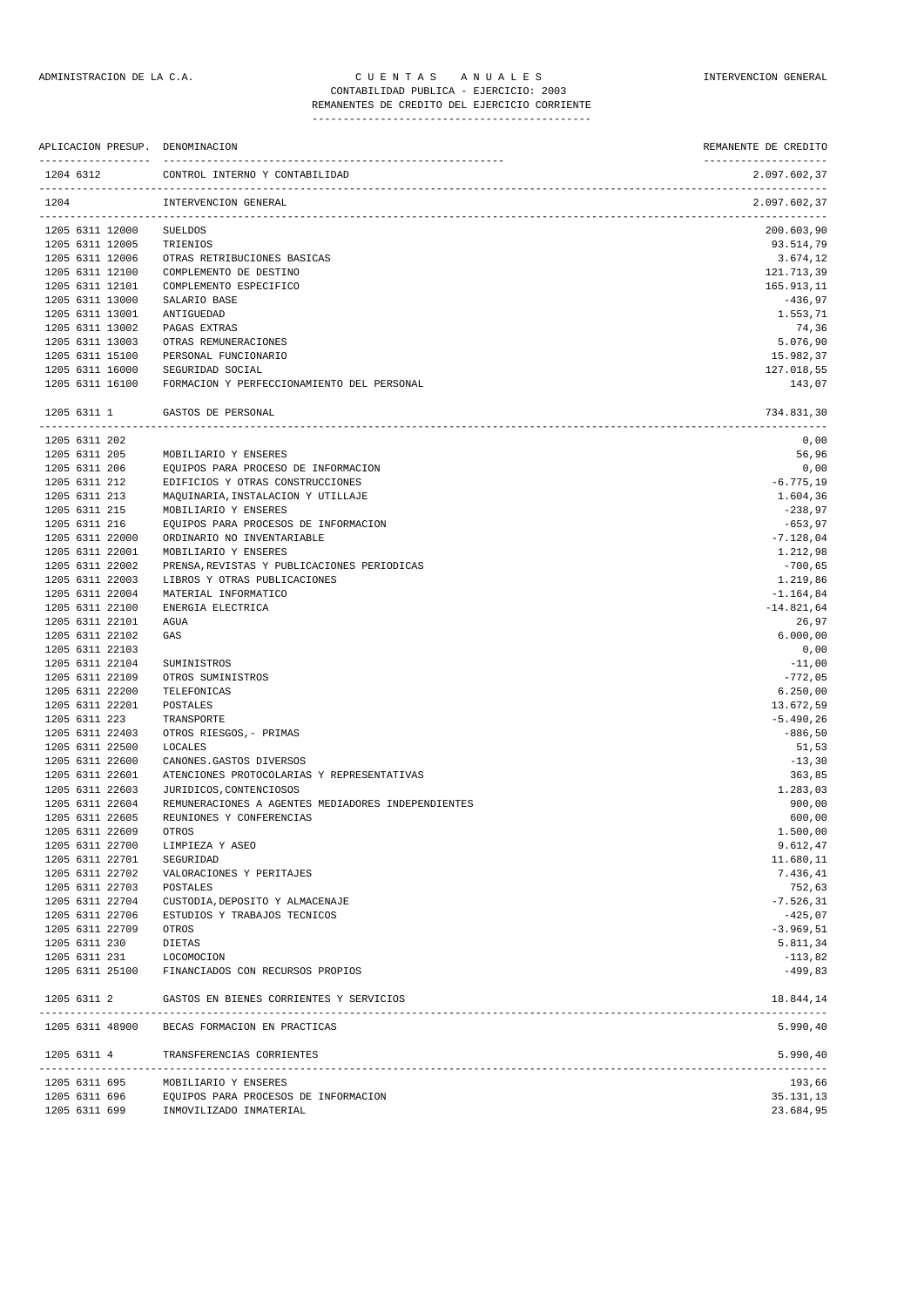## ADMINISTRACION DE LA C.A. CUENTAS ANUALES COMPUNISTRACION GENERAL CONTABILIDAD PUBLICA - EJERCICIO: 2003

# REMANENTES DE CREDITO DEL EJERCICIO CORRIENTE

---------------------------------------------

| APLICACION PRESUP. DENOMINACION    |                                                                             | REMANENTE DE CREDITO                 |
|------------------------------------|-----------------------------------------------------------------------------|--------------------------------------|
| 1205 6311 6                        | INVERSIONES REALES                                                          | 59.009,74                            |
| 1205 6311                          | GESTION E INSPECCION DE TRIBUTOS                                            | 818.675,58                           |
| 1205                               | D.G.DE TRIBUTOS                                                             | 818.675,58<br>______________________ |
| 1206 1221 12000                    | SUELDOS                                                                     | 73.148,30                            |
| 1206 1221 12005                    | TRIENIOS                                                                    | 42.599,35                            |
| 1206 1221 12006                    | OTRAS RETRIBUCIONES BASICAS                                                 | 1.524,21                             |
| 1206 1221 12100                    | COMPLEMENTO DE DESTINO                                                      | 44.771,57                            |
| 1206 1221 12101<br>1206 1221 12109 | COMPLEMENTO ESPECIFICO<br>OTRAS                                             | 67.135,27<br>$-1.308,66$             |
| 1206 1221 13000                    | SALARIO BASE                                                                | $-0, 25$                             |
| 1206 1221 13001                    | ANTIGUEDAD                                                                  | 79,43                                |
| 1206 1221 13002                    | PAGAS EXTRAS                                                                | 13,20                                |
| 1206 1221 13003                    | OTRAS REMUNERACIONES                                                        | 2.684,95                             |
| 1206 1221 13100                    | SALARIO BASE                                                                | 9.733,15                             |
| 1206 1221 13101                    | OTRAS REMUNERACIONES                                                        | 5.338,88                             |
| 1206 1221 15100                    | PERSONAL FUNCIONARIO                                                        | 10.227,37                            |
| 1206 1221 16000<br>1206 1221 16100 | SEGURIDAD SOCIAL<br>FORMACION Y PERFECCIONAMIENTO DEL PERSONAL              | 51.918,02                            |
|                                    |                                                                             | 1.132,07                             |
| 1206 1221 1                        | GASTOS DE PERSONAL                                                          | 308.996,86                           |
| 1206 1221 214                      | MATERIAL DE TRANSPORTE                                                      | $-1.209,01$                          |
| 1206 1221 215                      | MOBILIARIO Y ENSERES                                                        | $-3.648, 21$                         |
| 1206 1221 22000                    | ORDINARIO NO INVENTARIABLE                                                  | 5.608,85                             |
| 1206 1221 22001                    | MOBILIARIO Y ENSERES                                                        | $-374,91$                            |
| 1206 1221 22002<br>1206 1221 22003 | PRENSA, REVISTAS Y PUBLICACIONES PERIODICAS<br>LIBROS Y OTRAS PUBLICACIONES | $-1.046, 21$<br>1.910,96             |
| 1206 1221 22004                    | MATERIAL INFORMATICO                                                        | $-1.077,95$                          |
| 1206 1221 22103                    | COMBUSTIBLES. SUMINISTROS                                                   | $-25,00$                             |
| 1206 1221 22109                    | OTROS SUMINISTROS                                                           | $-2.638, 41$                         |
| 1206 1221 223                      | TRANSPORTE                                                                  | 391,03                               |
| 1206 1221 22403                    | OTROS RIESGOS                                                               | 1.996,78                             |
| 1206 1221 22500                    | TRIBUTOS                                                                    | $-102, 24$                           |
| 1206 1221 22601                    | ATENCIONES PROTOCOLARIAS Y REPRESENTATIVAS                                  | 0,86                                 |
| 1206 1221 22602                    | GASTOS DE DIVULGACION Y PROMOCION(CULT., COMERC.Y CIENTI                    | 4.703,72                             |
| 1206 1221 22603<br>1206 1221 22605 | JURIDICOS, CONTENCIOSOS<br>REUNIONES Y CONFERENCIAS                         | 6.010, 12<br>7.051,79                |
| 1206 1221 22703                    | TRABAJOS REALIZADOS POR OTRAS EMPRESAS                                      | $-1.782, 30$                         |
| 1206 1221 22706                    | ESTUDIOS Y TRABAJOS TECNICOS                                                | 5.210,12                             |
| 1206 1221 22709                    | OTROS                                                                       | 92.577,74                            |
| 1206 1221 230                      | DIETAS                                                                      | $-2.171, 19$                         |
| 1206 1221 231                      | LOCOMOCION                                                                  | 1.300,83                             |
| 1206 1221 239                      | OTRAS INDEMNIZACIONES                                                       | 601,01                               |
| 1206 1221 250                      | GASTOS PRUEBAS SELECTIVAS                                                   | $-25.327,54$                         |
| 1206 1221 2                        | GASTOS EN BIENES CORRIENTES Y SERVICIOS<br>----------------------------     | 87.960.84                            |
| 1206 1221 48900                    | SUBV. CENTRALES SINDICALES                                                  | 1.198,95                             |
| 1206 1221 4                        | TRANSFERENCIAS CORRIENTES                                                   | 1.198,95                             |
| 1206 1221                          | DIRECCION Y ADMINISTRACION DE LA FUNCION PUBLICA                            | 398.156,65                           |
|                                    |                                                                             |                                      |
| 1206 3135 16500                    | FONDO DE ACCION SOCIAL                                                      | 175.535.98                           |
| 1206 3135 16505                    | FONDO DE PENSIONES ACCION SOCIAL                                            | $-99.043,87$                         |
| 1206 3135 1                        | GASTOS DE PERSONAL                                                          | 76.492,11                            |
| 1206 3135 41900                    | TRANSF. A ORG. AUTON. FONDOS PROPIOS                                        | 4.106,72                             |
| 1206 3135 41901                    | AL INAEM ACCION SOCIAL                                                      | 0,00                                 |
| 1206 3135 41902                    | AL SALUD ACCION SOCIAL                                                      | $-3.022, 21$                         |
| 1206 3135 4                        | TRANSFERENCIAS CORRIENTES                                                   | 1.084,51                             |
|                                    |                                                                             |                                      |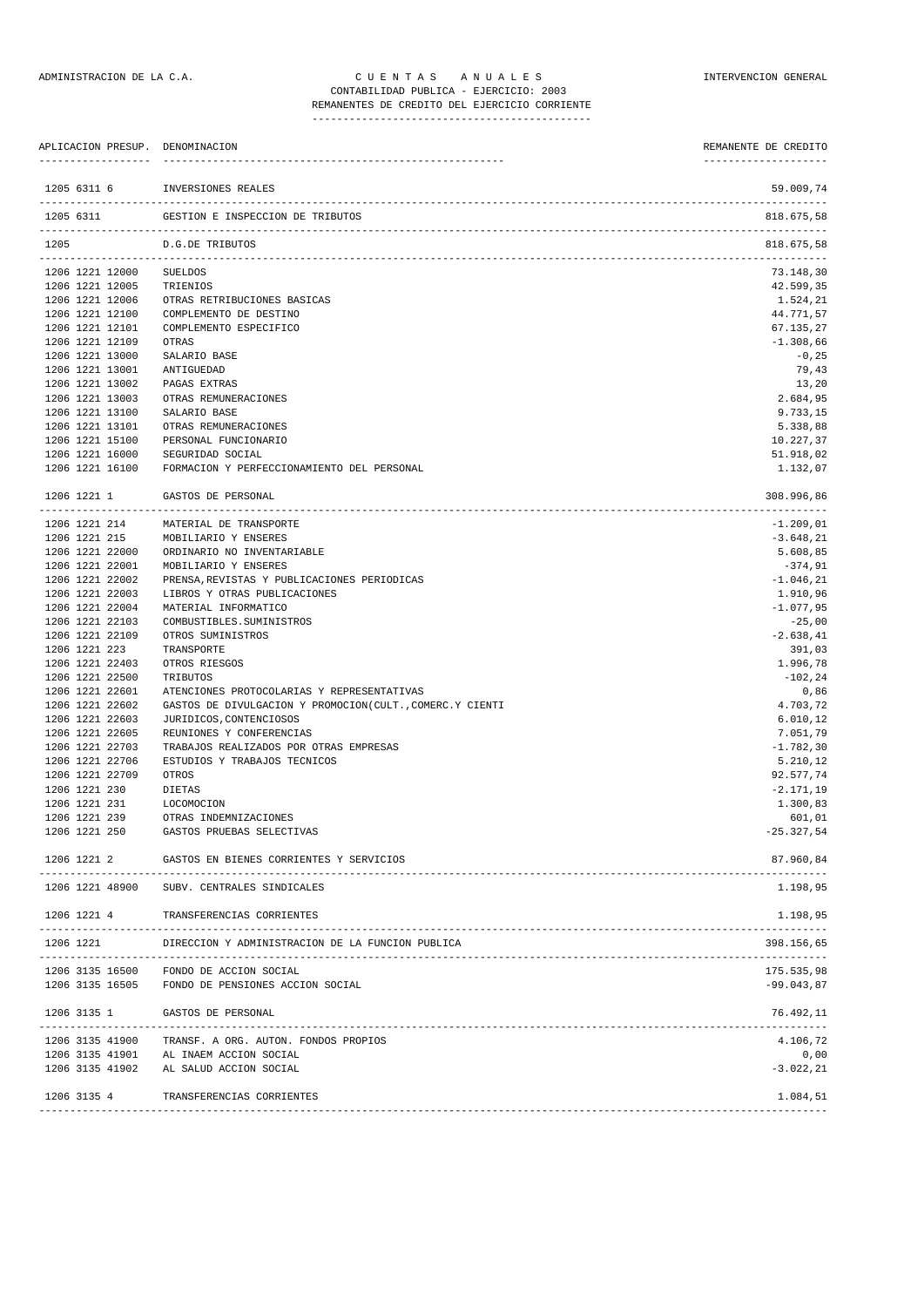REMANENTES DE CREDITO DEL EJERCICIO CORRIENTE ---------------------------------------------

| APLICACION PRESUP. DENOMINACION              |                                                          | REMANENTE DE CREDITO              |
|----------------------------------------------|----------------------------------------------------------|-----------------------------------|
| 1206 3135                                    | ACCION SOCIAL EN FAVOR DEL PERSONAL                      | --------------------<br>77.576,62 |
| 1206                                         | D.G.DE LA FUNCION PUBLICA                                | 475.733,27                        |
| 1207 3151 12000                              | <b>SUELDOS</b>                                           | 110.757,70                        |
| 1207 3151 12005                              | TRIENIOS                                                 | 110.961,62                        |
| 1207 3151 12006                              | OTRAS RETRIBUCIONES BASICAS                              | 2.949,61                          |
| 1207 3151 12100                              | COMPLEMENTO DE DESTINO                                   | 86.710,34                         |
| 1207 3151 12101                              | COMPLEMENTO ESPECIFICO                                   | 120.117,62                        |
| 1207 3151 12109                              | OTRAS                                                    | 333,26                            |
| 1207 3151 13000                              | SALARIO BASE                                             | 1.640,28                          |
| 1207 3151 13001                              | ANTIGUEDAD                                               | 3.017,28                          |
| 1207 3151 13002<br>1207 3151 13003           | PAGAS EXTRAS<br>OTRAS REMUNERACIONES                     | $-597,33$<br>3.546,41             |
| 1207 3151 15100                              | PERSONAL FUNCIONARIO                                     | 3.005,07                          |
| 1207 3151 16000                              | SEGURIDAD SOCIAL                                         | 131.373,58                        |
| 1207 3151 16100                              | FORMACION Y PERFECCIONAMIENTO DEL PERSONAL               | 1.803,04                          |
| 1207 3151 1                                  | GASTOS DE PERSONAL                                       | 575.618,48                        |
| 1207 3151 202                                | EDIFICIOS Y OTRAS CONSTRUCCIONES                         |                                   |
| 1207 3151 203                                | MAQUINARIA, INSTALACION Y UTILLAJE                       | $-48.897, 37$<br>1.639,27         |
| 1207 3151 205                                | MOBILIARIO Y ENSERES                                     | 6.010, 12                         |
| 1207 3151 212                                | EDIFICIOS Y OTRAS CONSTRUCCIONES                         | 1.116,23                          |
| 1207 3151 213                                | MAQUINARIA, INSTALACION Y UTILLAJE                       | 11.205,98                         |
| 1207 3151 214                                | MATERIAL DE TRANSPORTE                                   | $-70,82$                          |
| 1207 3151 215                                | MOBILIARIO Y ENSERES                                     | 270,96                            |
| 1207 3151 22000                              | ORDINARIO NO INVENTARIABLE                               | $-1.172, 13$                      |
| 1207 3151 22001                              | MOBILIARIO Y ENSERES                                     | 12.820,85                         |
| 1207 3151 22002                              | PRENSA, REVISTAS Y PUBLICACIONES PERIODICAS              | $-4.090,03$                       |
| 1207 3151 22003                              | LIBROS Y OTRAS PUBLICACIONES                             | 16.908,15                         |
| 1207 3151 22004                              | MATERIAL INFORMATICO                                     | 2.148,39                          |
| 1207 3151 22100                              | ENERGIA ELECTRICA                                        | $-13.887,95$                      |
| 1207 3151 22101                              | AGUA                                                     | 1.903,02                          |
| 1207 3151 22102                              | GAS                                                      | 773,20                            |
| 1207 3151 22103                              | COMBUSTIBLES                                             | $-446,54$                         |
| 1207 3151 22104                              | VESTUARIO                                                | 721,21                            |
| 1207 3151 22106                              | PRODUCTOS FARMACEUTICOS                                  | $-3.613,09$                       |
| 1207 3151 22109                              | OTROS SUMINISTROS                                        | 615,05                            |
| 1207 3151 22200<br>1207 3151 22201           | TELEFONICAS<br>POSTALES                                  | $-5.629, 13$<br>1.759,79          |
| 1207 3151 223                                | TRANSPORTE                                               | 1.238,12                          |
| 1207 3151 22403                              | OTROS RIESGOS                                            | 467,65                            |
| 1207 3151 22500                              | LOCALES                                                  | 10.794,30                         |
| 1207 3151 22600                              | CANONES. GASTOS DIVERSOS                                 | $-678,12$                         |
| 1207 3151 22601                              | ATENCIONES PROTOCOLARIAS Y REPRESENTATIVAS               | 17,77                             |
| 1207 3151 22602                              | GASTOS DE DIVULGACION Y PROMOCION(CULT., COMERC.Y CIENTI | 7,98                              |
| 1207 3151 22603                              | JURIDICOS, CONTENCIOSOS                                  | 10.504,85                         |
| 1207 3151 22604                              | REMUNERACIONES A AGENTES MEDIADORES INDEPENDIENTES       | $-21.367,84$                      |
| 1207 3151 22605                              | REUNIONES Y CONFERENCIAS                                 | 85,05                             |
| 1207 3151 22609                              | OTROS                                                    | 2.103,54                          |
| 1207 3151 22700                              | LIMPIEZA Y ASEO                                          | $-14.341, 47$                     |
| 1207 3151 22706                              | ESTUDIOS Y TRABAJOS TECNICOS                             | 15.707,50                         |
| 1207 3151 22709<br>1207 3151 230             | OTROS<br>DIETAS                                          | 2.164,93<br>9.814,78              |
| 1207 3151 231                                | LOCOMOCION                                               | 13.355,61                         |
| 1207 3151 242                                | MATERIAL, SUMINISTROS Y OTROS                            | 2.020,25                          |
|                                              |                                                          |                                   |
| 1207 3151 2<br>----------------------------- | GASTOS EN BIENES CORRIENTES Y SERVICIOS                  | 11.980,06                         |
| 1207 3151 48000                              | TEMPOREROS                                               | 53.646,80                         |
| 1207 3151 48400                              | AYUDAS JUBILACION Y REESTRUCTURACION EMPRESAS            | 526.838,69                        |
| 1207 3151 48900                              | SUBVENCIONES SINDICATOS                                  | 0,00                              |
| 1207 3151 48901                              | PROVIENE DE SGT                                          | 12.771,50                         |
| 1207 3151 48902                              | SUBVENCIONES EMPRESARIOS                                 | 0,00                              |
| 1207 3151 48903<br>1207 3151 48904           | SUBVENCION MANTENIMIENTO SAMA<br>BECA                    | 0,00                              |
| 1207 3151 48905                              | CONVENIO ASOCIACION VICTIMAS ACCIDENTES DE TRABAJO       | 4.803,18<br>4.453,35              |
|                                              |                                                          |                                   |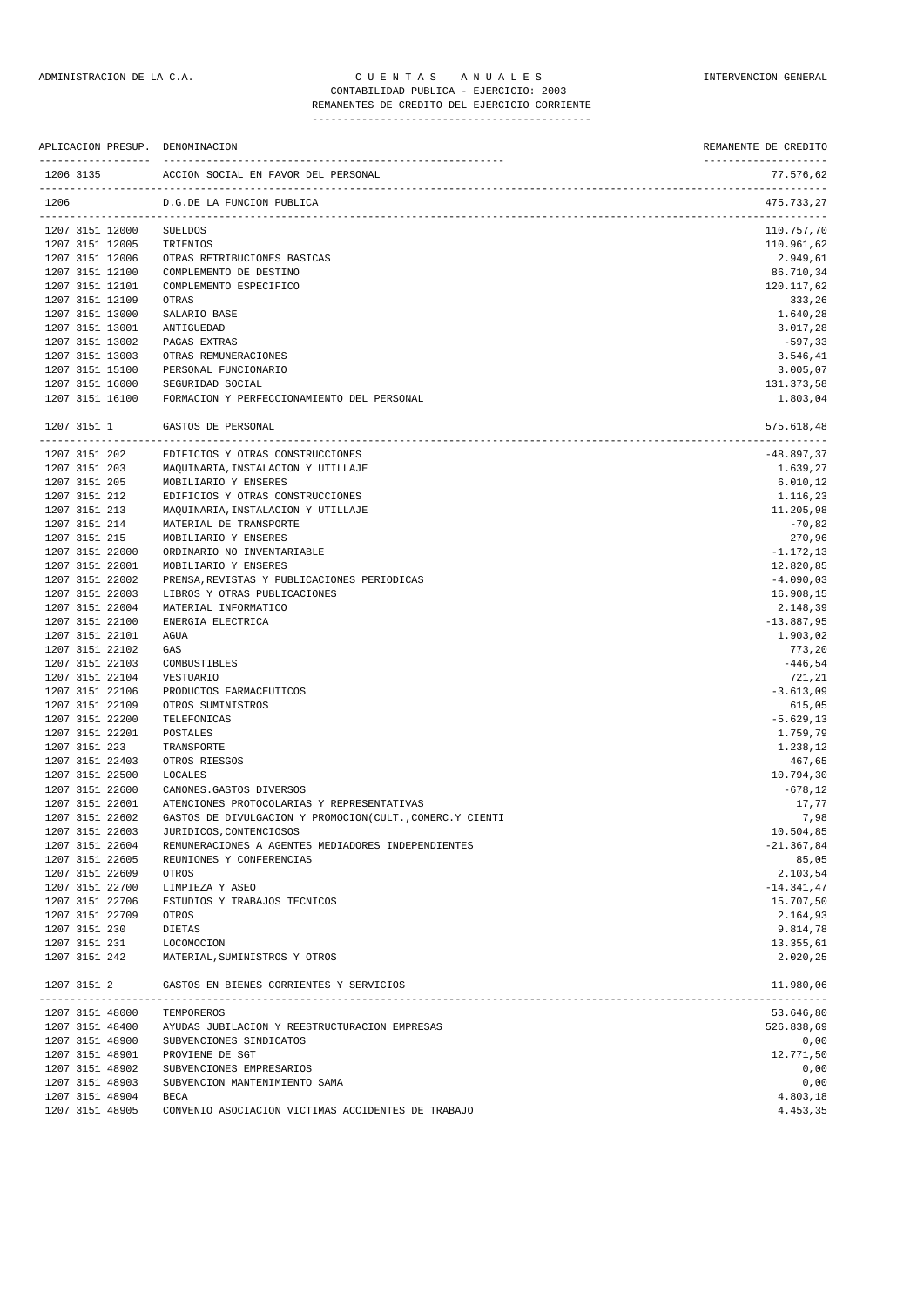# REMANENTES DE CREDITO DEL EJERCICIO CORRIENTE

---------------------------------------------

|                 | APLICACION PRESUP. DENOMINACION                     | REMANENTE DE CREDITO     |
|-----------------|-----------------------------------------------------|--------------------------|
| 1207 3151 48906 | PREVENCION                                          | 9.028,45                 |
| 1207 3151 4     | TRANSFERENCIAS CORRIENTES<br>---------------------- | 611.541,97               |
| 1207 3151 692   | EDIFICIOS Y OTRAS CONSTRUCCIONES                    | 69.887,27                |
| 1207 3151 693   | MAQUINARIA, INSTALACIONES Y UTILLAJE                | 3.101,22                 |
| 1207 3151 694   | MATERIAL DE TRANSPORTE                              | 15.025,30                |
| 1207 3151 695   | MOBILIARIO Y ENSERES                                | 7.482,69                 |
| 1207 3151 696   | EQUIPOS PARA PROCESOS DE INFORMACION                | 5.554,69                 |
| 1207 3151 699   | INMOVILIZADO INMATERIAL                             | 6.393,00                 |
| 1207 3151 6     | INVERSIONES REALES                                  | 107.444,17               |
| 1207 3151 77900 | INMIGRANTES                                         | 560.517,37               |
| 1207 3151 7     | TRANSFERENCIAS DE CAPITAL                           | 560.517,37               |
| 1207 3151       | RELACIONES LABORALES                                | 1.867.102,05             |
|                 | 1207 7511 77200 EMPRESAS TURISTICAS                 | 0,00                     |
| 1207 7511 78200 | INFRAESTRUCTURA TURISTICA                           | 0,00                     |
| 1207 7511 7     | TRANSFERENCIAS DE CAPITAL                           | 0,00                     |
| 1207 7511       | ORDENACION, PROMOCION Y FOMENTO DEL TURISMO         | 0,00                     |
| 1207            | D.G.DE TRABAJO<br>--------------------------------  | 1.867.102,05             |
| 1208 6111 12000 | <b>SUELDOS</b>                                      | 24.016,24                |
| 1208 6111 12005 | TRIENIOS                                            | 3.484,68                 |
| 1208 6111 12006 | OTRAS RETRIBUCIONES BÁSICAS                         | 431,12                   |
| 1208 6111 12100 | COMPLEMENTO DE DESTINO                              | 14.975,93                |
| 1208 6111 12101 | COMPLEMENTO ESPECIFICO                              | 27.046,80                |
| 1208 6111 16000 | SEGURIDAD SOCIAL                                    | 11.222,02                |
| 1208 6111 1     | GASTOS DE PERSONAL                                  | 81.176,79<br>----------- |
| 1208 6111       | SERVICIOS GENERALES (ECONOMIA, HACIENDA Y EMPLEO)   | 81.176,79                |
| 1208            | D.G. DE ASUNTOS EUROPEOS                            | 81.176,79                |
| 1210 3231 204   | MATERIAL DE TRANSPORTE                              | 0,00                     |
| 1210 3231 209   | OTRO INMOVILIZADO MATERIAL                          | 0,00                     |
| 1210 3231 216   | EQUIPOS PROCESOS DE INFORMACION                     | 0,00                     |
| 1210 3231 219   | OTRO INMOVILIZADO MATERIAL                          | 0,00                     |
| 1210 3231 22009 | MATERIAL DE OFICINA                                 | 0,00                     |
| 1210 3231 22102 | SUMINISTROS                                         | 0,00                     |
| 1210 3231 22400 | EDIFICIOS Y LOCALES. PRIMAS DE SEGUROS              | 0,00                     |
| 1210 3231 22502 | ESTATALES.TRIBUTOS                                  | 0,00                     |
| 1210 3231 2     | GASTOS EN BIENES CORRIENTES Y SERVICIOS             | 0,00                     |
| 1210 3231       | PROMOCION DE LA JUVENTUD                            | 0,00                     |
| 1210            | INSTITUTO ARAGONES DE EMPLEO                        | 0,00                     |
| DEPARTAMENTO 12 | ECONOMIA, HACIENDA Y EMPLEO                         | 38.813.232,92            |
|                 |                                                     |                          |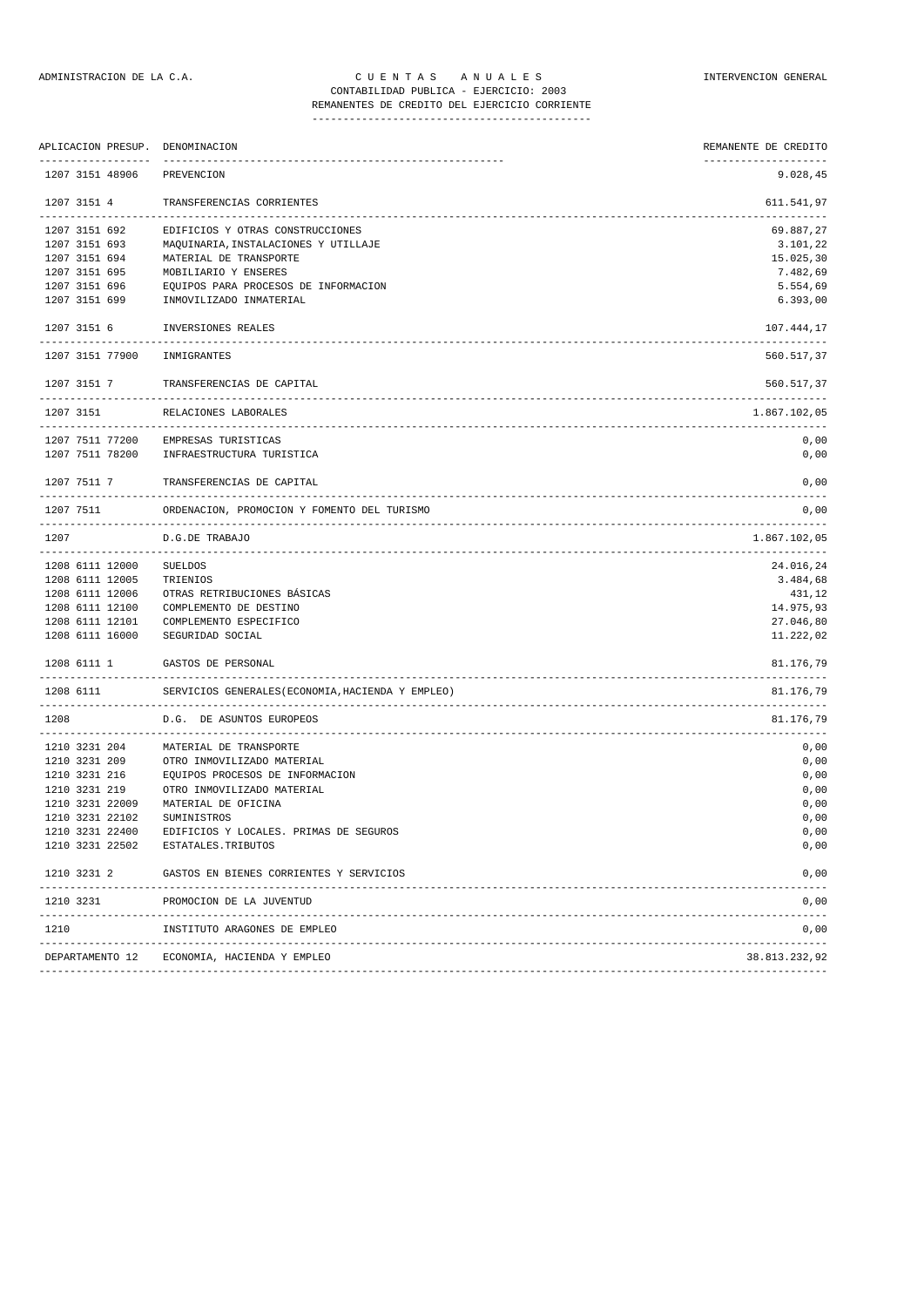| APLICACION PRESUP.<br>----------------- | DENOMINACION                                                        | REMANENTE DE CREDITO<br>-------------------- |
|-----------------------------------------|---------------------------------------------------------------------|----------------------------------------------|
| 1301 5111 10000                         | RETRIBUCIONES BASICAS                                               | 298,68                                       |
| 1301 5111 10001                         | OTRAS REMUNERACIONES                                                | 0,00                                         |
| 1301 5111 11000                         | RETRIBUCIONES BASICAS                                               | 0,00                                         |
| 1301 5111 11001                         | OTRAS REMUNERACIONES                                                | 41,93                                        |
| 1301 5111 12000                         | <b>SUELDOS</b>                                                      | $-2.860, 73$                                 |
| 1301 5111 12005                         | TRIENIOS                                                            | 15.885,33                                    |
| 1301 5111 12006                         | OTRAS RETRIBUCIONES BASICAS<br>COMPLEMENTO DE DESTINO               | 757,91                                       |
| 1301 5111 12100<br>1301 5111 12101      | COMPLEMENTO ESPECIFICO                                              | 9.502,48<br>7.004,67                         |
| 1301 5111 12109                         | OTRAS                                                               | 279,99                                       |
| 1301 5111 13000                         | SALARIO BASE                                                        | 11.665,40                                    |
| 1301 5111 13001                         | ANTIGUEDAD                                                          | 1.289,15                                     |
| 1301 5111 13002                         | PAGAS EXTRAS                                                        | 1.295,41                                     |
| 1301 5111 13003                         | OTRAS REMUNERACIONES                                                | 3.833,17                                     |
| 1301 5111 15100                         | PERSONAL FUNCIONARIO                                                | 9.463,43                                     |
| 1301 5111 16000                         | SEGURIDAD SOCIAL                                                    | 601,00                                       |
| 1301 5111 16100                         | FORMACION Y PERFECCIONAMIENTO DEL PERSONAL                          | 959,48                                       |
| 1301 5111 16109                         | OTROS                                                               | 46,40                                        |
| 1301 5111 16200                         | FORMACION Y PERFECCIONAMIENTO DEL PERSONAL                          | 900,00<br>6.133,92                           |
| 1301 5111 16209                         | OTROS                                                               |                                              |
| 1301 5111 1                             | GASTOS DE PERSONAL                                                  | 67.097,62                                    |
| 1301 5111 202                           | EDIFICIOS Y OTRAS CONSTRUCCIONES                                    | $-810,00$                                    |
| 1301 5111 212                           | EDIFICIOS Y OTRAS CONSTRUCCIONES                                    | 8.359,65                                     |
| 1301 5111 213                           | MAQUINARIA, INSTALACION Y UTILLAJE                                  | 1.282,74                                     |
| 1301 5111 214                           | MATERIAL DE TRANSPORTE                                              | 204,50                                       |
| 1301 5111 215                           | MOBILIARIO Y ENSERES                                                | $-5.071, 21$                                 |
| 1301 5111 216                           | EQUIPOS PARA PROCESOS DE INFORMACION                                | 5.973,16                                     |
| 1301 5111 22000<br>1301 5111 22001      | ORDINARIO NO INVENTARIABLE                                          | $-5.020,69$                                  |
| 1301 5111 22002                         | MOBILIARIO Y ENSERES<br>PRENSA, REVISTAS Y PUBLICACIONES PERIODICAS | 16.481,01<br>462,69                          |
| 1301 5111 22003                         | LIBROS Y OTRAS PUBLICACIONES                                        | $-8.302,09$                                  |
| 1301 5111 22004                         | MATERIAL INFORMATICO                                                | $-3.680, 20$                                 |
| 1301 5111 22100                         | ENERGIA ELECTRICA                                                   | $-3.376, 24$                                 |
| 1301 5111 22101                         | AGUA                                                                | 792,48                                       |
| 1301 5111 22102                         | GAS-SUMINISTROS                                                     | $-75,69$                                     |
| 1301 5111 22103                         | COMBUSTIBLES. SUMINISTROS                                           | $-1.347,59$                                  |
| 1301 5111 22104                         | VESTUARIO                                                           | 583,34                                       |
| 1301 5111 22109                         | OTROS SUMINISTROS                                                   | 886,78                                       |
| 1301 5111 22200                         | TELEFONICAS                                                         | 7.509,71                                     |
| 1301 5111 22201                         | POSTALES                                                            | 3.000,00                                     |
| 1301 5111 22202                         | TELEGRAFICAS                                                        | 900,00                                       |
| 1301 5111 22209<br>1301 5111 223        | OTRAS<br>TRANSPORTE                                                 | 300,00<br>368,32                             |
| 1301 5111 22400                         | EDIFICIOS Y LOCALES. PRIMAS DE SEGUROS                              | $-3,97$                                      |
| 1301 5111 22401                         | VEHICULOS                                                           | 900,00                                       |
| 1301 5111 22500                         | LOCALES                                                             | $-24.012,44$                                 |
| 1301 5111 22501                         | AUTONOMICOS.TRIBUTOS                                                | $-141,24$                                    |
| 1301 5111 22601                         | ATENCIONES PROTOCOLARIAS Y REPRESENTATIVAS                          | 89,27                                        |
| 1301 5111 22609                         | OTROS                                                               | 1.500,00                                     |
| 1301 5111 22700                         | LIMPIEZA Y ASEO                                                     | 2.945,61                                     |
| 1301 5111 22701                         | SEGURIDAD                                                           | -742,52                                      |
| 1301 5111 22706                         | ESTUDIOS Y TRABAJOS TECNICOS                                        | $-1.855, 72$                                 |
| 1301 5111 230                           | DIETAS                                                              | $-2.644, 14$                                 |
| 1301 5111 231<br>1301 5111 239          | LOCOMOCION<br>OTRAS INDEMNIZACIONES                                 | 4.781,66<br>1.000,00                         |
| 1301 5111 25100                         | GASTOS REALIZACION DE CURSOS                                        | $-757,26$                                    |
| 1301 5111 2                             | GASTOS EN BIENES CORRIENTES Y SERVICIOS                             | 479,92                                       |
|                                         |                                                                     |                                              |
| 1301 5111 819                           | COMPRA DE ACCIONES Y PARTICIPACIONES DEL SECTOR PÚBLICO             | 1.606.055,88                                 |
|                                         | 1301 5111 8 ACTIVOS FINANCIEROS                                     | 1.606.055,88                                 |
| 1301 5111                               | SERVICIOS GENERALES (OBRAS PUBLICAS, URBANISMO Y T)                 | 1.673.633,42                                 |

| 1301 | ECRETARIA GENERAL TECNICA | .673.633,42 |
|------|---------------------------|-------------|
|      |                           |             |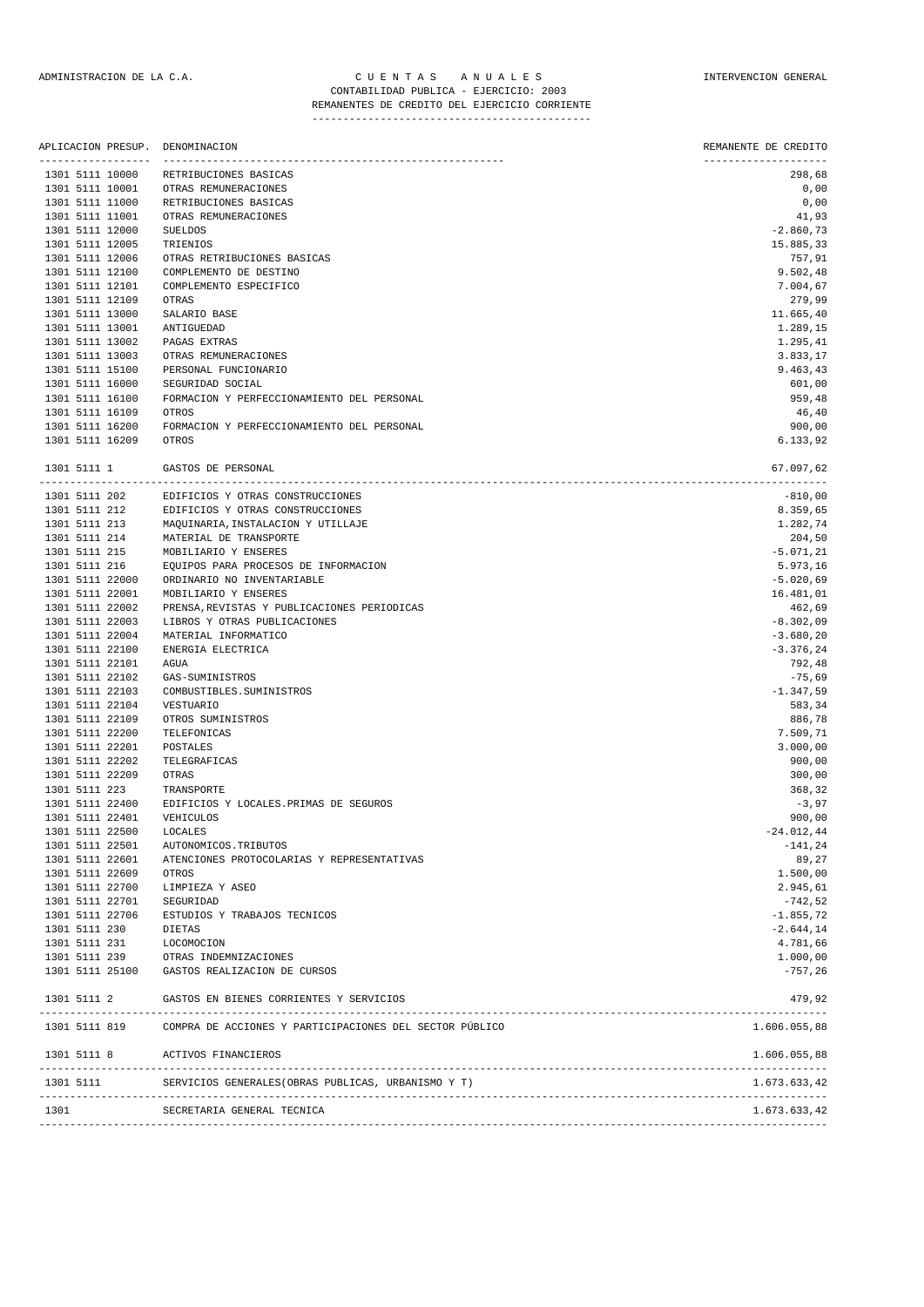#### ADMINISTRACION DE LA C.A. C U E N T A S A N U A L E S INTERVENCION GENERAL CONTABILIDAD PUBLICA - EJERCICIO: 2003 REMANENTES DE CREDITO DEL EJERCICIO CORRIENTE

---------------------------------------------

|               |               | APLICACION PRESUP.<br>--------------- | DENOMINACION                                             | REMANENTE DE CREDITO<br>-------------- |
|---------------|---------------|---------------------------------------|----------------------------------------------------------|----------------------------------------|
|               |               | 1302 5131 12000                       | <b>SUELDOS</b>                                           | 7.091,59                               |
|               |               | 1302 5131 12005                       | TRIENIOS                                                 | 15.232,37                              |
|               |               | 1302 5131 12006                       | OTRAS RETRIBUCIONES BASICAS                              | 382,29                                 |
|               |               | 1302 5131 12100                       | COMPLEMENTO DE DESTINO                                   | 16.812,23                              |
|               |               | 1302 5131 12101                       | COMPLEMENTO ESPECIFICO                                   | $-13.857,28$                           |
|               |               | 1302 5131 12109                       | <b>OTRAS</b>                                             | 49.980,00                              |
|               |               | 1302 5131 13000                       | SALARIO BASE                                             | 2.419,90                               |
|               |               | 1302 5131 13001                       | ANTIGUEDAD                                               | 5.222,94                               |
|               |               | 1302 5131 13002                       | PAGAS EXTRAS                                             | 52.031,25                              |
|               |               | 1302 5131 13003                       | OTRAS REMUNERACIONES                                     | 14.129,28                              |
|               |               | 1302 5131 16000                       | SEGURIDAD SOCIAL                                         | 8.033,70                               |
|               |               | 1302 5131 16100                       | FORMACION Y PERFECCIONAMIENTO DEL PERSONAL               | 1.200,00                               |
|               |               | 1302 5131 16200                       | FORMACION Y PERFECCIONAMIENTO DEL PERSONAL               | 1.200,00                               |
|               | 1302 5131 1   |                                       | GASTOS DE PERSONAL                                       | 159.878,27                             |
|               | 1302 5131 202 |                                       | EDIFICIOS Y OTRAS CONSTRUCCIONES                         | 301,00                                 |
|               | 1302 5131 204 |                                       | MATERIAL DE TRANSPORTE                                   | 301,00                                 |
| 1302 5131 205 |               |                                       | MOBILIARIO Y ENSERES                                     | 301,00                                 |
|               | 1302 5131 212 |                                       | EDIFICIOS Y OTRAS CONSTRUCCIONES                         | 3.120,97                               |
|               | 1302 5131 213 |                                       | MAQUINARIA, INSTALACION Y UTILLAJE                       | 2.795,42                               |
|               | 1302 5131 215 |                                       | MOBILIARIO Y ENSERES                                     | 2.664,89                               |
|               | 1302 5131 216 |                                       | EQUIPOS PARA PROCESOS DE INFORMACION                     | 294,38                                 |
|               |               | 1302 5131 22000                       | ORDINARIO NO INVENTARIABLE                               | 1.610,97                               |
|               |               | 1302 5131 22001                       | MOBILIARIO Y ENSERES                                     | $-3.985, 17$                           |
|               |               | 1302 5131 22002                       | PRENSA, REVISTAS Y PUBLICACIONES PERIODICAS              | 548,88                                 |
|               |               | 1302 5131 22003                       | LIBROS Y OTRAS PUBLICACIONES                             | 468,05                                 |
|               |               | 1302 5131 22004                       | MATERIAL INFORMATICO                                     | $-4.055, 15$                           |
|               |               | 1302 5131 22100                       | ENERGIA ELECTRICA                                        | $-7.669,07$                            |
|               |               | 1302 5131 22101                       | AGUA                                                     | $-1.489, 21$                           |
|               |               | 1302 5131 22103                       | COMBUSTIBLES                                             | $-1.125,65$                            |
|               |               | 1302 5131 22104                       | VESTUARIO                                                | $-6.193, 37$                           |
|               |               | 1302 5131 22106                       | PRODUCTOS FARMACEUTICOS                                  | 601,00                                 |
|               |               | 1302 5131 22109                       | OTROS SUMINISTROS                                        | $-1.787,51$                            |
|               |               | 1302 5131 22200                       | TELEFONICAS                                              | $-11.612,88$                           |
|               |               | 1302 5131 22201                       | POSTALES                                                 | 4.971,34                               |
|               |               | 1302 5131 22202                       | TELEGRAFICAS                                             | 601,00                                 |
|               |               | 1302 5131 22203                       | TELEX Y TELEFAX                                          | 601,00                                 |
|               |               | 1302 5131 22209                       | OTRAS                                                    | 601,00                                 |
|               | 1302 5131 223 | 1302 5131 22403                       | TRANSPORTE                                               | 127,21<br>301,00                       |
|               |               | 1302 5131 22500                       | OTROS RIESGOS<br>LOCALES                                 | $-27.527,82$                           |
|               |               | 1302 5131 22502                       | <b>ESTATALES</b>                                         | $-376,16$                              |
|               |               | 1302 5131 22601                       | ATENCIONES PROTOCOLARIAS Y REPRESENTATIVAS               | 0,00                                   |
|               |               | 1302 5131 22602                       | GASTOS DE DIVULGACION Y PROMOCION(CULT., COMERC.Y CIENTI | 168,78                                 |
|               |               | 1302 5131 22603                       | JURIDICOS, CONTENCIOSOS                                  | 12.382,69                              |
|               |               | 1302 5131 22605                       | REUNIONES Y CONFERENCIAS                                 | 0,00                                   |
|               |               | 1302 5131 22609                       | OTROS                                                    | 1.496.84                               |
|               |               | 1302 5131 22700                       | LIMPIEZA Y ASEO                                          | $-25.283, 86$                          |
|               |               | 1302 5131 22702                       | VALORACIONES Y PERITAJES                                 | 308,68                                 |
|               |               | 1302 5131 22709                       | OTROS                                                    | 243,36                                 |
|               | 1302 5131 230 |                                       | DIETAS                                                   | 58.524,50                              |
|               | 1302 5131 231 |                                       | LOCOMOCION                                               | 3.171,46                               |
|               |               | 1302 5131 239                         | OTRAS INDEMNIZACIONES                                    | 601,00                                 |
|               | 1302 5131 250 |                                       | GASTOS PRUEBAS SELECTIVAS                                | 1.803,00                               |
|               | 1302 5131 2   |                                       | GASTOS EN BIENES CORRIENTES Y SERVICIOS                  | 7.804,57                               |
|               | 1302 5131 627 |                                       | BIENES DESTINADOS PARA USO GENERAL                       | 0,00                                   |
|               | 1302 5131 690 |                                       | TERRENOS Y BIENES NATURALES                              | 38.665,79                              |
|               | 1302 5131 692 |                                       | EDIFICIOS Y OTRAS CONSTRUCCIONES                         | 272.451,44                             |
|               | 1302 5131 693 |                                       | MAQUINARIA, INSTALACIONES Y UTILLAJE                     | 21.525,11                              |
|               | 1302 5131 695 |                                       | MOBILIARIO Y ENSERES                                     | 10.529,00                              |
|               | 1302 5131 696 |                                       | EQUIPOS PARA PROCESOS DE INFORMACION                     | 50.305,60                              |
|               | 1302 5131 697 |                                       | BIENES DESTINADOS PARA USO GENERAL                       | 2.688.995,11                           |
|               | 1302 5131 698 |                                       | OTRO INMOVILIZADO MATERIAL                               | 276.439,44                             |
| 1302 5131 6   |               |                                       | INVERSIONES REALES                                       | 3.358.911,49                           |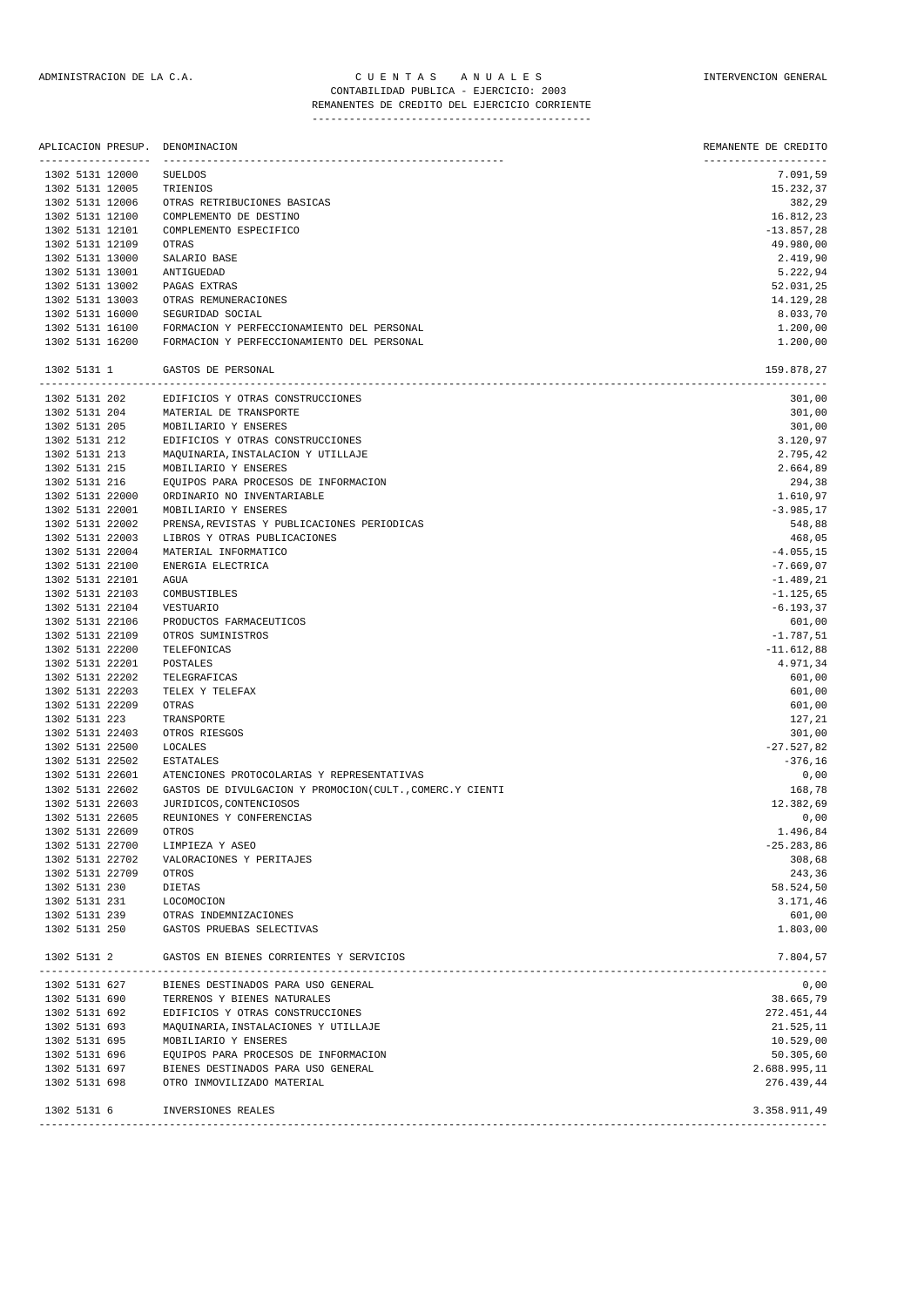| ------------------                 |                 | APLICACION PRESUP. DENOMINACION                              | REMANENTE DE CREDITO               |
|------------------------------------|-----------------|--------------------------------------------------------------|------------------------------------|
|                                    | 1302 5131 76900 | --------------------<br>A CORPORACIONES LOCALES              | --------------------<br>350.474,47 |
| 1302 5131 7                        |                 | TRANSFERENCIAS DE CAPITAL                                    | 350.474,47                         |
| 1302 5131                          |                 | CARRETERAS                                                   | 3.877.068,80                       |
| 1302                               |                 | D.G. DE CARRETERAS                                           | 3.877.068,80                       |
| 1303 4321 12000                    |                 | SUELDOS                                                      | 38.539,91                          |
| 1303 4321 12005                    |                 | TRIENIOS                                                     | 43.949,23                          |
| 1303 4321 12006                    |                 | OTRAS RETRIBUCIONES BASICAS                                  | 976,77                             |
| 1303 4321 12100                    |                 | COMPLEMENTO DE DESTINO                                       | 22.500,08                          |
| 1303 4321 12101                    |                 | COMPLEMENTO ESPECIFICO                                       | 21.952,12                          |
| 1303 4321 12109                    |                 | OTRAS RETRIBUCIONES COMPLEMENTARIAS                          | -601,10                            |
| 1303 4321 13000<br>1303 4321 13001 |                 | SALARIO BASE<br>ANTIGUEDAD                                   | 5.513,00<br>792,02                 |
| 1303 4321 13002                    |                 | PAGAS EXTRAS                                                 | 1.050,83                           |
| 1303 4321 13003                    |                 | OTRAS REMUNERACIONES                                         | 5.752,94                           |
| 1303 4321 16000                    |                 | SEGURIDAD SOCIAL                                             | 5.959,05                           |
| 1303 4321 16100                    |                 | FORMACION Y PERFECCIONAMIENTO DEL PERSONAL                   | 810,00                             |
| 1303 4321 16200                    |                 | FORMACION Y PERFECCIONAMIENTO DEL PERSONAL                   | 600,00                             |
| 1303 4321 1                        |                 | GASTOS DE PERSONAL                                           | 147.794,85<br>-------------------  |
| 1303 4321 202                      |                 | EDIFICIOS Y OTRAS CONSTRUCCIONES                             | 4.606,99                           |
| 1303 4321 212                      |                 | EDIFICIOS Y OTRAS CONSTRUCCIONES                             | $-3.308, 34$                       |
| 1303 4321 213                      |                 | MAQUINARIA, INSTALACION Y UTILLAJE                           | 619,47                             |
| 1303 4321 214                      |                 | MATERIAL DE TRANSPORTE                                       | $-4.997,08$                        |
| 1303 4321 215<br>1303 4321 216     |                 | MOBILIARIO Y ENSERES<br>EQUIPOS PARA PROCESOS DE INFORMACION | $-4.175,08$<br>601,01              |
| 1303 4321 22000                    |                 | ORDINARIO NO INVENTARIABLE                                   | $-2.776,99$                        |
| 1303 4321 22001                    |                 | MOBILIARIO Y ENSERES                                         | 1.028,99                           |
| 1303 4321 22002                    |                 | PRENSA, REVISTAS Y PUBLICACIONES PERIODICAS                  | $-5.508, 16$                       |
| 1303 4321 22003                    |                 | LIBROS Y OTRAS PUBLICACIONES                                 | 9.308,37                           |
| 1303 4321 22004                    |                 | MATERIAL INFORMATICO                                         | 536,64                             |
| 1303 4321 22100                    |                 | ENERGIA ELECTRICA                                            | $-3.468,68$                        |
| 1303 4321 22101                    |                 | AGUA                                                         | 601,01                             |
| 1303 4321 22103                    |                 | COMBUSTIBLES                                                 | $-6.001, 30$                       |
| 1303 4321 22104<br>1303 4321 22106 |                 | VESTUARIO<br>PRODUCTOS FARMACEUTICOS                         | 300,51<br>502,53                   |
| 1303 4321 22109                    |                 | OTROS SUMINISTROS                                            | 116,17                             |
| 1303 4321 22200                    |                 | TELEFONICAS                                                  | 2.116,19                           |
| 1303 4321 22201                    |                 | POSTALES                                                     | 901,52                             |
| 1303 4321 22203                    |                 | TELEX Y TELEFAX                                              | 202,02                             |
| 1303 4321 22209                    |                 | OTRAS                                                        | 202,02                             |
| 1303 4321 223                      |                 | TRANSPORTE                                                   | $-823,58$                          |
| 1303 4321 22400                    |                 | PRIMAS DE SEGUROS                                            | 0,00                               |
| 1303 4321 22401                    |                 | VEHICULOS                                                    | 901,52                             |
| 1303 4321 22500<br>1303 4321 22601 |                 | LOCALES<br>ATENCIONES PROTOCOLARIAS Y REPRESENTATIVAS        | $-19.369,36$<br>65,85              |
| 1303 4321 22602                    |                 | GASTOS DE DIVULGACION Y PROMOCION(CULT., COMERC.Y CIENTI     | 0,00                               |
| 1303 4321 22603                    |                 | JURIDICOS, CONTENCIOSOS                                      | 35.000,00                          |
| 1303 4321 22605                    |                 | REUNIONES Y CONFERENCIAS                                     | 0,00                               |
| 1303 4321 22609                    |                 | OTROS                                                        | 585,46                             |
| 1303 4321 22700                    |                 | LIMPIEZA Y ASEO                                              | $-2.183,98$                        |
| 1303 4321 22706                    |                 | ESTUDIOS Y TRABAJOS TECNICOS                                 | $-4.677, 36$                       |
| 1303 4321 230                      |                 | <b>DIETAS</b>                                                | $-2.272,01$                        |
| 1303 4321 231                      |                 | LOCOMOCION                                                   | 2.668,76                           |
|                                    | 1303 4321 2     | GASTOS EN BIENES CORRIENTES Y SERVICIOS                      | 1.303,11                           |
|                                    | 1303 4321 48901 | ORGANIZACION FOROS EN MATERIA URBANISTICA                    | 0,00                               |
| 1303 4321 4                        |                 | TRANSFERENCIAS CORRIENTES                                    | 0,00                               |
| 1303 4321 628                      |                 | OTRO INMOVILIZADO MATERIAL                                   | 0,00                               |
| 1303 4321 695                      |                 | MOBILIARIO Y ENSERES                                         | 90.151,82                          |
| 1303 4321 697                      |                 | BIENES DESTINADOS PARA USO GENERAL                           | 149.606,71                         |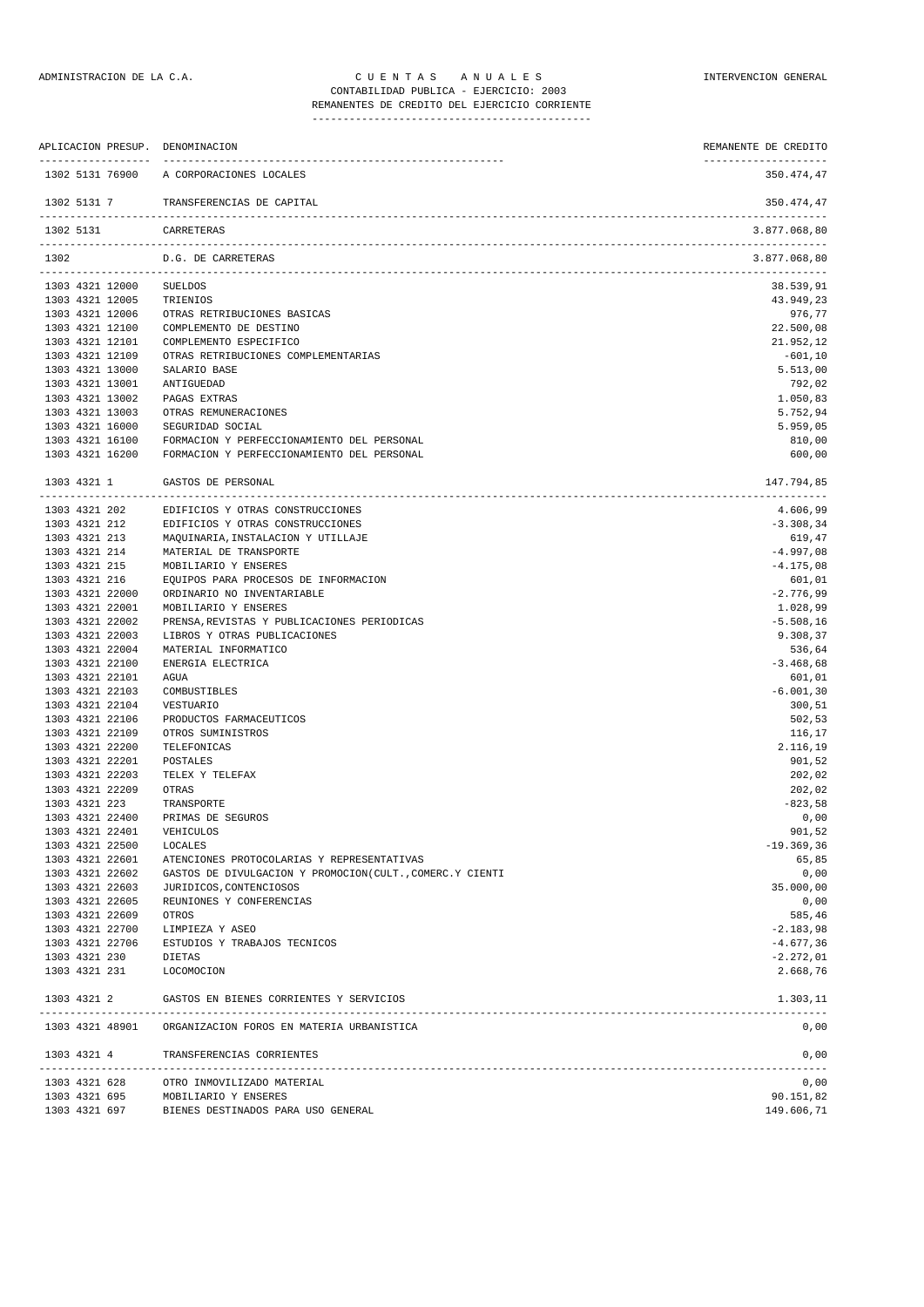| APLICACION PRESUP. DENOMINACION |                                                                         | REMANENTE DE CREDITO                 |
|---------------------------------|-------------------------------------------------------------------------|--------------------------------------|
| 1303 4321 698                   | OTRO INMOVILIZADO MATERIAL                                              | --------------------<br>1.351.059,65 |
| 1303 4321 6                     | INVERSIONES REALES                                                      | 1.590.818,18                         |
|                                 | 1303 4321 76953 DOCUMENTOS DE PLANEAMIENTO MUNICIPAL EJERCICIOS ANTERIO | 1.116.721,93                         |
| 1303 4321 7                     | TRANSFERENCIAS DE CAPITAL                                               | 1.116.721,93                         |
| 1303 4321                       | URBANISMO                                                               | 2.856.638,07                         |
| 1303                            | D.G. DE URBANISMO                                                       | 2.856.638,07                         |
| 1304 5132 12000                 | SUELDOS                                                                 | 53.752,76                            |
| 1304 5132 12005                 | TRIENIOS                                                                | 34.773,48                            |
| 1304 5132 12006                 | OTRAS RETRIBUCIONES BASICAS                                             | 1.031,15                             |
| 1304 5132 12100                 | COMPLEMENTO DE DESTINO                                                  | 30.995,17                            |
| 1304 5132 12101                 | COMPLEMENTO ESPECIFICO                                                  | 44.246,65                            |
| 1304 5132 12109                 | OTRAS                                                                   | $-1.644,44$                          |
| 1304 5132 13000                 | SALARIO BASE                                                            | $-1,74$                              |
| 1304 5132 13001                 | ANTIGUEDAD                                                              | $-852,06$                            |
| 1304 5132 13002                 | PAGAS EXTRAS                                                            | $-142,30$                            |
| 1304 5132 13003                 | OTRAS REMUNERACIONES                                                    | 7.974,02                             |
| 1304 5132 15100                 | PERSONAL FUNCIONARIO                                                    | 0,00                                 |
| 1304 5132 16000                 | SEGURIDAD SOCIAL                                                        | 48.160,12                            |
| 1304 5132 16100                 | FORMACION Y PERFECCIONAMIENTO DEL PERSONAL                              | $-150,00$                            |
| 1304 5132 16200                 | FORMACION Y PERFECCIONAMIENTO DEL PERSONAL                              | 600,00                               |
| 1304 5132 1                     | GASTOS DE PERSONAL                                                      | 218.742,81                           |
| 1304 5132 202                   | EDIFICIOS Y OTRAS CONSTRUCCIONES                                        | -985,64                              |
|                                 |                                                                         |                                      |
| 1304 5132 205                   | MOBILIARIO Y ENSERES                                                    | 60,10                                |
| 1304 5132 212                   | EDIFICIOS Y OTRAS CONSTRUCCIONES                                        | $-21,18$                             |
| 1304 5132 213                   | MAQUINARIA, INSTALACION Y UTILLAJE                                      | $-9,50$                              |
| 1304 5132 214                   | MATERIAL DE TRANSPORTE                                                  | $-1.301,79$                          |
| 1304 5132 215                   | MOBILIARIO Y ENSERES                                                    | $-1.341,26$                          |
| 1304 5132 216                   | EQUIPOS PARA PROCESOS DE INFORMACION                                    | 120,20                               |
| 1304 5132 22000                 | ORDINARIO NO INVENTARIABLE                                              | $-5.373, 25$                         |
| 1304 5132 22001                 | MOBILIARIO Y ENSERES                                                    | 75,00                                |
| 1304 5132 22002                 | PRENSA, REVISTAS Y PUBLICACIONES PERIODICAS                             | $-1.478,63$                          |
| 1304 5132 22003                 | LIBROS Y OTRAS PUBLICACIONES                                            | 1.005,06                             |
| 1304 5132 22004                 | MATERIAL INFORMATICO                                                    | 834,11                               |
| 1304 5132 22100                 | ENERGIA ELECTRICA                                                       | $-1.857, 37$                         |
| 1304 5132 22103                 | COMBUSTIBLES                                                            | $-3.476,54$                          |
| 1304 5132 22104                 | VESTUARIO                                                               | 899,23                               |
| 1304 5132 22109                 | OTROS SUMINISTROS                                                       | 388,47                               |
| 1304 5132 22200                 | TELEFONICAS                                                             | 1.060,73                             |
| 1304 5132 22201                 | POSTALES                                                                | 40,48                                |
| 1304 5132 223                   | TRANSPORTE                                                              | $-594,30$                            |
| 1304 5132 22403                 | OTROS RIESGOS                                                           | 60,10                                |
| 1304 5132 22500                 | LOCALES                                                                 | $-4.623, 26$                         |
| 1304 5132 22601                 | ATENCIONES PROTOCOLARIAS Y REPRESENTATIVAS                              | 128,02                               |
| 1304 5132 22602                 | GASTOS DE DIVULGACION Y PROMOCION(CULT., COMERC.Y CIENTI                | 0,00                                 |
| 1304 5132 22603                 | JURIDICOS, CONTENCIOSOS.GASTOS DIVERSOS                                 | -589,22                              |
| 1304 5132 22604                 | REMUNERACIONES A AGENTES MEDIADORES INDEPENDIENTES                      | 261,46                               |
| 1304 5132 22605                 | REUNIONES Y CONFERENCIAS                                                | 0,00                                 |

1304 5132 22700 LIMPIEZA Y ASEO -3.096,88 1304 5132 22706 ESTUDIOS Y TRABAJOS TECNICOS 13.559,05 1304 5132 22709 OTROS 5.914,85 1304 5132 230 DIETAS -4.347,83 1304 5132 231 LOCOMOCION 29,97 1304 5132 239 OTRAS INDEMNIZACIONES 4.484,92 1304 5132 2 GASTOS EN BIENES CORRIENTES Y SERVICIOS 1.998,79

1304 5132 44900 CONVENIO RENFE 0,00 1304 5132 44901 FOMENTO. PROMOCION TRANSPORTE AEREO EN AEROPUERTO DE ZA 0,85 1304 5132 46900 AYUDAS LINEAS DEFICITARIAS A ENTIDADES LOCALES 0,00

-------------------------------------------------------------------------------------------------------------------------------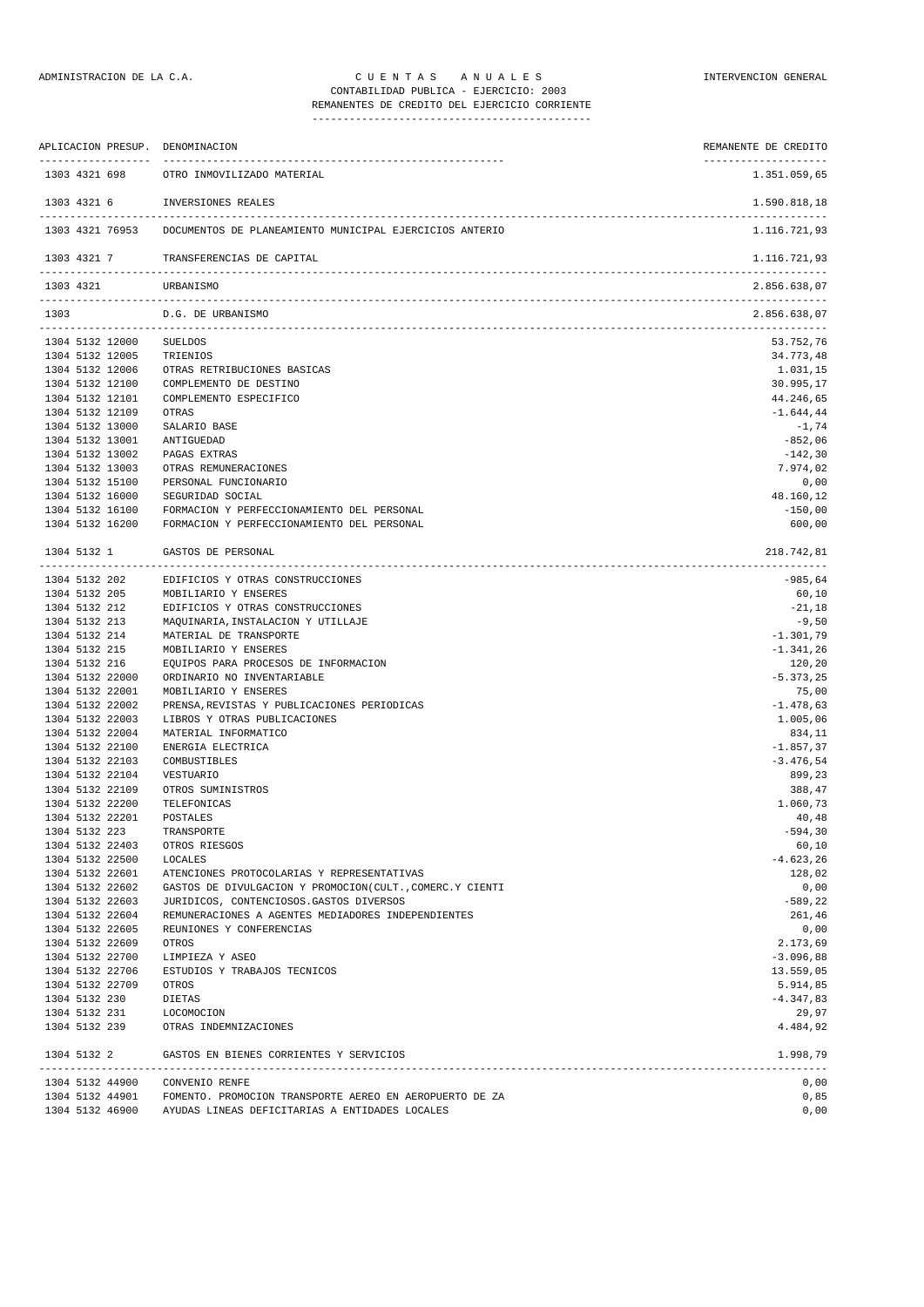# ADMINISTRACION DE LA C.A. C U E N T A S A N U A L E S INTERVENCION GENERAL CONTABILIDAD PUBLICA - EJERCICIO: 2003

REMANENTES DE CREDITO DEL EJERCICIO CORRIENTE

|      |               | APLICACION PRESUP. | DENOMINACION                                             | REMANENTE DE CREDITO                     |
|------|---------------|--------------------|----------------------------------------------------------|------------------------------------------|
|      |               | 1304 5132 46901    | AYUDAS ENTIDADES LOCALES PROM TRANSPORTE                 | 10,12                                    |
|      |               | 1304 5132 47900    | ESTABLECIM. SERV. REGULARES VIAJEROS. CONTRATOS-PROGRAMA | 19.661,09                                |
|      |               | 1304 5132 47901    | AYUDAS LINEAS DEFICITARIAS DE VIAJEROS                   | 13.279,82                                |
|      |               | 1304 5132 48900    | AYUDAS A ASOC. EMPRESARIALES Y ORG. SINDICALES DE TRANS  | 9.462,27                                 |
|      |               | 1304 5132 48901    | AYUDAS A ORGANISMOS RELACIONADOS CON EL TRANSPORTE TERR  | 0,00                                     |
|      |               | 1304 5132 48902    | FUND TRANSPIRENAICA-TRAVESIA CENTRAL PIR                 | 0,00                                     |
|      | 1304 5132 4   |                    | TRANSFERENCIAS CORRIENTES                                | 42.414,15                                |
|      | 1304 5132 690 |                    | TERRENOS Y BIENES NATURALES                              | 4.437,65                                 |
|      | 1304 5132 693 |                    | MAQUINARIA, INSTALACIONES Y UTILLAJE                     | 26.982,46                                |
|      | 1304 5132 697 |                    | BIENES DESTINADOS PARA USO GENERAL                       | 33.375,98                                |
|      | 1304 5132 699 |                    | INMOVILIZADO INMATERIAL                                  | 0,00                                     |
|      | 1304 5132 6   |                    | INVERSIONES REALES                                       | 64.796,09                                |
|      |               | 1304 5132 74901    | ESTACION INTERMODAL DELICIAS                             | 2.103.542,37                             |
|      |               | 1304 5132 74902    | ZARAGOZA ALTA VELOCIDAD 2002.REC PROPIOS                 | 0,00                                     |
|      |               | 1304 5132 76900    | EQUIPAMIENTOS AUXILIARES DEL TRANSPORTE                  | 63.004,05                                |
|      |               | 1304 5132 76902    | AYUDAS AL ESTABLECIMIENTO DE ESTACIONES                  | 308.626,69                               |
|      |               | 1304 5132 76903    | ESTUDIOS Y CREACION CONSORCIO INTERMODAL DE TRANSPORTES  | 66.866,14                                |
|      |               | 1304 5132 77901    | AYUDAS RENOVACION VEHICULOS AFECTOS A LINEAS REGULARES   | 0,00                                     |
|      |               | 1304 5132 78903    | AYUDAS EN SEGURIDAD AL SECTOR DEL TAXI                   | 71.690,94                                |
|      | 1304 5132 7   |                    | TRANSFERENCIAS DE CAPITAL                                | 2.613.730,19<br>------------------------ |
|      | 1304 5132     |                    | TRANSPORTES Y COMUNICACIONES                             | 2.941.682,03                             |
| 1304 |               |                    | D.G. DE TRANSPORTES Y COMUNICACIONES                     | 2.941.682.03                             |
|      |               | 1305 4311 12000    | <b>SUELDOS</b>                                           | 31.983,82                                |
|      |               | 1305 4311 12005    | TRIENIOS                                                 | 46.746,58                                |
|      |               | 1305 4311 12006    | OTRAS RETRIBUCIONES BASICAS                              | 986,47                                   |
|      |               | 1305 4311 12100    | COMPLEMENTO DE DESTINO                                   | 26.873,56                                |
|      |               | 1305 4311 12101    | COMPLEMENTO ESPECIFICO                                   | 48.689,46                                |
|      |               | 1305 4311 12109    | OTRAS                                                    | 2.058,81                                 |
|      |               | 1305 4311 13000    | SALARIO BASE                                             | 3.606,48                                 |
|      |               | 1305 4311 13001    | ANTIGUEDAD                                               | 652,12                                   |
|      |               | 1305 4311 13002    | PAGAS EXTRAS                                             | 442,48                                   |
|      |               | 1305 4311 13003    | OTRAS REMUNERACIONES                                     | 5.155,10                                 |
|      |               | 1305 4311 16000    | SEGURIDAD SOCIAL                                         | 27.265,24                                |
|      |               | 1305 4311 16100    | FORMACION Y PERFECCIONAMIENTO DEL PERSONAL               | 675,00                                   |
|      |               | 1305 4311 16200    | FORMACION Y PERFECCIONAMIENTO DEL PERSONAL               | 600,00                                   |
|      | 1305 4311 1   |                    | GASTOS DE PERSONAL                                       | 195.735,12                               |
|      | 1305 4311 205 |                    | MOBILIARIO Y ENSERES                                     | 713,00                                   |
|      | 1305 4311 212 |                    | EDIFICIOS Y OTRAS CONSTRUCCIONES                         | 76.171,95                                |
|      | 1305 4311 213 |                    | MAQUINARIA, INSTALACION Y UTILLAJE                       | 311,31                                   |
|      | 1305 4311 214 |                    | MATERIAL DE TRANSPORTE                                   | $-5.023, 26$                             |
|      | 1305 4311 215 |                    | MOBILIARIO Y ENSERES                                     | 16.346,34                                |
|      | 1305 4311 216 |                    | EQUIPOS PARA PROCESOS DE INFORMACION                     | 662,70                                   |
|      |               | 1305 4311 22000    | ORDINARIO NO INVENTARIABLE                               | $-4.130,76$                              |
|      |               | 1305 4311 22001    | MOBILIARIO Y ENSERES                                     | 244,09                                   |
|      |               | 1305 4311 22002    | PRENSA, REVISTAS Y PUBLICACIONES PERIODICAS              | $-4.627,99$                              |
|      |               | 1305 4311 22003    | LIBROS Y OTRAS PUBLICACIONES                             | $-1.553,52$                              |
|      |               | 1305 4311 22004    | MATERIAL INFORMATICO                                     | $-190,99$                                |
|      |               | 1305 4311 22100    | ENERGIA ELECTRICA                                        | $-6.980,58$                              |
|      |               | 1305 4311 22101    | AGUA                                                     | $-413,63$                                |
|      |               | 1305 4311 22103    | COMBUSTIBLES                                             | $-5.994, 37$                             |
|      |               | 1305 4311 22104    | VESTUARIO                                                | 962,00                                   |
|      |               | 1305 4311 22106    | PRODUCTOS FARMACEUTICOS                                  | 60,00                                    |
|      |               | 1305 4311 22109    | OTROS SUMINISTROS                                        | $-1.060,90$                              |
|      |               | 1305 4311 22200    | TELEFONICAS                                              | 436,00                                   |
|      |               | 1305 4311 22201    | POSTALES                                                 | 601,00                                   |
|      |               | 1305 4311 22203    | COMUNICACIONES                                           | 0,00                                     |
|      |               | 1305 4311 22209    | COMUNICACIONES                                           | 0,00                                     |
|      | 1305 4311 223 |                    | TRANSPORTE                                               | 250,98                                   |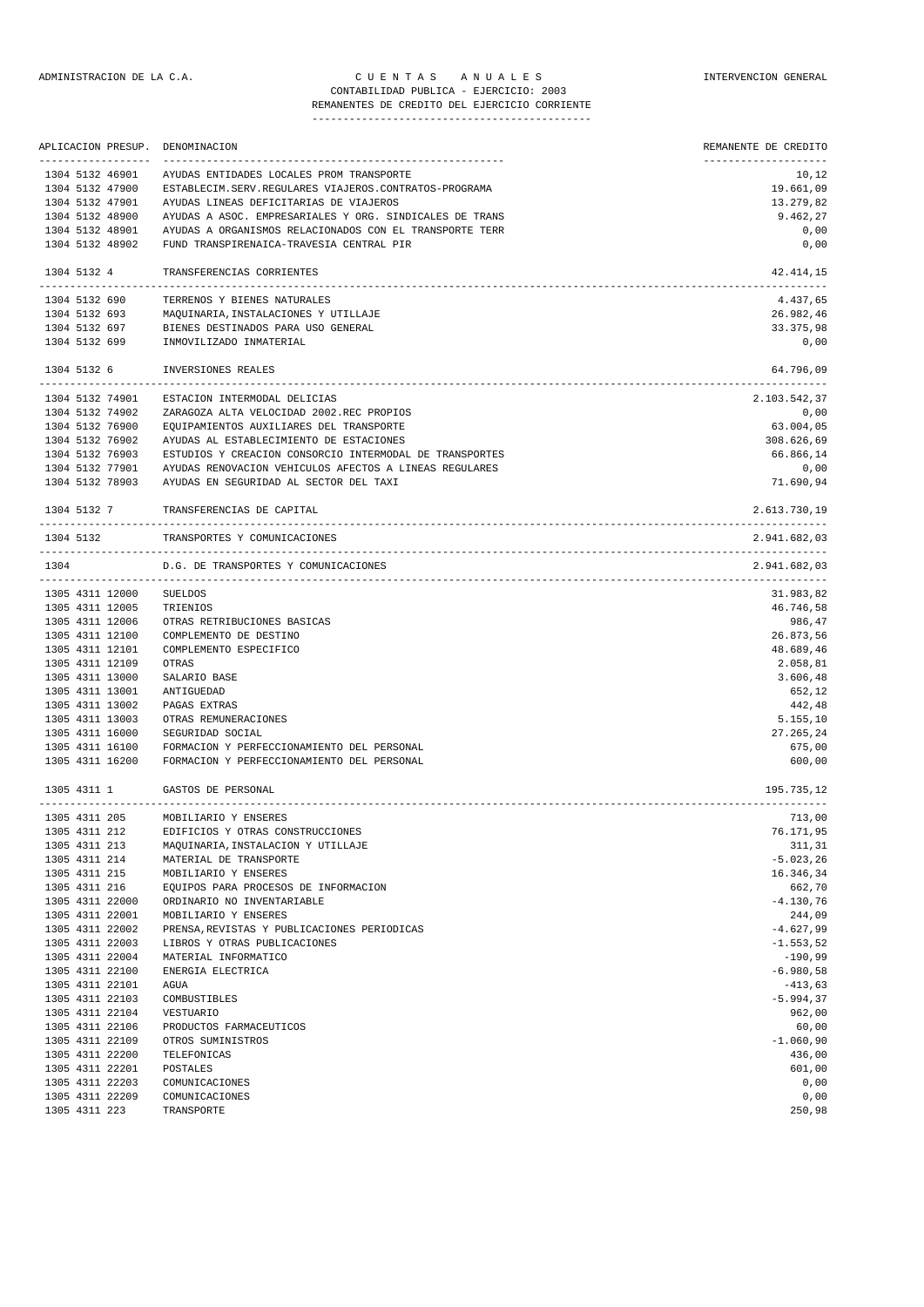| APLICACION PRESUP.<br>----------------- | DENOMINACION                                                         | REMANENTE DE CREDITO             |
|-----------------------------------------|----------------------------------------------------------------------|----------------------------------|
| 1305 4311 22400                         | EDIFICIOS Y LOCALES                                                  | --------------------<br>3.044,95 |
| 1305 4311 22500                         | LOCALES                                                              | $-76.600,88$                     |
| 1305 4311 22502                         | ESTATALES                                                            | $-516, 15$                       |
| 1305 4311 22601                         | ATENCIONES PROTOCOLARIAS Y REPRESENTATIVAS                           | 176,07                           |
| 1305 4311 22602                         | GASTOS DE DIVULGACION Y PROMOCION (CULT., COMERC.Y CIENTI            | 0,00                             |
| 1305 4311 22603                         | JURIDICOS, CONTENCIOSOS                                              | 1.995,46                         |
| 1305 4311 22604                         | REMUNERACIONES A AGENTES MEDIADORES INDEPENDIENTES                   | 30.849,53                        |
| 1305 4311 22605                         | REUNIONES Y CONFERENCIAS                                             | 0,00                             |
| 1305 4311 22609                         | OTROS                                                                | 2.156,02<br>543,74               |
| 1305 4311 22700<br>1305 4311 22701      | LIMPIEZA Y ASEO<br>TRABAJOS REALIZADOS POR OTRAS EMPRESAS            | $-26.534,91$                     |
| 1305 4311 22706                         | ESTUDIOS Y TRABAJOS TECNICOS                                         | 5,00                             |
| 1305 4311 22709                         | OTROS                                                                | $-75,92$                         |
| 1305 4311 230                           | DIETAS                                                               | 4.647,56                         |
| 1305 4311 231                           | LOCOMOCION                                                           | 1.800,56                         |
| 1305 4311 239                           | OTRAS INDEMNIZACIONES                                                | 601,00                           |
| 1305 4311 25100                         | FINANCIADOS CON RECURSOS PROPIOS                                     | 1.202,00                         |
| 1305 4311 2                             | GASTOS EN BIENES CORRIENTES Y SERVICIOS                              | 10.077,40                        |
|                                         | 1305 4311 44900 A EMPRESA PUBLICA                                    | 1.038.487,24                     |
| 1305 4311 4                             | TRANSFERENCIAS CORRIENTES                                            | 1.038.487,24                     |
| 1305 4311 622                           | EDIFICIOS Y OTRAS CONSTRUCCIONES                                     | 0,00                             |
| 1305 4311 625                           | MOBILIARIO Y ENSERES                                                 | 0,00                             |
| 1305 4311 626                           | EQUIPOS PARA PROCESOS DE INFORMACION                                 | 0,00                             |
| 1305 4311 627                           | BIENES DESTINADOS PARA USO GENERAL                                   | 0,00                             |
| 1305 4311 628                           | OTRO INMOVILIZADO MATERIAL                                           | 0,00                             |
| 1305 4311 629                           | INMOVILIZADO INMATERIAL                                              | 0,00                             |
| 1305 4311 649<br>1305 4311 692          | INMOVILIZADO INMATERIAL<br>EDIFICIOS Y OTRAS CONSTRUCCIONES          | 4.214,76<br>245.796,00           |
| 1305 4311 694                           | MATERIAL DE TRANSPORTE                                               | 15.734,80                        |
| 1305 4311 695                           | MOBILIARIO Y ENSERES                                                 | 25.873,60                        |
| 1305 4311 696                           | EQUIPOS PARA PROCESOS DE INFORMACION                                 | 14.583,71                        |
| 1305 4311 697                           | BIENES DESTINADOS PARA USO GENERAL                                   | 5.716.136,47                     |
| 1305 4311 698                           | OTRO INMOVILIZADO MATERIAL                                           | 26.279,23                        |
| 1305 4311 699                           | INMOVILIZADO INMATERIAL                                              | 71.151,63                        |
| 1305 4311 6                             | INVERSIONES REALES                                                   | 6.119.770,20<br>---------        |
| 1305 4311 74900                         | A EMPRESA PUBLICA                                                    | 7.301,11                         |
| 1305 4311 76253                         | ACTUACION SUELO INDUSTRIAL Y POLIGONOS,                              | 0,00                             |
| 1305 4311 76254                         | ACTUACIONES SUELO RESIDENCIAL CC.LL.                                 | 0,00                             |
| 1305 4311 76452                         | PROMOCION PBCA DE VVDAS EN CORP. LOCALES                             | 0,00                             |
| 1305 4311 76952                         | PROMOC. PUBLICA VIVIENDAS EN CC.LL.                                  | 0,00                             |
| 1305 4311 76953                         | ACTUACION SUELO INDUSTRIAL Y POLIGONOS,                              | 154.533,90                       |
| 1305 4311 76954<br>1305 4311 78206      | ACTUACIONES SUELO RESIDENCIAL CC.LL.<br>PLAN VIVIENDA 2002-2005. (E) | 7.618,30<br>0,00                 |
| 1305 4311 78400                         | PLAN VIVIENDAS 1992-1995                                             | 15.038,16                        |
| 1305 4311 78401                         | SUBVENCIONES 4%                                                      | 296.539,42                       |
| 1305 4311 78403                         | PLAN VIVIENDAS 1996-1999                                             | 1.798.545,22                     |
| 1305 4311 78404                         | PLAN VIVIENDA 1998-2001                                              | 2.612.037,21                     |
| 1305 4311 78406                         | PLAN VIVIENDA 2002-2005 (REC.FINALISTAS)                             | $-1.625.830,72$                  |
| 1305 4311 78900                         | SUBVENCIONES A FAMILIAS DEL PLAN DE VIVIENDA 1992-1995               | 22.532,32                        |
| 1305 4311 78902                         | SUBV. A FAMILIAS FINANCIADAS CON R.P.                                | $-3.471,62$                      |
| 1305 4311 78903                         | SUBVENCIONES A FAMILIAS DEL PLAN DE VIVIENDA 1996-1999               | 238.212,98                       |
| 1305 4311 78904                         | SUBVENCIONES A FAMILIAS DEL PLAN DE VIVIENDA 1998-2001               | 436.366,30                       |
| 1305 4311 78906                         | PLAN DE VIVIENDA 2002-2005                                           | $-1.420.000,00$                  |
| 1305 4311 78970                         | AYUDAS DAÑOS INUNDACIONES 2003                                       | 1.500.000,00                     |
| 1305 4311 7                             | TRANSFERENCIAS DE CAPITAL                                            | 4.039.422,58                     |
| 1305 4311 819                           | COMPRA DE ACCIONES Y PARTICIPACIONES DEL SECTOR PÚBLICO              | 0,80                             |
|                                         | 1205 4211 0 ACTIVOS EINAMOTEDOS                                      | 0.90                             |

| 1305 4311 8 | ACTIVOS FINANCIEROS                     | 0.80          |
|-------------|-----------------------------------------|---------------|
| 1305 4311   | PROMOCION Y ADMINISTRACION DE VIVIENDAS | 11.403.493,34 |
|             |                                         |               |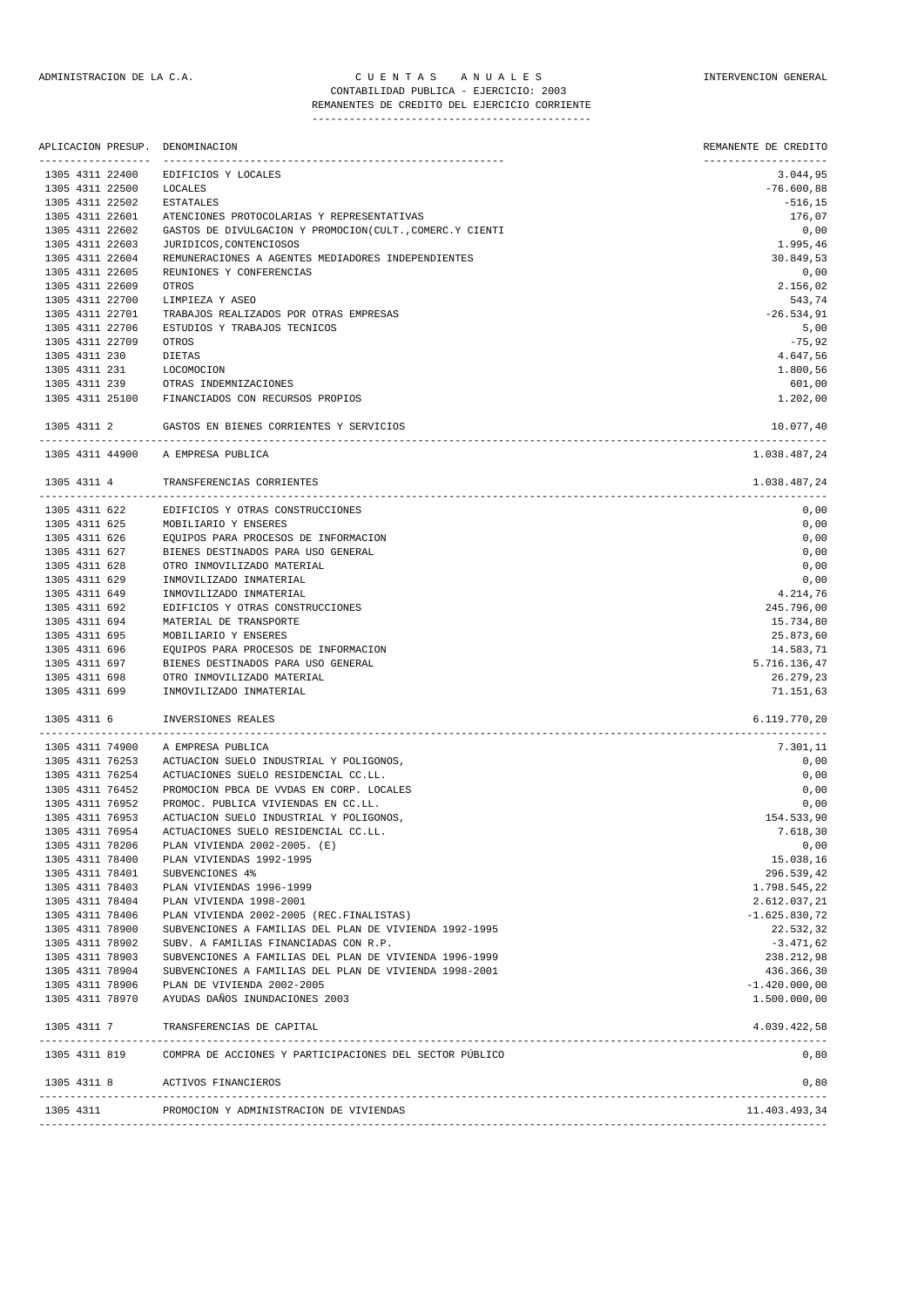# ADMINISTRACION DE LA C.A. CUENTAS ANUALES CONSTANTERVENCION GENERAL CONTABILIDAD PUBLICA - EJERCICIO: 2003

# REMANENTES DE CREDITO DEL EJERCICIO CORRIENTE

| 1305 4323 12005 | -----------------<br>1305 4323 12000 | <b>SUELDOS</b>                                                           | -------------------- |
|-----------------|--------------------------------------|--------------------------------------------------------------------------|----------------------|
|                 |                                      |                                                                          | 12.978,92            |
|                 |                                      | TRIENIOS                                                                 | 22.879,79            |
|                 | 1305 4323 12006                      | OTRAS RETRIBUCIONES BASICAS                                              | 536,22               |
|                 | 1305 4323 12100                      | COMPLEMENTO DE DESTINO                                                   | 14.046,78            |
|                 | 1305 4323 12101                      | COMPLEMENTO ESPECIFICO                                                   | 12.719,92            |
|                 | 1305 4323 13000                      | SALARIO BASE                                                             | 8.922,01             |
|                 | 1305 4323 13001                      | ANTIGUEDAD                                                               | 31,18                |
|                 | 1305 4323 13002                      | PAGAS EXTRAS                                                             | 1.394,28             |
|                 | 1305 4323 13003                      | OTRAS REMUNERACIONES                                                     | 3.891,42             |
|                 | 1305 4323 15100                      | PERSONAL FUNCIONARIO                                                     | 1.725,29             |
|                 | 1305 4323 16000                      | SEGURIDAD SOCIAL                                                         | 18.037,45            |
|                 | 1305 4323 16100                      | FORMACION Y PERFECCIONAMIENTO DEL PERSONAL                               | $-390,00$            |
|                 | 1305 4323 16200                      | FORMACION Y PERFECCIONAMIENTO DEL PERSONAL                               | 900,00               |
| 1305 4323 1     |                                      | GASTOS DE PERSONAL                                                       | 97.673,26            |
|                 | 1305 4323 203                        | MAQUINARIA, INSTALACION Y UTILLAJE                                       | 150,00               |
| 1305 4323 212   |                                      | EDIFICIOS Y OTRAS CONSTRUCCIONES                                         | $-40,58$             |
| 1305 4323 213   |                                      | MAQUINARIA, INSTALACION Y UTILLAJE                                       | 853,04               |
| 1305 4323 214   |                                      | MATERIAL DE TRANSPORTE                                                   | $-3.523,00$          |
| 1305 4323 215   |                                      | MOBILIARIO Y ENSERES                                                     | 2.916,59             |
| 1305 4323 216   |                                      | EQUIPOS PARA PROCESOS DE INFORMACION                                     | 301,00               |
|                 | 1305 4323 22000                      | ORDINARIO NO INVENTARIABLE                                               | 1.974,93             |
|                 | 1305 4323 22001                      | MOBILIARIO Y ENSERES                                                     | 405,39               |
|                 | 1305 4323 22002                      | PRENSA, REVISTAS Y PUBLICACIONES PERIODICAS                              | $-569,53$            |
|                 | 1305 4323 22003                      | LIBROS Y OTRAS PUBLICACIONES                                             | 1.450,54             |
|                 | 1305 4323 22004                      | MATERIAL INFORMATICO                                                     | 792,38               |
|                 | 1305 4323 22100                      | ENERGIA ELECTRICA                                                        | $-8.820, 84$         |
|                 | 1305 4323 22101<br>1305 4323 22102   | AGUA                                                                     | $-389, 35$           |
|                 | 1305 4323 22103                      | GAS<br>COMBUSTIBLES                                                      | 30,00<br>$-89, 85$   |
|                 | 1305 4323 22104                      | VESTUARIO                                                                | $-243, 47$           |
|                 | 1305 4323 22106                      | PRODUCTOS FARMACEUTICOS                                                  | 90,05                |
|                 | 1305 4323 22109                      | OTROS SUMINISTROS                                                        | 901,14               |
|                 | 1305 4323 22200                      | TELEFONICAS                                                              | 2.461,52             |
|                 | 1305 4323 22201                      | POSTALES                                                                 | 617,00               |
| 1305 4323 223   |                                      | TRANSPORTE                                                               | $-38,08$             |
|                 | 1305 4323 22400                      | EDIFICIOS Y LOCALES                                                      | 120,00               |
|                 | 1305 4323 22500                      | LOCALES                                                                  | 745,74               |
|                 | 1305 4323 22601                      | ATENCIONES PROTOCOLARIAS Y REPRESENTATIVAS                               | 0,00                 |
|                 | 1305 4323 22605                      | REUNIONES Y CONFERENCIAS                                                 | 0,00                 |
|                 | 1305 4323 22609                      | OTROS                                                                    | 514,25               |
|                 | 1305 4323 22700                      | LIMPIEZA Y ASEO                                                          | $-207,84$            |
|                 | 1305 4323 22701                      | SEGURIDAD                                                                | $-1.461,49$          |
|                 | 1305 4323 22706                      | ESTUDIOS Y TRABAJOS TECNICOS                                             | 402,19               |
|                 | 1305 4323 22709                      | OTROS                                                                    | 191,94               |
| 1305 4323 230   |                                      | DIETAS                                                                   | 999,66               |
| 1305 4323 231   |                                      | LOCOMOCION                                                               | 1.168,62             |
| 1305 4323 2     |                                      | GASTOS EN BIENES CORRIENTES Y SERVICIOS                                  | 1.701,95             |
| 1305 4323 622   |                                      | EDIFICIOS Y OTRAS CONSTRUCCIONES                                         | 0,00                 |
| 1305 4323 672   |                                      | EDIFICIOS Y OTRAS CONSTRUCCIONES                                         | 1.202.024,21         |
| 1305 4323 692   |                                      | EDIFICIOS Y OTRAS CONSTRUCCIONES                                         | 2.993.545,09         |
| 1305 4323 693   |                                      | MAQUINARIA, INSTALACIONES Y UTILLAJE                                     | 39,75                |
| 1305 4323 694   |                                      | MATERIAL DE TRANSPORTE                                                   | 319,78               |
| 1305 4323 695   |                                      | MOBILIARIO Y ENSERES                                                     | 18.030,36            |
| 1305 4323 699   |                                      | INMOVILIZADO INMATERIAL                                                  | 167.615,89           |
| 1305 4323 6     |                                      | INVERSIONES REALES                                                       | 4.381.575,08         |
|                 |                                      | -----------------                                                        |                      |
|                 | 1305 4323 76250<br>1305 4323 76401   | AYUDAS REHABILITACION ARQUITECTONICA<br>ACTUACIONES AREAS REHABILITACION | 0,00<br>1.416.263,24 |
|                 | 1305 4323 76950                      | AYUDAS REHABILITACION ARQUITECTONICA                                     | 525.836,11           |
|                 | 1305 4323 76980                      | INFRAESTR LOCALES-DAñOS POR INUNDACIONES                                 | 0,00                 |
|                 | 1305 4323 78401                      | PLAN VIVIENDA 1996-1999 FIN.RECURS. FIN.                                 | $-270.683,39$        |
|                 | 1305 4323 78402                      | LESIONES ESTRUCTURALES                                                   | 3.828.276,54         |
|                 | 1305 4323 78403                      | PLAN VIVIENDA 1998/2001                                                  | 2.362.634,18         |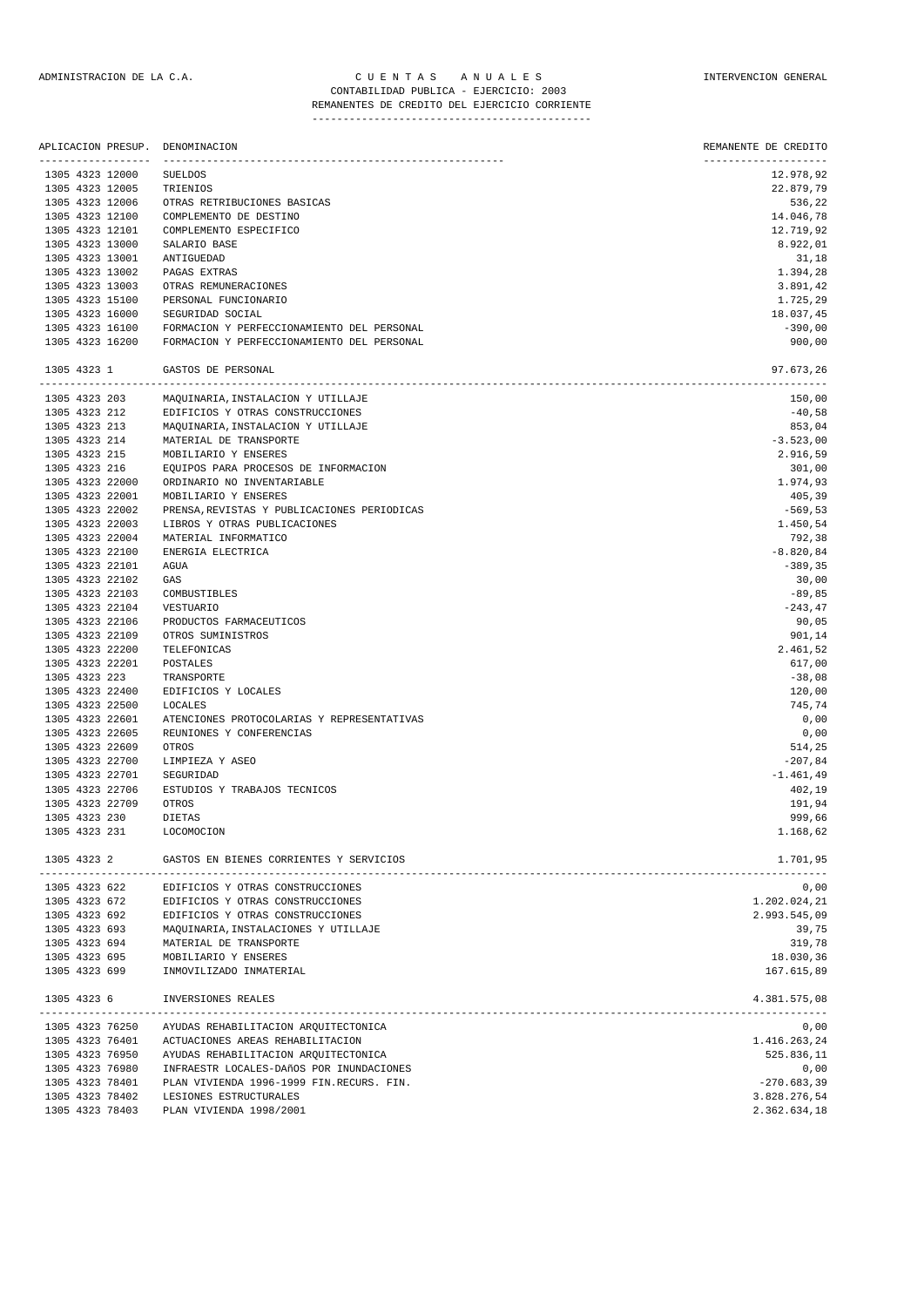1320 4323 ARQUITECTURA Y REHABILITACION 0,00

#### ADMINISTRACION DE LA C.A. CUENTAS ANUALES A CONSTRUENCION GENERAL CONTABILIDAD PUBLICA - EJERCICIO: 2003 REMANENTES DE CREDITO DEL EJERCICIO CORRIENTE

| APLICACION PRESUP. DENOMINACION |                                                                        | REMANENTE DE CREDITO               |
|---------------------------------|------------------------------------------------------------------------|------------------------------------|
| 1305 4323 78405                 | PLAN VIVIENDA 2002-2005 FIN. RECURS.FINA                               | ---------------<br>$-1.149.258,54$ |
| 1305 4323 78905                 | PLAN VIVIENDA 2002-2005.- FINANC. R.P.                                 | $-1.111.156,07$                    |
| 1305 4323 78910                 | OTRAS AYUDAS COMPLEMENTARIAS REHABILITACION AROUITECTON                | 1.381.915,28                       |
| 1305 4323 78920                 | ACTUAC. REHABIL. CON ENTIDADES SOCIALES                                | 0,00                               |
| 1305 4323 78950                 | AYUDAS REHABILITACION PLANES VIVIENDA-DGA                              | 4.819.434,33                       |
| 1305 4323 78980                 | DAÑOS POR INUNDACIONES Y OTROS FENOMENOS                               | 2.955.475,61                       |
|                                 | 1305 4323 7 TRANSFERENCIAS DE CAPITAL<br>----------------------------- | 14.758.737,29                      |
|                                 | 1305 4323 AROUITECTURA Y REHABILITACION                                | 19.239.687,58                      |
| 1305                            | DIRECCION GENERAL DE VIVIENDA Y REHABILITACION                         | 30.643.180,92                      |
|                                 | 1320 4311 620 TERRENOS Y BIENES NATURALES                              | 0,00                               |
|                                 | 1320 4311 622 EDIFICIOS Y OTRAS CONSTRUCCIONES                         | 0.00                               |
|                                 | 1320 4311 627 BIENES DESTINADOS PARA USO GENERAL                       | 0,00                               |
|                                 | 1320 4311 649 INMOVILIZADO INMATERIAL                                  | 0,00                               |
| 1320 4311 698                   | OTRO INMOVILIZADO MATERIAL                                             | 0,00                               |
| 1320 4311 699                   | INMOVILIZADO INMATERIAL                                                | 0,00                               |
| 1320 4311 6                     | INVERSIONES REALES                                                     | 0,00                               |
|                                 | 1320 4311 76253 ACTUACION SUELO INDUSTRIAL Y POLIGONOS,                | 0,00                               |
|                                 | 1320 4311 76254 ACTUACIONES SUELO RESIDENCIAL CC.LL.                   | 0,00                               |
|                                 | 1320 4311 7 TRANSFERENCIAS DE CAPITAL                                  | 0,00                               |
|                                 | 1320 4311 PROMOCION Y ADMINISTRACION DE VIVIENDAS                      | 0,00                               |
|                                 | 1320 4323 622 EDIFICIOS Y OTRAS CONSTRUCCIONES                         | 0.00                               |
|                                 | 1320 4323 699 INMOVILIZADO INMATERIAL                                  | 0,00                               |
|                                 | 1320 4323 6 INVERSIONES REALES                                         | 0,00                               |
|                                 |                                                                        |                                    |

1320 4323 76250 AYUDAS REHABILITACION ARQUITECTONICA 0,00 1320 4323 7 TRANSFERENCIAS DE CAPITAL 0,00 -------------------------------------------------------------------------------------------------------------------------------

1320 INSTITUTO DEL SUELO Y LA VIVIENDA DE ARAGON 0,00 ------------------------------------------------------------------------------------------------------------------------------- DEPARTAMENTO 13 OBRAS PUBLICAS, URBANISMO Y TRANSPORTES 41.992.203,24

-------------------------------------------------------------------------------------------------------------------------------

-------------------------------------------------------------------------------------------------------------------------------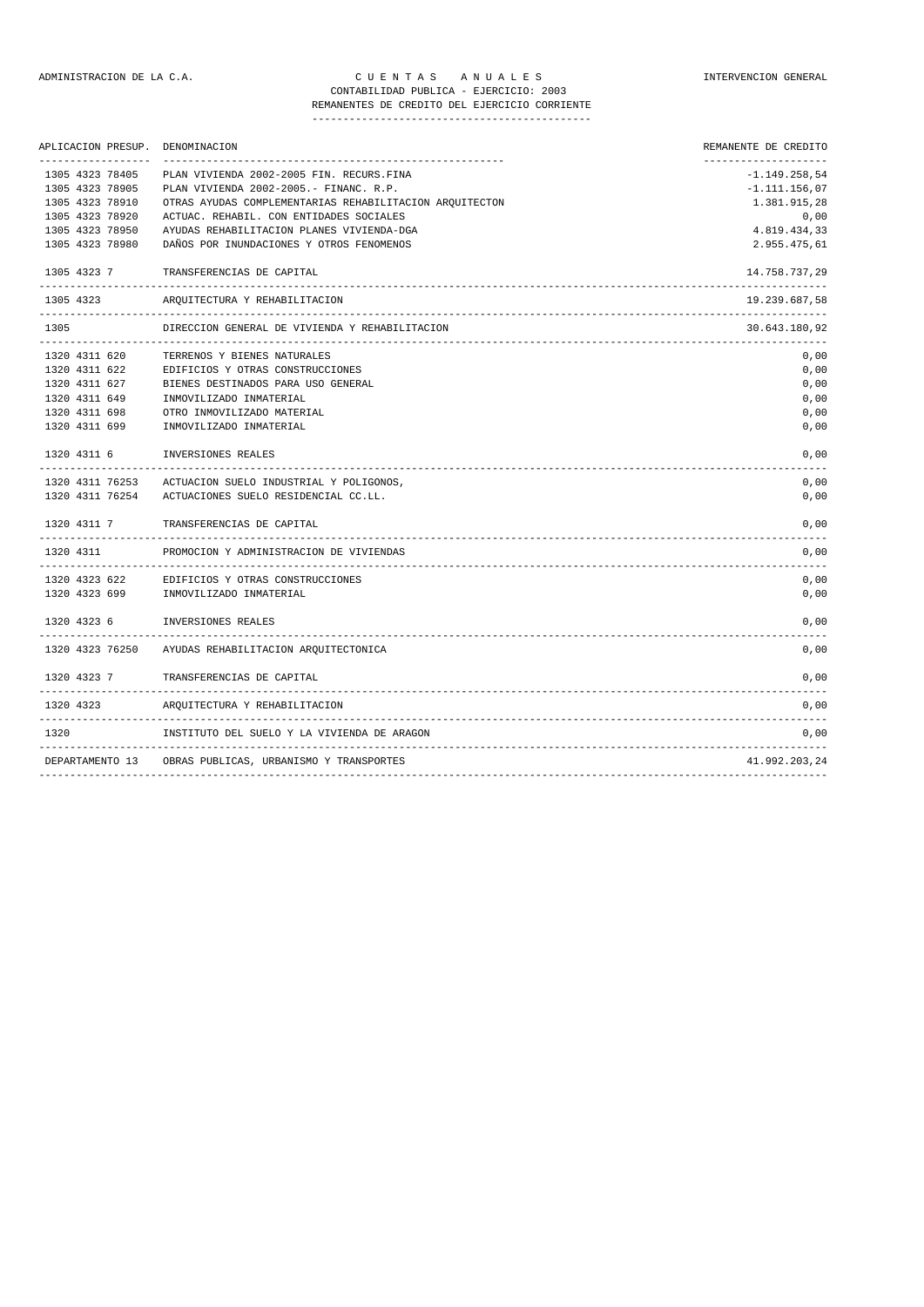### ADMINISTRACION DE LA C.A. CUENTAS ANUALES ANIDADES INTERVENCION GENERAL CONTABILIDAD PUBLICA - EJERCICIO: 2003 REMANENTES DE CREDITO DEL EJERCICIO CORRIENTE

|                                       | APLICACION PRESUP. DENOMINACION                                    | REMANENTE DE CREDITO           |
|---------------------------------------|--------------------------------------------------------------------|--------------------------------|
| ------------------<br>1401 7111 10000 | RETRIBUCIONES BASICAS                                              | --------------------<br>735,48 |
| 1401 7111 10001                       | OTRAS REMUNERACIONES                                               | -698,76                        |
| 1401 7111 11000                       | RETRIBUCIONES BASICAS                                              | 3.656,16                       |
| 1401 7111 11001                       | OTRAS REMUNERACIONES                                               | 5.404,94                       |
| 1401 7111 12000                       | <b>SUELDOS</b>                                                     | 25.335,91                      |
| 1401 7111 12005                       | TRIENIOS                                                           | 6.330, 43                      |
| 1401 7111 12006                       | OTRAS RETRIBUCIONES BASICAS                                        | 436,74                         |
| 1401 7111 12100                       | COMPLEMENTO DE DESTINO                                             | 18.436,44                      |
| 1401 7111 12101                       | COMPLEMENTO ESPECIFICO                                             | 27.662,94                      |
| 1401 7111 16000                       | SEGURIDAD SOCIAL                                                   | 18.692,51                      |
| 1401 7111 1                           | GASTOS DE PERSONAL                                                 | 105.992,79                     |
| 1401 7111 204                         | MATERIAL DE TRANSPORTE                                             | 500,00                         |
| 1401 7111 215                         | MOBILIARIO Y ENSERES                                               | 838,45                         |
| 1401 7111 22000                       | ORDINARIO NO INVENTARIABLE                                         | $-512,78$                      |
| 1401 7111 22001                       | MOBILIARIO Y ENSERES                                               | 1.800,00                       |
| 1401 7111 22002                       | PRENSA, REVISTAS Y PUBLICACIONES PERIODICAS                        | 5.766,87                       |
| 1401 7111 22003                       | LIBROS Y OTRAS PUBLICACIONES                                       | 3.100,00                       |
| 1401 7111 22004                       | MATERIAL INFORMATICO                                               | 1.000,00                       |
| 1401 7111 22109                       | OTROS SUMINISTROS                                                  | 1.128,77                       |
| 1401 7111 223                         | TRANSPORTE                                                         | 1,800,00                       |
| 1401 7111 22601                       | ATENCIONES PROTOCOLARIAS Y REPRESENTATIVAS                         | 2.287,99                       |
| 1401 7111 22602                       | GASTOS DE DIVULGACION Y PROMOCION(CULT., COMERC.Y CIENTI           | 873,99                         |
| 1401 7111 22605<br>1401 7111 22609    | REUNIONES Y CONFERENCIAS                                           | 100,00                         |
| 1401 7111 22706                       | OTROS<br>ESTUDIOS Y TRABAJOS TECNICOS                              | 50,00<br>2.000,00              |
| 1401 7111 22709                       | OTROS                                                              | 200,00                         |
| 1401 7111 230                         | DIETAS                                                             | 825,81                         |
| 1401 7111 231                         | LOCOMOCION                                                         | 3.519,29                       |
| 1401 7111 2                           | GASTOS EN BIENES CORRIENTES Y SERVICIOS                            | 25.278,39                      |
| 1401 7111                             | SERVICIOS GENERALES (DE AGRICULTURA )                              | 131.271,18                     |
| 1401 7122 12000                       | <b>SUELDOS</b>                                                     | 86.192,11                      |
| 1401 7122 12005                       | TRIENIOS                                                           | 101.334,10                     |
| 1401 7122 12006                       | OTRAS RETRIBUCIONES BASICAS                                        | 16.238,19                      |
| 1401 7122 12100                       | COMPLEMENTO DE DESTINO                                             | 94.575,13                      |
| 1401 7122 12101                       | COMPLEMENTO ESPECIFICO                                             | 60.191,45                      |
| 1401 7122 12109                       | OTRAS                                                              | 8.062,72                       |
| 1401 7122 13000                       | SALARIO BASE                                                       | 25.820,63                      |
| 1401 7122 13001                       | ANTIGUEDAD                                                         | 578,45                         |
| 1401 7122 13002                       | PAGAS EXTRAS                                                       | 1.849,34                       |
| 1401 7122 13003                       | OTRAS REMUNERACIONES                                               | 1.803,55                       |
| 1401 7122 13101                       | OTRAS REMUNERACIONES                                               | 0,00                           |
| 1401 7122 15100                       | PERSONAL FUNCIONARIO                                               | 2.000,00                       |
| 1401 7122 16000                       | SEGURIDAD SOCIAL                                                   | 29.925,75                      |
| 1401 7122 16100                       | FORMACION Y PERFECCIONAMIENTO DEL PERSONAL                         | 910,00                         |
| 1401 7122 16109                       | OTROS                                                              | 37.000,00                      |
| 1401 7122 16200                       | FORMACION Y PERFECCIONAMIENTO DEL PERSONAL                         | 1.000,00                       |
| 1401 7122 16201<br>1401 7122 16209    | ECONOMATOS Y COMEDORES<br>OTROS. GASTOS SOCIALES PERSONAL LABORAL  | 565,61<br>$-20.591, 33$        |
| 1401 7122 1                           | GASTOS DE PERSONAL                                                 | 447.455,70                     |
| 1401 7122 202                         | ______________________________<br>EDIFICIOS Y OTRAS CONSTRUCCIONES | $-494,12$                      |
| 1401 7122 203                         | MAQUINARIA, INSTALACION Y UTILLAJE                                 | $-2.205,10$                    |
| 1401 7122 205                         | MOBILIARIO Y ENSERES                                               | $-2.635,52$                    |
| 1401 7122 212                         | EDIFICIOS Y OTRAS CONSTRUCCIONES                                   | 172.193,50                     |
| 1401 7122 213                         | MAQUINARIA, INSTALACION Y UTILLAJE                                 | 105.543,12                     |

1401 7122 214 MATERIAL DE TRANSPORTE -95.769,62

1401 7122 22002 PRENSA,REVISTAS Y PUBLICACIONES PERIODICAS -17.952,82 1401 7122 22002 FRENSA, REVISIÃO I FOBLICACIONES FERIODICAS -<br>1401 7122 22003 LIBROS Y OTRAS PUBLICACIONES -4.966,59

1401 7122 215 MOBILIARIO Y ENSERES -26.728,89 1401 7122 216 EQUIPOS PARA PROCESOS DE INFORMACION -158,84 1401 7122 22000 ORDINARIO NO INVENTARIABLE 27.170,92 1401 7122 22001 MOBILIARIO Y ENSERES -25.201,38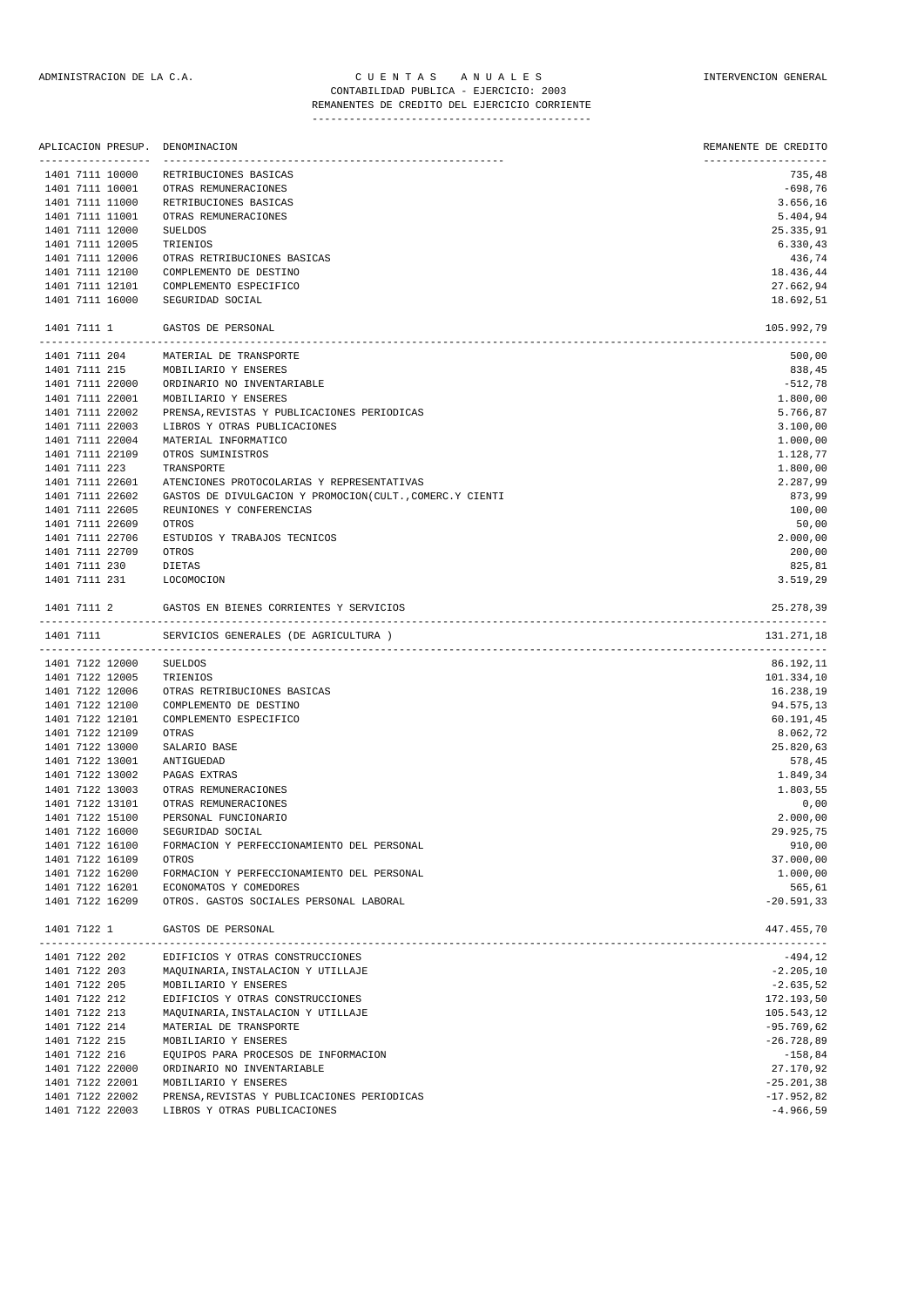|                 | APLICACION PRESUP. | DENOMINACION                                                             | REMANENTE DE CREDITO                     |
|-----------------|--------------------|--------------------------------------------------------------------------|------------------------------------------|
|                 | 1401 7122 22004    | MATERIAL INFORMATICO                                                     | 1.727,12                                 |
|                 | 1401 7122 22100    | ENERGIA ELECTRICA                                                        | 119.297,14                               |
| 1401 7122 22101 |                    | AGUA                                                                     | $-526,87$                                |
|                 | 1401 7122 22102    | GAS                                                                      | 20.136,43                                |
|                 | 1401 7122 22103    | COMBUSTIBLES                                                             | $-230.118,55$                            |
|                 | 1401 7122 22104    | <b>VESTUARIO</b>                                                         | $-7.194,63$                              |
|                 | 1401 7122 22106    | PRODUCTOS FARMACEUTICOS                                                  | 504,58                                   |
|                 | 1401 7122 22109    | OTROS SUMINISTROS                                                        | $-22.559,07$                             |
|                 | 1401 7122 22200    | TELEFONICAS                                                              | 102.194,08                               |
|                 | 1401 7122 22201    | POSTALES                                                                 | 44.852,00                                |
| 1401 7122 223   |                    | TRANSPORTE                                                               | $-3.751,19$                              |
|                 | 1401 7122 22403    | OTROS RIESGOS                                                            | 128,42                                   |
|                 | 1401 7122 22500    | LOCALES                                                                  | $-19.732,63$                             |
|                 |                    | CANONES. GASTOS DIVERSOS                                                 |                                          |
|                 | 1401 7122 22600    |                                                                          | 0,00                                     |
|                 | 1401 7122 22601    | ATENCIONES PROTOCOLARIAS Y REPRESENTATIVAS                               | 2,53                                     |
|                 | 1401 7122 22602    | GASTOS DE DIVULGACION Y PROMOCION(CULT., COMERC.Y CIENTI                 | 53.216,14                                |
|                 | 1401 7122 22603    | JURIDICOS, CONTENCIOSOS                                                  | 2.143,96                                 |
|                 | 1401 7122 22605    | REUNIONES Y CONFERENCIAS                                                 | 464,35                                   |
|                 | 1401 7122 22609    | OTROS                                                                    | 986,53                                   |
|                 | 1401 7122 22700    | LIMPIEZA Y ASEO                                                          | 83.640,01                                |
|                 | 1401 7122 22701    | SEGURIDAD                                                                | $-9.039,45$                              |
|                 | 1401 7122 22705    | PROCESOS ELECTORALES                                                     | 7.147,75                                 |
|                 | 1401 7122 22706    | ESTUDIOS Y TRABAJOS TECNICOS                                             | $-32.677,46$                             |
|                 | 1401 7122 22709    | OTROS                                                                    | 1.429,35                                 |
| 1401 7122 230   |                    | <b>DIETAS</b>                                                            | $-168.269,11$                            |
| 1401 7122 231   |                    | LOCOMOCION                                                               | $-5.389,70$                              |
| 1401 7122 250   |                    | GASTOS PRUEBAS SELECTIVAS                                                | 300,00                                   |
|                 | 1401 7122 25100    | FINANCIADOS CON RECURSOS PROPIOS                                         | $-10.643,04$                             |
| 1401 7122 2     |                    | GASTOS EN BIENES CORRIENTES Y SERVICIOS                                  | 57.063,35                                |
|                 | 1401 7122 44900    | CAMARAS AGRARIAS                                                         | --------------------------------<br>0,00 |
|                 | 1401 7122 46900    | APOYO A ACTIVIDADES AGRARIAS DE AYUNTAMIENTOS                            | 231,75                                   |
|                 | 1401 7122 47400    | ESTADISTICA AGRARIA                                                      | 1.446,00                                 |
|                 | 1401 7122 48400    | ESTADISTICA AGRARIA                                                      | 64.617,00                                |
|                 | 1401 7122 48900    | ACTIVIDADES AGRARIAS                                                     | 0,00                                     |
|                 | 1401 7122 48901    | ESTADISTICA AGRARIA                                                      | 0,00                                     |
| 1401 7122 4     |                    | TRANSFERENCIAS CORRIENTES                                                | 66.294,75                                |
| 1401 7122 692   |                    | EDIFICIOS Y OTRAS CONSTRUCCIONES                                         | 27.525,95                                |
| 1401 7122 693   |                    | MAQUINARIA, INSTALACIONES Y UTILLAJE                                     | 7.480,01                                 |
| 1401 7122 694   |                    | MATERIAL DE TRANSPORTE                                                   | 258.621,29                               |
| 1401 7122 695   |                    | MOBILIARIO Y ENSERES                                                     | 38.836,38                                |
| 1401 7122 699   |                    | INMOVILIZADO MATERIAL                                                    | 5.273,00                                 |
|                 |                    |                                                                          |                                          |
| 1401 7122 6     |                    | INVERSIONES REALES                                                       | 337.736,63                               |
| 1401 7122       |                    | COORDINAC.Y GESTION DE SERVICIOS AGRARIOS<br>--------------------------- | 908.550,43                               |
|                 |                    | 1401 7128 47800 POLITICA AGRARIA COMUNITARIA                             | 128.292,55                               |
|                 |                    | 1401 7128 4 TRANSFERENCIAS CORRIENTES                                    | 128.292,55                               |
|                 |                    |                                                                          |                                          |
|                 |                    | 1401 7128 687 BIENES DESTINADOS PARA USO GENERAL                         | 8.218,62                                 |
|                 | 1401 7128 689      | INMOVILIZADO INMATERIAL                                                  | 2.930,33                                 |
| 1401 7128 6     |                    | INVERSIONES REALES                                                       | 11.148,95                                |
| 1401 7128       |                    | POLITICA AGRARIA COMUNITARIA                                             | 139.441,50                               |
| 1401            |                    | SECRETARIA GENERAL TECNICA                                               | 1.179.263,11                             |
|                 | 1402 5311 77950    | MODERNIZACION DE EXPLOTACIONES AGRARIAS                                  | 0,00                                     |
| 1402 5311 7     |                    | TRANSFERENCIAS DE CAPITAL                                                | 0,00                                     |
|                 |                    |                                                                          |                                          |

1402 5311 MEJORA DE ESTRUCTURAS AGRARIAS Y DESARROLLO RURAL 0,00 -------------------------------------------------------------------------------------------------------------------------------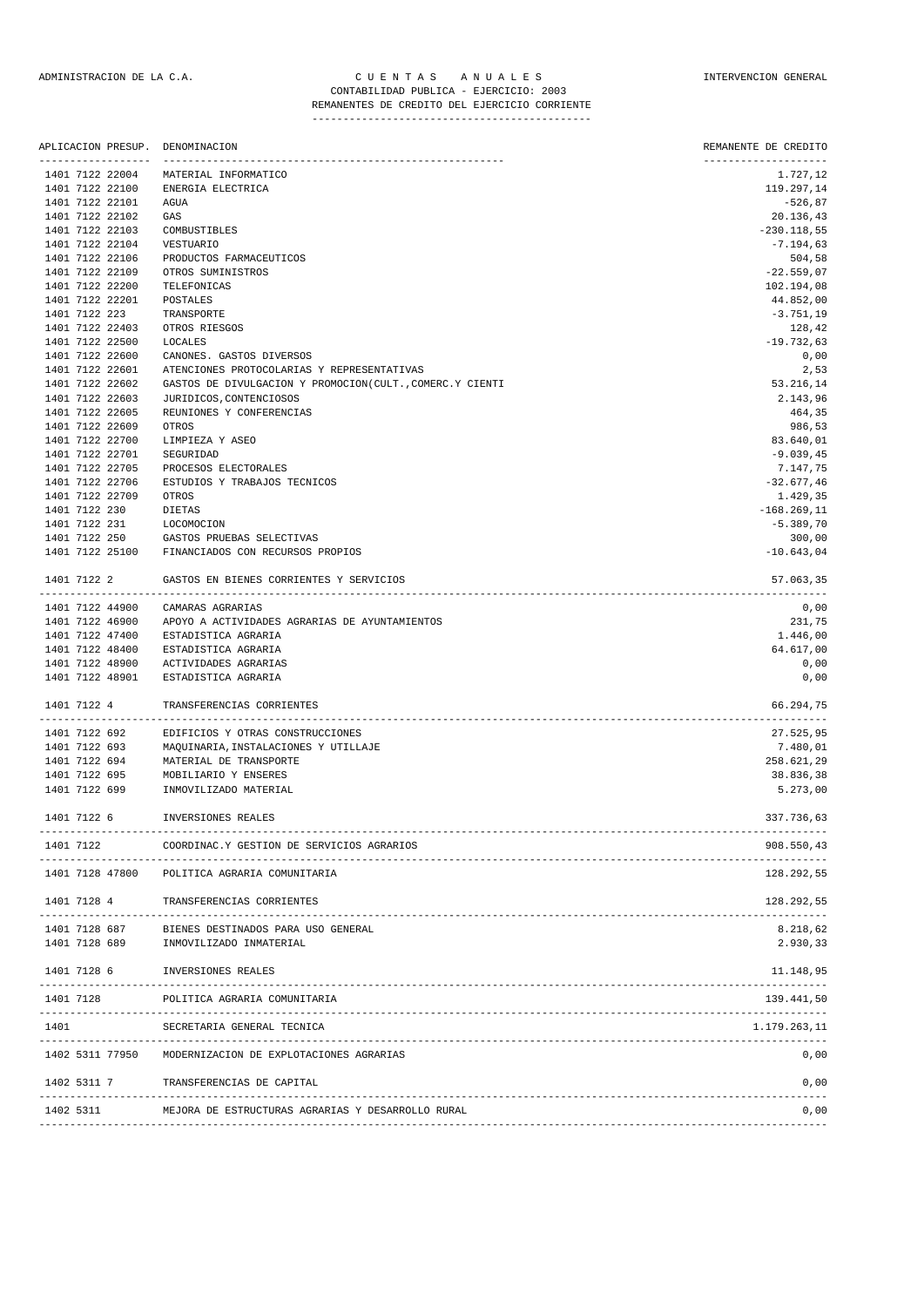#### ADMINISTRACION DE LA C.A. CHE N T A S A N U A L E S INTERVENCION GENERAL CONTABILIDAD PUBLICA - EJERCICIO: 2003 REMANENTES DE CREDITO DEL EJERCICIO CORRIENTE

--------------------------------------------- APLICACION PRESUP. DENOMINACION REMANENTE DE CREDITO ------------------ ------------------------------------------------------- -------------------- 1402 5331 627 BIENES DESTINADOS PARA USO GENERAL 0,00 1402 5331 6 INVERSIONES REALES 0,00 ------------------------------------------------------------------------------------------------------------------------------- 1402 5331 PROTECCION Y MEJORA DEL MEDIO NATURAL 0,00 ------------------------------------------------------------------------------------------------------------------------------- 1402 7123 12000 SUELDOS 59.410,77<br>1402 7123 12005 TRIENIOS --1.283.30 1402 7123 12005 TRIENIOS -1.283,30 1402 7123 12006 OTRAS RETRIBUCIONES BASICAS 4.536,76 1402 7123 12100 COMPLEMENTO DE DESTINO 54.114,92 COMPLEMENTO ESPECIFICO<br>OTRAS 1402 7123 12109 OTRAS -8.588,70 1402 7123 13000 SALARIO BASE 29.833,24 1402 7123 13001 ANTIGUEDAD 19.746,47 1402 7123 13002 PAGAS EXTRAS 6.777,21 1402 7123 13002 PAGAS EXTRAS 6.777,21 1402 7123 13003 OTRAS REMUNERACIONES OTRAS REMUNERACIONES 1102 7123 15100 PERSONAL FUNCIONARIO 1.759,60<br>1402 7123 15100 PERSONAL FUNCIONARIO 1.759,60 1402 7123 16000 SEGURIDAD SOCIAL 65.347,62 1402 7123 1 GASTOS DE PERSONAL 303.795,59 ------------------------------------------------------------------------------------------------------------------------------- 1402 7123 212 EDIFICIOS Y OTRAS CONSTRUCCIONES 3.550,80 1402 7123 213 MAQUINARIA,INSTALACION Y UTILLAJE -3.555,68 1402 7123 214 MATERIAL DE TRANSPORTE 360,00 1402 7123 215 MOBILIARIO Y ENSERES 443,80 1402 7123 216 EQUIPOS PARA PROCESOS DE INFORMACION -2.773,98 1402 7123 22000 ORDINARIO NO INVENTARIABLE 9.189,76 1402 7123 22001 MOBILIARIO Y ENSERES -307,77 1402 7123 22002 PRENSA,REVISTAS Y PUBLICACIONES PERIODICAS 381,13 1402 7123 22003 LIBROS Y OTRAS PUBLICACIONES 390,00 1402 7123 22004 MATERIAL INFORMATICO 1.800,00 1102 7123 22100 ENERGIA ELECTRICA -378,88<br>1402 7123 22100 ENERGIA ELECTRICA -378,88<br>1402 7123 22101 AGUA -373.51 1402 7123 22101 AGUA -373,51 1402 7123 22103 COMBUSTIBLES 105,42 1402 7123 22104 VESTUARIO 6,09 1402 7123 22109 OTROS SUMINISTROS -1.143,25 1402 7123 22200 TELEFONICAS -2.456,08<br>1402 7123 22200 TELEFONICAS -2.456,08 1402 7123 22201 POSTALES 270,00 1402 7123 223 TRANSPORTE 672,01 1402 7123 22500 LOCALES 2.150,46 1402 7123 22601 ATENCIONES PROTOCOLARIAS Y REPRESENTATIVAS 879,28 1402 7123 22605 REUNIONES Y CONFERENCIAS 415,00 1402 7123 22700 LIMPIEZA Y ASEO -4.661,90<br>1402 7123 22703 POSTALES -4.661,90 1402 7123 22703 POSTALES -2.975,11<br>1402 7123 22709 - OTROS -2.975,11 1402 7123 22709 OTROS 1402 7123 230 DIETAS -3.325,47 1402 7123 231 LOCOMOCION 779,54 1402 7123 25100 FINANCIADOS CON RECURSOS PROPIOS 605,00 1402 7123 2 GASTOS EN BIENES CORRIENTES Y SERVICIOS 1.328,36 ------------------------------------------------------------------------------------------------------------------------------- 1402 7123 41900 CONVENIO TELEDETECCION FEGA 0,00 1402 7123 46800 CERTAMENES GANADEROS 3.720,04 1402 7123 46900 CERTAMENES GANADEROS (1999), 18 3.720,04 3.720,04 3.720,04 3.720,04 3.720,04 3.720,04 3.720,04<br>1402 7123 47400 AYUDAS NACIONALES COMPLEMENTARIAS PAC 1402 7123 47400 AYUDAS NACIONALES COMPLEMENTARIAS PAC 1402 7123 47401 PLAN EET (ELIMINACION HARINAS) 0,00

1402 7123 47900 PLAN EET (ELIMINACION HARINAS) 0,00 1402 7123 48800 CERTAMENES GANADEROS 1.513,74<br>1402 7123 48901 CERTAMENES GANADEROS 1.513.74

1402 7123 48902 CONVENIO ASOC. AVICOLA ARAGON 0,01 1402 7123 48903 CONVENIO ASOCIACIONES GANADERAS 0,36 1402 7123 4 TRANSFERENCIAS CORRIENTES 30.567,11

1402 7123 627 BIENES DESTINADOS PARA USO GENERAL 0,00 1402 7123 647 BIENES DESTINADOS PARA USO GENERAL 1.200.965,71 1402 7123 692 EDIFICIOS Y OTRAS CONSTRUCCIONES 586.519,43

1402 7123 622 EDIFICIOS Y OTRAS CONSTRUCCIONES

1402 7123 48901 CERTAMENES GANADEROS 1.513,74

-------------------------------------------------------------------------------------------------------------------------------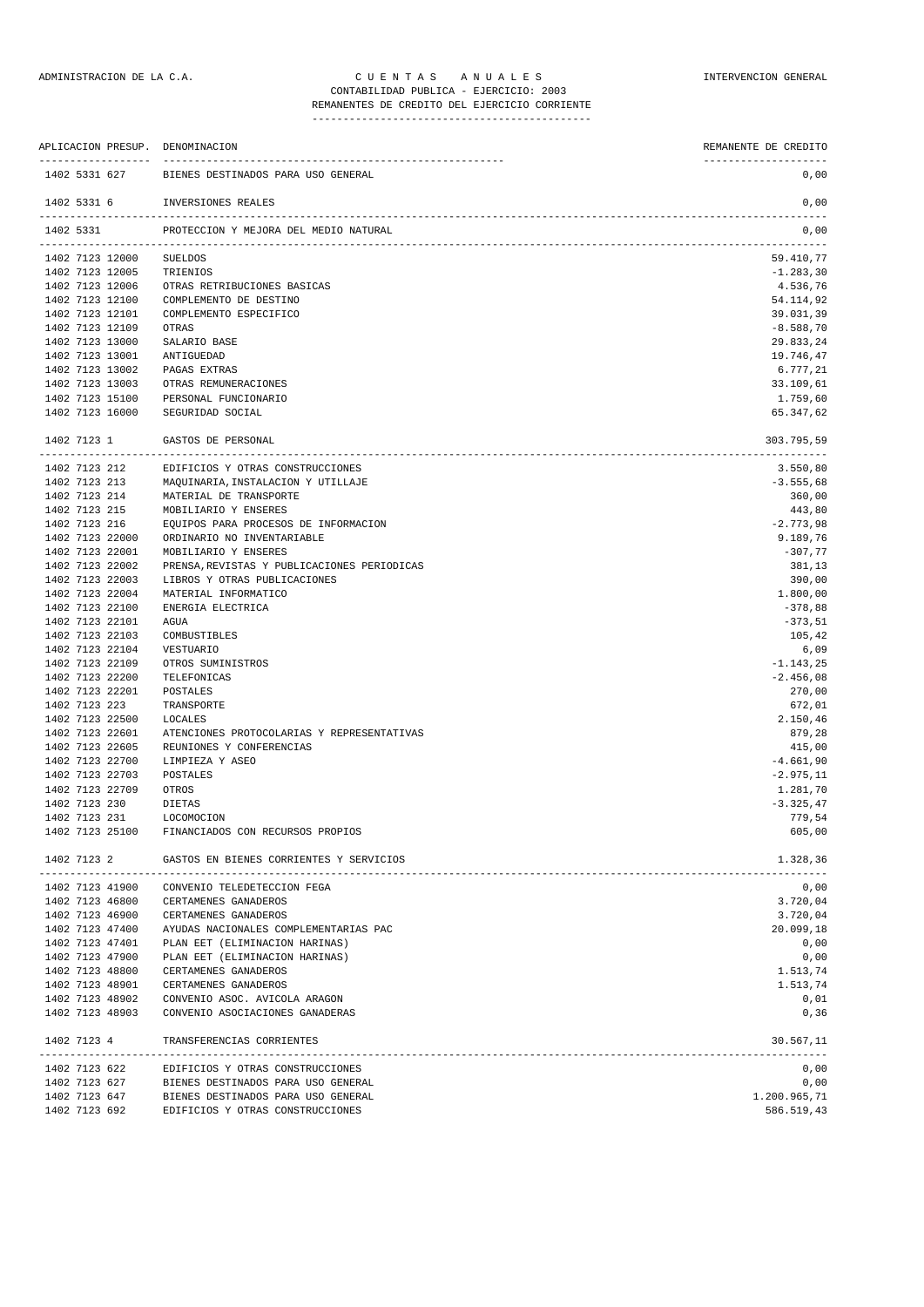|               |                                |                                    | APLICACION PRESUP. DENOMINACION                          | REMANENTE DE CREDITO<br>----------- |
|---------------|--------------------------------|------------------------------------|----------------------------------------------------------|-------------------------------------|
|               | 1402 7123 695                  |                                    | MOBILIARIO Y ENSERES                                     | 73,04                               |
| 1402 7123 697 |                                |                                    | BIENES DESTINADOS PARA USO GENERAL                       | 4.197,58                            |
| 1402 7123 699 |                                |                                    | INMOVILIZADO INMATERIAL                                  | 7.942,00                            |
|               | 1402 7123 6                    |                                    | INVERSIONES REALES                                       | 1.799.697,76                        |
|               |                                | 1402 7123 77402                    | GANADERIA EXTENSIVA - CONCURSOS Y SUBAST                 | 122.156,19                          |
|               |                                | 1402 7123 77403                    | PROGRAMA APICOLA (COF. MAPA)                             | 6.445,72                            |
|               |                                | 1402 7123 77404                    | PROGRAMAS ABANDONO PRODUCCION LECHERA                    | 20.365,43                           |
|               |                                | 1402 7123 77405                    | PROGRAMAS MEJORA CALIDAD LECHERA                         | $-18.553,72$                        |
|               |                                | 1402 7123 77406                    | INDEMNIZACION ERRAD. ENF. ANIMALES                       | 1.239.801,65                        |
|               |                                | 1402 7123 77407                    | APOYO A.D.S.                                             | 1.257.376,97                        |
|               |                                | 1402 7123 77408                    | AYUDA TRANSITORIA FRUTOS SECOS                           | 5.048.486,00                        |
|               |                                | 1402 7123 77801                    | PLANES REESTRUCTURACION VIÑEDO                           | 346.286,19                          |
|               |                                | 1402 7123 77803<br>1402 7123 77805 | PROGRAMA APICOLA (U.E.)<br>PROGRAM MEJORA CALIDAD LECHE  | 11.915,74<br>0,00                   |
|               |                                | 1402 7123 77806                    | MEJORA COMPETITIVIDAD AGRARIA                            | 92.753,11                           |
|               |                                | 1402 7123 77807                    | APOYO ADS                                                | 15.064,16                           |
|               |                                | 1402 7123 77900                    | PROGRAMA APICOLA                                         | $-14.605, 25$                       |
|               |                                | 1402 7123 77901                    | PLAN EET SEGURO RECOGIDA CADAVERES ANIMALES              | 725.960,34                          |
|               |                                | 1402 7123 77950                    | MEJORA COMPETITIVIDAD AGRARIA                            | 92.753,11                           |
|               |                                | 1402 7123 77951                    | AYUDAS GANADERIA                                         | 131.349,50                          |
|               |                                | 1402 7123 77955                    | INDEMNIZACION SACRIFICIO ANIMALES                        | $-73.650,33$                        |
|               |                                | 1402 7123 77956                    | APOYO A.D.S.                                             | 1.505,08                            |
|               | 1402 7123 7                    |                                    | TRANSFERENCIAS DE CAPITAL                                | 9.005.409,89                        |
| --------      | 1402 7123                      |                                    | PRODUCCION AGRARIA Y GESTION AYUDAS                      | 11.140.798,71                       |
| 1402          |                                |                                    | D.G. DE PRODUCCION AGRARIA                               | 11.140.798,71                       |
|               |                                | 1403 7121 12000                    | <b>SUELDOS</b>                                           | 16.996,12                           |
|               |                                | 1403 7121 12005                    | TRIENIOS                                                 | 37.358,03                           |
|               |                                | 1403 7121 12006                    | OTRAS RETRIBUCIONES BASICAS                              | $-551,01$                           |
|               |                                | 1403 7121 12100                    | COMPLEMENTO DE DESTINO                                   | 14.599,23                           |
|               |                                | 1403 7121 12101                    | COMPLEMENTO ESPECIFICO                                   | 17.508,37                           |
|               |                                | 1403 7121 13000                    | SALARIO BASE                                             | 874,70                              |
|               |                                | 1403 7121 13001                    | ANTIGUEDAD                                               | 141,88                              |
|               |                                | 1403 7121 13002                    | PAGAS EXTRAS                                             | 237,89                              |
|               |                                | 1403 7121 13003                    | OTRAS REMUNERACIONES                                     | 555,66                              |
|               |                                | 1403 7121 15100<br>1403 7121 16000 | PERSONAL FUNCIONARIO<br>SEGURIDAD SOCIAL                 | 2.000,00<br>27.358,21               |
|               |                                |                                    |                                                          |                                     |
|               | 1403 7121 1                    |                                    | GASTOS DE PERSONAL                                       | 117.079,08<br>-----------------     |
|               | 1403 7121 202                  |                                    | EDIFICIOS Y OTRAS CONSTRUCCIONES                         | 16.202,12                           |
|               | 1403 7121 215                  |                                    | MOBILIARIO Y ENSERES                                     | $-179,64$                           |
| 1403 7121 216 |                                |                                    | EQUIPOS PARA PROCESOS DE INFORMACION                     | 3.000,00                            |
|               |                                | 1403 7121 22000                    | ORDINARIO NO INVENTARIABLE                               | 4.152,65                            |
|               |                                | 1403 7121 22001                    | MOBILIARIO Y ENSERES                                     | $-11.742,79$                        |
|               |                                | 1403 7121 22002                    | PRENSA, REVISTAS Y PUBLICACIONES PERIODICAS              | $-429, 48$                          |
|               |                                | 1403 7121 22003<br>1403 7121 22100 | LIBROS Y OTRAS PUBLICACIONES<br>ENERGIA ELECTRICA        | 1.463,60<br>4.300,00                |
|               |                                | 1403 7121 22103                    | COMBUSTIBLES                                             | $-4.837,63$                         |
|               |                                | 1403 7121 22109                    | OTROS SUMINISTROS                                        | $-14.919,00$                        |
|               |                                | 1403 7121 22200                    | TELEFONICAS                                              | 4.000,00                            |
|               |                                | 1403 7121 22201                    | POSTALES                                                 | $-35,00$                            |
|               | 1403 7121 223                  |                                    | TRANSPORTE                                               | 1.295,59                            |
|               |                                | 1403 7121 22601                    | ATENCIONES PROTOCOLARIAS Y REPRESENTATIVAS               | 20,75                               |
|               |                                | 1403 7121 22602                    | GASTOS DE DIVULGACION Y PROMOCION(CULT., COMERC.Y CIENTI | 91.878,56                           |
|               |                                | 1403 7121 22605                    | REUNIONES Y CONFERENCIAS                                 | 3.352,39                            |
|               |                                | 1403 7121 22700                    | LIMPIEZA Y ASEO                                          | 1.600,00                            |
|               |                                | 1403 7121 22703                    | POSTALES                                                 | 100,00                              |
|               |                                | 1403 7121 22709                    | OTROS                                                    | 8.082,87                            |
|               | 1403 7121 230<br>1403 7121 231 |                                    | DIETAS<br>LOCOMOCION                                     | $-1.409,79$<br>$-2.560,09$          |
| 1403 7121 2   |                                |                                    | GASTOS EN BIENES CORRIENTES Y SERVICIOS                  | 103.335,11                          |
|               |                                |                                    |                                                          |                                     |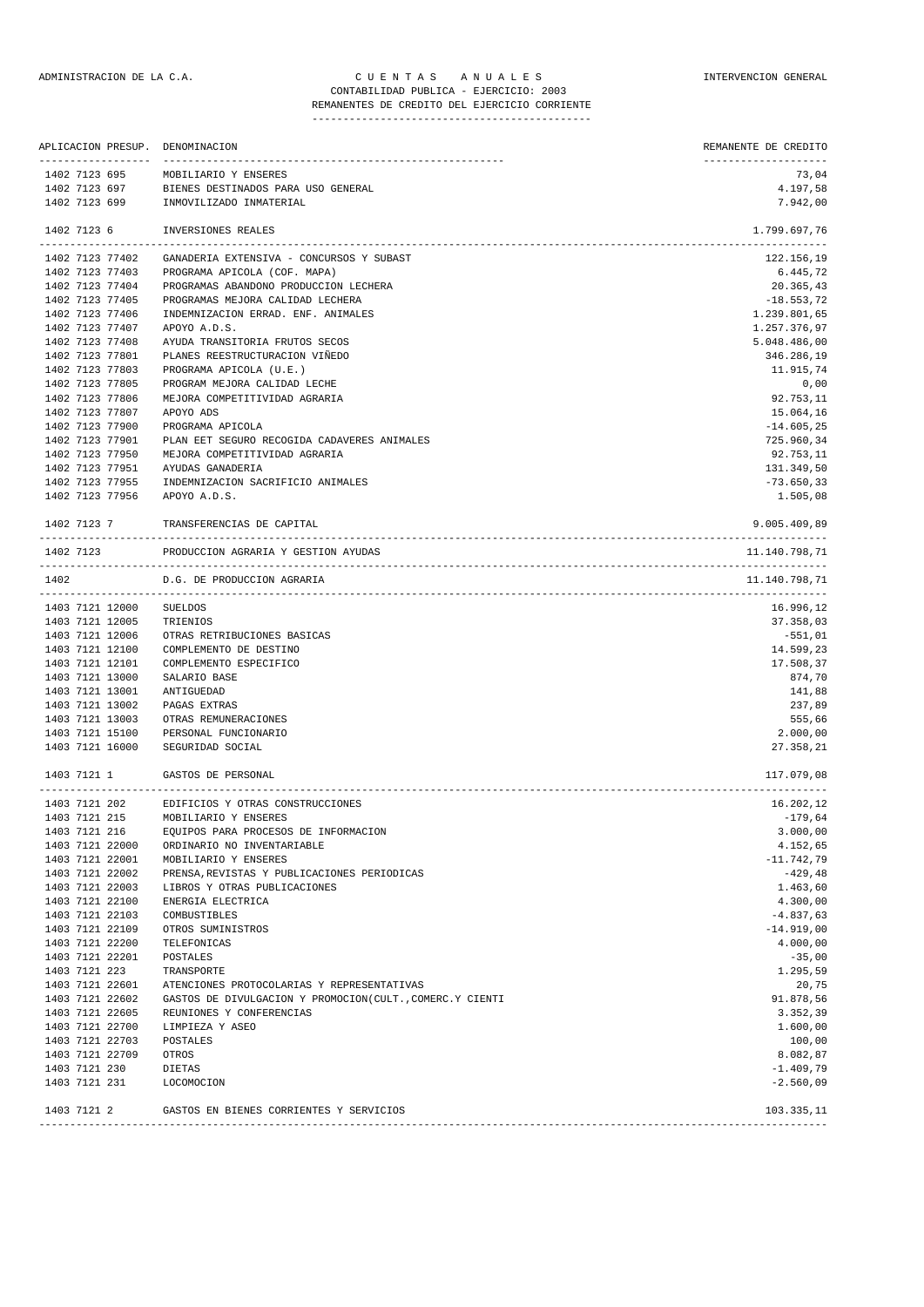#### ADMINISTRACION DE LA C.A. CUENTAS ANUALES CONSTANTERVENCION GENERAL CONTABILIDAD PUBLICA - EJERCICIO: 2003 REMANENTES DE CREDITO DEL EJERCICIO CORRIENTE

| ------------------ | APLICACION PRESUP. DENOMINACION<br>----------------------------------- | REMANENTE DE CREDITO<br>--------------------- |
|--------------------|------------------------------------------------------------------------|-----------------------------------------------|
| 1403 7121 47902    | FOMENTO A LA COMERCIALIZACION                                          | $-22.512,95$                                  |
| 1403 7121 47903    | REESTRUCTURACION ASOCIATIVA                                            | 23.945,53                                     |
| 1403 7121 47904    | ANALISIS TRATABILIDAD DEL MAIZ NO TRANSGENICO                          | 695,00                                        |
| 1403 7121 48800    | FOMENTO CALIDAD                                                        | 6.844,55                                      |
| 1403 7121 48900    | FOMENTO CALIDAD                                                        | 6.844,53                                      |
| 1403 7121 4        | TRANSFERENCIAS CORRIENTES                                              | 15.816,66                                     |
| 1403 7121 689      | INMOVILIZADO INMATERIAL                                                | 25.312,02                                     |
| 1403 7121 692      | EDIFICIOS Y OTRAS CONSTRUCCIONES                                       | 5.759,07                                      |
| 1403 7121 693      | MAQUINARIA, INSTALACIONES Y UTILLAJE                                   | 0,00                                          |
| 1403 7121 695      | MOBILIARIO Y ENSERES                                                   | 1.759,02                                      |
| 1403 7121 696      | EQUIPOS PARA PROCESOS DE INFORMACION                                   | 630,22                                        |
| 1403 7121 699      | INMOVILIZADO INMATERIAL                                                | 2.872,95                                      |
| 1403 7121 6        | INVERSIONES REALES                                                     | 36.333,28                                     |
| 1403 7121 77253    | APOYO INDUSTRIA AGROALIMENTARIA                                        | 0,00                                          |
| 1403 7121 77254    | FOMENTO PRODUCCION DE CALIDAD                                          | 0,00                                          |
| 1403 7121 77264    | APOYO INDUSTRIAS AGROALIMENTARIAS                                      | 0,00                                          |
| 1403 7121 77401    | FINANCIACION PROGRAMA IFOP                                             | 50.502,58                                     |
| 1403 7121 77402    | AGRUPACIONES PRODUCTOS AGRARIOS                                        | 477.206,27                                    |
| 1403 7121 77403    | ADOUISICION MAQUINARIA EN COMUN                                        | 574.957,90                                    |
| 1403 7121 77404    | APOYO INDUSTRIAS AGROALIMENTARIAS                                      | 9.207,64                                      |
| 1403 7121 77407    | PROGRAMA CALIDAD CARNE                                                 | 38.263,99                                     |
| 1403 7121 77801    | FONDOS PROGRAMA IFOP                                                   | 278.975,52                                    |
| 1403 7121 77804    | APOYO INDUSTRIAS AGROALIMENTARIAS                                      | 2.997.365,14                                  |
| 1403 7121 77805    | FINANCIACION ASOCIACIONISMO AGRARIO                                    | 271.344,68                                    |
| 1403 7121 77951    | REESTRUCTURACION ASOCIATIVA                                            | 179.651,89                                    |
| 1403 7121 77952    | FOMENTO COMERCIALIZACION                                               | $-377.471,14$                                 |
| 1403 7121 77953    | FOMENTO RELACIONES CONTRACTUALES                                       | 267.462,20                                    |
| 1403 7121 77964    | APOYO INDUSTRIAS AGROALIMENTARIAS                                      | 274.104,99                                    |
|                    | 1403 7121 77974 APOYO INDUSTRIAS PESQUERAS. IFOP                       | 50.502,58                                     |
| 1403 7121 7        | TRANSFERENCIAS DE CAPITAL                                              | 5.092.074,24                                  |
| 1403 7121          | DESARROLLO AGROALIMENTARIO Y FOMENTO ASOCIATIVO                        | 5.364.638,37                                  |
| 1403               | D.G. DE INDUSTRIALIZACION Y COMERC.AGRARIA                             | 5.364.638,37                                  |
| 1404 5421 12000    | SUELDOS                                                                | -919,91                                       |
| 1404 5421 12005    | TRIENIOS                                                               | 62.025,85                                     |
| 1404 5421 12006    | OTRAS RETRIBUCIONES BASICAS                                            | 657,75                                        |
| 1404 5421 12100    | COMPLEMENTO DE DESTINO                                                 | 14.821,53                                     |
| 1404 5421 12101    | COMPLEMENTO ESPECIFICO                                                 | 20.462,83                                     |
| 1404 5421 12109    | OTRAS                                                                  | 275,46                                        |
| 1404 5421 13000    | SALARIO BASE                                                           | 53.961,44                                     |
| 1404 5421 13001    | ANTIGUEDAD                                                             | 5.132,68                                      |
| 1404 5421 13002    | PAGAS EXTRAS                                                           | 12.833,03                                     |
| 1404 5421 13003    | OTRAS REMUNERACIONES                                                   | 9.587,44                                      |
| 1404 5421 13100    | SALARIO BASE                                                           | 2.592,50                                      |
| 1404 5421 13101    | OTRAS REMUNERACIONES                                                   | 518,50                                        |
| 1404 5421 15100    | PERSONAL FUNCIONARIO                                                   | 2.000,00                                      |
| 1404 5421 16000    | SEGURIDAD SOCIAL                                                       | 77.317,68                                     |
| 1404 5421 16101    | ECONOMATOS Y COMEDORES                                                 | 7.925,20                                      |
| 1404 5421 1        | GASTOS DE PERSONAL                                                     | 269.191,98                                    |
|                    |                                                                        |                                               |

| 1404 5421 202 |                 | EDIFICIOS Y OTRAS CONSTRUCCIONES     | $-698, 81$   |
|---------------|-----------------|--------------------------------------|--------------|
| 1404 5421 203 |                 | MAQUINARIA, INSTALACION Y UTILLAJE   | 601,00       |
| 1404 5421 212 |                 | EDIFICIOS Y OTRAS CONSTRUCCIONES     | $-8.778, 45$ |
| 1404 5421 213 |                 | MAQUINARIA, INSTALACION Y UTILLAJE   | 8.745,23     |
| 1404 5421 214 |                 | MATERIAL DE TRANSPORTE               | $-5.823, 44$ |
| 1404 5421 215 |                 | MOBILIARIO Y ENSERES                 | 2.028,28     |
| 1404 5421 216 |                 | EQUIPOS PARA PROCESOS DE INFORMACION | $-198,00$    |
| 1404 5421 219 |                 | OTRO INMOVILIZADO MATERIAL           | 902,00       |
|               | 1404 5421 22000 | ORDINARIO NO INVENTARIABLE           | $-1.731,68$  |
|               | 1404 5421 22001 | MOBILIARIO Y ENSERES                 | 229,48       |
|               |                 |                                      |              |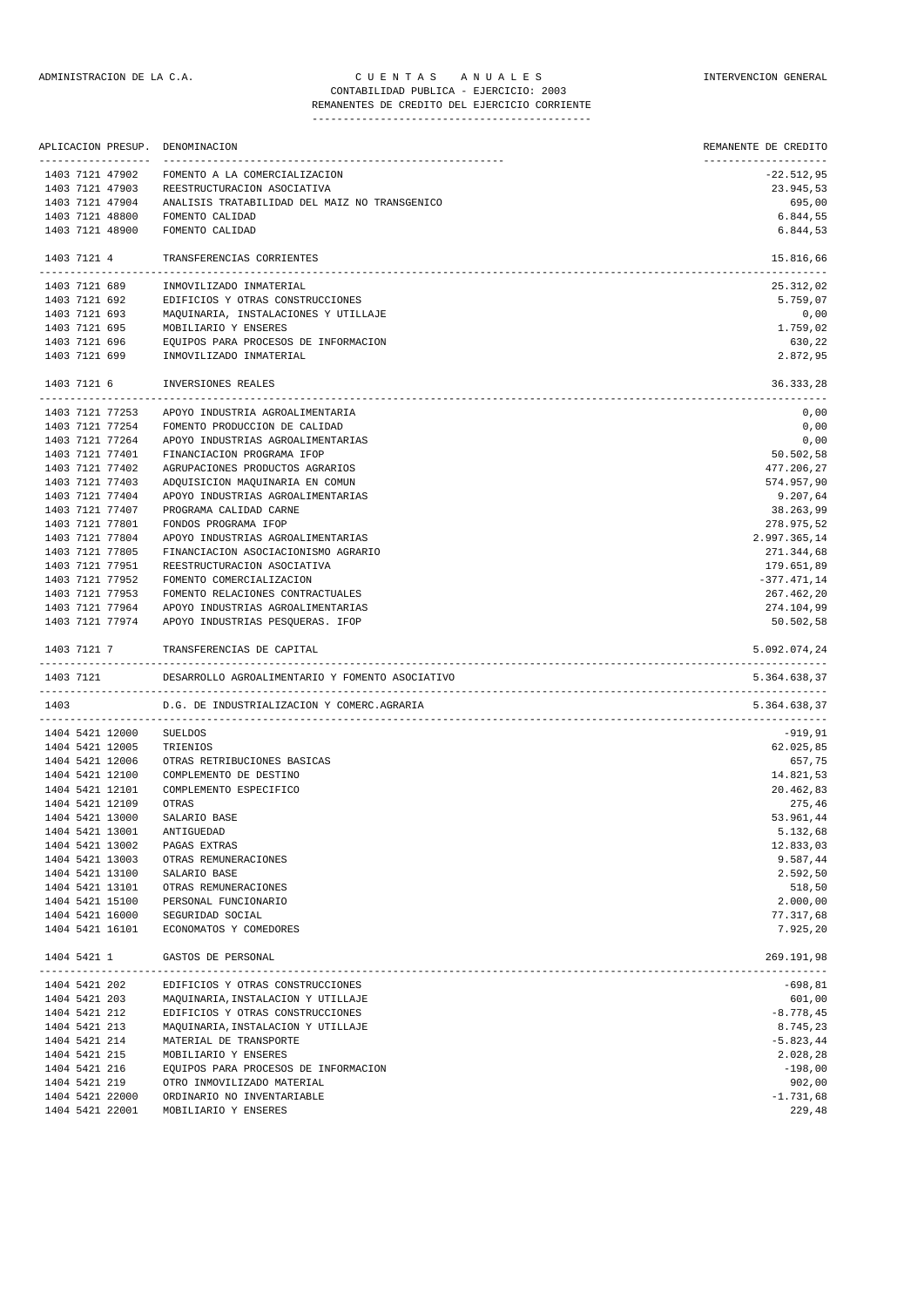### ADMINISTRACION DE LA C.A. C U E N T A S A N U A L E S INTERVENCION GENERAL CONTABILIDAD PUBLICA - EJERCICIO: 2003 ---------------------------------------------

# REMANENTES DE CREDITO DEL EJERCICIO CORRIENTE

|                 | APLICACION PRESUP. | DENOMINACION                                             | REMANENTE DE CREDITO             |
|-----------------|--------------------|----------------------------------------------------------|----------------------------------|
| 1404 5421 22002 |                    | PRENSA, REVISTAS Y PUBLICACIONES PERIODICAS              | --------------------<br>4.524,06 |
| 1404 5421 22003 |                    | LIBROS Y OTRAS PUBLICACIONES                             | 60,00                            |
| 1404 5421 22004 |                    | MATERIAL INFORMATICO                                     | 341,50                           |
| 1404 5421 22009 |                    | OTRO MATERIAL                                            | 481,00                           |
| 1404 5421 22100 |                    | ENERGIA ELECTRICA                                        | 17.757,11                        |
| 1404 5421 22101 |                    | AGUA                                                     | 2.637,49                         |
| 1404 5421 22103 |                    | COMBUSTIBLES                                             | 13.014,03                        |
| 1404 5421 22104 |                    | VESTUARIO                                                | 10.000,00                        |
| 1404 5421 22109 |                    | OTROS SUMINISTROS                                        | $-26.026,84$                     |
| 1404 5421 22200 |                    | TELEFONICAS                                              | 7.188,98                         |
| 1404 5421 22201 |                    | POSTALES                                                 | 4,90                             |
| 1404 5421 223   |                    | TRANSPORTE                                               | 20,10                            |
| 1404 5421 22403 |                    | OTROS RIESGOS                                            | $-163,54$                        |
| 1404 5421 22500 |                    | LOCALES                                                  | 371,70                           |
| 1404 5421 22600 |                    | CANONES                                                  | 68,48                            |
| 1404 5421 22602 |                    | GASTOS DE DIVULGACION Y PROMOCION(CULT., COMERC.Y CIENTI | 2.784,20                         |
| 1404 5421 22605 |                    | REUNIONES Y CONFERENCIAS                                 | 481,00                           |
| 1404 5421 22609 |                    | OTROS                                                    | 902,00                           |
| 1404 5421 22700 |                    | LIMPIEZA Y ASEO                                          | $-9.067, 35$                     |
| 1404 5421 22701 |                    | SEGURIDAD                                                | $-19.056,70$                     |
| 1404 5421 22706 |                    | ESTUDIOS Y TRABAJOS TECNICOS                             | 1.503,00                         |
| 1404 5421 22709 |                    | OTROS                                                    | 1.462,33                         |
| 1404 5421 230   |                    | DIETAS                                                   | 883,67                           |
| 1404 5421 231   |                    | LOCOMOCION                                               | 266,67                           |
| 1404 5421 2     |                    | GASTOS EN BIENES CORRIENTES Y SERVICIOS                  | 5.713,40<br>---------            |
|                 | 1404 5421 46800    | TOMA DE DATOS OFICINA DEL REGANTE                        | 1.968,00                         |
|                 | 1404 5421 46900    | TOMA DE DATOS OFICINA DEL REGANTE                        | 1.968,00                         |
| 1404 5421 48900 |                    | CONGRESOS CIENTIFICOS                                    | 1.503,00                         |
| 1404 5421 4     |                    | TRANSFERENCIAS CORRIENTES                                | 5.439,00                         |
|                 | 1404 5421 647      | BIENES DESTINADOS PARA USO GENERAL                       | 366.484,48                       |
|                 |                    | 1404 5421 687 BIENES DESTINADOS PARA USO GENERAL         | 3.333,73                         |
|                 | 1404 5421 692      | EDIFICIOS Y OTRAS CONSTRUCCIONES                         | 288.054,44                       |
| 1404 5421 693   |                    | MAQUINARIA, INSTALACIONES Y UTILLAJE                     | 102.172,00                       |
| 1404 5421 697   |                    | BIENES DESTINADOS PARA USO GENERAL                       | 237.103,62                       |
| 1404 5421 699   |                    | ASESORIAS CLIMATOLOGIA ADVERSA ARAGON                    | 28,00                            |
| 1404 5421 6     |                    | INVERSIONES REALES                                       | 997.176,27                       |
| 1404 5421 74900 |                    | CONVENIO INVESTIGACION GENETICA                          | 0,00                             |
| 1404 5421 77800 |                    | SUVBV. A EMPRESAS FONDOS U.E.                            | 0,00                             |
| 1404 5421 77900 |                    | SUBV. A EMPRESA FONDOS PROPIOS                           | 0,00                             |
| 1404 5421 78401 |                    | BECAS PREDOCTORALES P DE INVESTIGACION                   | 0,00                             |
| 1404 5421 78900 |                    | FORMACION DE TECNICOS ESPECIALIZADOS                     | 1.260,26                         |
| 1404 5421 7     |                    | TRANSFERENCIAS DE CAPITAL                                | 1.260,26                         |
| 1404 5421       |                    | INVESTIGACION AGROALIMENTARIA                            | 1.278.780,91                     |
| 1404 7141 12000 |                    | <b>SUELDOS</b>                                           | 6.978,36                         |
| 1404 7141 12005 |                    | TRIENIOS                                                 | 86.925,81                        |
| 1404 7141 12006 |                    | OTRAS RETRIBUCIONES BASICAS                              | 28.513,28                        |
| 1404 7141 12100 |                    | COMPLEMENTO DE DESTINO                                   | 23.027,25                        |
| 1404 7141 12101 |                    | COMPLEMENTO ESPECIFICO                                   | 79.905,12                        |
| 1404 7141 12109 |                    | OTRAS                                                    | 2.805,52                         |
| 1404 7141 13000 |                    | SALARIO BASE                                             | 6.756,70                         |
| 1404 7141 13001 |                    | ANTIGUEDAD                                               | 4.826,50                         |
| 1404 7141 13002 |                    | PAGAS EXTRAS                                             | 736,79                           |
| 1404 7141 13003 |                    | OTRAS REMUNERACIONES                                     | 10.543,38                        |
| 1404 7141 13100 |                    | SALARIO BASE                                             | 7.049,79                         |
| 1404 7141 13101 |                    | OTRAS REMUNERACIONES                                     | 1.416,52                         |
| 1404 7141 15100 |                    | PERSONAL FUNCIONARIO                                     | 2.500,00                         |
| 1404 7141 16000 |                    | SEGURIDAD SOCIAL                                         | 92.501,44                        |
| 1404 7141 16100 |                    | FORMACION Y PERFECCCIONAMIENTO                           | 982,80                           |
| 1404 7141 16200 |                    | FORMACION DEL PERSONAL LABORAL                           | $-30,00$                         |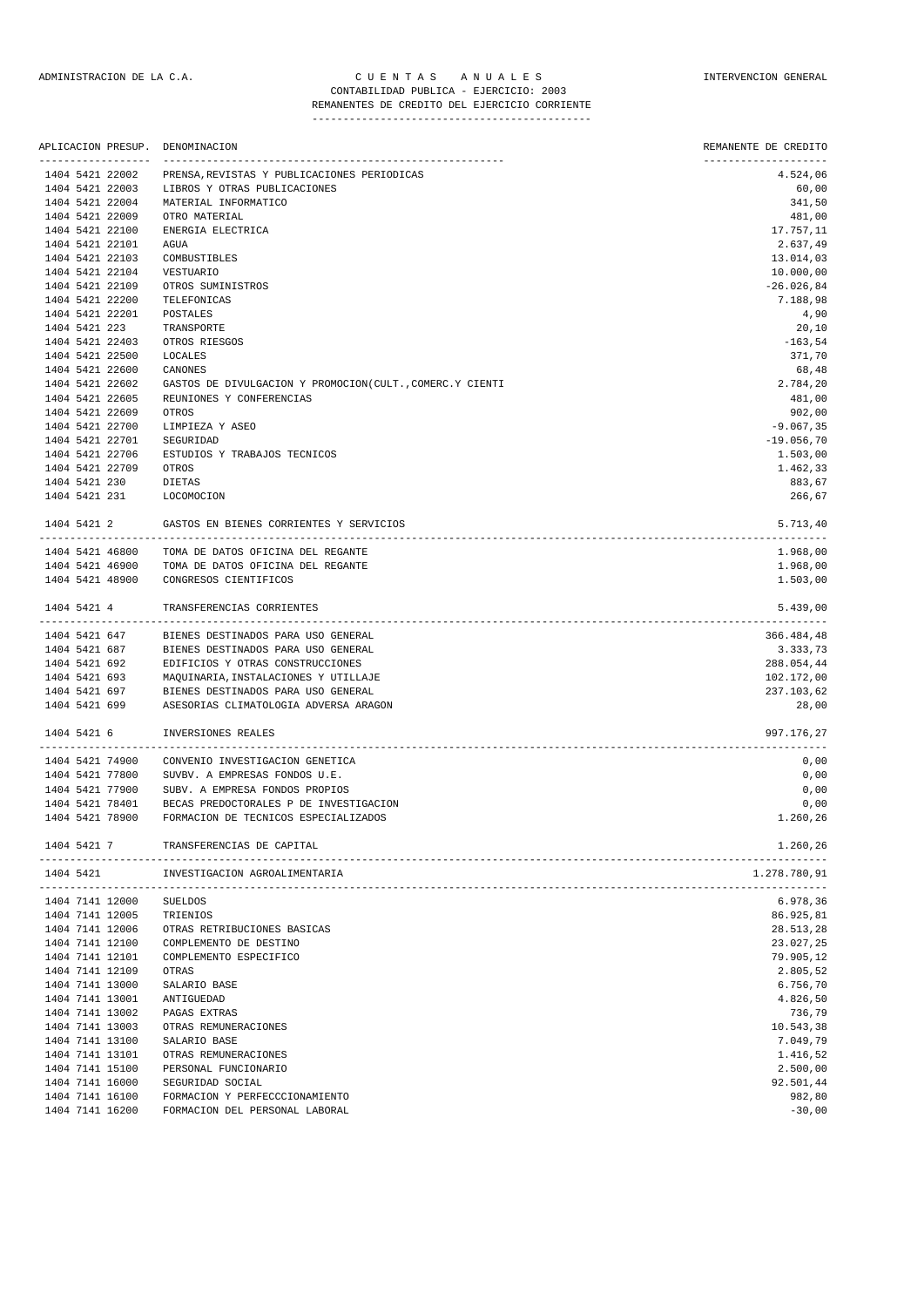APLICACION PRESUP. DENOMINACION REMANENTE DE CREDITO

| 1404 7141 1                        | GASTOS DE PERSONAL                                       | 355.439,26               |
|------------------------------------|----------------------------------------------------------|--------------------------|
|                                    | 1404 7141 202 EDIFICIOS Y OTRAS CONSTRUCCIONES           | 6,00                     |
|                                    | 1404 7141 203 MAQUINARIA, INSTALACION Y UTILLAJE         | $-315,28$                |
|                                    | 1404 7141 204 MATERIAL DE TRANSPORTE                     | 6,00                     |
| 1404 7141 212                      | EDIFICIOS Y OTRAS CONSTRUCCIONES                         | $-3.685,53$              |
| 1404 7141 213                      | MAQUINARIA, INSTALACION Y UTILLAJE                       | 4.841,99                 |
| 1404 7141 214                      | MATERIAL DE TRANSPORTE                                   | $-11.534,64$             |
| 1404 7141 215                      | MOBILIARIO Y ENSERES                                     | $-1.794,88$              |
| 1404 7141 216                      | EQUIPOS PARA PROCESOS DE INFORMACION                     | 645,60                   |
| 1404 7141 219                      | OTRO INMOVILIZADO MATERIAL                               | 6,00                     |
| 1404 7141 22000                    | ORDINARIO NO INVENTARIABLE                               | $-1.195,18$              |
| 1404 7141 22001                    | MOBILIARIO Y ENSERES                                     | $-278,85$                |
| 1404 7141 22002                    | PRENSA, REVISTAS Y PUBLICACIONES PERIODICAS              | 4.124,97                 |
| 1404 7141 22003                    | LIBROS Y OTRAS PUBLICACIONES                             | $-2.149, 30$             |
| 1404 7141 22004                    | MATERIAL INFORMATICO                                     | $-1.164,58$              |
| 1404 7141 22009                    | OTRO MATERIAL                                            | 301,00<br>7.339,27       |
| 1404 7141 22100<br>1404 7141 22101 | ENERGIA ELECTRICA<br>AGUA                                |                          |
| 1404 7141 22103                    | COMBUSTIBLES                                             | $-1.800,65$<br>10.451,76 |
| 1404 7141 22104                    | VESTUARIO                                                | 962,87                   |
| 1404 7141 22106                    | PRODUCTOS FARMACEUTICOS                                  | 1.016,66                 |
| 1404 7141 22109                    | OTROS SUMINISTROS                                        | $-3.246,78$              |
| 1404 7141 22200                    | TELEFONICAS                                              | $-5.851,97$              |
| 1404 7141 22201                    | POSTALES                                                 | $-1.285, 24$             |
| 1404 7141 223                      | TRANSPORTE                                               | $-240,58$                |
| 1404 7141 22403                    | OTROS RIESGOS                                            | $-114, 41$               |
| 1404 7141 22500                    | LOCALES                                                  | $-1.862,96$              |
| 1404 7141 22502                    | ESTATALES                                                | 1.046,07                 |
| 1404 7141 22600                    | CANONES                                                  | $-11.964,56$             |
| 1404 7141 22601                    | ATENCIONES PROTOCOLARIAS Y REPRESENTATIVAS               | 35,49                    |
| 1404 7141 22602                    | GASTOS DE DIVULGACION Y PROMOCION(CULT., COMERC.Y CIENTI | 14.968,86                |
| 1404 7141 22605                    | REUNIONES Y CONFERENCIAS                                 | 2.415,04                 |
| 1404 7141 22609                    | OTROS                                                    | 301,00                   |
| 1404 7141 22700                    | LIMPIEZA Y ASEO                                          | $-6.468, 41$             |
| 1404 7141 22706                    | ESTUDIOS Y TRABAJOS TECNICOS                             | 4.958,00                 |
| 1404 7141 22709                    | OTROS                                                    | 6.603,94                 |
| 1404 7141 230                      | DIETAS                                                   | 14.491,70                |
| 1404 7141 231                      | LOCOMOCION                                               | $-2.621, 40$             |
| 1404 7141 239                      | OTRAS INDEMNIZACIONES                                    | 2.249,41                 |
| 1404 7141 25100                    | FINANCIADOS CON RECURSOS PROPIOS                         | 4.330,27                 |
| 1404 7141 25101                    | FINANCIADOS CON RECURSOS FINALISTAS                      | 6.430,74                 |
| 1404 7141 2                        | GASTOS EN BIENES CORRIENTES Y SERVICIOS                  | 29.957,44                |
| 1404 7141 46902                    | APOYO SISTEMA DE LUCHA ANTIGRANIZO                       | 0,00                     |
|                                    | 1404 7141 47800 APOYO FORMACION ENTIDADES ASOCIATIVAS    | 4.675,00                 |
|                                    | 1404 7141 47801 APOYO ACTIVIDADES FORMATIVAS (U.E.)      | $-4.640,00$              |
| 1404 7141 47901                    | CONVENIOS BODEGAS PILOTO                                 | 0,00                     |
| 1404 7141 47902                    | APOYO FORMACION ENTIDADES ASOCIATIVAS                    | 4.675,00                 |
| 1404 7141 47903                    | APOYO ACTIVIDADES FORMATIVAS (R.P.)                      | $-4.640,00$              |
| 1404 7141 48400                    | APOYO ASOCIACIONES RAZAS AUTOCTONAS                      | 143.078,92               |
| 1404 7141 48401                    | APOYO ACTIVIDADES FORMATIVAS                             | 31.998,00                |
| 1404 7141 48800                    | APOYO ACTIVIDADES FORMATIVAS                             | 49.328,99                |
| 1404 7141 48801                    | APOYO ASOCIACIONES RAZAS AUTOCTONAS                      | 13.480,13                |
| 1404 7141 48802                    | APOYO FORMACION ENTIDADES ASCIATIVAS                     | 2.055,00                 |
| 1404 7141 48803                    | APOYO ACTIVIDADES AGROAMBIENTALES(U.E.)                  | $-33.218,13$             |
| 1404 7141 48900                    | APOYO ACTIVIDADES FORMATIVAS                             | 33.331,00                |
| 1404 7141 48901                    | FEDER. ARAGON. RAZAS AUTOCTONAS                          | 2.771,45                 |
| 1404 7141 48902                    | APOYO FORMACION ENTIDADES ASOCIATIVAS                    | 2.055,00                 |
| 1404 7141 48903                    | APOYO ACTIVIDADES AGROAMBIENTALES                        | $-33.218,13$             |
| 1404 7141 4                        | TRANSFERENCIAS CORRIENTES                                | 211.732,23               |
| 1404 7141 647                      | BIENES DESTINADOS PARA USO GENERAL                       | 81.046,42<br>221.764.22  |
| 1101711760                         | TMMOUTTITGADO TMMATIOIRI                                 |                          |

1404 7141 649 INMOVILIZADO INMATERIAL 321.764,33 1404 7141 689 INMOVILIZADO INMATERIAL 22.840,40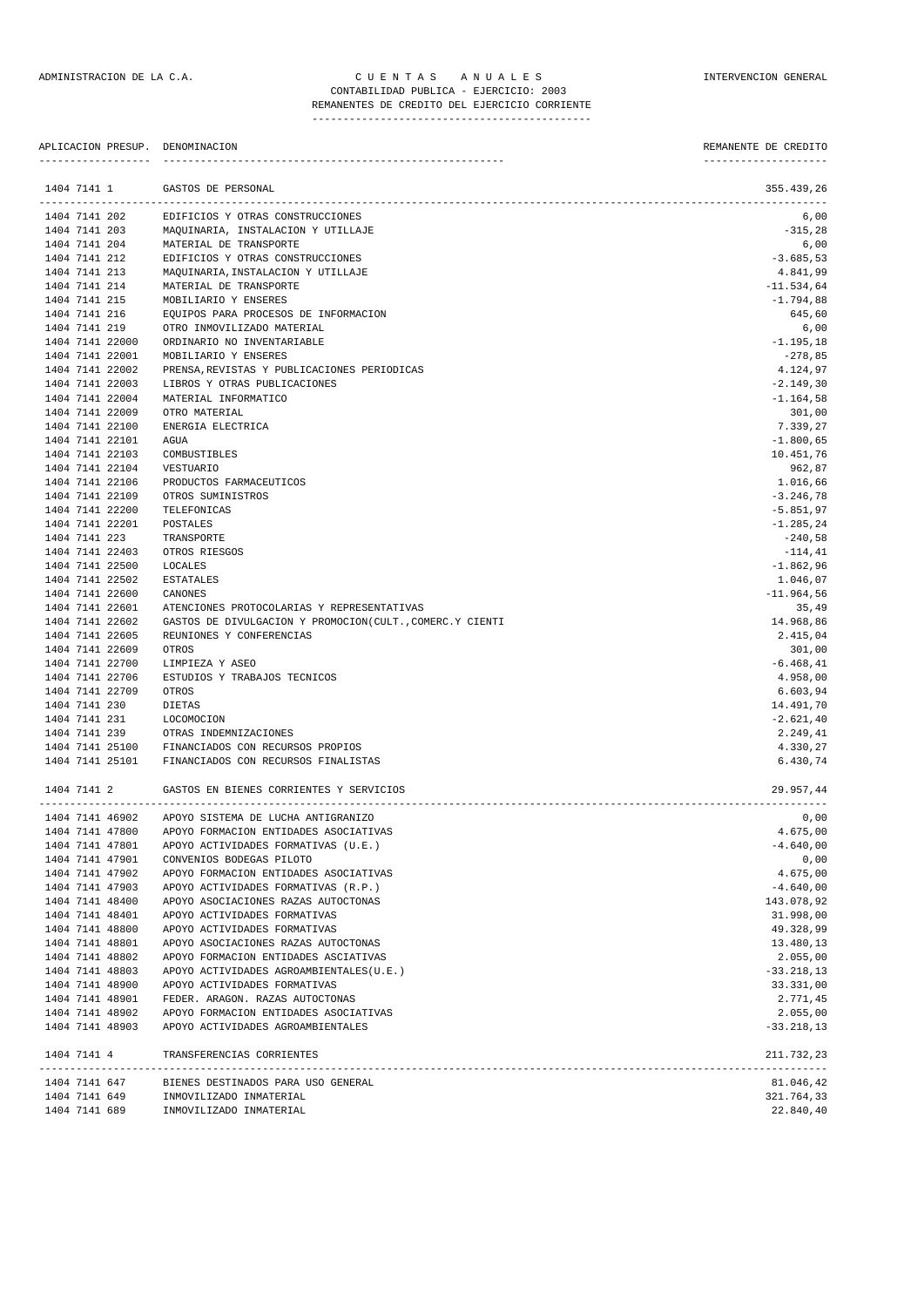|                                    |                                     | APLICACION PRESUP. DENOMINACION                          | REMANENTE DE CREDITO              |
|------------------------------------|-------------------------------------|----------------------------------------------------------|-----------------------------------|
|                                    | ------------------<br>1404 7141 692 | EDIFICIOS Y OTRAS CONSTRUCCIONES                         | --------------------<br>14.936,73 |
|                                    | 1404 7141 693                       | MAQUINARIA, INSTALACIONES Y UTILLAJE                     | 1.509,30                          |
|                                    | 1404 7141 694                       | MATERIAL DE TRANSPORTE                                   | 42.101,00                         |
| 1404 7141 695                      |                                     | MOBILIARIO Y ENSERES                                     | 16.828,00                         |
| 1404 7141 699                      |                                     | INMOVILIZADO INMATERIAL                                  | 29.783,24                         |
| 1404 7141 6                        |                                     | INVERSIONES REALES                                       | 530.809,42<br>-------             |
|                                    | 1404 7141 77403                     | LUCHA CONTRA AGENTES NOCIVOS                             | 234.871,29                        |
|                                    | 1404 7141 77407                     | CONTROL OFICIAL LECHERO                                  | 86.370,76                         |
| 1404 7141 77409                    |                                     | APOYO ATRIAS MAPA                                        | 12.050,26                         |
| 1404 7141 77800                    |                                     | APOYO RED EXPERIMENTAL AGRARIA                           | 1.038,00                          |
| 1404 7141 77801                    |                                     | APOYO ATRIAS DGA                                         | 5.326,32                          |
| 1404 7141 77802<br>1404 7141 77803 |                                     | APOYO GESTION CONTABILIDAD<br>CONTROL OFICIAL LECHERO    | 0,00<br>2.562,67                  |
| 1404 7141 77804                    |                                     | APOYO ATRIAS (MAPA)                                      | 6.516,24                          |
| 1404 7141 77805                    |                                     | APOYO GESTION CONTABILIDAD                               | 5.529,48                          |
| 1404 7141 77900                    |                                     | APOYO RED EXPERIMENTAL AGRARIA                           | 1.038,00                          |
| 1404 7141 77901                    |                                     | APOYO ATRIAS DGA                                         | 5.326,31                          |
| 1404 7141 77902                    |                                     | APOYO GESTION CONTABILIDAD                               | 5.529,44                          |
| 1404 7141 78801                    |                                     | APOYO A ASOCIACIONES TECNICAS                            | 1.023,08                          |
| 1404 7141 78802                    |                                     | APOYO GESTION DE CONTABILIDAD                            | 6.941,77                          |
| 1404 7141 78803                    |                                     | APOYO RED EXPERIMENTAL AGRARIA                           | 3.437,00                          |
| 1404 7141 78901                    |                                     | APOYO A ASOCIACIONES TECNICAS                            | 3.126,24                          |
| 1404 7141 78902                    |                                     | APOYO GESTION CONTABILIDAD                               | 6.941,81                          |
|                                    | 1404 7141 78903                     | APOYO RED EXPERIMENTAL AGRARIA                           | 3.437,00                          |
| 1404 7141 7                        |                                     | TRANSFERENCIAS DE CAPITAL                                | 391.065,67                        |
| 1404 7141                          |                                     | TRANSFERENCIA DE TECNOLOGIA AGROALIMENTARIA              | 1.519.004,02                      |
| 1404                               |                                     | D.G. DE TECNOLOGIA AGRARIA                               | 2.797.784,93                      |
|                                    | 1405 5311 12000                     | SUELDOS                                                  | 23.359,27                         |
| 1405 5311 12005                    |                                     | TRIENIOS                                                 | 123.115,35                        |
| 1405 5311 12006                    |                                     | OTRAS RETRIBUCIONES BASICAS                              | $-727,72$                         |
| 1405 5311 12100                    |                                     | COMPLEMENTO DE DESTINO                                   | 30.314,29                         |
| 1405 5311 12101                    |                                     | COMPLEMENTO ESPECIFICO                                   | 39.850,89                         |
| 1405 5311 12109                    |                                     | OTRAS                                                    | 121,17                            |
| 1405 5311 13000                    |                                     | SALARIO BASE                                             | 21.857,35                         |
| 1405 5311 13001<br>1405 5311 13002 |                                     | ANTIGUEDAD                                               | 9.761,40                          |
| 1405 5311 13003                    |                                     | PAGAS EXTRAS<br>OTRAS REMUNERACIONES                     | 3.722,00<br>3.353,47              |
| 1405 5311 15100                    |                                     | PERSONAL FUNCIONARIO                                     | 2.000,00                          |
| 1405 5311 16000                    |                                     | SEGURIDAD SOCIAL                                         | 73.274,91                         |
| 1405 5311 1                        |                                     | GASTOS DE PERSONAL                                       | 330.002,38                        |
|                                    |                                     | 1405 5311 212 EDIFICIOS Y OTRAS CONSTRUCCIONES           | 600,00                            |
| 1405 5311 213                      |                                     | MAQUINARIA, INSTALACION Y UTILLAJE                       | 600,00                            |
| 1405 5311 214                      |                                     | MATERIAL DE TRANSPORTE                                   | 100,00                            |
| 1405 5311 215                      |                                     | MOBILIARIO Y ENSERES                                     | $-763,62$                         |
| 1405 5311 216                      |                                     | EQUIPOS PARA PROCESOS DE INFORMACION                     | $-6.028, 31$                      |
| 1405 5311 22000                    |                                     | ORDINARIO NO INVENTARIABLE                               | 2.533,62                          |
| 1405 5311 22001                    |                                     | MOBILIARIO Y ENSERES                                     | $-734,83$                         |
| 1405 5311 22002                    |                                     | PRENSA, REVISTAS Y PUBLICACIONES PERIODICAS              | 171,44                            |
| 1405 5311 22003                    |                                     | LIBROS Y OTRAS PUBLICACIONES                             | 25,41                             |
| 1405 5311 22004                    |                                     | MATERIAL INFORMATICO                                     | $-4.496,50$                       |
| 1405 5311 22109<br>1405 5311 223   |                                     | OTROS SUMINISTROS                                        | 138,51<br>193,47                  |
| 1405 5311 22500                    |                                     | TRANSPORTE<br>LOCALES                                    | $-32.442,05$                      |
| 1405 5311 22600                    |                                     | CANONES                                                  | 30.000,00                         |
| 1405 5311 22601                    |                                     | ATENCIONES PROTOCOLARIAS Y REPRESENTATIVAS               | 253,81                            |
| 1405 5311 22602                    |                                     | GASTOS DE DIVULGACION Y PROMOCION(CULT., COMERC.Y CIENTI | 7.713,47                          |
| 1405 5311 22605                    |                                     | REUNIONES Y CONFERENCIAS                                 | 500,00                            |
| 1405 5311 22609                    |                                     | OTROS                                                    | 50,00                             |
|                                    |                                     |                                                          |                                   |

1405 5311 22706 ESTUDIOS Y TRABAJOS TECNICOS 12.503,00 1405 5311 22709 OTROS -612,79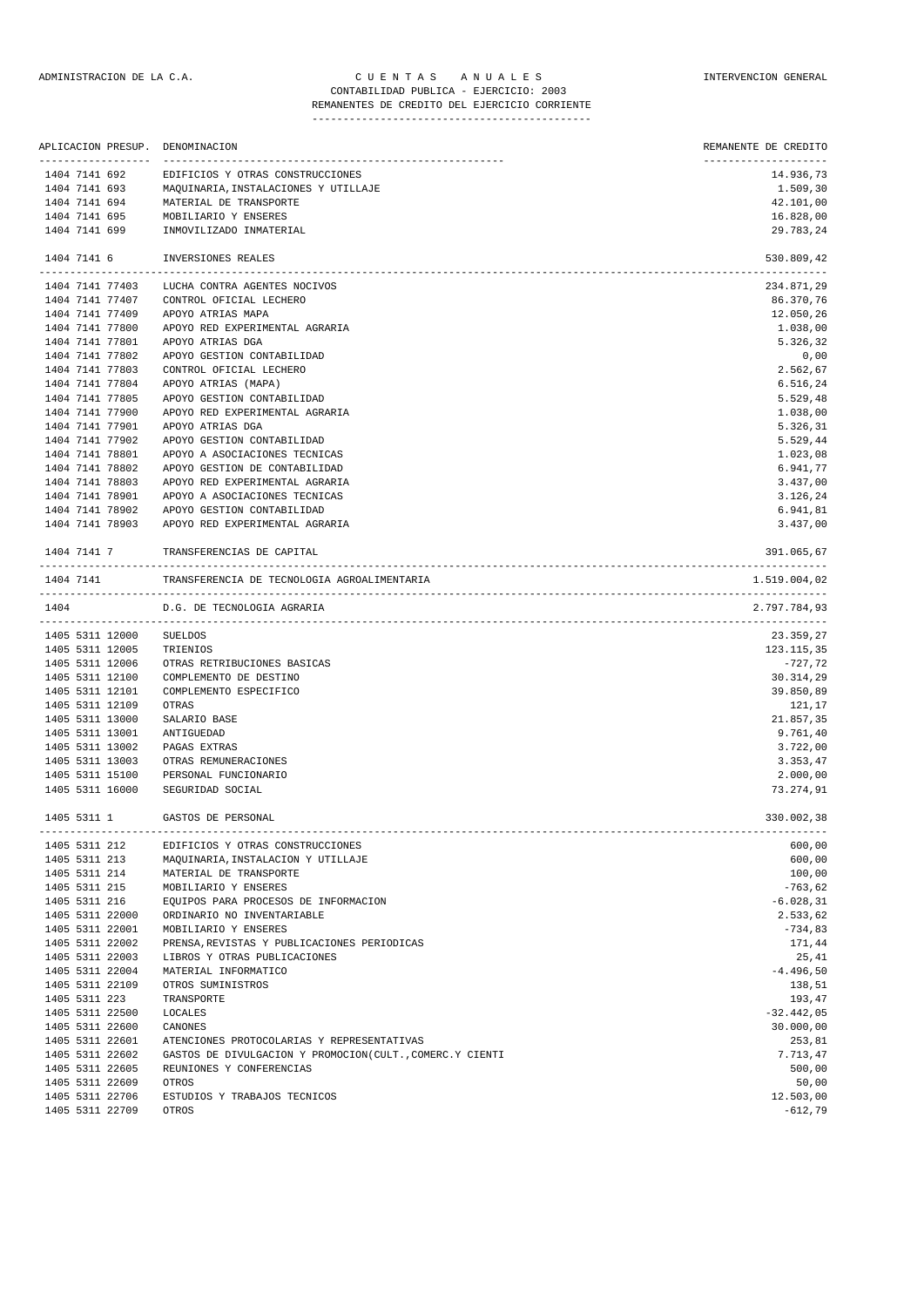## ADMINISTRACION DE LA C.A. C U E N T A S A N U A L E S INTERVENCION GENERAL CONTABILIDAD PUBLICA - EJERCICIO: 2003

# REMANENTES DE CREDITO DEL EJERCICIO CORRIENTE

| -------------------                | APLICACION PRESUP. DENOMINACION                         | REMANENTE DE CREDITO<br>--------------------     |
|------------------------------------|---------------------------------------------------------|--------------------------------------------------|
| 1405 5311 230                      | DIETAS                                                  | 262,98                                           |
| 1405 5311 231                      | LOCOMOCION                                              | $-1.068, 15$                                     |
| 1405 5311 2                        | GASTOS EN BIENES CORRIENTES Y SERVICIOS                 | 9.499,46                                         |
| 1405 5311 627                      | BIENES DESTINADOS PARA USO GENERAL                      | 0,00                                             |
|                                    | 1405 5311 687 BIENES DESTINADOS PARA USO GENERAL        | 504.258,34                                       |
| 1405 5311 690                      | TERRENOS Y BIENES NATURALES                             | 1.530,89                                         |
|                                    | 1405 5311 697 BIENES DESTINADOS PARA USO GENERAL        | 1.718.957,45                                     |
| 1405 5311 699                      | INMOVILIZADO INMATERIAL                                 | 2,67                                             |
| 1405 5311 6                        | INVERSIONES REALES                                      | 2.224.749,35<br>________________________________ |
| 1405 5311 76801                    | MEJORA DEL MEDIO RURAL                                  | 66.619,17                                        |
| 1405 5311 76802                    | SERVICIOS BASICOS PARA LA ECONOMIA Y POBLACION RURALES  | 7.702,41                                         |
| 1405 5311 76901                    | MEJORA DEL MEDIO RURAL                                  | 66.619,09                                        |
| 1405 5311 77250                    | MODERNIZACION EXPLOTACIONES                             | 0,00                                             |
| 1405 5311 77256                    | MODERNIZACION REGADIOS                                  | 0,00                                             |
| 1405 5311 77402                    | FORESTACION DE TIERRAS AGRARIAS                         | 200.156,30                                       |
| 1405 5311 77403                    | MEDIDAS AGROAMBIENTALES                                 | 40.427,90                                        |
| 1405 5311 77404                    | CESE ANTICIPADO                                         | $-293.061,15$                                    |
| 1405 5311 77405                    | INICIATIVA LEADER PLUSI                                 | 0,00                                             |
| 1405 5311 77407                    | INDEMNIZACION COMPENSATORIA BASICA                      | 261.410,88                                       |
| 1405 5311 77408                    | PRODER                                                  | 207.915,03                                       |
| 1405 5311 77409                    | INVERSIONES COLECTIVAS                                  | 108.182,00                                       |
| 1405 5311 77410                    | AYUDAS HELADAS OLIVAR.FIN.REC.FINAL.(AC)                | 22.441,75                                        |
| 1405 5311 77802                    | FORESTACION DE TIERRAS AGRARIAS                         | 717.635,04                                       |
| 1405 5311 77803                    | MEDIDAS AGROAMBIENTALES<br>CESE ANTICIPADO              | 80.836,85                                        |
| 1405 5311 77804<br>1405 5311 77805 | INDEMNIZACION COMPENSATORIA BASICA                      | $-30.140,89$<br>528.006,75                       |
| 1405 5311 77806                    | MODERNIZACION EXPLOTACIONES                             | $-30.327,90$                                     |
| 1405 5311 77807                    | MODERNIZACION REGADIOS                                  | 170.776,38                                       |
| 1405 5311 77809                    | PLAN ESTRATEGICO DEL EBRO                               | 2.138.569,14                                     |
| 1405 5311 77813                    | PRODER                                                  | 686.332,43                                       |
| 1405 5311 77814                    | INVERSIONES COLECTIVAS                                  | 216.364,00                                       |
| 1405 5311 77950                    | MODERNIZACION EXPLOTACIONES                             | 486.433,85                                       |
| 1405 5311 77952                    | FORESTACION DE TIERRAS AGRARIAS                         | 200.155,08                                       |
| 1405 5311 77953                    | MEDIDAS AGROAMBIENTALES                                 | 40.427,48                                        |
| 1405 5311 77954                    | CESE ANTICIPADO                                         | $-293.061,18$                                    |
| 1405 5311 77955                    | INICIATIVA LEADER PLUS                                  | 208.357,38                                       |
| 1405 5311 77956                    | MODERNIZACION DE REGADIOS                               | 106.905,79                                       |
| 1405 5311 77957                    | PLAN ESTRATEGICO DEL EBRO                               | 2.138.569,14                                     |
| 1405 5311 77958                    | INDEMNIZACION COMPESATORIA BASICA                       | 263.086,70                                       |
| 1405 5311 77959                    | PRODER                                                  | 415.243,54                                       |
| 1405 5311 77960                    | SEGUROS AGRARIOS Y ADVERSIDADES CLIMATOLOGICAS          | -1.964,89                                        |
| 1405 5311 77961                    | INVERSIONES COLECTIVAS EN MODERNIZACION DE EXPLOTACIONE | 108.182,00                                       |
| 1405 5311 77962                    | MODERNIZACION DE EXPLOTACIONES                          | $-358.033, 37$                                   |
| 1405 5311 77970                    | AYUDAS EXPLOTACIONES AFECTADAS POR INUND                | 535.281,26                                       |
| 1405 5311 7                        | TRANSFERENCIAS DE CAPITAL                               | 9.016.047,96                                     |
| 1405 5311                          | MEJORA DE ESTRUCTURAS AGRARIAS Y DESARROLLO RURAL       | 11.580.299,15                                    |
| 1405                               | D.G. DE ESTRUCTURAS AGRARIAS                            | 11.580.299,15                                    |
| DEPARTAMENTO 14                    | AGRICULTURA                                             | 32.062.784,27                                    |
|                                    |                                                         |                                                  |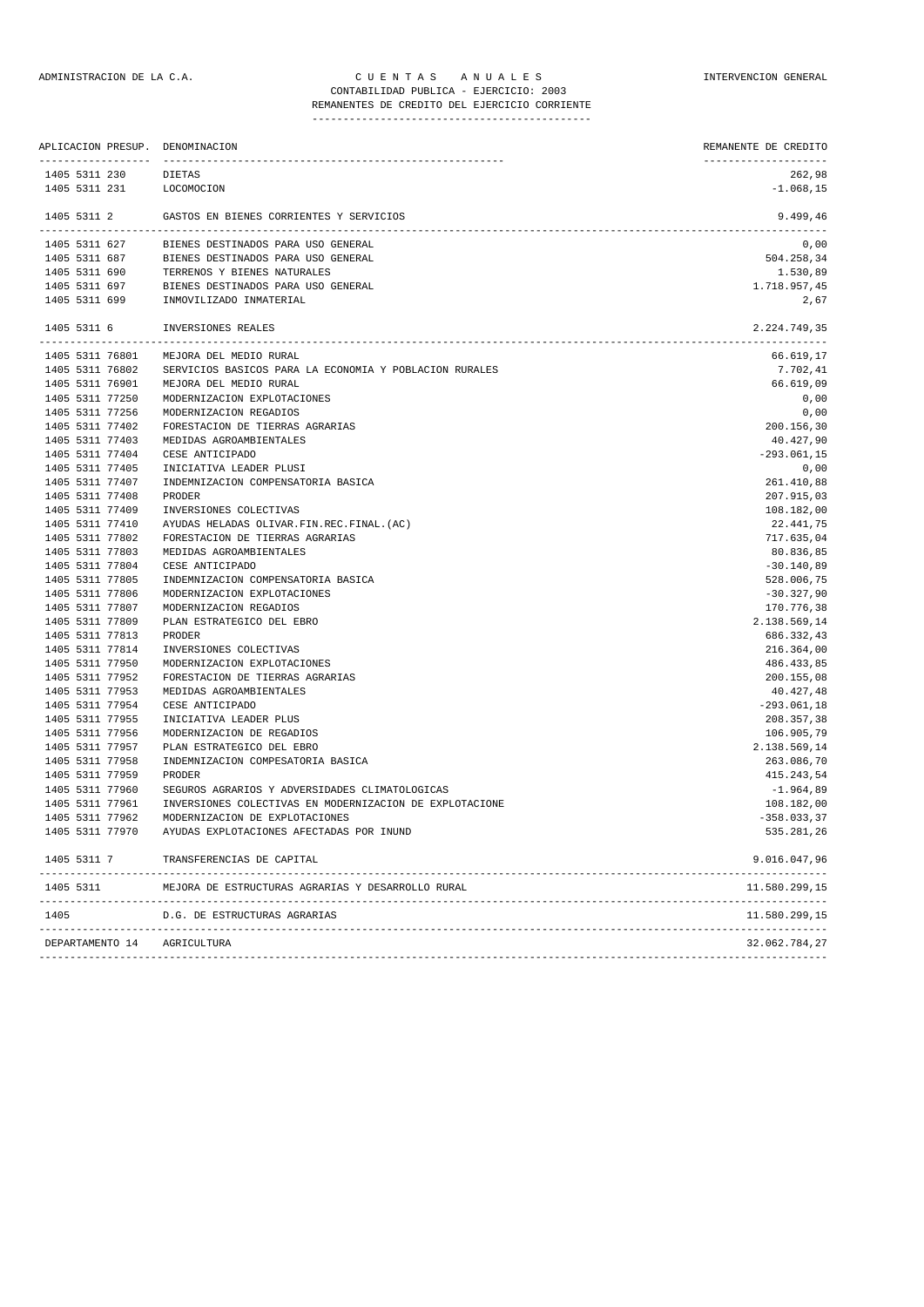|                                |               |                                    | APLICACION PRESUP. DENOMINACION                                                   | REMANENTE DE CREDITO     |
|--------------------------------|---------------|------------------------------------|-----------------------------------------------------------------------------------|--------------------------|
|                                |               | -------------------                |                                                                                   | --------------------     |
|                                |               | 1501 5422 44000<br>1501 5422 44001 | SUBV. ACTIVIDADES ITA: FEDER OBJETIVO 2<br>SUBV. ACTIVIDADES ITA (F.S.E. OBJ.3)   | 0,00<br>0,00             |
|                                |               | 1501 5422 44900                    | SUBV. ACTIVIDADES ITA I+D+I                                                       | 0,00                     |
|                                |               |                                    |                                                                                   |                          |
|                                | 1501 5422 4   |                                    | TRANSFERENCIAS CORRIENTES                                                         | 0,00                     |
|                                |               | 1501 5422 74901                    | SUBV. INVERSIONES ITA                                                             | 1.000.000,00             |
|                                |               | 1501 5422 74902                    | SUBV. INVERSIONES ITA I+D+I                                                       | 0,00                     |
|                                | 1501 5422 7   |                                    | TRANSFERENCIAS DE CAPITAL                                                         | 1.000.000,00             |
|                                | 1501 5422     |                                    | INVESTIGACION Y TECNOLOGIA APLICADA A LA INDUSTRIA                                | .<br>1.000.000,00        |
|                                |               | 1501 7211 10000                    | RETRIBUCIONES BASICAS                                                             | 782,48                   |
|                                |               | 1501 7211 10001                    | OTRAS REMUNERACIONES                                                              | $-698,76$                |
|                                |               | 1501 7211 11000                    | RETRIBUCIONES BASICAS                                                             | 1.785,09                 |
|                                |               | 1501 7211 11001                    | OTRAS REMUNERACIONES                                                              | 3.418,04                 |
|                                |               | 1501 7211 12000                    | <b>SUELDOS</b>                                                                    | 2.668,42                 |
|                                |               | 1501 7211 12005                    | TRIENIOS                                                                          | 16.954,12                |
|                                |               | 1501 7211 12006                    | OTRAS RETRIBUCIONES BASICAS                                                       | 534,30                   |
|                                |               | 1501 7211 12100<br>1501 7211 12101 | COMPLEMENTO DE DESTINO<br>COMPLEMENTO ESPECIFICO                                  | 10.249,30<br>12.035,23   |
|                                |               | 1501 7211 12109                    | OTRAS                                                                             | 145,84                   |
|                                |               | 1501 7211 13000                    | SALARIO BASE                                                                      | 12.815,43                |
|                                |               | 1501 7211 13001                    | ANTIGUEDAD                                                                        | 735,96                   |
|                                |               | 1501 7211 13002                    | PAGAS EXTRAS                                                                      | 1.632,28                 |
|                                |               | 1501 7211 13003                    | OTRAS REMUNERACIONES                                                              | 6.344,25                 |
|                                |               | 1501 7211 13100                    | SALARIO BASE                                                                      | 125.563,75               |
|                                |               | 1501 7211 13101                    | OTRAS REMUNERACIONES                                                              | 25.961,54                |
|                                |               | 1501 7211 15100                    | PERSONAL FUNCIONARIO                                                              | 1.500,00                 |
|                                |               | 1501 7211 16000                    | SEGURIDAD SOCIAL                                                                  | 59.091,26                |
|                                |               | 1501 7211 16100                    | FORMACION Y PERFECCIONAMIENTO DEL PERSONAL                                        | 359,80                   |
|                                |               | 1501 7211 16109                    | OTROS                                                                             | 16.527,83                |
|                                |               | 1501 7211 16200<br>1501 7211 16209 | FORMACION Y PERFECCIONAMIENTO DEL PERSONAL<br>GASTOS SOCIALES DE PERSONAL LABORAL | 601,01<br>$-605, 35$     |
|                                | 1501 7211 1   |                                    | GASTOS DE PERSONAL                                                                | 298.401,82               |
|                                |               |                                    |                                                                                   |                          |
|                                |               | 1501 7211 202                      | EDIFICIOS Y OTRAS CONSTRUCCIONES                                                  | 600,00                   |
|                                | 1501 7211 209 |                                    | OTRO INMOVILIZADO MATERIAL                                                        | 1.370,00                 |
| 1501 7211 212<br>1501 7211 213 |               |                                    | EDIFICIOS Y OTRAS CONSTRUCCIONES<br>MAQUINARIA, INSTALACION Y UTILLAJE            | 1.383,28<br>1.800,00     |
|                                | 1501 7211 214 |                                    | MATERIAL DE TRANSPORTE                                                            | $-5.821,73$              |
| 1501 7211 215                  |               |                                    | MOBILIARIO Y ENSERES                                                              | $-211,08$                |
| 1501 7211 216                  |               |                                    | EQUIPOS PARA PROCESOS DE INFORMACION                                              | 1.200,00                 |
|                                | 1501 7211 219 |                                    | OTRO INMOVILIZADO MATERIAL                                                        | 600,00                   |
|                                |               | 1501 7211 22000                    | ORDINARIO NO INVENTARIABLE                                                        | 4.809,37                 |
|                                |               | 1501 7211 22001                    | MOBILIARIO Y ENSERES                                                              | 877,38                   |
|                                |               | 1501 7211 22002                    | PRENSA, REVISTAS Y PUBLICACIONES PERIODICAS                                       | $-1.082,55$              |
|                                |               | 1501 7211 22003                    | LIBROS Y OTRAS PUBLICACIONES                                                      | 1.193,91                 |
|                                |               | 1501 7211 22004                    | MATERIAL INFORMATICO                                                              | $-1.164,03$              |
|                                |               | 1501 7211 22100                    | ENERGIA ELECTRICA                                                                 | 2.991,15                 |
|                                |               | 1501 7211 22101                    | AGUA                                                                              | 562,52                   |
|                                |               | 1501 7211 22102                    | GAS                                                                               | 339,57                   |
|                                |               | 1501 7211 22103                    | COMBUSTIBLES                                                                      | $-427,70$                |
|                                |               | 1501 7211 22104<br>1501 7211 22109 | VESTUARIO<br>OTROS SUMINISTROS                                                    | 2.862,29<br>$-2.791, 25$ |
|                                |               | 1501 7211 22200                    | TELEFONICAS                                                                       | $-435,01$                |
|                                |               | 1501 7211 22201                    | POSTALES                                                                          | 0,00                     |
|                                |               | 1501 7211 22202                    | TELEGRAFICAS                                                                      | 300,00                   |
|                                | 1501 7211 223 |                                    | TRANSPORTE                                                                        | $-4.588,78$              |
|                                |               | 1501 7211 22401                    | VEHICULOS                                                                         | 600,00                   |
|                                |               | 1501 7211 22403                    | OTROS RIESGOS                                                                     | 600,00                   |
|                                |               | 1501 7211 22500                    | LOCALES                                                                           | $-8.398,02$              |
| 1501 7211 22601                |               |                                    | ATENCIONES PROTOCOLARIAS Y REPRESENTATIVAS                                        | 4,03                     |

1501 7211 22602 GASTOS DE DIVULGACION Y PROMOCION(CULT.,COMERC.Y CIENTI 1.170,51 1501 7211 22603 JURIDICOS,CONTENCIOSOS 600,00 1501 7211 22604 REMUNERACIONES A AGENTES MEDIADORES INDEPENDIENTES 1.200,00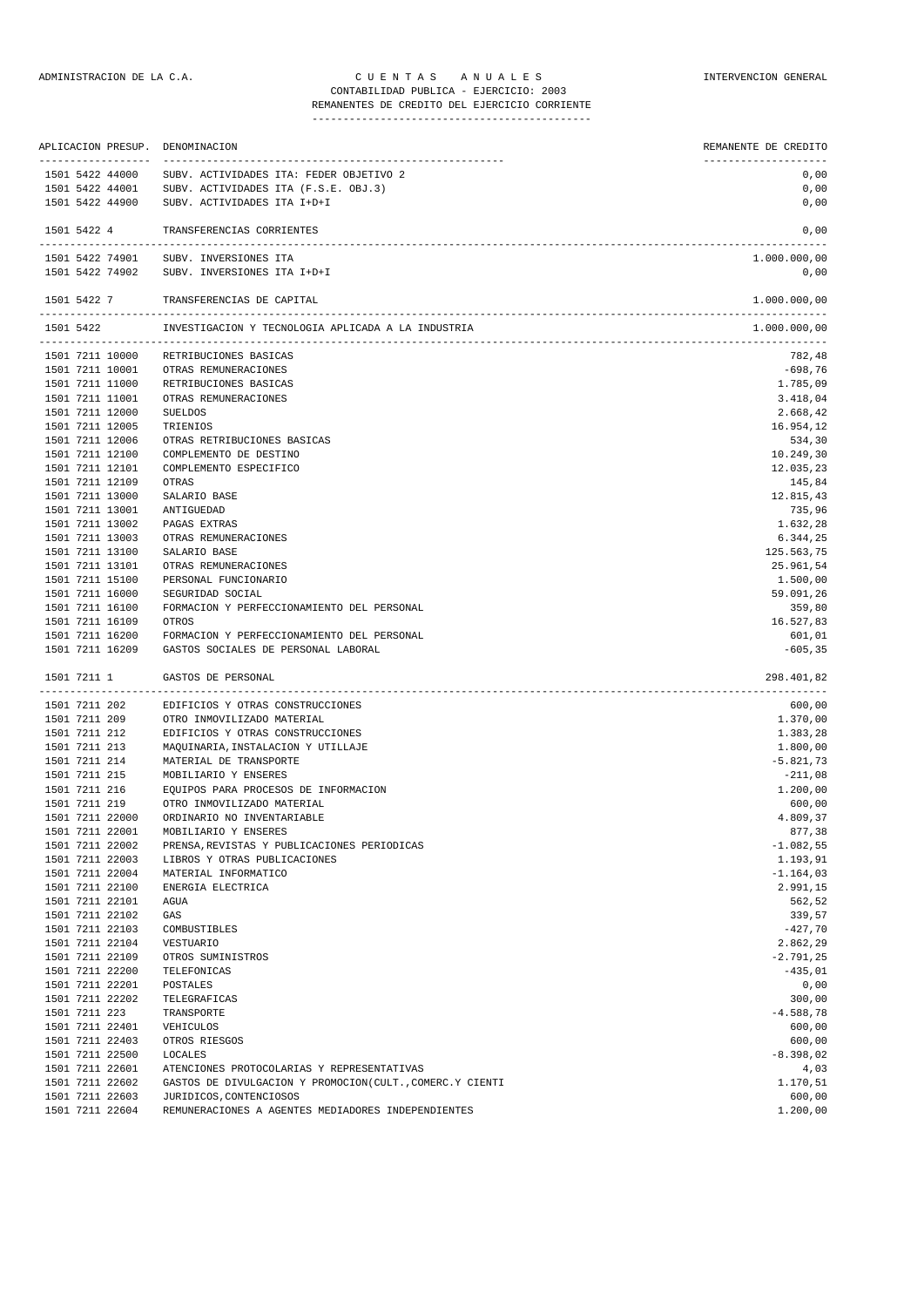|                                    | APLICACION PRESUP. DENOMINACION                                     | REMANENTE DE CREDITO          |
|------------------------------------|---------------------------------------------------------------------|-------------------------------|
| 1501 7211 22605                    | REUNIONES Y CONFERENCIAS                                            | -------------------<br>934,10 |
| 1501 7211 22609                    | OTROS                                                               | 351,47                        |
| 1501 7211 22700                    | LIMPIEZA Y ASEO                                                     | 0,00                          |
| 1501 7211 22701                    | SEGURIDAD                                                           | 1.399,60                      |
| 1501 7211 22706                    | ESTUDIOS Y TRABAJOS TECNICOS                                        | 8.099,12                      |
| 1501 7211 22709                    | OTROS                                                               | -922,72                       |
| 1501 7211 230                      | DIETAS                                                              | 621,42                        |
| 1501 7211 231                      | LOCOMOCION                                                          | 1.774,38                      |
| 1501 7211 239                      | OTRAS INDEMNIZACIONES                                               | $-2.625, 25$                  |
|                                    | 1501 7211 240 ARRENDAMIENTOS                                        | 157,71                        |
| 1501 7211 241                      | REPARACION Y CONSERVACION                                           | 1.200,00                      |
|                                    | 1501 7211 242 MATERIAL, SUMINISTROS Y OTROS                         | 4.985,44                      |
| 1501 7211 25100                    | GASTOS REALIZACION DE CURSOS                                        | $-721,20$                     |
| 1501 7211 2                        | GASTOS EN BIENES CORRIENTES Y SERVICIOS                             | 15.397,93                     |
| 1501 7211 44900                    | SUBVENCION ACTIVIDADES IAF                                          | 0,00                          |
| 1501 7211 48900                    | SUBV.VARIOS ADAPTACION GLOBALIZACION ECONOMIA Y OTRAS               | 124.495,53                    |
| 1501 7211 4                        | TRANSFERENCIAS CORRIENTES                                           | 124.495,53                    |
| 1501 7211 692                      | EDIFICIOS Y OTRAS CONSTRUCCIONES                                    | 23.377,62                     |
| 1501 7211 693                      | MAQUINARIA, INSTALACIONES Y UTILLAJE                                | 10.021,00                     |
|                                    | 1501 7211 694 MATERIAL DE TRANSPORTE                                | 35.101,00                     |
| 1501 7211 695                      | MOBILIARIO Y ENSERES                                                | 33.470,07                     |
|                                    | 1501 7211 698 OTRO INMOVILIZADO MATERIAL                            | 25.748,40                     |
| 1501 7211 699                      | INMOVILIZADO INMATERIAL                                             | 93.418,74                     |
| 1501 7211 6                        | INVERSIONES REALES                                                  | 221.136,83                    |
| 1501 7211 74900                    | SUBV. IAF. - PRESUPUESTO DE CAPITAL                                 | 0,00                          |
| 1501 7211 7                        | TRANSFERENCIAS DE CAPITAL                                           | 0,00                          |
| 1501 7211                          | SERVICIOS GENERALES (INDUSTRIA, COMERCIO Y DESAR.)                  | 659.432,11                    |
| 1501                               | SECRETARIA GENERAL TECNICA                                          | 1.659.432,11                  |
|                                    | 1502 4231 44000 SUBVENCION ACCIONES INNOVADORAS                     | 0,00                          |
| 1502 4231 4                        | TRANSFERENCIAS CORRIENTES                                           | 0,00                          |
| 1502 4231                          | BECAS Y AYUDAS.APOYO A OTRAS ACTIVIDADES ESCOLARES                  | 0,00                          |
|                                    | 1502 6221 202 EDIFICIOS Y OTRAS CONSTRUCCIONES                      | 0,00                          |
|                                    | 1502 6221 209 OTRO INMOVILIZADO MATERIAL                            | 0,00                          |
|                                    | 1502 6221 212 EDIFICIOS Y OTRAS CONSTRUCCIONES                      | 0,00                          |
| 1502 6221 213                      | MAQUINARIA, INSTALACION Y UTILLAJE                                  | 0,00                          |
| 1502 6221 215                      | MOBILIARIO Y ENSERES                                                | 0,00                          |
| 1502 6221 216                      | EQUIPOS PARA PROCESOS DE INFORMACION                                | 0,00                          |
| 1502 6221 219                      | OTRO INMOVILIZADO MATERIAL                                          | 0,00                          |
| 1502 6221 22000                    | ORDINARIO NO INVENTARIABLE                                          | 0,00                          |
| 1502 6221 22001<br>1502 6221 22002 | MOBILIARIO Y ENSERES<br>PRENSA, REVISTAS Y PUBLICACIONES PERIODICAS | 0,00<br>0,00                  |
| 1502 6221 22003                    | LIBROS Y OTRAS PUBLICACIONES                                        | 0,00                          |
| 1502 6221 22004                    | MATERIAL INFORMATICO                                                | 0,00                          |
| 1502 6221 22100                    | ENERGIA ELECTRICA                                                   | 0,00                          |
| 1502 6221 22101                    | AGUA                                                                | 0,00                          |
| 1502 6221 22102                    | GAS                                                                 | 0,00                          |
| 1502 6221 22103                    | COMBUSTIBLES                                                        | 0,00                          |
| 1502 6221 22104                    | VESTUARIO                                                           | 0,00                          |
| 1502 6221 22109                    | OTROS SUMINISTROS                                                   | 0,00                          |
| 1502 6221 22200                    | TELEFONICAS                                                         | 0,00                          |
| 1502 6221 22201                    | POSTALES                                                            | 0,00                          |
| 1502 6221 223                      | TRANSPORTE                                                          | 0,00                          |
| 1502 6221 22402                    | OTRO INMOVILIZADO                                                   | 0,00                          |
| 1502 6221 22500                    | LOCALES                                                             | 0,00                          |

1502 6221 22601 ATENCIONES PROTOCOLARIAS Y REPRESENTATIVAS 0,00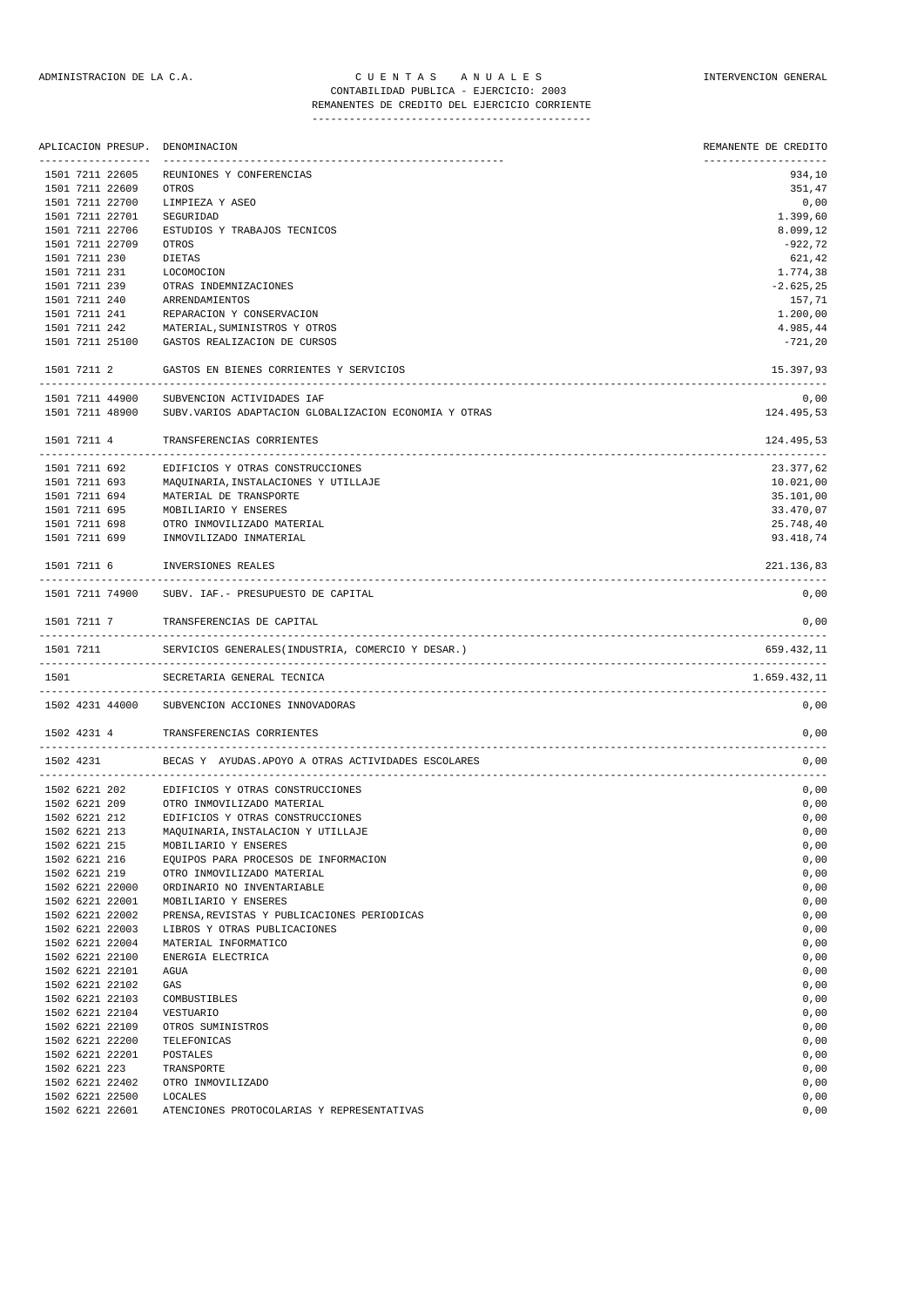# ADMINISTRACION DE LA C.A. CUENTAS ANUALES CONSTANTERVENCION GENERAL CONTABILIDAD PUBLICA - EJERCICIO: 2003

# REMANENTES DE CREDITO DEL EJERCICIO CORRIENTE

|               | APLICACION PRESUP.                              | DENOMINACION                                                                    | REMANENTE DE CREDITO |
|---------------|-------------------------------------------------|---------------------------------------------------------------------------------|----------------------|
|               | 1502 6221 22602                                 | GASTOS DE DIVULGACION Y PROMOCION(CULT., COMERC.Y CIENTI                        | 0,00                 |
|               | 1502 6221 22604                                 | REMUNERACIONES A AGENTES MEDIADORES INDEPENDIENTES                              | 0,00                 |
|               | 1502 6221 22605                                 | REUNIONES Y CONFERENCIAS                                                        | 0,00                 |
|               | 1502 6221 22609                                 | OTROS                                                                           | 0,00                 |
|               | 1502 6221 22700                                 | LIMPIEZA Y ASEO                                                                 | 0,00                 |
|               | 1502 6221 22701                                 | SEGURIDAD                                                                       | 0,00                 |
|               | 1502 6221 22706                                 | ESTUDIOS Y TRABAJOS TECNICOS                                                    | 0,00                 |
| 1502 6221 230 |                                                 | DIETAS                                                                          | 0,00                 |
|               | 1502 6221 231                                   | LOCOMOCION                                                                      | 0,00                 |
|               | 1502 6221 239                                   | OTRAS INDEMNIZACIONES                                                           | 0,00                 |
|               | 1502 6221 241                                   | REPARACION Y CONSERVACION                                                       | 0,00                 |
| 1502 6221 242 |                                                 | MATERIAL, SUMINISTROS Y OTROS                                                   | 0,00                 |
| 1502 6221 2   |                                                 | GASTOS EN BIENES CORRIENTES Y SERVICIOS                                         | 0,00                 |
|               | 1502 6221 44900                                 | ________________________________<br>--------------------------<br>SUBV. A SIPCA | 0,00                 |
|               | 1502 6221 46900                                 | SUBV. ORGANIZACION CERTAMENES COMERCIALES                                       | 0,00                 |
|               | 1502 6221 47000                                 | SUBV. INTERNACIONALIZACION ACCIONES EMPRESAS                                    | 0,00                 |
|               | 1502 6221 48000                                 | SUBV. INTERNACIONALIZACION ACCIONES INSTITUCIONES                               | 0,00                 |
|               | 1502 6221 48900                                 | SUBV. INTERNACIONALIZACION ACCIONES INSTITUCIONES                               | 0,00                 |
|               | 1502 6221 48901                                 | SUBV. PROMOCION COMERCIAL Y FERIAS                                              | 0,00                 |
|               | 1502 6221 48902                                 | SUBV. ASOCIACIONES PROMOCION COMERCIAL                                          | 0,00                 |
|               | 1502 6221 48903                                 | SUBV. ASOCIACIONES PROGRAMA FORMATE                                             | 0,00                 |
|               | 1502 6221 48904                                 | SUBV.ASOCIACIONES PROGRAMA CALIDAD Y EXCELENCIA EMPRESA                         | 0,00                 |
|               | 1502 6221 48905                                 | SUBV. ASOCIACIONES ARTESANOS                                                    | 0,00                 |
| 1502 6221 4   |                                                 | TRANSFERENCIAS CORRIENTES                                                       | 0,00                 |
|               | 1502 6221 698                                   | OTRO INMOVILIZADO MATERIAL                                                      | 0,00                 |
|               | 1502 6221 699                                   | INMOVILIZADO INMATERIAL                                                         | 0,00                 |
| 1502 6221 6   |                                                 | INVERSIONES REALES                                                              | 0,00                 |
|               |                                                 |                                                                                 |                      |
|               | 1502 6221 76901                                 | SUBV. PARA RECINTOS FERIALES                                                    | 0,00                 |
|               | 1502 6221 77900                                 | SUBV.MODERNIZACION COMERCIO                                                     | 0,00                 |
|               | 1502 6221 77901                                 | SUBV. EMPRESAS ARTESANAS                                                        | 0,00                 |
|               | 1502 6221 77902                                 | SUBV. INNOVACION GESTION                                                        | 0,00                 |
|               | 1502 6221 78900                                 | SUBV. MODENIRZACION COMERCIO E INVERSION                                        | 0,00                 |
|               | 1502 6221 78901                                 | SUBV. INVERSIONES INSTITUCIONES FERIALES                                        | 0,00                 |
| 1502 6221 7   |                                                 | TRANSFERENCIAS DE CAPITAL                                                       | 0,00                 |
| 1502 6221 819 |                                                 | COMPRA DE ACCIONES Y PARTICIPACIONES DEL                                        | 0,00                 |
|               | 1502 6221 829                                   | COMPRA DE ACCIONES DEL S.PRIVADO (R.P.)                                         | 0,00                 |
| 1502 6221 8   |                                                 | ACTIVOS FINANCIEROS                                                             | 0,00                 |
| 1502 6221     |                                                 | ORDENACION Y PROMOCION COMERCIAL                                                | 0,00                 |
|               | ----------------------------<br>1502 7221 12000 | <b>SUELDOS</b>                                                                  | $-4.513, 26$         |
|               | 1502 7221 12005                                 | TRIENIOS                                                                        | 39.195,96            |
|               | 1502 7221 12006                                 | OTRAS RETRIBUCIONES BASICAS                                                     | 662,46               |
|               | 1502 7221 12100                                 | COMPLEMENTO DE DESTINO                                                          | 11.313,97            |
|               | 1502 7221 12101                                 | COMPLEMENTO ESPECIFICO                                                          | 12.579,55            |
|               | 1502 7221 12109                                 | OTRAS                                                                           | 289,53               |
|               | 1502 7221 13000                                 | SALARIO BASE                                                                    | 1.166,97             |
|               | 1502 7221 13001                                 | ANTIGUEDAD                                                                      | 806,70               |
|               | 1502 7221 13002                                 | PAGAS EXTRAS                                                                    | 326,48               |
|               | 1502 7221 13003                                 | OTRAS REMUNERACIONES                                                            | 4.772,55             |
|               | 1502 7221 15100                                 | PERSONAL FUNCIONARIO                                                            | 1.674,27             |
|               | 1502 7221 16000                                 | SEGURIDAD SOCIAL                                                                | 15.609,20            |
|               | 1502 7221 16100                                 | FORMACION Y PERFECCIONAMIENTO DEL PERSONAL                                      | 601,58               |
|               | 1502 7221 16200                                 | FORMACION Y PERFECCIONAMIENTO DEL PERSONAL                                      | 450,75               |
| 1502 7221 1   |                                                 | GASTOS DE PERSONAL                                                              | 84.936,71            |
|               | 1502 7221 202                                   | EDIFICIOS Y OTRAS CONSTRUCCIONES                                                | $-509,64$            |
|               | 1502 7221 212                                   | EDIFICIOS Y OTRAS CONSTRUCCIONES                                                | $-3.192, 85$         |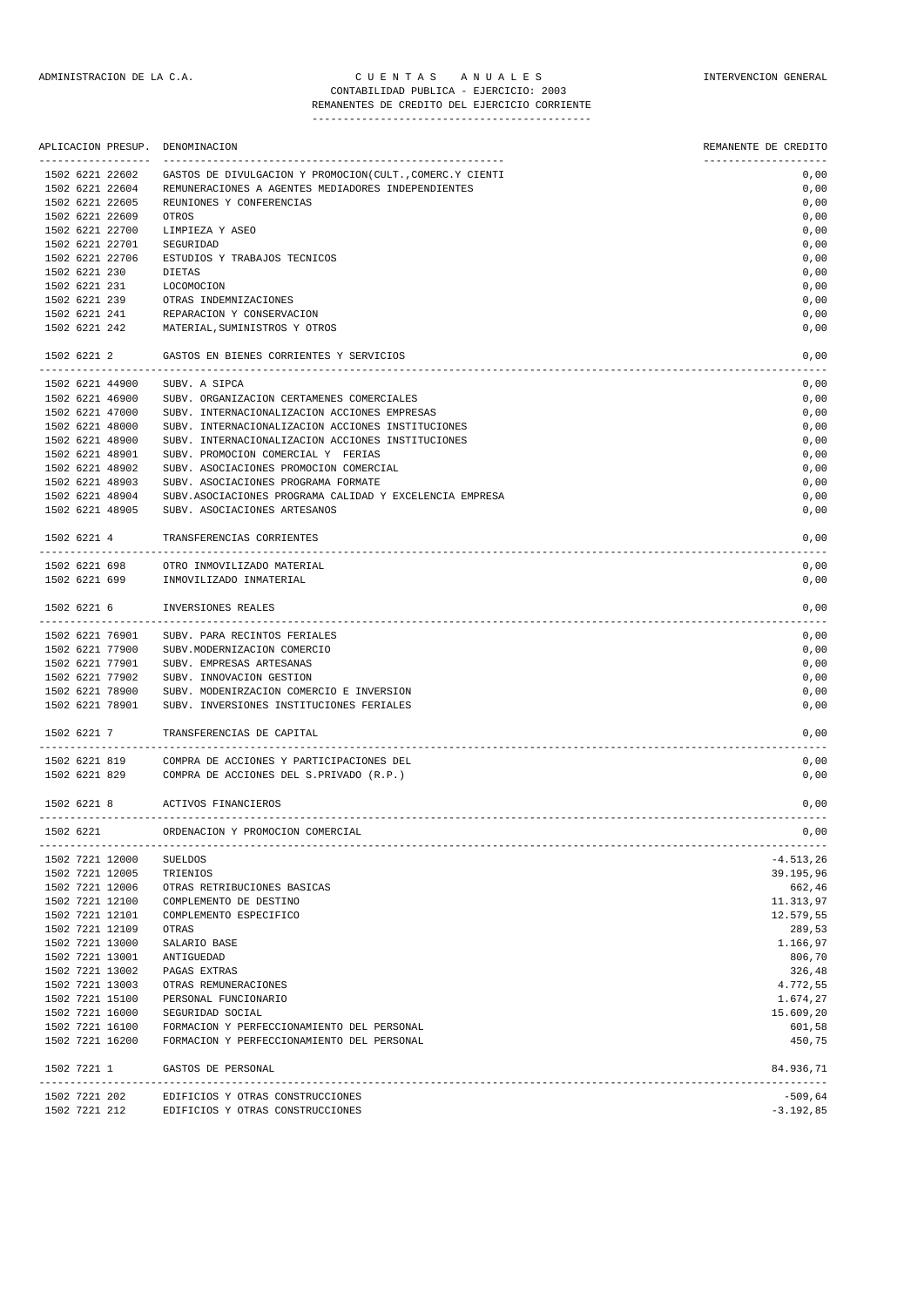|                                      | APLICACION PRESUP. DENOMINACION                                                          | REMANENTE DE CREDITO                |
|--------------------------------------|------------------------------------------------------------------------------------------|-------------------------------------|
| -------------------<br>1502 7221 213 | MAQUINARIA, INSTALACION Y UTILLAJE                                                       | --------------------<br>$-6.509,70$ |
| 1502 7221 214                        | MATERIAL DE TRANSPORTE                                                                   | 88,49                               |
| 1502 7221 215                        | MOBILIARIO Y ENSERES                                                                     | 2.749,53                            |
| 1502 7221 216                        | EQUIPOS PARA PROCESOS DE INFORMACION                                                     | $-2.128,48$                         |
| 1502 7221 22000                      | ORDINARIO NO INVENTARIABLE                                                               | $-14.176,65$                        |
| 1502 7221 22001                      | MOBILIARIO Y ENSERES                                                                     | 2.451,19                            |
| 1502 7221 22002                      | PRENSA, REVISTAS Y PUBLICACIONES PERIODICAS                                              | $-2.963,18$                         |
| 1502 7221 22003                      | LIBROS Y OTRAS PUBLICACIONES                                                             | $-320, 34$                          |
| 1502 7221 22004                      | MATERIAL INFORMATICO                                                                     | 3.091,63                            |
| 1502 7221 22100                      | ENERGIA ELECTRICA                                                                        | 12.727,72                           |
| 1502 7221 22101                      | AGUA                                                                                     | $-1.765, 40$                        |
| 1502 7221 22103<br>1502 7221 22104   | COMBUSTIBLES                                                                             | $-8.374, 39$<br>4.157,14            |
| 1502 7221 22109                      | VESTUARIO<br>OTROS SUMINISTROS                                                           | 1.730,52                            |
| 1502 7221 22200                      | TELEFONICAS                                                                              | -159,27                             |
| 1502 7221 22201                      | POSTALES                                                                                 | 1.200,00                            |
| 1502 7221 223                        | TRANSPORTE                                                                               | 1.085,52                            |
| 1502 7221 22401                      | VEHICULOS                                                                                | 600,00                              |
| 1502 7221 22402                      | OTRO INMOVILIZADO                                                                        | 886,30                              |
| 1502 7221 22403                      | OTROS RIESGOS                                                                            | 1.200,00                            |
| 1502 7221 22500                      | LOCALES                                                                                  | $-5.771,65$                         |
| 1502 7221 22601                      | ATENCIONES PROTOCOLARIAS Y REPRESENTATIVAS                                               | 2,66                                |
| 1502 7221 22602                      | GASTOS DE DIVULGACION Y PROMOCION(CULT., COMERC.Y CIENTI                                 | 2.185,54                            |
| 1502 7221 22603                      | JURIDICOS, CONTENCIOSOS                                                                  | 991,67                              |
| 1502 7221 22604                      | REMUNERACIONES A AGENTES MEDIADORES INDEPENDIENTES                                       | 3.600,00                            |
| 1502 7221 22605                      | REUNIONES Y CONFERENCIAS                                                                 | 3.600,00                            |
| 1502 7221 22609                      | OTROS                                                                                    | 597,98                              |
| 1502 7221 22700                      | LIMPIEZA Y ASEO                                                                          | $-4.692,08$                         |
| 1502 7221 22701                      | SEGURIDAD                                                                                | $-1.242,81$                         |
| 1502 7221 22706                      | ESTUDIOS Y TRABAJOS TECNICOS                                                             | $-2.754, 24$                        |
| 1502 7221 22709<br>1502 7221 230     | OTROS<br>DIETAS                                                                          | 2.104,04<br>33.626,69               |
|                                      | 1502 7221 231 LOCOMOCION                                                                 | 19.748,42                           |
| 1502 7221 239                        | OTRAS INDEMNIZACIONES                                                                    | $-19.073,64$                        |
|                                      | 1502 7221 2 GASTOS EN BIENES CORRIENTES Y SERVICIOS                                      | 24.790,72                           |
| 1502 7221 693                        | MAQUINARIA, INSTALACIONES Y UTILLAJE                                                     | 4.225,19                            |
| 1502 7221 699                        | INMOVILIZADO INMATERIAL                                                                  | 58.972,00                           |
|                                      |                                                                                          |                                     |
| 1502 7221 6                          | INVERSIONES REALES                                                                       | 63.197.19                           |
| 1502 7221 78900                      | SUBV. PROYECTO VENTANILLA UNICA EMPRESARIAL                                              | 120.202,00                          |
| 1502 7221 78901                      | SUBVEN. INFRAESTRUCTURAS-FINAN.RECUR.PROP                                                | $-13.907, 20$                       |
| 1502 7221 7                          | TRANSFERENCIAS DE CAPITAL                                                                | 106.294,80                          |
| 1502 7221                            | ACTUACIONES ADMINISTRATIVAS SOBRE INDUSTRIA                                              | 279.219,42                          |
| 1502 7231 12000                      | <b>SUELDOS</b>                                                                           | 17.133,73                           |
| 1502 7231 12005                      | TRIENIOS                                                                                 | 16.124,69                           |
| 1502 7231 12006                      | OTRAS RETRIBUCIONES BASICAS                                                              | 165,93                              |
| 1502 7231 12100                      | COMPLEMENTO DE DESTINO                                                                   | 9.108,54                            |
| 1502 7231 12101                      | COMPLEMENTO ESPECIFICO                                                                   | 12.714,29                           |
| 1502 7231 13000                      | SALARIO BASE                                                                             | 0,00                                |
| 1502 7231 13001                      | ANTIGUEDAD                                                                               | 0,00                                |
| 1502 7231 13002                      | PAGAS EXTRAS                                                                             | 0,00                                |
| 1502 7231 13003                      | OTRAS REMUNERACIONES                                                                     | 0,00                                |
| 1502 7231 15100                      | PERSONAL FUNCIONARIO                                                                     | 901,51                              |
| 1502 7231 16000                      | SEGURIDAD SOCIAL                                                                         | 13.468,75                           |
| 1502 7231 16100<br>1502 7231 16200   | FORMACION Y PERFECCIONAMIENTO DEL PERSONAL<br>FORMACION Y PERFECCIONAMIENTO DEL PERSONAL | 301,01<br>300,00                    |
|                                      |                                                                                          |                                     |
| 1502 7231 1                          | GASTOS DE PERSONAL                                                                       | 70.218,45                           |
|                                      | 1502 7231 215 MORTLIARTO V ENGERES                                                       | $-481$ 50                           |

| 1502 7231 215 | MOBILIARIO Y ENSERES                 | -481.50 |
|---------------|--------------------------------------|---------|
| 1502 7231 216 | EQUIPOS PARA PROCESOS DE INFORMACION | 600,00  |
| 1502 7231 219 | OTRO INMOVILIZADO MATERIAL           | 600,00  |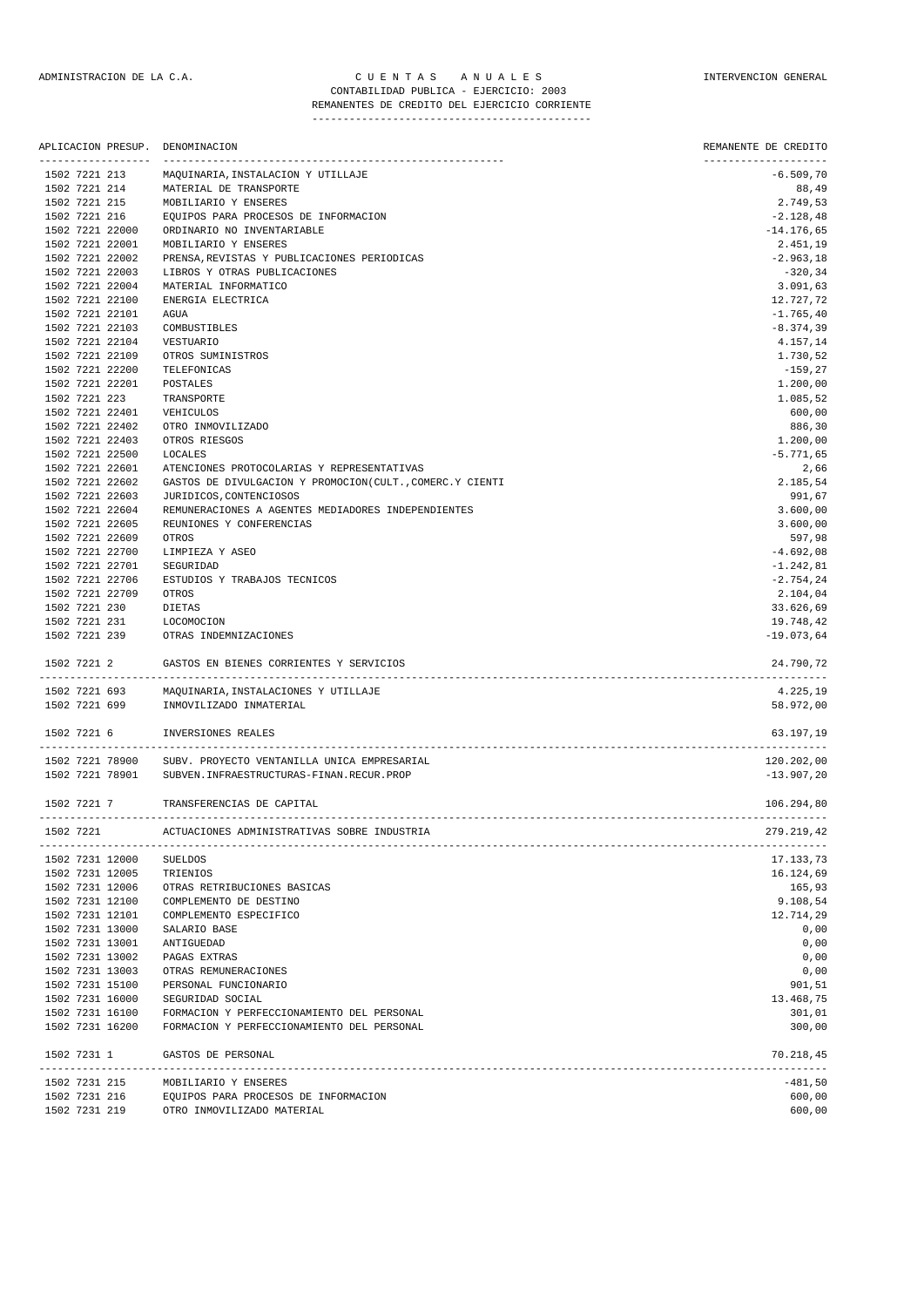### ADMINISTRACION DE LA C.A. CUENTAS ANUALES CONSTANTERVENCION GENERAL CONTABILIDAD PUBLICA - EJERCICIO: 2003 REMANENTES DE CREDITO DEL EJERCICIO CORRIENTE

| APLICACION PRESUP. DENOMINACION                                             | REMANENTE DE CREDITO<br>--------------------                                                                                                                                                                                                                                                                                                                                                                                                                                                                                                                                                                                                                                                                  |
|-----------------------------------------------------------------------------|---------------------------------------------------------------------------------------------------------------------------------------------------------------------------------------------------------------------------------------------------------------------------------------------------------------------------------------------------------------------------------------------------------------------------------------------------------------------------------------------------------------------------------------------------------------------------------------------------------------------------------------------------------------------------------------------------------------|
| 1502 7231 22000                                                             | $-1.224,28$                                                                                                                                                                                                                                                                                                                                                                                                                                                                                                                                                                                                                                                                                                   |
| 1502 7231 22001<br>MOBILIARIO Y ENSERES                                     | 1.239,81                                                                                                                                                                                                                                                                                                                                                                                                                                                                                                                                                                                                                                                                                                      |
| 1502 7231 22003<br>LIBROS Y OTRAS PUBLICACIONES                             | 349,52                                                                                                                                                                                                                                                                                                                                                                                                                                                                                                                                                                                                                                                                                                        |
| MATERIAL INFORMATICO                                                        | 456,35                                                                                                                                                                                                                                                                                                                                                                                                                                                                                                                                                                                                                                                                                                        |
| SUMINISTROS                                                                 | $-109,39$                                                                                                                                                                                                                                                                                                                                                                                                                                                                                                                                                                                                                                                                                                     |
| TRANSPORTE                                                                  | $-55,59$                                                                                                                                                                                                                                                                                                                                                                                                                                                                                                                                                                                                                                                                                                      |
| 1502 7231 22602<br>GASTOS DE DIVULGACION Y PROMOCION(CULT., COMERC.Y CIENTI | 6.168,88                                                                                                                                                                                                                                                                                                                                                                                                                                                                                                                                                                                                                                                                                                      |
| REUNIONES Y CONFERENCIAS                                                    | 7.368,96                                                                                                                                                                                                                                                                                                                                                                                                                                                                                                                                                                                                                                                                                                      |
| 1502 7231 22706<br>ESTUDIOS Y TRABAJOS TECNICOS                             | 4.654,71                                                                                                                                                                                                                                                                                                                                                                                                                                                                                                                                                                                                                                                                                                      |
| DIETAS                                                                      | 1.631,37                                                                                                                                                                                                                                                                                                                                                                                                                                                                                                                                                                                                                                                                                                      |
| LOCOMOCION                                                                  | 2.511,42                                                                                                                                                                                                                                                                                                                                                                                                                                                                                                                                                                                                                                                                                                      |
| 1502 7231 2 GASTOS EN BIENES CORRIENTES Y SERVICIOS                         | 23.710,26                                                                                                                                                                                                                                                                                                                                                                                                                                                                                                                                                                                                                                                                                                     |
| 1502 7231 44000<br>SUBVENCION ACCIONES INNOVADORAS                          | 153,61                                                                                                                                                                                                                                                                                                                                                                                                                                                                                                                                                                                                                                                                                                        |
|                                                                             | 10.490,77                                                                                                                                                                                                                                                                                                                                                                                                                                                                                                                                                                                                                                                                                                     |
|                                                                             | 0,01                                                                                                                                                                                                                                                                                                                                                                                                                                                                                                                                                                                                                                                                                                          |
| 1502 7231 4<br>TRANSFERENCIAS CORRIENTES                                    | 10.644,39                                                                                                                                                                                                                                                                                                                                                                                                                                                                                                                                                                                                                                                                                                     |
| 1502 7231 699 INMOVILIZADO INMATERIAL                                       | 0,00                                                                                                                                                                                                                                                                                                                                                                                                                                                                                                                                                                                                                                                                                                          |
| 1502 7231 6<br>INVERSIONES REALES                                           | 0,00                                                                                                                                                                                                                                                                                                                                                                                                                                                                                                                                                                                                                                                                                                          |
| 1502 7231 76900 SUBV. INFRAESTRUCTURA INDUSTRIAL                            | 360.748,98                                                                                                                                                                                                                                                                                                                                                                                                                                                                                                                                                                                                                                                                                                    |
| 1502 7231 77401 PLAN CONSOLIDACION Y COMPETITIVIDAD PYME                    | 972.674,88                                                                                                                                                                                                                                                                                                                                                                                                                                                                                                                                                                                                                                                                                                    |
| 1502 7231 77900<br>SUBV. PYMES                                              | 3.319.753,15                                                                                                                                                                                                                                                                                                                                                                                                                                                                                                                                                                                                                                                                                                  |
|                                                                             | 167.251,44                                                                                                                                                                                                                                                                                                                                                                                                                                                                                                                                                                                                                                                                                                    |
| 1502 7231 77902                                                             | 415.971,76                                                                                                                                                                                                                                                                                                                                                                                                                                                                                                                                                                                                                                                                                                    |
| 1502 7231 77903                                                             | $-44.523,68$                                                                                                                                                                                                                                                                                                                                                                                                                                                                                                                                                                                                                                                                                                  |
|                                                                             | 131.777,37                                                                                                                                                                                                                                                                                                                                                                                                                                                                                                                                                                                                                                                                                                    |
|                                                                             | 30.000,00                                                                                                                                                                                                                                                                                                                                                                                                                                                                                                                                                                                                                                                                                                     |
| TRANSFERENCIAS DE CAPITAL                                                   | 5.353.653,90                                                                                                                                                                                                                                                                                                                                                                                                                                                                                                                                                                                                                                                                                                  |
| FOMENTO INDUSTRIAL                                                          | 5.458.227,00                                                                                                                                                                                                                                                                                                                                                                                                                                                                                                                                                                                                                                                                                                  |
| D.G.DE INDUSTRIA                                                            | 5.737.446,42                                                                                                                                                                                                                                                                                                                                                                                                                                                                                                                                                                                                                                                                                                  |
| 1503 7311 12000<br>SUELDOS                                                  | 1.498,25                                                                                                                                                                                                                                                                                                                                                                                                                                                                                                                                                                                                                                                                                                      |
| 1503 7311 12005<br>TRIENIOS                                                 | 11.809,82                                                                                                                                                                                                                                                                                                                                                                                                                                                                                                                                                                                                                                                                                                     |
| OTRAS RETRIBUCIONES BASICAS                                                 | -186,41                                                                                                                                                                                                                                                                                                                                                                                                                                                                                                                                                                                                                                                                                                       |
| COMPLEMENTO DE DESTINO                                                      | 6.189,59                                                                                                                                                                                                                                                                                                                                                                                                                                                                                                                                                                                                                                                                                                      |
|                                                                             | 7.779,48                                                                                                                                                                                                                                                                                                                                                                                                                                                                                                                                                                                                                                                                                                      |
|                                                                             | $-0,10$                                                                                                                                                                                                                                                                                                                                                                                                                                                                                                                                                                                                                                                                                                       |
|                                                                             | 0,69                                                                                                                                                                                                                                                                                                                                                                                                                                                                                                                                                                                                                                                                                                          |
|                                                                             | 0,10                                                                                                                                                                                                                                                                                                                                                                                                                                                                                                                                                                                                                                                                                                          |
|                                                                             | 1.037,19<br>901,51                                                                                                                                                                                                                                                                                                                                                                                                                                                                                                                                                                                                                                                                                            |
|                                                                             |                                                                                                                                                                                                                                                                                                                                                                                                                                                                                                                                                                                                                                                                                                               |
|                                                                             | 6.119,56<br>$-60,86$                                                                                                                                                                                                                                                                                                                                                                                                                                                                                                                                                                                                                                                                                          |
| FORMACION Y PERFECCIONAMIENTO DEL PERSONAL                                  | 150,25                                                                                                                                                                                                                                                                                                                                                                                                                                                                                                                                                                                                                                                                                                        |
| GASTOS DE PERSONAL                                                          | 35.239,07                                                                                                                                                                                                                                                                                                                                                                                                                                                                                                                                                                                                                                                                                                     |
| ------------                                                                | 480,00                                                                                                                                                                                                                                                                                                                                                                                                                                                                                                                                                                                                                                                                                                        |
|                                                                             | 900,00                                                                                                                                                                                                                                                                                                                                                                                                                                                                                                                                                                                                                                                                                                        |
| MOBILIARIO Y ENSERES                                                        | 4,50                                                                                                                                                                                                                                                                                                                                                                                                                                                                                                                                                                                                                                                                                                          |
|                                                                             | ------------------<br>ORDINARIO NO INVENTARIABLE<br>1502 7231 47000<br>SUBV. EMPRESAS VARIAS LINEAS<br>1502 7231 48000<br>SUBV. PROMOCION, INNOVACION Y POTENCIACION TEJIDO INDUS<br>PLAN CONSOLIDACION Y COMPETITIVIDAD PYME<br>AYUDA A EMPRESAS ARAGONESAS ACCESO SOCIEDAD INFORMACION<br>INFRAESTRUCTURAS ESTACIONES DE SERVICIO<br>1502 7231 77980<br>DAñOS POR INUNDACIONES Y OTROS FENOMENOS<br>1502 7231 78900<br>SUBVENCION INFRAESTRUCTURA<br>COMPLEMENTO ESPECIFICO<br>SALARIO BASE<br>ANTIGUEDAD<br>PAGAS EXTRAS<br>OTRAS REMUNERACIONES<br>PERSONAL FUNCIONARIO<br>SEGURIDAD SOCIAL<br>FORMACION Y PERFECCIONAMIENTO DEL PERSONAL<br>MAQUINARIA, INSTALACION Y UTILLAJE<br>MATERIAL DE TRANSPORTE |

| ----------      | runyo intentity, into financiera i o financio a | 100,00   |
|-----------------|-------------------------------------------------|----------|
| 1503 7311 214   | MATERIAL DE TRANSPORTE                          | 900,00   |
| 1503 7311 215   | MOBILIARIO Y ENSERES                            | 4,50     |
| 1503 7311 216   | EQUIPOS PARA PROCESOS DE INFORMACION            | 1.100,00 |
| 1503 7311 22000 | ORDINARIO NO INVENTARIABLE                      | 1.419,45 |
| 1503 7311 22001 | MOBILIARIO Y ENSERES                            | 352,19   |
| 1503 7311 22002 | PRENSA.REVISTAS Y PUBLICACIONES PERIODICAS      | 2.436,92 |
| 1503 7311 22003 | LIBROS Y OTRAS PUBLICACIONES                    | 995,91   |
| 1503 7311 22004 | MATERIAL INFORMATICO                            | 537,03   |
| 1503 7311 22103 | COMBUSTIBLES                                    | 300,00   |
| 1503 7311 22104 | VESTUARIO                                       | 300,00   |
| 1503 7311 22109 | OTROS SUMINISTROS                               | 336,52   |
| 1503 7311 223   | TRANSPORTE                                      | 110,15   |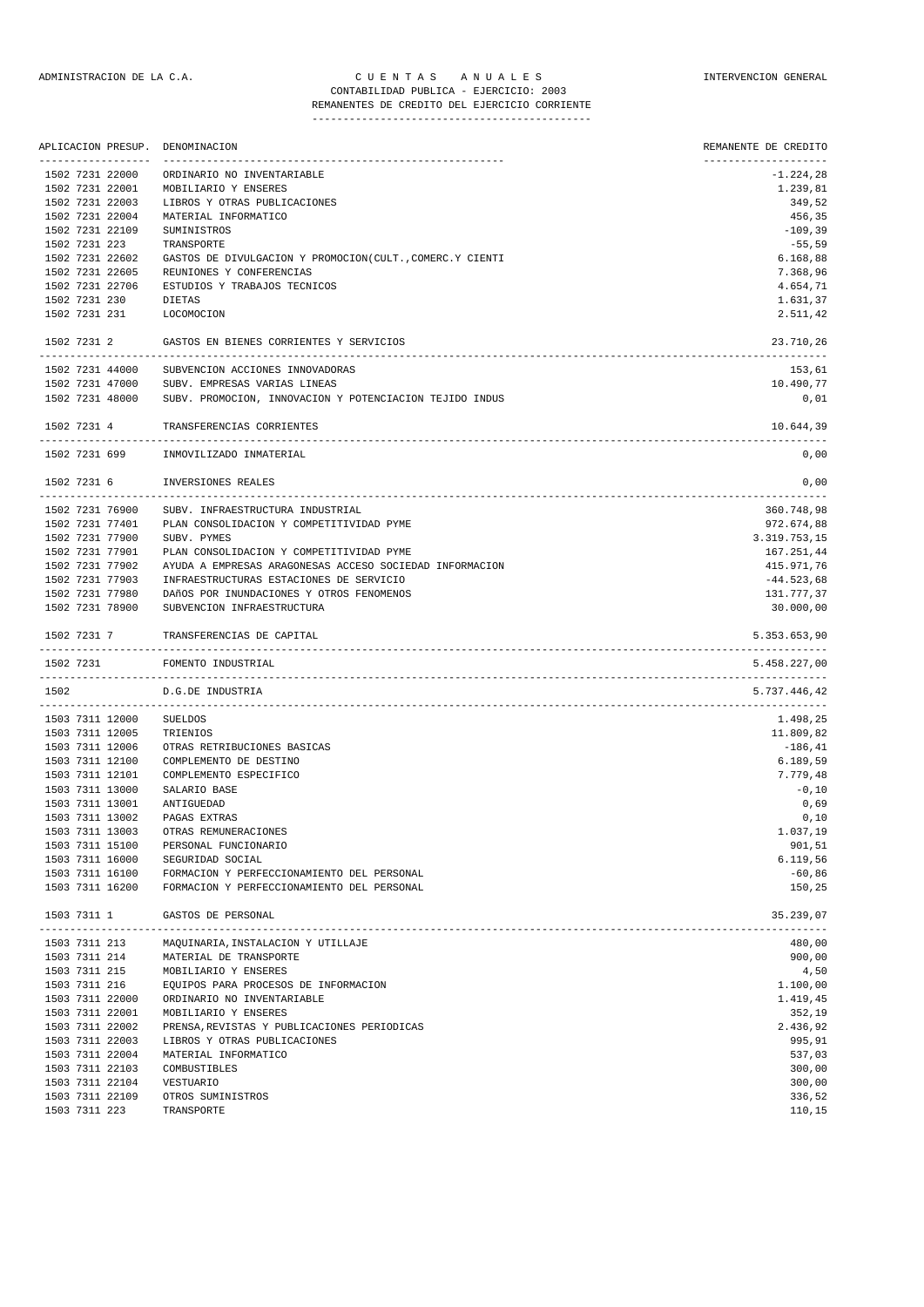#### ADMINISTRACION DE LA C.A. C U E N T A S A N U A L E S INTERVENCION GENERAL CONTABILIDAD PUBLICA - EJERCICIO: 2003 REMANENTES DE CREDITO DEL EJERCICIO CORRIENTE

| APLICACION PRESUP. | DENOMINACION                                                                   | REMANENTE DE CREDITO<br>-------------------- |
|--------------------|--------------------------------------------------------------------------------|----------------------------------------------|
| 1503 7311 22401    | VEHICULOS                                                                      | 300,00                                       |
| 1503 7311 22601    | ATENCIONES PROTOCOLARIAS Y REPRESENTATIVAS                                     | 5,81                                         |
| 1503 7311 22602    | GASTOS DE DIVULGACION Y PROMOCION(CULT., COMERC.Y CIENTI                       | 3.022,70                                     |
| 1503 7311 22605    | REUNIONES Y CONFERENCIAS                                                       | 663,88                                       |
| 1503 7311 22609    |                                                                                | $-4.200,00$                                  |
|                    | GASTOS DIVERSOS                                                                |                                              |
| 1503 7311 22706    | ESTUDIOS Y TRABAJOS TECNICOS                                                   | 100,00                                       |
| 1503 7311 22709    | OTROS                                                                          | 300,00                                       |
| 1503 7311 230      | DIETAS                                                                         | 4.502,56                                     |
| 1503 7311 231      | LOCOMOCION                                                                     | 5.659,99                                     |
| 1503 7311 239      | OTRAS INDEMNIZACIONES                                                          | 1.142,22                                     |
| 1503 7311 240      | ARRENDAMIENTOS                                                                 | 650,00                                       |
| 1503 7311 2        | GASTOS EN BIENES CORRIENTES Y SERVICIOS                                        | 21.419,83<br>------------------              |
| 1503 7311 699      | INMOVILIZADO INMATERIAL                                                        | 26.073,00                                    |
| 1503 7311 6        | INVERSIONES REALES                                                             | 26.073,00                                    |
| 1503 7311 76900    | SUBV. ELECT. RURAL, NUCLEOS AISLADOS Y F.AHORRO Y DIVER                        | 264.598,45                                   |
| 1503 7311 77900    | SUBV. ELECT. RURAL, NUCLEOS AISLADOS Y F.AHORRO Y DIVER                        | 479.012,07                                   |
| 1503 7311 78900    | SUBV.ELECT.RURAL, NUCLEOS AISLADOS Y F.AHORRO Y DIVERS.                        | 163.385,55                                   |
| 1503 7311 7        | TRANSFERENCIAS DE CAPITAL                                                      | 906.996,07                                   |
|                    | 1503 7311 829 COMPRA DE ACCIONES Y PARTICIPACIONES DEL SECTOR PRIVADO          | 358.932,22                                   |
| 1503 7311 8        | ACTIVOS FINANCIEROS                                                            | 358.932,22                                   |
| 1503 7311          | FOMENTO Y GESTION ENERGETICA                                                   | 1.348.660,19                                 |
| 1503 7312 12000    | <b>SUELDOS</b>                                                                 | --------------------<br>13.345,20            |
| 1503 7312 12005    | TRIENIOS                                                                       | 18.878,70                                    |
| 1503 7312 12006    | OTRAS RETRIBUCIONES BASICAS                                                    | 370,63                                       |
| 1503 7312 12100    | COMPLEMENTO DE DESTINO                                                         | 7.824,73                                     |
| 1503 7312 12101    |                                                                                |                                              |
|                    | COMPLEMENTO ESPECIFICO                                                         | 10.220,78                                    |
| 1503 7312 15100    | PERSONAL FUNCIONARIO                                                           | 901,51                                       |
| 1503 7312 16000    | SEGURIDAD SOCIAL                                                               | 7.135,02                                     |
| 1503 7312 16100    | FORMACION Y PERFECCIONAMIENTO DEL PERSONAL                                     | 534,47                                       |
| 1503 7312 1        | GASTOS DE PERSONAL                                                             | 59.211,04                                    |
| 1503 7312 215      | MOBILIARIO Y ENSERES                                                           | 300,00                                       |
| 1503 7312 216      | EQUIPOS PARA PROCESOS DE INFORMACION                                           | 200,00                                       |
| 1503 7312 22000    | ORDINARIO NO INVENTARIABLE                                                     | 925,07                                       |
| 1503 7312 22002    | PRENSA, REVISTAS Y PUBLICACIONES PERIODICAS                                    | 161,76                                       |
| 1503 7312 22003    |                                                                                | $-2.762,06$                                  |
|                    | LIBROS Y OTRAS PUBLICACIONES                                                   |                                              |
| 1503 7312 22004    | MATERIAL INFORMATICO                                                           | 776,70                                       |
| 1503 7312 22109    | OTROS SUMINISTROS                                                              | 200,00                                       |
| 1503 7312 223      | TRANSPORTE                                                                     | 200,00                                       |
| 1503 7312 22602    | GASTOS DE DIVULGACION Y PROMOCION (CULT., COMERC.Y CIENTI                      | 8.900,00                                     |
| 1503 7312 22605    | REUNIONES Y CONFERENCIAS                                                       | 1.200,00                                     |
| 1503 7312 22706    | ESTUDIOS Y TRABAJOS TECNICOS                                                   | 300,00                                       |
| 1503 7312 22709    | OTROS                                                                          | 300,00                                       |
| 1503 7312 230      | DIETAS                                                                         | 1.203,39                                     |
| 1503 7312 231      | LOCOMOCION                                                                     | 437,70                                       |
|                    | 1503 7312 2 GASTOS EN BIENES CORRIENTES Y SERVICIOS                            | 12.342,56                                    |
|                    |                                                                                | 30.101,00                                    |
|                    | 1503 7312 649 INMOVILIZADO INMATERIAL<br>1503 7312 699 INMOVILIZADO INMATERIAL | 111,00                                       |
|                    |                                                                                |                                              |
|                    | 1503 7312 6 INVERSIONES REALES                                                 | 30.212,00                                    |
|                    | 1503 7312 77900 SUBV. MINERIA NO ENERGETICA                                    | 306.747,82                                   |
|                    | 1503 7312 7 TRANSFERENCIAS DE CAPITAL                                          | 306.747,82                                   |
| 1503 7312          | APOYO A LA MINERIA                                                             | 408.513,42                                   |
|                    |                                                                                |                                              |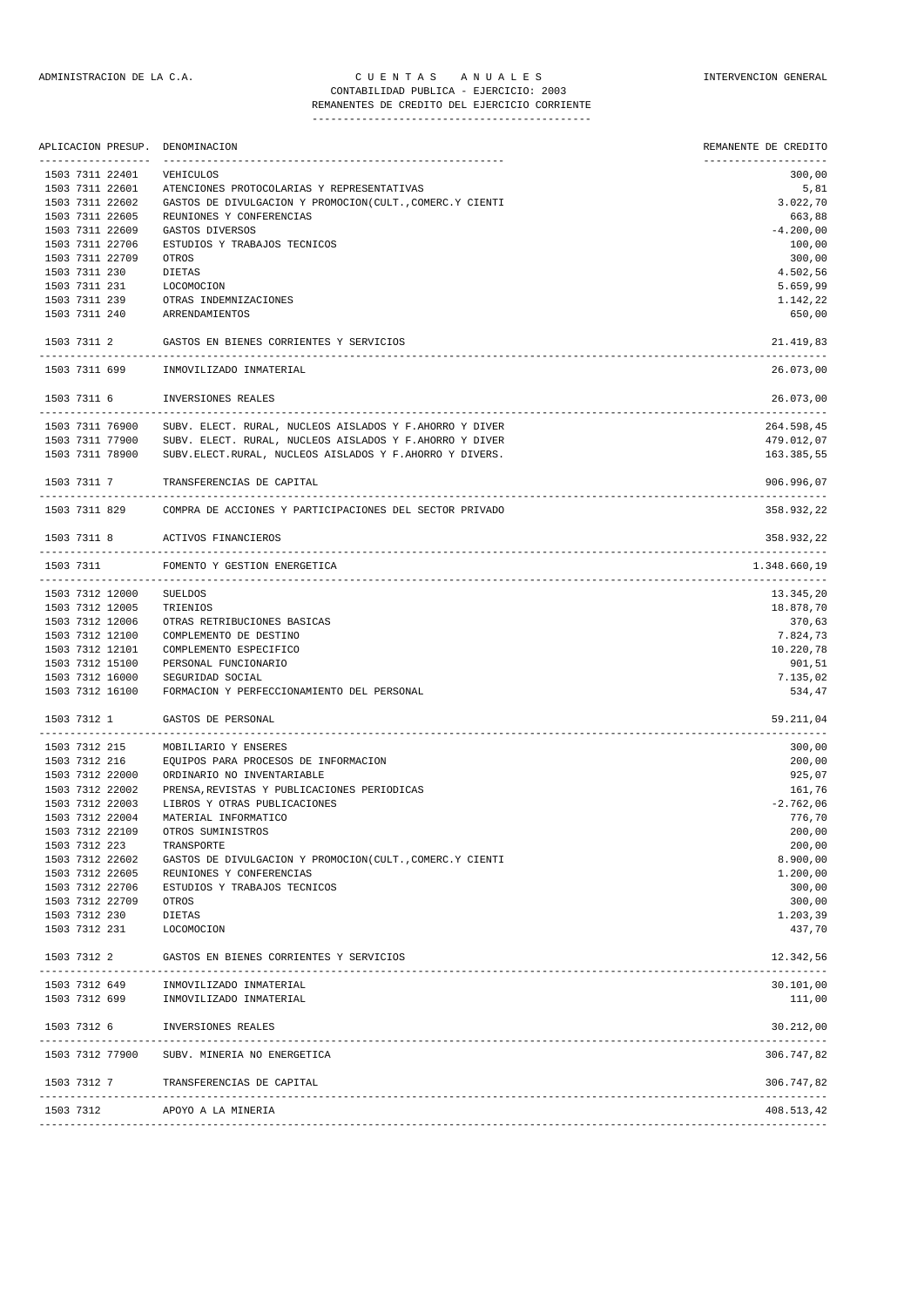### ADMINISTRACION DE LA C.A. CUENTAS ANUALES CONSTANTERVENCION GENERAL CONTABILIDAD PUBLICA - EJERCICIO: 2003 REMANENTES DE CREDITO DEL EJERCICIO CORRIENTE

| APLICACION PRESUP. DENOMINACION |                                                          | REMANENTE DE CREDITO                                          |
|---------------------------------|----------------------------------------------------------|---------------------------------------------------------------|
| 1503                            | D.G. DE ENERGIA Y MINAS                                  | --------------------<br>1.757.173,61<br>--------------------- |
| 1504 6221 12000                 | SUELDOS                                                  | 15.327,36                                                     |
| 1504 6221 12005                 | TRIENIOS                                                 | 14.681,06                                                     |
| 1504 6221 12006                 | OTRAS RETRIBUCIONES BASICAS                              | 504,87                                                        |
| 1504 6221 12100                 | COMPLEMENTO DE DESTINO                                   | 5.700,02                                                      |
| 1504 6221 12101                 | COMPLEMENTO ESPECIFICO                                   | 9.130,00                                                      |
| 1504 6221 13000                 | SALARIO BASE                                             | $-0, 34$                                                      |
| 1504 6221 13001                 | ANTIGUEDAD                                               | 787,16                                                        |
| 1504 6221 13002                 | PAGAS EXTRAS                                             | 131,14                                                        |
| 1504 6221 13003                 | OTRAS REMUNERACIONES                                     | 1.036,99                                                      |
| 1504 6221 15100                 | PERSONAL FUNCIONARIO                                     | 851,51                                                        |
| 1504 6221 16000                 | SEGURIDAD SOCIAL                                         | 17.172,44                                                     |
| 1504 6221 16100                 | FORMACION Y PERFECCIONAMIENTO DEL PERSONAL               | 751,26                                                        |
| 1504 6221 16200                 | FORMACION Y PERFECCIONAMIENTO DEL PERSONAL               | 150,25                                                        |
| 1504 6221 1                     | GASTOS DE PERSONAL                                       | 66.223,72                                                     |
| 1504 6221 202                   | EDIFICIOS Y OTRAS CONSTRUCCIONES                         | 2.400,00                                                      |
| 1504 6221 209                   | OTRO INMOVILIZADO MATERIAL                               | 1.050,00                                                      |
| 1504 6221 212                   | EDIFICIOS Y OTRAS CONSTRUCCIONES                         | $-515,18$                                                     |
| 1504 6221 213                   | MAQUINARIA, INSTALACION Y UTILLAJE                       | 925,84                                                        |
| 1504 6221 215                   | MOBILIARIO Y ENSERES                                     | 1.416,14                                                      |
| 1504 6221 216                   | EQUIPOS PARA PROCESOS DE INFORMACION                     | 1.200,00                                                      |
| 1504 6221 219                   | OTRO INMOVILIZADO MATERIAL                               | 300,00                                                        |
| 1504 6221 22000                 | ORDINARIO NO INVENTARIABLE                               | $-1.004,45$                                                   |
| 1504 6221 22001                 | MOBILIARIO Y ENSERES                                     | 959,58                                                        |
| 1504 6221 22002                 | PRENSA, REVISTAS Y PUBLICACIONES PERIODICAS              | 839,28                                                        |
| 1504 6221 22003                 | LIBROS Y OTRAS PUBLICACIONES                             | 684,07                                                        |
| 1504 6221 22004                 | MATERIAL INFORMATICO                                     | 1.801,41                                                      |
| 1504 6221 22100                 | ENERGIA ELECTRICA                                        | 7.963,65                                                      |
| 1504 6221 22101                 | AGUA                                                     | 1.628,98                                                      |
| 1504 6221 22102                 | GAS                                                      | 1.800,00                                                      |
| 1504 6221 22103                 | COMBUSTIBLES                                             | 2.970,10                                                      |
| 1504 6221 22104                 | VESTUARIO                                                | 900,00                                                        |
| 1504 6221 22109                 | OTROS SUMINISTROS                                        | 776,80                                                        |
| 1504 6221 22200                 | TELEFONICAS                                              | 3.000,00                                                      |
| 1504 6221 22201                 | POSTALES                                                 | 600,00                                                        |
| 1504 6221 223                   | TRANSPORTE                                               | $-766,55$                                                     |
| 1504 6221 22402                 | OTRO INMOVILIZADO                                        | 1.195,33                                                      |
| 1504 6221 22403                 | OTROS RIESGOS - PRIMAS DE SEGUROS                        | $-922, 23$                                                    |
| 1504 6221 22500                 | LOCALES                                                  | 44,53                                                         |
| 1504 6221 22601                 | ATENCIONES PROTOCOLARIAS Y REPRESENTATIVAS               | 12,46                                                         |
| 1504 6221 22602                 | GASTOS DE DIVULGACION Y PROMOCION(CULT., COMERC.Y CIENTI | 166,39                                                        |
| 1504 6221 22604                 | REMUNERACIONES A AGENTES MEDIADORES INDEPENDIENTES       | 300,00                                                        |
| 1504 6221 22605                 | REUNIONES Y CONFERENCIAS                                 | 0,00                                                          |
| 1504 6221 22609                 | OTROS                                                    | 300,00                                                        |
| 1504 6221 22700                 | LIMPIEZA Y ASEO                                          | 3.483,63                                                      |
| 1504 6221 22701                 | SEGURIDAD                                                | $-549,89$                                                     |
| 1504 6221 22706                 | ESTUDIOS Y TRABAJOS TECNICOS                             | 3.367,20                                                      |
| 1504 6221 230                   | DIETAS                                                   | 3.987,07                                                      |
| 1504 6221 231                   | LOCOMOCION                                               | 7.273,47                                                      |
| 1504 6221 239<br>1504 6221 240  | OTRAS INDEMNIZACIONES                                    | 600,00                                                        |
|                                 | ARRENDAMIENTOS<br>REPARACION Y CONSERVACION              | $-147,09$                                                     |
| 1504 6221 241<br>1504 6221 242  | MATERIAL, SUMINISTROS Y OTROS                            | 19.164,40<br>$-48.759,10$                                     |
| 1504 6221 2                     | GASTOS EN BIENES CORRIENTES Y SERVICIOS                  | 18.445,84                                                     |
|                                 |                                                          |                                                               |
| 1504 6221 44900                 | SUBV. A SIPCA                                            | 0,01                                                          |
| 1504 6221 46900                 | SUBV. ORGANIZACION CERTAMENES COMERCIALES                | 31.233,53                                                     |
| 1504 6221 47000                 | SUBV. INTERNACIONALIZACION ACCIONES EMPRESAS             | 110.544,29                                                    |
| 1504 6221 48000                 | SUBV. INTERNACIONALIZACION ACCIONES INSTITUCIONES        | 272.644,76                                                    |
| 1504 6221 48900                 | SUBV. INTERNACIONALIZACION ACCIONES INSTITUCIONES        | $-38.553, 23$                                                 |

1504 6221 48901 SUBV. PROMOCION COMERCIAL Y FERIAS 170.399,13 1504 6221 48902 SUBV. ASOCIACIONES PROMOCION COMERCIAL 100 101.410, 20 101.410, 20 1504 6221 48903 SUBV. ASOCIACIONES PROGRAMA FORMATE 43.213,82 1504 6221 48904 SUBV.ASOCIACIONES PROGRAMA CALIDAD Y EXCELENCIA EMPRESA 106.311,75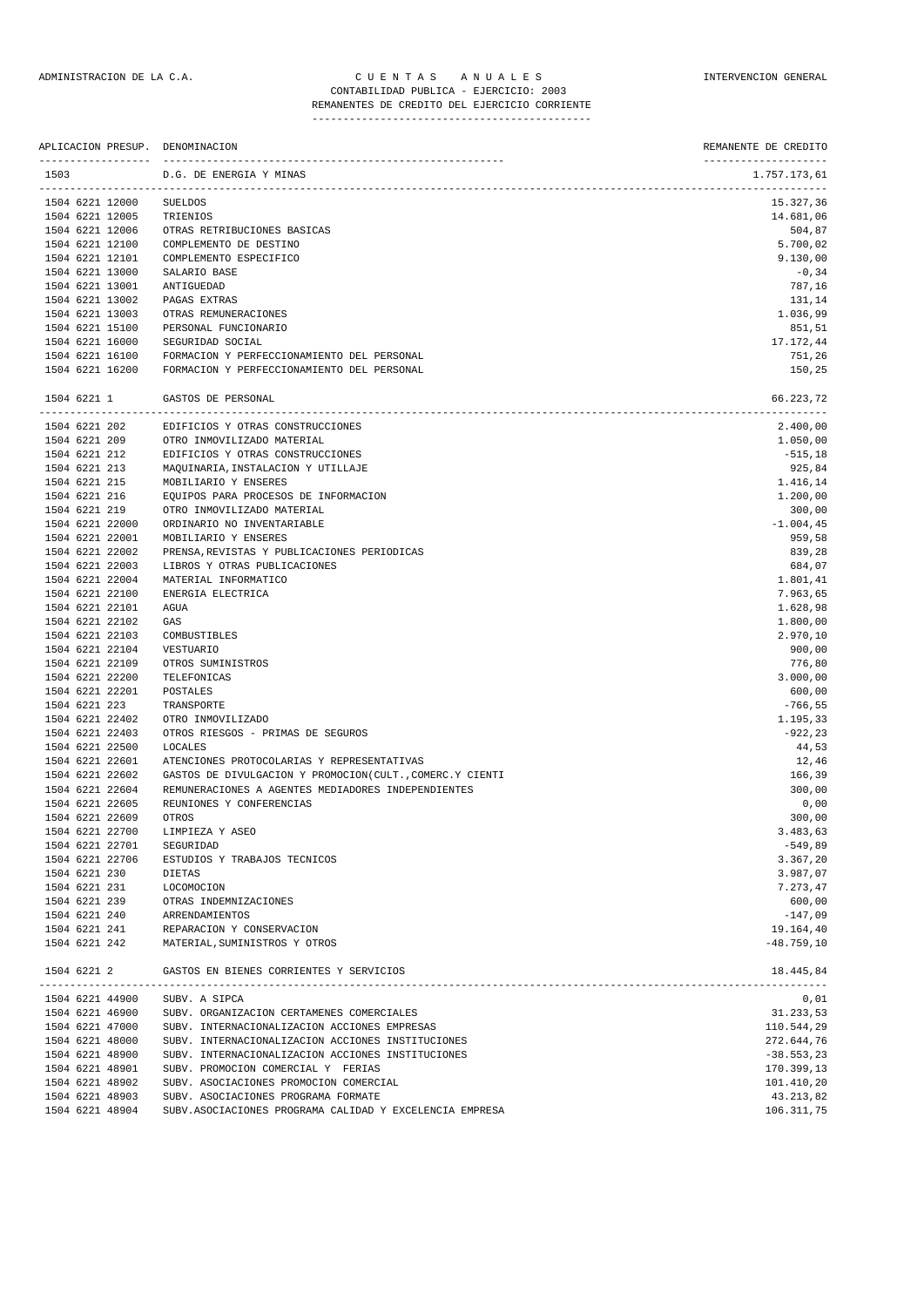| ---------------------<br>$-89.892.37$<br>1504 6221 48905 SUBV, ASOCIACIONES ARTESANOS<br>707.311,89<br>1504 6221 4 TRANSFERENCIAS CORRIENTES<br>3.827.85<br>1504 6221 698 OTRO INMOVILIZADO MATERIAL<br>1504 6221 699 INMOVILIZADO INMATERIAL<br>3.977,85<br>1504 6221 6 INVERSIONES REALES<br>210.921,92<br>1504 6221 76901<br>SUBV. PARA RECINTOS FERIALES<br>1504 6221 77900<br>696.282,01<br>SUBV.MODERNIZACION COMERCIO<br>1504 6221 77901<br>144.710,93<br>SUBV. EMPRESAS ARTESANAS<br>$-22.334.19$<br>1504 6221 77902<br>SUBV. INNOVACION GESTION<br>61.980,21<br>1504 6221 78900<br>SUBV. MODENIRZACION COMERCIO E INVERSION<br>1504 6221 78901<br>195.969,02<br>SUBV. INVERSIONES INSTITUCIONES FERIALES | REMANENTE DE CREDITO |
|-------------------------------------------------------------------------------------------------------------------------------------------------------------------------------------------------------------------------------------------------------------------------------------------------------------------------------------------------------------------------------------------------------------------------------------------------------------------------------------------------------------------------------------------------------------------------------------------------------------------------------------------------------------------------------------------------------------------|----------------------|
|                                                                                                                                                                                                                                                                                                                                                                                                                                                                                                                                                                                                                                                                                                                   |                      |
|                                                                                                                                                                                                                                                                                                                                                                                                                                                                                                                                                                                                                                                                                                                   |                      |
|                                                                                                                                                                                                                                                                                                                                                                                                                                                                                                                                                                                                                                                                                                                   |                      |
|                                                                                                                                                                                                                                                                                                                                                                                                                                                                                                                                                                                                                                                                                                                   | 150,00               |
|                                                                                                                                                                                                                                                                                                                                                                                                                                                                                                                                                                                                                                                                                                                   |                      |
|                                                                                                                                                                                                                                                                                                                                                                                                                                                                                                                                                                                                                                                                                                                   |                      |
|                                                                                                                                                                                                                                                                                                                                                                                                                                                                                                                                                                                                                                                                                                                   |                      |
|                                                                                                                                                                                                                                                                                                                                                                                                                                                                                                                                                                                                                                                                                                                   |                      |
|                                                                                                                                                                                                                                                                                                                                                                                                                                                                                                                                                                                                                                                                                                                   |                      |
|                                                                                                                                                                                                                                                                                                                                                                                                                                                                                                                                                                                                                                                                                                                   |                      |
|                                                                                                                                                                                                                                                                                                                                                                                                                                                                                                                                                                                                                                                                                                                   |                      |
| 1504 6221 7 TRANSFERENCIAS DE CAPITAL<br>1.287.529.90                                                                                                                                                                                                                                                                                                                                                                                                                                                                                                                                                                                                                                                             |                      |
| 1504 6221 819 COMPRA DE ACCIONES Y PARTICIPACIONES DEL SECTOR PÚBLICO<br>667.690.90                                                                                                                                                                                                                                                                                                                                                                                                                                                                                                                                                                                                                               |                      |
| 1504 6221 8 ACTIVOS FINANCIEROS<br>667.690,90                                                                                                                                                                                                                                                                                                                                                                                                                                                                                                                                                                                                                                                                     |                      |
| 1504 6221 ORDENACION Y PROMOCION COMERCIAL<br>2.751.180,10                                                                                                                                                                                                                                                                                                                                                                                                                                                                                                                                                                                                                                                        |                      |
| 2.751.180,10<br>1504 D.G.DE COMERCIO Y ARTESANIA                                                                                                                                                                                                                                                                                                                                                                                                                                                                                                                                                                                                                                                                  |                      |
| DEPARTAMENTO 15 INDUSTRIA, COMERCIO Y TURISMO<br>11.905.232.24                                                                                                                                                                                                                                                                                                                                                                                                                                                                                                                                                                                                                                                    |                      |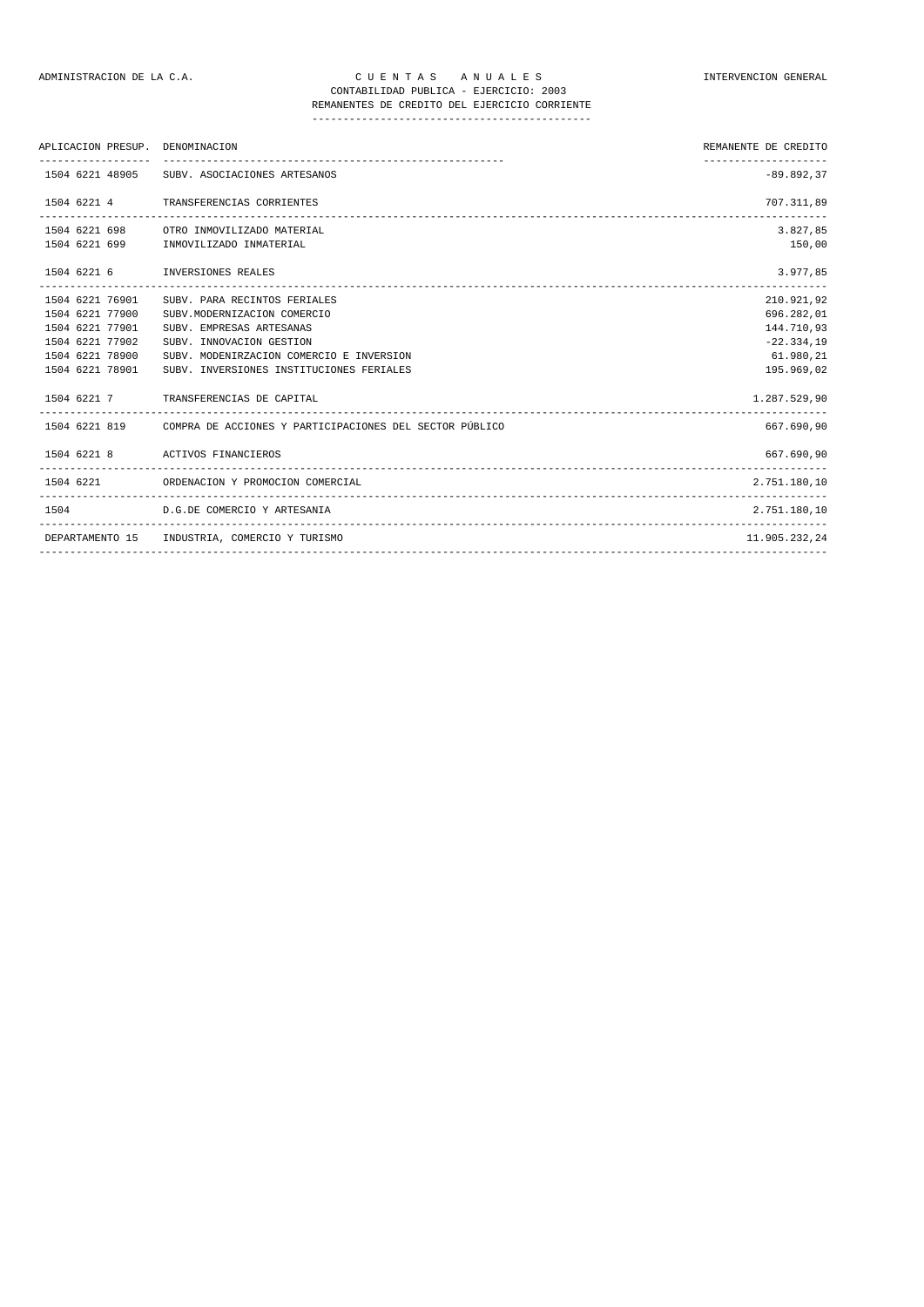|                                    | APLICACION PRESUP. DENOMINACION                                                                                   | REMANENTE DE CREDITO |
|------------------------------------|-------------------------------------------------------------------------------------------------------------------|----------------------|
| 1601 3131 22000                    | MATERIAL DE OFICINA                                                                                               | $-3.531, 13$         |
| 1601 3131 22001                    | MATERIAL DE OFICINA                                                                                               | $-15.341,82$         |
| 1601 3131 22002                    | MATERIAL DE OFICINA                                                                                               | $-3.425,83$          |
| 1601 3131 22003                    | LIBROS Y OTRAS PUBLICACIONES                                                                                      | 14.367,10            |
| 1601 3131 22004                    | MATERIAL DE OFICINA                                                                                               | $-7.941,34$          |
| 1601 3131 22706                    | ESTUDIOS Y TRABAJOS TECNICOS                                                                                      | 47.150,96            |
| 1601 3131 230                      | DIETAS                                                                                                            | 7.992,67             |
| 1601 3131 231                      | LOCOMOCION                                                                                                        | 8.310,65             |
| 1601 3131 242                      | MATERIAL, SUMINISTROS Y OTROS                                                                                     | 39.065,88            |
| 1601 3131 2                        | GASTOS EN BIENES CORRIENTES Y SERVICIOS<br>---------------------                                                  | 86.647,14            |
| 1601 3131 41000                    | AL I.A.S.S. - OBJETIVO 3                                                                                          | 0,00                 |
| 1601 3131 41001                    | AL I.A.S.S. - OBJETIVO 2                                                                                          | 0,00                 |
| 1601 3131 41002                    | AL I.A.S.S. - INICIATIVA EQUAL                                                                                    | 0,00                 |
| 1601 3131 41401<br>1601 3131 41402 | AL I.A.S.S. - BECAS A MINUSVALIDOS                                                                                | $-2.504, 17$         |
| 1601 3131 41404                    | AL I.A.S.S. - PENSIONES A ANCIANOS Y ENFERMOS INCAPAC.<br>AL I.A.S.S. - PRESTACIONES BASICAS DE SERVICIOS SOCIALE | 0,00<br>0,00         |
| 1601 3131 41405                    | AL I.A.S.S. - PLAN GERONTOLOGICO - MANTENIMIENTO CENTRO                                                           | 513.030,01           |
| 1601 3131 41409                    | AL I.A.S.S. - PERSONAS DISCAPACITADAS                                                                             | 0,00                 |
| 1601 3131 41410                    | AL I.A.S.S. - PLAN VOLUNTARIADO                                                                                   | 0,00                 |
| 1601 3131 41411                    | AL I.A.S.S. - INFORMACION SOBRE ACCION SOCIAL                                                                     | 0,00                 |
| 1601 3131 41412                    | AL I.A.S.S. - PLAN INTEGRACION SOCIAL INMIGRANTES                                                                 | 0,00                 |
| 1601 3131 41413                    | AL I.A.S.S. - PREVENCION MALOS TRATOS INFANCIA                                                                    | 0,00                 |
| 1601 3131 41414                    | AL I.A.S.S. - ATENCION A FAMILIAS DESFAVORECIDAS                                                                  | 0,00                 |
| 1601 3131 41416                    | AL I.A.S.S. - APOYO A FAMILIAS MONOPARENTALES                                                                     | 0,00                 |
| 1601 3131 41417                    | AL I.A.S.S. - ORIENTACION FAMILIAR                                                                                | 101.900,32           |
| 1601 3131 41418                    | AL I.A.S.S. - VIOLENCIA FAMILIAR                                                                                  | 59.159,67            |
| 1601 3131 41419                    | AL I.A.S.S. - MENORES INFRACTORES                                                                                 | 0,00                 |
| 1601 3131 41600                    | AL I.A.S.S. - SERV. TRANSFERIDOS DIP.PROV.HUESCA                                                                  | 0,00                 |
| 1601 3131 41601                    | AL I.A.S.S. - SERV. TRANSFERIDOS DIP. PROV. ZARAGOZA                                                              | 0,00                 |
| 1601 3131 41900                    | TRANSFERENCIA AL I.A.S.S.                                                                                         | 3.479.960,82         |
| 1601 3131 46000                    | INICIATIVAS SOCIALES DE EMPLEO EN EL AMB                                                                          | 70.210,08            |
| 1601 3131 4                        | TRANSFERENCIAS CORRIENTES                                                                                         | 4.221.756,73         |
| 1601 3131 71400                    | AL I.A.S.S. - PLAN GERONTOLOGICO                                                                                  | 0,00                 |
| 1601 3131 71900                    | TRANSFERENCIA AL I.A.S.S.                                                                                         | 0,10                 |
| 1601 3131 71980                    | AL IASS-DAñOS POR INUNDACIONES Y OTROS F                                                                          | 16.362,36            |
| 1601 3131 78900                    | FONDO SOLIDARIDAD CON PAISES TERCER MUND                                                                          | 84.924,51            |
| 1601 3131 7                        | TRANSFERENCIAS DE CAPITAL                                                                                         | 101.286,97           |
| 1601 3131                          | PRESTACIONES ASISTENCIALES Y SERVICIOS SOCIALES                                                                   | 4.409.690,84         |
|                                    | 1601 4111 10000 RETRIBUCIONES BASICAS                                                                             | 703,08               |
| 1601 4111 10001                    | OTRAS REMUNERACIONES                                                                                              | $-698,76$            |
|                                    | 1601 4111 11000 RETRIBUCIONES BASICAS                                                                             | 12.672,95            |
| 1601 4111 11001                    | OTRAS REMUNERACIONES                                                                                              | 25.260,25            |
| 1601 4111 12000                    | SUELDOS                                                                                                           | 17.056,25            |
| 1601 4111 12005                    | TRIENIOS                                                                                                          | 7.048,85             |
| 1601 4111 12006                    | OTRAS RETRIBUCIONES BASICAS                                                                                       | 3.085,97             |
| 1601 4111 12100                    | COMPLEMENTO DE DESTINO                                                                                            | 9.926,36             |
| 1601 4111 12101                    | COMPLEMENTO ESPECIFICO                                                                                            | 19.325,55            |
| 1601 4111 12109<br>1601 4111 13000 | OTRAS<br>SALARIO BASE                                                                                             | 582,41<br>7.108,50   |
| 1601 4111 13001                    | ANTIGUEDAD                                                                                                        | $-2.244,52$          |
| 1601 4111 13002                    | PAGAS EXTRAS                                                                                                      | 470,92               |
| 1601 4111 13003                    | OTRAS REMUNERACIONES                                                                                              | 15.024,99            |
| 1601 4111 15100                    | PERSONAL FUNCIONARIO                                                                                              | 2.631,62             |
| 1601 4111 16000                    | SEGURIDAD SOCIAL                                                                                                  | 8.133,63             |
| 1601 4111 16100                    | FORMACION Y PERFECCIONAMIENTO DEL PERSONAL                                                                        | $-751,96$            |
| 1601 4111 16200                    | FORMACION Y PERFECCIONAMIENTO DEL PERSONAL                                                                        | 300,51               |
|                                    |                                                                                                                   |                      |

| 1601 4111 1   | GASTOS DE PERSONAL               |  |
|---------------|----------------------------------|--|
| 1601 4111 202 | EDIFICIOS Y OTRAS CONSTRUCCIONES |  |

1601 4111 205 MOBILIARIO Y ENSERES 7.512,65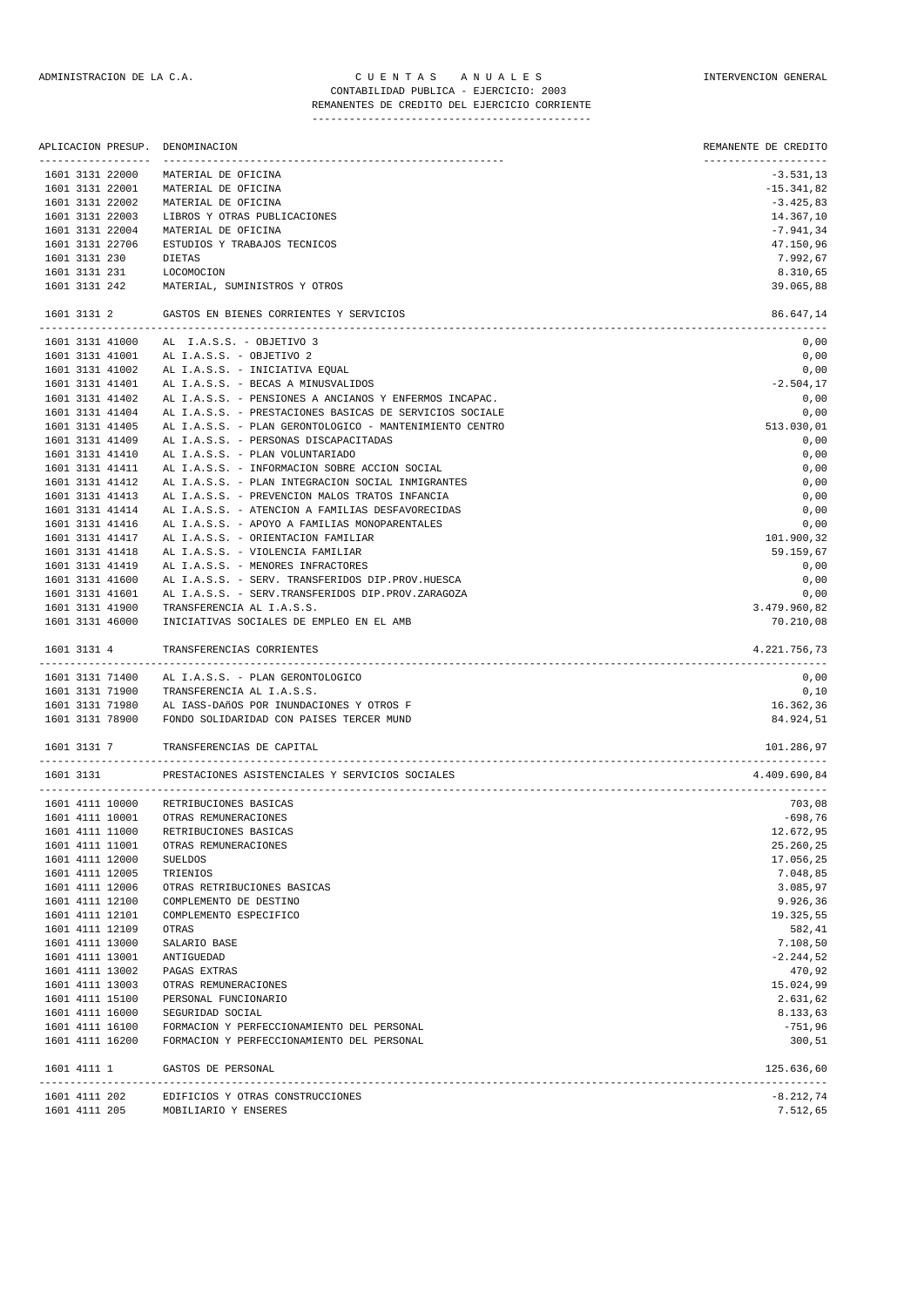|               |                                    | APLICACION PRESUP. DENOMINACION                           | REMANENTE DE CREDITO                |
|---------------|------------------------------------|-----------------------------------------------------------|-------------------------------------|
|               | -----------------<br>1601 4111 212 | EDIFICIOS Y OTRAS CONSTRUCCIONES                          | --------------------<br>$-2.094,09$ |
|               | 1601 4111 213                      | MAQUINARIA, INSTALACION Y UTILLAJE                        | $-2.022, 49$                        |
|               | 1601 4111 214                      | MATERIAL DE TRANSPORTE                                    | $-449,06$                           |
| 1601 4111 215 |                                    | MOBILIARIO Y ENSERES                                      | 320,39                              |
| 1601 4111 216 |                                    | EQUIPOS PARA PROCESOS DE INFORMACION                      | 190,56                              |
|               | 1601 4111 22000                    | ORDINARIO NO INVENTARIABLE                                | 8.593,82                            |
|               | 1601 4111 22001                    | MOBILIARIO Y ENSERES                                      | 19.828,54                           |
|               | 1601 4111 22002                    | PRENSA, REVISTAS Y PUBLICACIONES PERIODICAS               | 12.093,94                           |
|               | 1601 4111 22003                    | LIBROS Y OTRAS PUBLICACIONES                              | 2.757,62                            |
|               | 1601 4111 22004                    | MATERIAL INFORMATICO                                      | $-2.813,66$                         |
|               | 1601 4111 22100                    | ENERGIA ELECTRICA                                         | $-15.057, 34$                       |
|               | 1601 4111 22101                    | AGUA                                                      | $-115,08$                           |
|               | 1601 4111 22102                    | GAS                                                       | 36,85                               |
|               | 1601 4111 22103                    | COMBUSTIBLES                                              | $-6.711,97$                         |
|               | 1601 4111 22104                    | VESTUARIO                                                 | 5.734,87                            |
|               | 1601 4111 22105                    | PRODUCTOS ALIMENTICIOS                                    | 30,05                               |
|               | 1601 4111 22106                    | PRODUCTOS FARMACEUTICOS                                   | 60,10                               |
|               | 1601 4111 22109                    | OTROS SUMINISTROS                                         | 1.764,13                            |
|               | 1601 4111 22200                    | TELEFONICAS                                               | $-1.231,46$                         |
|               | 1601 4111 22201                    | POSTALES                                                  | 0,00                                |
|               | 1601 4111 22202                    | TELEGRAFICAS                                              | 180,30                              |
| 1601 4111 223 |                                    | TRANSPORTE                                                | $-3.683,74$                         |
|               | 1601 4111 22400                    | PRIMAS DE SEGURO                                          | $-933,11$                           |
|               | 1601 4111 22403                    | PRIMAS DE SEGUROS                                         | 0,00                                |
|               | 1601 4111 22500                    | LOCALES                                                   | $-459, 49$                          |
|               | 1601 4111 22601                    | ATENCIONES PROTOCOLARIAS Y REPRESENTATIVAS                | 3.035,26                            |
|               | 1601 4111 22602                    | GASTOS DE DIVULGACION Y PROMOCION(CULT., COMERC.Y CIENTI  | 9.512,43                            |
|               | 1601 4111 22605                    | REUNIONES Y CONFERENCIAS                                  | 30.342,99                           |
|               | 1601 4111 22609                    | OTROS                                                     | 601,01                              |
|               | 1601 4111 22700                    | LIMPIEZA Y ASEO                                           | $-11.114,82$                        |
|               | 1601 4111 22701                    | SEGURIDAD                                                 | 0,00                                |
|               | 1601 4111 22706                    | ESTUDIOS Y TRABAJOS TECNICOS                              | $-24.043,79$                        |
|               | 1601 4111 22709                    | OTROS                                                     | $-12.792, 29$                       |
| 1601 4111 230 |                                    | DIETAS                                                    | 14.733,23                           |
| 1601 4111 231 |                                    | LOCOMOCION                                                | 26.410,72                           |
|               | 1601 4111 25100                    | FINANCIADOS CON RECURSOS PROPIOS                          | 23.585,13                           |
| 1601 4111 2   |                                    | GASTOS EN BIENES CORRIENTES Y SERVICIOS                   | 75.589,46                           |
|               |                                    | 1601 4111 48900 APOYO A ENTIDADES DE CARACTER ASISTENCIAL | 24.697,86                           |
| 1601 4111 4   |                                    | TRANSFERENCIAS CORRIENTES                                 | 24.697,86                           |
| 1601 4111     |                                    | SERVICIOS GENERALES (DE SALUD, CONSUMO Y SERVICIOS SOCI   | 225.923,92                          |
| 1601          |                                    | SECRETARIA GENERAL TECNICA                                | 4.635.614,76                        |
|               |                                    | <b>SUELDOS</b>                                            |                                     |
|               | 1602 4131 12000<br>1602 4131 12005 | TRIENIOS                                                  | 69.513,74<br>21.641,64              |
|               | 1602 4131 12006                    | OTRAS RETRIBUCIONES BASICAS                               | 10.633,20                           |
|               | 1602 4131 12100                    | COMPLEMENTO DE DESTINO                                    | 45.801,60                           |
|               | 1602 4131 12101                    | COMPLEMENTO ESPECIFICO                                    | 69.655,52                           |
|               | 1602 4131 12109                    | OTRAS                                                     | 7.091,70                            |
|               | 1602 4131 13000                    | SALARIO BASE                                              | 10.357,56                           |
|               | 1602 4131 13001                    | ANTIGUEDAD                                                | $-805, 44$                          |
|               | 1602 4131 13002                    | PAGAS EXTRAS                                              | 35,44                               |
|               | 1602 4131 13003                    | OTRAS REMUNERACIONES                                      | 9.188,81                            |
|               | 1602 4131 15100                    | PERSONAL FUNCIONARIO                                      | 413,11                              |
|               | 1602 4131 16000                    | SEGURIDAD SOCIAL                                          | 34.681,24                           |
|               | 1602 4131 16100                    | FORMACION Y PERFECCIONAMIENTO DEL PERSONAL                | 2.465,75                            |
|               | 1602 4131 16109                    | OTROS                                                     | 3.042,87                            |
|               | 1602 4131 16200                    | FORMACION Y PERFECCIONAMIENTO DEL PERSONAL                | 1.502,53                            |
| 1602 4131 1   |                                    | GASTOS DE PERSONAL                                        | 285.219,27                          |
|               | 1602 4131 205                      | MOBILIARIO Y ENSERES                                      | 1.426,08                            |
|               |                                    | 1602 4131 215 MOBILIARIO Y ENSERES                        | 850,98                              |

1602 4131 22000 ORDINARIO NO INVENTARIABLE 13.819,48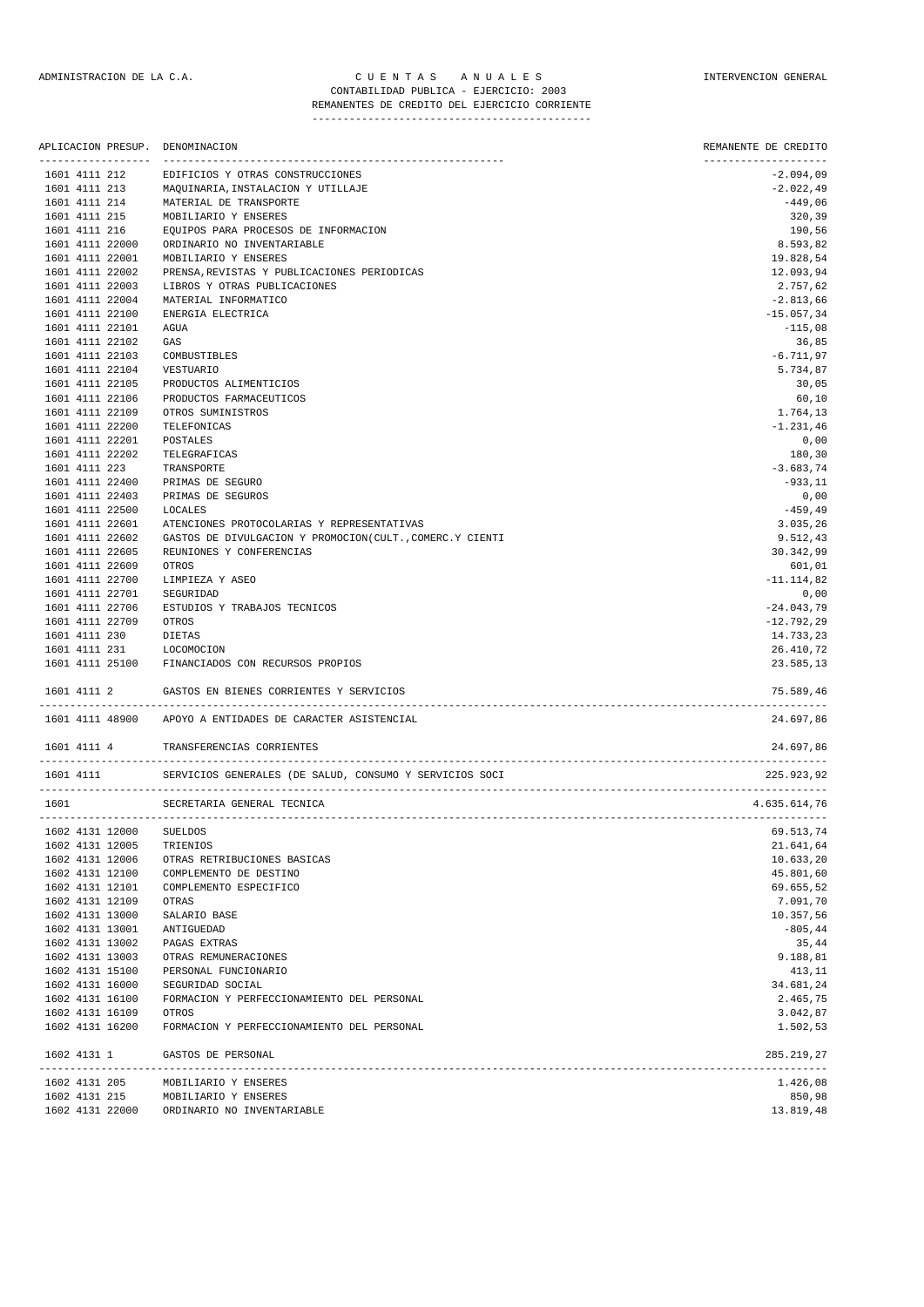#### ADMINISTRACION DE LA C.A. CUENTAS ANUALES CONSTANTERVENCION GENERAL CONTABILIDAD PUBLICA - EJERCICIO: 2003 REMANENTES DE CREDITO DEL EJERCICIO CORRIENTE

|                                    | APLICACION PRESUP. DENOMINACION                                                           | REMANENTE DE CREDITO    |
|------------------------------------|-------------------------------------------------------------------------------------------|-------------------------|
| 1602 4131 22001                    | MOBILIARIO Y ENSERES                                                                      | $-17.709,34$            |
| 1602 4131 22002                    | PRENSA, REVISTAS Y PUBLICACIONES PERIODICAS                                               | $-1.052,60$             |
| 1602 4131 22003                    | LIBROS Y OTRAS PUBLICACIONES                                                              | $-9.004,89$             |
| 1602 4131 22004                    | MATERIAL INFORMATICO                                                                      | $-7.578,01$             |
| 1602 4131 22109                    | OTROS SUMINISTROS                                                                         | 5.929,66                |
| 1602 4131 22200                    | TELEFONICAS                                                                               | 30.051,00               |
| 1602 4131 22201<br>1602 4131 22202 | POSTALES<br>TELEGRAFICAS.COMUNICACIONES                                                   | 11.908,00<br>0,00       |
| 1602 4131 223                      | TRANSPORTE                                                                                | 1.064,86                |
| 1602 4131 22601                    | ATENCIONES PROTOCOLARIAS Y REPRESENTATIVAS                                                | 1.184,64                |
| 1602 4131 22602                    | GASTOS DE DIVULGACION Y PROMOCION(CULT., COMERC.Y CIENTI                                  | 9.442,39                |
| 1602 4131 22603                    | JURIDICOS, CONTENCIOSOS                                                                   | $-4.500,00$             |
| 1602 4131 22604                    | REMUNERACIONES AGENTES MEDIADORES INDEPS                                                  | $-15.957,34$            |
| 1602 4131 22605                    | REUNIONES Y CONFERENCIAS                                                                  | 2.654,17                |
| 1602 4131 22609                    | OTROS                                                                                     | 5.923,01                |
| 1602 4131 22701                    |                                                                                           | $-6.897, 36$            |
| 1602 4131 22706<br>1602 4131 22709 | ESTUDIOS Y TRABAJOS TECNICOS                                                              | 97.249,85               |
| 1602 4131 230                      | OTROS<br>DIETAS                                                                           | 5.905,58<br>$-1.879,97$ |
| 1602 4131 231                      | LOCOMOCION                                                                                | $-4.129,88$             |
| 1602 4131 240                      | ARRENDAMIENTOS                                                                            | 36.855,30               |
| 1602 4131 241                      | REPARACION Y CONSERVACION                                                                 | $-6.326, 20$            |
| 1602 4131 242                      | MATERIAL, SUMINISTROS Y OTROS                                                             | $-172.554, 17$          |
| 1602 4131 243                      | DIETAS Y LOCOMOCIONES                                                                     | 33.955,94               |
| 1602 4131 244                      | ACCION CONCERTADA                                                                         | 1.293.206,08            |
|                                    | 1602 4131 25100 FINANCIADOS CON RECURSOS PROPIOS                                          | 9.015,01                |
|                                    | 1602 4131 2 GASTOS EN BIENES CORRIENTES Y SERVICIOS                                       | 1.312.852,27            |
| 1602 4131 41400                    | AL S.A.S. - APORTACION DEL ESTADO PARA CENTROS SANITA                                     | 0,00                    |
| 1602 4131 41401                    | AL S.A.S. - ACTUACIONES EN DROGODEPENDENCIA                                               | 0,00                    |
| 1602 4131 41402                    | AL S.A.S. - PROGRAMA PREVENCION SIDA                                                      | 0,00                    |
| 1602 4131 41600                    | AL S.A.S. - SERVICIOS TRANSFERIDOS D.P.H.                                                 | 0,00                    |
| 1602 4131 41601                    | AL S.A.S. - SERVICIOS TRANSFERIDOS D.P.Z.                                                 | 0,00                    |
| 1602 4131 41602                    | AL S.A.S. - SERVICIOS TRANSFERIDOS D.P.T.                                                 | 0,00                    |
| 1602 4131 41900                    | TRANSFERENCIA AL S.A.S.                                                                   | 0,00                    |
| 1602 4131 44900                    | CONSORCIO HOSPITALARIO DE JACA                                                            | 0,00                    |
| 1602 4131 44901                    | DESARROLLO DE LOS SERVICIOS DEL SISTEMA DE SALUD                                          | 37.563,25               |
| 1602 4131 46902<br>1602 4131 48900 | PROGRAMA DE FARMACOVIGILANCIA                                                             | 0,00<br>$-17.879,00$    |
| 1602 4131 48902                    | VIGILANCIA DE PROBLEMAS SANITARIOS                                                        | 48.590,67               |
| 1602 4131 48910                    | PRESTACIONES-ENTREGAS POR DESPLAZAMIENTO                                                  | 28.285,60               |
| 1602 4131 48911                    | PRESTACIONES-PROTESIS                                                                     | 106.472,75              |
| 1602 4131 48912                    | PRESTACIONES-VEHICULOS PARA INVALIDOS                                                     | $-130.336,03$           |
| 1602 4131 4                        | TRANSFERENCIAS CORRIENTES                                                                 | 72.697,24               |
| 1602 4131 692                      | EDIFICIOS Y OTRAS CONSTRUCCIONES                                                          | 0,00                    |
| 1602 4131 694                      | MATERIAL DE TRANSPORTE                                                                    | 642,72                  |
| 1602 4131 698                      | OTRO INMOVILIZADO MATERIAL                                                                | 50.689,28               |
| 1602 4131 6                        | INVERSIONES REALES                                                                        | 51.332,00               |
|                                    |                                                                                           |                         |
|                                    | 1602 4131 71404 AL S.A.S. - PROGRAMAS DE SALUD<br>1602 4131 71900 TRANSFERENCIA AL S.A.S. | 0,00<br>2,00            |
|                                    | 1602 4131 74901 DESARROLLO DE LOS SERVICIOS DEL SISTEMA DE SALUD                          | 0,00                    |
| 1602 4131 7                        | TRANSFERENCIAS DE CAPITAL                                                                 | 2,00                    |
| 1602 4131                          | PROTECCION Y PROMOCION DE LA SALUD                                                        | 1.722.102,78            |
|                                    |                                                                                           |                         |
| 1602 4132 242                      | MATERIAL, SUMINISTROS Y OTROS<br>1602 4132 244 SERVICIOS NUEVOS ACCION CONCERTADA         | 0,00<br>0,00            |
|                                    | 1602 4132 2 GASTOS EN BIENES CORRIENTES Y SERVICIOS                                       | 0,00                    |
| 1602 4132                          | TRANSFERENCIAS EN MATERIA SANITARIA                                                       | 0,00                    |
|                                    |                                                                                           |                         |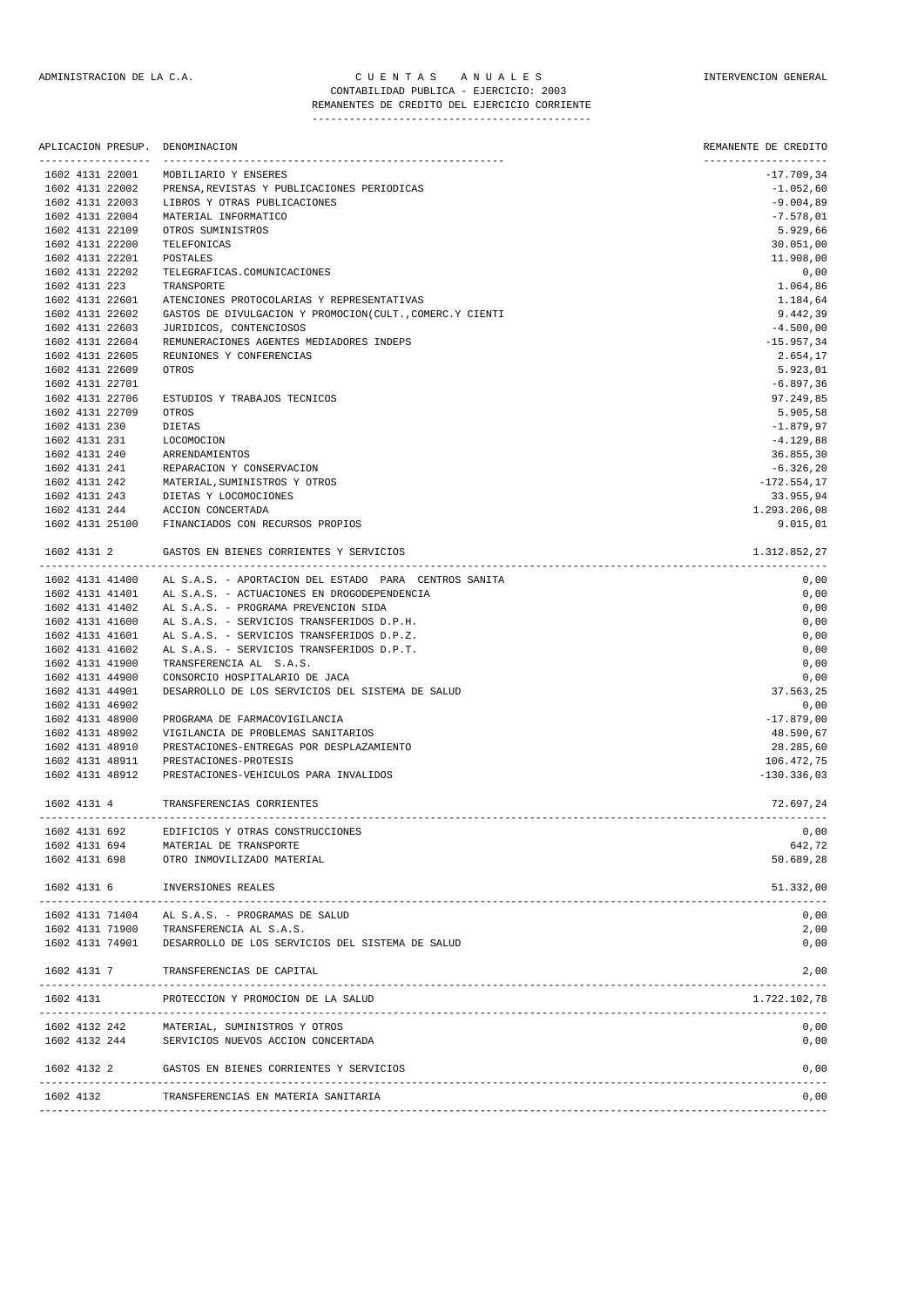#### ADMINISTRACION DE LA C.A. CUENTAS ANUALES CONSTANTERVENCION GENERAL CONTABILIDAD PUBLICA - EJERCICIO: 2003 REMANENTES DE CREDITO DEL EJERCICIO CORRIENTE

|                                | APLICACION PRESUP. DENOMINACION                              | REMANENTE DE CREDITO<br>-------------------- |
|--------------------------------|--------------------------------------------------------------|----------------------------------------------|
| 1602                           | D.G. DE PLANIFICACION Y ASEGURAMIENTO                        | 1.722.102,78                                 |
| 1603 4431 12000                | SUELDOS                                                      | 18.606,45                                    |
| 1603 4431 12005                | TRIENIOS                                                     | 26.971,06                                    |
| 1603 4431 12006                | OTRAS RETRIBUCIONES BASICAS                                  | 500,59                                       |
| 1603 4431 12100                | COMPLEMENTO DE DESTINO                                       | 13.133,51                                    |
| 1603 4431 12101                | COMPLEMENTO ESPECIFICO                                       | 12.006,16                                    |
| 1603 4431 12109                | OTRAS                                                        | $-637,95$                                    |
| 1603 4431 15100                | PERSONAL FUNCIONARIO                                         | 1.803,04                                     |
| 1603 4431 16000                | SEGURIDAD SOCIAL                                             | 5.416,81                                     |
| 1603 4431 16100<br>1603 4431 1 | FORMACION Y PERFECCIONAMIENTO DEL PERSONAL                   | 1.502,53                                     |
|                                | GASTOS DE PERSONAL                                           | 79.302,20                                    |
| 1603 4431 202                  | EDIFICIOS Y OTRAS CONSTRUCCIONES                             | 2.404,05                                     |
| 1603 4431 212                  | EDIFICIOS Y OTRAS CONSTRUCCIONES                             | 1.803,04                                     |
| 1603 4431 213                  | MAQUINARIA, INSTALACION Y UTILLAJE                           | $-1.800, 78$                                 |
| 1603 4431 215<br>1603 4431 216 | MOBILIARIO Y ENSERES<br>EQUIPOS PARA PROCESOS DE INFORMACION | 781,62<br>$-322,55$                          |
| 1603 4431 22000                | ORDINARIO NO INVENTARIABLE                                   | $-1.540, 28$                                 |
| 1603 4431 22001                | MOBILIARIO Y ENSERES                                         | 1.098,06                                     |
| 1603 4431 22002                | PRENSA, REVISTAS Y PUBLICACIONES PERIODICAS                  | 1.365,93                                     |
| 1603 4431 22003                | LIBROS Y OTRAS PUBLICACIONES                                 | $-40.644,64$                                 |
| 1603 4431 22004                | MATERIAL INFORMATICO                                         | 718,76                                       |
| 1603 4431 22109                | OTROS SUMINISTROS                                            | 6.666,14                                     |
| 1603 4431 22200                | TELEFONICAS                                                  | 0,00                                         |
| 1603 4431 22201                | POSTALES                                                     | $-132,66$                                    |
| 1603 4431 22202                | TELEGRAFICAS                                                 | 60,10                                        |
| 1603 4431 223                  | TRANSPORTE                                                   | $-679,16$                                    |
| 1603 4431 22403                | OTROS RIESGOS                                                | 100,00                                       |
| 1603 4431 22601                | ATENCIONES PROTOCOLARIAS Y REPRESENTATIVAS                   | 914,33                                       |
| 1603 4431 22602                | GASTOS DE DIVULGACION Y PROMOCION(CULT., COMERC.Y CIENTI     | 10,74                                        |
| 1603 4431 22605                | REUNIONES Y CONFERENCIAS                                     | 86,47                                        |
| 1603 4431 22609                | OTROS                                                        | 2.354,92                                     |
| 1603 4431 22700                | LIMPIEZA Y ASEO                                              | 60,10                                        |
| 1603 4431 22706                | ESTUDIOS Y TRABAJOS TECNICOS                                 | 5.826,15                                     |
| 1603 4431 22709                | OTROS                                                        | $-8.994, 40$                                 |
| 1603 4431 230                  | DIETAS                                                       | 5.398,38                                     |
| 1603 4431 231                  | LOCOMOCION                                                   | 11.194,77                                    |
| 1603 4431 239                  | OTRAS INDEMNIZACIONES                                        | 14.474,94                                    |
| 1603 4431 25100                | FINANCIADOS CON RECURSOS PROPIOS                             | 5.650,40                                     |
| 1603 4431 2                    | GASTOS EN BIENES CORRIENTES Y SERVICIOS                      | 6.854,43<br>---------------                  |
| 1603 4431 46901                | OFICINAS MUNICIPALES DE INFORMACION AL CONSUMIDOR            | 28.231,13                                    |
| 1603 4431 48901                | PROMOCION DEL CONSUMO                                        | 10.140,04                                    |
| 1603 4431 48902                | CENTROS PUBL. Y PRIV. Y APAS PROYECTO CONSUMO                | 3.193,97                                     |
| 1603 4431 4                    | TRANSFERENCIAS CORRIENTES                                    | 41.565,14                                    |
| 1603 4431 693                  | MAQUINARIA, INSTALACIONES Y UTILLAJE                         | 2.369,85                                     |
| 1603 4431 695                  | MOBILIARIO Y ENSERES                                         | 106,31                                       |
| 1603 4431 698                  | OTRO INMOVILIZADO MATERIAL                                   | 462,49                                       |
| 1603 4431 6<br>-----------     | INVERSIONES REALES<br>------------------------               | 2.938,65                                     |
| 1603 4431 76900                | OFICINAS MUNICIPALES DE INFORMACION AL CONSUMIDOR            | 9.033,55                                     |
| 1603 4431 78900                | PROMOCION DEL CONSUMO                                        | 1.921,33                                     |
| 1603 4431 7                    | TRANSFERENCIAS DE CAPITAL                                    | 10.954,88                                    |
|                                |                                                              |                                              |
| 1603 4431                      | CONTROL DEL CONSUMO                                          | 141.615,30                                   |
| 1603                           | D.G.DE CONSUMO<br>------------------------------             | 141.615,30                                   |
| 1604 4111 12000                | <b>SUELDOS</b>                                               | 19.837,45                                    |
| 1604 4111 12005                | TRIENIOS                                                     | 5.041,30                                     |
| 1604 4111 12006                | OTRAS RETRIBUCIONES BÁSICAS                                  | 365,91                                       |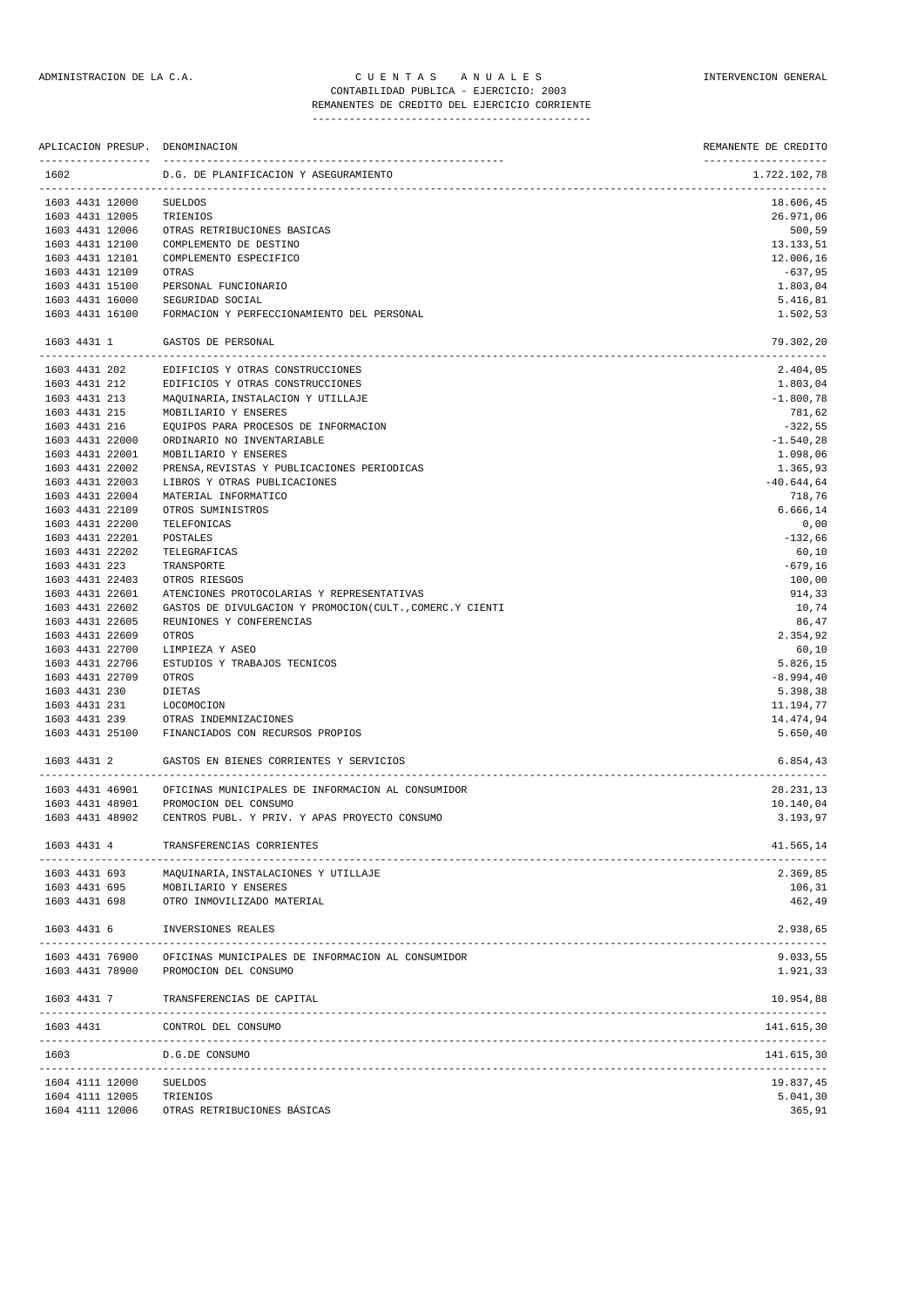| APLICACION PRESUP. DENOMINACION |                                                                   | REMANENTE DE CREDITO |
|---------------------------------|-------------------------------------------------------------------|----------------------|
| 1604 4111 12100                 | COMPLEMENTO DE DESTINO                                            | 13.345,68            |
| 1604 4111 12101                 | COMPLEMENTO ESPECIFICO                                            | 23.948,60            |
| 1604 4111 16000                 | SEGURIDAD SOCIAL                                                  | 7.592,82             |
|                                 | 1604 4111 1 GASTOS DE PERSONAL                                    | 70.131,76            |
|                                 | 1604 4111 SERVICIOS GENERALES (DE SALUD, CONSUMO Y SERVICIOS SOCI | 70.131,76            |
| 1604 6221 22201 POSTALES        |                                                                   | 0,00                 |
|                                 | 1604 6221 2 GASTOS EN BIENES CORRIENTES Y SERVICIOS               | 0.00                 |
|                                 | 1604 6221 ORDENACION Y PROMOCION COMERCIAL                        | 0,00                 |
|                                 | 1604 D.G. DE SALUD PÚBLICA                                        | 70.131,76            |
|                                 | DEPARTAMENTO 16 SANIDAD, CONSUMO Y BIENESTAR SOCIAL               | 6.569.464,60         |
|                                 |                                                                   |                      |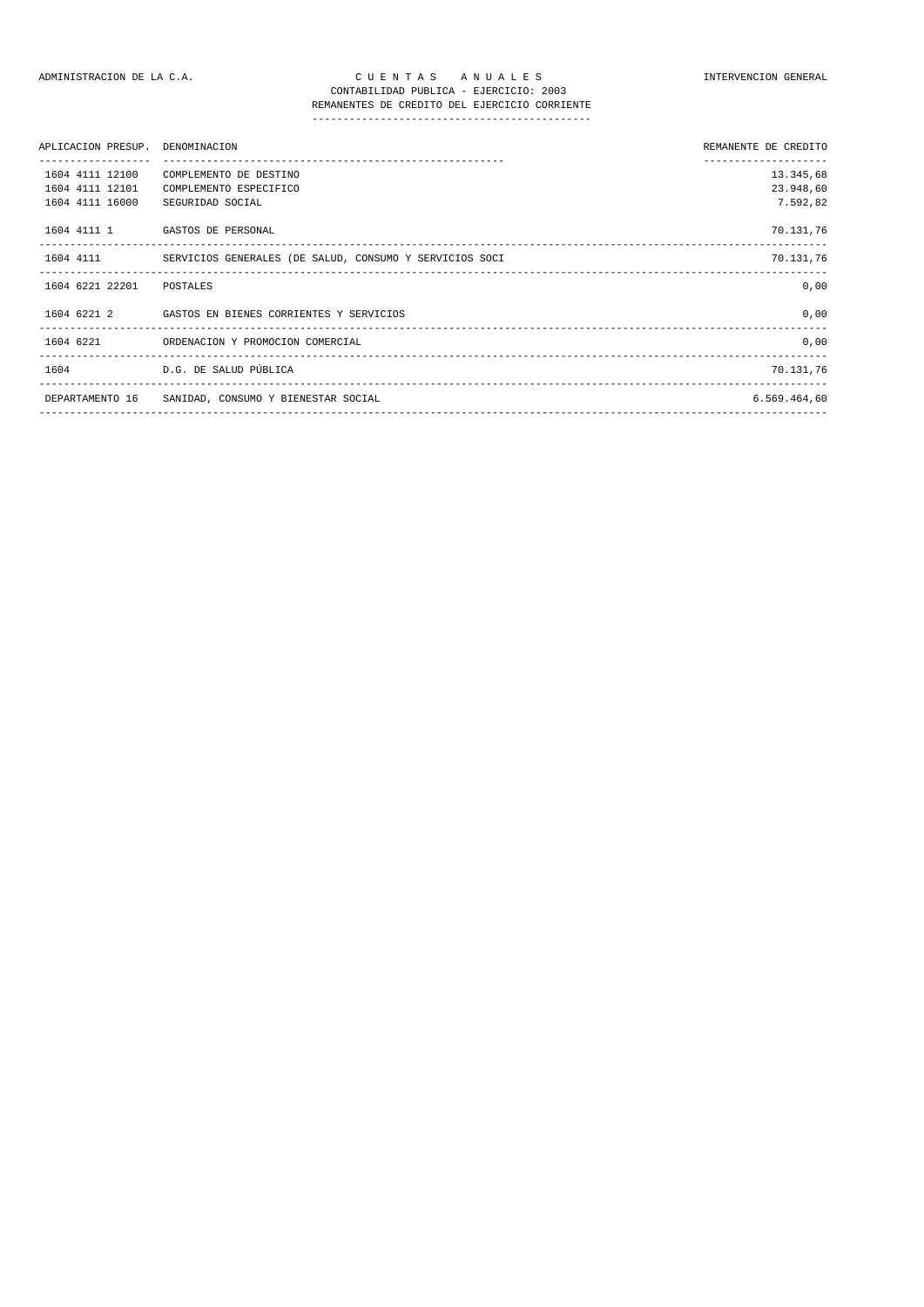### ADMINISTRACION DE LA C.A. CUENTAS ANUALES A CONSTRUENCION GENERAL CONTABILIDAD PUBLICA - EJERCICIO: 2003 REMANENTES DE CREDITO DEL EJERCICIO CORRIENTE

| APLICACION PRESUP. DENOMINACION<br>__________________ |                                             | REMANENTE DE CREDITO<br>--------------------- |
|-------------------------------------------------------|---------------------------------------------|-----------------------------------------------|
| 1701 4511 10000                                       | RETRIBUCIONES BASICAS                       | 851,73                                        |
| 1701 4511 10001                                       | OTRAS REMUNERACIONES                        | $-820,73$                                     |
| 1701 4511 11000                                       | RETRIBUCIONES BASICAS                       | 4.819,92                                      |
| 1701 4511 11001                                       | OTRAS REMUNERACIONES                        | 6.594,31                                      |
| 1701 4511 12000                                       | <b>SUELDOS</b>                              | 21.291,67                                     |
| 1701 4511 12005                                       | TRIENIOS                                    | 25.283,42                                     |
| 1701 4511 12006                                       | OTRAS RETRIBUCIONES BASICAS                 | 547,63                                        |
| 1701 4511 12100                                       | COMPLEMENTO DE DESTINO                      | 6.315,75                                      |
| 1701 4511 12101                                       | COMPLEMENTO ESPECIFICO                      | 11.762,59                                     |
| 1701 4511 12109                                       | OTRAS RETRIBUCIONES                         | $-463,66$                                     |
| 1701 4511 13000                                       | SALARIO BASE                                | 9,40                                          |
| 1701 4511 13001                                       | ANTIGUEDAD                                  | $-1.497,97$                                   |
| 1701 4511 13002                                       | PAGAS EXTRAS                                | $-815,74$                                     |
| 1701 4511 13003                                       | OTRAS REMUNERACIONES                        | 2.304,31                                      |
| 1701 4511 13100                                       | SALARIO BASE                                | 10.106,20                                     |
| 1701 4511 13101                                       | OTRAS REMUNERACIONES                        | 3.331,76                                      |
| 1701 4511 15100                                       | PERSONAL FUNCIONARIO                        | 2.512,37                                      |
| 1701 4511 16000                                       | SEGURIDAD SOCIAL                            | 12.749,55                                     |
| 1701 4511 16100                                       | GTOS SOCIALES FUNCIONARIOS Y PERS.NO LAB    | $-390,00$                                     |
| 1701 4511 16109                                       | OTROS                                       | 316,96                                        |
| 1701 4511 16209                                       | OTROS                                       | 2.875,41                                      |
| 1701 4511 1                                           | GASTOS DE PERSONAL                          | 107.684,88                                    |
| 1701 4511 203                                         | MAQUINARIA, INSTALACION Y UTILLAJE          | 300, 51                                       |
| 1701 4511 212                                         | EDIFICIOS Y OTRAS CONSTRUCCIONES            | 3.530,95                                      |
| 1701 4511 213                                         | MAQUINARIA, INSTALACION Y UTILLAJE          | 300,51                                        |
| 1701 4511 214                                         | MATERIAL DE TRANSPORTE                      | $-1.542,91$                                   |
| 1701 4511 215                                         | MOBILIARIO Y ENSERES                        | 1.160,49                                      |
| 1701 4511 216                                         | EQUIPOS PARA PROCESOS DE INFORMACION        | 1.202,03                                      |
| 1701 4511 22000                                       | ORDINARIO NO INVENTARIABLE                  | $-1.866,90$                                   |
| 1701 4511 22001                                       | MOBILIARIO Y ENSERES                        | 7.202,50                                      |
| 1701 4511 22002                                       | PRENSA, REVISTAS Y PUBLICACIONES PERIODICAS | $-6.165, 34$                                  |
| 1701 4511 22003                                       | LIBROS Y OTRAS PUBLICACIONES                | $-11.637, 41$                                 |
| 1701 4511 22004                                       | MATERIAL INFORMATICO                        | $-8.591,98$                                   |
| 1701 4511 22009                                       | OTRO MATERIAL                               | 601,01                                        |
| 1701 4511 22100                                       | ENERGIA ELECTRICA                           | 3.756,33                                      |
| 1701 4511 22101                                       | AGUA                                        | 300,51                                        |
| 1701 4511 22103                                       | COMBUSTIBLES                                | $-2.870, 87$                                  |
| 1701 4511 22104                                       | VESTUARIO                                   | 293,13                                        |
| 1701 4511 22105                                       | PRODUCTOS ALIMENTICIOS                      | 150,25                                        |
| 1701 4511 22106                                       | PRODUCTOS FARMACEUTICOS                     | 126,82                                        |
| 1701 4511 22109                                       | OTROS SUMINISTROS                           | 2.089,15                                      |
|                                                       |                                             |                                               |
| 1701 4511 22200<br>1701 4511 22201                    | TELEFONICAS                                 | 2.501,12<br>19.404,02                         |
|                                                       | POSTALES                                    |                                               |
| 1701 4511 22202                                       | TELEGRAFICAS                                | 567,61                                        |
| 1701 4511 223                                         | TRANSPORTE                                  | 1.585,69                                      |
| 1701 4511 22400                                       | EDIFICIOS Y LOCALES                         | 901,52                                        |
| 1701 4511 22401                                       | VEHICULOS                                   | 225,38                                        |
| 1701 4511 22402                                       | OTRO INMOVILIZADO                           | 901,52                                        |
| 1701 4511 22500                                       | LOCALES                                     | $-261, 17$                                    |
| 1701 4511 22501                                       | AUTONOMICOS. TRIBUTOS                       | 0,00                                          |

|             | 1701 4511 25100 FINANCIADOS CON RECURSOS PROPIOS | $-195,38$ |
|-------------|--------------------------------------------------|-----------|
| 1701 4511 2 | GASTOS EN BIENES CORRIENTES Y SERVICIOS          | 967.34    |
|             |                                                  |           |

MATERIAL, SUMINISTROS Y OTROS

 $1701$  4511 22502 estatales. Tributos  $-381.87$ 1701 4511 22601 ATENCIONES PROTOCOLARIAS Y REPRESENTATIVAS 36,70 1701 4511 22602 GASTOS DE DIVULGACION Y PROMOCION(CULT., COMERC.Y CIENTI 71,57 1701 4511 22604 REMUNERACIONES A AGENTES MEDIADORES INDEPENDIENTES 601,01 1701 4511 22605 REUNIONES Y CONFERENCIAS 751,27 1701 4511 22609 OTROS -16.673,12

1701 4511 22701 SEGURIDAD 601,01 601,01 601,01 601,01 601,01 601,01 601,01 601,01 601,01 601,01 601,01 601,01 601,01 601,01 601,01 601,01 601,01 601,01 601,01 601,01 601,01 601,01 601,01 601,01 601,01 601,01 601,01 601,01 1701 4511 22706 ESTUDIOS Y TRABAJOS TECNICOS 8.124,03 1701 4511 22709 OTROS -6.882,74 1701 4511 230 DIETAS -163,23<br>1701 4511 231 LOCOMOCION 235,11 1701 4511 231 LOCOMOCION 235,11 1701 1911 1239 - CHENNET CHANNET CHANNET CHANNET CHANNET CHANNET CHANNET CHANNET CHANNET CHANNET CHANNET CHANNET<br>1701 1911 212 - MATERIAL SUMINISTROS Y OTROS

1701 4511 22700 LIMPIEZA Y ASEO -537,83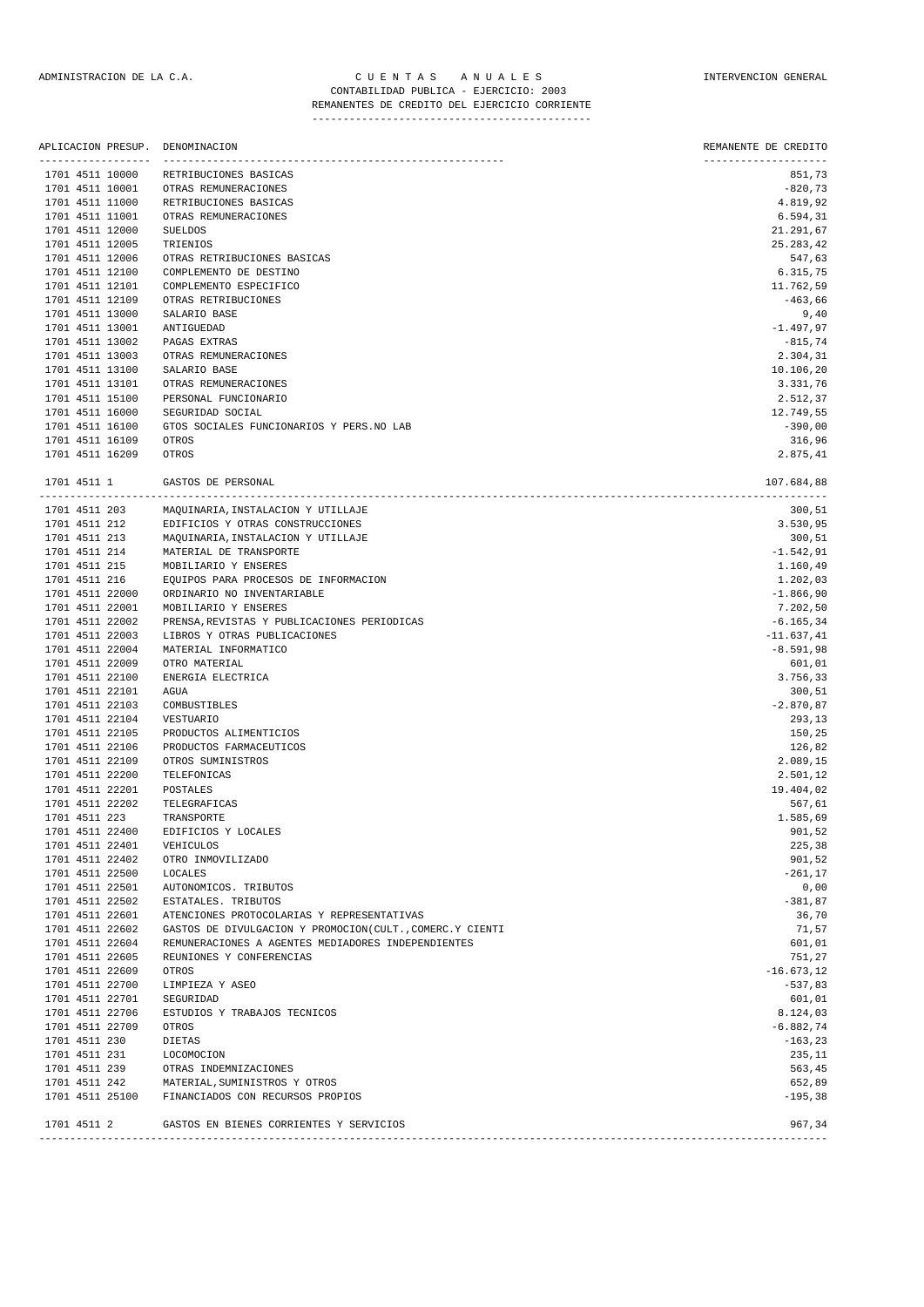## ADMINISTRACION DE LA C.A. C U E N T A S A N U A L E S INTERVENCION GENERAL CONTABILIDAD PUBLICA - EJERCICIO: 2003

## REMANENTES DE CREDITO DEL EJERCICIO CORRIENTE ---------------------------------------------

|                                | APLICACION PRESUP.                 | DENOMINACION                                                                                 | REMANENTE DE CREDITO       |
|--------------------------------|------------------------------------|----------------------------------------------------------------------------------------------|----------------------------|
|                                | 1701 4511 48900<br>1701 4511 48901 | SUBVENCIONES A LA EXPLOTACION FUNDACIONES Y OTROS<br>SUBV.ACT.CULTU. FINANC.RECURSOS PROPIOS | 30.050,61<br>$-14.000,00$  |
| 1701 4511 4                    |                                    | TRANSFERENCIAS CORRIENTES                                                                    | 16.050,61                  |
|                                | 1701 4511 694                      | MATERIAL DE TRANSPORTE                                                                       | 0,00                       |
|                                | 1701 4511 695                      | MOBILIARIO Y ENSERES                                                                         | 2.442,97                   |
| 1701 4511 696                  |                                    | EQUIPOS PARA PROCESOS DE INFORMACION                                                         | 0,00                       |
| 1701 4511 698                  |                                    | OTRO INMOVILIZADO MATERIAL                                                                   | 0,00                       |
| 1701 4511 699                  |                                    | INMOVILIZADO INMATERIAL                                                                      | 0,00                       |
| 1701 4511 6                    |                                    | INVERSIONES REALES                                                                           | 2.442,97<br>-------------- |
| 1701 4511                      |                                    | SERVICIOS GENERALES (DE CULTURA Y TURISMO)                                                   | 127.145,80                 |
| 1701                           |                                    | SECRETARIA GENERAL TECNICA                                                                   | 127.145,80                 |
|                                | 1702 4229 223                      | TRANSPORTE                                                                                   | 0,00                       |
| 1702 4229 2                    |                                    | GASTOS EN BIENES CORRIENTES Y SERVICIOS                                                      | 0,00                       |
| 1702 4229                      |                                    | ENSE¥ANZA NO UNIVERSITARIA                                                                   | 0,00                       |
|                                | 1702 4521 12000                    | <b>SUELDOS</b>                                                                               | --------------<br>1.815,54 |
|                                | 1702 4521 12005                    | TRIENIOS                                                                                     | 19.910,80                  |
|                                | 1702 4521 12006                    | OTRAS RETRIBUCIONES BASICAS                                                                  | 169,61                     |
|                                | 1702 4521 12100                    | COMPLEMENTO DE DESTINO                                                                       | 9.013,87                   |
|                                | 1702 4521 12101                    | COMPLEMENTO ESPECIFICO                                                                       | 16.867,36                  |
|                                | 1702 4521 12109                    | OTRAS RETRIBUCIONES                                                                          | $-79,29$                   |
|                                | 1702 4521 13000<br>1702 4521 13001 | SALARIO BASE<br>ANTIGUEDAD                                                                   | 21.794,76<br>6.503, 13     |
|                                | 1702 4521 13002                    | PAGAS EXTRAS                                                                                 | 3.393,27                   |
|                                | 1702 4521 13003                    | OTRAS REMUNERACIONES                                                                         | 7.613,50                   |
|                                | 1702 4521 13100                    | SALARIO BASE                                                                                 | 8.530,86                   |
|                                | 1702 4521 13101                    | OTRAS REMUNERACIONES                                                                         | $-2.052, 36$               |
|                                | 1702 4521 16000                    | SEGURIDAD SOCIAL                                                                             | 14.800,96                  |
|                                | 1702 4521 16100                    | FORMACION Y PERFECCIONAMIENTO DEL PERSONAL                                                   | 461,29                     |
|                                | 1702 4521 16200                    | FORM.Y PERF.PERS.-GTOS.SOCIAL.P.LABORAL                                                      | $-270,00$                  |
| 1702 4521 1                    |                                    | GASTOS DE PERSONAL                                                                           | 108.473,30                 |
|                                | 1702 4521 202                      | EDIFICIOS Y OTRAS CONSTRUCCIONES                                                             | 420,71                     |
|                                | 1702 4521 203                      | MAQUINARIA, INSTALACION Y UTILLAJE                                                           | 2.774,25                   |
| 1702 4521 205                  |                                    | MOBILIARIO Y ENSERES                                                                         | $-326,55$                  |
| 1702 4521 206                  |                                    | EQUIPOS PARA PROCESOS DE INFORMACION                                                         | 420,71                     |
| 1702 4521 209<br>1702 4521 210 |                                    | OTRO INMOVILIZADO MATERIAL<br>TERRENOS Y BIENES NATURALES                                    | 420,71<br>635,78           |
| 1702 4521 212                  |                                    | EDIFICIOS Y OTRAS CONSTRUCCIONES                                                             | $-23.418,54$               |
| 1702 4521 213                  |                                    | MAQUINARIA, INSTALACION Y UTILLAJE                                                           | $-4.723, 80$               |
| 1702 4521 215                  |                                    | MOBILIARIO Y ENSERES                                                                         | $-9.420,07$                |
| 1702 4521 216                  |                                    | EQUIPOS PARA PROCESOS DE INFORMACION                                                         | 5.102,87                   |
|                                | 1702 4521 22000                    | ORDINARIO NO INVENTARIABLE                                                                   | $-548,76$                  |
|                                | 1702 4521 22001                    | MOBILIARIO Y ENSERES                                                                         | 6.414,80                   |
|                                | 1702 4521 22002                    | PRENSA, REVISTAS Y PUBLICACIONES PERIODICAS                                                  | 1.650,11                   |
|                                | 1702 4521 22003                    | LIBROS Y OTRAS PUBLICACIONES                                                                 | $-2.064, 37$               |
|                                | 1702 4521 22004<br>1702 4521 22009 | MATERIAL INFORMATICO                                                                         | 5.466,47                   |
|                                | 1702 4521 22100                    | OTRO MATERIAL<br>ENERGIA ELECTRICA                                                           | 4.457,16<br>69.219,45      |
|                                | 1702 4521 22101                    | AGUA                                                                                         | 6.031,56                   |
|                                | 1702 4521 22102                    | GAS                                                                                          | 9.680,35                   |
|                                | 1702 4521 22103                    | COMBUSTIBLES                                                                                 | 8.651,46                   |
|                                | 1702 4521 22104                    | VESTUARIO                                                                                    | 4.836,03                   |
|                                | 1702 4521 22106                    | PRODUCTOS FARMACEUTICOS                                                                      | 751,27                     |
|                                | 1702 4521 22109                    | OTROS SUMINISTROS                                                                            | $-20.348,49$               |
|                                | 1702 4521 22200                    | TELEFONICAS                                                                                  | $-1.113,49$                |
|                                | 1702 4521 22201                    | POSTALES                                                                                     | 450,76                     |
| 1702 4521 223                  | 1702 4521 22400                    | TRANSPORTE<br>EDIFICIOS Y LOCALES                                                            | 2.623,74<br>$-1.751, 12$   |
|                                |                                    |                                                                                              |                            |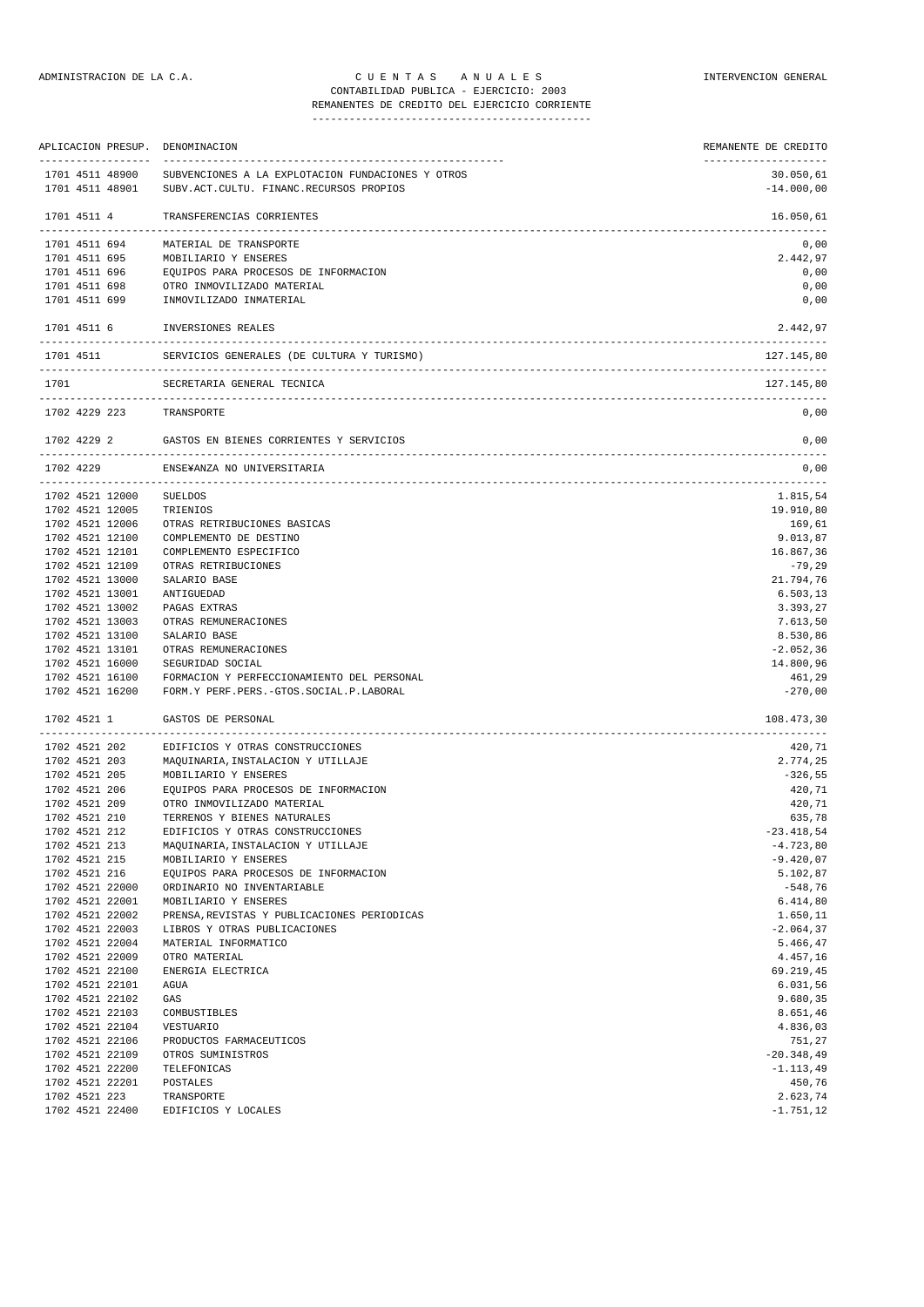#### ADMINISTRACION DE LA C.A. CUENTAS ANUALES CONSTANTERVENCION GENERAL CONTABILIDAD PUBLICA - EJERCICIO: 2003 REMANENTES DE CREDITO DEL EJERCICIO CORRIENTE

|                 | APLICACION PRESUP. | DENOMINACION                                                 | REMANENTE DE CREDITO |
|-----------------|--------------------|--------------------------------------------------------------|----------------------|
| 1702 4521 22401 |                    | VEHICULOS                                                    | 60,10                |
| 1702 4521 22402 |                    | OTRO INMOVILIZADO                                            | $-3.337,59$          |
| 1702 4521 22403 |                    | OTROS RIESGOS                                                | 300,51               |
| 1702 4521 22500 |                    | LOCALES                                                      | 2.073,54             |
| 1702 4521 22600 |                    | CANONES                                                      | 60,10                |
| 1702 4521 22601 |                    | ATENCIONES PROTOCOLARIAS Y REPRESENTATIVAS                   | 18,13                |
| 1702 4521 22602 |                    | GASTOS DE DIVULGACION Y PROMOCION(CULT., COMERC.Y CIENTI     | 20,70                |
| 1702 4521 22604 |                    | REMUNERACIONES A AGENTES MEDIADORES INDEPENDIENTES           | 60,10                |
| 1702 4521 22605 |                    | REUNIONES Y CONFERENCIAS                                     | 3.882,40             |
| 1702 4521 22609 |                    | OTROS                                                        | 1.904,66             |
| 1702 4521 22700 |                    | LIMPIEZA Y ASEO                                              | $-6.765, 87$         |
| 1702 4521 22701 |                    | SEGURIDAD                                                    | $-4.030,00$          |
| 1702 4521 22706 |                    | ESTUDIOS Y TRABAJOS TECNICOS                                 | 1.974,46             |
| 1702 4521 22709 |                    | OTROS                                                        | $-1.547,59$          |
| 1702 4521 230   |                    | DIETAS                                                       | $-342,81$            |
| 1702 4521 231   |                    | LOCOMOCION                                                   | $-2.246,90$          |
|                 |                    | 1702 4521 25100 FINANCIADOS CON RECURSOS PROPIOS             | 2.404,05             |
| 1702 4521 2     |                    | GASTOS EN BIENES CORRIENTES Y SERVICIOS                      | 60.780,99            |
|                 | 1702 4521 40900    | MUSEO PALEONTOLOGICO DE ZARAGOZA                             | 0,00                 |
|                 | 1702 4521 44900    | UNIVERSIDAD DE ZARAGOZA.CURSO DE POSTGRADO "EDUCADOR DE      | 18,08                |
|                 | 1702 4521 46900    | ARCHIVOS Y MUSEOS MUNICIPALES                                | 0,00                 |
|                 | 1702 4521 48900    | ARCHIVOS PRIVADOS Y MUSEOS GESTIONADOS ASOC. CULTURALES      | 0,00                 |
| 1702 4521 4     |                    | TRANSFERENCIAS CORRIENTES                                    | 18,08                |
|                 | 1702 4521 622      | EDIFICIOS Y OTRAS CONSTRUCCIONES                             | 0,00                 |
|                 | 1702 4521 692      | EDIFICIOS Y OTRAS CONSTRUCCIONES                             | 166,26               |
|                 | 1702 4521 695      | MOBILIARIO Y ENSERES                                         | 61,94                |
| 1702 4521 696   |                    | EQUIPOS PARA PROCESOS DE INFORMACION                         | 0,70                 |
| 1702 4521 697   |                    | BIENES DESTINADOS PARA USO GENERAL                           | 0,73                 |
| 1702 4521 698   |                    | OTRO INMOVILIZADO MATERIAL                                   | 0,27                 |
| 1702 4521 699   |                    | INMOVILIZADO INMATERIAL                                      | 514.195,41           |
| 1702 4521 6     |                    | INVERSIONES REALES                                           | 514.425,31           |
|                 | 1702 4521 76900    | SUBV. ARCHIVOS Y MUSEOS MUNICIPALES                          | 0,00                 |
|                 | 1702 4521 76904    | SUBV. AYUNTAMIENTO HUESCA (FUNDACION BEULAS)                 | 281.312,97           |
|                 | 1702 4521 78900    | SUBV. FAMILIAS E INST. SIN FINES LUCRO                       | 23.986,00            |
|                 |                    |                                                              | 305.298,97           |
| 1702 4521 7     |                    | TRANSFERENCIAS DE CAPITAL                                    |                      |
|                 | 1702 4521 870      | APORTACIONES PATRIMONIALES                                   | 0,00                 |
| 1702 4521 8     |                    | ACTIVOS FINANCIEROS<br>_____________________________________ | 0,00                 |
| 1702 4521       |                    | ARCHIVOS Y MUSEOS                                            | 988.996,65           |
| 1702 4522 12000 |                    | SUELDOS                                                      | $-3.462,09$          |
| 1702 4522 12005 |                    | TRIENIOS                                                     | 48.201,29            |
| 1702 4522 12006 |                    | OTRAS RETRIBUCIONES BASICAS                                  | 438,71               |
| 1702 4522 12100 |                    | COMPLEMENTO DE DESTINO                                       | 5.012,69             |
| 1702 4522 12101 |                    | COMPLEMENTO ESPECIFICO                                       | 12.718,71            |
| 1702 4522 12109 |                    | OTRAS RETRIBUCIONES                                          | $-370,53$            |
| 1702 4522 13000 |                    | SALARIO BASE                                                 | 3.465,88             |
| 1702 4522 13001 |                    | ANTIGUEDAD                                                   | 2.804,72             |
| 1702 4522 13002 |                    | PAGAS EXTRAS                                                 | 3,27                 |
| 1702 4522 13003 |                    | OTRAS REMUNERACIONES                                         | $-4.096, 48$         |
| 1702 4522 13100 |                    | SALARIO BASE                                                 | 5.447,70             |
| 1702 4522 13101 |                    | OTRAS REMUNERACIONES                                         | 520,49               |
| 1702 4522 16000 |                    | SEGURIDAD SOCIAL                                             | 7.628,24             |
| 1702 4522 1     |                    | GASTOS DE PERSONAL                                           | 78.312,60            |
|                 | 1702 4522 202      | EDIFICIOS Y OTRAS CONSTRUCCIONES                             | 6.414,45             |
| 1702 4522 204   |                    | MATERIAL DE TRANSPORTE                                       | 60,10                |
| 1702 4522 205   |                    | MOBILIARIO Y ENSERES                                         | 60,10                |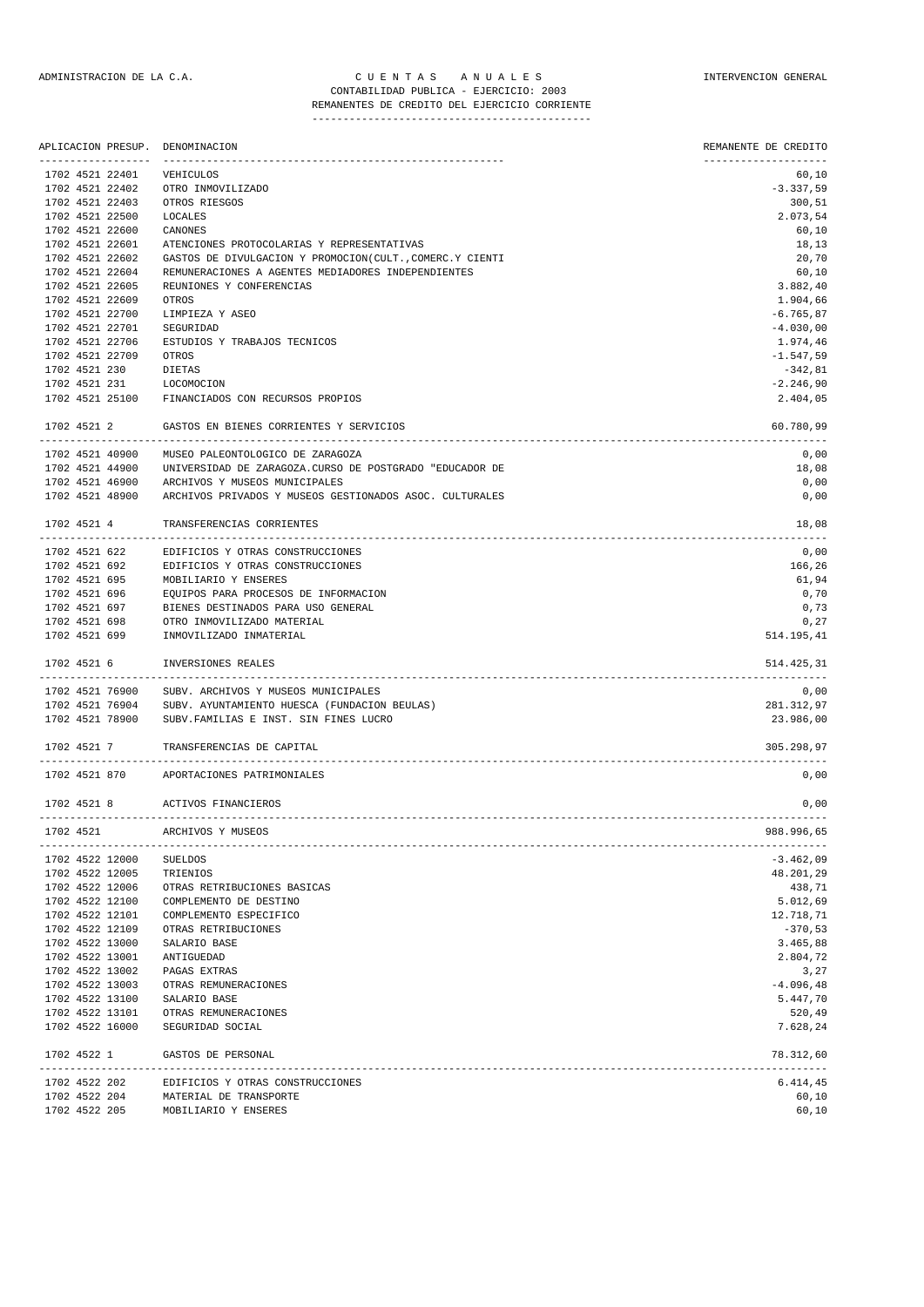#### ADMINISTRACION DE LA C.A. CUENTAS ANUALES CONSTANTERVENCION GENERAL CONTABILIDAD PUBLICA - EJERCICIO: 2003 REMANENTES DE CREDITO DEL EJERCICIO CORRIENTE

---------------------------------------------

|                                    |                 | APLICACION PRESUP. DENOMINACION                                                          | REMANENTE DE CREDITO          |
|------------------------------------|-----------------|------------------------------------------------------------------------------------------|-------------------------------|
| 1702 4522 206                      |                 | EQUIPOS PARA PROCESOS DE INFORMACION                                                     | --------------------<br>60,10 |
| 1702 4522 209                      |                 | OTRO INMOVILIZADO MATERIAL                                                               | 60,10                         |
| 1702 4522 212                      |                 | EDIFICIOS Y OTRAS CONSTRUCCIONES                                                         | $-23.147,60$                  |
| 1702 4522 213                      |                 | MAQUINARIA, INSTALACION Y UTILLAJE                                                       | 21.012,32                     |
| 1702 4522 215                      |                 | MOBILIARIO Y ENSERES                                                                     | $-4.421,54$                   |
| 1702 4522 216                      |                 | EQUIPOS PARA PROCESOS DE INFORMACION                                                     | 12.483,88                     |
| 1702 4522 22000                    |                 | ORDINARIO NO INVENTARIABLE                                                               | $-18.836,46$                  |
| 1702 4522 22001                    |                 | MOBILIARIO Y ENSERES                                                                     | 4.452,59                      |
| 1702 4522 22002                    |                 | PRENSA, REVISTAS Y PUBLICACIONES PERIODICAS                                              | $-18.039,08$                  |
| 1702 4522 22003                    |                 | LIBROS Y OTRAS PUBLICACIONES                                                             | 60.133,84                     |
| 1702 4522 22004                    |                 | MATERIAL INFORMATICO                                                                     | 2.867,69                      |
| 1702 4522 22009                    |                 | OTRO MATERIAL                                                                            | $-13.158,10$                  |
| 1702 4522 22100                    |                 | ENERGIA ELECTRICA                                                                        | $-22.095,89$                  |
| 1702 4522 22101                    |                 | AGUA                                                                                     | $-1.315,01$                   |
| 1702 4522 22102                    |                 | GAS                                                                                      | $-4.829, 30$                  |
| 1702 4522 22103                    |                 | COMBUSTIBLES                                                                             | 5.671,09                      |
| 1702 4522 22104                    |                 | VESTUARIO                                                                                | 6.046,93                      |
| 1702 4522 22106<br>1702 4522 22109 |                 | PRODUCTOS FARMACEUTICOS<br>OTROS SUMINISTROS                                             | $-176,08$<br>$-11.865,70$     |
| 1702 4522 22200                    |                 | TELEFONICAS                                                                              | 24.780,47                     |
| 1702 4522 22201                    |                 | POSTALES                                                                                 | 12.950,37                     |
| 1702 4522 22202                    |                 | TELEGRAFICAS                                                                             | 50, 41                        |
| 1702 4522 223                      |                 | TRANSPORTE                                                                               | $-4.866, 48$                  |
| 1702 4522 22400                    |                 | EDIFICIOS Y LOCALES                                                                      | $-2.466,03$                   |
| 1702 4522 22401                    |                 | VEHICULOS                                                                                | 60,10                         |
| 1702 4522 22402                    |                 | OTRO INMOVILIZADO                                                                        | 60,10                         |
| 1702 4522 22403                    |                 | OTROS RIESGOS                                                                            | 1.141,92                      |
| 1702 4522 22500                    |                 | LOCALES                                                                                  | 1.185,94                      |
| 1702 4522 22600                    |                 | CANONES                                                                                  | 150,25                        |
| 1702 4522 22601                    |                 | ATENCIONES PROTOCOLARIAS Y REPRESENTATIVAS                                               | 15,43                         |
| 1702 4522 22602                    |                 | GASTOS DE DIVULGACION Y PROMOCION(CULT., COMERC.Y CIENTI                                 | 6.761,80                      |
| 1702 4522 22604                    |                 | REMUNERACIONES A AGENTES MEDIADORES INDEPENDIENTES                                       | 150,25                        |
| 1702 4522 22605                    |                 | REUNIONES Y CONFERENCIAS                                                                 | 2.310,97                      |
| 1702 4522 22609                    |                 | OTROS                                                                                    | 240, 40                       |
| 1702 4522 22700                    |                 | LIMPIEZA Y ASEO                                                                          | $-62.664,97$                  |
| 1702 4522 22701                    |                 | SEGURIDAD                                                                                | $-5.534,98$                   |
| 1702 4522 22706                    |                 | ESTUDIOS Y TRABAJOS TECNICOS                                                             | 35.998,97                     |
|                                    | 1702 4522 22709 | OTROS                                                                                    | $-291,69$                     |
| 1702 4522 230                      |                 | DIETAS                                                                                   | 1.223,18                      |
| 1702 4522 231                      |                 | LOCOMOCION                                                                               | $-1.160,78$                   |
| 1702 4522 239                      |                 | OTRAS INDEMNIZACIONES                                                                    | 300,51                        |
| 1702 4522 242                      |                 | MATERIAL, SUMINISTROS Y OTROS                                                            | 30.822,30                     |
|                                    | 1702 4522 25100 | FINANCIADOS CON RECURSOS PROPIOS                                                         | 300,51                        |
| 1702 4522 2                        |                 | GASTOS EN BIENES CORRIENTES Y SERVICIOS                                                  | 42.957,38                     |
|                                    | 1702 4522 44900 | ----------------------------<br>CASA DEL TRADUCTOR DE TARAZONA                           | 0,00                          |
|                                    | 1702 4522 46900 | SUBV. A BIBLIOTECAS MUNICIPALES                                                          | 0,00                          |
|                                    | 1702 4522 48900 | APOYO A EDICIONES Y PUBLICACIONES PERIODICAS                                             | 8.278,31                      |
|                                    |                 | 1702 4522 48901 APOYO A FERIAS DEL LIBRO                                                 | $-5.878, 31$                  |
| 1702 4522 4                        |                 | TRANSFERENCIAS CORRIENTES                                                                | 2.400,00                      |
|                                    |                 | 1702 4522 692 EDIFICIOS Y OTRAS CONSTRUCCIONES                                           | 12.954,20                     |
|                                    |                 | 1702 4522 695 MOBILIARIO Y ENSERES<br>1702 4522 696 EQUIPOS PARA PROCESOS DE INFORMACION | 1.381,62                      |
|                                    |                 |                                                                                          | 729,64                        |
|                                    |                 | 1702 4522 698 OTRO INMOVILIZADO MATERIAL                                                 | 3.086,03                      |
| 1702 4522 6                        |                 | INVERSIONES REALES                                                                       | 18.151,49                     |
|                                    | 1702 4522 76900 | EQUIPAMIENTO E INVERSIONES EN BIBLIOTECAS MUNICIPALES                                    | 0,00                          |
| 1702 4522 7                        |                 | TRANSFERENCIAS DE CAPITAL                                                                | 0,00                          |

------------------------------------------------------------------------------------------------------------------------------- 1702 4522 GESTION DE BIBLIOTECAS 141.821,47

------------------------------------------------------------------------------------------------------------------------------- 1702 4553 12000 SUELDOS -1.739,94 1702 4553 12005 TRIENIOS 10.919,62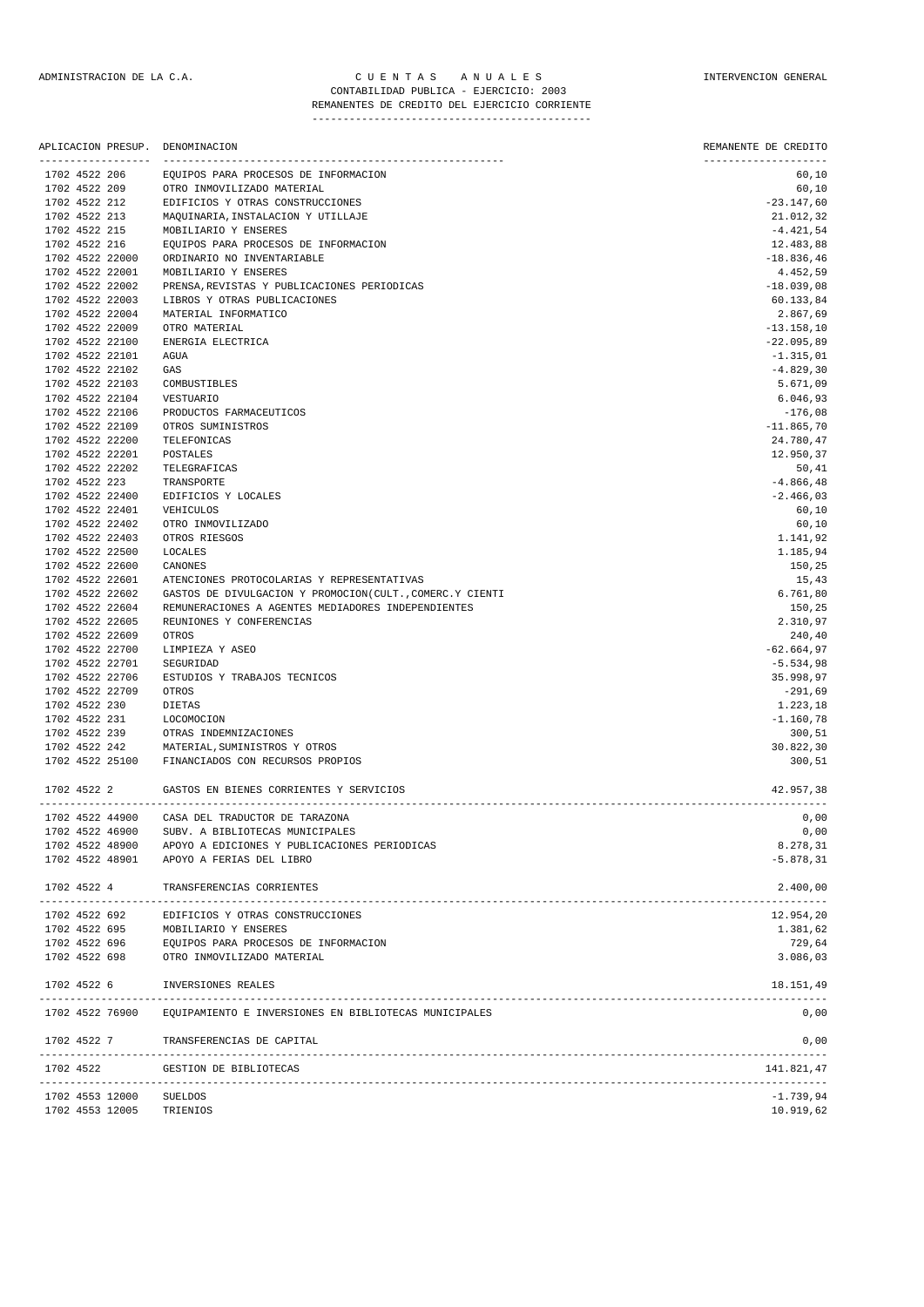|                                  | APLICACION PRESUP.<br>----------------- | DENOMINACION<br>---------------------------------            | REMANENTE DE CREDITO<br>-------------------- |
|----------------------------------|-----------------------------------------|--------------------------------------------------------------|----------------------------------------------|
| 1702 4553 12006                  |                                         | OTRAS RETRIBUCIONES BASICAS                                  | 166,64                                       |
| 1702 4553 12100                  |                                         | COMPLEMENTO DE DESTINO                                       | 2.153,60                                     |
| 1702 4553 12101                  |                                         | COMPLEMENTO ESPECIFICO                                       | 1.556,61                                     |
| 1702 4553 13000                  |                                         | SALARIO BASE                                                 | 930,24                                       |
| 1702 4553 13001                  |                                         | ANTIGUEDAD                                                   | 983,59                                       |
| 1702 4553 13002                  |                                         | PAGAS EXTRAS                                                 | 139,31                                       |
| 1702 4553 13003                  |                                         | OTRAS REMUNERACIONES                                         | 0,25                                         |
| 1702 4553 15100                  |                                         | PERSONAL FUNCIONARIO                                         | 1.166,50                                     |
| 1702 4553 16000                  |                                         | SEGURIDAD SOCIAL                                             | 5.242,78                                     |
| 1702 4553 1                      |                                         | GASTOS DE PERSONAL                                           | 21.519,20                                    |
| 1702 4553 202                    |                                         | EDIFICIOS Y OTRAS CONSTRUCCIONES                             | 60,10                                        |
| 1702 4553 203                    |                                         | MAQUINARIA, INSTALACION Y UTILLAJE                           | 60,10                                        |
| 1702 4553 204                    |                                         | MATERIAL DE TRANSPORTE                                       | 1.803,04                                     |
| 1702 4553 205                    |                                         | MOBILIARIO Y ENSERES                                         | $-396,53$                                    |
| 1702 4553 206                    |                                         | EQUIPOS PARA PROCESOS DE INFORMACION                         | 360,61                                       |
| 1702 4553 212                    |                                         | EDIFICIOS Y OTRAS CONSTRUCCIONES                             | $-4.948,78$                                  |
| 1702 4553 213                    |                                         | MAQUINARIA, INSTALACION Y UTILLAJE                           | 1.903,68                                     |
| 1702 4553 214                    |                                         | MATERIAL DE TRANSPORTE                                       | 60,10                                        |
| 1702 4553 215<br>1702 4553 216   |                                         | MOBILIARIO Y ENSERES<br>EQUIPOS PARA PROCESOS DE INFORMACION | $-201, 11$<br>5.571,64                       |
| 1702 4553 22000                  |                                         | ORDINARIO NO INVENTARIABLE                                   | 1.606,54                                     |
| 1702 4553 22001                  |                                         | MOBILIARIO Y ENSERES                                         | 450,76                                       |
| 1702 4553 22002                  |                                         | PRENSA, REVISTAS Y PUBLICACIONES PERIODICAS                  | 521,52                                       |
| 1702 4553 22003                  |                                         | LIBROS Y OTRAS PUBLICACIONES                                 | $-12.497,94$                                 |
| 1702 4553 22004                  |                                         | MATERIAL INFORMATICO                                         | 1.493,28                                     |
| 1702 4553 22009                  |                                         | OTRO MATERIAL                                                | 601,01                                       |
| 1702 4553 22100                  |                                         | ENERGIA ELECTRICA                                            | $-348,50$                                    |
| 1702 4553 22101                  |                                         | AGUA                                                         | 150,25                                       |
| 1702 4553 22102                  |                                         | GAS                                                          | 60,10                                        |
| 1702 4553 22103                  |                                         | COMBUSTIBLES                                                 | 1.502,53                                     |
| 1702 4553 22104                  |                                         | VESTUARIO                                                    | 90,15                                        |
| 1702 4553 22109                  |                                         | OTROS SUMINISTROS                                            | 6.055, 63                                    |
| 1702 4553 22200                  |                                         | TELEFONICAS                                                  | 6.589,75                                     |
| 1702 4553 22201                  |                                         | POSTALES                                                     | 13.222,27                                    |
| 1702 4553 22202                  |                                         | TELEGRAFICAS                                                 | 51,75                                        |
| 1702 4553 223<br>1702 4553 22400 |                                         | TRANSPORTE<br>EDIFICIOS Y LOCALES                            | 9.024,61<br>300,51                           |
| 1702 4553 22402                  |                                         | OTRO INMOVILIZADO                                            | $-518, 37$                                   |
| 1702 4553 22403                  |                                         | OTROS RIESGOS                                                | 3.606,07                                     |
| 1702 4553 22500                  |                                         | <b>LOCALES</b>                                               | 517,92                                       |
| 1702 4553 22501                  |                                         | AUTONOMICOS. TRIBUTOS                                        | 0,00                                         |
| 1702 4553 22600                  |                                         | CANONES                                                      | $-3.294, 13$                                 |
| 1702 4553 22601                  |                                         | ATENCIONES PROTOCOLARIAS Y REPRESENTATIVAS                   | 119,26                                       |
| 1702 4553 22602                  |                                         | GASTOS DE DIVULGACION Y PROMOCION(CULT., COMERC.Y CIENTI     | 9.354,93                                     |
| 1702 4553 22604                  |                                         | REMUNERACIONES A AGENTES MEDIADORES INDEPENDIENTES           | 150,25                                       |
| 1702 4553 22605                  |                                         | REUNIONES Y CONFERENCIAS                                     | 12.010,36                                    |
| 1702 4553 22609                  |                                         | OTROS. - GASTOS DIVERSOS                                     | $-588,50$                                    |
| 1702 4553 22700                  |                                         | LIMPIEZA Y ASEO                                              | $-3.207,50$                                  |
| 1702 4553 22701                  |                                         | SEGURIDAD                                                    | 6.459,21                                     |
| 1702 4553 22702                  |                                         | VALORACIONES Y PERITAJES                                     | 150,25                                       |
| 1702 4553 22706                  |                                         | ESTUDIOS Y TRABAJOS TECNICOS<br>OTROS                        | $-26.350,84$                                 |
| 1702 4553 22709<br>1702 4553 230 |                                         | DIETAS                                                       | $-67.318,25$                                 |
| 1702 4553 231                    |                                         | LOCOMOCION                                                   | 6.166,87<br>12.294,56                        |
| 1702 4553 239                    |                                         | OTRAS INDEMNIZACIONES                                        | 300,51                                       |
| 1702 4553 242                    |                                         | MATERIAL, SUMINISTROS Y OTROS                                | 48.080,97                                    |
|                                  | 1702 4553 25100                         | FINANCIADOS CON RECURSOS PROPIOS                             | 60,10                                        |
| 1702 4553 2                      |                                         | GASTOS EN BIENES CORRIENTES Y SERVICIOS                      | 31.140,74                                    |
|                                  | 1702 4553 41900                         | BECAS INVESTIGACION INSTITUTO ESTUD. ISLAMICO Y ORIENTE      | 24.240,80                                    |
|                                  | 1702 4553 44900                         | SUBV. GTF S.A.                                               | 6.010, 12                                    |
| 1702 4553 44901                  |                                         | GASTOS FUNCIONAMIENTO CENTROS DRAMATICOS DE ARAGON           | $-6.010, 12$                                 |
|                                  |                                         | CUIT DUIDAT DO INITIUDOTDAD, GADAC                           |                                              |

1702 4553 44902 APOYO ACTIV CULTURALES UNIVERSIDAD ZARAG 0,00 1702 4553 46000 FESTIVALES EN ARAGON (AINSA) 0,00 1702 4553 46001 FERIA DE TEATRO 0,00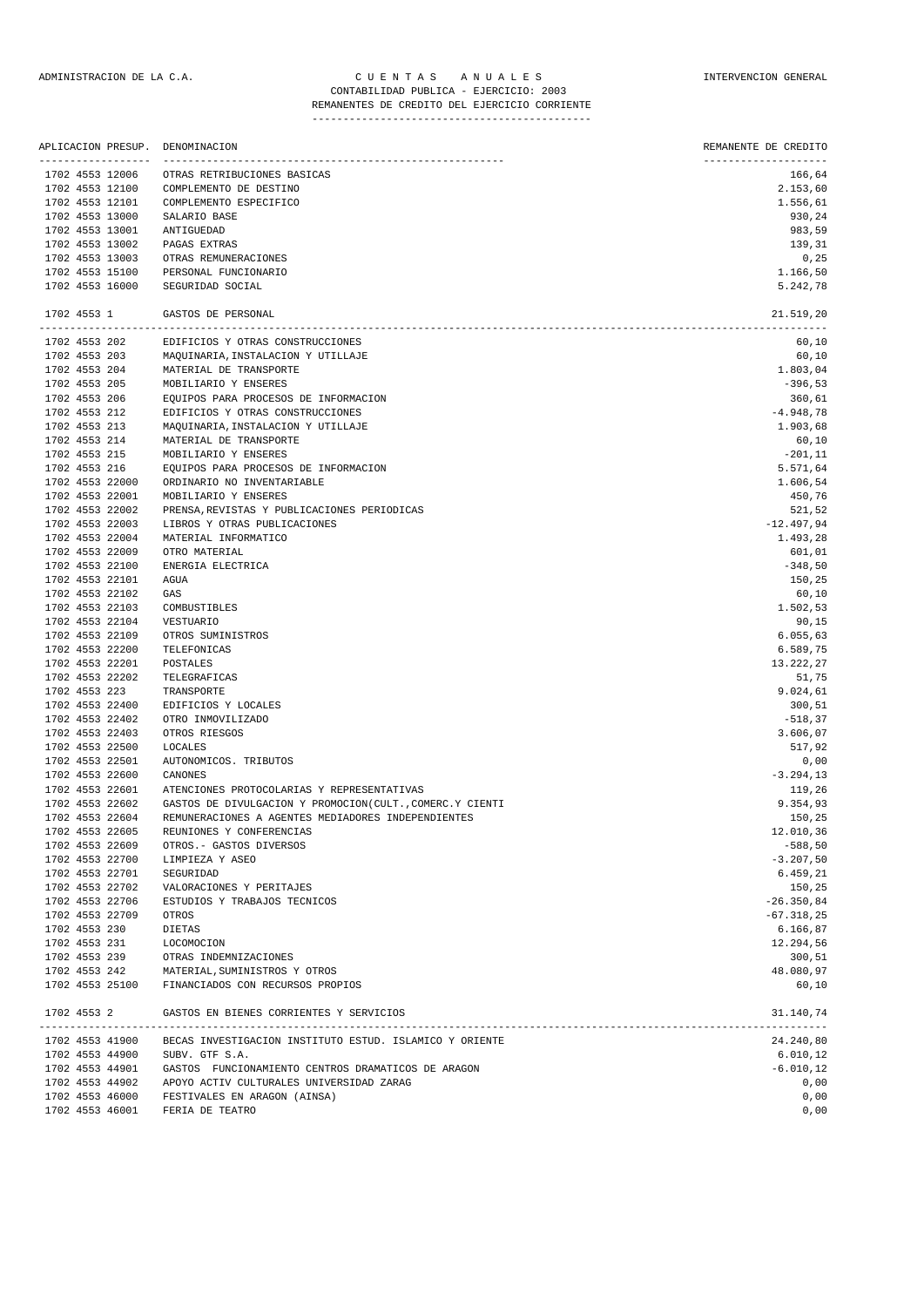|                 |                 | APLICACION PRESUP. DENOMINACION                                       | REMANENTE DE CREDITO       |
|-----------------|-----------------|-----------------------------------------------------------------------|----------------------------|
| 1702 4553 46900 |                 | CIRCUITO ARTES ESCENICAS                                              | -------------<br>14.735,82 |
| 1702 4553 46902 |                 | ACTIVIDADES CULTURALES CC.LL.                                         | 0,00                       |
| 1702 4553 46903 |                 | CAMPAÑAS CULTURALES                                                   | 3.229,66                   |
| 1702 4553 46906 |                 | OTROS FESTIVALES                                                      | 3.547,14                   |
| 1702 4553 47900 |                 | AYUDAS AL TEATRO                                                      | 11.817,84                  |
| 1702 4553 47901 |                 | APOYO A LAS ARTES PLASTICAS                                           | 20.450,61                  |
| 1702 4553 47902 |                 | AYUDAS A LA PRODUCCIÓN AUDIOVISUAL                                    | 120.202,42                 |
| 1702 4553 48901 |                 | SUBV. ASOCIACIONES CULTURALES                                         | $-68.477,91$               |
| 1702 4553 48902 |                 | AYUDAS A LA PRODUCCIÓN AUDIOVISUAL                                    | 29.551,65                  |
| 1702 4553 48903 |                 | AYUDAS A LA FOTOGRAFÍA                                                | 3.030, 36                  |
| 1702 4553 48904 |                 | AYUDAS A MUSICA Y COROS                                               | 30.050,61                  |
| 1702 4553 48905 |                 | FESTIVALES DE CINE                                                    | 18.030,45                  |
| 1702 4553 48906 |                 | CENTRO DE ESTUDIOS MUDEJARES                                          | $-0, 35$                   |
| 1702 4553 48908 |                 | APOYO A ARTES PLASTICAS                                               | 3.030,36                   |
| 1702 4553 48911 |                 | AYUD. PROMOCION CULTURA ARAGONESA FUERA DEL TERRITORIO                | 50,61                      |
| 1702 4553 48914 |                 | FUNDACIÓN G.T.F.                                                      | 0,00                       |
| 1702 4553 4     |                 | TRANSFERENCIAS CORRIENTES                                             | 213.490,07                 |
| 1702 4553 622   |                 | EDIFICIOS Y OTRAS CONSTRUCCIONES                                      | 0,00                       |
| 1702 4553 625   |                 | MOBILIARIO Y ENSERES                                                  | 0,00                       |
| 1702 4553 629   |                 | INMOVILIZADO INMATERIAL                                               | 0,00                       |
| 1702 4553 642   |                 | EDIFICIOS Y OTRAS CONSTRUCCIONES                                      | 2.131.718,97               |
| 1702 4553 692   |                 | EDIFICIOS Y OTRAS CONSTRUCCIONES                                      | 5.109.662,55               |
| 1702 4553 695   |                 | MOBILIARIO Y ENSERES                                                  | 26.998,21                  |
| 1702 4553 699   |                 | INMOVILIZADO INMATERIAL                                               | 34.830,64                  |
| 1702 4553 6     |                 | INVERSIONES REALES                                                    | 7.303.210,37               |
|                 | 1702 4553 74901 | CENTRO DRAMATICO DE ARAGON                                            | 0,00                       |
| 1702 4553 76900 |                 | SUBV. INFRAESTRUCTURA A AUDITORIOS, TEATROS Y CINES                   | 0,00                       |
| 1702 4553 76901 |                 | SUBV. A CENTROS CULTURALES S.EXPO.                                    | 0,00                       |
| 1702 4553 78900 |                 | SUBV. A ASOCIACIONES CULTURALES                                       | 62,39                      |
| 1702 4553 7     |                 | TRANSFERENCIAS DE CAPITAL                                             | 62,39                      |
|                 |                 | 1702 4553 819 COMPRA DE ACCIONES Y PARTICIPACIONES DEL SECTOR PÚBLICO | 901.518,16                 |
| 1702 4553 8     |                 | ACTIVOS FINANCIEROS                                                   | 901.518,16                 |
| 1702 4553       |                 | PROMOCION Y ACCION CULTURAL                                           | 8.470.940,93               |
| 1702            |                 | D.G. DE ACCION CULTURAL                                               | 9.601.759,05               |
|                 |                 | 1703 3222 13100 SALARIO BASE                                          | 424.583,96                 |
|                 |                 | 1703 3222 13101 OTRAS REMUNERACIONES                                  | 111.441,86                 |
|                 |                 | 1703 3222 16000 SEGURIDAD SOCIAL                                      | 98.279,18                  |
| 1703 3222 1     |                 | GASTOS DE PERSONAL                                                    | 634.305,00                 |
| 1703 3222 240   |                 | ARRENDAMIENTOS                                                        | 1.803,04                   |
| 1703 3222 241   |                 | REPARACION Y CONSERVACION                                             | 1.139,94                   |
|                 |                 | 1703 3222 242 MATERIAL, SUMINISTROS Y OTROS                           | 23.213,71                  |
| 1703 3222 2     |                 | GASTOS EN BIENES CORRIENTES Y SERVICIOS                               | 26.156,69                  |
|                 |                 |                                                                       |                            |
| 1703 3222 692   |                 | EDIFICIOS Y OTRAS CONSTRUCCIONES                                      | 326.793,37                 |
| 1703 3222 693   |                 | MAQUINARIA, INSTALACIONES Y UTILLAJE                                  | 56.419,35                  |
| 1703 3222 695   |                 | MOBILIARIO Y ENSERES                                                  | 6.010, 12                  |
| 1703 3222 696   |                 | EQUIPOS PARA PROCESOS DE INFORMACION                                  | 6.010, 12                  |
| 1703 3222 698   |                 | OTRO INMOVILIZADO MATERIAL                                            | 30.050,61                  |
| 1703 3222 6     |                 | INVERSIONES REALES                                                    | 425.283,57                 |

------------------------------------------------------------------------------------------------------------------------------- 1703 3222 FOMENTO DEL EMPLEO (ESCUELAS TALLER) 1.085.745,26 -------------------------------------------------------------------------------------------------------------------------------

1703 4581 12000 SUELDOS 6.343,99

<sup>1703 4581 12005</sup> TRIENIOS 32.893,26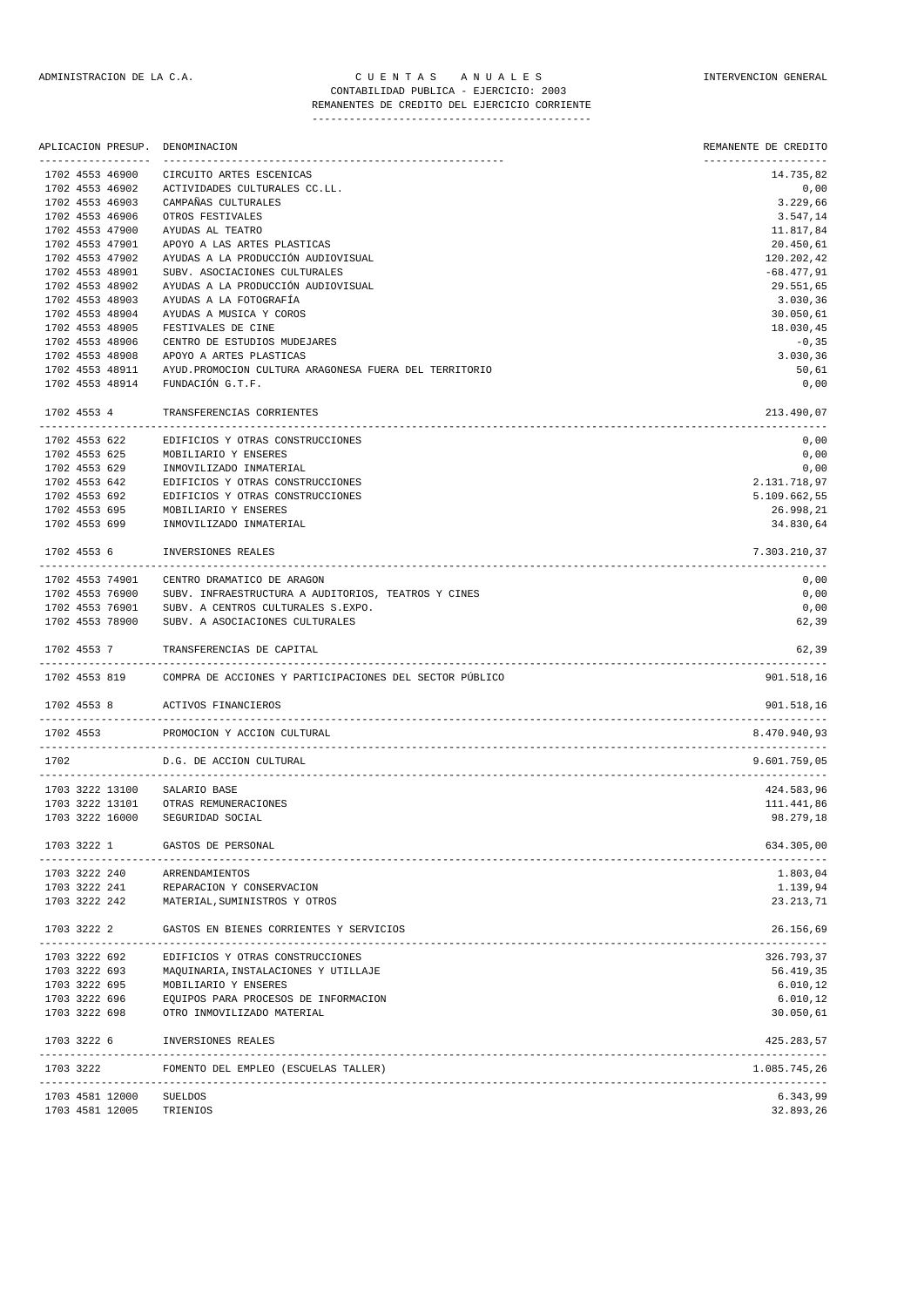| APLICACION PRESUP.<br>------------------- | DENOMINACION<br>--------------------------                | REMANENTE DE CREDITO<br>-------------------- |
|-------------------------------------------|-----------------------------------------------------------|----------------------------------------------|
| 1703 4581 12006                           | OTRAS RETRIBUCIONES BASICAS                               | 382,68                                       |
| 1703 4581 12100                           | COMPLEMENTO DE DESTINO                                    | 9.772,77                                     |
| 1703 4581 12101                           | COMPLEMENTO ESPECIFICO                                    | 18.005,78                                    |
| 1703 4581 13000                           | SALARIO BASE                                              | 566,42                                       |
| 1703 4581 13001                           | ANTIGUEDAD                                                | 1.791,02                                     |
| 1703 4581 13002                           | PAGAS EXTRAS                                              | 213,45                                       |
| 1703 4581 13003                           | OTRAS REMUNERACIONES                                      | 9.010,06                                     |
| 1703 4581 13100                           | SALARIO BASE                                              | 9.166,21                                     |
| 1703 4581 13101                           | OTRAS REMUNERACIONES                                      | 2.505,41                                     |
| 1703 4581 15100                           | PERSONAL FUNCIONARIO                                      | 939,10                                       |
| 1703 4581 16000                           | SEGURIDAD SOCIAL                                          | 17.621,47                                    |
| 1703 4581 16100                           | FORMACION Y PERFECCIONAMIENTO DEL PERSONAL                | 30,06                                        |
| 1703 4581 1                               | GASTOS DE PERSONAL                                        | 109.241,68                                   |
| 1703 4581 202                             | EDIFICIOS Y OTRAS CONSTRUCCIONES                          | 60,10                                        |
| 1703 4581 203                             | MAQUINARIA, INSTALACION Y UTILLAJE                        | 60,10                                        |
| 1703 4581 204                             | MATERIAL DE TRANSPORTE                                    | 60,10                                        |
| 1703 4581 205                             | MOBILIARIO Y ENSERES                                      | 60,10                                        |
| 1703 4581 206                             | EQUIPOS PARA PROCESOS DE INFORMACION                      | 60,10                                        |
| 1703 4581 209                             | OTRO INMOVILIZADO MATERIAL                                | 60,10                                        |
| 1703 4581 210                             | TERRENOS Y BIENES NATURALES                               | 60,10                                        |
| 1703 4581 212                             | EDIFICIOS Y OTRAS CONSTRUCCIONES                          | 4.564,82                                     |
| 1703 4581 213                             | MAQUINARIA, INSTALACION Y UTILLAJE                        | 601,01                                       |
| 1703 4581 214                             | MATERIAL DE TRANSPORTE                                    | $-214, 42$                                   |
| 1703 4581 215                             | MOBILIARIO Y ENSERES                                      | 382,35                                       |
| 1703 4581 216<br>1703 4581 22000          | EQUIPOS PARA PROCESOS DE INFORMACION                      | 1.051,22                                     |
| 1703 4581 22001                           | ORDINARIO NO INVENTARIABLE<br>MOBILIARIO Y ENSERES        | 1.251,88<br>3.345,37                         |
| 1703 4581 22002                           | PRENSA, REVISTAS Y PUBLICACIONES PERIODICAS               | 1.748,84                                     |
| 1703 4581 22003                           | LIBROS Y OTRAS PUBLICACIONES                              | $-1.449, 13$                                 |
| 1703 4581 22004                           | MATERIAL INFORMATICO                                      | $-326,50$                                    |
| 1703 4581 22009                           | OTRO MATERIAL                                             | 1.297,40                                     |
| 1703 4581 22100                           | ENERGIA ELECTRICA                                         | $-2.389,84$                                  |
| 1703 4581 22101                           | AGUA                                                      | 60,10                                        |
| 1703 4581 22102                           | GAS                                                       | 60,10                                        |
| 1703 4581 22103                           | COMBUSTIBLES                                              | $-129,88$                                    |
| 1703 4581 22104                           | VESTUARIO                                                 | $-2.957, 23$                                 |
| 1703 4581 22106                           | PRODUCTOS FARMACEUTICOS                                   | 60,10                                        |
| 1703 4581 22109                           | OTROS SUMINISTROS                                         | $-7.781,80$                                  |
| 1703 4581 22200                           | TELEFONICAS                                               | 3.607,71                                     |
| 1703 4581 22201                           | POSTALES                                                  | 2.704,56                                     |
| 1703 4581 22202                           | TELEGRAFICAS                                              | 43,86                                        |
| 1703 4581 223                             | TRANSPORTE                                                | 821,92                                       |
| 1703 4581 22400                           | EDIFICIOS Y LOCALES                                       | 60,10                                        |
| 1703 4581 22401                           | VEHICULOS                                                 | 180,30                                       |
| 1703 4581 22402                           | OTRO INMOVILIZADO                                         | 180,30                                       |
| 1703 4581 22403                           | OTROS RIESGOS                                             | 180,30                                       |
| 1703 4581 22500                           | LOCALES                                                   | $-596,69$                                    |
| 1703 4581 22601                           | ATENCIONES PROTOCOLARIAS Y REPRESENTATIVAS                | 2.623,71                                     |
| 1703 4581 22602                           | GASTOS DE DIVULGACION Y PROMOCION (CULT., COMERC.Y CIENTI | 18.313,75                                    |
| 1703 4581 22603                           | JURIDICOS, CONTENCIOSOS                                   | 601,01                                       |
| 1703 4581 22604                           | REMUNERACIONES A AGENTES MEDIADORES INDEPENDIENTES        | 180,30                                       |
| 1703 4581 22605                           | REUNIONES Y CONFERENCIAS                                  | 26.989,52                                    |
| 1703 4581 22609                           | OTROS                                                     | 1.243,80                                     |
| 1703 4581 22700                           | LIMPIEZA Y ASEO                                           | $-1.917,52$                                  |
| 1703 4581 22701                           | SEGURIDAD                                                 | $-16.047,28$                                 |
| 1703 4581 22702                           | VALORACIONES Y PERITAJES                                  | $-208,60$                                    |
| 1703 4581 22706                           | ESTUDIOS Y TRABAJOS TECNICOS                              | 47.759,57                                    |
| 1703 4581 22709                           | OTROS                                                     | 2.538,45                                     |
| 1703 4581 230                             | DIETAS                                                    | 885,75                                       |
| 1703 4581 231                             | LOCOMOCION                                                | 9.098,84                                     |
| 1703 4581 239<br>1703 4581 25100          | OTRAS INDEMNIZACIONES<br>FINANCIADOS CON RECURSOS PROPIOS | 40,57<br>$-2.823, 42$                        |
| 1703 4581 2                               | GASTOS EN BIENES CORRIENTES Y SERVICIOS                   | 96.055,90                                    |
|                                           |                                                           |                                              |

| 1703 4581 46900 | PROMOC.DIFUS.PATRIM.LINGÜISTICO, MUSICAL Y ANTROPOLÓGIC | 0,00 |
|-----------------|---------------------------------------------------------|------|
|                 |                                                         |      |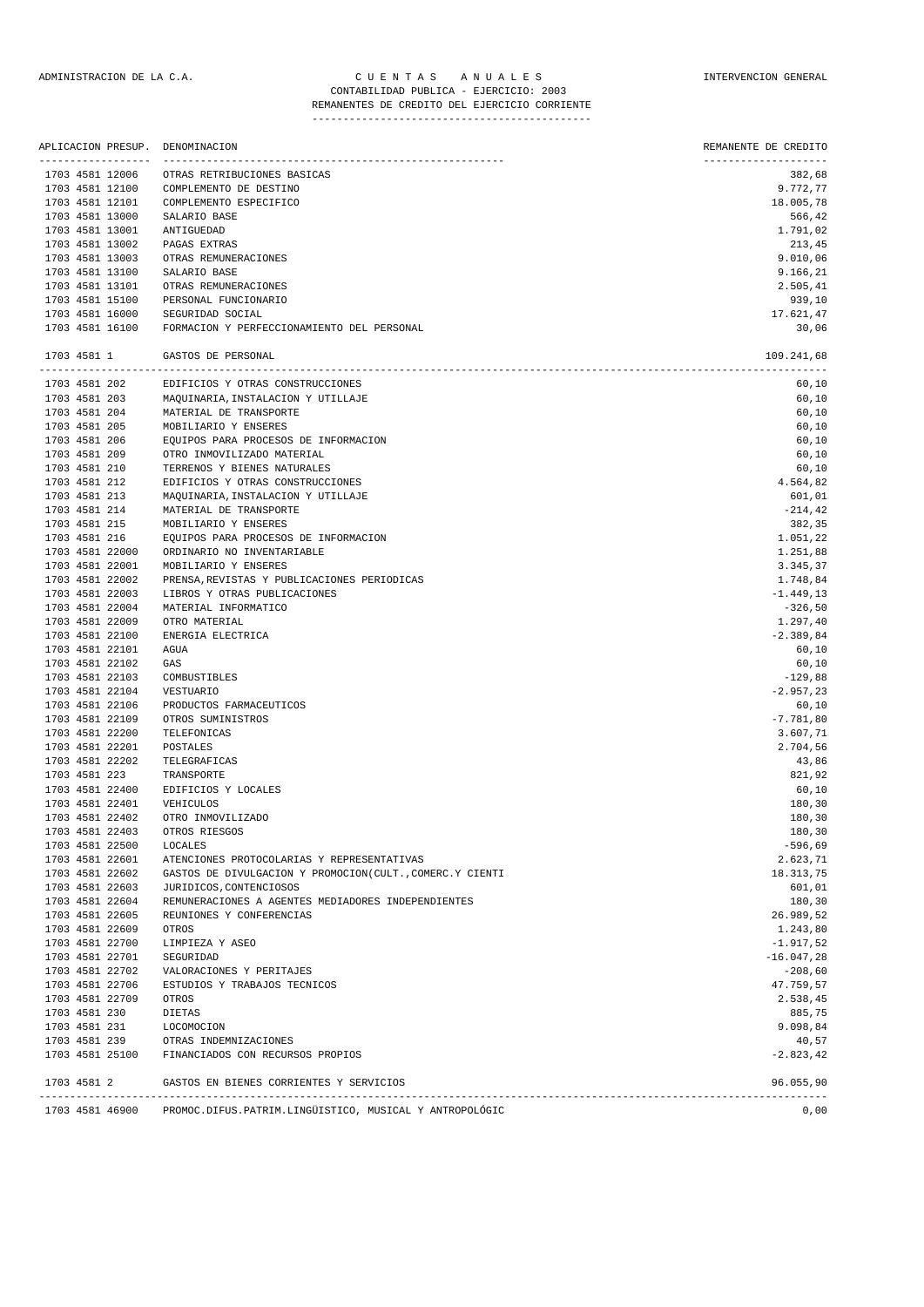#### ADMINISTRACION DE LA C.A. C U E N T A S A N U A L E S INTERVENCION GENERAL CONTABILIDAD PUBLICA - EJERCICIO: 2003 REMANENTES DE CREDITO DEL EJERCICIO CORRIENTE

|           |               | APLICACION PRESUP.                 | DENOMINACION                                             | REMANENTE DE CREDITO |
|-----------|---------------|------------------------------------|----------------------------------------------------------|----------------------|
|           |               | 1703 4581 48900                    | PROM. DIFUS. PATRIM. LINGÜISTICO, MUSICAL Y ANTROPOLÓGIC | --------<br>9.645,12 |
|           |               | 1703 4581 48901                    | SUBVENCIONES PARA PARQUES CULTURALES                     | 0,00                 |
|           |               | 1703 4581 48902                    | PROMOCIÓN Y DIFUSIÓN DEL PATRIMONIO HISTÓRICO ARTÍSTICO  | 30.050,61            |
|           | 1703 4581 4   |                                    | TRANSFERENCIAS CORRIENTES                                | 39.695,73            |
|           | 1703 4581 622 |                                    | EDIFICIOS Y OTRAS CONSTRUCCIONES                         | 0,00                 |
|           | 1703 4581 627 |                                    | BIENES DESTINADOS PARA USO GENERAL                       | 0,00                 |
|           | 1703 4581 690 |                                    | TERRENOS Y BIENES NATURALES                              | 0,00                 |
|           | 1703 4581 692 |                                    | EDIFICIOS Y OTRAS CONSTRUCCIONES                         | 1.281.410,45         |
|           | 1703 4581 695 |                                    | MOBILIARIO Y ENSERES                                     | 0,00                 |
|           | 1703 4581 696 |                                    | EQUIPOS PARA PROCESOS DE INFORMACION                     | 0,00                 |
|           | 1703 4581 697 |                                    | BIENES DESTINADOS PARA USO GENERAL                       | 11.450,52            |
|           | 1703 4581 698 |                                    | OTRO INMOVILIZADO MATERIAL                               | 55.264,75            |
|           | 1703 4581 699 |                                    | INMOVILIZADO INMATERIAL                                  | 7.814,22             |
|           | 1703 4581 6   |                                    | INVERSIONES REALES                                       | 1.355.939,94         |
|           |               | 1703 4581 76900                    | PAROUES CULTURALES                                       | 36.876,11            |
|           |               | 1703 4581 78953                    | PLAN DE RESTAURACION DEL PATRIMONIO ETNOLOGICO E INDUST  | 0,00                 |
|           |               |                                    | 1703 4581 78954 PLAN DE RESTAURACION DE BIENES MUEBLES E | 164.238,47           |
|           | 1703 4581 7   |                                    | TRANSFERENCIAS DE CAPITAL                                | 201.114,58           |
|           | 1703 4581     |                                    | PROTECCION Y DIFUSION DEL PATRIMONIO CULTURAL            | 1.802.047,83         |
| 1703      |               |                                    | D.G. DE PATRIMONIO CULTURAL                              | 2.887.793,09         |
|           |               |                                    | 1704 3231 22701 SEGURIDAD                                | 0,00                 |
|           |               |                                    | 1704 3231 22706 ESTUDIOS Y TRABAJOS TECNICOS             | 0,00                 |
|           | 1704 3231 2   |                                    | GASTOS EN BIENES CORRIENTES Y SERVICIOS                  | 0,00                 |
|           |               | 1704 3231 46901                    | PROYECTOS DE SERVICIOS DE JUVENTUD                       | 0,00                 |
|           | 1704 3231 4   |                                    | TRANSFERENCIAS CORRIENTES                                | 0,00                 |
|           |               | 1704 3231 622                      | EDIFICIOS Y OTRAS CONSTRUCCIONES                         | 0,00                 |
|           |               |                                    | 1704 3231 625 MOBILIARIO Y ENSERES                       | 0,00                 |
|           |               | 1704 3231 693                      | MAQUINARIA, INSTALACIONES Y UTILLAJE                     | 0,00                 |
|           |               | 1704 3231 695                      | MOBILIARIO Y ENSERES                                     | 0,00                 |
|           |               | 1704 3231 6                        | INVERSIONES REALES                                       | 0,00                 |
|           |               |                                    | 1704 3231 76901 SERVICIOS DE JUVENTUD GRANDES MUNICIPIO  | 0,00                 |
|           | 1704 3231 7   |                                    | TRANSFERENCIAS DE CAPITAL                                | 0,00                 |
|           |               |                                    |                                                          |                      |
| 1704 3231 |               | ---------------                    | PROMOCION DE LA JUVENTUD                                 | 0,00                 |
|           |               | 1704 4571 12000                    | <b>SUELDOS</b>                                           | $-4.135, 44$         |
|           |               | 1704 4571 12005                    | TRIENIOS                                                 | 23.659,92            |
|           |               | 1704 4571 12006                    | OTRAS RETRIBUCIONES BASICAS                              | 576,33               |
|           |               | 1704 4571 12100                    | COMPLEMENTO DE DESTINO                                   | 4.125,96             |
|           |               | 1704 4571 12101                    | COMPLEMENTO ESPECIFICO                                   | 9.802,96             |
|           |               | 1704 4571 12109                    | OTRAS                                                    | 2.000,00             |
|           |               | 1704 4571 13000                    | SALARIO BASE                                             | 13.814,86            |
|           |               | 1704 4571 13001                    | ANTIGUEDAD                                               | 7.128,39             |
|           |               | 1704 4571 13002                    | PAGAS EXTRAS<br>OTRAS REMUNERACIONES                     | 2.593,60             |
|           |               | 1704 4571 13003<br>1704 4571 13100 | SALARIO BASE                                             | 5.714,51<br>770,99   |
|           |               | 1704 4571 13101                    | OTRAS REMUNERACIONES                                     | 9.936,97             |
|           |               | 1704 4571 15100                    | PERSONAL FUNCIONARIO                                     | 2.404,05             |
|           |               | 1704 4571 16000                    | SEGURIDAD SOCIAL                                         | 38.567,88            |
|           |               | 1704 4571 16100                    | FORMACION Y PERFECCIONAMIENTO DEL PERSONAL               | $-269,75$            |
|           |               | 1704 4571 16209                    | OTROS                                                    | 0,00                 |
|           | 1704 4571 1   |                                    | GASTOS DE PERSONAL                                       | 116.691,23           |
|           |               |                                    |                                                          |                      |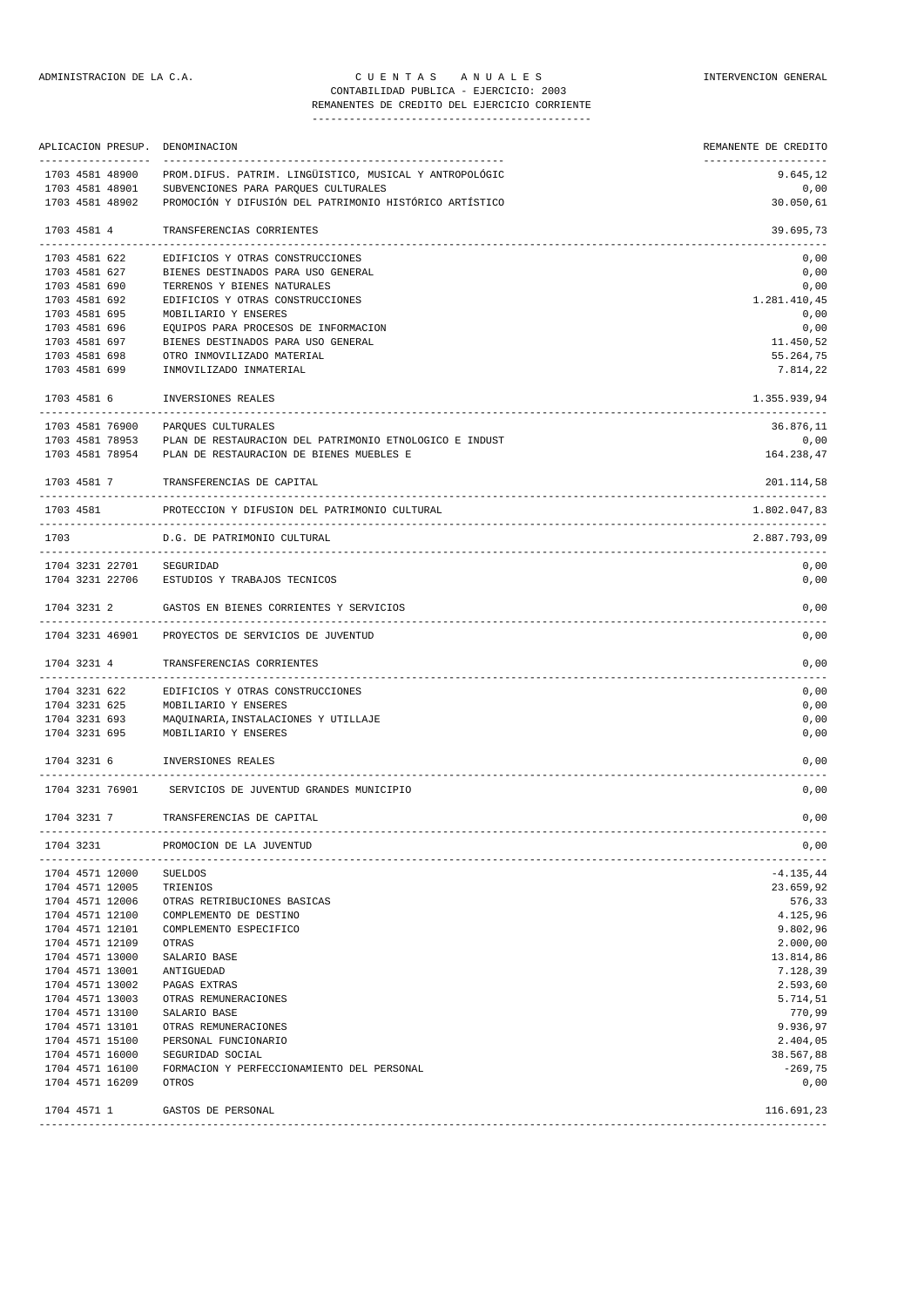|               |             | -------------------                | APLICACION PRESUP. DENOMINACION<br>----------------------- | REMANENTE DE CREDITO<br>--------------------- |
|---------------|-------------|------------------------------------|------------------------------------------------------------|-----------------------------------------------|
|               |             | 1704 4571 200                      | TERRENOS Y BIENES NATURALES                                | $-15,00$                                      |
|               |             | 1704 4571 202                      | EDIFICIOS Y OTRAS CONSTRUCCIONES                           | $-6.178, 21$                                  |
| 1704 4571 203 |             |                                    | MAQUINARIA, INSTALACION Y UTILLAJE                         | $-996,07$                                     |
| 1704 4571 204 |             |                                    | MATERIAL DE TRANSPORTE                                     | 40.627,53                                     |
| 1704 4571 205 |             |                                    | MOBILIARIO Y ENSERES                                       | $-443,10$                                     |
| 1704 4571 206 |             |                                    | EQUIPOS PARA PROCESOS DE INFORMACION                       | 60,10                                         |
| 1704 4571 210 |             |                                    | TERRENOS Y BIENES NATURALES                                | 60,10                                         |
| 1704 4571 212 |             |                                    | EDIFICIOS Y OTRAS CONSTRUCCIONES                           | 3.913,83                                      |
| 1704 4571 213 |             |                                    | MAQUINARIA, INSTALACION Y UTILLAJE                         | 4.847,76                                      |
| 1704 4571 214 |             |                                    | MATERIAL DE TRANSPORTE                                     | $-108,66$                                     |
| 1704 4571 215 |             |                                    | MOBILIARIO Y ENSERES                                       | 3.376,59                                      |
| 1704 4571 216 |             |                                    | EQUIPOS PARA PROCESOS DE INFORMACION                       | 5.096,19                                      |
|               |             | 1704 4571 22000                    | ORDINARIO NO INVENTARIABLE                                 | 33.537,68                                     |
|               |             | 1704 4571 22001                    | MOBILIARIO Y ENSERES                                       | 3.603,01                                      |
|               |             | 1704 4571 22002                    | PRENSA, REVISTAS Y PUBLICACIONES PERIODICAS                | 192,42                                        |
|               |             | 1704 4571 22003<br>1704 4571 22004 | LIBROS Y OTRAS PUBLICACIONES<br>MATERIAL INFORMATICO       | 27.565,62                                     |
|               |             | 1704 4571 22100                    | ENERGIA ELECTRICA                                          | 14.288,19<br>$-28.605,01$                     |
|               |             | 1704 4571 22101                    | AGUA                                                       | 56.092,63                                     |
|               |             | 1704 4571 22102                    | GAS                                                        | 8.580,84                                      |
|               |             | 1704 4571 22103                    | COMBUSTIBLES                                               | $-39.917,61$                                  |
|               |             | 1704 4571 22104                    | <b>VESTUARIO</b>                                           | 8.113,66                                      |
|               |             | 1704 4571 22106                    | PRODUCTOS FARMACEUTICOS                                    | 19.109,58                                     |
|               |             | 1704 4571 22109                    | OTROS SUMINISTROS                                          | $-12.938,11$                                  |
|               |             | 1704 4571 22200                    | TELEFONICAS                                                | 10.155,23                                     |
|               |             | 1704 4571 22201                    | POSTALES                                                   | 601,01                                        |
| 1704 4571 223 |             |                                    | TRANSPORTE                                                 | $-24.776,10$                                  |
|               |             | 1704 4571 22400                    | EDIFICIOS Y LOCALES                                        | $-7.283,05$                                   |
|               |             | 1704 4571 22402                    | OTRO INMOVILIZADO                                          | 60,10                                         |
|               |             | 1704 4571 22403                    | OTROS RIESGOS                                              | 60,10                                         |
|               |             | 1704 4571 22500                    | LOCALES                                                    | $-19.509, 51$                                 |
|               |             | 1704 4571 22600                    | CANONES                                                    | 2.404,05                                      |
|               |             | 1704 4571 22601                    | ATENCIONES PROTOCOLARIAS Y REPRESENTATIVAS                 | 702,56                                        |
|               |             | 1704 4571 22602                    | GASTOS DE DIVULGACION Y PROMOCION (CULT., COMERC.Y CIENTI  | 2.476,70                                      |
|               |             | 1704 4571 22605                    | REUNIONES Y CONFERENCIAS                                   | 157,31                                        |
|               |             | 1704 4571 22609                    | OTROS                                                      | 16.066,16                                     |
|               |             | 1704 4571 22700                    | LIMPIEZA Y ASEO                                            | 11.667,06                                     |
|               |             | 1704 4571 22701                    | SEGURIDAD. TRABAJOS REALIZADOS OTRAS EMP                   | $-98.116,75$                                  |
|               |             | 1704 4571 22706                    | ESTUDIOS Y TRABAJOS TECNICOS                               | 16.023,76                                     |
|               |             | 1704 4571 22709                    | OTROS                                                      | $-173.924,68$                                 |
| 1704 4571 230 |             |                                    | DIETAS                                                     | $-21,24$                                      |
| 1704 4571 231 |             |                                    | LOCOMOCION                                                 | 15.262,78                                     |
| 1704 4571 239 |             |                                    | OTRAS INDEMNIZACIONES                                      | $-1.714,94$                                   |
| 1704 4571 242 |             |                                    | MATERIAL, SUMINISTROS Y OTROS                              | 140.000,00                                    |
|               |             | 1704 4571 25100                    | FINANCIADOS CON RECURSOS PROPIOS                           | $-11.723.84$                                  |
|               | 1704 4571 2 |                                    | GASTOS EN BIENES CORRIENTES Y SERVICIOS                    | 18.430,67                                     |
|               |             | 1704 4571 41904                    | UNIVERSIDAD DE ZARAGOZA                                    | 0,00                                          |
|               |             | 1704 4571 44901                    | JUEGOS ESCOLARES                                           | 8.965,79                                      |
|               |             | 1704 4571 46901                    | JUEGOS ESCOLARES                                           | 28.389,60                                     |
|               |             | 1704 4571 46902                    | PROGRAMA DE LA BASE A LA ELITE. GRANDES EVENTOS.           | $-17.700,00$                                  |
|               |             | 1704 4571 46903                    | SERVICIOS COMARCALES (CONVENIOS)                           | 0,00                                          |
|               |             | 1704 4571 46904                    | SERVICIOS COMARCALES (ACTIVIDADES)                         | 22.094,25                                     |
|               |             | 1704 4571 46905                    | PATRONATOS Y SERVICIOS MUNICIPALES                         | $-13.292, 41$                                 |
|               |             | 1704 4571 47901                    | PROM. ACTIV. DPTVAS. CON CENTROS PRIVADOS JUEGOS ESCOLA    | 8.051,36                                      |
|               |             | 1704 4571 48402                    | CENTRO TECNIF DEPORT JACA FINAN FINALIST                   | 0,00                                          |
|               |             | 1704 4571 48403                    | GASTOS EXPLOT DEPORTIVA C.T. BENASQUE                      | 35.709,62                                     |
|               |             | 1704 4571 48901                    | JUEGOS ESCOLARES                                           | $-14.544,55$                                  |
|               |             | 1704 4571 48902                    | PROYECTOS FEDERATIVOS Y CLUBES                             | 1.218.526,06                                  |
|               |             | 1704 4571 48903                    | PROGRAMA DE LA BASE A LA ELITE                             | $-1.179.737,63$                               |
|               |             | 1704 4571 48904                    | CAMPAÑAS DE PROMOCION                                      | 24.040,48                                     |
|               |             | 1704 4571 4                        | TRANSFERENCIAS CORRIENTES                                  | 120.502,57                                    |
|               |             | 1704 4571 622                      | EDIFICIOS Y OTRAS CONSTRUCCIONES                           | 0,00                                          |
|               |             | 1704 4571 642                      | EDIFICIOS Y OTRAS CONSTRUCCIONES                           | 0,00                                          |
|               |             | 1704 4571 643                      | MAQUINARIA, INSTALACIONES Y UTILLAJE                       | 0,00                                          |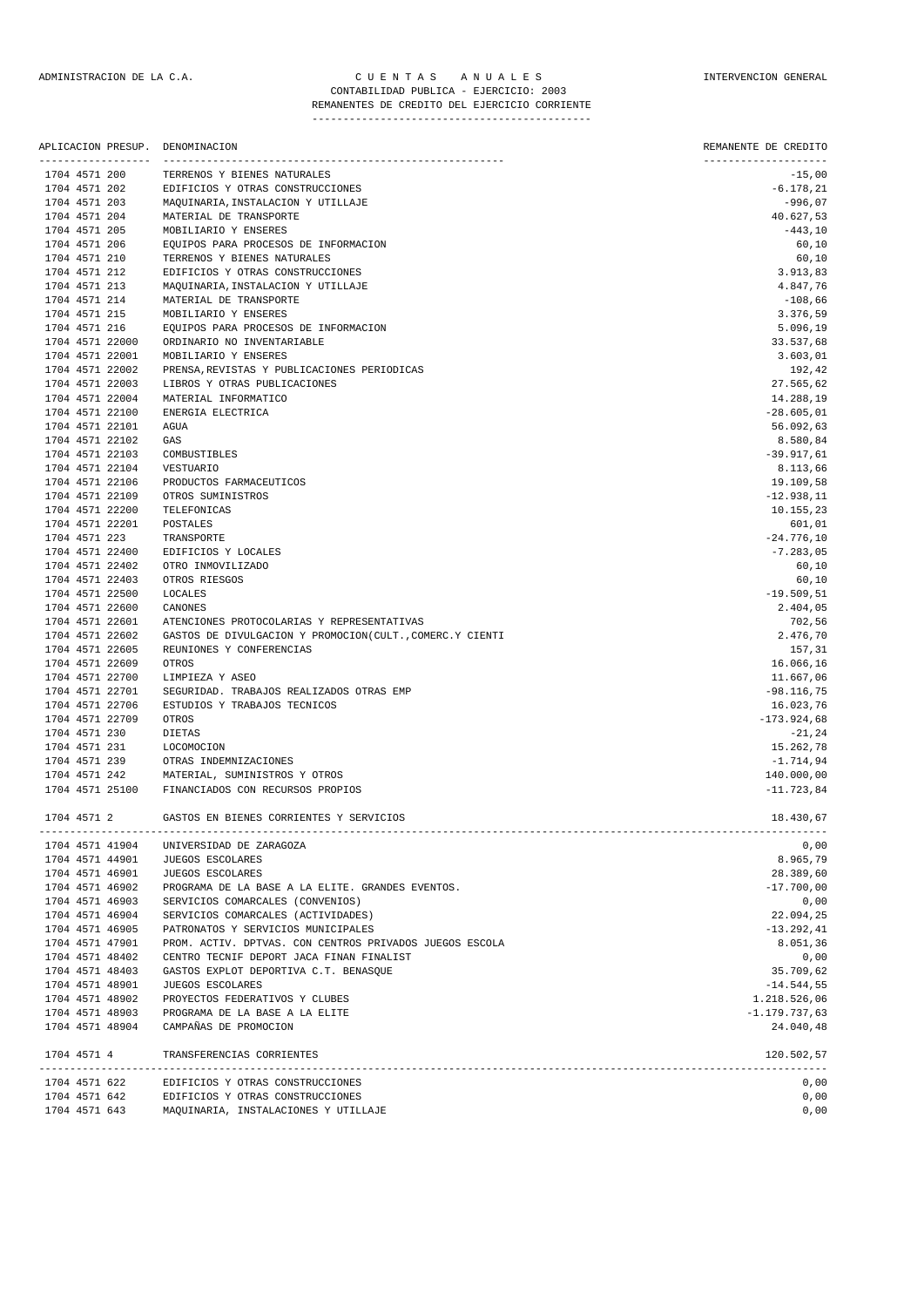## ADMINISTRACION DE LA C.A. CUENTAS ANUALES CONSTANTERVENCION GENERAL CONTABILIDAD PUBLICA - EJERCICIO: 2003

REMANENTES DE CREDITO DEL EJERCICIO CORRIENTE ---------------------------------------------

|               |                 | APLICACION PRESUP. DENOMINACION                                             | REMANENTE DE CREDITO |
|---------------|-----------------|-----------------------------------------------------------------------------|----------------------|
| 1704 4571 644 |                 | MATERIAL DE TRANSPORTE                                                      | 0,00                 |
|               | 1704 4571 645   | MOBILIARIO Y ENSERES                                                        | 0,00                 |
| 1704 4571 646 |                 | EQUIPOS PARA PROCESOS DE INFORMACION                                        | 0,00                 |
| 1704 4571 690 |                 | TERRENOS Y BIENES NATURALES                                                 | 0,00                 |
| 1704 4571 692 |                 | EDIFICIOS Y OTRAS CONSTRUCCIONES                                            | 829.374,05           |
| 1704 4571 693 |                 | MAQUINARIA, INSTALACIONES Y UTILLAJE                                        | 29.665,00            |
| 1704 4571 694 |                 | MATERIAL DE TRANSPORTE                                                      | 0,00                 |
| 1704 4571 695 |                 | MOBILIARIO Y ENSERES                                                        | 5.911,87             |
| 1704 4571 696 |                 | EQUIPOS PARA PROCESOS DE INFORMACION                                        | 0,00                 |
| 1704 4571 699 |                 | INMOVILIZADO INMATERIAL                                                     | 146.995,84           |
|               |                 |                                                                             |                      |
| 1704 4571 6   |                 | INVERSIONES REALES                                                          | 1.011.946,76         |
|               | 1704 4571 76202 | PLAN CONSTRUC. INSTALAC. DEPORTIVAS CC.LL.                                  | 0,00                 |
|               | 1704 4571 76900 | PLAN CONSTRUC. INST. DEPORTIVAS A CORPORACIONES LOCALES                     | 202.968,14           |
|               | 1704 4571 76902 | PISCINA CUBIERTA DE FRAGA                                                   | 590.664,47           |
|               | 1704 4571 78900 | CONVENIO F.A.TENIS PARA CUBRIR PISTAS                                       | 402.844,24           |
|               | 1704 4571 78901 | PLAN CONS. INSTS. DEPORT. INTERES FEDERAT                                   | $-101.733,18$        |
|               | 1704 4571 7     | TRANSFERENCIAS DE CAPITAL                                                   | 1.094.743,67         |
| 1704 4571     |                 | FOMENTO Y APOYO A LA ACTIVIDAD DEPORTIVA                                    | 2.362.314,90         |
|               |                 | 1704 4573 48900 DESARROLLO PROYECTO OLÍMPICO PIRINEOS                       | 0,00                 |
|               |                 | 1704 4573 4 TRANSFERENCIAS CORRIENTES                                       | 0,00                 |
| 1704 4573     |                 | PROYECTO OLIMPICO PIRINEOS                                                  | 0,00                 |
|               |                 |                                                                             |                      |
| 1704          |                 | D.G. DEL DEPORTE                                                            | 2.362.314,90         |
|               | 1705 7511 12000 | SUELDOS                                                                     | 32.863,63            |
|               | 1705 7511 12005 | TRIENIOS                                                                    | 23.531,70            |
|               | 1705 7511 12006 | OTRAS RETRIBUCIONES BASICAS                                                 | 917,35               |
|               | 1705 7511 12100 | COMPLEMENTO DE DESTINO                                                      | 16.622,67            |
|               | 1705 7511 12101 | COMPLEMENTO ESPECIFICO                                                      | 19.165,71            |
|               | 1705 7511 12109 | OTRAS RETRIBUCIONES                                                         | $-266, 65$           |
|               | 1705 7511 13000 | SALARIO BASE                                                                | 7.508,25             |
|               | 1705 7511 13001 | ANTIGUEDAD                                                                  | 2.241,10             |
|               | 1705 7511 13002 | PAGAS EXTRAS                                                                | 1.624,89             |
|               | 1705 7511 13003 | OTRAS REMUNERACIONES                                                        | 3.622,29             |
|               | 1705 7511 13100 | SALARIO BASE                                                                | 480,95               |
|               | 1705 7511 13101 | OTRAS REMUNERACIONES                                                        | $-66,71$             |
|               | 1705 7511 15100 | PERSONAL FUNCIONARIO                                                        | 8.852,58             |
|               | 1705 7511 16000 | SEGURIDAD SOCIAL                                                            | 41.141,05            |
|               |                 |                                                                             |                      |
|               |                 | 1705 7511 1 GASTOS DE PERSONAL                                              | 158.238,81           |
| 1705 7511 202 |                 | EDIFICIOS Y OTRAS CONSTRUCCIONES                                            | 3.765,22             |
| 1705 7511 209 |                 | OTRO INMOVILIZADO MATERIAL                                                  | 300,51               |
| 1705 7511 212 |                 | EDIFICIOS Y OTRAS CONSTRUCCIONES                                            | 119,46               |
| 1705 7511 213 |                 | MAQUINARIA, INSTALACION Y UTILLAJE                                          | 601,01               |
| 1705 7511 214 |                 | MATERIAL DE TRANSPORTE                                                      | 687,46               |
| 1705 7511 215 |                 | MOBILIARIO Y ENSERES                                                        | 1.599,32             |
| 1705 7511 216 |                 | EQUIPOS PARA PROCESOS DE INFORMACION                                        | 601,01               |
| 1705 7511 219 |                 | OTRO INMOVILIZADO MATERIAL                                                  | 300,51               |
|               | 1705 7511 22000 | ORDINARIO NO INVENTARIABLE                                                  | 540,87               |
|               | 1705 7511 22001 | MOBILIARIO Y ENSERES                                                        | 726,01               |
|               | 1705 7511 22002 |                                                                             | 261,66               |
|               |                 | PRENSA, REVISTAS Y PUBLICACIONES PERIODICAS<br>LIBROS Y OTRAS PUBLICACIONES |                      |
|               | 1705 7511 22003 |                                                                             | 470,12               |
|               | 1705 7511 22004 | MATERIAL INFORMATICO                                                        | 2.645,84             |
|               | 1705 7511 22100 | ENERGIA ELECTRICA                                                           | 1.999,73             |
|               | 1705 7511 22101 | AGUA                                                                        | 112,66               |
|               | 1705 7511 22103 | COMBUSTIBLES                                                                | 1.573,48             |
|               | 1705 7511 22104 | VESTUARIO                                                                   | 300,51               |
|               | 1705 7511 22109 | OTROSSUMINISTROS. - SUMINISTROS                                             | $-191,64$            |
|               | 1705 7511 22200 | TELEFONICAS                                                                 | 857,25               |
|               | 1705 7511 22201 | POSTALES                                                                    | 3.005,06             |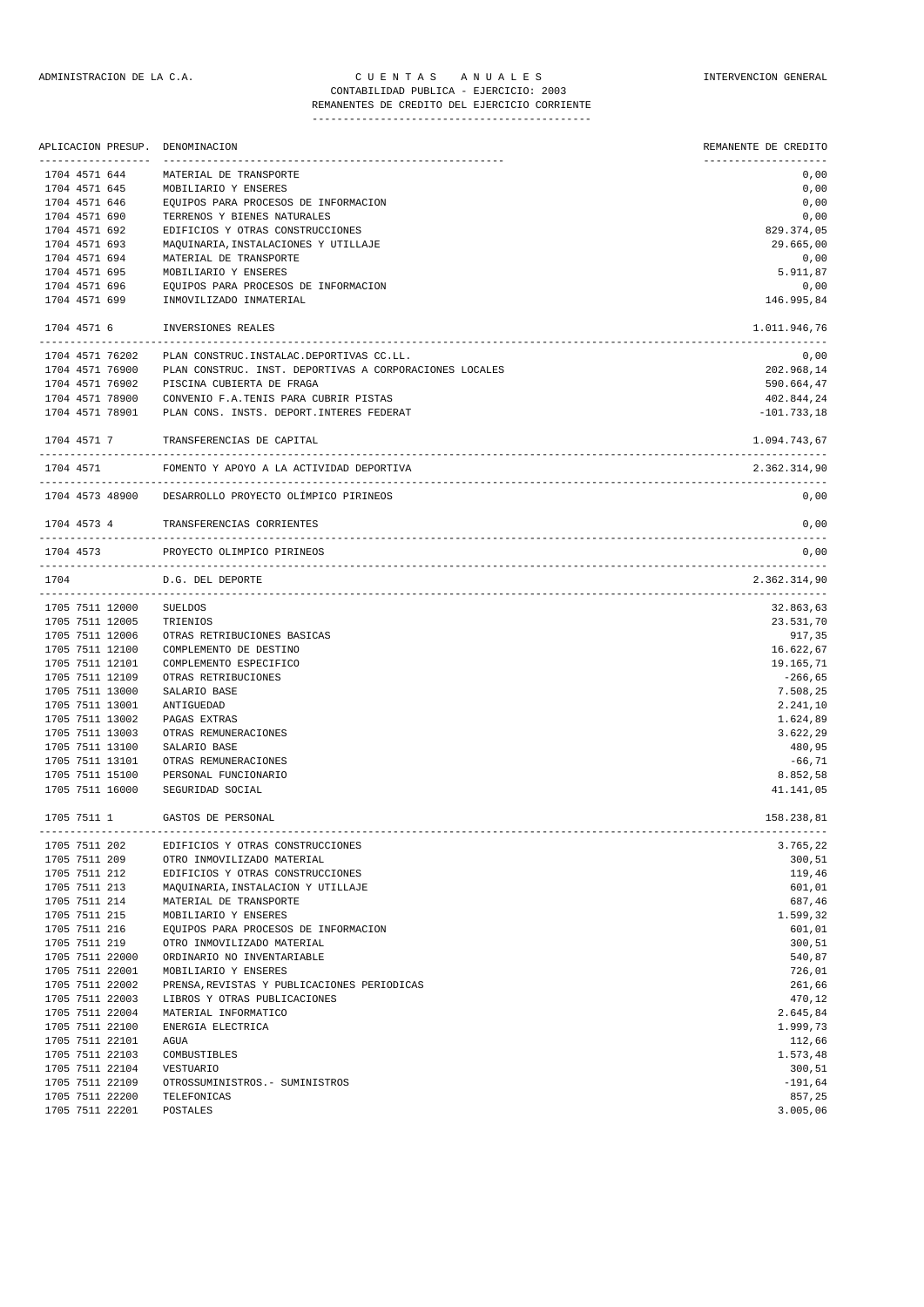## ADMINISTRACION DE LA C.A. C U E N T A S A N U A L E S INTERVENCION GENERAL CONTABILIDAD PUBLICA - EJERCICIO: 2003 REMANENTES DE CREDITO DEL EJERCICIO CORRIENTE

---------------------------------------------

| APLICACION PRESUP. | DENOMINACION                                                                                    | REMANENTE DE CREDITO |
|--------------------|-------------------------------------------------------------------------------------------------|----------------------|
| 1705 7511 223      | TRANSPORTE                                                                                      | $-3.272,04$          |
| 1705 7511 22401    | VEHICULOS                                                                                       | 601,01               |
| 1705 7511 22402    | OTRO INMOVILIZADO                                                                               | 300, 51              |
| 1705 7511 22500    | LOCALES                                                                                         | 958,90               |
| 1705 7511 22502    | <b>ESTATALES</b>                                                                                | 300, 51              |
| 1705 7511 22601    | ATENCIONES PROTOCOLARIAS Y REPRESENTATIVAS                                                      | 4.050,22             |
| 1705 7511 22602    | GASTOS DE DIVULGACION Y PROMOCION(CULT., COMERC.Y CIENTI                                        | 143,56               |
| 1705 7511 22603    | JURIDICOS, CONTENCIOSOS                                                                         | 1.202,02             |
| 1705 7511 22604    | REMUNERACIONES A AGENTES MEDIADORES INDEPENDIENTES                                              | 601,01               |
| 1705 7511 22605    | REUNIONES Y CONFERENCIAS                                                                        | 1.418,64             |
| 1705 7511 22609    | OTROS                                                                                           | 3.005,06             |
| 1705 7511 22700    | LIMPIEZA Y ASEO                                                                                 | 1.246,80             |
| 1705 7511 22706    | ESTUDIOS Y TRABAJOS TECNICOS                                                                    | $-41.899,86$         |
| 1705 7511 22709    |                                                                                                 |                      |
|                    | OTROS                                                                                           | $-3.307, 16$         |
| 1705 7511 230      | DIETAS                                                                                          | 1.111,92             |
| 1705 7511 231      | LOCOMOCION                                                                                      | 19.016,61            |
| 1705 7511 239      | OTRAS INDEMNIZACIONES                                                                           | 601,01               |
| 1705 7511 2        | GASTOS EN BIENES CORRIENTES Y SERVICIOS                                                         | 6.354,77             |
| 1705 7511 44900    | A EMPRESAS PÚBLICAS Y OTROS ENTES PÚBLICOS FINANC CON R                                         | 0,00                 |
|                    | 1705 7511 46900 A CORPORACIONES LOCALES FINANCIADAS CON RECURSOS PROPIO                         | 0,00                 |
| 1705 7511 48900    | A FAMILIAS E INSTITUCIONES SIN ANIMO DE LUCRO FINANC. R                                         | 0,00                 |
| 1705 7511 4        | TRANSFERENCIAS CORRIENTES                                                                       | 0,00                 |
| 1705 7511 622      | EDIFICIOS Y OTRAS CONSTRUCCIONES                                                                | 0,00                 |
| 1705 7511 627      | BIENES DESTINADOS PARA USO GENERAL                                                              | 0,00                 |
| 1705 7511 690      | TERRENOS Y BIENES NATURALES                                                                     | 0,00                 |
| 1705 7511 692      | EDIFICIOS Y OTRAS CONSTRUCCIONES                                                                | 723.336,85           |
| 1705 7511 694      | MATERIAL DE TRANSPORTE                                                                          | 0,00                 |
| 1705 7511 695      | MOBILIARIO Y ENSERES                                                                            | 15.260,06            |
| 1705 7511 696      | EQUIPOS PARA PROCESOS DE INFORMACION                                                            | 0,00                 |
| 1705 7511 697      | BIENES DESTINADOS PARA USO GENERAL                                                              | 93.504,14            |
| 1705 7511 699      | INMOVILIZADO INMATERIAL                                                                         | 81.525,23            |
| 1705 7511 6        | INVERSIONES REALES                                                                              | 913.626,28           |
| 1705 7511 74900    | -------------------------------------<br>A EMPRESAS PÚBLICAS Y OTROS ENTES PÚBLICOS FINAN. REC. | 0,00                 |
| 1705 7511 76900    | A CORPORACIONES LOCALES FINANCIADAS CON RECURSOS PROPIO                                         | 0,00                 |
| 1705 7511 77200    | SUBV. EMPRESAS PRIVADAS                                                                         | 0,00                 |
| 1705 7511 77900    | SUBV. EMPRESAS PRIVADAS CON RECURSOS PRO                                                        | 435.224,35           |
| 1705 7511 78200    | A FAMILIAS E INST. SIN ANIMO DE LUCRO FI                                                        | 0,00                 |
| 1705 7511 78900    | A FAMILIAS E INST. SIN ANIMO DE LUCRO FINANC. CON OTROS                                         | 8.694,19             |
| 1705 7511 7        | TRANSFERENCIAS DE CAPITAL                                                                       | 443.918,54           |
| 1705 7511 819      | COMPRA DE ACCIONES Y PARTICIPACIONES DEL SECTOR PÚBLICO                                         | 7.172.754,35         |
| 1705 7511 829      | COMPRA DE ACCIONES DEL S.PRIVADO (R.P.)                                                         | 0,00                 |
| 1705 7511 8        | ACTIVOS FINANCIEROS                                                                             | 7.172.754,35         |
| 1705 7511          | ORDENACION, PROMOCION Y FOMENTO DEL TURISMO                                                     | 8.694.892,75         |
| 1705               | D.G. DE TURISMO                                                                                 | 8.694.892.75         |
| DEPARTAMENTO 17    | CULTURA Y TURISMO                                                                               | 23.673.905,59        |
|                    |                                                                                                 |                      |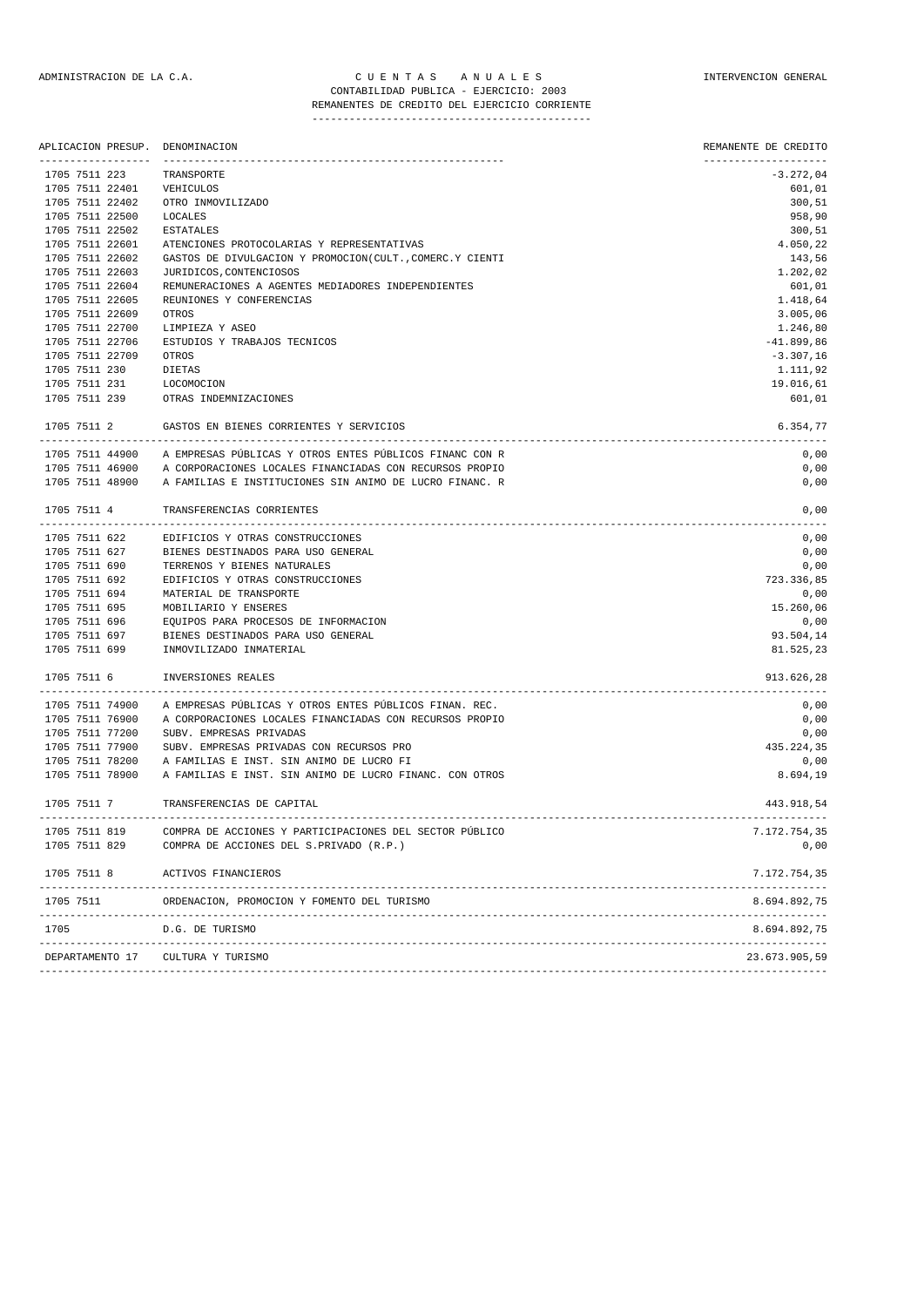|               | APLICACION PRESUP.                 | DENOMINACION                                                                   | REMANENTE DE CREDITO           |
|---------------|------------------------------------|--------------------------------------------------------------------------------|--------------------------------|
|               | 1801 4211 10000                    | -------------------------------<br>RETRIBUCIONES BASICAS                       | --------------------<br>735,48 |
|               | 1801 4211 10001                    | OTRAS REMUNERACIONES                                                           | $-698,76$                      |
|               | 1801 4211 11000                    | RETRIBUCIONES BASICAS                                                          | 767,93                         |
|               | 1801 4211 11001                    | OTRAS REMUNERACIONES                                                           | 1.134,20                       |
|               | 1801 4211 12000                    | <b>SUELDOS</b>                                                                 | 118.988,23                     |
|               | 1801 4211 12005                    | TRIENIOS                                                                       | 32.111,40                      |
|               | 1801 4211 12006                    | OTRAS RETRIBUCIONES BÁSICAS                                                    | $-113.121,47$                  |
|               | 1801 4211 12100                    | COMPLEMENTO DE DESTINO                                                         | 35.192,74                      |
|               | 1801 4211 12101                    | COMPLEMENTO ESPECIFICO                                                         | 61.181,77                      |
|               | 1801 4211 12109                    | OTRAS                                                                          | 2.109,22                       |
|               | 1801 4211 13000                    | SALARIO BASE                                                                   | 9.999,14                       |
|               | 1801 4211 13001                    | ANTIGUEDAD                                                                     | 5.524,27                       |
|               | 1801 4211 13002                    | PAGAS EXTRAS                                                                   | 4.047,60                       |
|               | 1801 4211 13003                    | OTRAS REMUNERACIONES                                                           | 1.450,53                       |
|               | 1801 4211 13100                    | SALARIO BASE                                                                   | 2.274,30                       |
|               | 1801 4211 13101                    | OTRAS REMUNERACIONES                                                           | 1.809,29                       |
|               | 1801 4211 15100                    | PERSONAL FUNCIONARIO                                                           | $-37,31$                       |
|               | 1801 4211 15103                    | INCENTIVOS JUBILACION PERSONAL DOCENTE LOGSE                                   | 203.153,80                     |
|               | 1801 4211 15104                    | INCENTIVOS JUBILACION PERSONAL DOCENTE D.G.A.                                  | 101.082,60                     |
|               | 1801 4211 16000                    | SEGURIDAD SOCIAL                                                               | 45.378,72                      |
|               | 1801 4211 16109                    | OTROS                                                                          | 152.297,03                     |
|               | 1801 4211 16209                    | OTROS                                                                          | $-8.859, 18$                   |
|               | 1801 4211 16500                    | FONDO ACCION SOCIAL                                                            | 4.047,33                       |
| 1801 4211 1   | --------------------               | GASTOS DE PERSONAL                                                             | 660.568,86                     |
| 1801 4211 202 |                                    | EDIFICIOS Y OTRAS CONSTRUCCIONES                                               | $-7.156,75$                    |
| 1801 4211 212 |                                    | EDIFICIOS Y OTRAS CONSTRUCCIONES                                               | 39.520,65                      |
| 1801 4211 213 |                                    | MAQUINARIA, INSTALACION Y UTILLAJE                                             | $-9.890,90$                    |
| 1801 4211 214 |                                    | MATERIAL DE TRANSPORTE                                                         | 1.756,22                       |
| 1801 4211 215 |                                    | MOBILIARIO Y ENSERES                                                           | $-11.274,62$                   |
| 1801 4211 216 |                                    | EQUIPOS PARA PROCESOS DE INFORMACION                                           | $-10.551,06$                   |
| 1801 4211 219 |                                    | OTRO INMOVILIZADO MATERIAL                                                     | 601,00                         |
|               | 1801 4211 22000                    | ORDINARIO NO INVENTARIABLE                                                     | 27.603,17                      |
|               | 1801 4211 22001                    | MOBILIARIO Y ENSERES                                                           | $-4.935,67$                    |
|               | 1801 4211 22002                    | PRENSA, REVISTAS Y PUBLICACIONES PERIODICAS                                    | $-4.019,69$                    |
|               | 1801 4211 22003                    | LIBROS Y OTRAS PUBLICACIONES                                                   | $-11.160, 23$                  |
|               | 1801 4211 22004                    | MATERIAL INFORMATICO                                                           | $-4.528,59$                    |
|               | 1801 4211 22009                    | OTRO MATERIAL                                                                  | 1.183,00                       |
|               | 1801 4211 22100                    | ENERGIA ELECTRICA                                                              | 19.455,80                      |
|               | 1801 4211 22101                    | AGUA                                                                           | $-4.284, 36$                   |
|               | 1801 4211 22102                    | GAS                                                                            | $-11.038,15$                   |
|               | 1801 4211 22103                    | COMBUSTIBLES                                                                   | $-13.413,47$                   |
|               | 1801 4211 22104                    | VESTUARIO                                                                      | $-2.178, 23$                   |
|               | 1801 4211 22106                    | PRODUCTOS FARMACEUTICOS                                                        | 279,29                         |
|               | 1801 4211 22109                    | OTROS SUMINISTROS                                                              | $-20.789, 11$                  |
|               | 1801 4211 22200                    | TELEFONICAS                                                                    | 1.957,57                       |
|               | 1801 4211 22201                    | POSTALES                                                                       | 4.258,45                       |
|               | 1801 4211 22202                    | TELEGRAFICAS                                                                   | 2.891,91                       |
|               | 1801 4211 22203                    | TELEX Y TELEFAX                                                                | 662,95                         |
|               | 1801 4211 22209                    | OTRAS                                                                          | 1.202,00                       |
| 1801 4211 223 |                                    | TRANSPORTE                                                                     | 390.841,69                     |
|               | 1801 4211 22400                    | EDIFICIOS Y LOCALES                                                            | 20,66                          |
|               | 1801 4211 22403                    | OTROS RIESGOS                                                                  | $-287,98$                      |
|               | 1801 4211 22500                    | LOCALES                                                                        | $-8.273, 67$                   |
|               | 1801 4211 22502                    | <b>ESTATALES</b>                                                               | 60,00                          |
|               | 1801 4211 22601                    | ATENCIONES PROTOCOLARIAS Y REPRESENTATIVAS                                     | 3.780,08                       |
|               | 1801 4211 22602                    | GASTOS DE DIVULGACION Y PROMOCION(CULT., COMERC.Y CIENTI                       | 7.018,45                       |
|               | 1801 4211 22603<br>1801 4211 22604 | JURIDICOS, CONTENCIOSOS                                                        | 39.861,64                      |
|               | 1801 4211 22605                    | REMUNERACIONES A AGENTES MEDIADORES INDEPENDIENTES<br>REUNIONES Y CONFERENCIAS | 60,00                          |
|               | 1801 4211 22609                    | OTROS                                                                          | 3.827,22                       |
|               |                                    |                                                                                | 2.996,50                       |
|               | 1801 4211 22700<br>1801 4211 22701 | LIMPIEZA Y ASEO                                                                | $-5.718,78$<br>$-32.394, 12$   |
|               | 1801 4211 22705                    | SEGURIDAD                                                                      | 60,00                          |
|               | 1801 4211 22706                    | PROCESOS ELECTORALES<br>ESTUDIOS Y TRABAJOS TECNICOS                           |                                |
|               | 1801 4211 22709                    | OTROS                                                                          | 69.031,44<br>$-7.733,95$       |
|               |                                    |                                                                                |                                |

1801 4211 230 DIETAS 115.057,82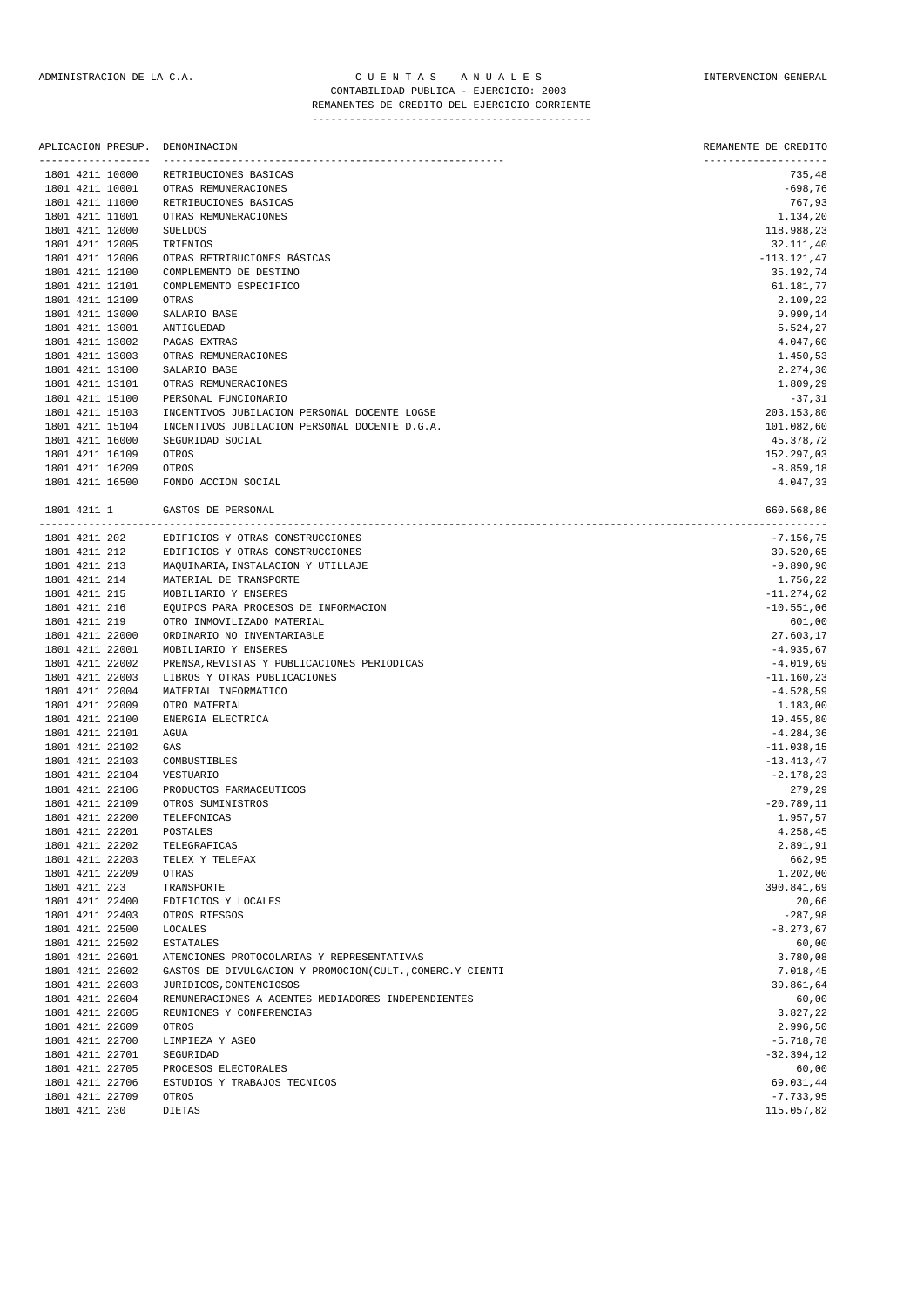|                 |                 | APLICACION PRESUP. DENOMINACION                            | REMANENTE DE CREDITO<br>-------------------- |
|-----------------|-----------------|------------------------------------------------------------|----------------------------------------------|
| 1801 4211 231   |                 | LOCOMOCION                                                 | $-28.606, 11$                                |
|                 |                 | 1801 4211 239 OTRAS INDEMNIZACIONES                        | $-3.904,88$                                  |
|                 |                 | 1801 4211 242 MATERIAL, SUMINISTROS Y OTROS                | 81.106,79                                    |
| 1801 4211 250   |                 | GASTOS PRUEBAS SELECTIVAS                                  | $-100.053,48$                                |
|                 |                 | 1801 4211 25100 FINANCIADOS CON RECURSOS PROPIOS           | 3.005,00                                     |
| 1801 4211 2     |                 | GASTOS EN BIENES CORRIENTES Y SERVICIOS                    | 515.905,50                                   |
|                 | 1801 4211 48900 | AYUDAS AL TRANSPORTE ESCOLAR                               | 24.664,95                                    |
|                 | 1801 4211 48901 | SUBVENCIONES A CENTRALES SINDICALES                        | 0,00                                         |
|                 |                 | 1801 4211 48902 APERTURA CENTROS FUERA DEL HORARIO LECTIVO | 60.101,00                                    |
|                 | 1801 4211 4     | TRANSFERENCIAS CORRIENTES                                  | 84.765,95                                    |
|                 |                 | 1801 4211 622 EDIFICIOS Y OTRAS CONSTRUCCIONES             | 0,00                                         |
|                 | 1801 4211 692   | EDIFICIOS Y OTRAS CONSTRUCCIONES                           | 2.496.456,93                                 |
|                 |                 | 1801 4211 694 MATERIAL DE TRANSPORTE                       | 0,00                                         |
| 1801 4211 695   |                 | MOBILIARIO Y ENSERES                                       | 680.555,08                                   |
|                 |                 | 1801 4211 696 EQUIPOS PARA PROCESOS DE INFORMACION         | 12.035,39                                    |
| 1801 4211 697   |                 | BIENES DESTINADOS PARA USO GENERAL                         | 6.633,01                                     |
|                 |                 | 1801 4211 699 INMOVILIZADO INMATERIAL                      | 9,16                                         |
| 1801 4211 6     |                 | INVERSIONES REALES                                         | 3.195.689,57                                 |
|                 | 1801 4211 76200 | CONVENIOS COLABORACION CC LL                               | 0,00                                         |
|                 |                 | 1801 4211 76900 CONVENIOS COLABORACION CC LL               | 0,00                                         |
| 1801 4211 7     |                 | TRANSFERENCIAS DE CAPITAL                                  | 0,00                                         |
| 1801 4211       |                 | SERVICIOS GENERALES (DE EDUCACION Y CIENCIA)               | 4.456.929,88                                 |
| 1801            |                 | SECRETARIA GENERAL TECNICA                                 | 4.456.929,88                                 |
|                 | 1802 4212 12000 | SUELDOS                                                    | 15.711,30                                    |
|                 | 1802 4212 12005 | TRIENIOS                                                   | 7.783,62                                     |
| 1802 4212 12006 |                 | OTRAS RETRIBUCIONES BASICAS                                | 1.372,52                                     |
| 1802 4212 12100 |                 | COMPLEMENTO DE DESTINO                                     | 21.418,64                                    |
| 1802 4212 12101 |                 | COMPLEMENTO ESPECIFICO                                     | 30.446,96                                    |
| 1802 4212 13000 |                 | SALARIO BASE                                               | $-0,26$                                      |
| 1802 4212 13001 |                 | ANTIGUEDAD                                                 | 225,91                                       |
| 1802 4212 13002 |                 | PAGAS EXTRAS                                               | 37,61                                        |
| 1802 4212 13003 |                 | OTRAS REMUNERACIONES                                       | 3.610,14                                     |
| 1802 4212 15100 |                 | PERSONAL FUNCIONARIO                                       | 35,48                                        |
| 1802 4212 16000 |                 | SEGURIDAD SOCIAL                                           | 45.692,01                                    |
| 1802 4212 1     |                 | GASTOS DE PERSONAL                                         | 126.333,93                                   |
| 1802 4212 215   |                 | MOBILIARIO Y ENSERES                                       | $-105, 18$                                   |
| 1802 4212 22000 |                 | ORDINARIO NO INVENTARIABLE                                 | $-4.379,84$                                  |
| 1802 4212 22001 |                 | MOBILIARIO Y ENSERES                                       | $-4.218,21$                                  |
| 1802 4212 22002 |                 | PRENSA, REVISTAS Y PUBLICACIONES PERIODICAS                | 5.763,44                                     |
| 1802 4212 22003 |                 | LIBROS Y OTRAS PUBLICACIONES                               | 1.503,00                                     |
| 1802 4212 22004 |                 | MATERIAL INFORMATICO                                       | $-44,32$                                     |
| 1802 4212 22200 |                 | TELEFONICAS                                                | 207,00                                       |
| 1802 4212 22201 |                 | POSTALES                                                   | 202,00                                       |
| 1802 4212 22202 |                 | TELEGRAFICAS                                               | 60,00                                        |
| 1802 4212 223   |                 | TRANSPORTE                                                 | 1.202,00                                     |
| 1802 4212 22601 |                 | ATENCIONES PROTOCOLARIAS Y REPRESENTATIVAS                 | 1.717,67                                     |
| 1802 4212 22602 |                 | GASTOS DE DIVULGACION Y PROMOCION(CULT., COMERC.Y CIENTI   | 0,00                                         |
| 1802 4212 22605 |                 | REUNIONES Y CONFERENCIAS                                   | 0,00                                         |
| 1802 4212 22706 |                 | ESTUDIOS Y TRABAJOS TECNICOS                               | 14.991,21                                    |
| 1802 4212 230   |                 | DIETAS                                                     | 5.391,85                                     |
| 1802 4212 231   |                 | LOCOMOCION                                                 | 3.055,02                                     |
| 1802 4212 250   |                 | GASTOS PRUEBAS SELECTIVAS                                  | $-7.815,96$                                  |
|                 | 1802 4212 25100 | FINANCIADOS CON RECURSOS PROPIOS                           | $-705,04$                                    |
|                 |                 |                                                            |                                              |

1802 4212 2 GASTOS EN BIENES CORRIENTES Y SERVICIOS 16.824,64 -------------------------------------------------------------------------------------------------------------------------------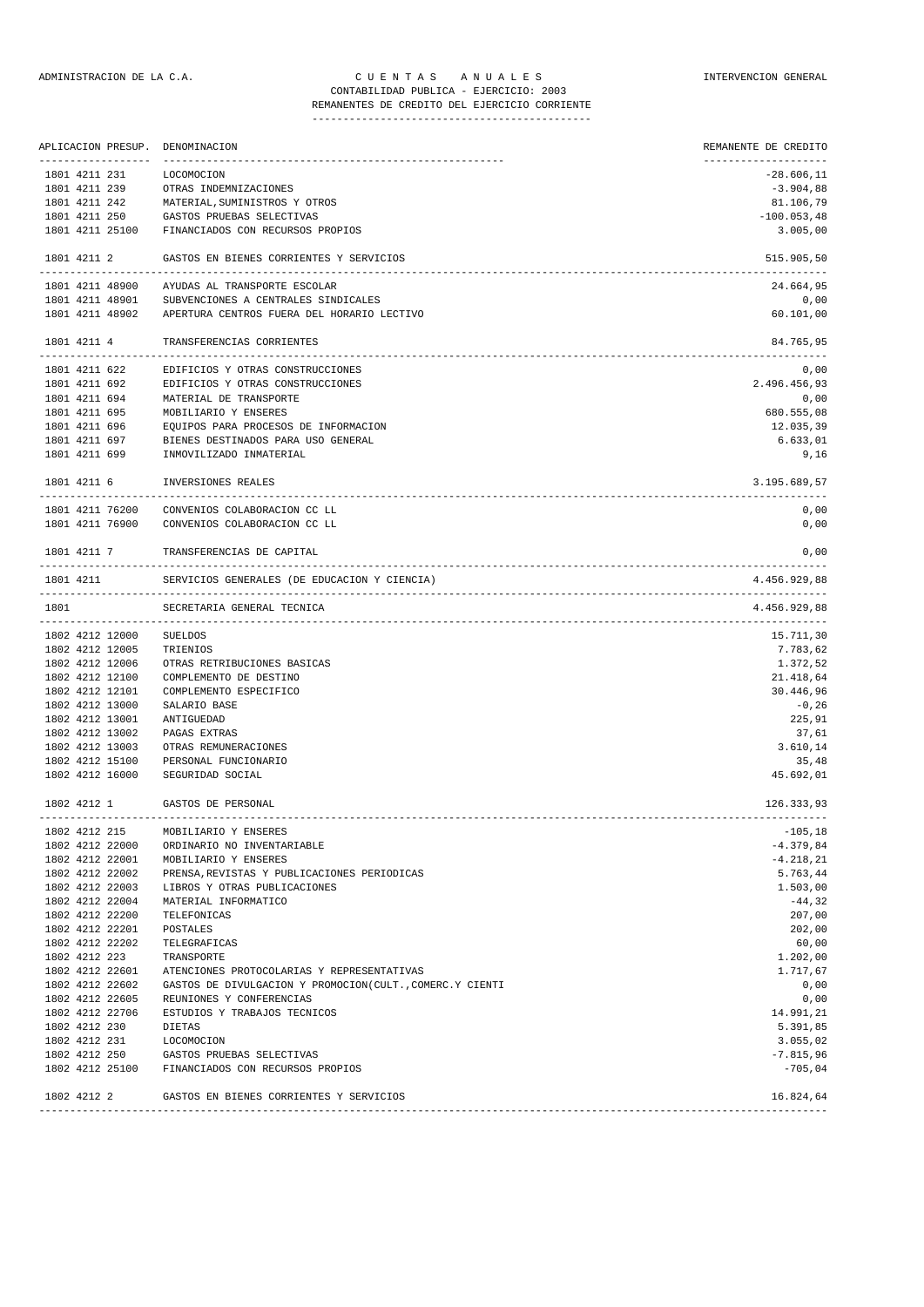| APLICACION PRESUP. DENOMINACION    |                                                    | REMANENTE DE CREDITO               |
|------------------------------------|----------------------------------------------------|------------------------------------|
| 1802 4212                          | GESTION DE PERSONAL                                | --------------------<br>143.158,57 |
| 1802                               | D.G. GESTION DE PERSONAL                           | 143.158,57                         |
| 1803 4221 12000                    | <b>SUELDOS</b>                                     | 7.558.094,72                       |
| 1803 4221 12005                    | TRIENIOS                                           | 1.207.480,86                       |
| 1803 4221 12006                    | OTRAS RETRIBUCIONES BASICAS                        | $-9.770.180,19$                    |
| 1803 4221 12100                    | COMPLEMENTO DE DESTINO                             | 87.452,96                          |
| 1803 4221 12101                    | COMPLEMENTO ESPECIFICO                             | 964.152,36                         |
| 1803 4221 12109<br>1803 4221 12200 | OTRAS<br>CASA VIVIENDA                             | 6.127,29<br>4.106,18               |
| 1803 4221 13000                    | SALARIO BASE                                       | 55.733,17                          |
| 1803 4221 13001                    | ANTIGUEDAD                                         | 31.858,63                          |
| 1803 4221 13002                    | PAGAS EXTRAS                                       | 12.916,41                          |
| 1803 4221 13003                    | OTRAS REMUNERACIONES                               | $-2.806,07$                        |
| 1803 4221 13100                    | SALARIO BASE                                       | 33.197,00                          |
| 1803 4221 13101                    | OTRAS REMUNERACIONES                               | $-4.781, 87$                       |
| 1803 4221 15100                    | PERSONAL FUNCIONARIO                               | 50.947,55                          |
| 1803 4221 16000                    | SEGURIDAD SOCIAL                                   | 77.333,62                          |
| 1803 4221 1                        | GASTOS DE PERSONAL                                 | 311.632,62                         |
| 1803 4221 212                      | EDIFICIOS Y OTRAS CONSTRUCCIONES                   | ---------------<br>$-13.380,63$    |
| 1803 4221 213                      | MAQUINARIA, INSTALACION Y UTILLAJE                 | 1.158,25                           |
| 1803 4221 215                      | MOBILIARIO Y ENSERES                               | -778,15                            |
| 1803 4221 22000                    | ORDINARIO NO INVENTARIABLE                         | $-1.557,73$                        |
| 1803 4221 22001                    | MOBILIARIO Y ENSERES                               | $-27.088, 29$                      |
| 1803 4221 22002                    | PRENSA, REVISTAS Y PUBLICACIONES PERIODICAS        | 1.052,15                           |
| 1803 4221 22003                    | LIBROS Y OTRAS PUBLICACIONES                       | 2.418,74                           |
| 1803 4221 22004                    | MATERIAL INFORMATICO                               | 248,74                             |
| 1803 4221 22100                    | ENERGIA ELECTRICA                                  | $-4.335, 29$                       |
| 1803 4221 22101                    | AGUA                                               | 2.130,07                           |
| 1803 4221 22102                    | GAS                                                | $-9.013, 35$                       |
| 1803 4221 22103                    | COMBUSTIBLES                                       | 5.420,61                           |
| 1803 4221 22104<br>1803 4221 22105 | VESTUARIO<br>PRODUCTOS ALIMENTICIOS                | 759,21<br>$-27.844,61$             |
| 1803 4221 22106                    | PRODUCTOS FARMACEUTICOS                            | $-1.288,62$                        |
| 1803 4221 22109                    | OTROS SUMINISTROS                                  | $-10.973, 18$                      |
| 1803 4221 22200                    | TELEFONICAS                                        | $-423,90$                          |
| 1803 4221 22201                    | POSTALES                                           | 601,00                             |
| 1803 4221 223                      | TRANSPORTE                                         | $-4.811,78$                        |
| 1803 4221 22500                    | LOCALES                                            | 1.734,57                           |
| 1803 4221 22501                    | AUTONOMICOS. TRIBUTOS                              | $-7, 34$                           |
| 1803 4221 22604                    | REMUNERACIONES A AGENTES MEDIADORES INDEPENDIENTES | 601,00                             |
| 1803 4221 22700                    | LIMPIEZA Y ASEO                                    | $-1.365,92$                        |
| 1803 4221 22701                    | SEGURIDAD                                          | $-63,08$                           |
| 1803 4221 22709                    | OTROS                                              | $-2.120, 26$                       |
| 1803 4221 22900<br>1803 4221 22901 | GASTOS DE FUNCIONAMIENTO CENTROS DOCENTES          | 68.979,68                          |
| 1803 4221 22902                    | GASTOS COMEDOR ESCOLAR<br>GRATUIDAD LIBROS TEXTO   | 61.880,28<br>$-49.600,97$          |
| 1803 4221 230                      | DIETAS                                             | 1.101,02                           |
| 1803 4221 231                      | LOCOMOCION                                         | 626,77                             |
| 1803 4221 242                      | MATERIAL, SUMINISTROS Y OTROS                      | 6.010,00                           |
| 1803 4221 2                        | GASTOS EN BIENES CORRIENTES Y SERVICIOS            | 68,99                              |
|                                    | 1803 4221 46400 GUARDERIAS INFANTILES MUNICIPALES  | 28.496,81                          |
| 1803 4221 46901                    | CONVENIOS E.I. CON CC.LL                           | 275.931,24                         |
| 1803 4221 46902                    | GUARDERIAS INFANTILES. RECURSOS PROPIOS            | $-4.354, 12$                       |
| 1803 4221 48400                    | GUARDERIAS INFANTILES NO MUNICIPALES               | 0,00                               |
| 1803 4221 48900                    | FINANCIACION 2° CICLO EDUCACION INFANTIL ISFL      | 108.587,36                         |
|                                    | 1803 4221 48901 ENSEÑANZA CONCERTADA               | 1.289.008,92                       |
|                                    | 1803 4221 48902 BECAS COMEDOR-VACACIONES           | $-725, 47$                         |
|                                    | 1803 4221 48903 AYUDAS PARA LIBROS DE TEXTO ISFL   | $-52.926, 51$                      |
| 1803 4221 4                        | TRANSFERENCIAS CORRIENTES                          | 1.644.018,23                       |
|                                    | 1803 4221 622 EDIFICIOS Y OTRAS CONSTRUCCIONES     | 0,00                               |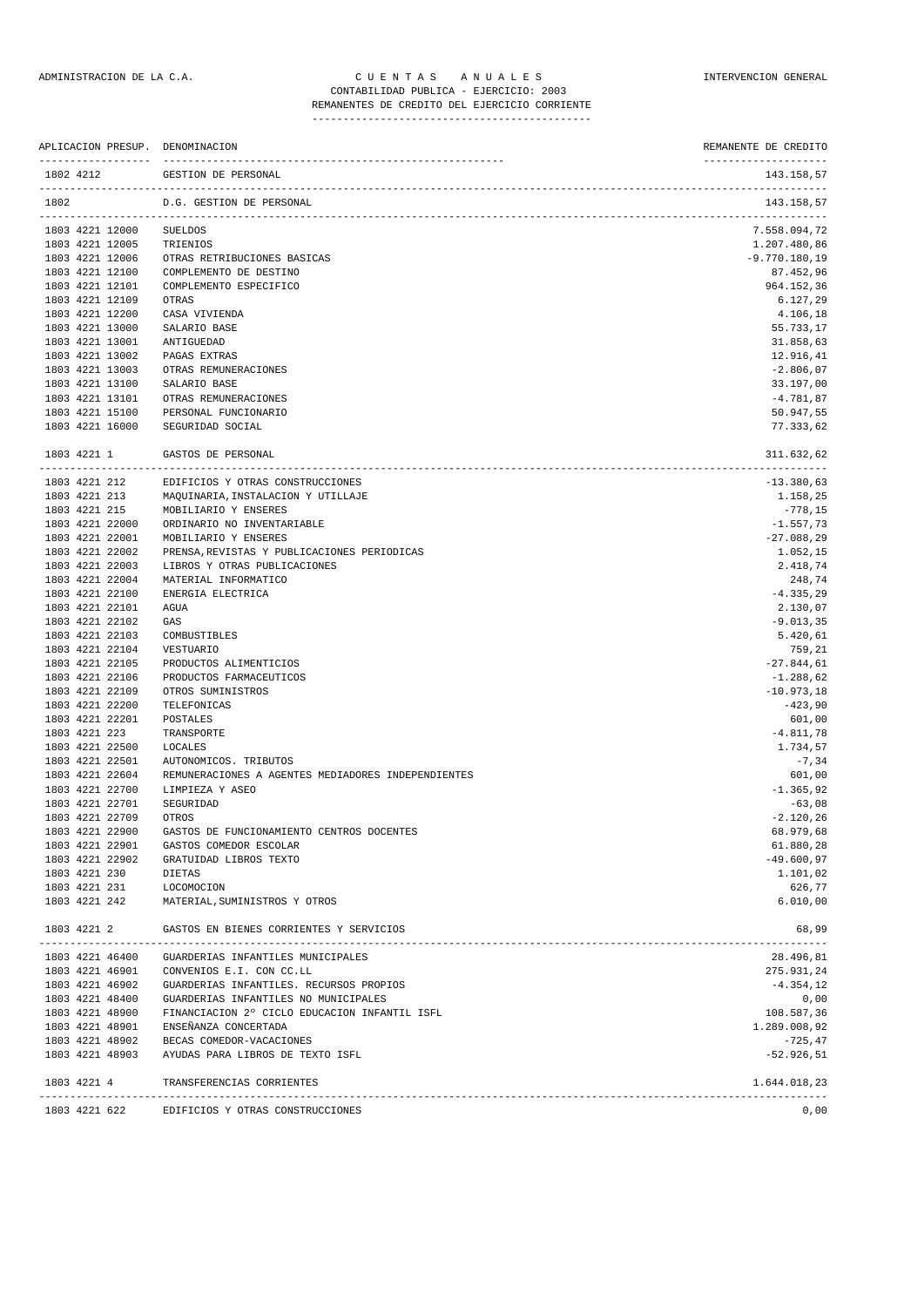|               |                                      | APLICACION PRESUP. DENOMINACION                          | REMANENTE DE CREDITO         |
|---------------|--------------------------------------|----------------------------------------------------------|------------------------------|
|               | -------------------<br>1803 4221 695 | MOBILIARIO Y ENSERES                                     | --------------------<br>0,00 |
|               |                                      | 1803 4221 6 INVERSIONES REALES                           | 0,00                         |
|               | 1803 4221 76400                      | CONVENIOS EDUCACION INFANTIL                             | 0,00                         |
|               |                                      | 1803 4221 7 TRANSFERENCIAS DE CAPITAL                    | 0,00                         |
| 1803 4221     |                                      | EDUCACION INFANTIL Y PRIMARIA                            | 1.955.719,84                 |
|               | 1803 4222 12000                      | SUELDOS                                                  | 10.085.024,23                |
|               | 1803 4222 12005                      | TRIENIOS                                                 | 629.291,44                   |
|               | 1803 4222 12006                      | OTRAS RETRIBUCIONES BASICAS                              | $-11.457.076,95$             |
|               | 1803 4222 12100                      | COMPLEMENTO DE DESTINO                                   | 423.334,20                   |
|               | 1803 4222 12101                      | COMPLEMENTO ESPECIFICO                                   | 433.626,00                   |
|               | 1803 4222 12109                      | OTRAS                                                    | 12.896,70                    |
|               | 1803 4222 12200                      | CASA VIVIENDA                                            | 491,66                       |
|               | 1803 4222 13000                      | SALARIO BASE                                             | 150.876,80                   |
|               | 1803 4222 13001                      | ANTIGUEDAD                                               | 91.801,70                    |
|               | 1803 4222 13002                      | PAGAS EXTRAS                                             | 28.214,23                    |
|               | 1803 4222 13003                      | OTRAS REMUNERACIONES                                     | $-50.369,07$                 |
|               | 1803 4222 13100                      | SALARIO BASE                                             | 32.978,26                    |
|               | 1803 4222 13101                      | OTRAS REMUNERACIONES                                     | 2.311,47                     |
| 1803 4222 140 |                                      | OTRO PERSONAL                                            | 75.671,36                    |
|               | 1803 4222 15100                      | PERSONAL FUNCIONARIO                                     | 21.234,36                    |
|               | 1803 4222 16000                      | SEGURIDAD SOCIAL                                         | 267.658,37                   |
| 1803 4222 1   |                                      | GASTOS DE PERSONAL                                       | 747.964,76                   |
|               | 1803 4222 215                        | MOBILIARIO Y ENSERES                                     | $-127,45$                    |
|               | 1803 4222 216                        | EQUIPOS PARA PROCESOS DE INFORMACION                     | $-64.762,40$                 |
|               | 1803 4222 22000                      | ORDINARIO NO INVENTARIABLE                               | $-29.853,89$                 |
|               | 1803 4222 22001                      | MOBILIARIO Y ENSERES                                     | $-35.339,32$                 |
|               | 1803 4222 22002                      | PRENSA, REVISTAS Y PUBLICACIONES PERIODICAS              | $-386, 35$                   |
|               | 1803 4222 22003                      | LIBROS Y OTRAS PUBLICACIONES                             | 464,39                       |
|               | 1803 4222 22004                      | MATERIAL INFORMATICO                                     | 2.417,26                     |
|               | 1803 4222 22106                      | PRODUCTOS FARMACEUTICOS                                  | 398,00                       |
|               | 1803 4222 22109                      | OTROS SUMINISTROS                                        | 186,99                       |
|               | 1803 4222 22200                      | TELEFONICAS. COMUNICACIONES                              | $-28.207,16$                 |
|               | 1803 4222 22201                      | POSTALES                                                 | 2,00                         |
|               | 1803 4222 22202                      | TELEGRAFICAS                                             | 13,00                        |
| 1803 4222 223 |                                      | TRANSPORTE                                               | $-1.198,57$                  |
|               | 1803 4222 22403                      | OTROS RIESGOS                                            | 6.373, 18                    |
|               | 1803 4222 22601                      | ATENCIONES PROTOCOLARIAS Y REPRESENTATIVAS               | 1.397,37                     |
|               | 1803 4222 22602                      | GASTOS DE DIVULGACION Y PROMOCION(CULT., COMERC.Y CIENTI | 7.274,22                     |
|               | 1803 4222 22605                      | REUNIONES Y CONFERENCIAS                                 | 3.756,18                     |
|               | 1803 4222 22609                      | OTROS                                                    | 1.686,00                     |
|               | 1803 4222 22700                      | LIMPIEZA Y ASEO                                          | 30,00                        |
|               | 1803 4222 22702                      | VALORACIONES Y PERITAJES                                 | 920,00                       |
|               | 1803 4222 22706                      | ESTUDIOS Y TRABAJOS TECNICOS                             | 142.304,48                   |
|               | 1803 4222 22709                      | OTROS                                                    | 5.326,79                     |
| 1803 4222 229 |                                      | GASTOS FUNCIONAMIENTO CENTROS NO UNIVERS                 | 0,00                         |
|               | 1803 4222 22900                      | GASTOS DE FUNCIONAMIENTO CENTROS DOCENTES                | $-321.734,63$                |
|               | 1803 4222 22901                      | GASTOS COMEDOR ESCOLAR                                   | $-22.267,95$                 |
|               | 1803 4222 22902                      | GRATUIDAD LIBROS TEXTO                                   | 394.501,94                   |
| 1803 4222 230 |                                      | DIETAS                                                   | 5.393,01                     |
|               | 1803 4222 231                        | LOCOMOCION                                               | $-1.625, 97$                 |
|               | 1803 4222 239<br>1803 4222 242       | OTRAS INDEMNIZACIONES<br>MATERIAL, SUMINISTROS Y OTROS   | 613,00<br>$-18.473,71$       |
|               |                                      |                                                          |                              |
| 1803 4222 2   |                                      | GASTOS EN BIENES CORRIENTES Y SERVICIOS                  | 49.080,41                    |

|  | 1803 4222 44900 | ESCUELA HOSTELERIA DE ARAGON   | 0.00         |
|--|-----------------|--------------------------------|--------------|
|  | 1803 4222 46900 | GARANTIA SOCIAL CC.LL.         | 98.516,13    |
|  | 1803 4222 48900 | GARANTIA SOCIAL ISFL           | 55.480,00    |
|  | 1803 4222 48901 | ENSEÑANZA CONCERTADA           | 1.334.393.18 |
|  | 1803 4222 48902 | PROGRAMAS DE INSERCION LABORAL | 0.02         |
|  | 1803 4222 48903 | PREMIO "DON BOSCO"             | 0.00         |
|  |                 |                                |              |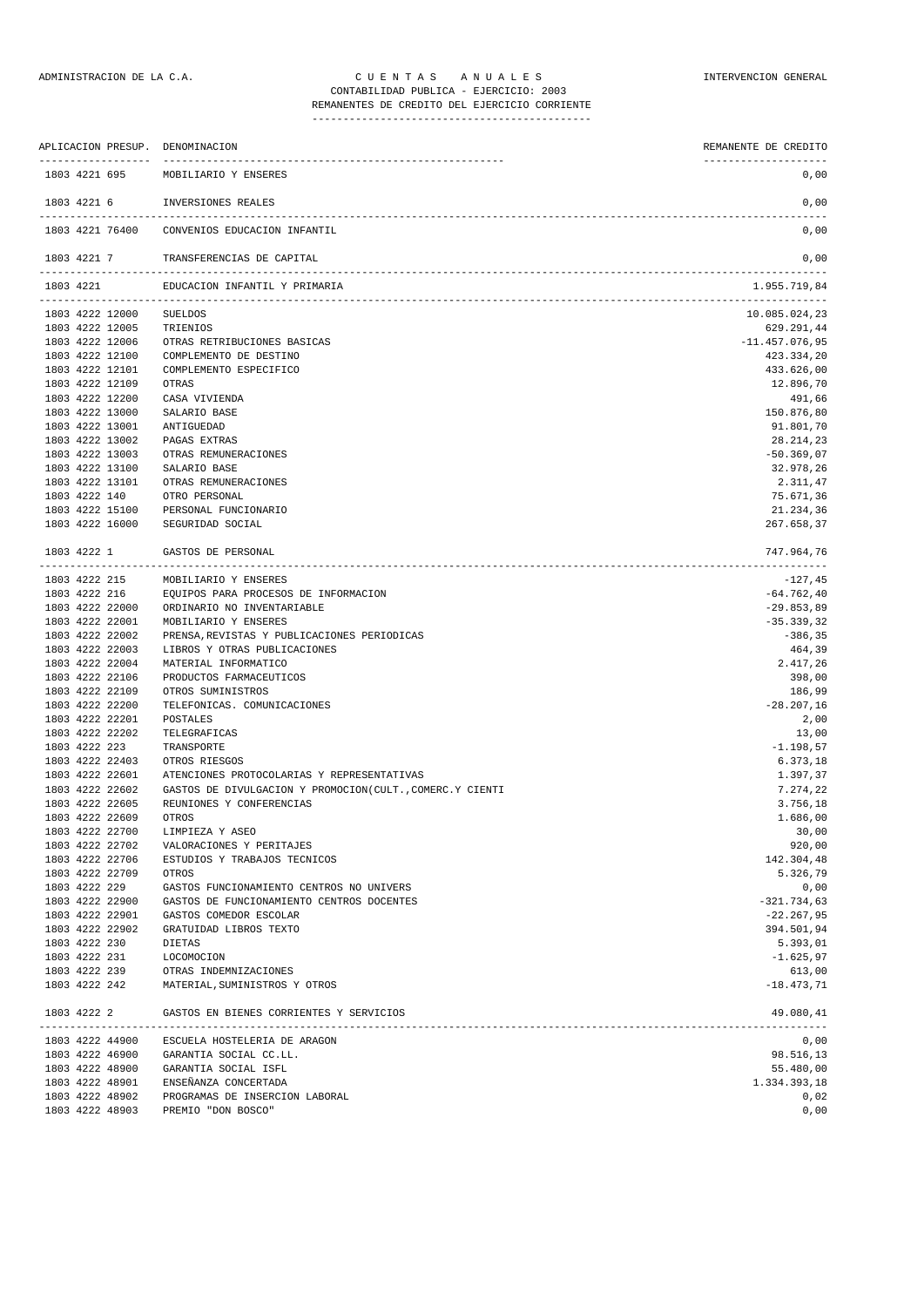|                                          | APLICACION PRESUP. DENOMINACION                            | REMANENTE DE CREDITO  |
|------------------------------------------|------------------------------------------------------------|-----------------------|
| 1803 4222 48904                          | COVENIO IFES                                               | $-176.296,52$         |
| 1803 4222 4                              | TRANSFERENCIAS CORRIENTES                                  | 1.312.092,81          |
| 1803 4222 622<br>1803 4222 695           | EDIFICIOS Y OTRAS CONSTRUCCIONES<br>MOBILIARIO Y ENSERES   | 0,00<br>0,00          |
| 1803 4222 6                              | INVERSIONES REALES                                         | 0,00                  |
| 1803 4222 76900                          | CONVENIOS COLABORACION CC.LL.                              | 0,00                  |
| 1803 4222 7                              | TRANSFERENCIAS DE CAPITAL                                  | 0,00<br>------------- |
| 1803 4222<br>--------------------------- | EDUCACION SECUNDARIA Y FORMACION PROFESIONAL               | 2.109.137,98          |
| 1803 4223 12000                          | <b>SUELDOS</b>                                             | 1.397.502,31          |
| 1803 4223 12005                          | TRIENIOS                                                   | 69.955,73             |
| 1803 4223 12006                          | OTRAS RETRIBUCIONES BASICAS                                | $-1.375.387,53$       |
| 1803 4223 12100                          | COMPLEMENTO DE DESTINO                                     | $-57.195,44$          |
| 1803 4223 12101                          | COMPLEMENTO ESPECIFICO                                     | $-23.268,96$          |
| 1803 4223 12109                          | OTRAS                                                      | 2.675,72              |
| 1803 4223 12200                          | CASA VIVIENDA                                              | 293,96                |
| 1803 4223 13000                          | SALARIO BASE                                               | 56.385,27             |
| 1803 4223 13001                          | ANTIGUEDAD                                                 | 8.490,59              |
| 1803 4223 13002                          | PAGAS EXTRAS                                               | $-2.139.64$           |
| 1803 4223 13003                          | OTRAS REMUNERACIONES                                       | $-10.116,68$          |
| 1803 4223 13100                          | SALARIO BASE                                               | 3.765,45              |
| 1803 4223 13101                          | OTRAS REMUNERACIONES                                       | 4.490,68              |
| 1803 4223 15100                          | PERSONAL FUNCIONARIO                                       | 11.921,15             |
| 1803 4223 16000                          | SEGURIDAD SOCIAL                                           | 62.641,71             |
| 1803 4223 1                              | GASTOS DE PERSONAL                                         | 150.014,32<br>.       |
| 1803 4223 22900                          | GASTOS DE FUNCIONAMIENTO CENTROS DOCENTES                  | $-20.993, 41$         |
| 1803 4223 22901                          | GASTOS COMEDOR ESCOLAR                                     | 11.619,27             |
| 1803 4223 22902                          | GRATUIDAD LIBROS TEXTO                                     | 8.773,14              |
| 1803 4223 242                            | MATERIAL, SUMINISTROS Y OTROS                              | 601,00                |
| 1803 4223 2                              | GASTOS EN BIENES CORRIENTES Y SERVICIOS                    | 0,00                  |
| 1803 4223 48901                          | ENSEÑANZA CONCERTADA                                       | 386.609,44            |
| 1803 4223 48902                          | BECAS VACACIONES                                           | 8.297,94              |
| 1803 4223 4                              | TRANSFERENCIAS CORRIENTES                                  | 394.907,38            |
|                                          |                                                            | --------------------- |
| 1803 4223                                | EDUCACION ESPECIAL                                         | 544.921,70            |
| 1803 4224 22900                          | GASTOS DE FUNCIONAMIENTO CENTROS DOCENTES                  | 0,00                  |
| 1803 4224 2                              | GASTOS EN BIENES CORRIENTES Y SERVICIOS                    | 0,00                  |
| 1803 4224 46900<br>1803 4224 48901       | ESCUELAS MUNICIPALES MUSICA<br>INSTITUTO MUSICAL TUROLENSE | 0,00<br>0,00          |
| 1803 4224 4                              | TRANSFERENCIAS CORRIENTES                                  | 0,00                  |
| 1803 4224 622                            | EDIFICIOS Y OTRAS CONSTRUCCIONES                           | 0,00                  |
| 1803 4224 695                            | MOBILIARIO Y ENSERES                                       | 0,00                  |
| 1803 4224 6                              | INVERSIONES REALES                                         | 0,00                  |
| 1803 4224                                | ENSEÑANZAS ARTISTICAS                                      | 0,00                  |
| 1803 4225 22709                          | OTROS                                                      | 0,00                  |
|                                          | 1803 4225 22900 GASTOS DE FUNCIONAMIENTO CENTROS DOCENTES  | 0,00                  |
| 1803 4225 2                              | GASTOS EN BIENES CORRIENTES Y SERVICIOS                    | 0,00                  |
|                                          |                                                            |                       |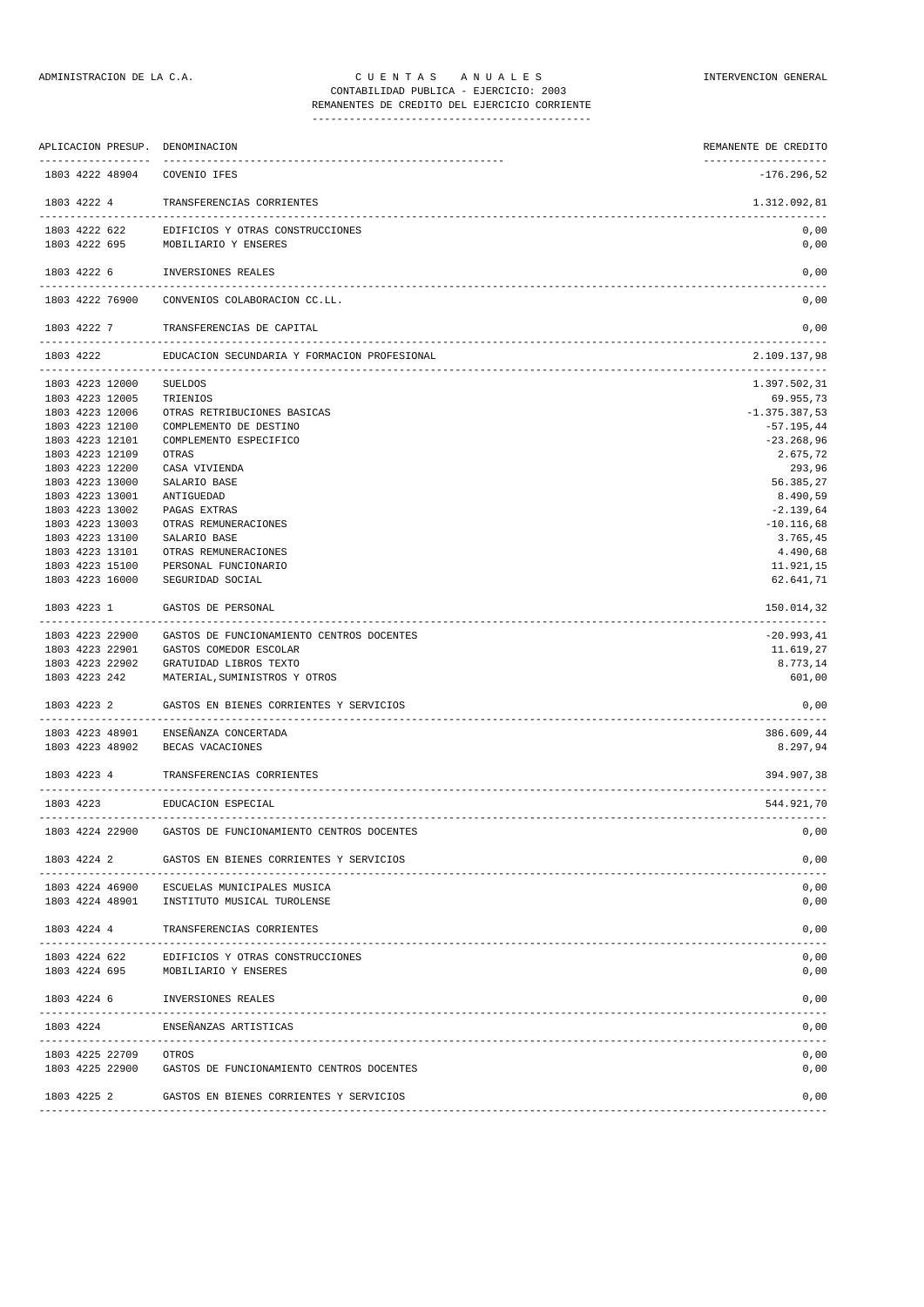## ADMINISTRACION DE LA C.A. CUENTAS ANUALES ANIDADES INTERVENCION GENERAL CONTABILIDAD PUBLICA - EJERCICIO: 2003 REMANENTES DE CREDITO DEL EJERCICIO CORRIENTE

|               |                 | APLICACION PRESUP. DENOMINACION                            | REMANENTE DE CREDITO |
|---------------|-----------------|------------------------------------------------------------|----------------------|
|               | 1803 4225 46900 | CONVENIOS CC.LL. EDUCACION ADULTOS                         | 0,00                 |
|               | 1803 4225 48900 | PROGRAMAS EDUCACION ADULTOS, ISFL                          | 0,00                 |
| 1803 4225 4   |                 | TRANSFERENCIAS CORRIENTES                                  | 0,00                 |
| 1803 4225     |                 | EDUCACION PERMANENTE                                       | 0,00                 |
| 1803          |                 | D.G.DE CENTROS Y FORMACION PROFESIONAL                     | 4.609.779,52         |
|               | 1804 4227 12000 | -----------------------------<br><b>SUELDOS</b>            | .<br>244.545,54      |
|               | 1804 4227 12005 | TRIENIOS                                                   | 45.949,59            |
|               | 1804 4227 12006 | OTRAS RETRIBUCIONES BASICAS                                | $-213.801,05$        |
|               | 1804 4227 12100 | COMPLEMENTO DE DESTINO                                     | 21.921,55            |
|               | 1804 4227 12101 | COMPLEMENTO ESPECIFICO                                     | 30.686,97            |
|               | 1804 4227 12200 | CASA VIVIENDA                                              | 16,65                |
|               | 1804 4227 13000 | SALARIO BASE                                               | 11.387,04            |
|               | 1804 4227 13001 | ANTIGUEDAD                                                 | 3.784,49             |
|               | 1804 4227 13002 | PAGAS EXTRAS                                               | $-1.035,33$          |
|               | 1804 4227 13003 | APERTURA PARA PAGO TURNOS POR INCORP.TRA                   | 2.580,02             |
|               | 1804 4227 13100 | SALARIO BASE                                               | 3.770,48             |
|               | 1804 4227 13101 | OTRAS REMUNERACIONES                                       | 605,13               |
|               | 1804 4227 15100 | PERSONAL FUNCIONARIO                                       | 10,00                |
|               | 1804 4227 16000 | SEGURIDAD SOCIAL                                           | 17.855,88            |
| 1804 4227 1   |                 | GASTOS DE PERSONAL                                         | 168.276,96           |
|               | 1804 4227 22706 | ESTUDIOS Y TRABAJOS TECNICOS                               | 0,00                 |
|               | 1804 4227 22709 | OTROS                                                      | 6.906,00             |
|               | 1804 4227 22900 | GASTOS DE FUNCIONAMIENTO CENTROS DOCENTES                  | $-72.505,95$         |
| 1804 4227 242 |                 | MATERIAL, SUMINISTROS Y OTROS                              | 66.368,47            |
| 1804 4227 2   |                 | GASTOS EN BIENES CORRIENTES Y SERVICIOS                    | 768,52               |
|               | 1804 4227 44900 | CONVENIO COLABORACION UNIVERSIDAD DE ZARAGOZA              | 0,00                 |
|               | 1804 4227 48900 | AYUDAS A IFSL                                              | 4.819,70             |
|               | 1804 4227 48901 | AYUDAS INDIVIDUALES                                        | 1.064,64             |
| 1804 4227 4   |                 | TRANSFERENCIAS CORRIENTES                                  | 5.884,34             |
| 1804 4227     |                 | FORMACION DEL PROFESORADO                                  | 174.929,82           |
|               | 1804 4231 12000 | <b>SUELDOS</b>                                             | 2.303,74             |
|               | 1804 4231 12005 | TRIENIOS                                                   | 3.036,07             |
|               | 1804 4231 12006 | OTRAS RETRIBUCIONES BASICAS                                | 79,56                |
|               | 1804 4231 12100 | COMPLEMENTO DE DESTINO                                     | $-1.295,75$          |
|               | 1804 4231 12101 | COMPLEMENTO ESPECIFICO                                     | $-3.435,79$          |
|               |                 | 1804 4231 15100 PERSONAL FUNCIONARIO                       | 246,80               |
|               | 1804 4231 16000 | SEGURIDAD SOCIAL                                           | 1.283,80             |
|               |                 | 1804 4231 1 GASTOS DE PERSONAL                             | 2.218,43             |
|               | 1804 4231 216   | EQUIPOS PARA PROCESOS DE INFORMACION                       | 920,00               |
|               | 1804 4231 22000 | ORDINARIO NO INVENTARIABLE                                 | $-6.338,58$          |
|               | 1804 4231 22002 | PRENSA, REVISTAS Y PUBLICACIONES PERIODICAS                | 731,18               |
|               | 1804 4231 22003 | LIBROS Y OTRAS PUBLICACIONES                               | $-3.726,60$          |
|               | 1804 4231 22004 | MATERIAL INFORMATICO                                       | 1.589,76             |
|               | 1804 4231 22009 | OTRO MATERIAL                                              | 920,00               |
|               | 1804 4231 22201 | POSTALES                                                   | 452,00               |
|               | 1804 4231 22202 | TELEGRAFICAS                                               | 13,00                |
| 1804 4231 223 |                 | TRANSPORTE                                                 | $-2.641,89$          |
|               |                 | 1804 4231 22601 ATENCIONES PROTOCOLARIAS Y REPRESENTATIVAS | 72,11                |

1804 4231 22602 GASTOS DE DIVULGACION Y PROMOCION(CULT.,COMERC.Y CIENTI 3.290,48 1804 4231 22605 REUNIONES Y CONFERENCIAS 402,53 1804 4231 22609 OTROS 3.618,00 1804 4231 22706 ESTUDIOS Y TRABAJOS TECNICOS 14.162,57 1804 4231 22709 OTROS 1 MILINOL 11111.1201<br>1804 4231 22709 OTROS 32.761,93<br>1804 4231 230 DIETAS 1.180,36 1804 4231 230 DIETAS 1.180,36 1804 4231 231 LOCOMOCION -9.877,64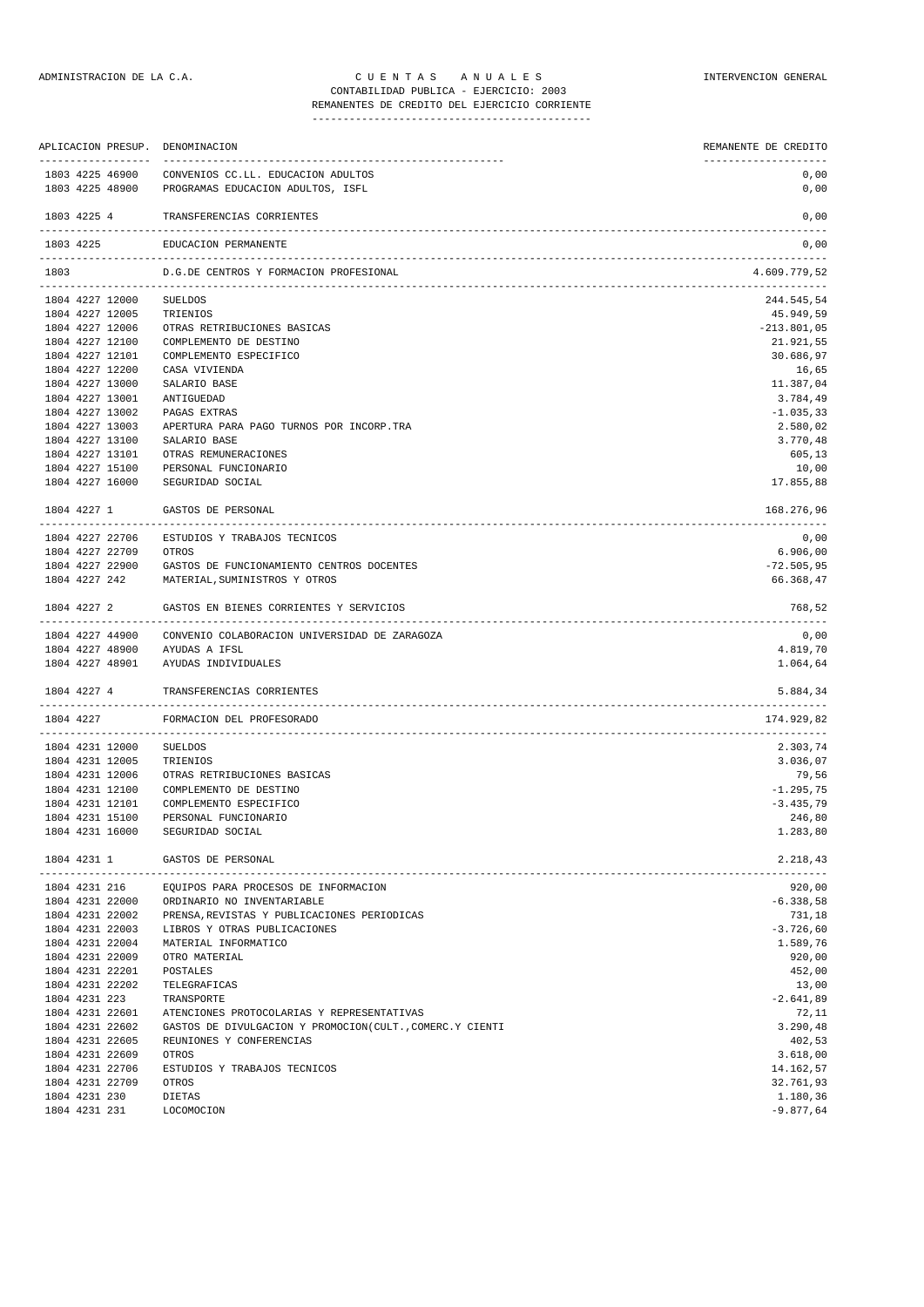## ADMINISTRACION DE LA C.A. CUENTAS ANUALES CONSTANTERVENCION GENERAL CONTABILIDAD PUBLICA - EJERCICIO: 2003 REMANENTES DE CREDITO DEL EJERCICIO CORRIENTE

---------------------------------------------

|               |                         | APLICACION PRESUP. DENOMINACION                          | REMANENTE DE CREDITO                  |
|---------------|-------------------------|----------------------------------------------------------|---------------------------------------|
|               | 1804 4231 242           | MATERIAL, SUMINISTROS Y OTROS                            | --------------------<br>$-32.709, 30$ |
| 1804 4231 2   |                         | GASTOS EN BIENES CORRIENTES Y SERVICIOS                  | 4.819,91                              |
|               | 1804 4231 46900         | CONVENIOS DD.PP. Y CC.LL.                                | 0,01                                  |
|               | 1804 4231 48400         | F.I.S.L.FDAS. RECURSOS FINALISTAS. AYUDAS                | 0,00                                  |
|               | 1804 4231 48900         | AYUDAS                                                   | 10.268,46                             |
| 1804 4231 4   |                         | TRANSFERENCIAS CORRIENTES                                | 10.268,47                             |
| 1804 4231     |                         | BECAS Y AYUDAS.APOYO A OTRAS ACTIVIDADES ESCOLARES       | 17.306,81                             |
| 1804          |                         | D.G. RENOVACION PEDAGOGICA                               | 192.236,63                            |
|               | 1805 4228 12000 SUELDOS |                                                          | 16.745,21                             |
|               | 1805 4228 12005         | TRIENIOS                                                 | 7.569,30                              |
|               | 1805 4228 12006         | OTRAS RETRIBUCIONES BASICAS                              | 249,29                                |
|               | 1805 4228 12100         | COMPLEMENTO DE DESTINO                                   | 9.741,30                              |
|               | 1805 4228 12101         | COMPLEMENTO ESPECIFICO                                   | 14.372,87                             |
|               | 1805 4228 13000         | SALARIO BASE                                             | $-0,10$                               |
|               | 1805 4228 13001         | ANTIGUEDAD                                               | 77,93                                 |
|               | 1805 4228 13002         | PAGAS EXTRAS                                             | 62,40                                 |
|               | 1805 4228 13003         | OTRAS REMUNERACIONES                                     | 354,25                                |
|               | 1805 4228 15100         | PERSONAL FUNCIONARIO                                     | 10,00                                 |
|               | 1805 4228 16000         | SEGURIDAD SOCIAL                                         | 24.852,74                             |
| 1805 4228 1   |                         | GASTOS DE PERSONAL                                       | 74.035,19                             |
|               | 1805 4228 215           | MOBILIARIO Y ENSERES                                     | $-209,97$                             |
|               | 1805 4228 22000         | ORDINARIO NO INVENTARIABLE                               | $-3.623, 48$                          |
|               | 1805 4228 22001         | MOBILIARIO Y ENSERES                                     | $-10.275,33$                          |
|               | 1805 4228 22002         | PRENSA, REVISTAS Y PUBLICACIONES PERIODICAS              | $-96,53$                              |
|               | 1805 4228 22003         | LIBROS Y OTRAS PUBLICACIONES                             | 84,51                                 |
|               | 1805 4228 22004         | MATERIAL INFORMATICO                                     | $-44,90$                              |
|               | 1805 4228 22109         | OTROS SUMINISTROS. OTROS                                 | $-27,95$                              |
|               | 1805 4228 22201         | POSTALES                                                 | 101,00                                |
|               | 1805 4228 22202         | TELEGRAFICAS                                             | 1,00                                  |
| 1805 4228 223 |                         | TRANSPORTE                                               | 259,24                                |
|               | 1805 4228 22403         | OTROS RIESGOS                                            | 24.040,00                             |
|               | 1805 4228 22601         | ATENCIONES PROTOCOLARIAS Y REPRESENTATIVAS               | 167,53                                |
|               | 1805 4228 22602         | GASTOS DE DIVULGACION Y PROMOCION(CULT., COMERC.Y CIENTI | 1.519,82                              |
|               | 1805 4228 22605         | REUNIONES Y CONFERENCIAS                                 | 5.051,60                              |
|               | 1805 4228 22609         | OTROS                                                    | $-975, 91$                            |
|               | 1805 4228 22706         | ESTUDIOS Y TRABAJOS TECNICOS                             | $-2.182, 38$                          |
|               | 1805 4228 22709         | OTROS                                                    | 30.363,40                             |
| 1805 4228 230 |                         | DIETAS                                                   | $-1.772,44$                           |
| 1805 4228 231 |                         | LOCOMOCION                                               | $-424,74$                             |
|               | 1805 4228 239           | OTRAS INDEMNIZACIONES                                    | 2.121,15                              |
| 1805 4228 2   |                         | GASTOS EN BIENES CORRIENTES Y SERVICIOS                  | 44.075,62                             |
|               | 1805 4228 44400         | EQUILIBRIO PRESUPUESTARIO UNIVERSIDAD DE ZARAGOZA        | 0,44                                  |
|               | 1805 4228 44900         | OTRAS ENSEÑANZAS UNIVERSITARIAS                          | 12.940,76                             |
|               | 1805 4228 44901         | A LA UNIVERSIDAD DE ZARAGOZA. TRANSFERENCIA BASICA       | 285.388,33                            |
|               | 1805 4228 44902         | A LA UNIVERSIDAD DE ZARAGOZA. CONSEJO SOCIAL             | 0,00                                  |
|               | 1805 4228 44903         | UNED                                                     | 0,02                                  |
|               | 1805 4228 44904         | CONVENIO EQUILIBRIO PRESUPUESTARIO UNIVERSIDAD-DGA       | 628.271,29                            |
|               | 1805 4228 44906         | CONTRATOS PROGRAMAS REORDENACION OFERTA                  | 0,00                                  |
|               | 1805 4228 44907         | CONTRATO PROGRAMA LEY DE CALIDAD                         | 0,00                                  |
|               |                         | 1805 4228 48901 ACTIVIDADES DE FORMACION Y EDUCACION     | 3.883,00                              |
|               |                         | 1805 4228 48903 FOMENTO A LA INVESTIGACION               | 0,00                                  |
| 1805 4228 4   |                         | TRANSFERENCIAS CORRIENTES                                | 930.483,84                            |
|               |                         | -----------------------------------<br>----------------- |                                       |

1805 4228 690 TERRENOS 3.169,43 1805 4228 692 EDIFICIOS Y OTRAS CONSTRUCCIONES 2.011.144,00 1805 4228 6 INVERSIONES REALES 2.014.313,43

-------------------------------------------------------------------------------------------------------------------------------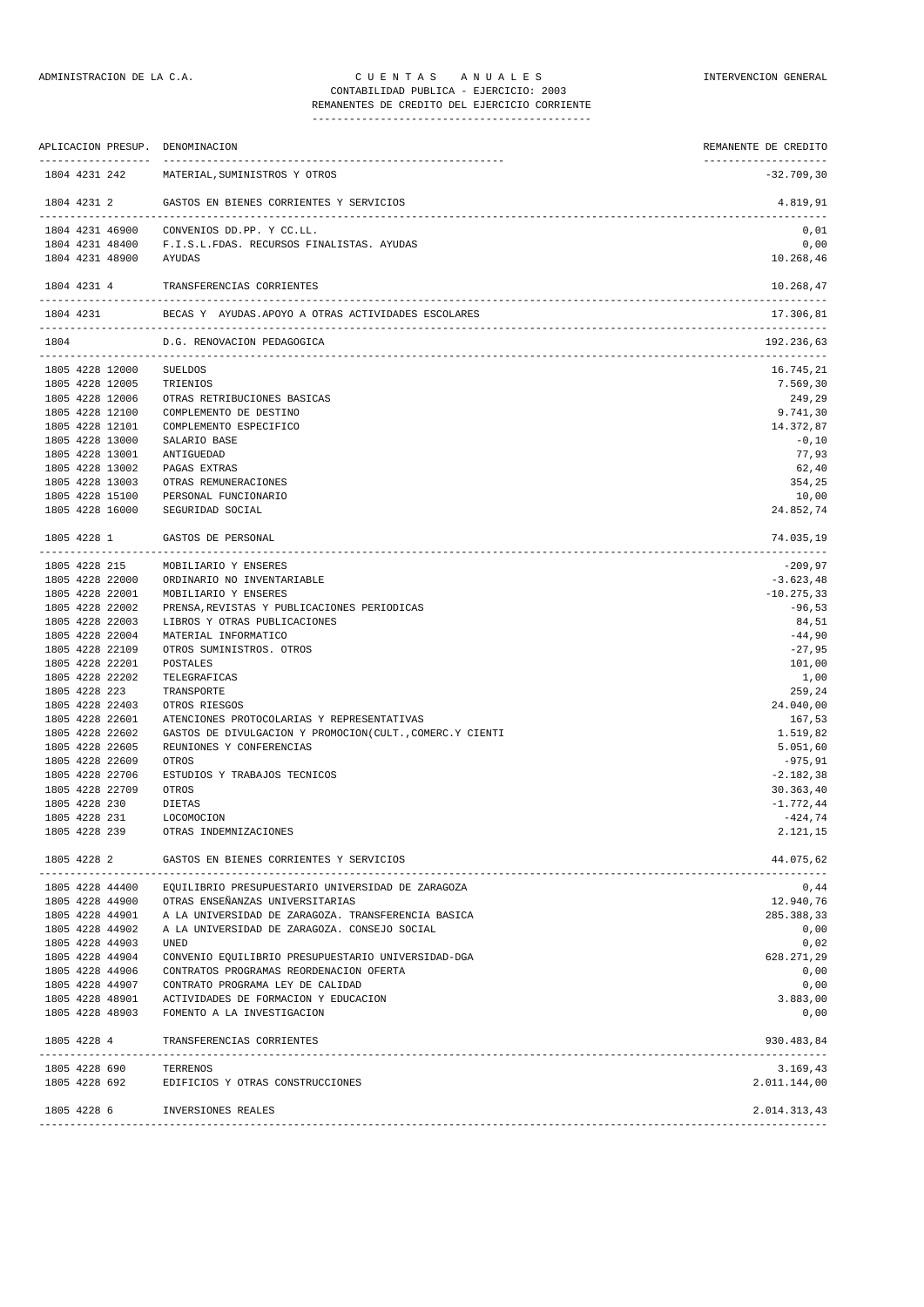## ADMINISTRACION DE LA C.A. C U E N T A S A N U A L E S INTERVENCION GENERAL CONTABILIDAD PUBLICA - EJERCICIO: 2003

# REMANENTES DE CREDITO DEL EJERCICIO CORRIENTE

---------------------------------------------

|      |               |                       | APLICACION PRESUP. DENOMINACION                            | REMANENTE DE CREDITO<br>-------------------- |
|------|---------------|-----------------------|------------------------------------------------------------|----------------------------------------------|
|      |               | 1805 4228 74900       | U. N. E. D.                                                | 108.182,00                                   |
|      |               | 1805 4228 74901       | UNIVERSIDAD-PROGRAMA 2000                                  | 2.644.024,57                                 |
|      |               | 1805 4228 74902       | UNIVERSIDAD DE ZARAGOZA (R.A.M.)                           | 0,80                                         |
|      |               | 1805 4228 74903       | CONTRATOS PROGRAMAS. CALIDAD: EQUIPAMIENTO DOCENTE         | 0,00                                         |
|      | 1805 4228 7   | --------------------- | TRANSFERENCIAS DE CAPITAL<br>_____________________________ | 2.752.207,37<br>-----------                  |
|      | 1805 4228     |                       | ENSENANZA UNIVERSITARIA                                    | 5.815.115,45                                 |
|      |               | 1805 5423 22000       | ORDINARIO NO INVENTARIABLE                                 | $-30,16$                                     |
|      |               | 1805 5423 22001       | MOBILIARIO Y ENSERES                                       | 0,00                                         |
|      |               | 1805 5423 22002       | PRENSA, REVISTAS Y PUBLICACIONES PERIOD                    | 0,00                                         |
|      |               | 1805 5423 22003       | LIBROS Y OTRAS PUBLICACIONES                               | 0,00                                         |
|      |               | 1805 5423 22004       | MATERIAL INFORMATICO                                       | 0,00                                         |
|      |               | 1805 5423 22109       | OTROS SUMINISTROS                                          | 0,00                                         |
|      |               | 1805 5423 22201       | POSTALES. COMUNICACIONES                                   | 0,00                                         |
|      |               | 1805 5423 22202       | TELEGRAFICAS. COMUNICACIONES                               | 0,00                                         |
|      | 1805 5423 223 |                       | TRANSPORTE                                                 | 0,00                                         |
|      |               | 1805 5423 22403       | OTROS RIESGOS                                              | 0,00                                         |
|      |               | 1805 5423 22609       | OTROS                                                      | 5.325,67                                     |
|      |               | 1805 5423 22706       | ESTUDIOS Y TRABAJOS TECNICOS                               | $-3.004,68$                                  |
|      |               | 1805 5423 22709       | OTROS TRABAJOS REALIZADOS POR OTRAS EMP.                   | $-2.836, 31$                                 |
|      | 1805 5423 230 |                       | DIETAS                                                     | $-274,71$                                    |
|      | 1805 5423 231 |                       | LOCOMOCION                                                 | $-405, 47$                                   |
|      |               | 1805 5423 239         | OTRAS INDEMNIZACIONES                                      | 1.827,28                                     |
|      | 1805 5423 2   |                       | GASTOS EN BIENES CORRIENTES Y SERVICIOS                    | 601,62                                       |
|      |               |                       | 1805 5423 48000 FOMENTO A LA INVESTIGACIÓN-FSE-OBJETIVO 3  | 61.164,99                                    |
|      |               | 1805 5423 48900       | FOMENTO A LA INVESTIGACION                                 | 56.079,54                                    |
|      | 1805 5423 4   |                       | TRANSFERENCIAS CORRIENTES                                  | 117.244,53                                   |
|      |               | 1805 5423 74904       | INFRAESTRUCTURA CIENTIFICA A LA UNIVERSIDAD DE ZARAGOZA    | 230.509,39                                   |
|      | 1805 5423 7   |                       | TRANSFERENCIAS DE CAPITAL                                  | 230.509,39                                   |
|      | 1805 5423     |                       | INVESTIGACIÓN, DESARROLLO E INVESTIGACIÓN TECNOLÓGICA (    | 348.355,54                                   |
| 1805 |               |                       | D.G. ENSEÑANZA SUPERIOR                                    | 6.163.470,99                                 |
|      |               | 1806 4224 12000       | <b>SUELDOS</b>                                             | 877.103,57                                   |
|      |               | 1806 4224 12005       | TRIENIOS                                                   | 18.907,66                                    |
|      |               | 1806 4224 12006       | OTRAS RETRIBUCIONES BASICAS                                | $-830.280,67$                                |
|      |               | 1806 4224 12100       | COMPLEMENTO DE DESTINO                                     | 142.898,10                                   |
|      |               | 1806 4224 12101       | COMPLEMENTO ESPECIFICO                                     | 112.045,02                                   |
|      |               | 1806 4224 13000       | SALARIO BASE                                               | $-4.212,95$                                  |
|      |               | 1806 4224 13001       | ANTIGUEDAD                                                 | 8.045,91                                     |
|      |               | 1806 4224 13002       | PAGAS EXTRAS                                               | 3.513,97                                     |
|      |               | 1806 4224 13003       | OTRAS REMUNERACIONES                                       | $-5.210, 16$                                 |
|      |               | 1806 4224 13100       | SALARIO BASE                                               | 16.927,34                                    |
|      |               | 1806 4224 13101       | OTRAS REMUNERACIONES                                       | 5.934,85                                     |
|      |               | 1806 4224 15100       | PERSONAL FUNCIONARIO                                       | 0,00                                         |
|      |               | 1806 4224 16000       | SEGURIDAD SOCIAL                                           | 261.269,36                                   |
|      | 1806 4224 1   |                       | GASTOS DE PERSONAL                                         | 606.942,00                                   |
|      |               | 1806 4224 22900       | GASTOS DE FUNCIONAMIENTO CENTROS DOCENTES                  | 0,00                                         |
|      | 1806 4224 2   |                       | GASTOS EN BIENES CORRIENTES Y SERVICIOS                    | 0,00                                         |
|      |               | 1806 4224 46900       | ESCUELAS MUNICIPALES MUSICA                                |                                              |
|      |               | 1806 4224 48901       | INSTITUTO MUSICAL TUROLENSE                                | 2.337,72<br>0,27                             |
|      |               |                       |                                                            |                                              |
|      |               | 1806 4224 4           | TRANSFERENCIAS CORRIENTES                                  | 2.337,99                                     |
|      | $1006$ $1221$ |                       | pucpūstarac approproso                                     | 600.270.00                                   |

1806 4224 ENSEÑANZAS ARTISTICAS 609.279,99 -------------------------------------------------------------------------------------------------------------------------------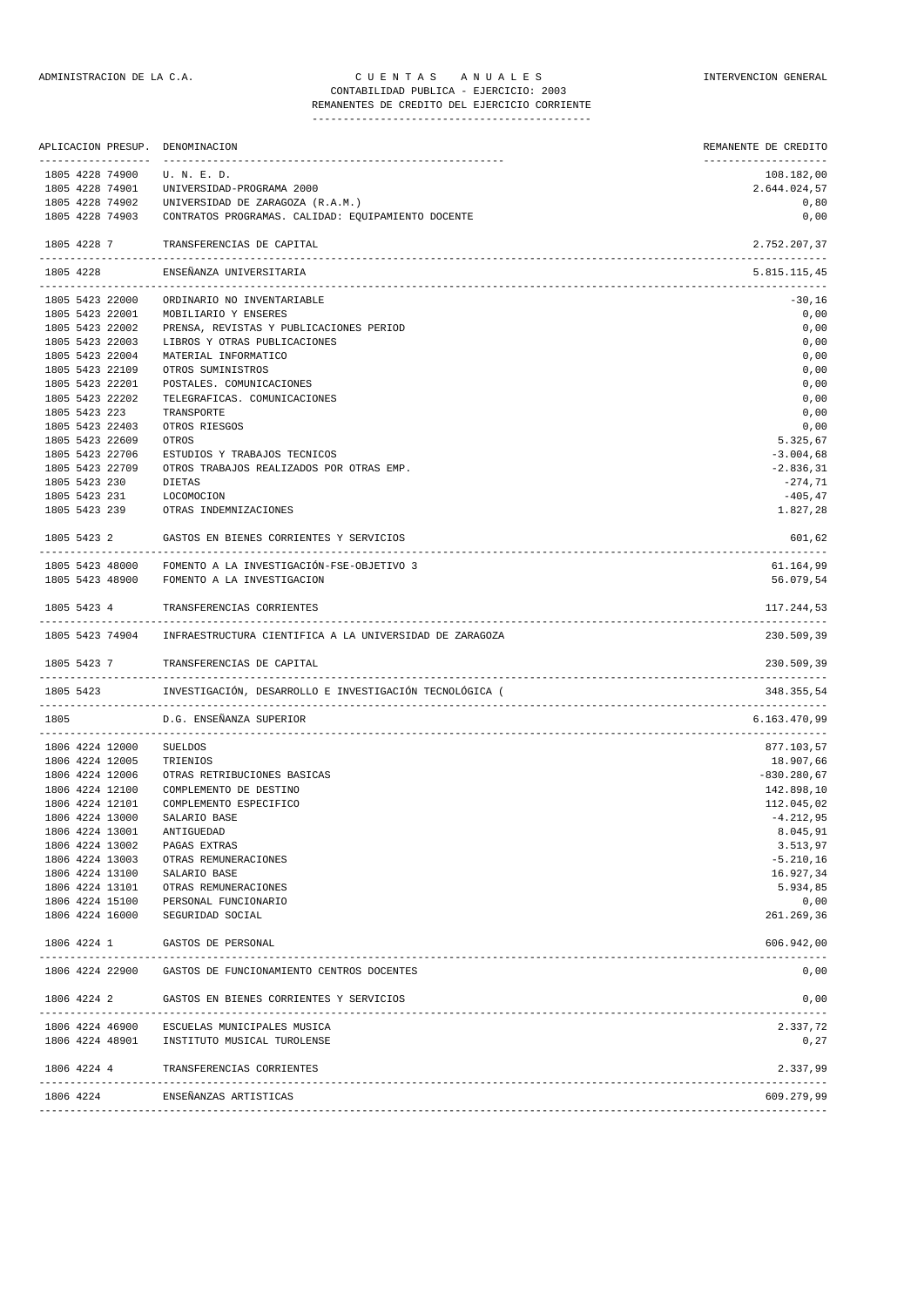## ADMINISTRACION DE LA C.A. C U E N T A S A N U A L E S INTERVENCION GENERAL CONTABILIDAD PUBLICA - EJERCICIO: 2003

# REMANENTES DE CREDITO DEL EJERCICIO CORRIENTE

| APLICACION PRESUP. |                | DENOMINACION                                            | REMANENTE DE CREDITO<br>-------------------- |
|--------------------|----------------|---------------------------------------------------------|----------------------------------------------|
| 1806 4225 12000    | <b>SUELDOS</b> |                                                         | 364.974,71                                   |
| 1806 4225 12005    | TRIENIOS       |                                                         | 43.446,65                                    |
| 1806 4225 12006    |                | OTRAS RETRIBUCIONES BASICAS                             | $-392.890, 45$                               |
| 1806 4225 12100    |                | COMPLEMENTO DE DESTINO                                  | 100.723,05                                   |
| 1806 4225 12101    |                | COMPLEMENTO ESPECIFICO                                  | 58.303,80                                    |
| 1806 4225 12109    | OTRAS          |                                                         | 1.901,12                                     |
| 1806 4225 12200    |                | CASA VIVIENDA                                           | 123,60                                       |
| 1806 4225 13000    |                | SALARIO BASE                                            | 3.993,19                                     |
| 1806 4225 13001    |                | ANTIGUEDAD                                              | 0,58                                         |
| 1806 4225 13002    |                | PAGAS EXTRAS                                            | 665,63                                       |
| 1806 4225 16000    |                | SEGURIDAD SOCIAL                                        | 227.721,13                                   |
|                    |                |                                                         |                                              |
| 1806 4225 1        |                | GASTOS DE PERSONAL                                      | 408.963,01                                   |
| 1806 4225 216      |                | EQUIPOS PARA PROCESOS DE INFORMACION                    | 0,00                                         |
| 1806 4225 22000    |                | ORDINARIO NO INVENTARIABLE                              | $-770,06$                                    |
| 1806 4225 22002    |                | PRENSA, REVISTAS Y PUBLICACIONES PERIOD                 | 0,00                                         |
| 1806 4225 22003    |                | LIBROS Y OTRAS PUBLICACIONES                            | $-19,95$                                     |
| 1806 4225 22004    |                | MATERIAL INFORMATICO                                    | 0,00                                         |
| 1806 4225 22009    |                | OTRO MATERIAL                                           | 0,00                                         |
| 1806 4225 22201    |                | POSTALES. COMUNICACIONES                                | 0,00                                         |
| 1806 4225 22202    |                | TELEGRAFICAS. COMUNICACIONES                            | 0,00                                         |
| 1806 4225 223      |                | TRANSPORTE                                              | 0,00                                         |
| 1806 4225 22605    |                | REUNIONES Y CONFERENCIAS                                | 0,00                                         |
| 1806 4225 22609    |                | OTROS. GASTOS DIVERSOS                                  | 0,00                                         |
| 1806 4225 22709    | OTROS          |                                                         | 34.265,05                                    |
| 1806 4225 22900    |                | GASTOS DE FUNCIONAMIENTO CENTROS DOCENTES               | 33.273,50                                    |
| 1806 4225 230      | DIETAS         |                                                         | 0,00                                         |
| 1806 4225 231      |                | LOCOMOCION                                              | 0,00                                         |
| 1806 4225 242      |                | MATERIAL, SUMINISTROS Y OTROS                           | $-66.657,01$                                 |
| 1806 4225 2        |                | GASTOS EN BIENES CORRIENTES Y SERVICIOS                 | 91,53                                        |
| 1806 4225 46900    |                | CONVENIOS CC.LL. EDUCACION ADULTOS                      | 7.323,77                                     |
|                    |                | 1806 4225 48900 PROGRAMAS EDUCACION ADULTOS, ISFL       | 8.103,21                                     |
| 1806 4225 4        |                | TRANSFERENCIAS CORRIENTES                               | 15.426,98                                    |
| 1806 4225          |                | EDUCACION PERMANENTE                                    | 424.481,52                                   |
| 1806               |                | D.G.DE FORMACIÓN PERMANENTE Y ENSEÑANZAS DE RÉGIMEN ESP | 1.033.761.51                                 |
| DEPARTAMENTO 18    |                | EDUCACION Y CIENCIA                                     | 16.599.337,10                                |
|                    |                |                                                         |                                              |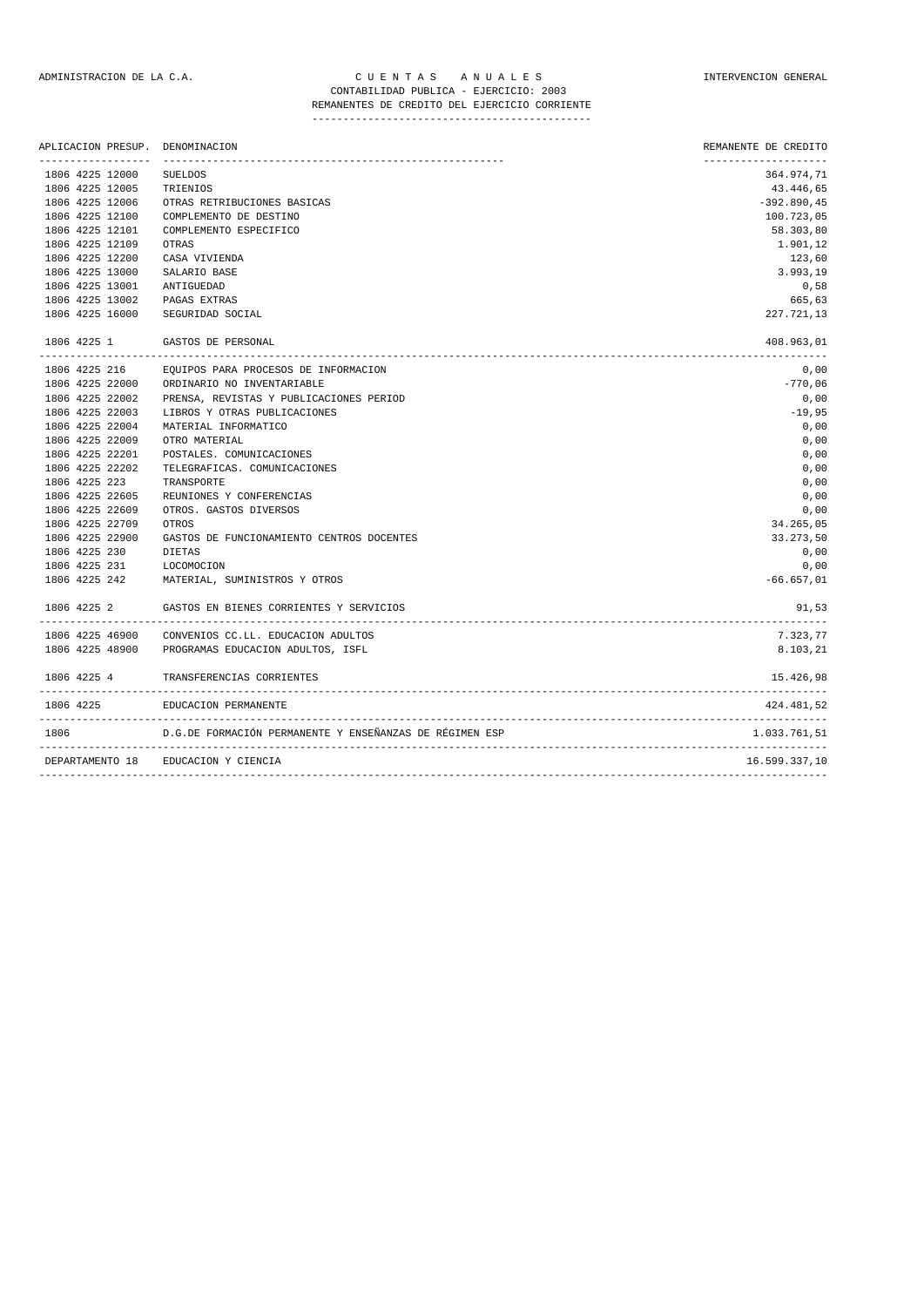## ADMINISTRACION DE LA C.A. C U E N T A S A N U A L E S INTERVENCION GENERAL CONTABILIDAD PUBLICA - EJERCICIO: 2003 REMANENTES DE CREDITO DEL EJERCICIO CORRIENTE

| APLICACION PRESUP. DENOMINACION |                                            | REMANENTE DE CREDITO |
|---------------------------------|--------------------------------------------|----------------------|
| 1901 4421 10000                 | RETRIBUCIONES BASICAS                      | 699,26               |
| 1901 4421 10001                 | OTRAS REMUNERACIONES                       | $-698,76$            |
| 1901 4421 11000                 | RETRIBUCIONES BASICAS                      | 4.670,01             |
| 1901 4421 11001                 | OTRAS REMUNERACIONES                       | 6.535,22             |
| 1901 4421 12000                 | <b>SUELDOS</b>                             | 72.650,14            |
| 1901 4421 12005                 | TRIENIOS                                   | 58.324,83            |
| 1901 4421 12006                 | OTRAS RETRIBUCIONES BASICAS                | 1.350,99             |
| 1901 4421 12100                 | COMPLEMENTO DE DESTINO                     | 33.774,25            |
| 1901 4421 12101                 | COMPLEMENTO ESPECIFICO                     | 72.485,98            |
| 1901 4421 12109                 | RETRIBUCIONES COMPLEMENTARIAS. OTRAS RET   | $-317,16$            |
| 1901 4421 13000                 | SALARIO BASE                               | $-0,67$              |
| 1901 4421 13001                 | ANTIGUEDAD                                 | $-2.155,93$          |
| 1901 4421 13002                 | PAGAS EXTRAS                               | 2,14                 |
| 1901 4421 13003                 | OTRAS REMUNERACIONES                       | 6.291, 91            |
| 1901 4421 15100                 | PERSONAL FUNCIONARIO                       | 8.954,84             |
| 1901 4421 16000                 | SEGURIDAD SOCIAL                           | 58.296,63            |
| 1901 4421 16100                 | FORMACION Y PERFECCIONAMIENTO DEL PERSONAL | $-3.254,94$          |
| 1901 4421 16109                 | OTROS                                      | 1.950,02             |
| 1901 4421 16209                 | OTROS                                      | 1.304,92             |

| 1901 4421 1   |                 | GASTOS DE PERSONAL                                       | 320.863,68    |
|---------------|-----------------|----------------------------------------------------------|---------------|
| 1901 4421 202 |                 | EDIFICIOS Y OTRAS CONSTRUCCIONES                         | $-3.247, 19$  |
| 1901 4421 212 |                 | EDIFICIOS Y OTRAS CONSTRUCCIONES                         | 1.875,32      |
| 1901 4421 213 |                 | MAQUINARIA, INSTALACION Y UTILLAJE                       | 601,01        |
| 1901 4421 214 |                 | MATERIAL DE TRANSPORTE                                   | $-7.135,38$   |
| 1901 4421 215 |                 | MOBILIARIO Y ENSERES                                     | $-2.893,50$   |
| 1901 4421 216 |                 | EQUIPOS PARA PROCESOS DE INFORMACION                     | $-815, 36$    |
|               | 1901 4421 22000 | ORDINARIO NO INVENTARIABLE                               | 3.437,85      |
|               | 1901 4421 22001 | MOBILIARIO Y ENSERES                                     | 5.397,45      |
|               | 1901 4421 22002 | PRENSA, REVISTAS Y PUBLICACIONES PERIODICAS              | 437,59        |
|               | 1901 4421 22003 | LIBROS Y OTRAS PUBLICACIONES                             | 2.062,75      |
|               | 1901 4421 22004 | MATERIAL INFORMATICO                                     | $-6.836, 16$  |
|               | 1901 4421 22009 | OTRO MATERIAL                                            | 601,01        |
|               | 1901 4421 22100 | ENERGIA ELECTRICA                                        | $-16.911,52$  |
|               | 1901 4421 22101 | AGUA                                                     | $-114,92$     |
|               | 1901 4421 22102 | GAS                                                      | 954,39        |
|               | 1901 4421 22103 | COMBUSTIBLES                                             | $-10.242,06$  |
|               | 1901 4421 22104 | VESTUARIO                                                | 4.202,45      |
|               | 1901 4421 22106 | PRODUCTOS FARMACéUTICOS. SUMINISTROS                     | $-19,94$      |
|               | 1901 4421 22109 | OTROS SUMINISTROS                                        | 910,21        |
|               | 1901 4421 22200 | TELEFONICAS                                              | 8.147,03      |
|               | 1901 4421 22201 | POSTALES                                                 | $-7,80$       |
| 1901 4421 223 |                 | TRANSPORTE                                               | 3.506,04      |
|               | 1901 4421 22400 | PRIMAS DE SEGUROS                                        | $-2,07$       |
|               | 1901 4421 22403 | OTROS RIESGOS                                            | 82.917,58     |
|               | 1901 4421 22500 | LOCALES. TRIBUTOS                                        | $-52.073,85$  |
|               | 1901 4421 22601 | ATENCIONES PROTOCOLARIAS Y REPRESENTATIVAS               | 11,89         |
|               | 1901 4421 22602 | GASTOS DE DIVULGACION Y PROMOCION(CULT., COMERC.Y CIENTI | 13.578,54     |
|               | 1901 4421 22603 | JURIDICOS, CONTENCIOSOS                                  | 601,01        |
|               | 1901 4421 22605 | REUNIONES Y CONFERENCIAS                                 | 1.543,67      |
|               | 1901 4421 22609 | OTROS                                                    | 7.093,62      |
|               | 1901 4421 22700 | LIMPIEZA Y ASEO                                          | 1.677,28      |
|               | 1901 4421 22701 | SEGURIDAD. - TRABAJOS REALIZADOS OTRAS EMP               | $-1.150,02$   |
|               | 1901 4421 22706 | TRABAJOS REALIZADOS POR OTRAS EMPRESAS                   | $-42.629, 37$ |
|               | 1901 4421 22709 | OTROS                                                    | $-1.337,32$   |
| 1901 4421 230 |                 | DIETAS                                                   | $-58.446, 29$ |
| 1901 4421 231 |                 | LOCOMOCION                                               | 35.827,53     |
|               | 1901 4421 25100 | FINANCIADOS CON RECURSOS PROPIOS                         | 44.237,49     |
| 1901 4421 2   |                 | GASTOS EN BIENES CORRIENTES Y SERVICIOS                  | 15.758,96     |
|               | 1901 4421 44900 | AL INSTITUTO ARAGONÉS DEL AGUA                           | 0,00          |
|               | 1901 4421 46900 | ACTIVIDADES AMBIENTALES                                  | 35.589,64     |
|               | 1901 4421 48900 | ACTIVIDADES AMBIENTALES                                  | 1.149,97      |
| 1901 4421 4   |                 | TRANSFERENCIAS CORRIENTES                                | 36.739,61     |
|               |                 |                                                          |               |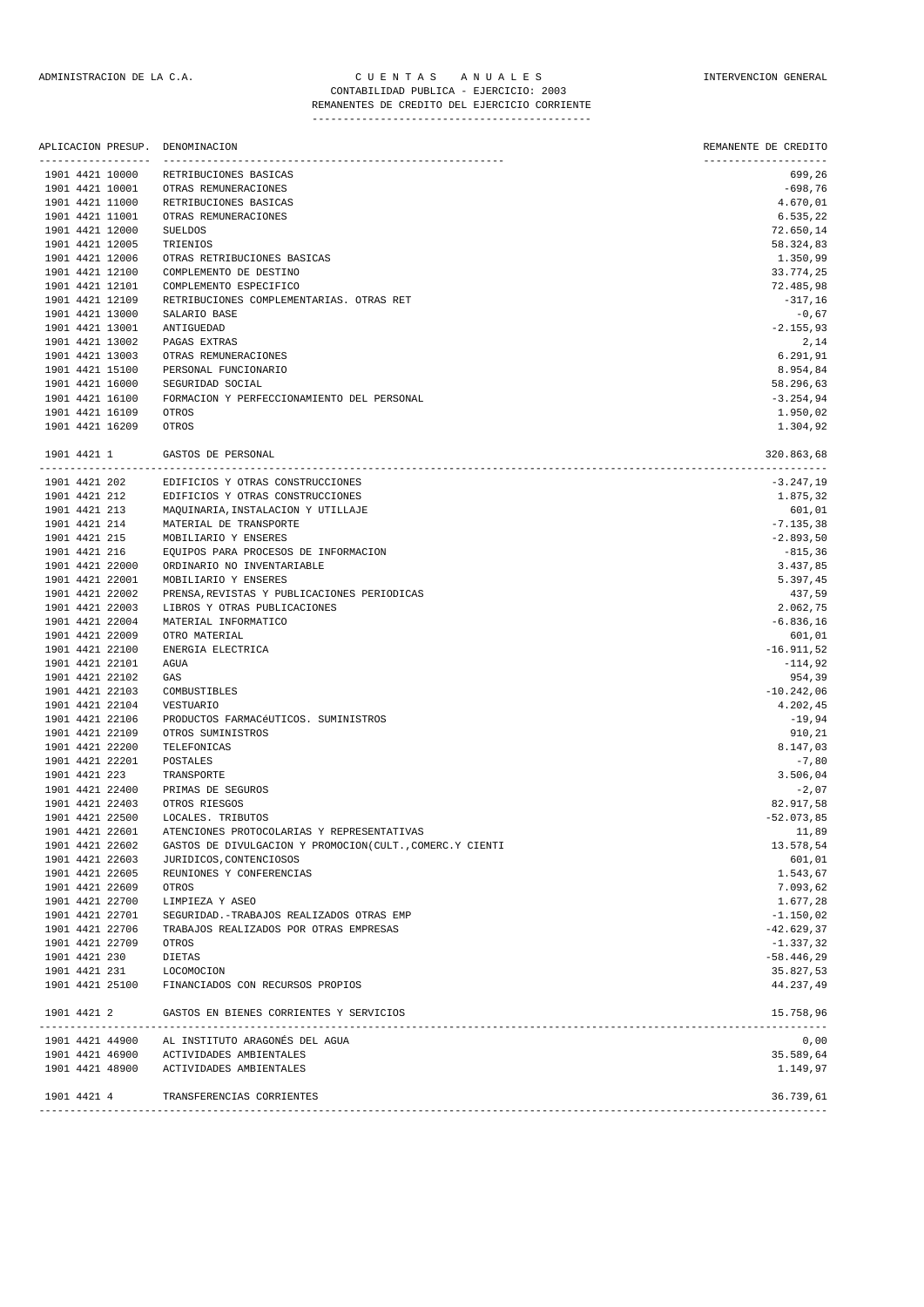## ADMINISTRACION DE LA C.A. CUENTAS ANUALES A CONSTRUENCION GENERAL CONTABILIDAD PUBLICA - EJERCICIO: 2003 REMANENTES DE CREDITO DEL EJERCICIO CORRIENTE

|                                    | ___________________ | APLICACION PRESUP. DENOMINACION                   | REMANENTE DE CREDITO<br>-------------------- |
|------------------------------------|---------------------|---------------------------------------------------|----------------------------------------------|
| 1901 4421 690                      |                     | ADQUISICION TERRENOS EXPROPIACION                 | 0,00                                         |
|                                    | 1901 4421 692       | EDIFICIOS Y OTRAS CONSTRUCCIONES                  | 1.498,00                                     |
| 1901 4421 694                      |                     | MATERIAL DE TRANSPORTE                            | 33.393,96                                    |
|                                    | 1901 4421 695       | MOBILIARIO Y ENSERES                              | 7.054,19                                     |
| 1901 4421 6                        |                     | INVERSIONES REALES                                | 41.946,15                                    |
|                                    |                     | 1901 4421 74900 AL INSTITUTO ARAGONÉS DEL AGUA    | 0,00                                         |
|                                    | 1901 4421 76900     | SUBVENCION CON FONDOS PROPIOS                     | 0,00                                         |
|                                    | 1901 4421 78900     | INVERSIONES AMBIENTALES                           | 10,45                                        |
|                                    | 1901 4421 7         | TRANSFERENCIAS DE CAPITAL                         | 10,45                                        |
|                                    | 1901 4421           | SERVICIOS GENERALES (DE MEDIO AMBIENTE)           | 415.318,85                                   |
| 1901                               |                     | SECRETARIA GENERAL TECNICA                        | 415.318,85                                   |
| 1902 5331 12000                    |                     | SUELDOS                                           | 98.125,84                                    |
| 1902 5331 12005                    |                     | TRIENIOS                                          | 204.078,68                                   |
| 1902 5331 12006                    |                     | OTRAS RETRIBUCIONES BASICAS                       | 6.169,84                                     |
| 1902 5331 12100                    |                     | COMPLEMENTO DE DESTINO                            | 175.930,66                                   |
| 1902 5331 12101                    |                     | COMPLEMENTO ESPECIFICO                            | 324.696,06                                   |
| 1902 5331 12109                    |                     | OTRAS                                             | 5.201,90                                     |
| 1902 5331 13000                    |                     | SALARIO BASE                                      | 60.653,12                                    |
| 1902 5331 13001                    |                     | ANTIGUEDAD                                        | 16.508,10                                    |
| 1902 5331 13002                    |                     | PAGAS EXTRAS                                      | 16.808,56                                    |
| 1902 5331 13003                    |                     | OTRAS REMUNERACIONES                              | 9.810,21                                     |
| 1902 5331 13100                    |                     | SALARIO BASE                                      | 29.886,75                                    |
| 1902 5331 13101                    |                     | OTRAS REMUNERACIONES                              | $-2.236,16$                                  |
| 1902 5331 15100                    |                     | PERSONAL FUNCIONARIO                              | 6.319,44                                     |
| 1902 5331 16000                    |                     | SEGURIDAD SOCIAL                                  | 111.643,86                                   |
| 1902 5331 16100                    |                     | FORMACION Y PERFECCIONAMIENTO DEL PERSONAL        | 1.942,16                                     |
| 1902 5331 16209                    |                     | OTROS                                             | 3.005,06                                     |
| 1902 5331 1                        |                     | GASTOS DE PERSONAL                                | 1.068.544,08<br>.                            |
| 1902 5331 202                      |                     | EDIFICIOS Y OTRAS CONSTRUCCIONES                  | $-1.655,02$                                  |
|                                    |                     | 1902 5331 203 MAQUINARIA, INSTALACION Y UTILLAJE  | 306,86                                       |
| 1902 5331 212                      |                     | EDIFICIOS Y OTRAS CONSTRUCCIONES                  | $-9.809,08$                                  |
| 1902 5331 213                      |                     | MAQUINARIA, INSTALACION Y UTILLAJE                | $-1.144,61$                                  |
| 1902 5331 214                      |                     | MATERIAL DE TRANSPORTE                            | $-4.925,68$                                  |
| 1902 5331 215                      |                     | MOBILIARIO Y ENSERES                              | $-967, 91$                                   |
| 1902 5331 216                      |                     | EQUIPOS PARA PROCESOS DE INFORMACION              | $-6.223, 44$                                 |
| 1902 5331 22000                    |                     | ORDINARIO NO INVENTARIABLE                        | 43,84                                        |
| 1902 5331 22001                    |                     | MOBILIARIO Y ENSERES                              | $-10.620, 41$                                |
| 1902 5331 22003                    | 1902 5331 22002     | PRENSA, REVISTAS Y PUBLICACIONES PERIODICAS       | 1.420,89                                     |
| 1902 5331 22004                    |                     | LIBROS Y OTRAS PUBLICACIONES                      | $-10.749,29$                                 |
| 1902 5331 22100                    |                     | MATERIAL INFORMATICO                              | $-16.025, 44$<br>$-11.980.61$                |
|                                    |                     | ENERGIA ELECTRICA                                 | $-810,79$                                    |
| 1902 5331 22101<br>1902 5331 22102 |                     | AGUA, SUMINISTROS<br>GAS                          | $-839,75$                                    |
| 1902 5331 22103                    |                     |                                                   | $-80.899,79$                                 |
| 1902 5331 22104                    |                     | COMBUSTIBLES                                      | 54.418,05                                    |
| 1902 5331 22105                    |                     | VESTUARIO                                         |                                              |
| 1902 5331 22106                    |                     | PRODUCTOS ALIMENTICIOS<br>PRODUCTOS FARMACEUTICOS | 5.658,47<br>323,00                           |
| 1902 5331 22109                    |                     | OTROS SUMINISTROS                                 | $-83.699, 43$                                |
| 1902 5331 22200                    |                     | TELEFONICAS                                       | $-9.436,64$                                  |
| 1902 5331 22201                    |                     | POSTALES                                          | 1.086,79                                     |
|                                    |                     |                                                   |                                              |

| 1902 5331 223   | TRANSPORTE                                             | $-1.109,38$  |
|-----------------|--------------------------------------------------------|--------------|
| 1902 5331 22400 | EDIFICIOS Y LOCALES PRIMAS DE SEGUROS                  | 0.00         |
| 1902 5331 22403 | OTROS RIESGOS                                          | 453.460,20   |
| 1902 5331 22500 | LOCALES                                                | $-1.160.40$  |
| 1902 5331 22600 | CANONES                                                | 450,76       |
| 1902 5331 22601 | ATENCIONES PROTOCOLARIAS Y REPRESENTATIVAS             | 105,40       |
| 1902 5331 22602 | GASTOS DE DIVULGACION Y PROMOCION (CULTCOMERC.Y CIENTI | 9.452.54     |
| 1902 5331 22603 | JURIDICOS, CONTENCIOSOS                                | $-74.915,04$ |
| 1902 5331 22605 | REUNIONES Y CONFERENCIAS                               | 55,65        |
| 1902 5331 22609 | OTROS                                                  | $-6.085.90$  |
|                 |                                                        |              |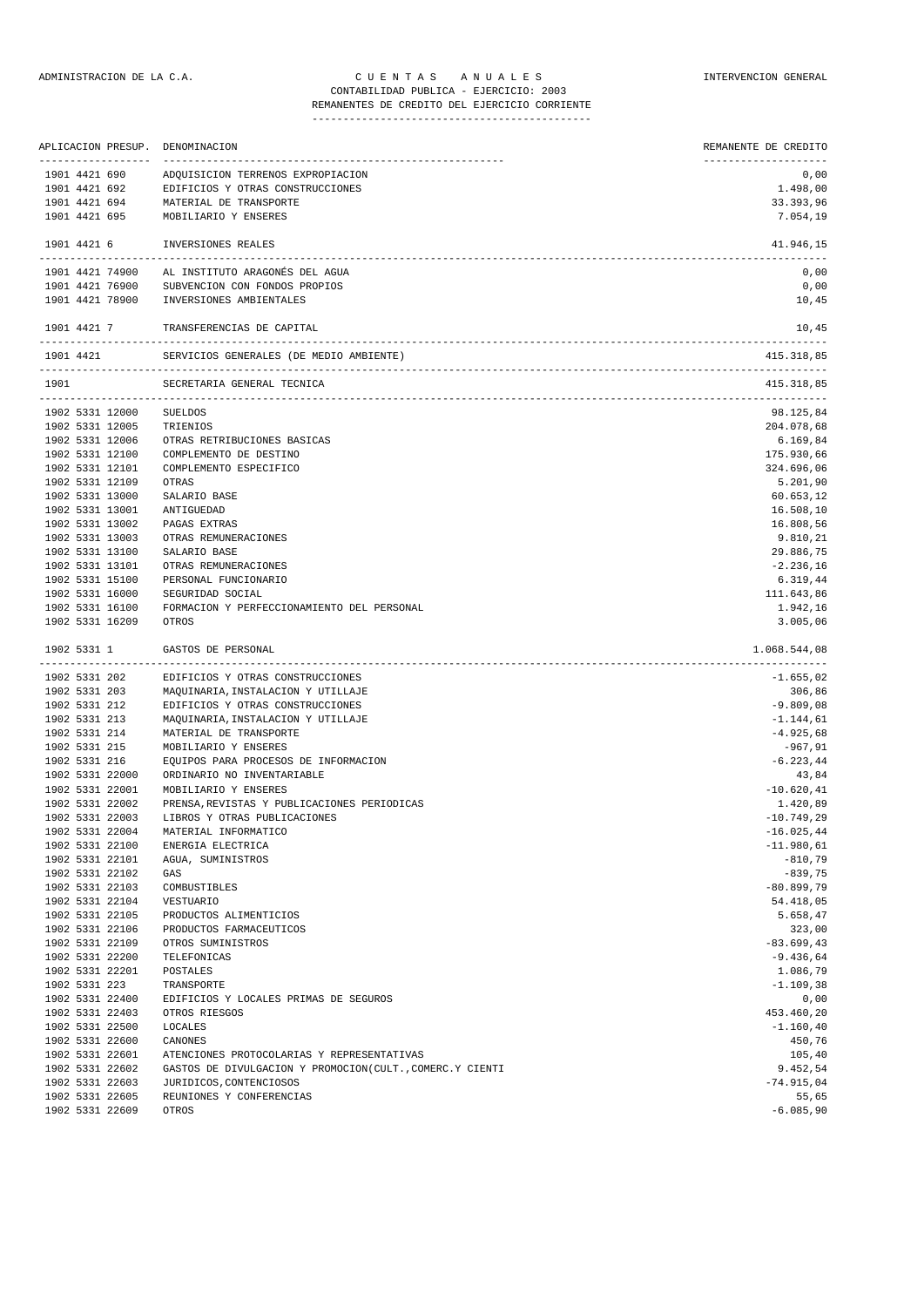## ADMINISTRACION DE LA C.A. CUENTAS ANUALES COMPUNISTRACION GENERAL CONTABILIDAD PUBLICA - EJERCICIO: 2003 REMANENTES DE CREDITO DEL EJERCICIO CORRIENTE

---------------------------------------------

|               | APLICACION PRESUP. | DENOMINACION                                             | REMANENTE DE CREDITO |
|---------------|--------------------|----------------------------------------------------------|----------------------|
|               | 1902 5331 22700    | LIMPIEZA Y ASEO.                                         | $-1.746, 31$         |
|               | 1902 5331 22701    | SEGURIDAD. TRABAJOS REALIZADOS OTRAS EMPR                | 0,00                 |
|               | 1902 5331 22706    | ESTUDIOS Y TRABAJOS TECNICOS                             | $-18.039,69$         |
|               | 1902 5331 22709    | OTROS                                                    | $-11.210,27$         |
| 1902 5331 230 |                    | <b>DIETAS</b>                                            | $-64.332,16$         |
| 1902 5331 231 |                    | LOCOMOCION                                               | $-4.617,01$          |
| 1902 5331 239 |                    | OTRAS INDEMNIZACIONES                                    | $-10.097, 13$        |
| 1902 5331 250 |                    | GASTOS PRUEBAS SELECTIVAS                                | 2.404,05             |
|               | 1902 5331 25100    | FINANCIADOS CON RECURSOS PROPIOS                         | $-16.929, 34$        |
| 1902 5331 2   |                    | GASTOS EN BIENES CORRIENTES Y SERVICIOS                  | 69.155,98            |
|               | 1902 5331 46900    | PROMOCIÓN JORNADAS INTERÉS MEDIOAMBIENTAL                | 12.020.24            |
| 1902 5331 4   |                    | TRANSFERENCIAS CORRIENTES                                | 12.020,24            |
|               | 1902 5331 620      | TERRENOS Y BIENES NATURALES                              | 0,00                 |
| 1902 5331 622 |                    | EDIFICIOS Y OTRAS CONSTRUCCIONES                         | 0,00                 |
| 1902 5331 623 |                    | MAQUINARIA, INSTALACIONES Y UTILLAJE                     | 0,00                 |
| 1902 5331 627 |                    | BIENES DESTINADOS PARA USO GENERAL                       | 0,00                 |
| 1902 5331 647 |                    | BIENES DESTINADOS PARA USO GENERAL                       | 722.801,63           |
| 1902 5331 683 |                    | MAQUINARIA, INSTALACION Y UTILLAJE                       | 87.748,85            |
| 1902 5331 687 |                    | BIENES DESTINADOS PARA USO GENERAL                       | 3.089.819,94         |
| 1902 5331 689 |                    | INMOVILIZADO INMATERIAL                                  | 377.080,78           |
| 1902 5331 690 |                    | TERRENOS Y BIENES NATURALES                              | 30.050,61            |
| 1902 5331 692 |                    | EDIFICIOS Y OTRAS CONSTRUCCIONES                         | 6.010, 12            |
| 1902 5331 693 |                    | MAQUINARIA, INSTALACIONES Y UTILLAJE                     | 57.170,08            |
| 1902 5331 694 |                    | MATERIAL DE TRANSPORTE                                   | 498.366,14           |
| 1902 5331 695 |                    | MOBILIARIO Y ENSERES                                     | 12.020,24            |
| 1902 5331 697 |                    | BIENES DESTINADOS PARA USO GENERAL                       | 5.599.623,29         |
| 1902 5331 698 |                    | OTRO INMOVILIZADO MATERIAL                               | 18.030,36            |
| 1902 5331 699 |                    | INMOVILIZADO INMATERIAL                                  | 945.387,54           |
| 1902 5331 6   |                    | INVERSIONES REALES                                       | 11.444.109,58        |
|               |                    |                                                          |                      |
|               | 1902 5331 76400    | APLICACION DECRETO 210/00. ART. 96.3                     | 26.760,45            |
|               | 1902 5331 76800    | APLICACION DECRETO 210/00. ART.96.3                      | 598.172,38           |
|               | 1902 5331 76801    | APLICACION DECRETO 210/2000 . ARTS. 96.1 Y 96.2 Y CAP.   | $-423.141, 27$       |
|               | 1902 5331 76802    | SUBV. EN MATERIA CINEGÉTICA                              | 15.025,30            |
|               | 1902 5331 76900    | APLICACION DECRETO 210/2000. ART, 96.3.                  | 530.104,62           |
|               | 1902 5331 76901    | SUBVENCIONES EN MONTES CONVENIADOS                       | 30.050,61            |
|               | 1902 5331 76902    | SUBVENCIONES FOMENTO BOSQUES PRIVADOS. TRATAMIENTOS SEL  | 180.303,63           |
|               | 1902 5331 76903    | SUBVENCIONES FOMENTO BOSQUES PRIVADOS. RECUPERACIÓN CUB  | 300.506,05           |
|               | 1902 5331 76904    | SUBVENCIÓN EN MATERIA CINEGÉTICA                         | 15.025,30            |
|               | 1902 5331 76905    | APLICACIÓN DECRETO 210/2000. ART. 96.1. Y 96.2. Y CAP.   | $-743.848,81$        |
|               | 1902 5331 77400    | PROGRAMA MEDIDAS AGROAMBIENTALES                         | 218.557,88           |
|               | 1902 5331 77800    | PROGRAMA MEDIDAS AGROAMBIENTALES                         | 437.115,71           |
|               | 1902 5331 77801    | SUBV. DECRETO 57/01. Y ACC. MATERIA CONS. MED. NAT. Y    | 180.605,55           |
|               | 1902 5331 77900    | PROGRAMA MEDIDAS AGROAMBIENTALES                         | $-31.789, 41$        |
|               | 1902 5331 77901    | SUB. DECRETO 57/2001 Y ACC. MATERIA CONS. MED. NATU. Y   | 180.605,38           |
|               | 1902 5331 77902    | SUBV. FOMENTO BOSQUES PRIVADOS. TRATAMIENTOS SELVÍCOLAS  | 390.657,87           |
|               | 1902 5331 77903    | SUBVENCIONES FOMENTO BOSQUES PRIVADOS. RECUPERACIÓN CUB  | 480.809,68           |
|               | 1902 5331 77904    | SUBVENCIÓN DESARROLLO ACUICULTURA                        | 60.101,21            |
|               | 1902 5331 78800    | SUBV. DECRETO 57/01. Y ACC. MATERIA CONS.MED.NAT. Y DES  | 44.289,36            |
|               | 1902 5331 78801    | SUBV. EN MATERIA CINEGÉTICA                              | 134.777,03           |
|               | 1902 5331 78901    | SUBV. DECRETO 57/01. Y ACC. MATERIA CONS.MED.NAT. Y DES  | 70.914,48            |
|               | 1902 5331 78902    | SUBVENCIÓN EN MATERIA CINEGÉTICA                         | 90.151,82            |
|               | 1902 5331 78903    | DAÑOS PRODUCIDOS POR LA FAUNA                            | 80.962,62            |
|               | 1902 5331 78904    | SUBV. RESTAURACIÓN HÁBITATS Y ZONAS HUMEDAS              | 300.506,05           |
|               | 1902 5331 7        | TRANSFERENCIAS DE CAPITAL                                | 3.167.223,49         |
|               |                    | 1902 5331 809 CONCEDIDOS A LARGO PLAZO (EN EUROS) (R.P.) | 30.050,61            |
|               |                    | 1902 5331 819 COMPRA DE ACCIONES Y PARTICIPACIONES S.P   | 0,00                 |
| 1902 5331 8   |                    | ACTIVOS FINANCIEROS                                      | 30.050,61            |
| 1902 5331     |                    | PROTECCION Y MEJORA DEL MEDIO NATURAL                    | 15.791.103,98        |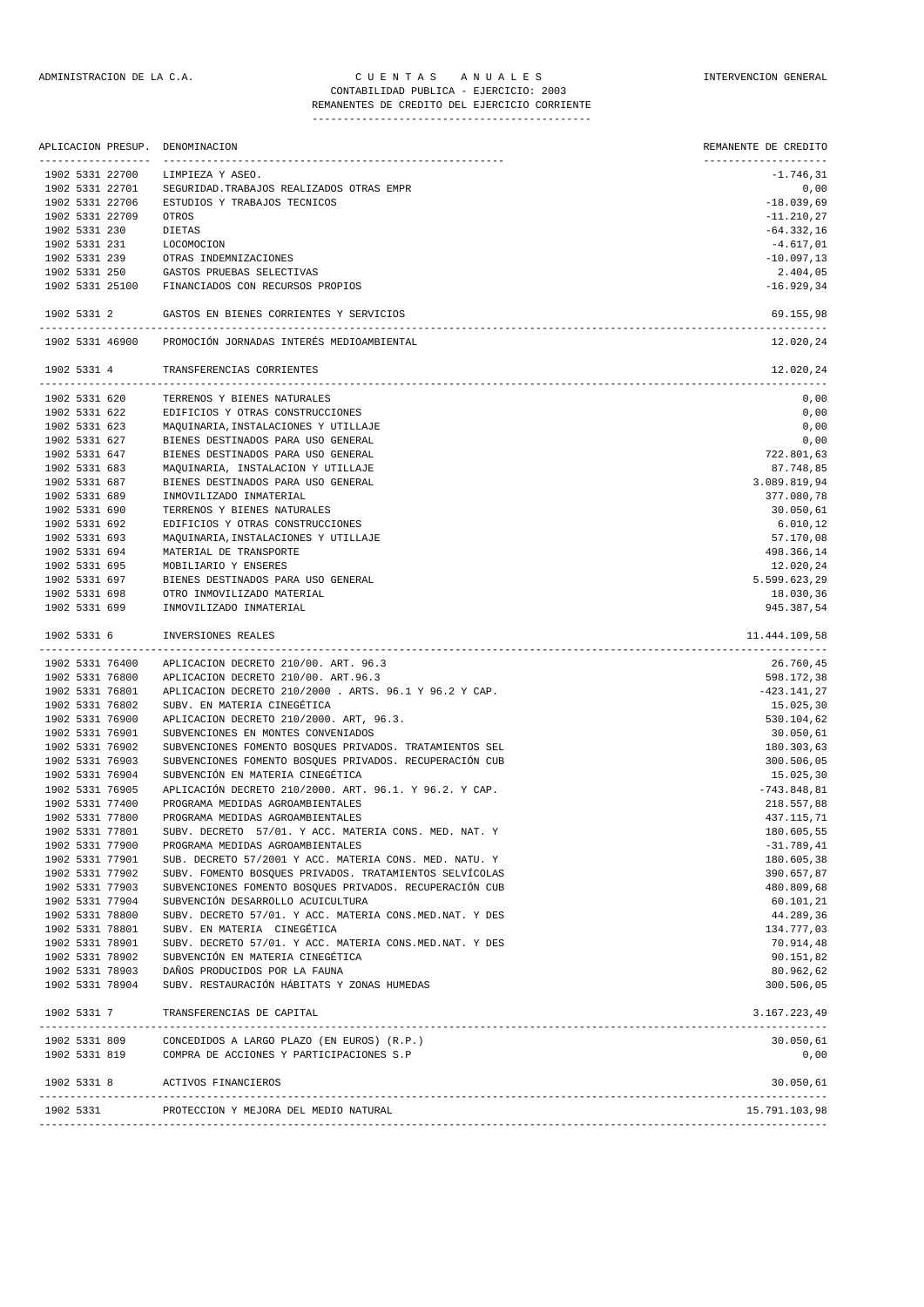## ADMINISTRACION DE LA C.A. CUENTAS ANUALES CONSTANTERVENCION GENERAL CONTABILIDAD PUBLICA - EJERCICIO: 2003

REMANENTES DE CREDITO DEL EJERCICIO CORRIENTE ---------------------------------------------

|      |               |                                    | APLICACION PRESUP. DENOMINACION                                | REMANENTE DE CREDITO                                          |
|------|---------------|------------------------------------|----------------------------------------------------------------|---------------------------------------------------------------|
| 1902 |               |                                    | D.G.DEL MEDIO NATURAL                                          | --------------------<br>15.791.103,98<br>-------------------- |
|      |               | 1903 4422 12000                    | <b>SUELDOS</b>                                                 | 34.094,85                                                     |
|      |               | 1903 4422 12005                    | TRIENIOS                                                       | 53.229,52                                                     |
|      |               | 1903 4422 12006                    | OTRAS RETRIBUCIONES BASICAS                                    | 966,39                                                        |
|      |               | 1903 4422 12100                    | COMPLEMENTO DE DESTINO                                         | 13.023,28                                                     |
|      |               | 1903 4422 12101                    | COMPLEMENTO ESPECIFICO                                         | 29.238,98                                                     |
|      |               | 1903 4422 12109                    | RETRIB. COMPLEMENT. OTRAS RETRIB. COMPLE                       | 0,00                                                          |
|      |               | 1903 4422 13000                    | SALARIO BASE                                                   | 62,88                                                         |
|      |               | 1903 4422 13001                    | ANTIGUEDAD                                                     | 3.998,14                                                      |
|      |               | 1903 4422 13002                    | PAGAS EXTRAS                                                   | 483,02                                                        |
|      |               | 1903 4422 13003                    | OTRAS REMUNERACIONES                                           | 3.124,32                                                      |
|      |               | 1903 4422 15100                    | PERSONAL FUNCIONARIO                                           | 249,24                                                        |
|      |               | 1903 4422 16000<br>1903 4422 16100 | SEGURIDAD SOCIAL<br>FORMACION Y PERFECCIONAMIENTO DEL PERSONAL | 17.503,59<br>0,00                                             |
|      | 1903 4422 1   |                                    | GASTOS DE PERSONAL                                             | 155.974,21                                                    |
|      |               | ----------------------             | -----------------------                                        | ---------                                                     |
|      | 1903 4422 203 |                                    | MAQUINARIA, INSTALACION Y UTILLAJE                             | $-230,51$                                                     |
|      | 1903 4422 204 |                                    | MATERIAL DE TRANSPORTE                                         | $-137,18$                                                     |
|      | 1903 4422 212 |                                    | EDIFICIOS Y OTRAS CONSTRUCCIONES                               | 601,01                                                        |
|      | 1903 4422 213 |                                    | MAQUINARIA, INSTALACION Y UTILLAJE                             | $-11.385,34$                                                  |
|      | 1903 4422 214 |                                    | MATERIAL DE TRANSPORTE                                         | 601,01                                                        |
|      | 1903 4422 215 |                                    | MOBILIARIO Y ENSERES                                           | 2.098,23                                                      |
|      | 1903 4422 216 |                                    | EQUIPOS PARA PROCESOS DE INFORMACION                           | 60,10                                                         |
|      |               | 1903 4422 22000                    | ORDINARIO NO INVENTARIABLE                                     | $-2.597,61$                                                   |
|      |               | 1903 4422 22001                    | MOBILIARIO Y ENSERES                                           | 4.440,80                                                      |
|      |               | 1903 4422 22002                    | PRENSA, REVISTAS Y PUBLICACIONES PERIODICAS                    | 586,80                                                        |
|      |               | 1903 4422 22003                    | LIBROS Y OTRAS PUBLICACIONES                                   | 4.001,58                                                      |
|      |               | 1903 4422 22004                    | MATERIAL INFORMATICO                                           | $-4.044, 22$                                                  |
|      |               | 1903 4422 22009                    | OTRO MATERIAL                                                  | 2.789,02                                                      |
|      |               | 1903 4422 22100                    | ENERGIA ELECTRICA                                              | $-29,57$                                                      |
|      |               | 1903 4422 22103                    | COMBUSTIBLES                                                   | 601,01                                                        |
|      |               | 1903 4422 22109                    | OTROS SUMINISTROS                                              | $-6.874,57$                                                   |
|      |               | 1903 4422 22200                    | TELEFONICAS                                                    | 3.115,00                                                      |
|      | 1903 4422 223 |                                    | TRANSPORTE                                                     | 812,06                                                        |
|      |               | 1903 4422 22601                    | ATENCIONES PROTOCOLARIAS Y REPRESENTATIVAS                     | 45,73                                                         |
|      |               | 1903 4422 22602                    | GASTOS DE DIVULGACION Y PROMOCION(CULT., COMERC.Y CIENTI       | 623,58                                                        |
|      |               | 1903 4422 22603                    | JURIDICOS, CONTENCIOSOS                                        | 1.803,04                                                      |
|      |               | 1903 4422 22605                    | REUNIONES Y CONFERENCIAS                                       | 3.796,85                                                      |
|      |               | 1903 4422 22706                    | ESTUDIOS Y TRABAJOS TECNICOS                                   | $-6.590, 47$                                                  |
|      |               | 1903 4422 22709                    | OTROS                                                          | 2.923,74                                                      |
|      | 1903 4422 230 |                                    | DIETAS                                                         | 2.218,31                                                      |
|      | 1903 4422 231 |                                    | LOCOMOCION                                                     | $-611,48$                                                     |
|      |               | 1903 4422 25100                    | FINANCIADOS CON RECURSOS PROPIOS                               | 6.010, 12                                                     |
|      | 1903 4422 2   |                                    | GASTOS EN BIENES CORRIENTES Y SERVICIOS                        | 4.627,04                                                      |
|      |               | 1903 4422 48900                    | CONVENIO RECOGIDA SELECTIVA DE PAPEL Y CARTON EN ARAG          | 2.708,91                                                      |
|      |               | 1903 4422 48901                    | FOMENTO EN MATERIA DE MEDIO AMBIENTE                           | 0,54                                                          |
|      | 1903 4422 4   |                                    | TRANSFERENCIAS CORRIENTES                                      | 2.709,45                                                      |
|      |               | 1903 4422 623                      | MAOUINARIA, INSTALACIONES Y UTILLAJE                           | 0,00                                                          |
|      |               | 1903 4422 627                      | BIENES DESTINADOS PARA USO GENERAL                             | 0,00                                                          |
|      | 1903 4422 629 |                                    | INMOVILIZADO INMATERIAL                                        | 0,00                                                          |
|      | 1903 4422 647 |                                    | BIENES DESTINADOS PARA USO GENERAL                             | 240.685,44                                                    |
|      | 1903 4422 649 |                                    | INMOVILIZADO INMATERIAL                                        | 0,00                                                          |
|      | 1903 4422 693 |                                    | MAQUINARIA, INSTALACIONES Y UTILLAJE                           | 0,00                                                          |
|      | 1903 4422 697 |                                    | BIENES DESTINADOS PARA USO GENERAL                             | 751.991,36                                                    |
|      | 1903 4422 699 |                                    | INMOVILIZADO INMATERIAL                                        | 4.154,69                                                      |
|      | 1903 4422 6   |                                    | INVERSIONES REALES                                             | 996.831,49                                                    |
|      |               | 1903 4422 76250                    | FOMENTO INVERSIONES MEDIOAMBIENTALES                           | 0,00                                                          |
|      |               | 1903 4422 76253                    | FOMENTO INVERSIONES MEDIOAMBIENTALES                           | 0,00                                                          |
|      |               | 1903 4422 76950                    | FOMENTO INVERSIONES MEDIOAMBIENTALES                           | 1.495.807,66                                                  |
|      |               | 1903 4422 76951                    | FOMENTO INVERSIONES MEDIOAMBIENTALES. FONDO LOCAL ARAGO        | 0,00                                                          |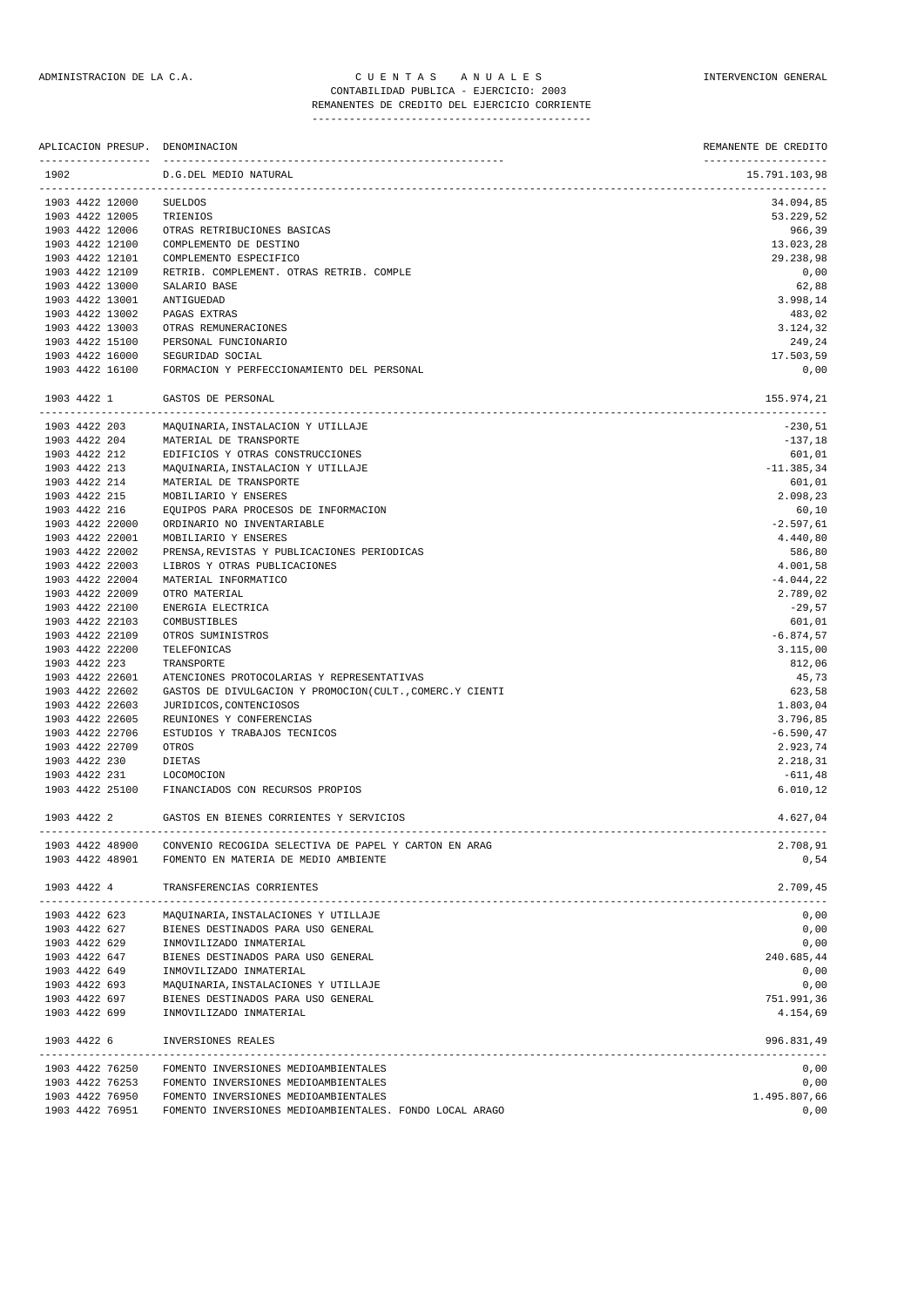## ADMINISTRACION DE LA C.A. C U E N T A S A N U A L E S INTERVENCION GENERAL CONTABILIDAD PUBLICA - EJERCICIO: 2003

# REMANENTES DE CREDITO DEL EJERCICIO CORRIENTE

---------------------------------------------

| APLICACION PRESUP. DENOMINACION                                          |                                                                                                                                                                                                                               | REMANENTE DE CREDITO                 |
|--------------------------------------------------------------------------|-------------------------------------------------------------------------------------------------------------------------------------------------------------------------------------------------------------------------------|--------------------------------------|
| 1903 4422 76952<br>1903 4422 77950<br>1903 4422 78950<br>1903 4422 78951 | FOMENTO INVERSIONES MEDIOAMBIENTALES EN MEJORA INFRAEST<br>FOMENTO INVERSIONES MEDIOAMBIENTALES EN ARAGON<br>FOMENTO INVERSIONES MEDIOAMBIENTALES . MEJORA PORCINO<br>FOMENTO INVERSIONES MEDIOAMBIENTALES. PLANES DE RESIDUO | 0,00<br>1.197.462,16<br>0,00<br>0,00 |
|                                                                          | 1903 4422 7 TRANSFERENCIAS DE CAPITAL                                                                                                                                                                                         | 2.693.269.82                         |
|                                                                          | 1903 4422 PROTECCION Y MEJORA DEL MEDIO AMBIENTE                                                                                                                                                                              | 3.853.412.01                         |
|                                                                          | 1903 D.G. DE CALIDAD, EVALUAC.PLANIF.Y EDUCAC.AMBIENTAL                                                                                                                                                                       | 3.853.412.01                         |
|                                                                          | 1904 5121 627 BIENES DESTINADOS PARA USO GENERAL<br>1904 5121 697 BIENES DESTINADOS PARA USO GENERAL                                                                                                                          | 0,00<br>0,00                         |
|                                                                          | 1904 5121 6 INVERSIONES REALES                                                                                                                                                                                                | 0,00                                 |
|                                                                          | 1904 5121 800 CONCEDIDOS A CORTO PLAZO, EN PESETAS                                                                                                                                                                            | 0,00                                 |
|                                                                          | 1904 5121 8 ACTIVOS FINANCIEROS                                                                                                                                                                                               | 0,00                                 |
|                                                                          | 1904 5121 GESTION E INFRAESTRUCTURAS DE RECURSOS HIDRAULICOS                                                                                                                                                                  | 0,00                                 |
|                                                                          | 1904 D.G. DEL AGUA                                                                                                                                                                                                            | 0,00                                 |
|                                                                          | DEPARTAMENTO 19 MEDIO AMBIENTE                                                                                                                                                                                                | 20.059.834.84                        |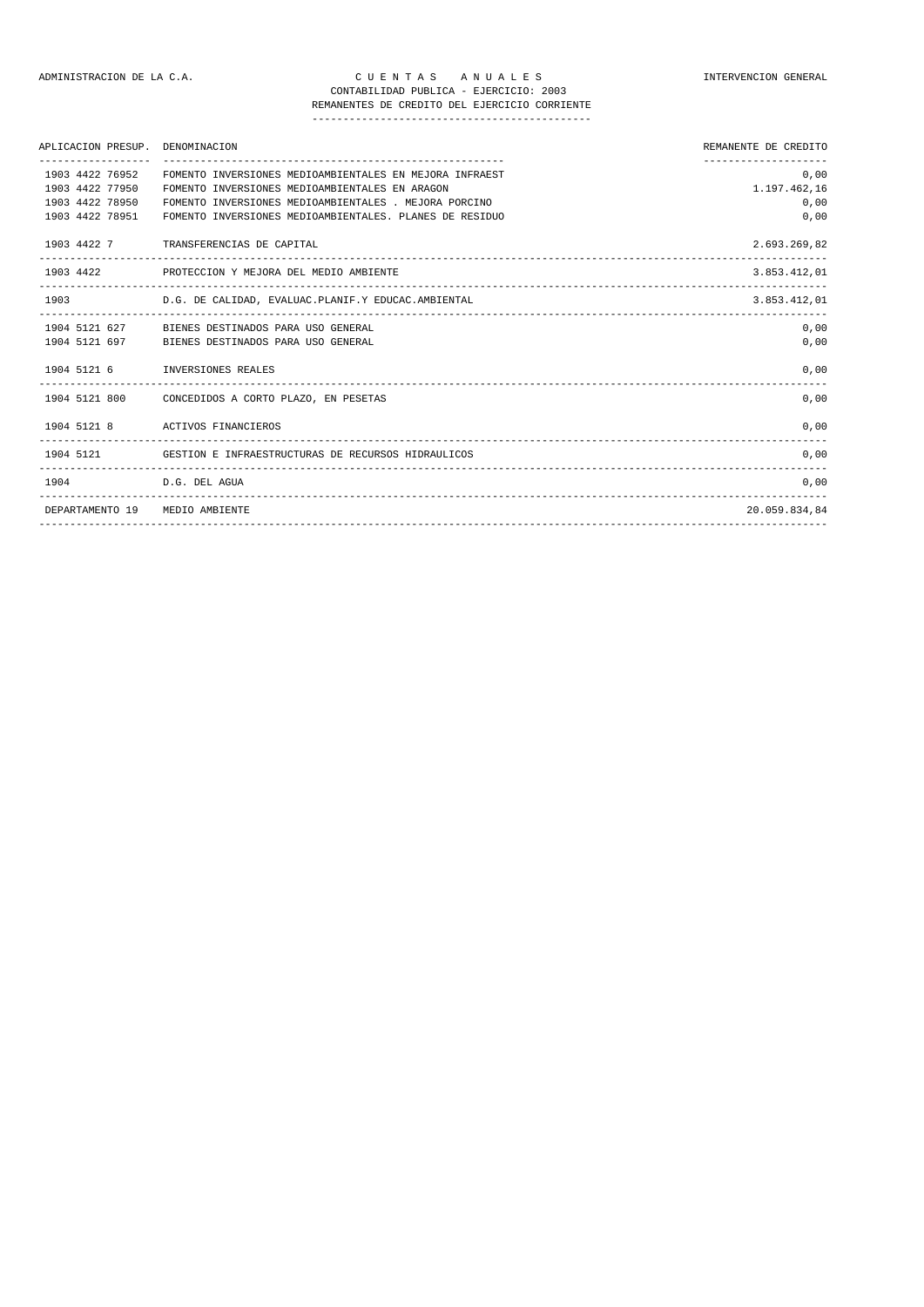|      |               | APLICACION PRESUP.                 | DENOMINACION<br>-------------------                         | REMANENTE DE CREDITO        |
|------|---------------|------------------------------------|-------------------------------------------------------------|-----------------------------|
|      |               | 2001 5411 10000<br>2001 5411 10001 | RETRIBUCIONES BASICAS<br>OTRAS REMUNERACIONES               | 0,00<br>0,00                |
|      | 2001 5411 1   |                                    | GASTOS DE PERSONAL                                          | 0,00                        |
|      | 2001 5411     |                                    | SERVICIOS GENERALES (CIENCIA, TECNOLOGIA Y UNIVERSIDAD)     | 0,00                        |
|      |               | 2001 6123 647                      | BIENES DESTINADOS PARA USO GENERAL                          | 3.918.741,14                |
|      | 2001 6123 6   |                                    | INVERSIONES REALES                                          | 3.918.741,14                |
|      |               | 2001 6123 74400                    | TRANSFERENCIAS A EMPRESAS Y ENTES PUBLIC                    | 901.518,75                  |
|      |               | 2001 6123 76400                    | DESARROLLO ALTERNATIVO COMARCAS MINERAS                     | 23.331.280,48               |
|      |               | 2001 6123 76499                    | DESARROLLO ALTERNATIVO COMARCAS MINERAS                     | 0,00                        |
|      |               | 2001 6123 77400                    | DESARROLLO ALTERNATIVO COMARCAS MINERAS                     | 0,00                        |
|      | 2001 6123 7   |                                    | TRANSFERENCIAS DE CAPITAL                                   | 24.232.799,23               |
|      | 2001 6123     |                                    | PLAN MINERIA CARBON Y DES. ALTERNATIVO COMARCAS MINERAS     | 28.151.540,37               |
|      |               | 2001 6129 76001                    | FINANCIADAS CON OTROS RECURSOS                              | 0,00                        |
|      | 2001 6129 7   |                                    | TRANSFERENCIAS DE CAPITAL                                   | 0,00                        |
|      | 2001 6129     |                                    | GASTOS NO CLASIFICADOS                                      | 0,00                        |
| 2001 |               |                                    | SECRETARIA GENERAL TECNICA (ECON, HAC. Y E.)                | 28.151.540.37               |
|      |               |                                    | 2002 3135 16500 FONDO DE ACCION SOCIAL                      | 0,00                        |
|      | 2002 3135 1   |                                    | GASTOS DE PERSONAL                                          | 0,00                        |
|      | 2002 3135     |                                    | ACCION SOCIAL EN FAVOR DEL PERSONAL                         | 0,00                        |
|      | 2002 6129 170 |                                    | FONDO INCREMENTO NORMATIVO                                  | 0,00                        |
|      | 2002 6129 171 |                                    | FONDOS ADICIONALES                                          | 0,00                        |
|      | 2002 6129 172 |                                    | OTROS FONDOS ADICIONALES                                    | 0,00                        |
|      | 2002 6129 1   |                                    | GASTOS DE PERSONAL                                          | 0,00                        |
|      | 2002 6129 212 |                                    | EDIFICIOS Y OTRAS CONSTRUCCIONES                            | $-2.907, 11$                |
|      | 2002 6129 213 |                                    | MAQUINARIA, INSTALACIONES Y UTILLAJE                        | -543,33                     |
|      |               | 2002 6129 22100                    | ENERGIA ELECTRICA. SUMINISTROS                              | $-27.674,64$                |
|      |               | 2002 6129 22101                    | AGUA. SUMINISTROS                                           | $-1.193,64$                 |
|      |               | 2002 6129 22103                    | COMBUSTIBLES. - SUMINISTROS                                 | $-8.932,00$                 |
|      |               | 2002 6129 22401                    | VEHICULOS                                                   | 99.796,42                   |
|      |               | 2002 6129 22500                    | LOCALES                                                     | 1.031.267,85                |
|      |               | 2002 6129 22600                    | GASTOS DIVERSOS                                             | -458,49                     |
|      |               | 2002 6129 22603                    | JURIDICOS, CONTENCIOSOS. GASTOS DIVERSOS                    | $-88.383,69$                |
|      |               | 2002 6129 22604<br>2002 6129 22609 | REMUNERACIONES A AGENTES MEDIADORES INDEPENDIENTES<br>OTROS | $-79.863, 21$<br>394.160,68 |
|      |               | 2002 6129 22701                    | SEGURIDAD. TRABAJOS OTRAS EMPRESAS                          | $-105.222,88$               |
|      |               | 2002 6129 239                      | OTRAS INDEMNIZACIONES                                       | 2.559,31                    |
|      | 2002 6129 2   |                                    | GASTOS EN BIENES CORRIENTES Y SERVICIOS                     | 1.212.605,27                |
|      | 2002 6129 359 |                                    | OTROS GASTOS                                                | 4.739,57                    |
|      | 2002 6129 3   |                                    | GASTOS FINANCIEROS                                          | 4.739,57                    |
|      |               | 2002 6129 41900                    | HOMOLOGACIONES I.A.S.S.                                     | 0,00                        |
|      |               |                                    | 2002 6129 48900 APOYO A FAMILIAS E INSTITUCIONES            | 68.892,03                   |
|      |               |                                    | 2002 6129 48903 RESPONSABILIDAD CIVIL Y SEGURO ACCIDENTES   | 38.193,32                   |
|      |               |                                    | 2002 6129 48904 VIGILANCIA SALUD                            | 123.207,64                  |
|      |               |                                    | 2002 6129 48905 DECRETO 100/2000                            | 901.518,00                  |
|      |               | 2002 6129 48906                    | CONSORCIO PRO-EXPO ZARAGOZA 2008                            | 0,00                        |
|      | 2002 6129 4   |                                    | TRANSFERENCIAS CORRIENTES                                   | 1.131.810,99                |
|      |               |                                    |                                                             |                             |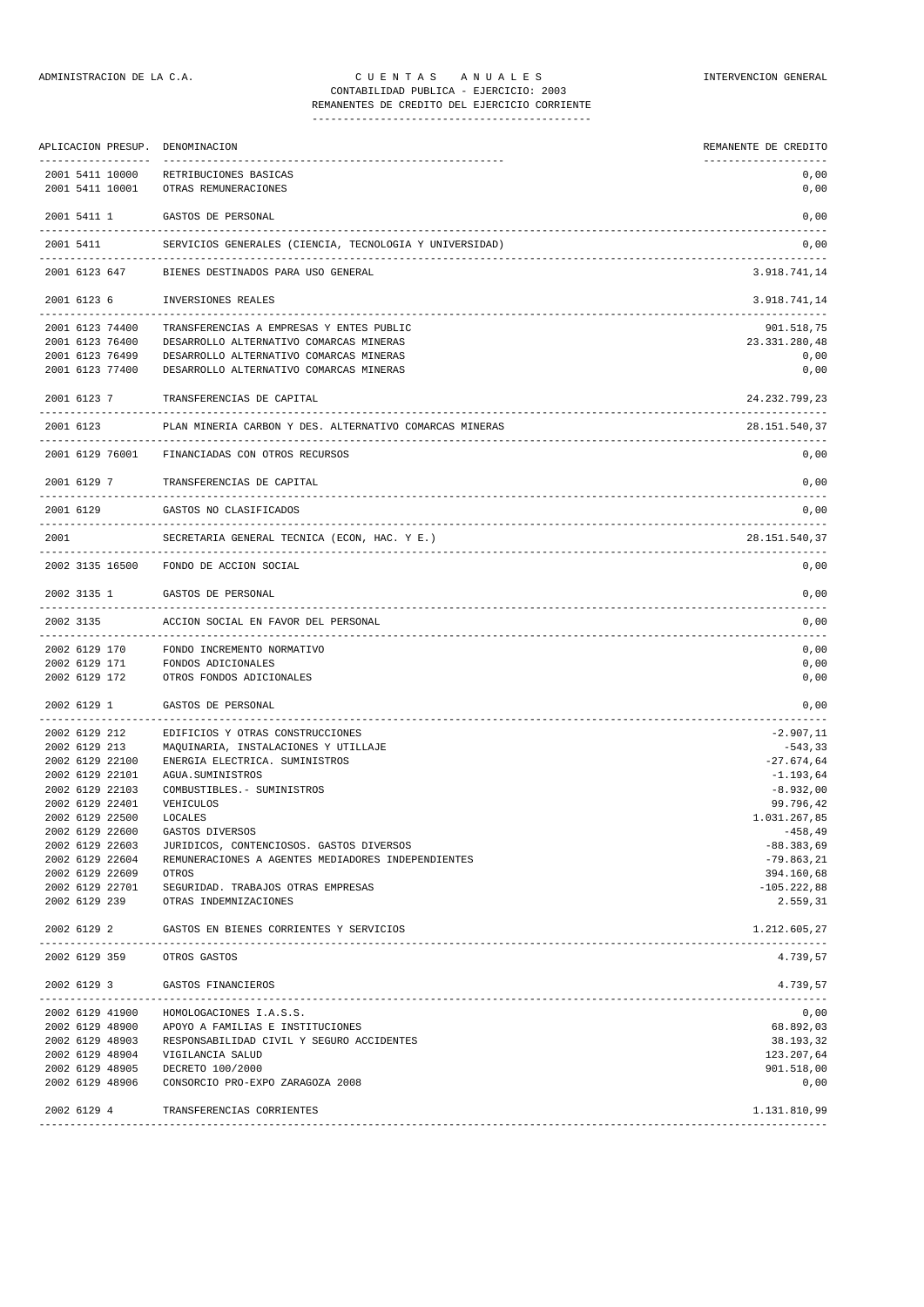| APLICACION PRESUP.                          | DENOMINACION                                                                                                       | REMANENTE DE CREDITO                       |
|---------------------------------------------|--------------------------------------------------------------------------------------------------------------------|--------------------------------------------|
| 2002 6129 692<br>2002 6129 697              | EDIFICIOS Y OTRAS CONSTRUCCIONES<br>BIENES DESTINADOS PARA USO GENERAL                                             | 1.096.385,15<br>232.428,53                 |
| 2002 6129 6                                 | INVERSIONES REALES                                                                                                 | 1.328.813,68                               |
| 2002 6129 76000                             | FINANCIADAS CON OTROS RECURSOS                                                                                     | 332.499,00                                 |
| 2002 6129 76001                             | FINANCIADAS CON OTROS RECURSOS                                                                                     | 902.385,01                                 |
| 2002 6129 78900                             | PROGRAMAS EUROPEOS                                                                                                 | 158.740,59                                 |
| 2002 6129 7                                 | TRANSFERENCIAS DE CAPITAL                                                                                          | 1.393.624,60                               |
| 2002 6129                                   | GASTOS NO CLASIFICADOS                                                                                             | 5.071.594,11                               |
| 2002                                        | D.G. DE PRESUPUESTOS, TESORERIA Y PATRIMONIO                                                                       | 5.071.594,11                               |
| 2003 0111 300                               | INTERESES DE TITULOS DE LA DEUDA                                                                                   | 0,00                                       |
| 2003 0111 311                               | 2003 0111 301 GASTOS DE EMISION, MODIFICACION Y CANCELACION<br>GASTOS DE FORMALIZACION, MODIFICACION Y CANCELACION | 1.728.059,22<br>1,20                       |
| 2003 0111 312                               | INTERESES Y OTROS GASTOS DE OPERACIONES CON DERIVADOS                                                              | 10.344.561,20                              |
|                                             | 2003 0111 3 GASTOS FINANCIEROS                                                                                     | 12.072.621,62                              |
|                                             | 2003 0111 910 CANCELACION DE PRESTAMOS A LARGO PLAZO                                                               | ________________________<br>0,00           |
|                                             | 2003 0111 9 PASIVOS FINANCIEROS                                                                                    | 0,00                                       |
| 2003 0111                                   | AMORTIZACION Y GASTOS FINANCIEROS DE LA DEUDA                                                                      | 12.072.621,62                              |
| 2003 6122 74400<br>2003 6122 74900          | FONDO INVERSIONES PROVINCIA TERUEL<br>FONDO INVERSIONES PROVINCIA TERUEL                                           | 0,00<br>6,00                               |
| 2003 6122 7                                 | TRANSFERENCIAS DE CAPITAL                                                                                          | 6,00                                       |
| 2003 6122                                   | PROMOCION Y DESARROLLO ECONOMICO                                                                                   | 6,00                                       |
| 2003                                        | D.G. DE ECONOMIA                                                                                                   | 12.072.627,62<br>. _ _ _ _ _ _ _ _ _ _ _ _ |
| 2005 6129 202                               | EDIFICIOS Y OTRAS CONSTRUCCIONES                                                                                   | $-17.364,82$                               |
| 2005 6129 22000                             | ORDINARIO NO INVENTARIABLE                                                                                         | 201.105,96                                 |
| 2005 6129 22403<br>2005 6129 22603          | PRIMAS DE SEGUROS<br>JURIDICOS, CONTENCIOSOS                                                                       | $-443, 25$<br>30.000,00                    |
| 2005 6129 22604                             | REMUNERACIONES A AGENTES MEDIADORES INDEPENDIENTES                                                                 | $-187.335,08$                              |
| 2005 6129 22609                             | OTROS GASTOS                                                                                                       | $-24.750,00$                               |
| 2005 6129 2                                 | GASTOS EN BIENES CORRIENTES Y SERVICIOS                                                                            | 1.212,81                                   |
| 2005 6129                                   | GASTOS NO CLASIFICADOS                                                                                             | 1.212,81                                   |
| 2005                                        | DIRECCION GENERAL DE TRIBUTOS                                                                                      | 1.212,81                                   |
| 2011 1265 647                               | BIENES DESTINADOS AL USO GENERAL                                                                                   | 2.544.085,00                               |
| 2011 1265 6                                 | INVERSIONES REALES                                                                                                 | 2.544.085,00                               |
| 2011 1265                                   | ARAGONESA DE SERVICIOS TELEMATICOS                                                                                 | 2.544.085,00                               |
| 2011                                        | DEPTO.PRESIDENCIA Y RELACIONES INSTITUCIONALES                                                                     | 2.544.085,00                               |
| 2013 5131 647                               | BIENES DESTINADOS PARA USO GENERAL                                                                                 | 2.700.462,01                               |
| 2013 5131 6                                 | INVERSIONES REALES<br>-------------------                                                                          | 2.700.462,01                               |
| 2013 5131<br>------------------------------ | CARRETERAS                                                                                                         | 2.700.462,01                               |
| 2013 5136 647<br>2013 5136 697              | BIENES DESTINADOS PARA USO GENERAL<br>BIENES DESTINADOS PARA USO GENERAL                                           | 0,00<br>2.370.237,36                       |

2013 5136 6 INVERSIONES REALES 2.370.237,36 -------------------------------------------------------------------------------------------------------------------------------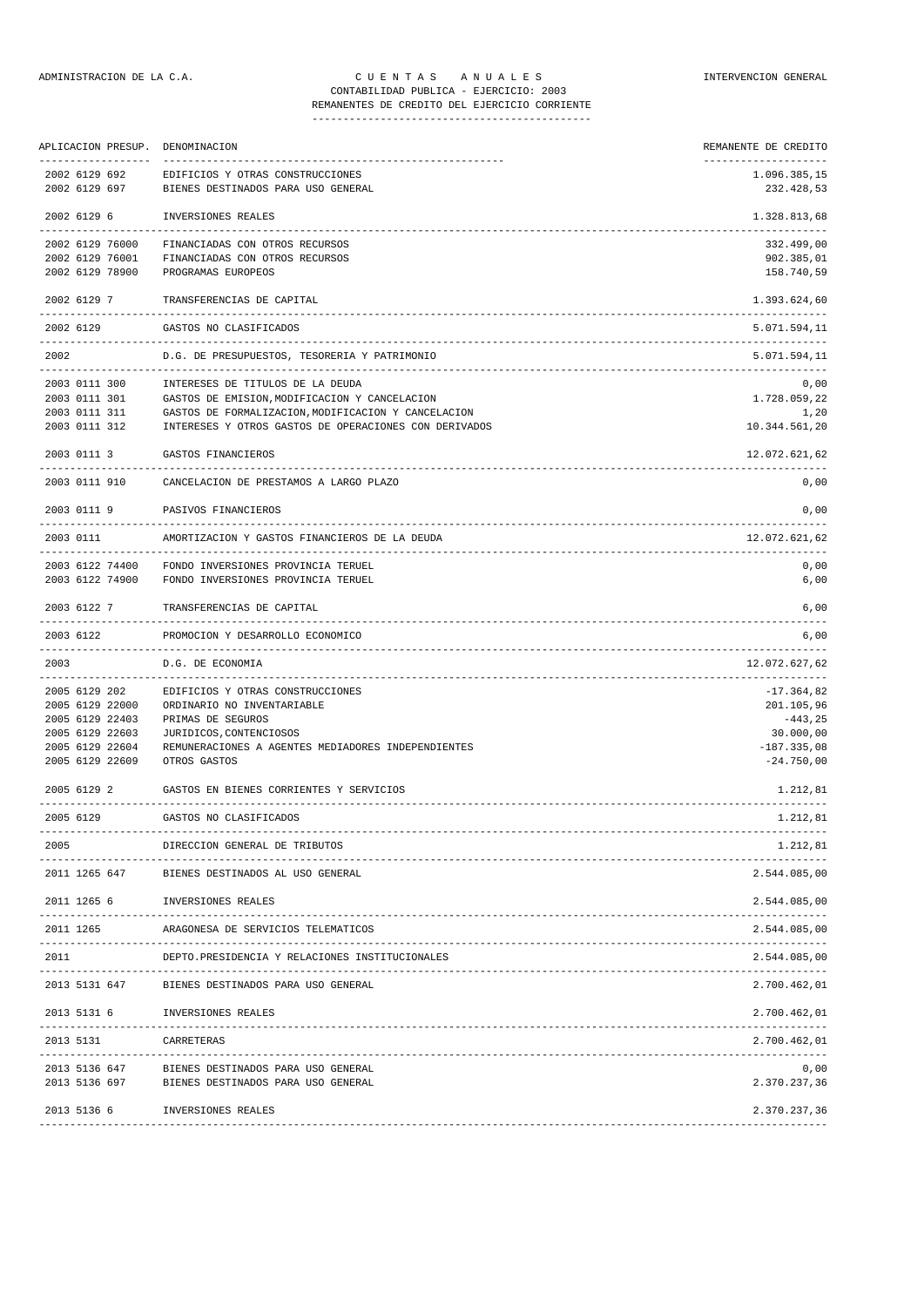| APLICACION PRESUP. DENOMINACION |                                                                                               | REMANENTE DE CREDITO |
|---------------------------------|-----------------------------------------------------------------------------------------------|----------------------|
| 2013 5136                       | CARRETERAS (FONDO INVER.PROV.TERUEL)                                                          | 2.370.237,36         |
| 2013                            | OBRAS PUBLICAS, URBANISMO Y TRANSPORTES                                                       | 5.070.699,37         |
|                                 | 2014 5311 647 BIENES DESTINADOS AL USO GENERAL                                                | 0,00                 |
|                                 | 2014 5311 6 INVERSIONES REALES                                                                | 0,00                 |
| . <u>.</u>                      | 2014 5311 MEJORA DE ESTRUCTURAS AGRARIAS Y DESARROLLO RURAL                                   | 0,00                 |
| 2014                            | DEPTO. AGRICULTURA                                                                            | 0.00                 |
|                                 | __________________________________<br>2015 6123 76400 DESARROLLO ALTERNATIVO COMARCAS MINERAS | 0,00                 |
|                                 | 2015 6123 7 TRANSFERENCIAS DE CAPITAL                                                         | 0,00                 |
|                                 | 2015 6123 PLAN MINERIA CARBON Y DES. ALTERNATIVO COMARCAS MINERAS                             | 0,00                 |
| 2015                            | DEPTO. DE INDUSTRIA                                                                           | 0,00                 |
|                                 | 2019 5331 647 BIENES DESTINADOS PARA USO GENERAL                                              | 0,00                 |
| 2019 5331 6                     | INVERSIONES REALES                                                                            | 0,00                 |
|                                 | 2019 5331 PROTECCION Y MEJORA DEL MEDIO NATURAL                                               | 0.00                 |
| 2019                            | DPTO MEDIO AMBIENTE                                                                           | 0,00                 |
|                                 | DEPARTAMENTO 20 DIVERSOS DEPARTAMENTOS                                                        | 52.911.759,28        |

-------------------------------------------------------------------------------------------------------------------------------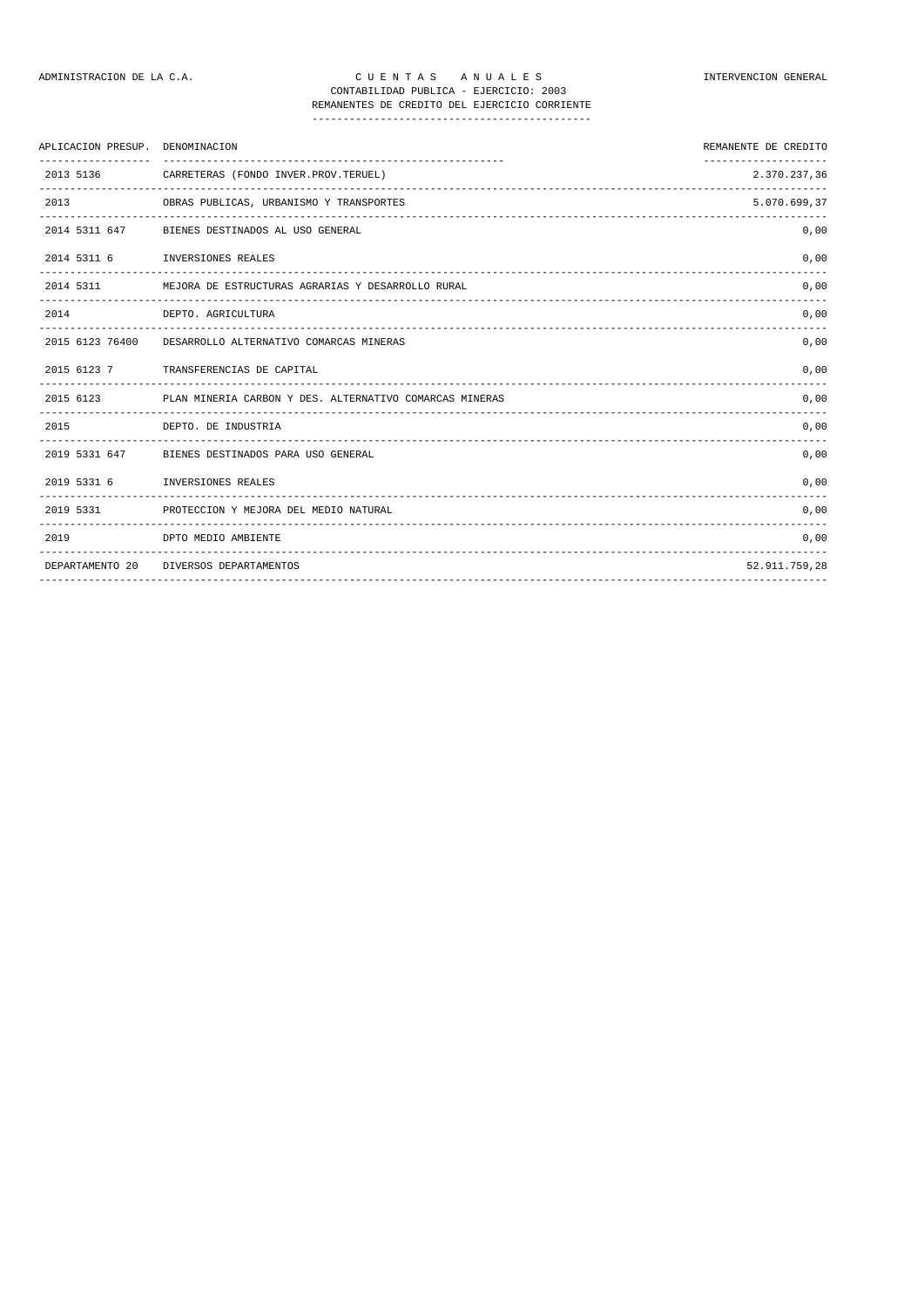| ------------------- | APLICACION PRESUP. DENOMINACION<br>--------------------------------- | REMANENTE DE CREDITO<br>------------------ |
|---------------------|----------------------------------------------------------------------|--------------------------------------------|
| 2101 5411 10000     | RETRIBUCIONES BASICAS                                                | 7.764,53                                   |
| 2101 5411 10001     | OTRAS REMUNERACIONES                                                 | 21.984,71                                  |
| 2101 5411 11000     | RETRIBUCIONES BASICAS                                                | 52.468,46                                  |
| 2101 5411 11001     | OTRAS REMUNERACIONES                                                 | 72.030,94                                  |
| 2101 5411 12000     | <b>SUELDOS</b>                                                       | 37.939,21                                  |
| 2101 5411 12005     | TRIENIOS                                                             | 5.591,67                                   |
| 2101 5411 12006     | OTRAS RETRIBUCIONES BÁSICAS                                          | 667,39                                     |
| 2101 5411 12100     | COMPLEMENTO DE DESTINO                                               | 21.925,23                                  |
| 2101 5411 12101     | COMPLEMENTO ESPECIFICO                                               | 41.086,88                                  |
| 2101 5411 13000     | SALARIO BASE                                                         | 12.124,53                                  |
| 2101 5411 13001     | ANTIGUEDAD                                                           | 6.396,18                                   |
| 2101 5411 13002     | PAGAS EXTRAS                                                         | 1.567,55                                   |
| 2101 5411 13003     | OTRAS REMUNERACIONES                                                 | 3.769,48                                   |
| 2101 5411 15100     | GRATIFICACIONES PERSONAL FUNCIONARIO                                 | 4.527,00                                   |
| 2101 5411 16000     | SEGURIDAD SOCIAL                                                     | 69.329,53                                  |
| 2101 5411 1         | GASTOS DE PERSONAL                                                   | 359.173,29                                 |
| 2101 5411 242       | MATERIAL, SUMINISTROS Y OTROS                                        | 137.755,91                                 |
| 2101 5411 2         | GASTOS EN BIENES CORRIENTES Y SERVICIOS                              | 137.755,91                                 |
| 2101 5411 870       | APORTACIONES PATRIMONIALES                                           | 2.000.000,00                               |
| 2101 5411 8         | ACTIVOS FINANCIEROS<br>________________________________              | 2.000.000,00                               |
| 2101 5411           | SERVICIOS GENERALES (CIENCIA, TECNOLOGIA Y UNIVERSIDAD)              | 2.496.929,20                               |
| 2101                | SECRETARIA GENERAL TECNICA                                           | 2.496.929,20<br>-------------------        |
| 2103 5411 12000     | SUELDOS                                                              | 26.594,88                                  |
| 2103 5411 12005     | TRIENIOS                                                             | 1.096,65                                   |
| 2103 5411 12006     | OTRAS RETRIBUCIONES BÁSICAS                                          | 619,61                                     |
| 2103 5411 12100     | COMPLEMENTO DE DESTINO                                               | 16.512,91                                  |
| 2103 5411 12101     | COMPLEMENTO ESPECIFICO                                               | 30.436,08                                  |
| 2103 5411 13001     | ANTIGUEDAD                                                           | 1.161,30                                   |
| 2103 5411 16000     | SEGURIDAD SOCIAL                                                     | 20.987,55                                  |
| 2103 5411 1         | GASTOS DE PERSONAL                                                   | 97.408,98                                  |
| 2103 5411           | SERVICIOS GENERALES (CIENCIA, TECNOLOGIA Y UNIVERSIDAD)              | 97.408.98                                  |
| 2103                | D.G. INVESTIGACION, INNOVACION Y DESARROLLO                          | 97.408.98                                  |
| 2104 5411 12000     | SUELDOS                                                              | 26.533,36                                  |
| 2104 5411 12005     | TRIENIOS                                                             | 1.125,61                                   |
|                     | 2104 5411 12006 OTRAS RETRIBUCIONES BÁSICAS                          | 554,40                                     |
| 2104 5411 12100     | COMPLEMENTO DE DESTINO                                               | 16.764,73                                  |
| 2104 5411 12101     | COMPLEMENTO ESPECIFICO                                               | 30.397,09                                  |
| 2104 5411 13001     | ANTIGUEDAD                                                           | 1.161,30                                   |
| 2104 5411 16000     | SEGURIDAD SOCIAL                                                     | 20.510,10                                  |
| 2104 5411 1         | GASTOS DE PERSONAL                                                   | 97.046,59                                  |
| 2104 5411           | SERVICIOS GENERALES (CIENCIA, TECNOLOGIA Y UNIVERSIDAD)              | 97.046,59                                  |
| 2104                | D.G. DE TECNOLOGIAS PARA LA SOCIEDAD DE LA INFORMACION               | 97.046,59                                  |

------------------------------------------------------------------------------------------------------------------------------- DEPARTAMENTO 21 CIENCIA, TECNOLOGIA Y UNIVERSIDAD 2.691.384,77 -------------------------------------------------------------------------------------------------------------------------------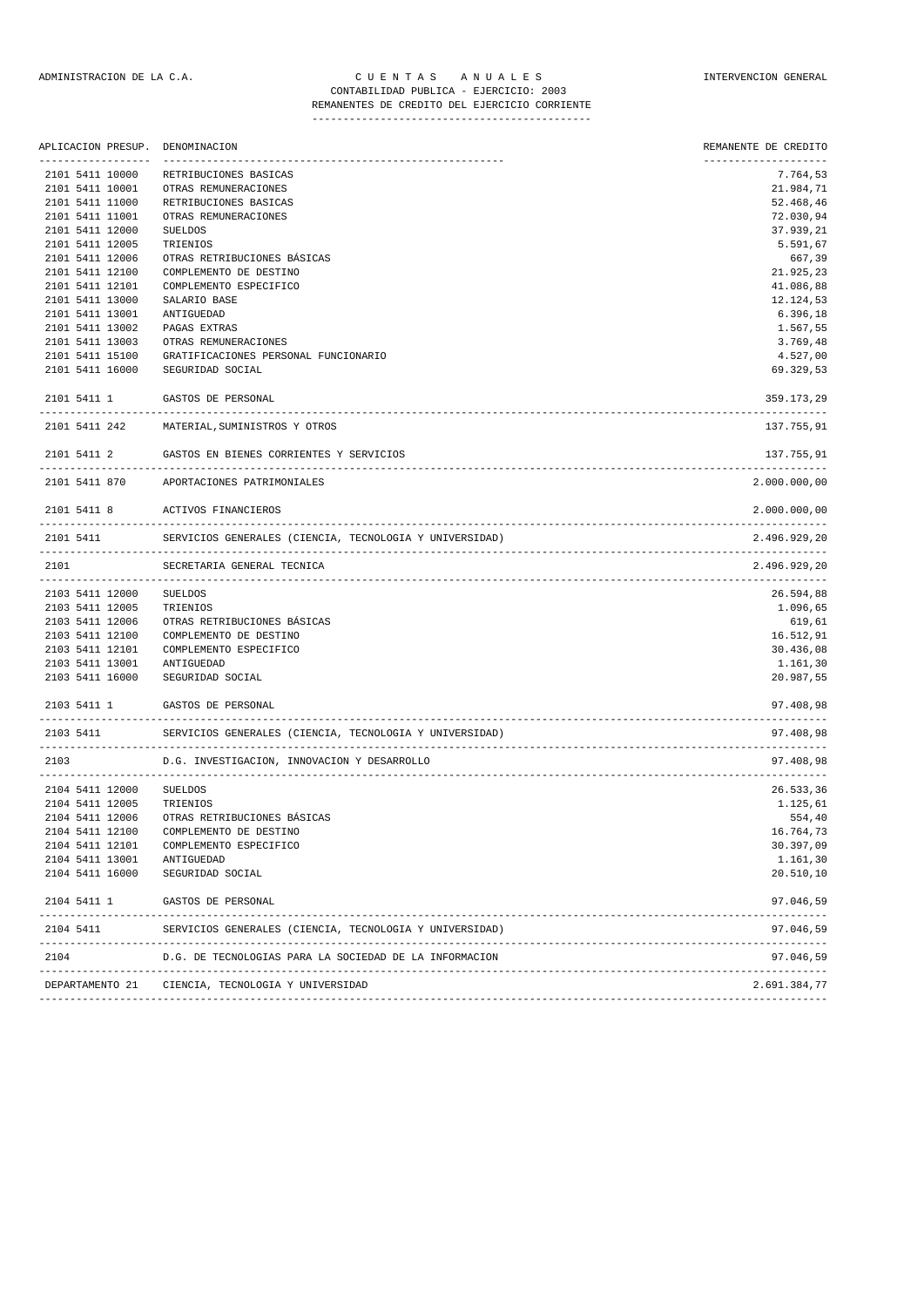## ADMINISTRACION DE LA C.A. CUENTAS ANUALES CONSTANTERVENCION GENERAL CONTABILIDAD PUBLICA - EJERCICIO: 2003

REMANENTES DE CREDITO DEL EJERCICIO CORRIENTE ---------------------------------------------

| APLICACION PRESUP.                           | DENOMINACION                                       | REMANENTE DE CREDITO |
|----------------------------------------------|----------------------------------------------------|----------------------|
| 2201 3111 12000                              | <b>SUELDO</b>                                      | 1.078,13             |
| 2201 3111 12005                              | TRIENIOS                                           | 52,78                |
| 2201 3111 12006                              | OTRAS RETRIBUCIONES BASICAS                        | $-34, 42$            |
| 2201 3111 12100                              | COMPLEMENTO DE DESTINO                             | 597,76               |
| 2201 3111 12101                              | COMPLEMENTO ESPECIFICO                             | 957,58               |
| 2201 3111 12109                              | OTRAS                                              | 0,00                 |
| 2201 3111 16000                              | SEGURIDAD SOCIAL                                   | 427,60               |
| 2201 3111 1                                  | GASTOS DE PERSONAL                                 | 3.079,43             |
| 2201 3111                                    | SERVICIOS GENERALES (SERVICIOS SOCIALES Y FAMILIA) | 3.079,43             |
| 2201                                         | SECRETARIA GENERAL TECNICA                         | 3.079,43             |
| 2202 3111 12000                              | <b>SUELDOS</b>                                     | 28.244,19            |
| 2202 3111 12005                              | TRIENIOS                                           | 1.872,45             |
| 2202 3111 12006                              | OTRAS RETRIBUCIONES BÁSICAS                        | 554,64               |
| 2202 3111 12100                              | COMPLEMENTO DE DESTINO                             | 16.537,32            |
| 2202 3111 12101                              | COMPLEMENTO ESPECIFICO                             | 30.136,17            |
| 2202 3111 16000                              | SEGURIDAD SOCIAL                                   | 19.465,45            |
| 2202 3111 1                                  | GASTOS DE PERSONAL                                 | 96.810,22            |
|                                              | 2202 3111 242 MATERIAL, SUMINISTROS Y OTROS        | 0,15                 |
| 2202 3111 2                                  | GASTOS EN BIENES CORRIENTES Y SERVICIOS            | 0,15<br>---------    |
| 2202 3111 46900                              | SUBVENCIONES CORPORACIONES LOCALES                 | 3.372,87             |
| 2202 3111 48900                              | SUBV. A FAMILIAS Y ENTES SIN ANIMO DE LU           | 358,28               |
| 2202 3111 4                                  | TRANSFERENCIAS CORRIENTES                          | 3.731.15             |
| 2202 3111<br>------------------------------- | SERVICIOS GENERALES (SERVICIOS SOCIALES Y FAMILIA) | 100.541.52           |
| 2202                                         | D.G. DE FAMILIA                                    | 100.541.52           |
| DEPARTAMENTO 22                              | SERVICIOS SOCIALES Y FAMILIA                       | 103.620,95           |
|                                              |                                                    |                      |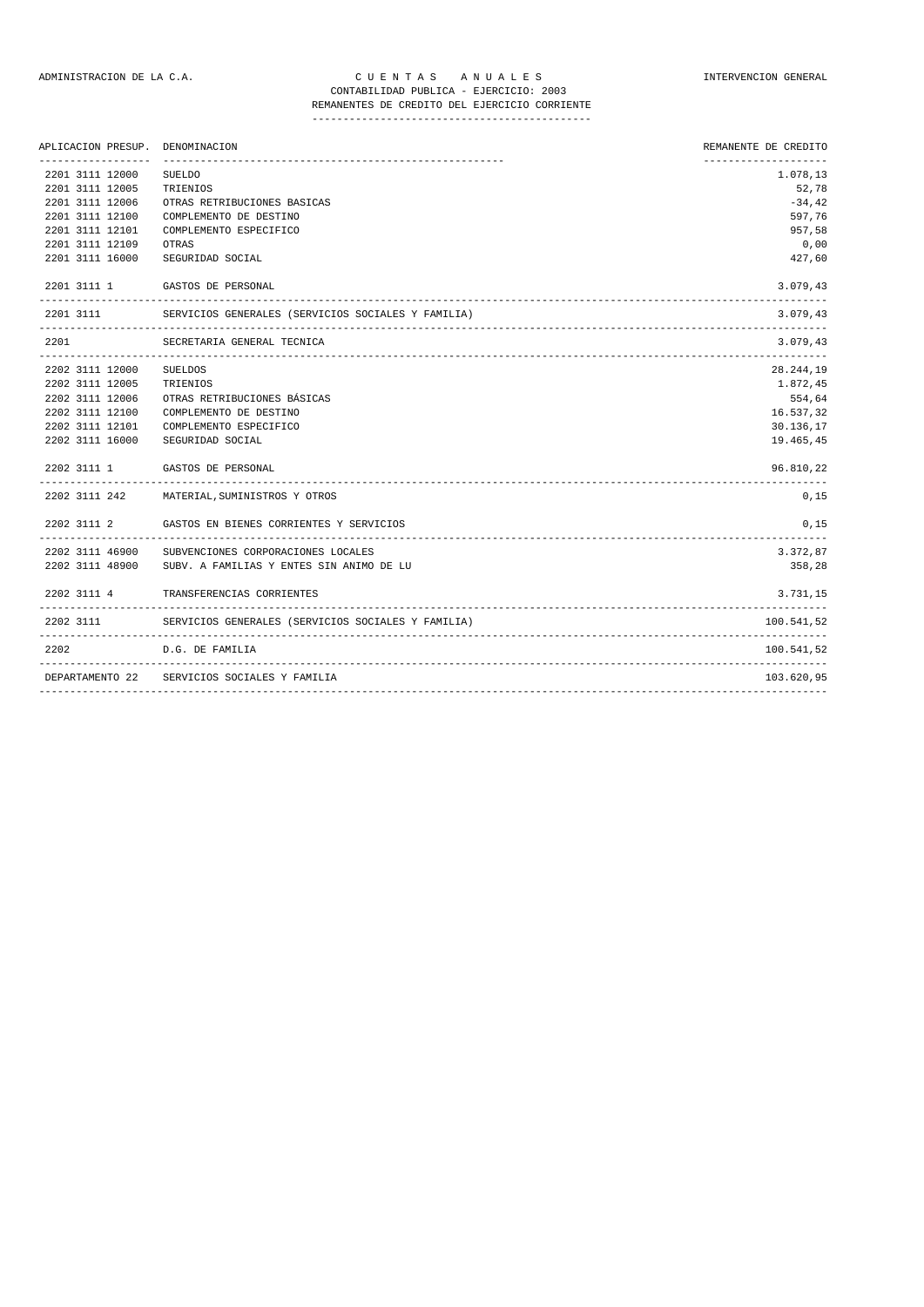| APLICACION PRESUP. DENOMINACION                         |                                                                                               | REMANENTE DE CREDITO                 |
|---------------------------------------------------------|-----------------------------------------------------------------------------------------------|--------------------------------------|
| -----------------<br>2601 9111 46902<br>2601 9111 46903 | MTTO.FUNCTO.INVERSIONES SUPRAMUNICIPALES<br>SUBVENCION A CORPORACIONES LOCALES                | --------------------<br>0,00<br>0,00 |
| 2601 9111 4                                             | TRANSFERENCIAS CORRIENTES                                                                     | 0,00                                 |
| 2601 9111 76901<br>2601 9111 76902                      | SUBV A CCLL<br>CO`PERACION. PUESTA EN MARCHA Y FUNCIONA                                       | 0,01<br>0,00                         |
| 2601 9111 7                                             | TRANSFERENCIAS DE CAPITAL                                                                     | 0,01                                 |
| 2601 9111                                               | TRANSFERENCIAS A ADMINISTRACIONES COMARCALES                                                  | 0,01                                 |
| 2601                                                    | COMARCA DE LA JACETANIA                                                                       | ------<br>0,01                       |
| 2602 9111 46903                                         | 2602 9111 46902 MTTO.FUNCTO.INVERSIONES SUPRAMUNICIPALES<br>TRASPASO DE FUNCIONES Y SERVICIOS | 0,00<br>0,00                         |
| 2602 9111 4                                             | TRANSFERENCIAS CORRIENTES                                                                     | 0,00                                 |
| 2602 9111 76901                                         | SUB A CCLL                                                                                    | 0,00                                 |
| 2602 9111 76902                                         | COOPERACION PUESTA EN MARCHA Y FUNCIONAM                                                      | 0,00                                 |
| 2602 9111 76903                                         | TRASPASO DE FUNCIONES Y SERVICIOS                                                             | 0,00                                 |
| 2602 9111 7                                             | TRANSFERENCIAS DE CAPITAL                                                                     | 0,00                                 |
| 2602 9111                                               | TRANSFERENCIAS A ADMINISTRACIONES COMARCALES                                                  | 0,00                                 |
| 2602                                                    | COMARCA DEL ALTO GALLEGO                                                                      | 0,00                                 |
| 2603 9111 46902                                         | SUBVENCION A CORPORACIONES LOCALES                                                            | 0,00                                 |
| 2603 9111 4<br>--------------                           | TRANSFERENCIAS CORRIENTES<br>---------------------------------                                | 0,00                                 |
| 2603 9111 76901                                         | SUBVENCION A CORPORACIONES LOCALES                                                            | 0,00                                 |
| 2603 9111 76902                                         | SUBVENCION A CORPORACIONES LOCALES                                                            | 0,00                                 |
| 2603 9111 76903                                         | SUBVENCION A CORPORACIONES LOCALES                                                            | 0,00                                 |
| 2603 9111 7                                             | TRANSFERENCIAS DE CAPITAL<br>----------------------------------                               | 0,00                                 |
| 2603 9111                                               | TRANSFERENCIAS A ADMINISTRACIONES COMARCALES                                                  | 0,00                                 |
| 2603                                                    | COMARCA DEL SOBRARBE                                                                          | 0,00                                 |
| 2604 9111 46902                                         | MTO. FUNCTO. INVERSIONES SUPRAMUNICIPALES                                                     | 688,60                               |
| 2604 9111 46903                                         | TRASPASO DE FUNCIONES Y SERVICIOS                                                             | 0,00                                 |
| 2604 9111 4                                             | TRANSFERENCIAS CORRIENTES                                                                     | 688,60                               |
| 2604 9111 76901 SUBV A CCLL                             |                                                                                               | 0,00                                 |
| 2604 9111 76902 SUBV. CC.LL                             |                                                                                               | 0,00                                 |
| 2604 9111 76903                                         | TRASPASO DE FUNCIONES Y SERVICIOS                                                             | 0,00                                 |
| 2604 9111 7                                             | TRANSFERENCIAS DE CAPITAL                                                                     | 0,00                                 |
| 2604 9111                                               | TRANSFERENCIAS A ADMINISTRACIONES COMARCALES                                                  | 688,60                               |
| 2604                                                    | COMARCA DE LA RIBAGORZA                                                                       | 688,60                               |
| 2605 9111 46902                                         | MTO. FUNCTO. INVERSIONES SUPRAMUNICIPALES                                                     | 0,00                                 |
| 2605 9111 4                                             | TRANSFERENCIAS CORRIENTES                                                                     | 0,00                                 |

------------------------------------------------------------------------------------------------------------------------------- 2605 9111 76901 SUBV A CCLL 0,00 2605 9111 76902 SUBV. CC.LL 0,00 2605 9111 76903 SUBVENCION A CORPORACIONES LOCALES 0,00 2605 9111 7 TRANSFERENCIAS DE CAPITAL 0,00 -------------------------------------------------------------------------------------------------------------------------------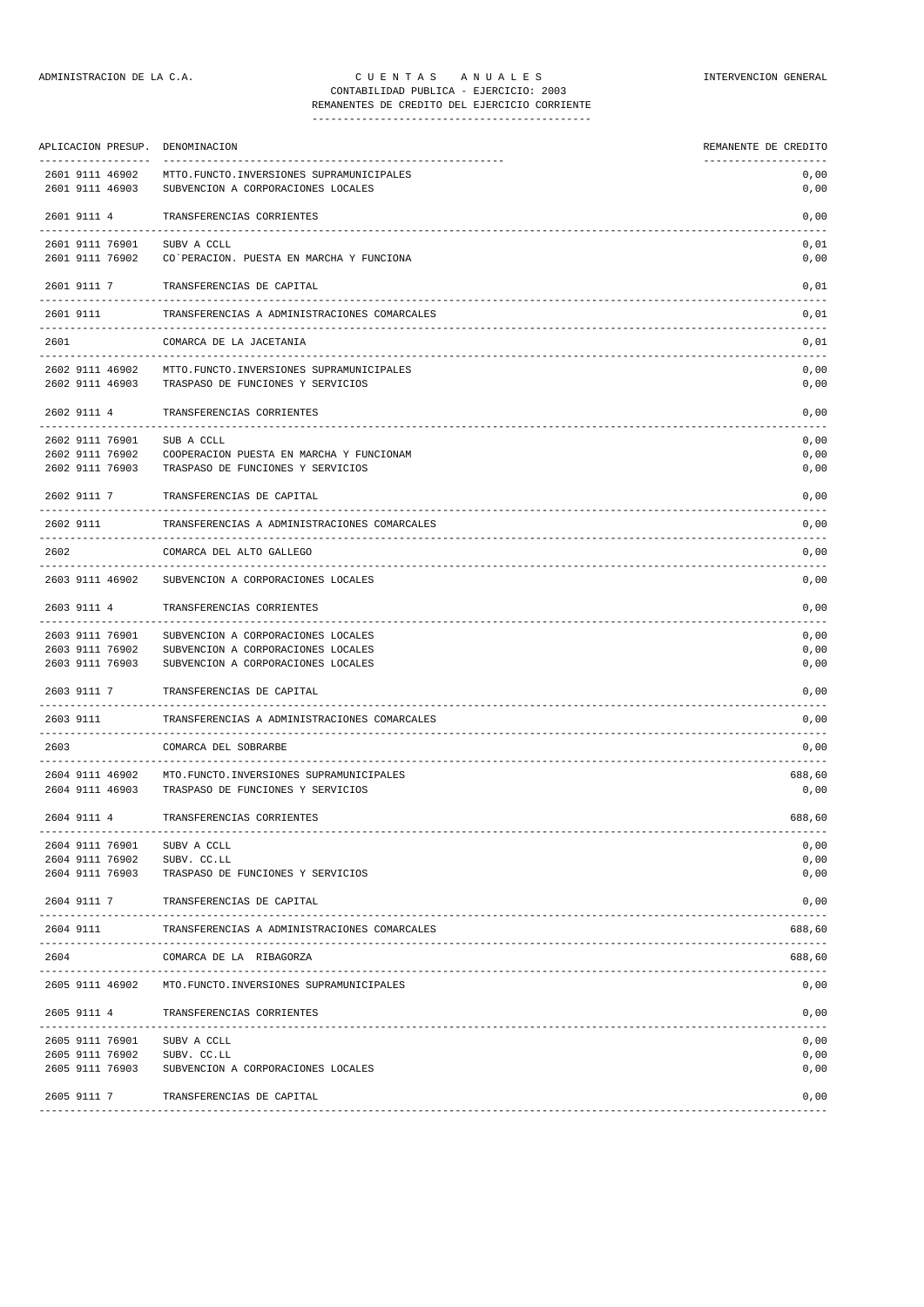## ADMINISTRACION DE LA C.A. C U E N T A S A N U A L E S INTERVENCION GENERAL CONTABILIDAD PUBLICA - EJERCICIO: 2003

## REMANENTES DE CREDITO DEL EJERCICIO CORRIENTE ---------------------------------------------

| APLICACION PRESUP. DENOMINACION    |                                                 | REMANENTE DE CREDITO |
|------------------------------------|-------------------------------------------------|----------------------|
| 2605 9111                          | TRANSFERENCIAS A ADMINISTRACIONES COMARCALES    | 0,00                 |
| 2605                               | COMARCA DE LAS CINCO VILLAS                     | 0,00                 |
| 2606 9111 46902                    | MTO. FUNCTO. INVERSIONES SUPRAMUNICIPALES       | 0,00                 |
| 2606 9111 4                        | TRANSFERENCIAS CORRIENTES                       | 0,00                 |
| 2606 9111 76901                    | SUBV A CCLL                                     | 0,00                 |
| 2606 9111 76902                    | SUBV. CC.LL                                     | 0,00                 |
| 2606 9111 76903                    | SUBVENCION A CORPORACIONES LOCALES              | 0,00                 |
| 2606 9111 7                        | TRANSFERENCIAS DE CAPITAL                       | 0,00                 |
| 2606 9111<br>-------               | TRANSFERENCIAS A ADMINISTRACIONES COMARCALES    | 0,00<br>-------      |
| 2606                               | COMARCA DE LA HOYA DE HUESCA                    | 0,00<br>-----        |
| 2607 9111 46902                    | MTO. FUNCTO. INVERSIONES SUPRAMUNICIPALES       | 0,00                 |
| 2607 9111 46903                    | TRASPASO DE FUNCIONES Y SERVICIOS               | 0,00                 |
|                                    |                                                 |                      |
| 2607 9111 4<br>----------          | TRANSFERENCIAS CORRIENTES                       | 0,00                 |
| 2607 9111 76901                    | SUBV A CCLL                                     | 0,00                 |
| 2607 9111 76902                    | SUBV. CC.LL                                     | 0,00                 |
| 2607 9111 76903                    | TRASPASO DE FUNCIONES Y SERVICIOS               | 0,00                 |
| 2607 9111 7                        | TRANSFERENCIAS DE CAPITAL                       | 0,00                 |
| 2607 9111                          | TRANSFERENCIAS A ADMINISTRACIONES COMARCALES    | 0,00                 |
| 2607                               | COMARCA DEL SOMONTANO DE BARBASTRO              | 0,00                 |
| 2608 9111 46902                    | MTO. FUNCTO. INVERSIONES SUPRAMUNICIPALES       | 0,00                 |
| 2608 9111 46903                    | TRASPASO DE FUNCIONES Y SERVICIOS               | 0,00                 |
| 2608 9111 4                        | TRANSFERENCIAS CORRIENTES                       | 0,00                 |
|                                    |                                                 |                      |
| 2608 9111 76901                    | SUBV A CCLL                                     | 0,00                 |
| 2608 9111 76902<br>2608 9111 76903 | SUBV CC.LL<br>TRASPASO DE FUNCIONES Y SERVICIOS | 0,00<br>0,00         |
|                                    |                                                 |                      |
| 2608 9111 7                        | TRANSFERENCIAS DE CAPITAL                       | 0,00                 |
| 2608 9111                          | TRANSFERENCIAS A ADMINISTRACIONES COMARCALES    | 0,00                 |
| 2608                               | COMARCA DEL CINCA MEDIO                         | 0,00                 |
| 2609 9111 46902                    | MTO. FUNCTO. INVERSIONES SUPRAMUNICIPALES       | 0,00                 |
| 2609 9111 4                        | TRANSFERENCIAS CORRIENTES                       | 0,00                 |
| 2609 9111 76901                    | SUBV A CCLL                                     | 0,00                 |
| 2609 9111 76902                    | SUBV. CC.LL                                     | 0,00                 |
| 2609 9111 76903                    | SUBVENCION A CORPORACIONES LOCALES              | 0,00                 |
| 2609 9111 7                        | TRANSFERENCIAS DE CAPITAL                       | 0,00                 |
| 2609 9111                          | TRANSFERENCIAS A ADMINISTRACIONES COMARCALES    | 0,00                 |
| 2609                               | COMARCA DE LA LITERA                            | 0,00                 |
| 2610 9111 46902                    | MTO. FUNCTO. INVERSIONES SUPRAMUNICIPALES       | 0,00                 |
| 2610 9111 4                        | TRANSFERENCIAS CORRIENTES                       | 0,00                 |
| 2610 9111 76901                    | SUBV A CCLL                                     | 0,00                 |
| 2610 9111 76902                    | SUBV. CC.LL                                     | 0,00                 |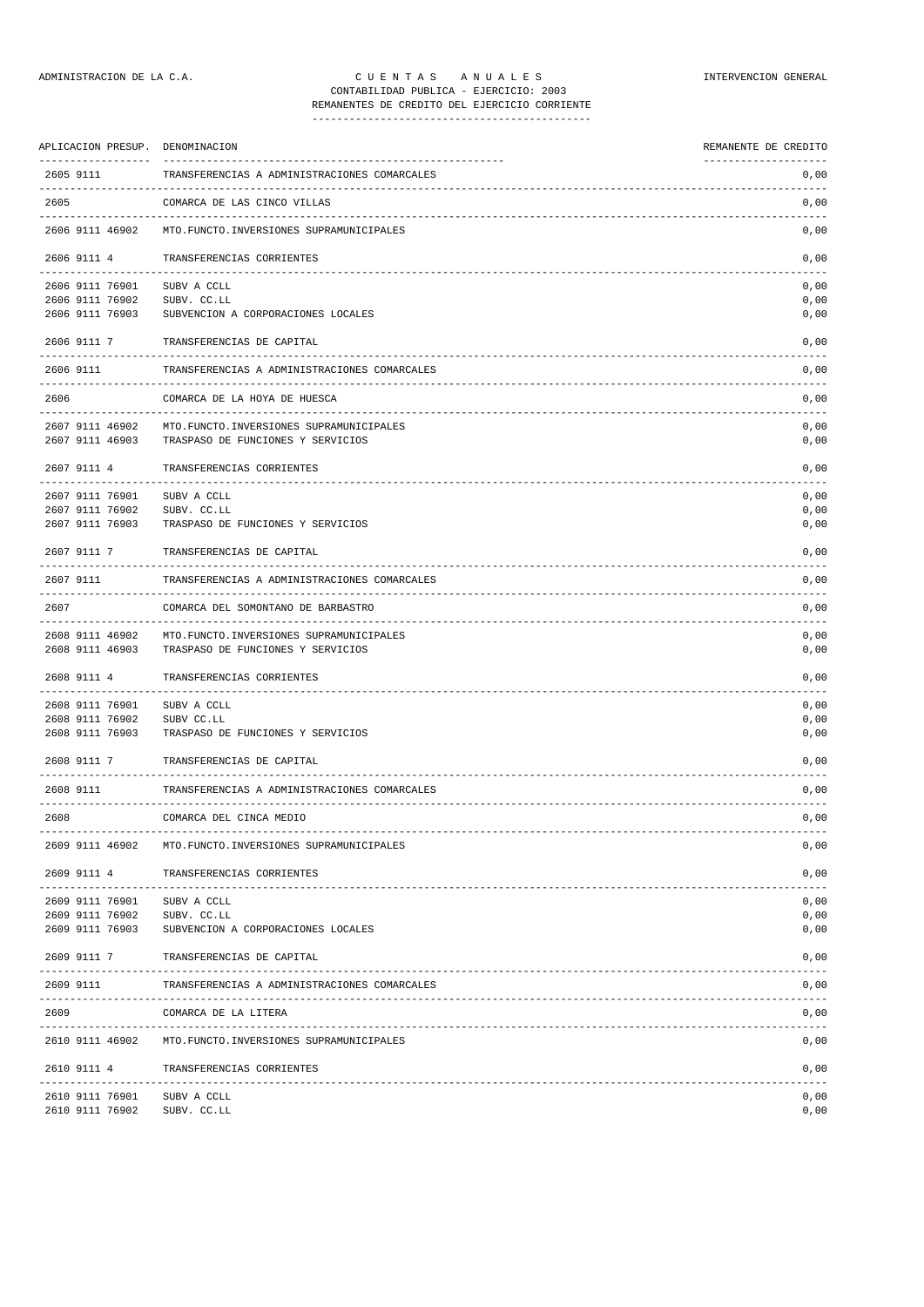## ADMINISTRACION DE LA C.A. CUENTAS ANUALES CONSTANTERVENCION GENERAL CONTABILIDAD PUBLICA - EJERCICIO: 2003 REMANENTES DE CREDITO DEL EJERCICIO CORRIENTE

| APLICACION PRESUP. DENOMINACION                       |                                                                                        | REMANENTE DE CREDITO<br>-------------------- |
|-------------------------------------------------------|----------------------------------------------------------------------------------------|----------------------------------------------|
| 2610 9111 76903                                       | SUBVENCION A CORPORACIONES LOCALES                                                     | 0,00                                         |
| 2610 9111 7                                           | TRANSFERENCIAS DE CAPITAL                                                              | 0,00                                         |
| 2610 9111                                             | TRANSFERENCIAS A ADMINISTRACIONES COMARCALES                                           | 0,00                                         |
| 2610                                                  | COMARCA DE LOS MONEGROS                                                                | 0,00                                         |
| 2611 9111 46902                                       | MTO. FUNCTO. INVERSIONES SUPRAMUNICIPALES                                              | 0,00                                         |
| 2611 9111 4<br>-------                                | TRANSFERENCIAS CORRIENTES                                                              | 0,00                                         |
| 2611 9111 76901<br>2611 9111 76902<br>2611 9111 76903 | SUBV A CCLL<br>SUBV. CC.LL<br>SUBVENCION A CORPORACIONES LOCALES                       | 0,00<br>0,00<br>0,00                         |
| 2611 9111 7                                           | TRANSFERENCIAS DE CAPITAL                                                              | 0,00                                         |
| 2611 9111                                             | TRANSFERENCIAS A ADMINISTRACIONES COMARCALES                                           | 0,00                                         |
| 2611                                                  | COMARCA DEL BAJO CINCA/BAIX CINCA                                                      | 0,00<br>---------                            |
| 2612 9111 46902<br>2612 9111 46903                    | MTO. FUNCTO. INVERSIONES SUPRAMUNICIPALES<br>TRASPASO DE FUNCIONES Y SERVICIOS         | 0,00<br>0,00                                 |
| 2612 9111 4                                           | TRANSFERENCIAS CORRIENTES                                                              | 0,00                                         |
| 2612 9111 76901<br>2612 9111 76902<br>2612 9111 76903 | SUBV A CCLL<br>SUBV. CC.LL<br>TRASPASO DE FUNCIONES Y SERVICIOS                        | 0,00<br>0,00<br>0,00                         |
| 2612 9111 7                                           | TRANSFERENCIAS DE CAPITAL                                                              | 0,00                                         |
| 2612 9111                                             | --------------------------------------<br>TRANSFERENCIAS A ADMINISTRACIONES COMARCALES | 0,00                                         |
| 2612                                                  | COMARCA DE TARAZONA Y EL MONCAYO                                                       | 0,00                                         |
| 2613 9111 46902<br>2613 9111 46903                    | MTO. FUNCTO. INVERSIONES SUPRAMUNICIPALES<br>TRASPASO DE FUNCIONES Y SERVICIOS         | 0,00<br>0,00                                 |
| 2613 9111 4<br>--------------------------------       | TRANSFERENCIAS CORRIENTES                                                              | 0,00<br>------                               |
| 2613 9111 76901                                       | SUBV A CCLL                                                                            | 0,00                                         |
| 2613 9111 76902<br>2613 9111 76903                    | SUBV. CC.LL<br>TRASPASO DE FUNCIONES Y SERVICIOS                                       | 0,00<br>0,00                                 |
| 2613 9111 7                                           | TRANSFERENCIAS DE CAPITAL                                                              | 0,00                                         |
| 2613 9111                                             | TRANSFERENCIAS A ADMINISTRACIONES COMARCALES                                           | 0,00                                         |
| 2613                                                  | COMARCA DEL CAMPO DE BORJA                                                             | 0,00                                         |
| 2614 9111 46902<br>2614 9111 46903                    | MTO. FUNCTO. INVERSIONES SUPRAMUNICIPALES<br>TRASPASO DE FUNCIONES Y SERVICIOS         | 0,00<br>0,00                                 |
| 2614 9111 4                                           | TRANSFERENCIAS CORRIENTES                                                              | 0,00                                         |
| 2614 9111 76901<br>2614 9111 76902<br>2614 9111 76903 | SUBV CCLL<br>SUBV. CC.LL<br>TRASPASO DE FUNCIONES Y SERVICIOS                          | 0,00<br>0,00<br>0,00                         |
| 2614 9111 7                                           | TRANSFERENCIAS DE CAPITAL                                                              | 0,00                                         |
|                                                       |                                                                                        |                                              |

2614 9111 TRANSFERENCIAS A ADMINISTRACIONES COMARCALES 0,00 ------------------------------------------------------------------------------------------------------------------------------- 2614 COMARCA DEL ARANDA 0,00

------------------------------------------------------------------------------------------------------------------------------- 2615 9111 46902 MTO.FUNCTO.IVNERSIONES SUPRAMUNICIPALES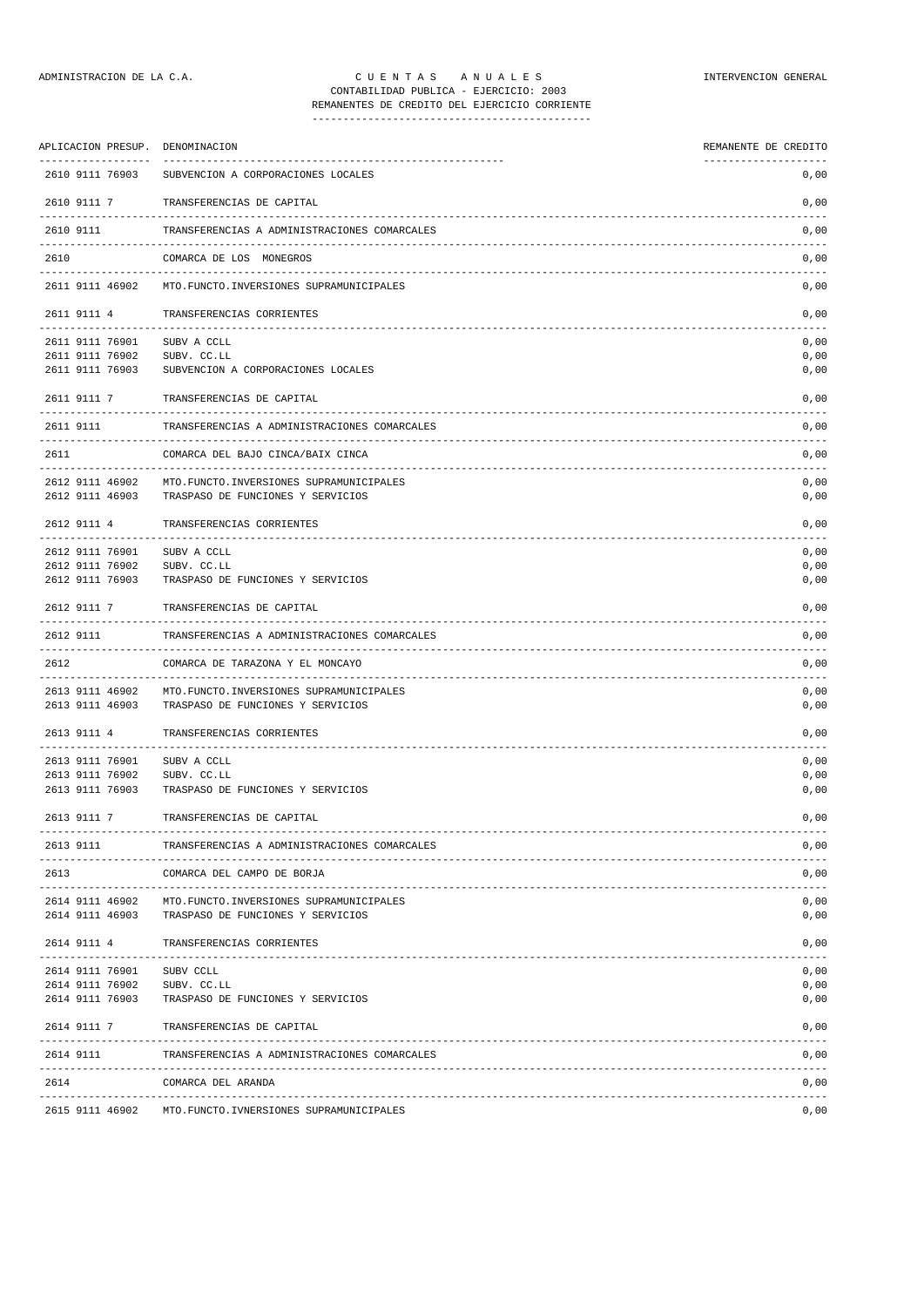## ADMINISTRACION DE LA C.A. C U E N T A S A N U A L E S INTERVENCION GENERAL CONTABILIDAD PUBLICA - EJERCICIO: 2003 REMANENTES DE CREDITO DEL EJERCICIO CORRIENTE

| APLICACION PRESUP. DENOMINACION    |                                                                                 | REMANENTE DE CREDITO |
|------------------------------------|---------------------------------------------------------------------------------|----------------------|
| 2615 9111 46903                    | TRASPASO DE FUNCIONES Y SERVICIOS                                               | 0,00                 |
| 2615 9111 4                        | TRANSFERENCIAS CORRIENTES                                                       | 0,00                 |
| 2615 9111 76901                    | SUBV A CCLL                                                                     | 0,00                 |
| 2615 9111 76902<br>2615 9111 76903 | SUBV. CC.LL<br>TRASPASO DE FUNCIONES Y SERVICIOS                                | 0,00<br>0,00         |
| 2615 9111 7                        | TRANSFERENCIAS DE CAPITAL                                                       | 0,00                 |
| 2615 9111                          | TRANSFERENCIAS A ADMINISTRACIONES COMARCALES                                    | 0,00                 |
| 2615                               | COMARCA DE LA RIBERA ALTA DEL EBRO                                              | 0,00                 |
| 2616 9111 46902                    | MTO. FUNCTO. INVERSIONES SUPRAMUNICIPALES                                       | -------<br>0,00      |
| 2616 9111 46903                    | TRASPASO DE FUNCIONES Y SERVICIOS                                               | 0,00                 |
| 2616 9111 4                        | TRANSFERENCIAS CORRIENTES                                                       | 0,00                 |
| 2616 9111 76901                    | SUBV A CCLL                                                                     | 0,00                 |
| 2616 9111 76902<br>2616 9111 76903 | SUBV. CC.LL<br>TRASPASO DE FUNCIONES Y SERVICIOS                                | 0,00<br>0,00         |
| 2616 9111 7                        | TRANSFERENCIAS DE CAPITAL                                                       | 0,00                 |
| 2616 9111                          | TRANSFERENCIAS A ADMINISTRACIONES COMARCALES                                    | 0,00                 |
| 2616                               | COMARCA DE VALDEJALON                                                           | 0,00                 |
| 2618 9111 46902<br>2618 9111 46903 | MTO. FUNCTO. INVERSIONES SUPRAMUNICIAPALES<br>TRASPASO DE FUNCIONES Y SERVICIOS | 0,00<br>0,00         |
| 2618 9111 4                        | TRANSFERENCIAS CORRIENTES                                                       | 0,00                 |
|                                    |                                                                                 |                      |
| 2618 9111 76901<br>2618 9111 76902 | SUBV A CCLL<br>SUBV. CC.LL                                                      | 0,00<br>0,00         |
| 2618 9111 76903                    | TRASPASO DE FUNCIONES Y SERVICIOS                                               | 0,00                 |
| 2618 9111 7<br>--------            | TRANSFERENCIAS DE CAPITAL                                                       | 0,00                 |
| 2618 9111                          | TRANSFERENCIAS A ADMINISTRACIONES COMARCALES                                    | 0,00                 |
| 2618                               | COMARCA DE LA RIBERA BAJA DEL EBRO                                              | 0,00                 |
|                                    | 2619 9111 46902 SUBVENCION A CORPORACIONES LOCALES                              | 0,00                 |
| 2619 9111 4                        | TRANSFERENCIAS CORRIENTES                                                       | 0,00                 |
| 2619 9111 76901                    | SUBVENCION A CORPORACIONES LOCALES                                              | 0,00                 |
| 2619 9111 76902                    | SUBVENCION A CORPORACIONES LOCALES                                              | 0,00                 |
| 2619 9111 76903                    | SUBVENCION A CORPORACIONES LOCALES                                              | 0,00                 |
| 2619 9111 7                        | TRANSFERENCIAS DE CAPITAL                                                       | 0,00                 |
| 2619 9111                          | TRANSFERENCIAS A ADMINISTRACIONES COMARCALES                                    | 0,00                 |
| 2619                               | COMARCA DE CASPE                                                                | 0,00                 |
|                                    | 2620 9111 46902 MTO. FUNCTO. INVERSIONES SUPRAMUNICIPALES                       | 0,00                 |
| 2620 9111 46903                    | TRASPASO DE FUNCIONES Y SERVICIOS                                               | 0,00                 |
|                                    |                                                                                 |                      |

|                                                       | 2619 9111 7 TRANSFERENCIAS DE CAPITAL                                        | 0,00                 |
|-------------------------------------------------------|------------------------------------------------------------------------------|----------------------|
|                                                       | 2619 9111 TRANSFERENCIAS A ADMINISTRACIONES COMARCALES                       | 0,00                 |
| 2619                                                  | COMARCA DE CASPE                                                             | 0,00                 |
| 2620 9111 46902<br>2620 9111 46903                    | MTO.FUNCTO.INVERSIONES SUPRAMUNICIPALES<br>TRASPASO DE FUNCIONES Y SERVICIOS | 0.00<br>0.00         |
|                                                       | 2620 9111 4 TRANSFERENCIAS CORRIENTES                                        | 0,00                 |
| 2620 9111 76901<br>2620 9111 76902<br>2620 9111 76903 | SUBV A CCLL<br>SUBV. CC.LL<br>TRASPASO DE FUNCIONES Y SERVICIOS              | 0.00<br>0,00<br>0,00 |
|                                                       | 2620 9111 7 TRANSFERENCIAS DE CAPITAL                                        | 0,00                 |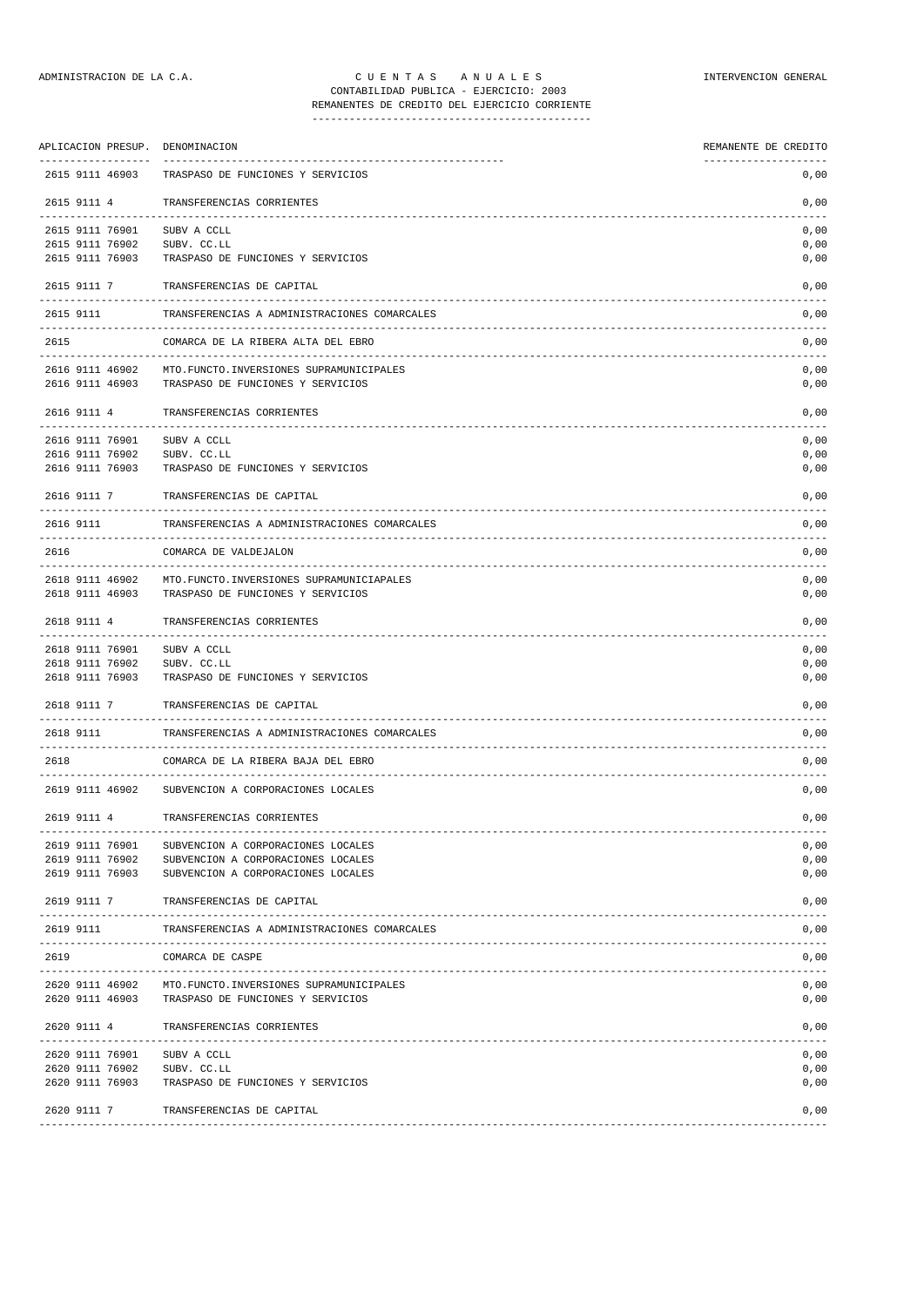| APLICACION PRESUP. DENOMINACION    |                                                                          | REMANENTE DE CREDITO |
|------------------------------------|--------------------------------------------------------------------------|----------------------|
| 2620 9111                          | TRANSFERENCIAS A ADMINISTRACIONES COMARCALES                             | 0,00                 |
| 2620                               | COMARCA DE LA COMUNIDAD DE CALATAYUD                                     | 0,00                 |
| 2621 9111 46902                    | MTO. FUNCTO. INVERSIONES SUPRAMUNICIPALES                                | 0,00                 |
| 2621 9111 4                        | TRANSFERENCIAS CORRIENTES                                                | 0,00                 |
| 2621 9111 76901                    | SUBVENCION A CORPORACIONES LOCALES                                       | 0,00                 |
| 2621 9111 76902<br>2621 9111 76903 | SUBV. CC.LL<br>SUBVENCION A CORPORACIONES LOCLAES                        | 0,00<br>0,00         |
| 2621 9111 7                        | TRANSFERENCIAS DE CAPITAL                                                | 0,00                 |
| 2621 9111                          | TRANSFERENCIAS A ADMINISTRACIONES COMARCALES                             | 0,00                 |
| 2621                               | COMARCA DE CARIÑENA                                                      | 0,00                 |
| 2622 9111 46902                    | MTO. FUNCTO. INVERSIONES SUPRAMUNICIPALES                                | 0,00                 |
| 2622 9111 4                        | TRANSFERENCIAS CORRIENTES                                                | 0,00                 |
| -----------<br>2622 9111 76901     | SUBV A CCLL                                                              | 0,00                 |
| 2622 9111 76902<br>2622 9111 76903 | SUBV. CC.LL<br>SUBVENCION A CORPORACIONES LOCALES                        | 0,00<br>0,00         |
| 2622 9111 7                        | TRANSFERENCIAS DE CAPITAL                                                | 0,00                 |
| 2622 9111                          | TRANSFERENCIAS A ADMINISTRACIONES COMARCALES                             | 0,00                 |
| 2622                               | COMARCA DE BELCHITE                                                      | 0,00                 |
| 2623 9111 46902                    | SUBVENCION A CORPORACIONES LOCALES                                       | 0,00                 |
| 2623 9111 4                        | TRANSFERENCIAS CORRIENTES                                                | 0,00                 |
|                                    |                                                                          |                      |
| 2623 9111 76901<br>2623 9111 76902 | SUBVENCION A CORPORACIONES LOCALES<br>SUBVENCION A CORPORACIONES LOCALES | 0,00<br>0,00         |
| 2623 9111 76903                    | SUBVENCION A CORPORACIONES LOCALES                                       | 0,00                 |
| 2623 9111 7                        | TRANSFERENCIAS DE CAPITAL<br>---------------------------                 | 0,00                 |
| 2623 9111                          | TRANSFERENCIAS A ADMINISTRACIONES COMARCALES                             | 0,00                 |
| 2623                               | COMARCA DEL BAJO MARTIN                                                  | 0,00                 |
|                                    | 2624 9111 46902 MTO. FUNCTO. INVERSIONES SUPRAMUNICIPALES                | 0,00                 |
| 2624 9111 4                        | TRANSFERENCIAS CORRIENTES                                                | 0,00                 |
| 2624 9111 76901                    | SUBV A CCLL                                                              | 0,00                 |
| 2624 9111 76902<br>2624 9111 76903 | SUBV. CC.LL<br>SUBVENCION A CORPORACIONES LOCALES                        | 0,00<br>0,00         |
| 2624 9111 7                        | TRANSFERENCIAS DE CAPITAL                                                | 0,00                 |
| 2624 9111                          | TRANSFERENCIAS A ADMINISTRACIONES COMARCALES                             | 0,00                 |
|                                    |                                                                          |                      |
| 2624                               | COMARCA DEL CAMPO DE DAROCA                                              | 0,00                 |
| 2625 9111 46902                    | SUBVENCIONES A CORPORACIONES LOCALES                                     | 0,00                 |
| 2625 9111 4                        | TRANSFERENCIAS CORRIENTES                                                | 0,00                 |
| 2625 9111 76901                    | SUBVENCION A CORPORACIONES LOCALES                                       | 0,00                 |
| 2625 9111 76902<br>2625 9111 76903 | SUBVENCION A CORPORACIONES LOCALES<br>SUBV.A CORPORACIONES LOCALES       | 0,00<br>0,00         |
| 2625 9111 7                        | TRANSFERENCIAS DE CAPITAL                                                | 0,00                 |
|                                    |                                                                          |                      |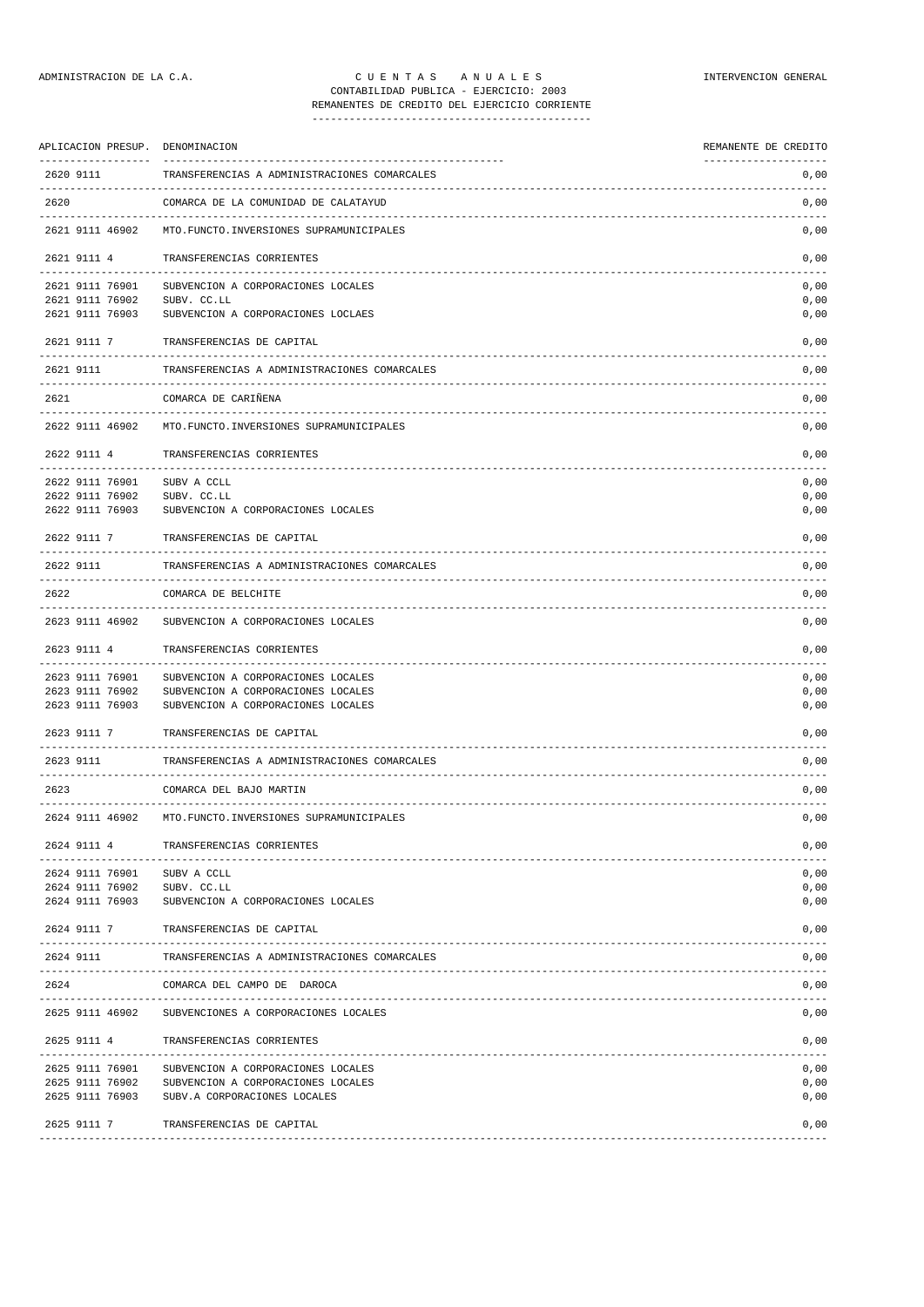| APLICACION PRESUP. DENOMINACION  |                                                           | REMANENTE DE CREDITO |
|----------------------------------|-----------------------------------------------------------|----------------------|
| 2625 9111                        | TRANSFERENCIAS A ADMINISTRACIONES COMARCALES              | 0,00                 |
| 2625                             | COMARCA DE CALAMOCHA                                      | 0,00                 |
| 2626 9111 46902                  | --------------------------------------<br>SUBV A CCLL     | 0,00                 |
| 2626 9111 4                      | TRANSFERENCIAS CORRIENTES                                 | 0,00                 |
| -------------<br>2626 9111 76901 | SUBV A CCLL                                               | 0,00                 |
| 2626 9111 76902                  | SUBV. CC.LL                                               | 0,00                 |
| 2626 9111 76903                  | SUBVENCION A CORPORACIONES LOCALES                        | 0,00                 |
| 2626 9111 7                      | TRANSFERENCIAS DE CAPITAL                                 | 0,00                 |
| 2626 9111                        | TRANSFERENCIAS A ADMINISTRACIONES COMARCALES              | 0,00                 |
| 2626                             | COMARCA DE LAS CUENCAS MINERAS                            | 0,00                 |
| 2627 9111 46902                  | MTO. FUNCTO. INVERSIONES MUNICIPALES                      | 0,00                 |
| 2627 9111 46903                  | TRASPASO DE FUNCIONES Y SERVICIOS                         | 0,00                 |
| 2627 9111 4                      | TRANSFERENCIAS CORRIENTES                                 | 0,00                 |
| 2627 9111 76901                  | SUBV A CCLL                                               | 0,00                 |
| 2627 9111 76902                  | SUBV. CC.LL                                               | 0,00                 |
| 2627 9111 76903                  | TRASPASO DE FUNCIONES Y SERVICIOS                         | 0,00                 |
| 2627 9111 7                      | TRANSFERENCIAS DE CAPITAL                                 | 0,00                 |
| 2627 9111                        | TRANSFERENCIAS A ADMINISTRACIONES COMARCALES              | 0,00                 |
| 2627                             | COMARCA DE ANDORRA-SIERRA DE ARCOS                        | 0,00                 |
| 2628 9111 46902                  | MTO. FUNCTO. INVERSIONES MUNICIPALES                      | 0,00                 |
| 2628 9111 46903                  | TRASPASO DE FUNCIONES Y SERVICIOS                         | 0,00                 |
| 2628 9111 4                      | TRANSFERENCIAS CORRIENTES                                 | 0,00                 |
| 2628 9111 76901                  | SUBV A CCLL                                               | 0,00                 |
| 2628 9111 76902                  | SUBV. CC.LL                                               | 0,00                 |
| 2628 9111 76903                  | TRASPASO DE FUNCIONES Y SERVICIOS                         | 0,00                 |
| 2628 9111 7                      | TRANSFERENCIAS DE CAPITAL<br>---------------------------  | 0,00                 |
| 2628 9111                        | TRANSFERENCIAS A ADMINISTRACIONES COMARCALES              | 0,00                 |
| 2628                             | COMARCA DE BAJO ARAGON                                    | 0,00                 |
| 2629 9111 46902                  | SUBVENCION A CORPORACIONES LOCALES                        | 0,00                 |
| 2629 9111 4                      | TRANSFERENCIAS CORRIENTES                                 | 0,00                 |
| 2629 9111 76901                  | SUBVENCION A CORPORACIONES LOCALES                        | 0,00                 |
| 2629 9111 76902                  | SUBVENCION A CORPORACIONES LOCALES                        | 0,00                 |
| 2629 9111 76903                  | SUBV. A CORPORACIONES LOCALES                             | 0,00                 |
| 2629 9111 7                      | TRANSFERENCIAS DE CAPITAL                                 | 0,00                 |
| 2629 9111                        | TRANSFERENCIAS A ADMINISTRACIONES COMARCALES              | 0,00                 |
| 2629                             | COMARCA DE TERUEL                                         | 0,00                 |
|                                  | 2630 9111 46902 MTO. FUNCTO. INVERSIONES SUPRAMUNICIPALES | 103,08               |
| 2630 9111 46903                  | TRASPASO DE FUNCIONES Y SERVICIOS                         | 0,00                 |
| 2630 9111 4                      | TRANSFERENCIAS CORRIENTES                                 | 103,08               |
| 2630 9111 76901                  | SUBV A CCLL                                               | 0,00                 |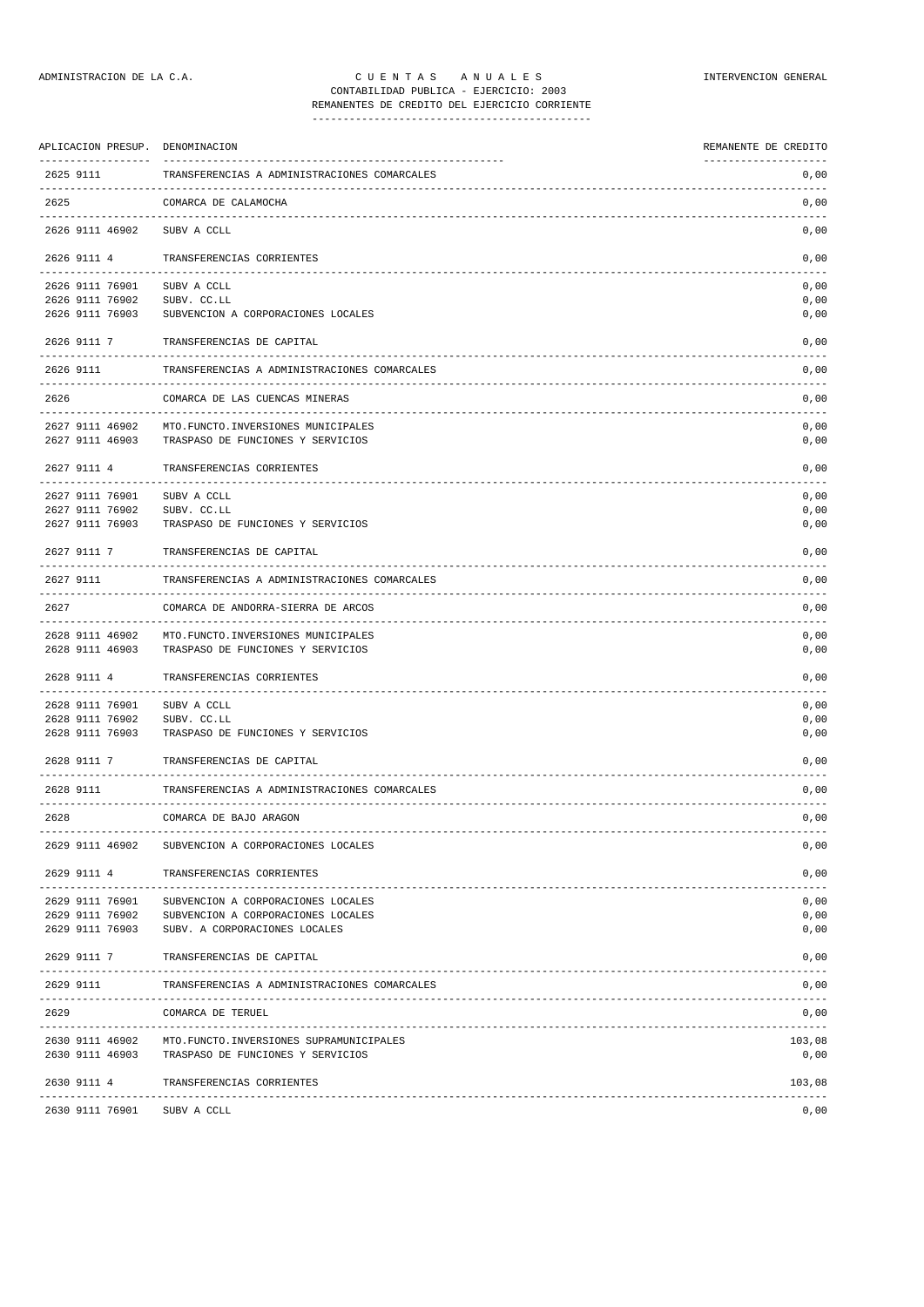## ADMINISTRACION DE LA C.A. CUENTAS ANUALES A CONSTRUENCION GENERAL CONTABILIDAD PUBLICA - EJERCICIO: 2003 REMANENTES DE CREDITO DEL EJERCICIO CORRIENTE

---------------------------------------------

| APLICACION PRESUP.                                        | DENOMINACION                                                                                                   | REMANENTE DE CREDITO |
|-----------------------------------------------------------|----------------------------------------------------------------------------------------------------------------|----------------------|
| -------------------<br>2630 9111 76902<br>2630 9111 76903 | -----------<br>SUBV. CC.LL<br>TRASPASO DE FUNCIONES Y SERVICIOS                                                | 0,00<br>0,00         |
| 2630 9111 7                                               | TRANSFERENCIAS DE CAPITAL                                                                                      | 0,00                 |
| 2630 9111                                                 | TRANSFERENCIAS A ADMINISTRACIONES COMARCALES                                                                   | 103,08               |
| 2630                                                      | COMARCA DEL MAESTRAZGO                                                                                         | 103,08               |
| 2631 9111 46902                                           | SUBVENCION A CORPORACIONES LOCALES                                                                             | 0,00                 |
| 2631 9111 4                                               | TRANSFERENCIAS CORRIENTES                                                                                      | 0,00                 |
| 2631 9111 76901<br>2631 9111 76902<br>2631 9111 76903     | SUBVENCION A CORPORACIONES LOCALES<br>SUBVENCION A CORPORACIONES LOCALES<br>SUBVENCION A CORPORACIONES LOCALES | 0,00<br>0,00<br>0,00 |
| 2631 9111 7                                               | TRANSFERENCIAS DE CAPITAL                                                                                      | 0,00                 |
| 2631 9111                                                 | TRANSFERENCIAS A ADMINISTRACIONES COMARCALES                                                                   | 0,00                 |
| 2631                                                      | COMARCA DE ALBARRACIN                                                                                          | 0,00                 |
| 2632 9111 46902<br>2632 9111 46903                        | MTO. FUNCTO. INVERSIONES SUPRAMUNICIPALES<br>TRASPASO DE FUNCIONES Y SERVICIOS                                 | 0,00<br>0,00         |
| 2632 9111 4                                               | TRANSFERENCIAS CORRIENTES                                                                                      | 0,00                 |
| 2632 9111 76901<br>2632 9111 76902<br>2632 9111 76903     | SUBV A CCLL<br>SUBV. CC.LL<br>TRASPASO DE FUNCIONES Y SERVICIOS                                                | 0,00<br>0,00<br>0,00 |
| 2632 9111 7                                               | TRANSFERENCIAS DE CAPITAL                                                                                      | 0,00                 |
| 2632 9111                                                 | TRANSFERENCIAS A ADMINISTRACIONES COMARCALES                                                                   | 0,00                 |
| 2632                                                      | COMARCA DE GUDAR-JAVALAMBRE                                                                                    | 0,00                 |
| 2633 9111 46902<br>2633 9111 46903                        | MTO. FUNCTO. INVERSIONES SUPRAMUNICIPALES<br>TRASPASO DE FUNCIONES Y SERVICIOS                                 | 0,00<br>0,00         |
| 2633 9111 4                                               | TRANSFERENCIAS CORRIENTES<br>----------------------------------                                                | 0,00                 |
| 2633 9111 76901<br>2633 9111 76902<br>2633 9111 76903     | SUBV A CCLL<br>SUBV. CC.LL<br>TRASPASO DE FUNCIONES Y SERVICIOS                                                | 0,00<br>0,00<br>0,00 |
| 2633 9111 7                                               | TRANSFERENCIAS DE CAPITAL                                                                                      | 0,00                 |
| 2633 9111                                                 | TRANSFERENCIAS A ADMINISTRACIONES COMARCALES                                                                   | 0,00                 |
| 2633                                                      | COMARCA DEL MATARRAÑA                                                                                          | 0,00                 |
| 2634 9112 46900                                           | T. DEL FONDO DE COHESIÀN COMARCAL                                                                              | 0,00                 |
|                                                           | 2634 9112 4 TRANSFERENCIAS CORRIENTES                                                                          | 0,00                 |
| 2634 9112 76900                                           | T. DEL FONDO DE COHESIÂN COMARCAL                                                                              | 126.212,58           |
|                                                           | 2634 9112 7 TRANSFERENCIAS DE CAPITAL                                                                          | 126.212,58           |
| 2634 9112                                                 | COHESIÓN COMARCAL                                                                                              | 126.212,58           |

2635 9111 46901 FONDO DE GASTOS DE PERSONAL 513.923,84 2635 9111 4 TRANSFERENCIAS CORRIENTES 513.923,84 -------------------------------------------------------------------------------------------------------------------------------

2634 FONDO DE COHESIÓN COMARCAL 126.212,58 -------------------------------------------------------------------------------------------------------------------------------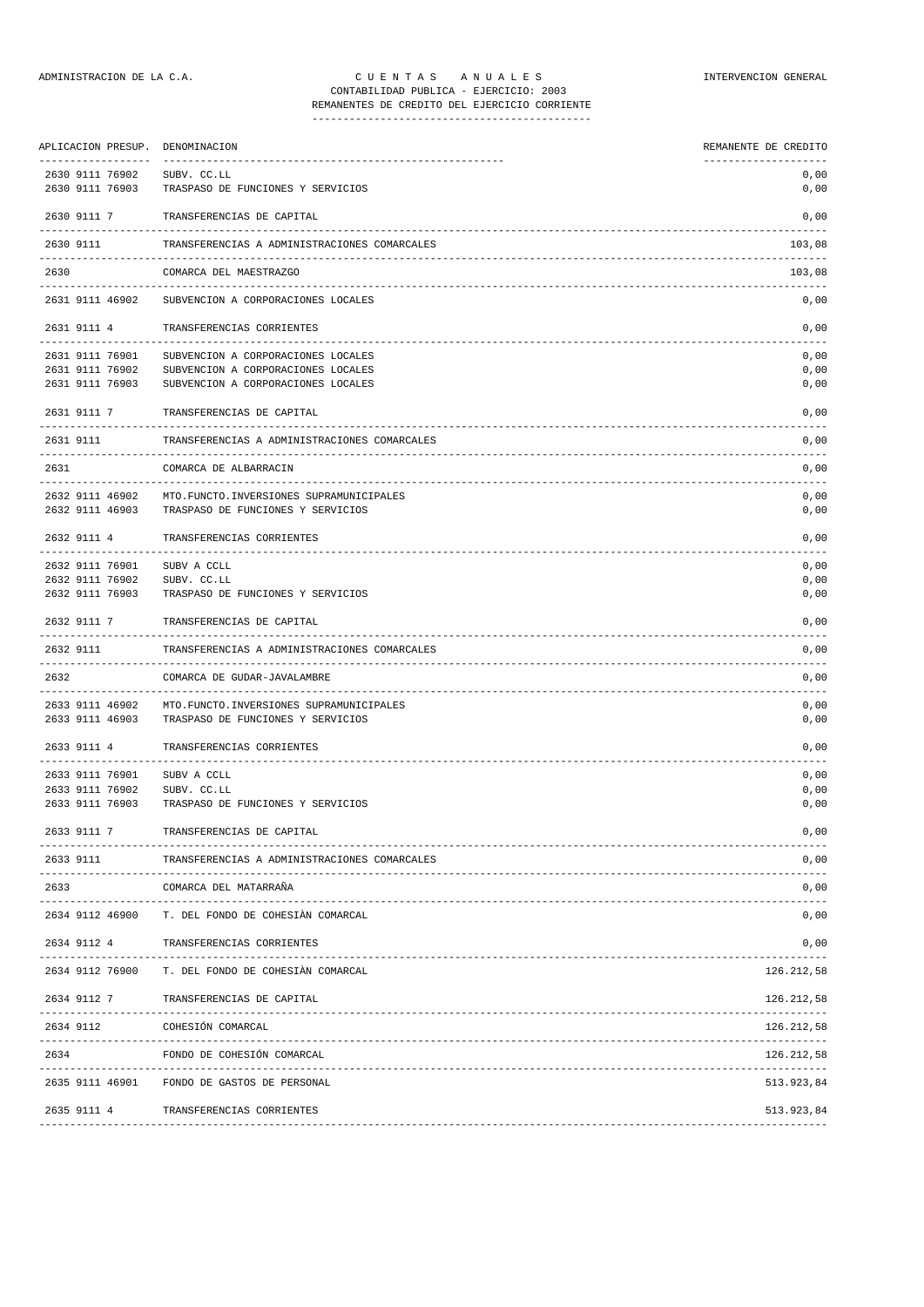| APLICACION PRESUP. | DENOMINACION                                 | REMANENTE DE CREDITO |
|--------------------|----------------------------------------------|----------------------|
| 2635 9111          | TRANSFERENCIAS A ADMINISTRACIONES COMARCALES | 513.923,84           |
| 2635               | FONDO DE GASTOS DE PERSONAL                  | 513.923,84           |
| DEPARTAMENTO 26    | A LAS ADMINISTRACIONES COMARCALES            | 640.928,11           |
|                    |                                              |                      |